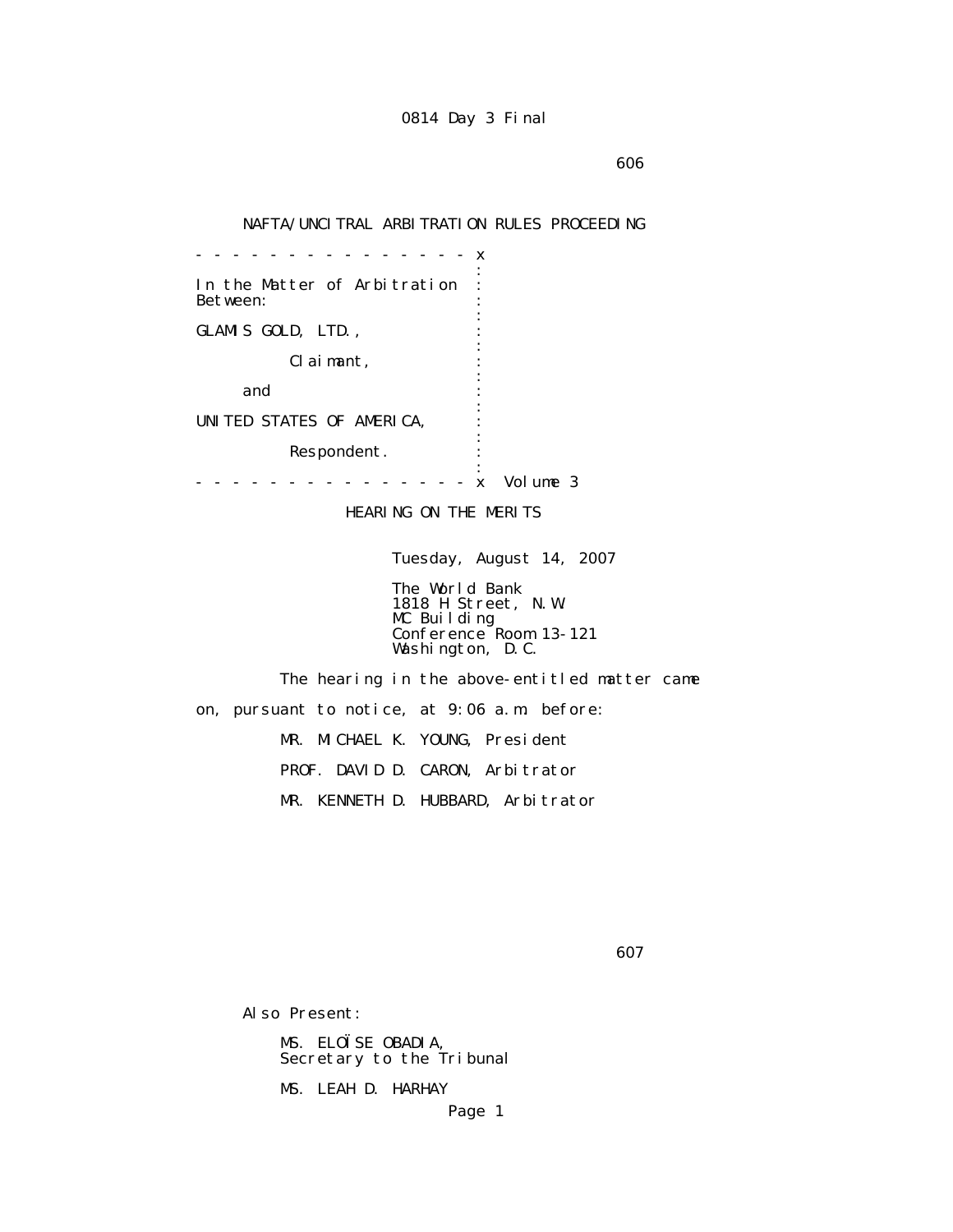|  | 0814 Day 3 Final          |
|--|---------------------------|
|  | Assistant to the Tribunal |

Court Reporter:

 MR. DAVID A. KASDAN, RDR-CRR B&B Reporters 529 14th Street, S.E. Washington, D.C. 20003  $(202)$  544-1903

de a constructiva de la constructiva de la constructiva de la constructiva de la constructiva de la constructiv

APPEARANCES:

On behalf of the Claimant:

 MR. ALAN W.H. GOURLEY MR. R. TIMOTHY McCRUM MR. ALEX SCHAEFER MR. DAVID ROSS MS. SOBIA HAQUE MS. JESSICA HALL Crowell & Moring, L.L.P. 1001 Pennsylvania Avenue, N.W. Washington, D.C. 20004-2595  $(202)$   $\bar{6}24 - 2500$ rmccrum@crowell.com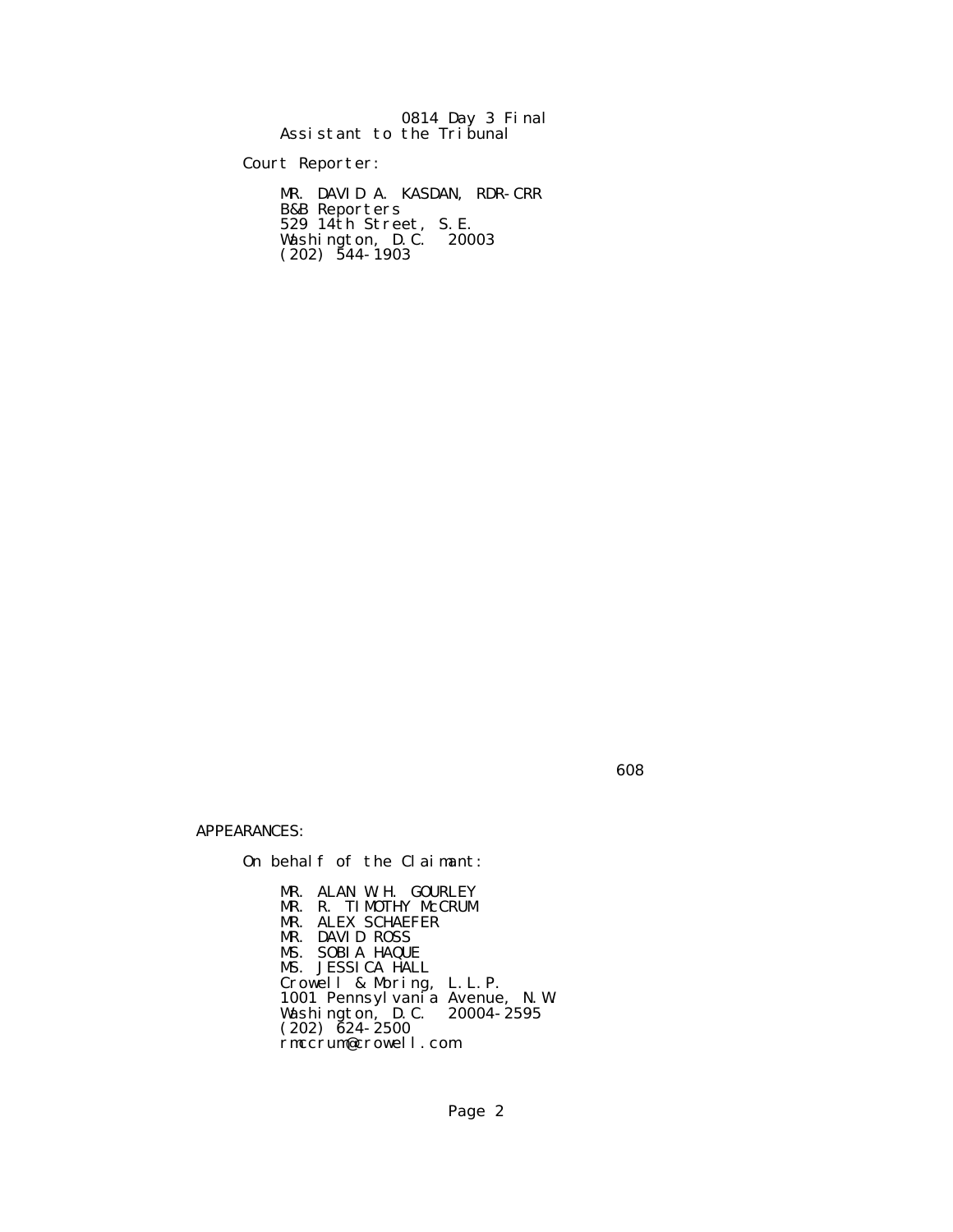609

APPEARANCES: (Continued)

 On behalf of the Respondent: MR. RONALD J. BETTAUER Deputy Legal Adviser MR. MARK A. CLODFELTER Assistant Legal Adviser for International Claims and Investment Disputes MS. ANDREA J. MENAKER Chief, NAFTA Arbitration Division, Office of International Claims and Investment Disputes MR. KENNETH BENES MS. JENNIFER THORNTON MS. HEATHER VAN SLOOTEN MR. MARK FELDMAN MR. JEREMY SHARPE Attorney-Advisers, Office of International Claims and Investment Disputes Office of the Legal Adviser U.S. Department of State Suite 203, South Building 2430 E Street, N.W. Washington, D.C. 20037-2800  $(202)$  776-8443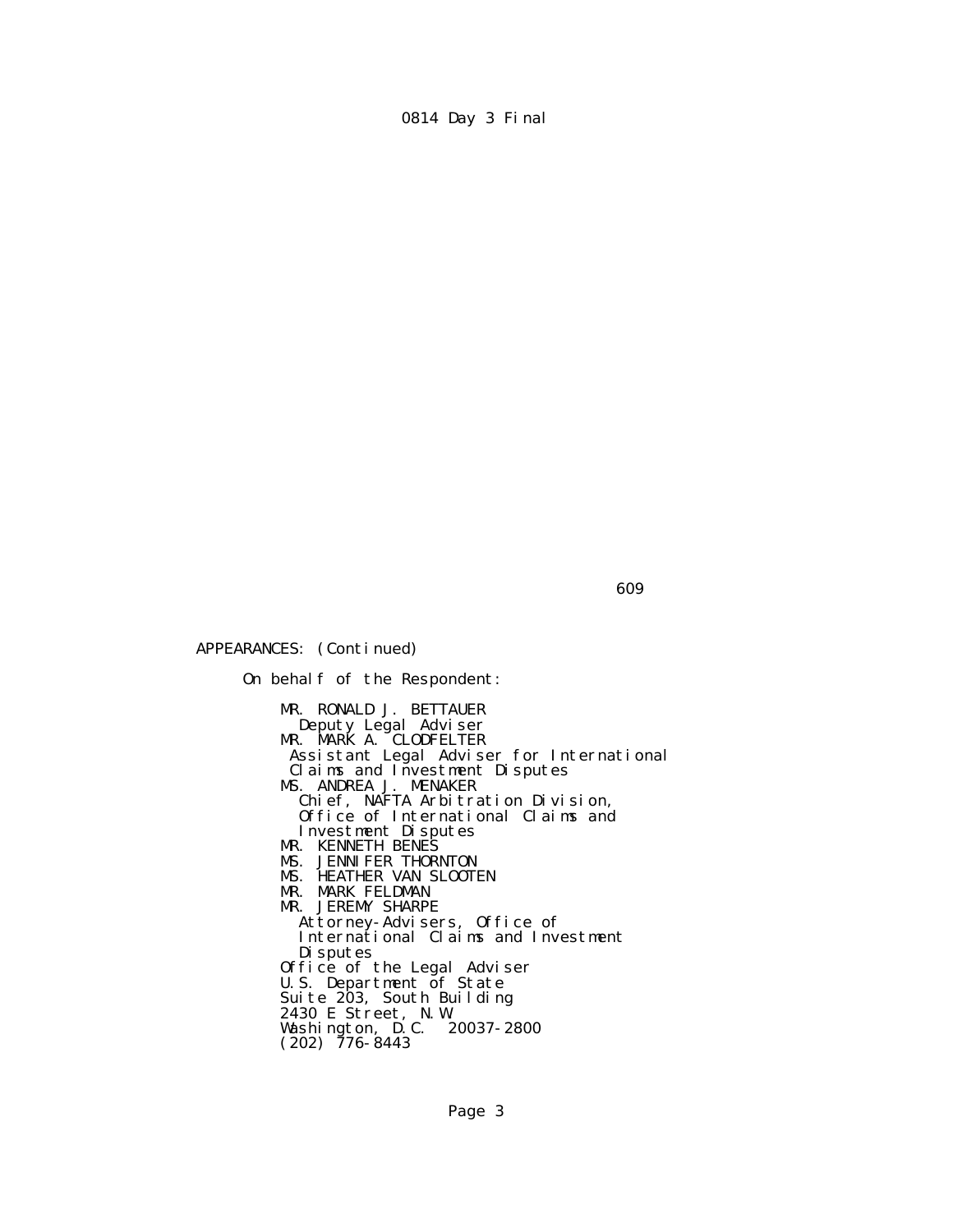**610** 

# C O N T E N T S

| <b>WITNESSES:</b>                                                                                                                                                               | <b>PAGE</b>                     |
|---------------------------------------------------------------------------------------------------------------------------------------------------------------------------------|---------------------------------|
| <b>BERNARD GUARNERA</b>                                                                                                                                                         |                                 |
| Direct examination by Mr. McCrum<br>Cross-examination by Ms. Menaker                                                                                                            | 612<br>661                      |
| DOUGLAS CRAIG                                                                                                                                                                   |                                 |
| Cross-examination by Mr. McCrum<br>Direct examination by Ms. Menaker<br>Cross-examination by Mr. McCrum<br>Questions from the Tribunal                                          | 668<br>669<br>670<br>693        |
| <b>BRENT KACZMAREK</b>                                                                                                                                                          |                                 |
| Direct examination by Ms. Menaker<br>Cross-examination by Mr. McCrum<br>Redirect examination by Ms. Menaker<br>Recross-examination by Mr. McCrum<br>Questions from the Tribunal | 697<br>699<br>761<br>772<br>775 |
| <b>CONRAD HOUSER</b>                                                                                                                                                            |                                 |
| Direct examination by Mr. Sharpe<br>Cross-examination by Mr. McCrum<br>Redirect examination by Mr. Sharpe<br>Recross-examination by Mr. McCrum<br>Questions from the Tribunal   | 783<br>791<br>850<br>854<br>860 |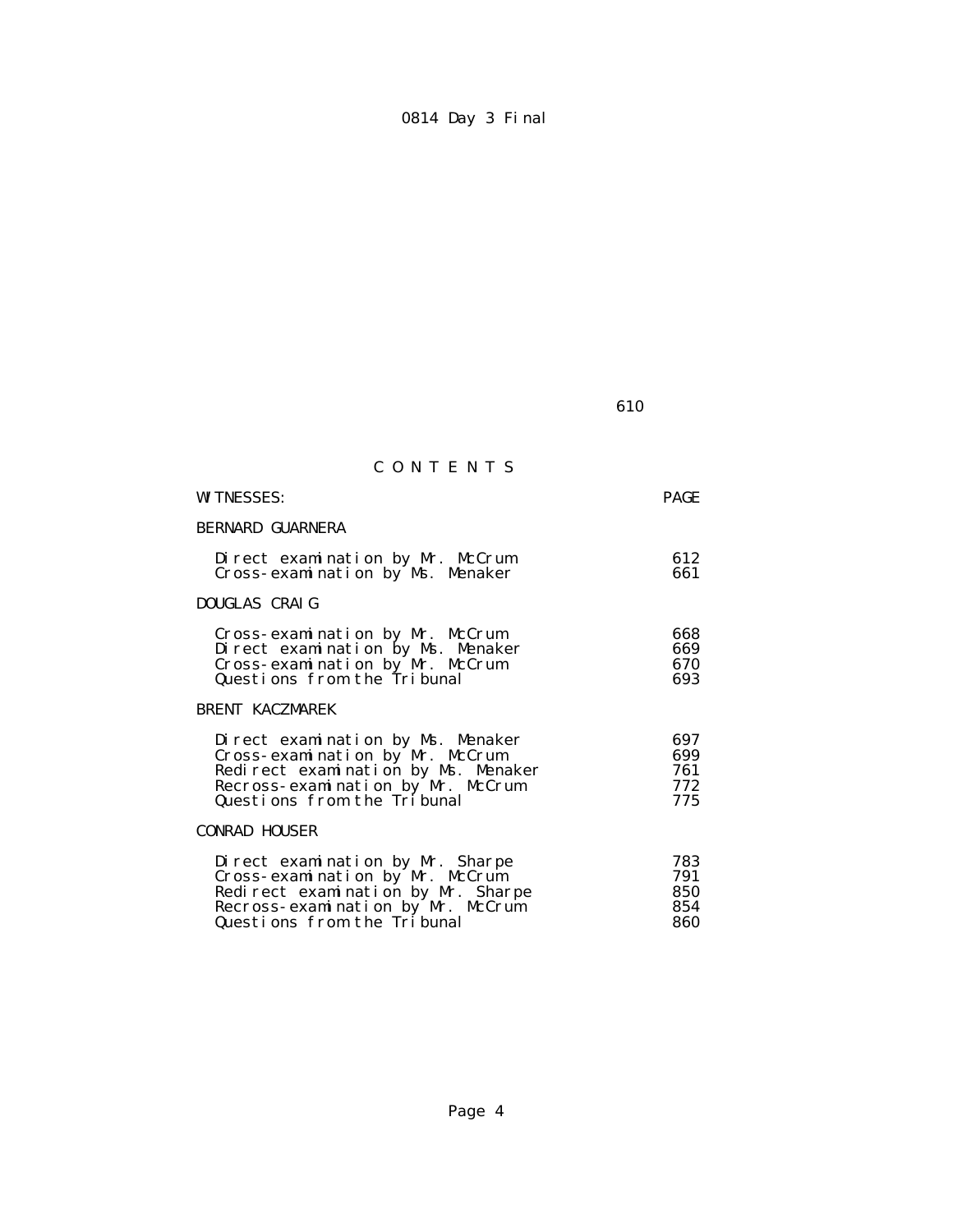1 P R O C E E D I N G S 2 PRESIDENT YOUNG: We're ready to proceed. 3 We--I do remind everyone that we are--we are 4 broadcasting this publicly to the adjoining rooms, and 5 we welcome the public from those rooms. 6 Mr. McCrum, we turn the time to you; but 7 before we start, let me again ask whether either party 8 has any concerns or issues that they want to raise 9 this morning with the Tribunal. 10 MR. McCRUM: Not here, Mr. President. 11 MS. MENAKER: No, thank you. 12 PRESIDENT YOUNG: Okay, thank you. 13 MR. McCRUM: Good morning, Mr. President, 14 Members of the Tribunal. 15 Claimant, Glamis Gold, will now present the 16 testimony of Mr. Bernard Guarnera. 17 BERNARD GUARNERA, CLAIMANT'S WITNESS, CALLED 18 MR. McCRUM: Mr. Guarnera, will you read the 19 oath for expert witnesses. 20 THE WITNESS: I solemnly declare upon my 21 honor and conscience that my statement will be in 22 accordance with my sincere belief.

**612** 

09: 07: 27 1 DIRECT EXAMINATION

**611**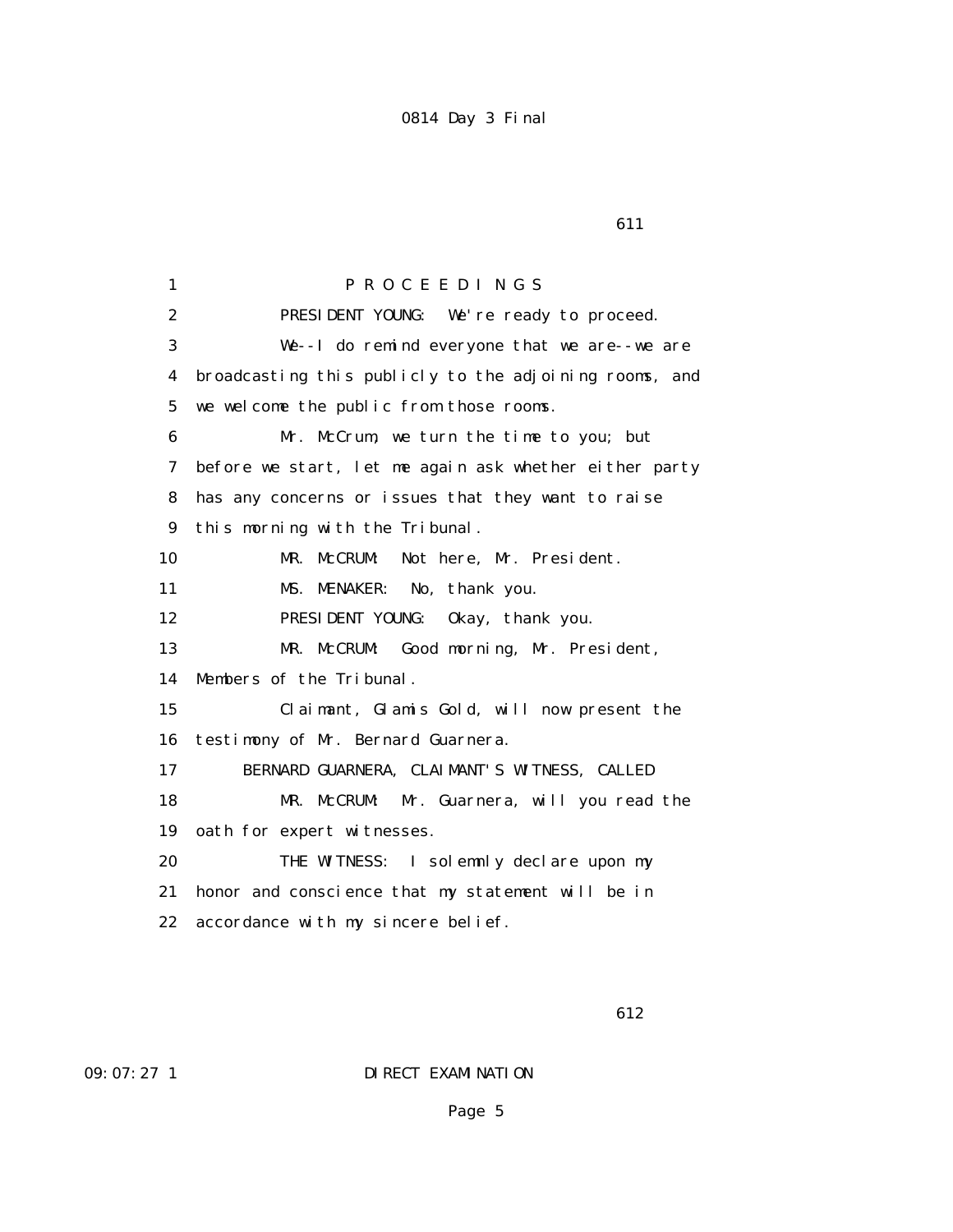|                  | 0814 Day 3 Final                                           |
|------------------|------------------------------------------------------------|
| $\boldsymbol{2}$ | BY MR. McCRUM:                                             |
| 3                | Mr. Guarnera, will you state your full name,<br>Q.         |
| 4                | title, and business address.                               |
| $\mathbf{5}$     | Bernard John Guarnera. I'm President and<br>$\mathbf{A}$ . |
| 6                | Chief Executive Officer of Behre Dolbear & Company,        |
| 7                | My business address is 999 18th Street, Denver,<br>Inc.    |
| 8                | Colorado 80202.                                            |
| 9                | Q.<br>Thank you.                                           |
| 10               | You may want to move the microphone just a                 |
| 11               | bit closer to you.                                         |
| 12               | Is that better?<br>A.                                      |
| 13               | Yes.<br>Q.                                                 |
| 14               | Is Denver, Colorado, the only office of the                |
| 15               | Behre Dolbear consulting firm?                             |
| 16               | We have several offices on a global<br>A.<br>No.           |
| 17               | We have an office in New York City, which is<br>basi s.    |
| 18               | where the company was started in 1911. We have an          |
| 19               | office in Toronto and Vancouver. We have an office in      |
| 20               | We have an office in Guadalajara, Mexico. We<br>London.    |
| 21               | have an office in Santiago, Chile. We have an office       |
| 22               | in Sidney, Australia. We have an office in Sidney,         |
|                  |                                                            |

**613** 

|   | 09:08:28 1 Australia. We have an office in Beijing, China, and |
|---|----------------------------------------------------------------|
|   | 2 we have a representative office in Hong Kong.                |
| 3 | And have you been the lead author of the<br>Q.                 |
|   | 4 expert reports and rebuttal statements submitted on          |
|   | 5 behalf of Behre Dolbear in this case?                        |
| 6 | I have been the lead author, but I was<br>A.                   |
| 7 | assisted by several other Behre Dolbear professionals.         |
|   |                                                                |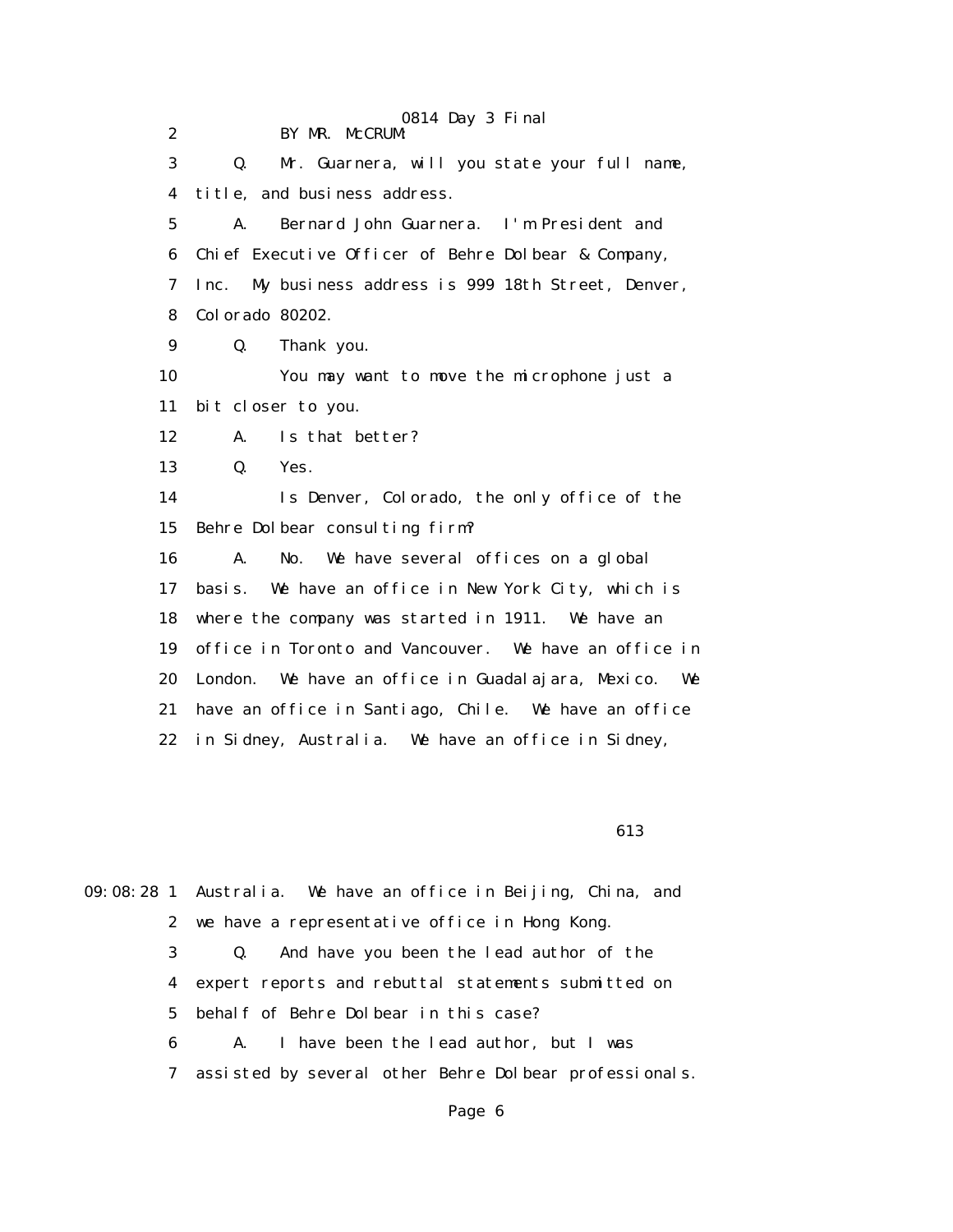0814 Day 3 Final 8 Mr. William Jennings is here sitting at the end, and 9 he was he was also a significant party in the writing 10 of the report. 11 Q. Can you describe your academic degrees that 12 relate to your expert report, Mr. Guarnera. 13 A. I have a Bachelor of Science in geological 14 engineering with an emphasis on mining from the 15 Michigan College of Mines; it's now called Michigan 16 Technological University. And then I have a Master of 17 Science degree in economic geology from the same 18 institution. 19 Q. And are you a Certified Mineral Appraiser, 20 Mr. Guarnera? 21 A. I am.

22 Q. And what certification as a mineral appraiser

614

09:09:36 1 do you hold and from what institution?

 2 A. I'm a Certified Mineral Appraiser with the 3 American Institute of Mineral Appraisers.

 4 Q. Is that a recent designation you received? 5 A. No, sir.

 6 Q. Do you conduct mineral appraisal training 7 courses and, if so, for who?

 8 A. My firm, Behre Dolbear, does, and I play an 9 integral part in the valuation side of that, and we 10 put them on for financial institutions. We were 11 commissioned by the World Bank to provide a two-day 12 training session for their professionals in--on a 13 global basis here in Washington, D.C.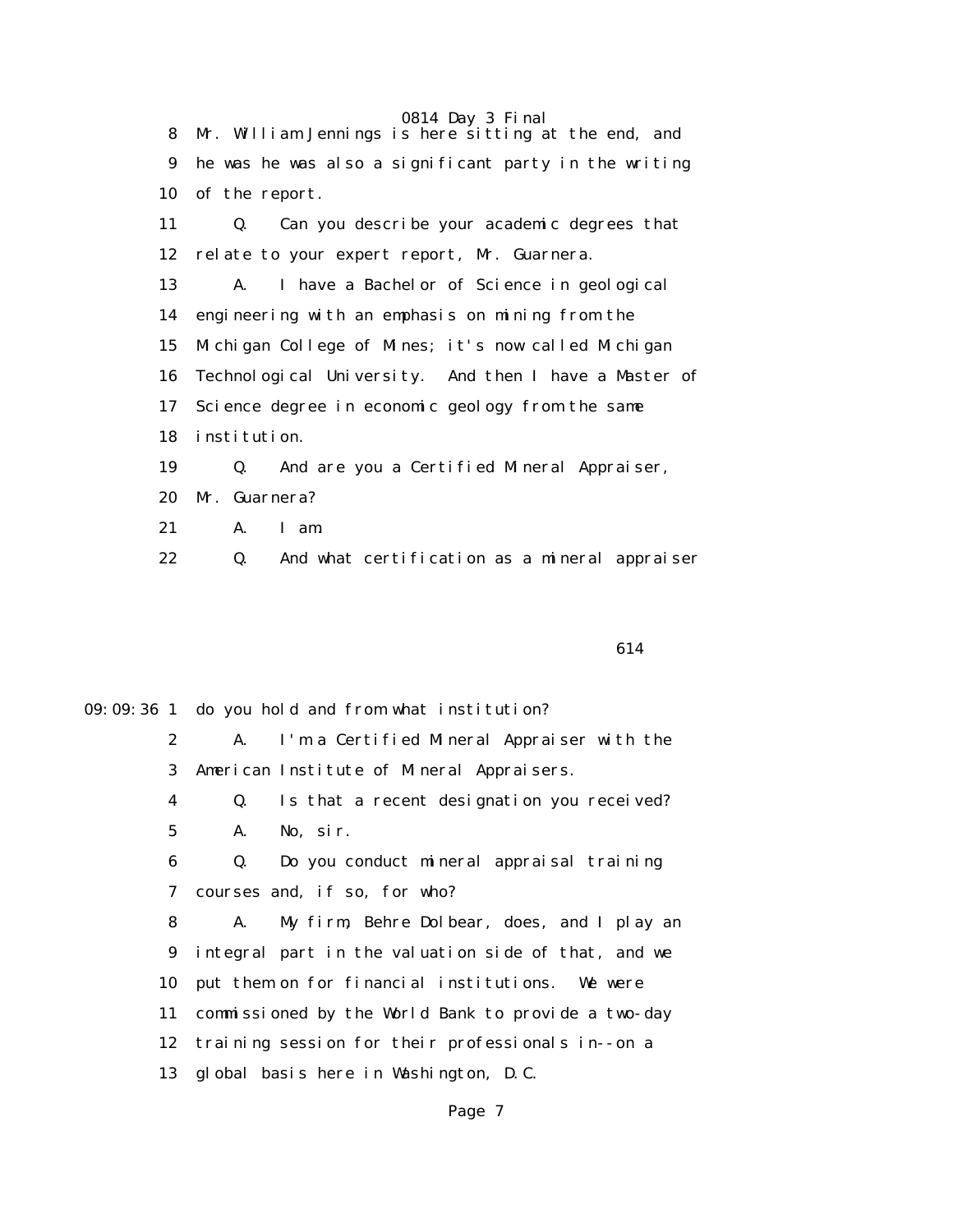14 We do it for a lot of venture capital firms, 15 private equity firms; and twice in the last seven 16 years, I have done it for the Mining Engineering Group 17 of the Internal Revenue Service. 18 Q. Is Mr. William Jennings here today? Is he a 19 Certified Mineral Appraiser? 20 A. He is. 21 Q. Are you a Registered Professional Engineer

22 and a Registered Professional Geologist?

615

09:10:56 1 A. Yes, sir. I'm a Registered Professional 2 Engineer in the State of Texas. I'm registered as a 3 professional geologist in the states of Idaho and 4 Oregon, and I am a chartered professional with the 5 Austral-Asian Institute of Mining and Metallurgy. 6 Q. What other profession--I'm sorry, were you 7 going to go on? 8 What other professional affiliations do you 9 have, Mr. Guarnera? 10 A. Well, I'm a member of the Society of Mining 11 Engineers, and I am on their Special Committee for Ore 12 Resources and Ore Reserves. 13 I'm a member of the Mining and Metallurgical 14 Society of America. I was a counselor of that 15 association, and I am a qualified professional member 16 in that association. 17 I'm a member of the Canadian Institute of 18 Mining and Metallurgy. I'm a member and fellow of the 19 Society of Economic Geologists. I was a fellow of the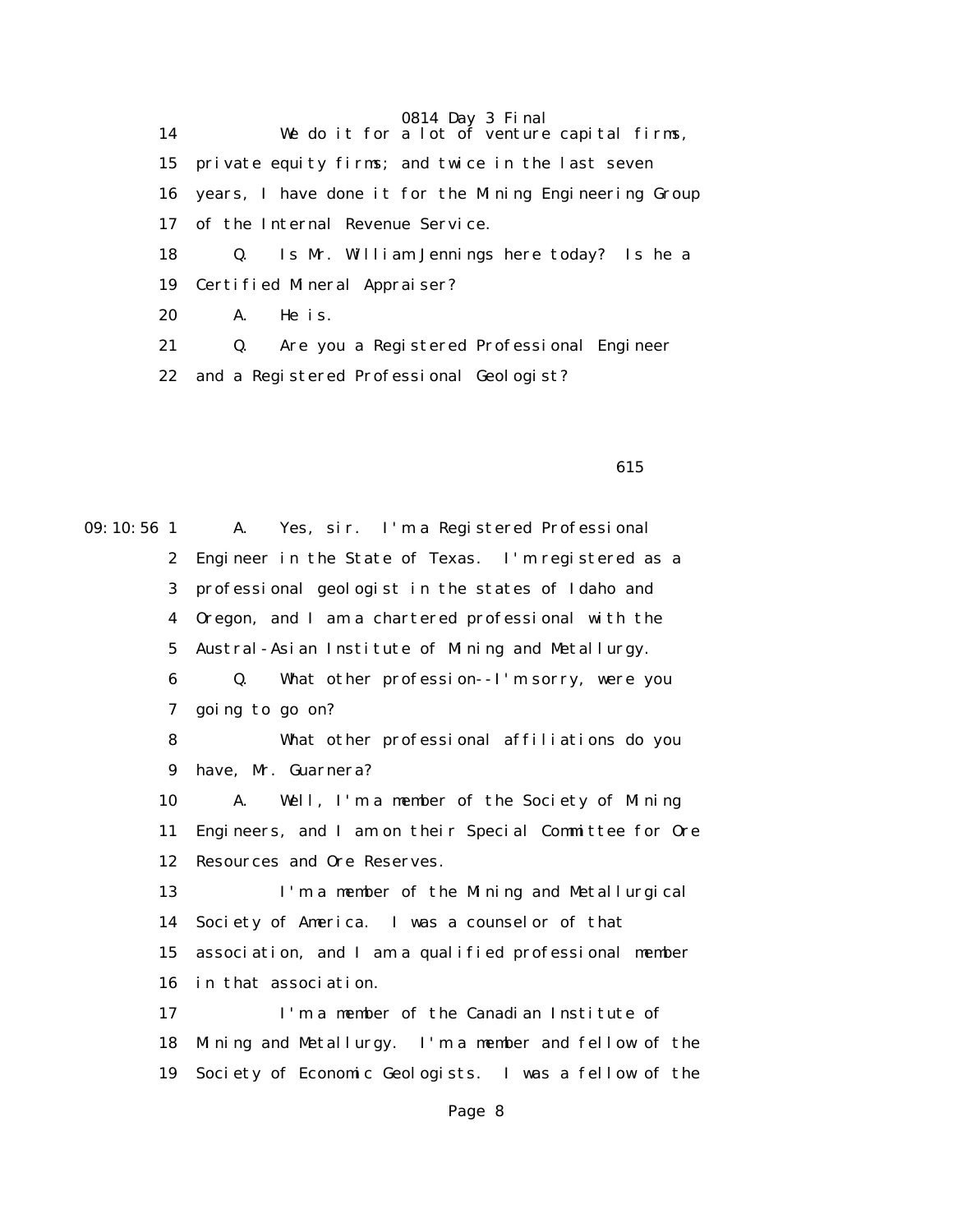| 20 Geological Society of America, but I resigned from |
|-------------------------------------------------------|
|-------------------------------------------------------|

- 21 that.
- 22 I was a member of the Ontario Association of

 $\sim$  616

09:12:09 1 Professional Geologists, but I resigned from that, and 2 I am currently serving as Chairman of the Colorado 3 Mining Association. That's an industry trade group 4 comprised of all of the mining companies that are 5 active in the State of Colorado. 6 Q. How much of your work has involved the 7 valuation of metallic mining properties over the past 8 few decades? 9 A. Well, since its founding in 1911, the firm 10 has been known for its valuation expertise, probably 11 reached its claim with the Iranian Awards Tribunal 12 when it represented Atlantic Richfield Company in the 13 seizure of its Sar Chesmeh copper mine. Now, that was 14 before I joined the firm, but Behre Dolbear has always 15 been known for its valuation expertise. 16 I, myself, spend approximately 60 percent of 17 my chargeable time working on valuations. The 18 remainder of that is looking at the certification of 19 mineral resources and ore reserves. 20 Q. Do you do your mining valuation work 21 primarily for mining companies such as Glamis Gold, 22 Limited?

**617**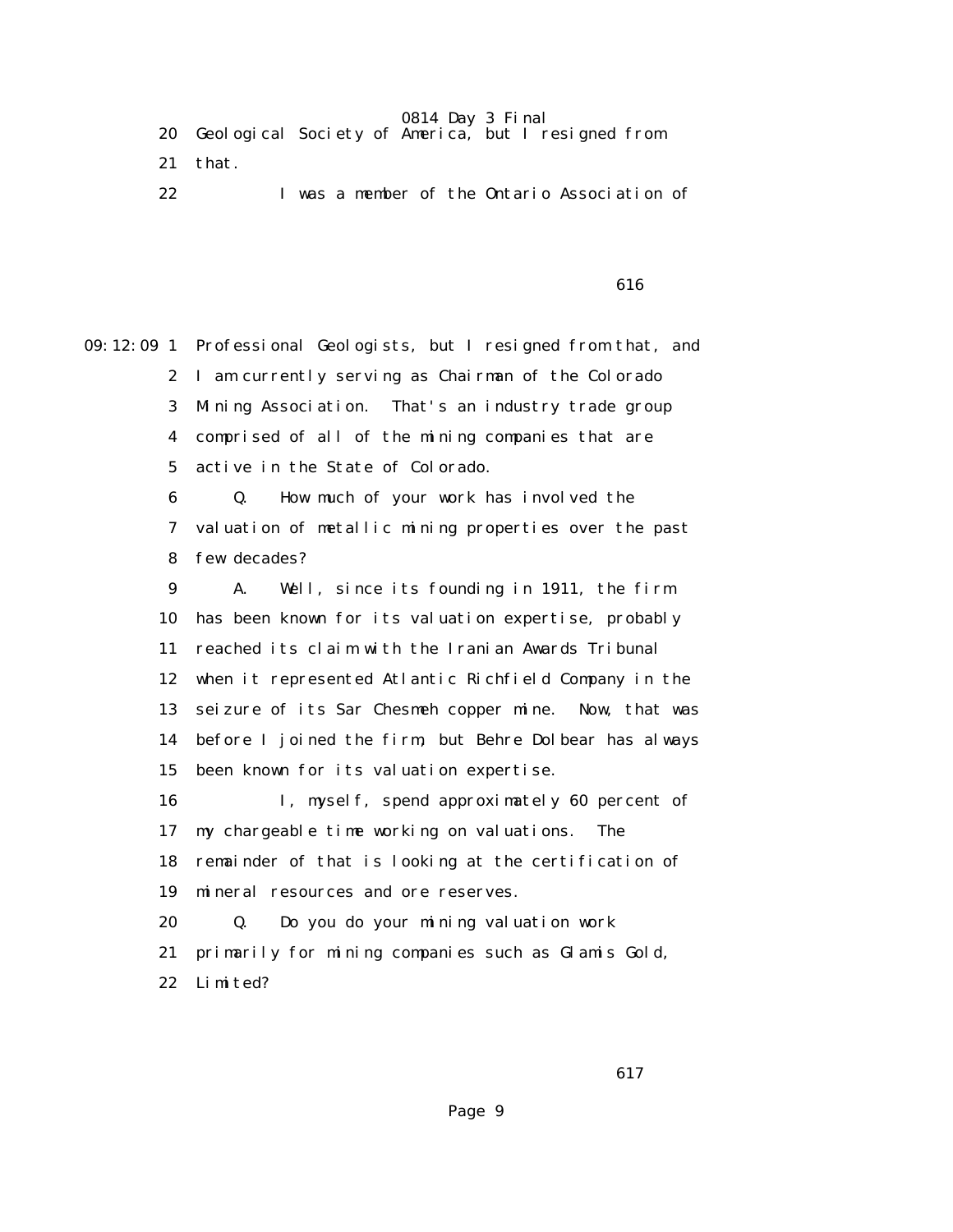$09:13:27$  1 A. Well, we certainly do a lot for mining 2 companies, both major companies like Glamis and 3 Goldcorp, as well as for the junior mining companies. 4 We also do a lot for investment banks. We 5 also do a lot for major corporate lenders. We are the 6 primary chosen consultant by Citibank. J.P. Morgan 7 Chase considers us to be their preferred consultant. 8 Standard Chartered Bank considers us as their 9 preferred consultant. Société General has one of our 10 professionals in their office one day a week, so we do 11 a lot of work for the commercial banks, as well. 12 We do a lot of work for state-owned mining 13 companies that would be interested in privatizing 14 their assets to give them a valuation and technical 15 report for public offerings. For instance, we are 16 doing the technical work for the public offering of 17 the Saudi Arabian National Aluminium Company and the 18 Saudi Arabian National Phosphate Company. 19 We just completed a privatization of Jordan 20 Phosphate Mining Company for the Government of Jordan, 21 which was a State-owned mining company. We just 22 finished Arab Potash for the Government of Jordan.

#### $\sim$  618

09:14:57 1 We have done a lot of work for the Government 2 of Nigeria. 3 We are currently very active in the Congo,

> 4 working with the State-owned company Gecamines and the 5 companies that are working with it.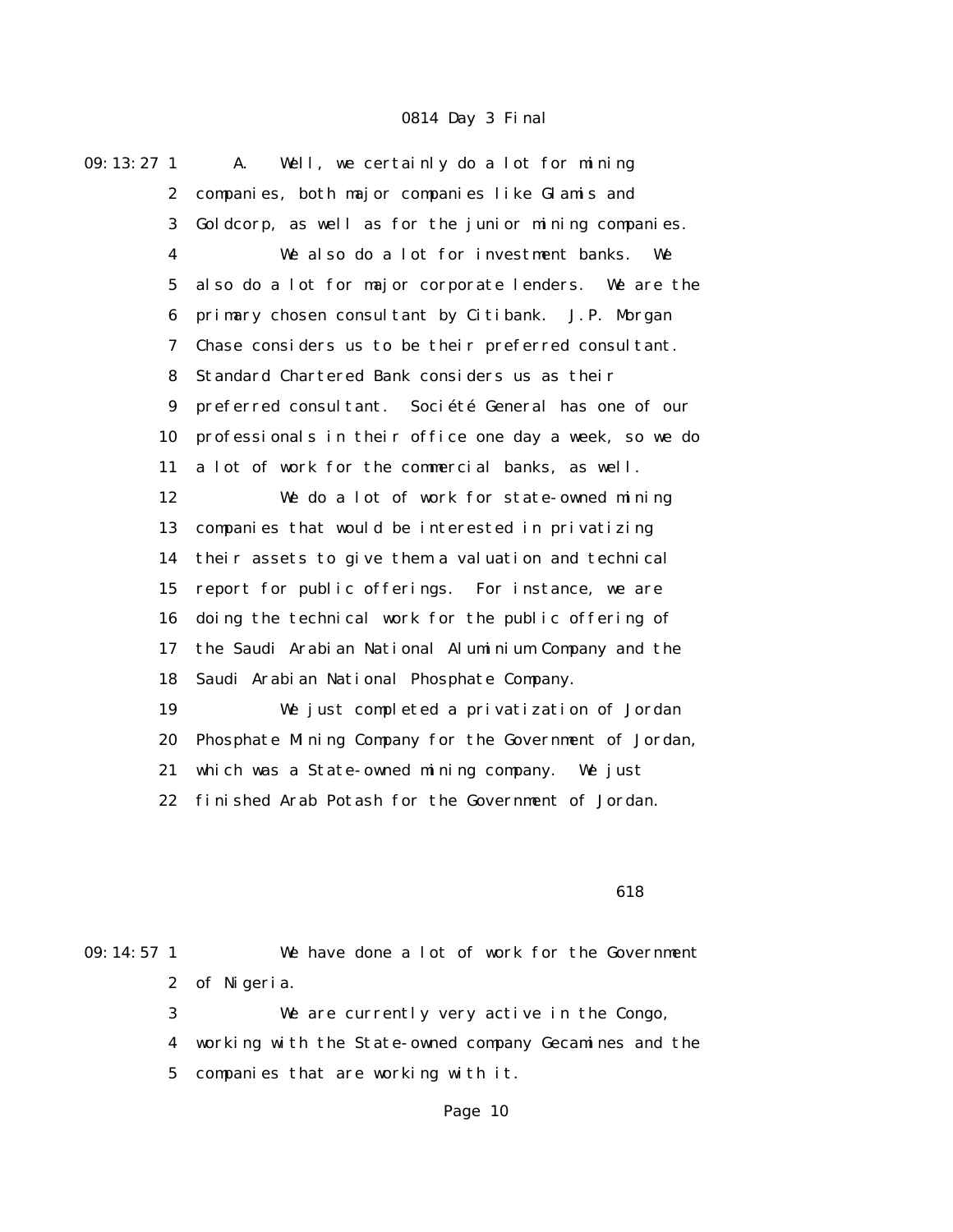0814 Day 3 Final 6 So, our work is very varied. We have done 7 quite a bit of work for the World Bank. 8 Q. In the past several years have you been 9 retained by the U.S. Department of Justice for 10 metallic mineral valuation? And if you have any 11 limitations on describing that work, just describe it 12 in a general way. 13 A. Well, we have been retained on both 14 nonmetallic and metallic minerals. We had two 15 retentions in nonmetallic minerals dealing with values 16 in antitrust cases, and the metallic mineral one was 17 a--kind of in an umpire role to place a value on a 18 major copper company. 19 I am under confidentiality agreement. 20 However, if the Tribunal wishes me to tell the name of 21 the company, I probably can do that. 22 Q. In these varied valuation experiences you

619

09:16:04 1 have described, do you apply a consistent methodology 2 or consistent standards? 3 A. We do. 4 Q. Have you applied standards in this valuation 5 on the Glamis Imperial Project that are consistent 6 with your past practices? 7 A. Yes, sir. 8 Q. Do you have other associates at Behre Dolbear 9 who have worked with you on the expert reports in this 10 case beyond Bill Jennings, who you have described? 11 A. Yes, we had three professionals working with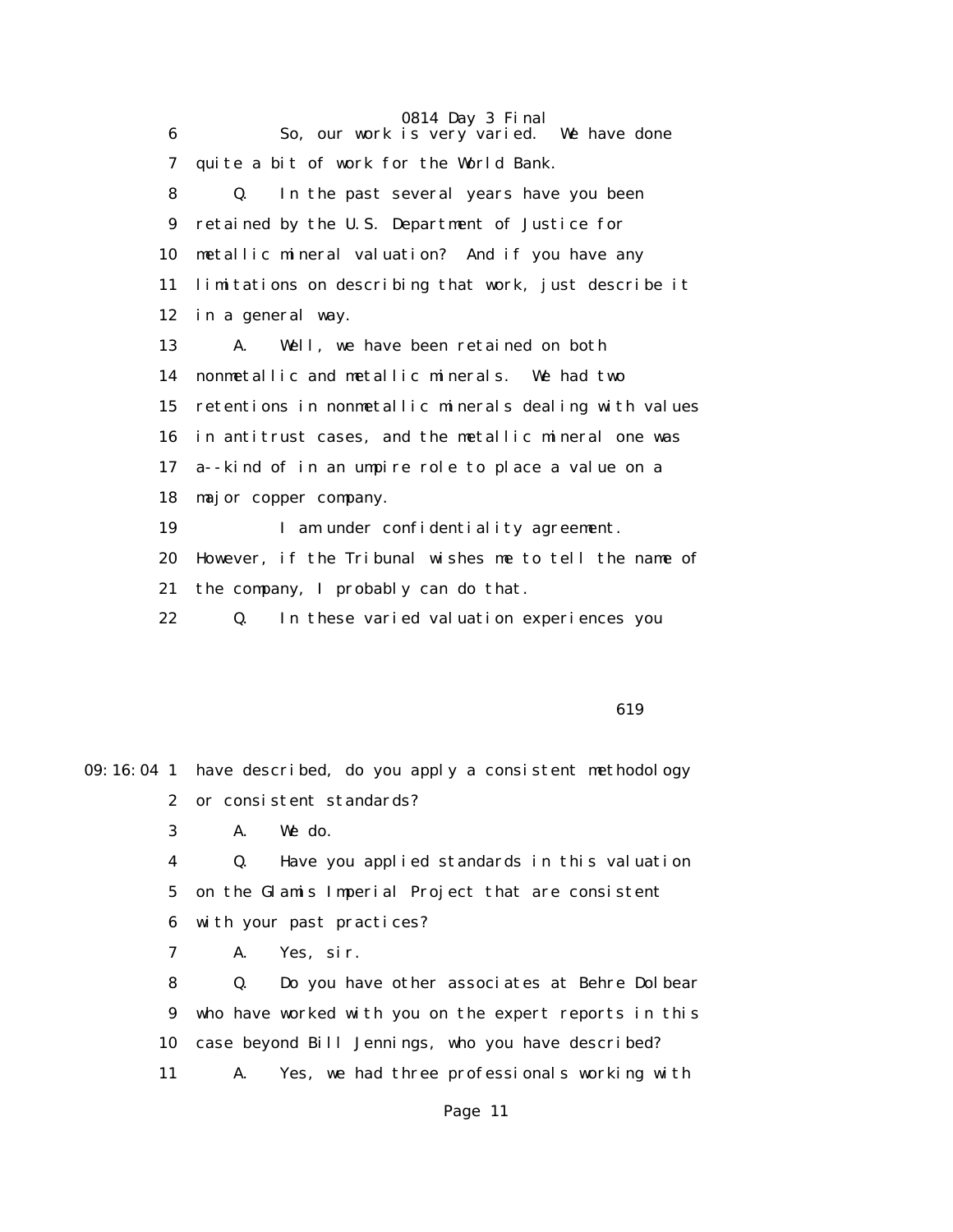0814 Day 3 Final 12 us. One of them, Mr. Mark Anderson, worked on the 13 processing side. Mr. Anderson was Vice President and 14 General Manager of Azamara Gold Company. 15 They had two large gold mines, one in the 16 State of Washington, which was an underground mine, 17 and a heap-leach gold mine in the State of Nevada 18 called the Gooseberry Mine, and Mr. Anderson was in 19 charge of those issues, so he helped us very much on 20 metallurgical issues.

 21 Mr. Scott--Dr. Scott Mernitz has a degree and 22 background in environmental sciences, and he helped us

 $\sim$  620

09:17:17 1 on the Project, as well, in looking at some of the 2 backfill requirement issues and regulations. 3 And Mr. Rachal Lewis was very instrumental in 4 helping us on all of the mining aspects on the 5 project. 6 Q. Does Mr. Lewis have experience in connection 7 with operating metallic mines? 8 A. He has experience with operating metallic 9 mines and extensive experience in the operation and 10 development of deposits such as the Imperial Project 11 which are open pit heap-leach gold deposits. 12 Q. And are the resumes of the individuals you 13 referred to contained in the expert reports you have 14 submitted? 15 A. Yes, sir. 16 Q. Mr. Guarnera, can you tell us your overall 17 opinion about the effect of the adoption of the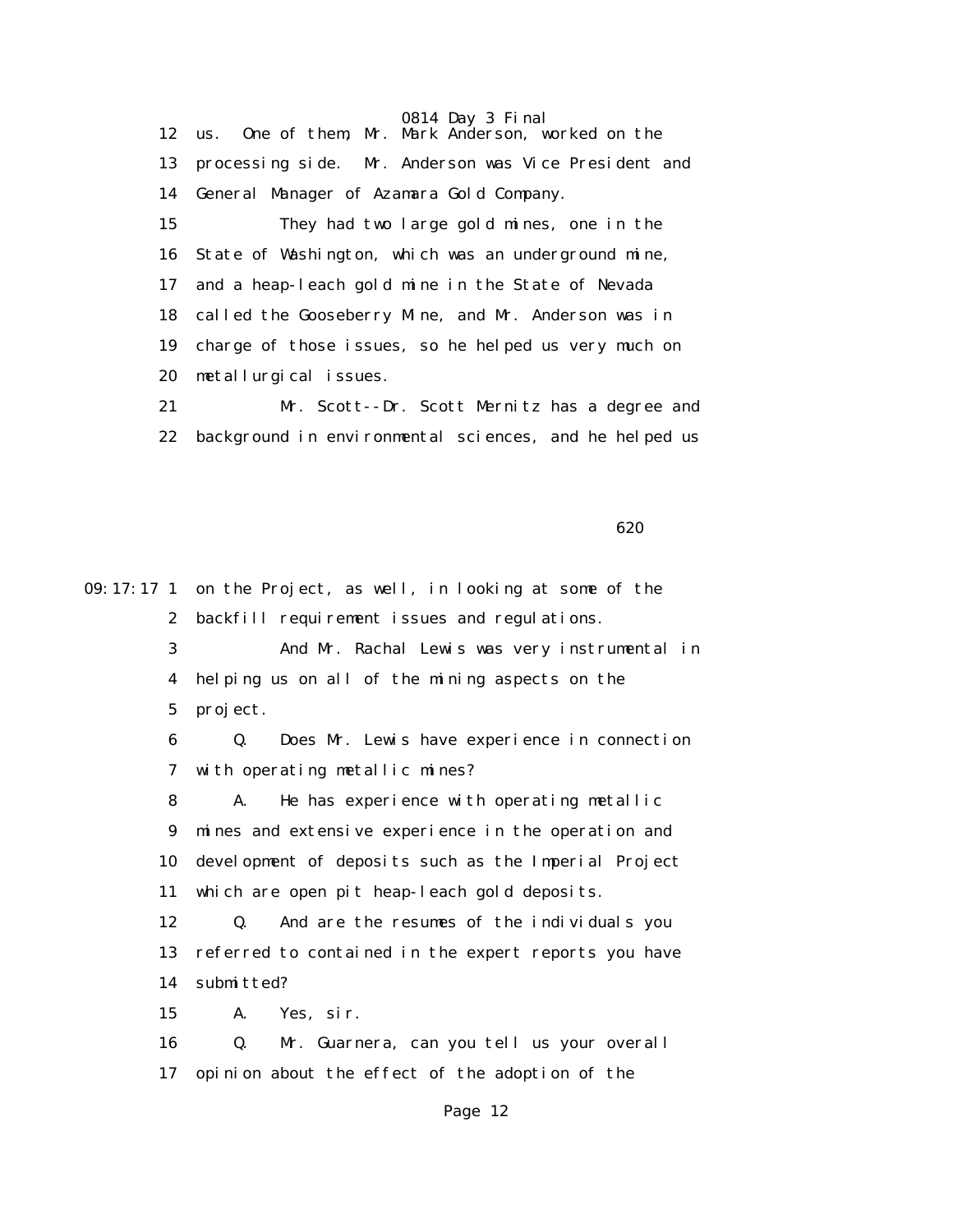18 mandatory backfilling and site regrading requirements 19 by the State of California between December 2002 and 20 April 2003, upon the fair market value of the Glamis 21 Imperial Project? 22 A. Yes, sir.

 $\sim$  621

09:18:42 1 Q. Can you please describe that general opinion, 2 briefly. 3 A. Very simply, it economically sterilized the 4 deposit. You had a deposit that by our calculation, 5 had a net present value in excess of 6 \$49 million--\$49.1 million, I believe to be 7 exact--that was present prior to the enactment of the 8 backfill regulation. 9 And after the enactment of the backfill 10 regulation, we calculated it to have a negative net 11 present value of minus \$8.9 million, I believe. The 12 effect of that, obviously, was to completely destroy 13 any economic value that was present. People raised 14 questions about the property and how good it is, but 15 the fact remains is that the destruction of the 16 economic value has very clearly been demonstrated by 17 the fact that nobody wants it. 18 Q. Mr. Guarnera, a fundamental geologic and 19 engineering issue has been raised in this case by the 20 expert reports of Norwest and Navigant, and that is 21 whether the vast majority of the overburden rock at 22 the Imperial Project area is gravel or cemented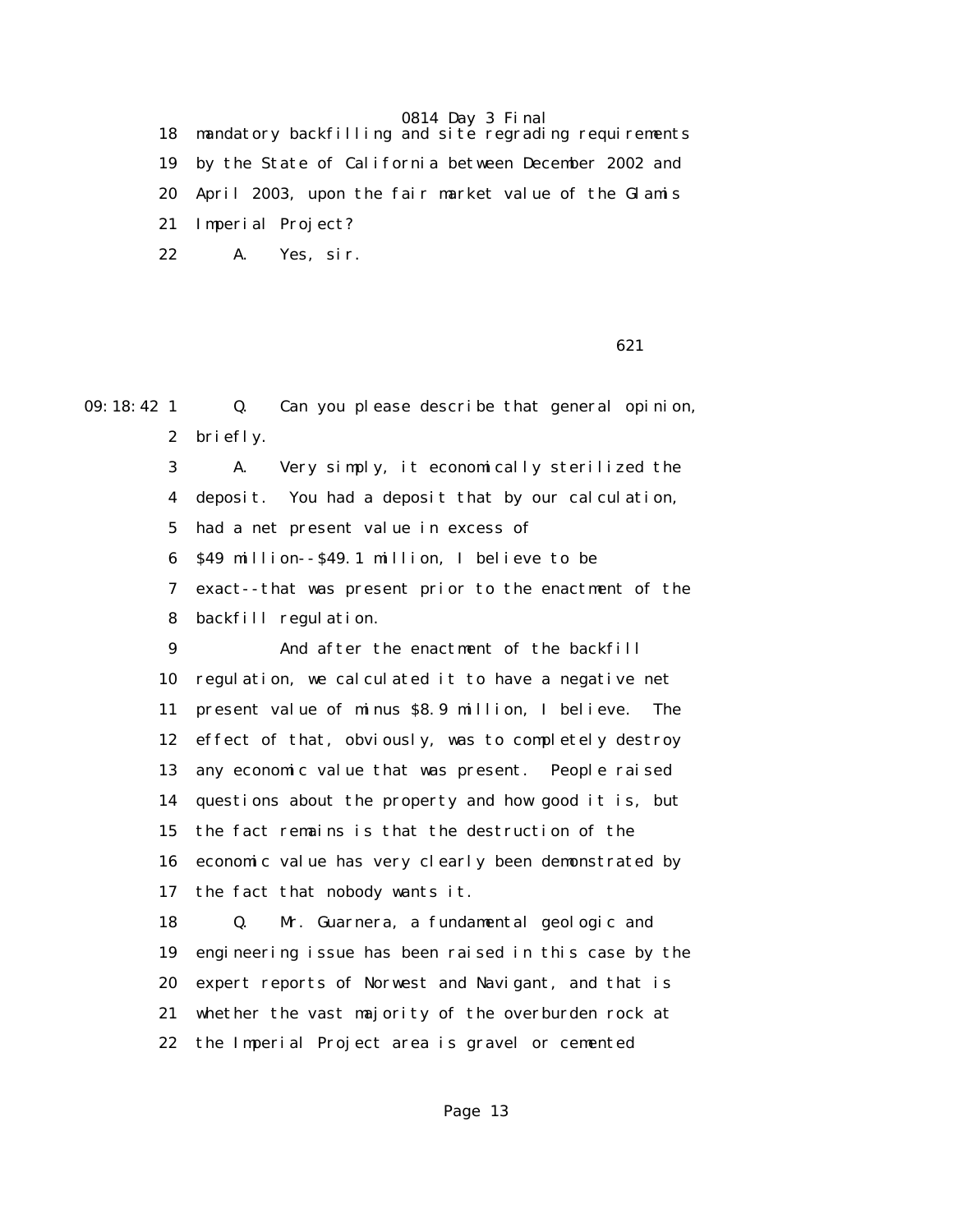09:20:12 1 conglomerate.

 2 Do you have an opinion on that issue, and why 3 is that issue important here? 4 A. Well, I have a definite opinion. 5 Q. And why does it matter if the material is 6 gravel or cemented conglomerate? 7 A. It matters because it dramatically affects 8 the economics of the Project. The issue is what has 9 been referred to as "a swell factor." 10 To kind of give the panel an example, when 11 you're out in the garden digging a hole and then you 12 try to fill that hole back with dirt, there is always 13 a little more dirt left over than you seem to have 14 started with, and it's hard to figure out how it all 15 got there. Well, that's the swell factor. 16 Now, dirt does not have a very high swell 17 factor, but rocks do. As was demonstrated on some of 18 the slides that were shown, the average swell factor 19 is generally considered in the mining industry to be 20 somewhere in the range between 30 and 40 percent, 21 depending upon the rock type. 22 Now, gravel is deemed to have a swell factor

 $\sim$  623

09:21:21 1 of about 15 percent. On the other hand, cemented and 2 compacted gravel, in other words, conglomerate, has a 3 swell factor of 33 percent, and that's a dramatic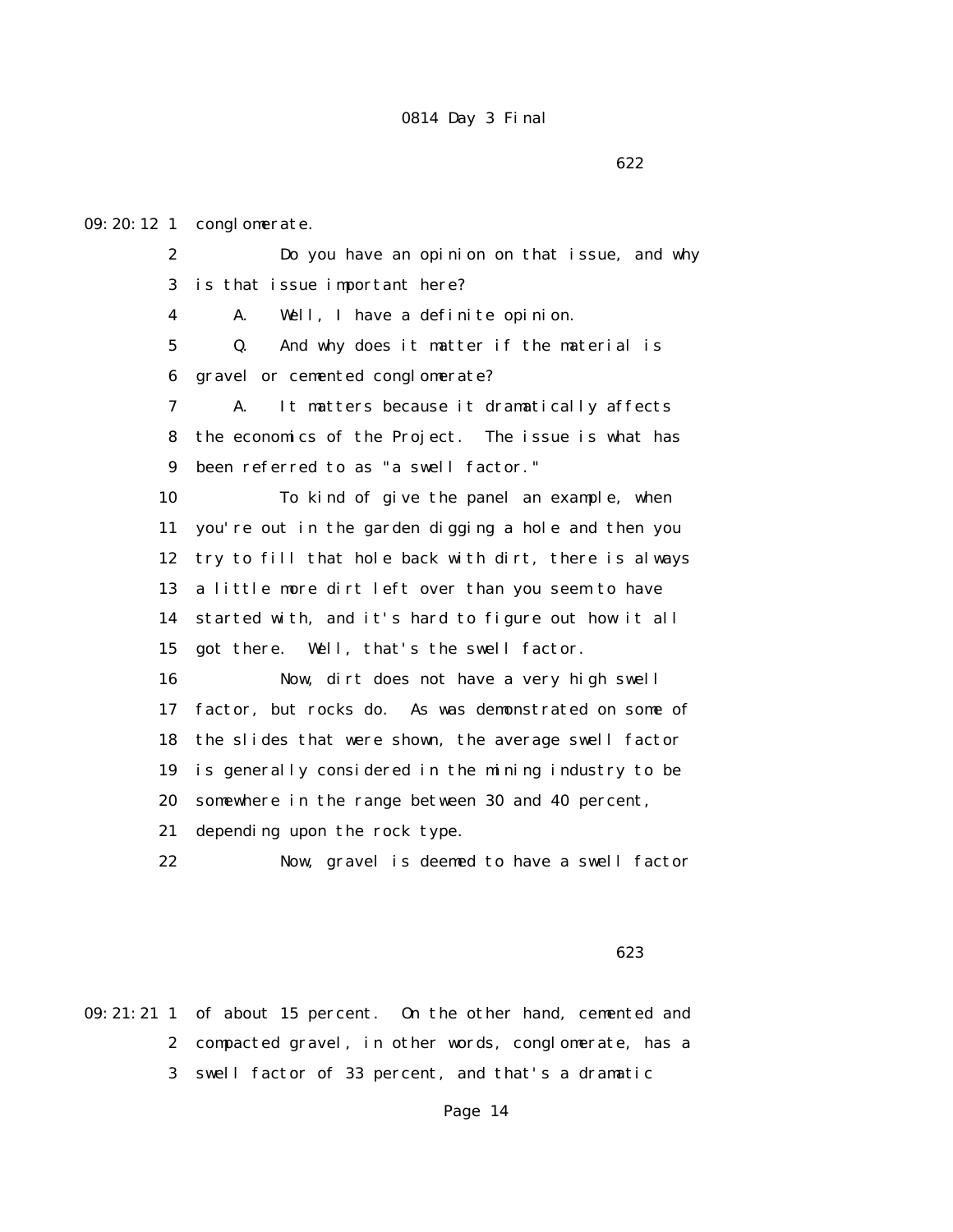4 difference.

15 material?

 5 The reason it's different is that it 6 increases the number of truck hauls you have to make. 7 That increases your costs. If you have something that 8 only has a swell factor of 15 percent versus something 9 with a swell factor of 30 percent, kind of on an 10 empirical basis it takes twice as many trucks to haul 11 it. 12 Q. Mr. Guarnera, did you and other members of 13 the Behre Dolbear project team visit the Imperial 14 Project Site to make a characterization of the rock

 16 A. It was not only just to make the 17 characterization of the rock material, but yes, we did 18 to do--to see what the rock material looked like and 19 certainly identified it right away as conglomerate. I 20 walked down into the arroyos or waddies, whichever you 21 prefer to call them, and saw the highly indurated 22 conglomerate that was present. But while we were

 $624$ 

09:22:46 1 there, we also looked at the entire site area to make 2 sure the site layout was quite appropriate, that 3 everything was accounted for. That's part of the work 4 that we do is to try to check every aspect of the 5 Project to make sure that it is, in our opinion, 6 correct. And if it's not, we will make some 7 corrections. 8 Q. Mr. Guarnera, has your opinion on the rock

9 type been influenced by the rock core samples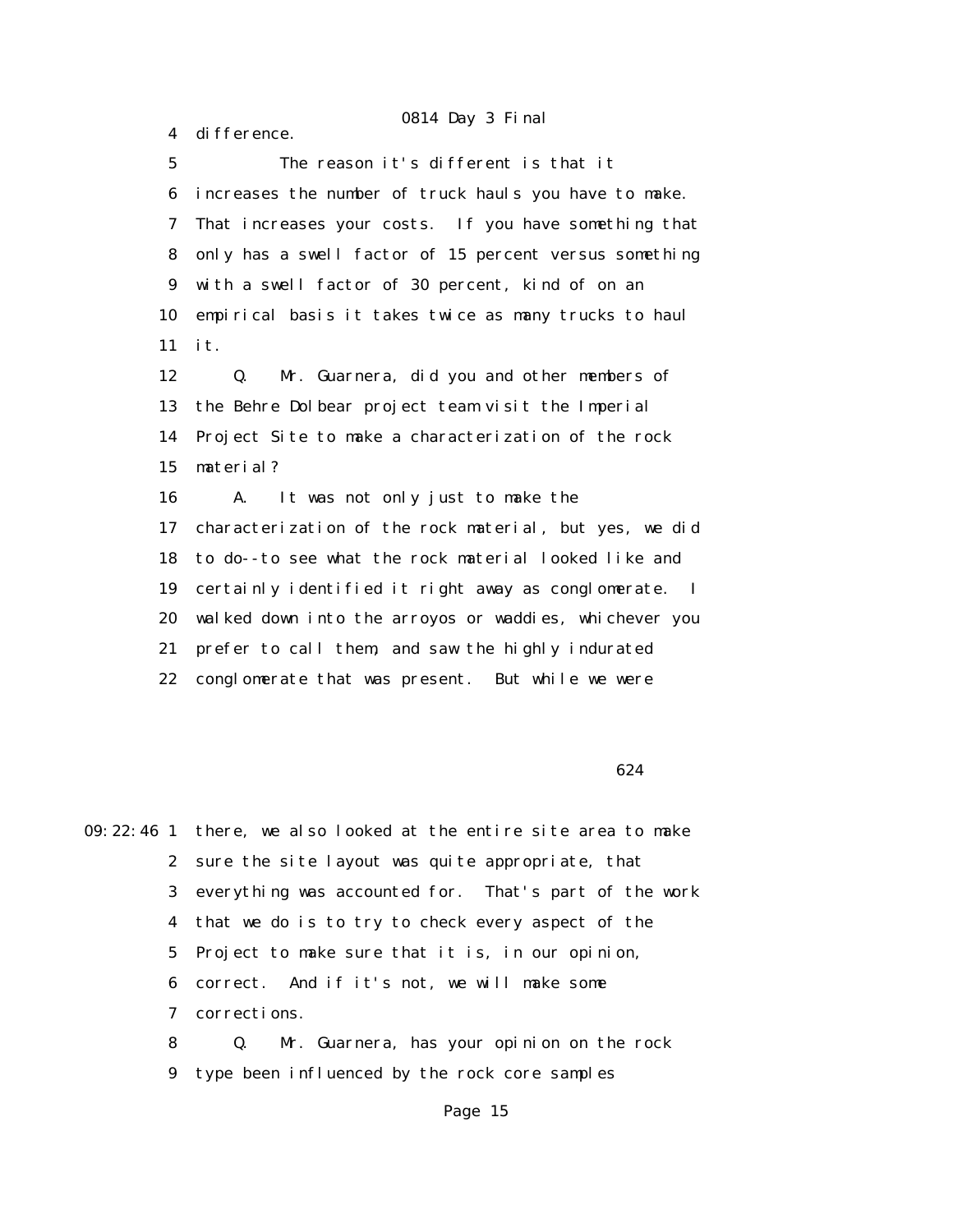0814 Day 3 Final 10 identified by Mr. Dan Purvance, the Glamis Gold 11 Project geologist? 12 A. It's not been affected by it. Those just 13 confirm what we saw out in the field. 14 Q. I'm referring now to Guarnera Exhibit 1, and 15 we have one of the photographs that Mr. Purvance 16 submitted with his rebuttal statement in July of 2007. 17 Are you familiar with those photographs, 18 Mr. Guarnera? 19 A. Yes, sir. 20 Q. Let's turn to the next picture on that slide, 21 and we have sample WC-4-74, which I will hand you a 22 bag, a sample bag with that legend that corresponds

 $\sim$  625

09:23:57 1 with the bag in the photograph.

 2 And can you take the rock sample out, 3 Mr. Guarnera.

 4 And can you offer us your expert geologic 5 opinion about whether that material in your hand is 6 gravel or cemented conglomerate?

7 A. It's definitely conglomerate.

 8 Q. Is there any question in your mind about 9 that?

10 A. No, sir.

 11 Q. When did you learn the difference between 12 conglomerate and gravel, Mr. Guarnera?

 13 A. I learned it as a kid because I used to 14 collect rocks starting when I was six years old.

15 Q. Has your geological training expanded on the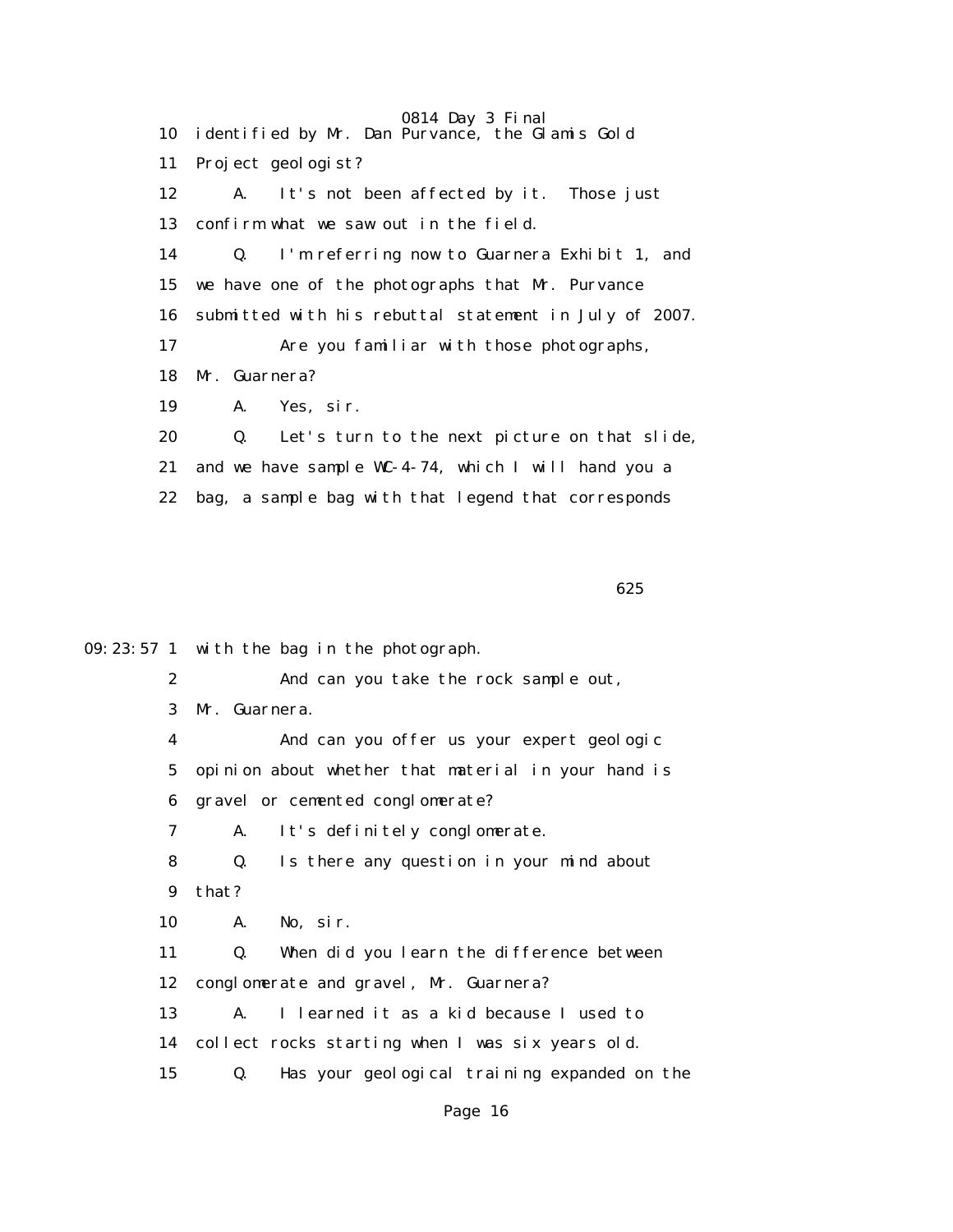- 16 understanding you had in your younger days?
- 17 A. It certainly has.

18 Q. Does the sample that you have correspond to

19 geologic records that were maintained by Mr. Purvance?

20 A. Yes, sir.

21 Q. Let's look at one of the other--the next

22 hearing exhibit, Guarnera Hearing Exhibit Number 2,

 $\sim$  626

09:25:17 1 and this is the Chemgold letter dated March 5, 1996, 2 and dated--signed by Dan Purvance, and let's turn to 3 the next page on this exhibit, which is--consists of 4 some charts.

> 5 And can you see on that chart the designation 6 that correlates with the sample you have,

7 Mr. Guarnera, WC-4-74?

8 A. Yes, I can.

 9 Q. And on the left side, the sample is--what 10 does the sample description say?

11 A. It says conglomerate/gravel.

 12 Q. And as an experienced professional in this 13 field, does it surprise you that a working geologist 14 might make a reference like that to this sample? 15 A. Are you referring to the fact that there is a

16 mixed name of conglomerate and gravel there, sir?

17 Q. Yes.

 18 A. No, that's not surprising. My experience is 19 that at many project sites where there is a lithology 20 that is not of commercial importance, it's generally 21 called by various names. And I have seen names, for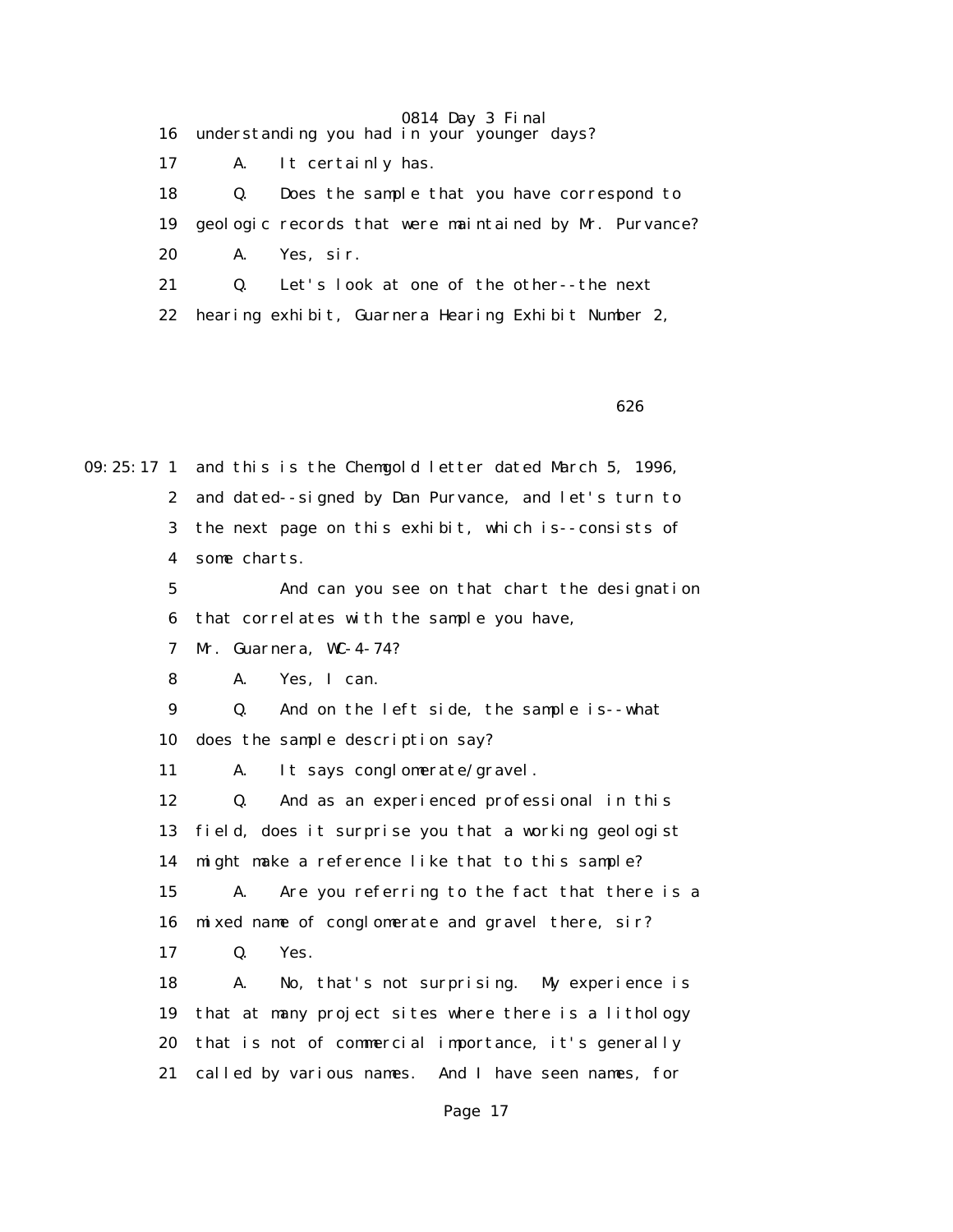22 instance, of--in a lot of pre-Cambrian terrains, which

 $\sim$  627

09:26:40 1 are very old rocks of just green schist to cover a 2 multiple of rock types, and I have seen at project 3 sites where some people give--some of the noneconomic 4 material just has other acronyms that they use. 5 Sometimes that are not too polite, but they're there. 6 So, I mean, that's not--that's not unusual at 7 all for somebody to do that. 8 Q. Was this material that's referred to as 9 conglomerate/gravel here in this example, was it part 10 of the economic ore deposit of interest? 11 A. No. It actually comprises approximately 12 80 percent of the waste rocks. 13 Q. And let's look at the top of this chart. 14 There is a sample WC-3 at the depth of 90 feet, and 15 that happens to be referred to as gravel there; is 16 that correct? 17 A. Yes, sir. 18 Q. Let's advance two charts ahead in this 19 exhibit. 20 And now we have the same samples referred to, 21 the one you have before you, WC-4-74, and also the 22 sample WC-3 at 90 that we looked at before.

 $\sim$  628

09:27:58 1 And here in this chart, how are those samples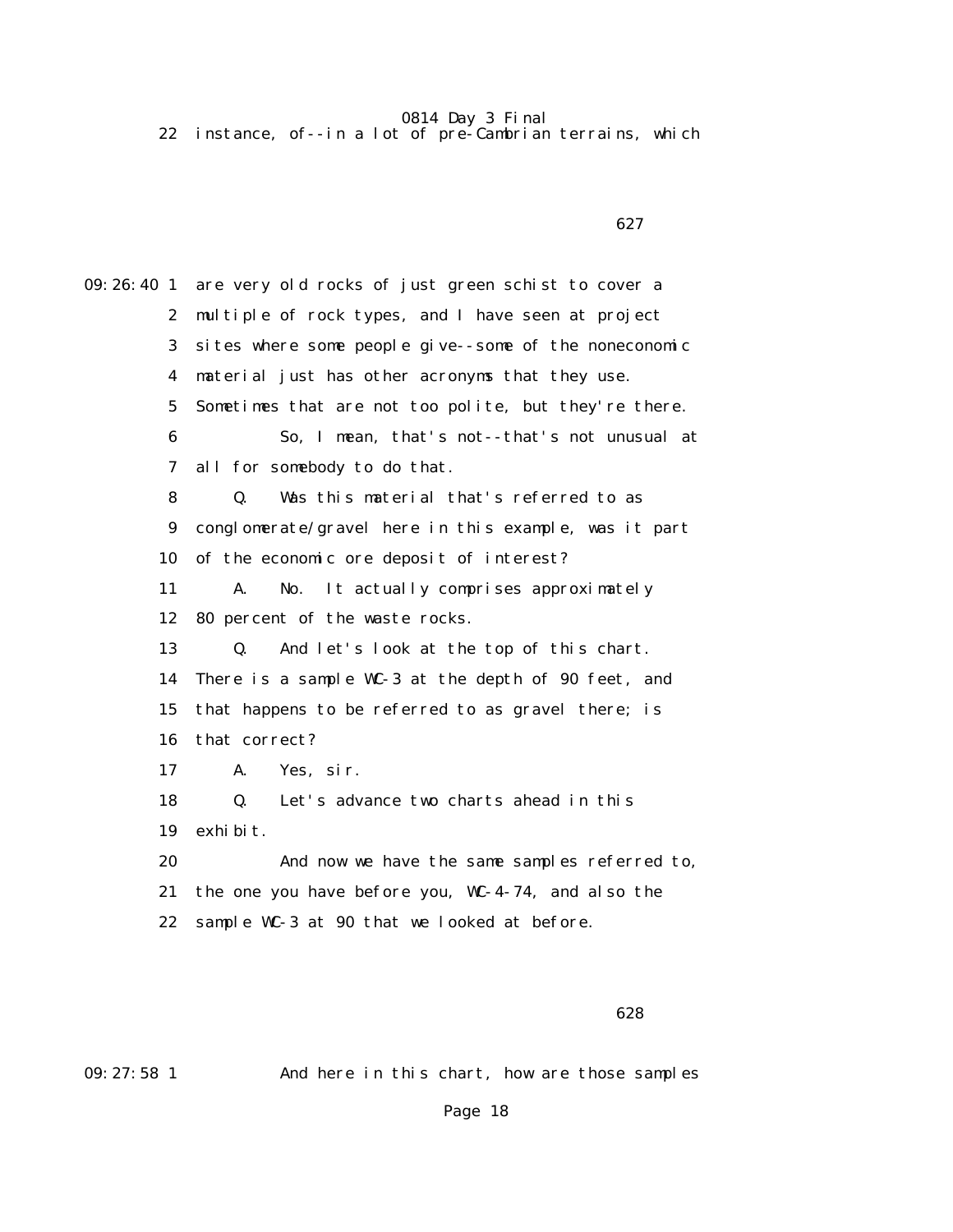0814 Day 3 Final 2 characterized in the left column? 3 A. They're characterized as conglomerate only. 4 Q. And on the far right corner, are there--is 5 there a further geologic description provided? 6 A. Yes, for--I can't quite read the numbers, and 7 I apologize, but it says-- 8 Q. Can you pull those up? 9 A. --but it says "well cemented," I believe is 10 what it said in--for one of them, and the other one, I 11 think it said "full core well cemented." 12 Q. And do you agree with the geologic 13 characterizations made by Mr. Purvance in the 14 mid-1990s here? 15 A. Absolutely. 16 Q. And these charts that we're referring to, 17 were they all contained as exhibits in the Norwest 18 technical reports submitted in this case? 19 A. To my knowledge, yes. 20 Q. Mr. Guarnera, was there a report by WESTEC 21 that had a bearing on your ability to classify the 22 material as conglomerate versus gravel?

 $\sim$  629

09:29:18 1 A. Yes, sir.

 2 Q. Let's look at the Behre Dolbear--at Guarnera 3 Exhibit 3, which is excerpts from a WESTEC pit slope 4 study that was included as an excerpt to a Behre 5 Dolbear report in this case.

 6 And let's look at the next page of that 7 exhibit.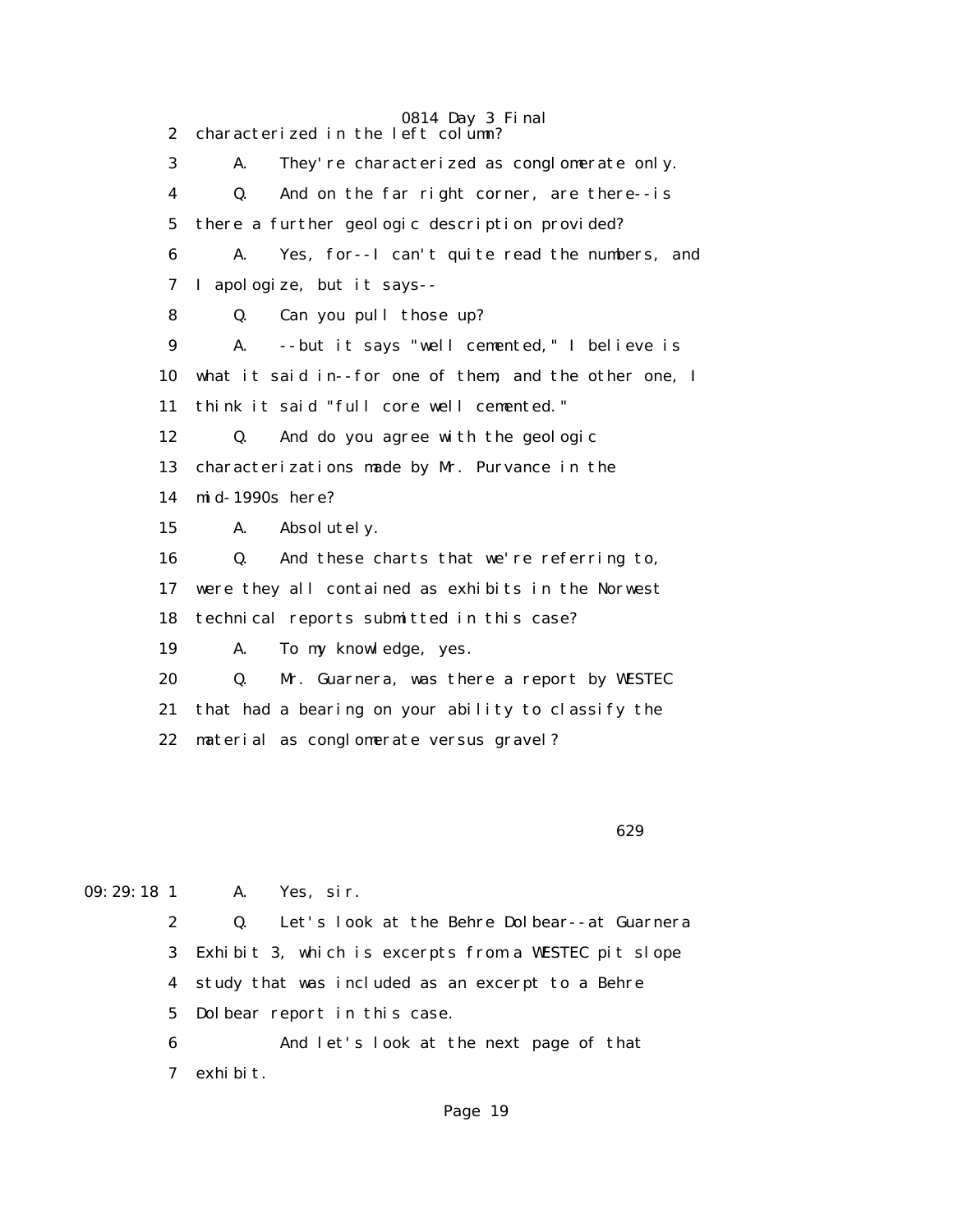0814 Day 3 Final 8 Now, this WESTEC report that we are looking 9 at, the excerpt that was included in the Behre Dolbear 10 reports, is dated February 1996. 11 And let's turn to the second page of this 12 exhibit, and there is a description which states--if 13 we could turn to the next page of this 14 exhibit--"Tertiary conglomerate overlies the volcanics 15 or lies directly on the Jurassic metamorphic where the 16 volcanics are absent. As much as a 700-foot thickness 17 of conglomerate will be exposed by the proposed pit 18 wall. The conglomerate is typically a moderately 19 well-indurated clay, carbonate and iron oxide-cemented 20 material with coarse subangular gneissic fragments in 21 a moderate to a coarse-grained sand matrix with 22 considerable mica component."

 $\sim$  630

09:30:45 1 What did this description tell you, 2 Mr. Guarnera, about the nature of the 700-foot 3 thickness of material referred to here? 4 A. That is the same as what we are looking at 5 right here on the witness--or on the expert desk. 6 The other interesting thing is that the prior 7 paragraph that is outlined called the 8 conglomerate/gravel, and I think that shows that even 9 WESTEC was using the vernacular that was used by the 10 Glamis people, but recognized it to be a unit of 11 conglomerate over 700 feet thick. 12 Q. Based on your experience in the field, did 13 you know anything about the WESTEC organization?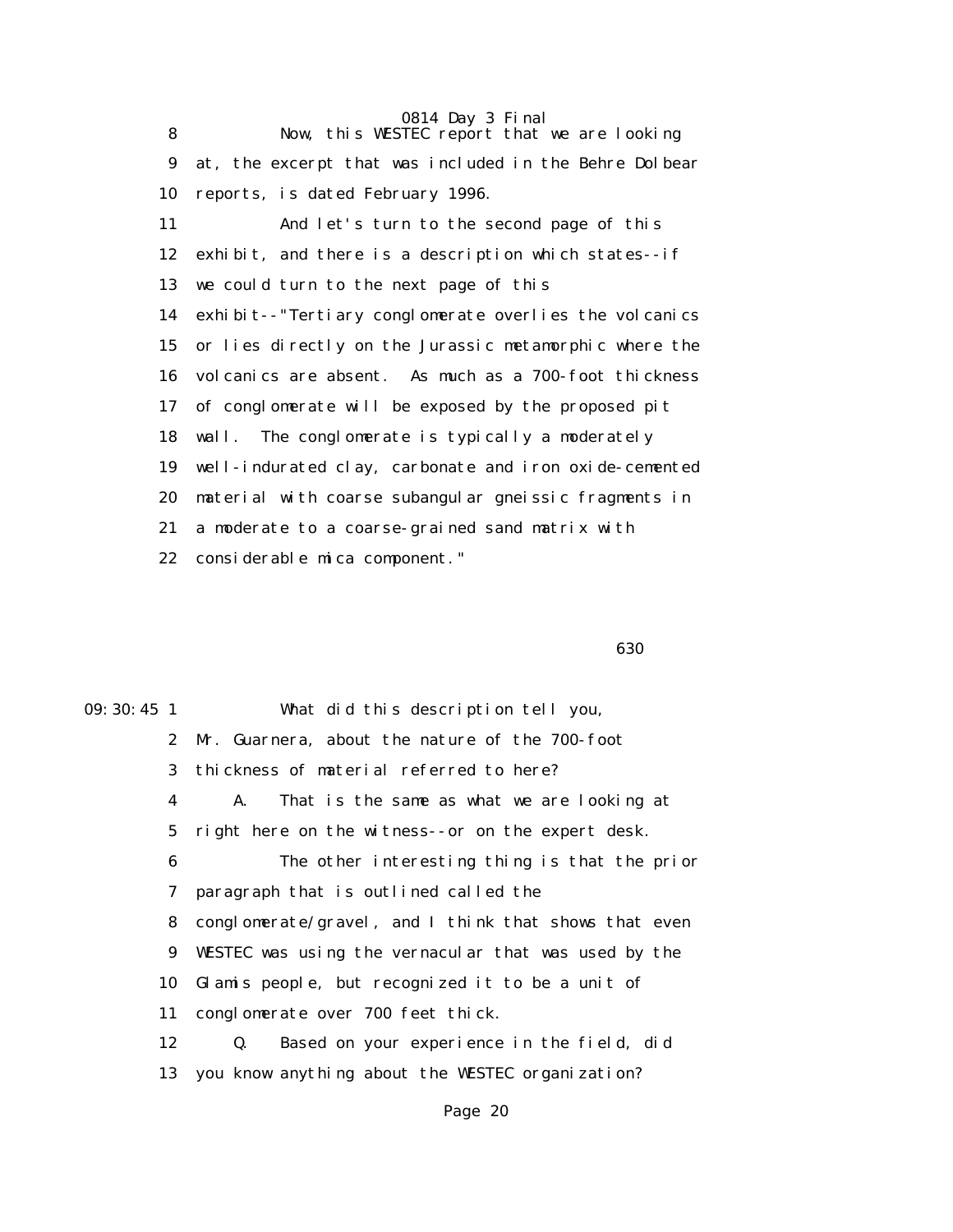14 A. They were a very well regarded and are a very 15 well regarded geotechnical engineering firm. 16 Q. And is there any other very fundamental 17 inference that could be made about this pit wall that 18 would shed some light on whether it might be 19 conglomerate versus loose, unconsolidated gravel? 20 A. Yes. WESTEC was engaged by Chemgold at the 21 time, I believe, which was the predecessor to Glamis 22 here, to do geotechnical drilling, to take samples

 $\sim$  631

09:32:10 1 that would determine the bearing capacity and the 2 strength of the walls of the proposed open-pit mine. 3 The purpose of that was to make sure that the slopes 4 of the open pit were such that there would not be any 5 danger of slumping rock falls.

> 6 And the slopes that they designed the open 7 pits at were 40 degrees to 55 degrees. Quite steep.

 8 Now, the big significance here is that if it 9 was gravel with its unconsolidated nature, you would 10 have to have a much shallower pit, which probably 11 would have rendered the deposit economic. Or if it 12 was--if WESTEC made a mistake and it was gravel, as 13 has been asserted, the whole pit walls would have 14 collapsed, slid down.

 15 Q. Mr. Guarnera, can you describe that one more 16 time. What would be the effect if the pit walls were 17 made of gravel in terms of the economic effect on the 18 Project?

19 A. It would have sterilized the Project.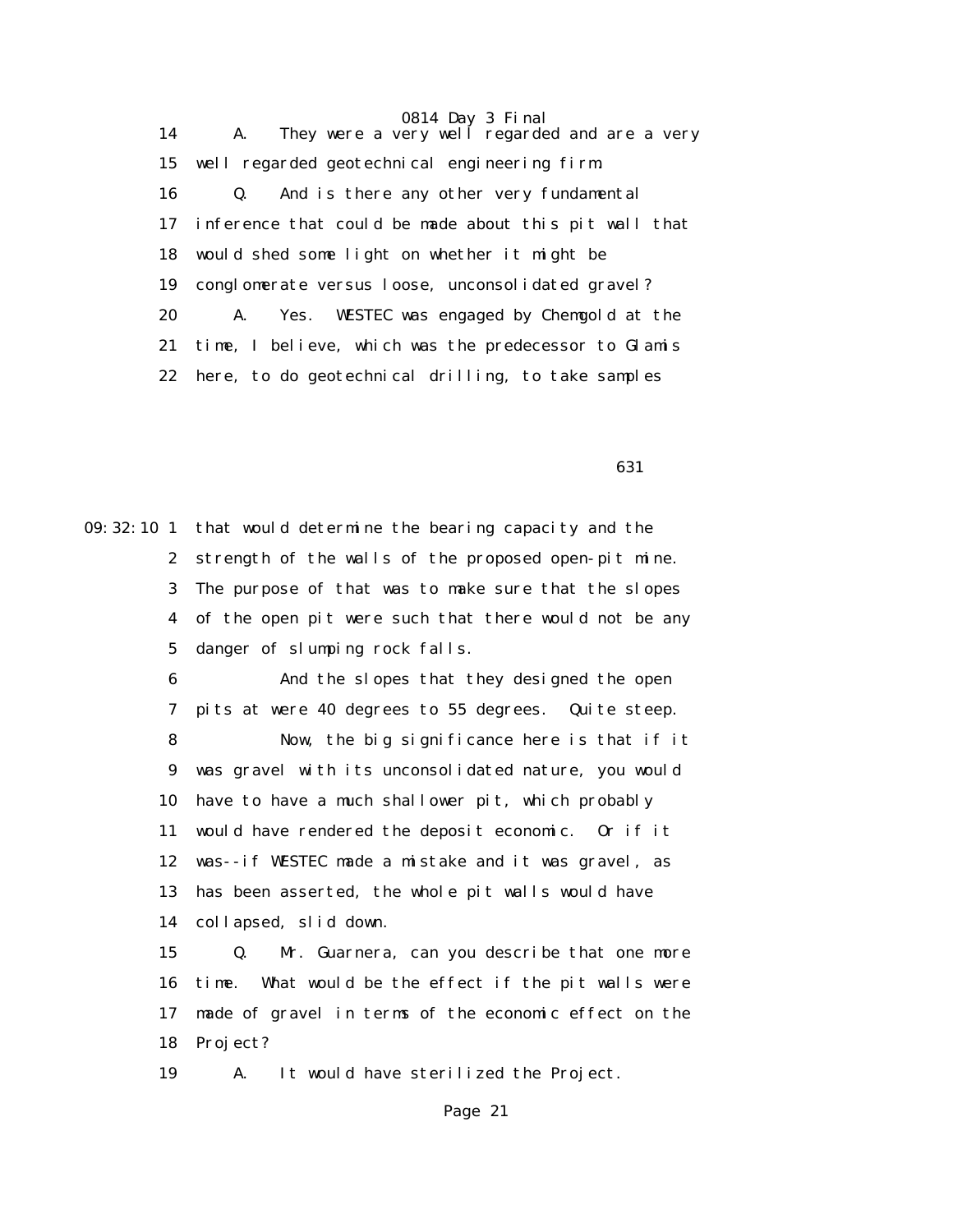20  $Q.$  In other words, would the--would gravel--if 21 the pit walls were made of gravel, would they be able 22 to stand up at 40- to 55-degree slopes as had been

|  |  | 632<br>__ |
|--|--|-----------|
|  |  |           |

09:33:34 1 assumed? 2 A. No, sir. 3 Q. And did the 1996 Feasibility Study reflect 4 assumptions about what the pit slopes would be? 5 A. Yes, sir, it did. 6 Q. And what did the 1996 Feasibility Study 7 indicate? 8 A. That the pit slopes would range from 40 9 degrees to 55 degrees. 10 Q. Now, let's look at Guarnera Exhibit 4. This 11 is a--excerpts from an Excavation Handbook by Horace 12 Church, consulting engineer, published by McGraw-Hill 13 book company. 14 Are you familiar with this handbook, 15 Mr. Guarnera? 16 A. Yes, sir. 17 Q. And does it provide--what does it provide? 18 A. Well, Mr. Church was considered to be one of 19 the principal experts in the compaction, excavation, 20 swell factors for different types of rocks. 21 Q. Let's look at the first page of this exhibit, 22 which is an attachment to a Behre Dolbear expert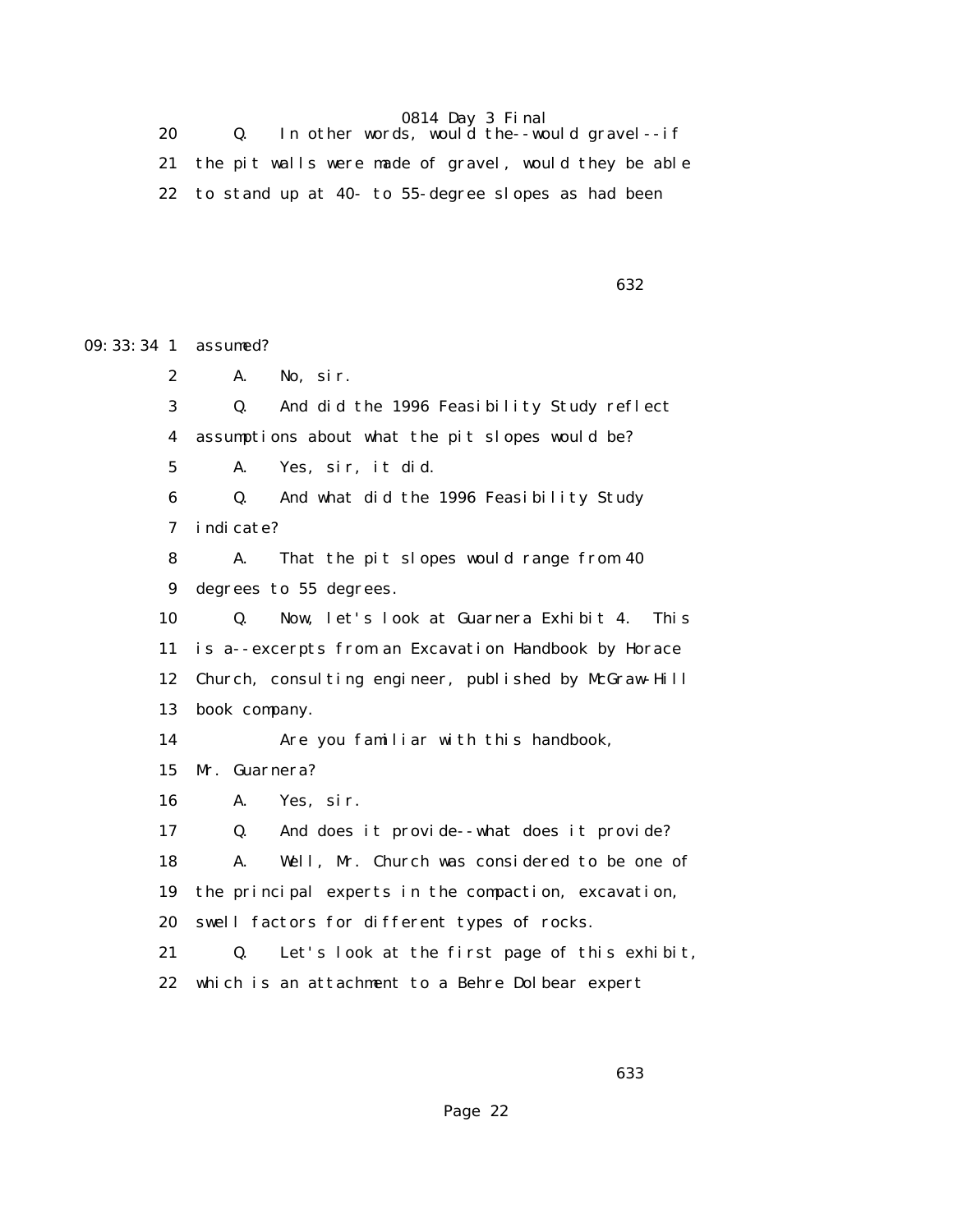| 09: 34: 45 1     |           | report. Let's hone in on this chart between the      |
|------------------|-----------|------------------------------------------------------|
| $\boldsymbol{2}$ |           | highlighted text, if we could, so we can try to see. |
| 3                |           | And does this indicate what the swell factor         |
| 4                |           | for basalt would be?                                 |
| $\mathbf 5$      | A.        | Yes.                                                 |
| 6                | Q.        | And what swell factor is indicated by the            |
| 7                |           | Church Handbook for basalt?                          |
| 8                | A.        | 64 percent.                                          |
| $\boldsymbol{9}$ | Q.        | And is there basalt in the Imperial Project          |
| 10               |           | area as well as conglomerate?                        |
| 11               | A.        | Yes, it comprises--as was noted in the WESTEC        |
| 12               |           | section, it comprises a portion of the waste rock.   |
| 13               | Q.        | Let's turn to the next page of the Church            |
| 14               |           | Handbook and look at the first top two highlighted   |
| 15               | sections. |                                                      |
| 16               |           | Does this indicate what the swell factor is          |
| 17               |           | for conglomerate?                                    |
| 18               | A.        | Yes.                                                 |
| 19               | Q.        | And what does the swell factor indicate here         |
| 20               |           | for conglomerate?                                    |
| 21               | A.        | Yes, sir, it indicates that it's 33 percent.         |
| 22               | Q.        | And now let's look down to the bottom, two           |
|                  |           |                                                      |

#### $\sim$  634

09:35:51 1 highlighted entries on the Church Handbook, and we 2 have entries for gneiss and gravel, and can you tell 3 me what the different swell factors are? 4 A. The swell factor for gneiss, which is another 5 component of the waste rock, is 67 percent, and gravel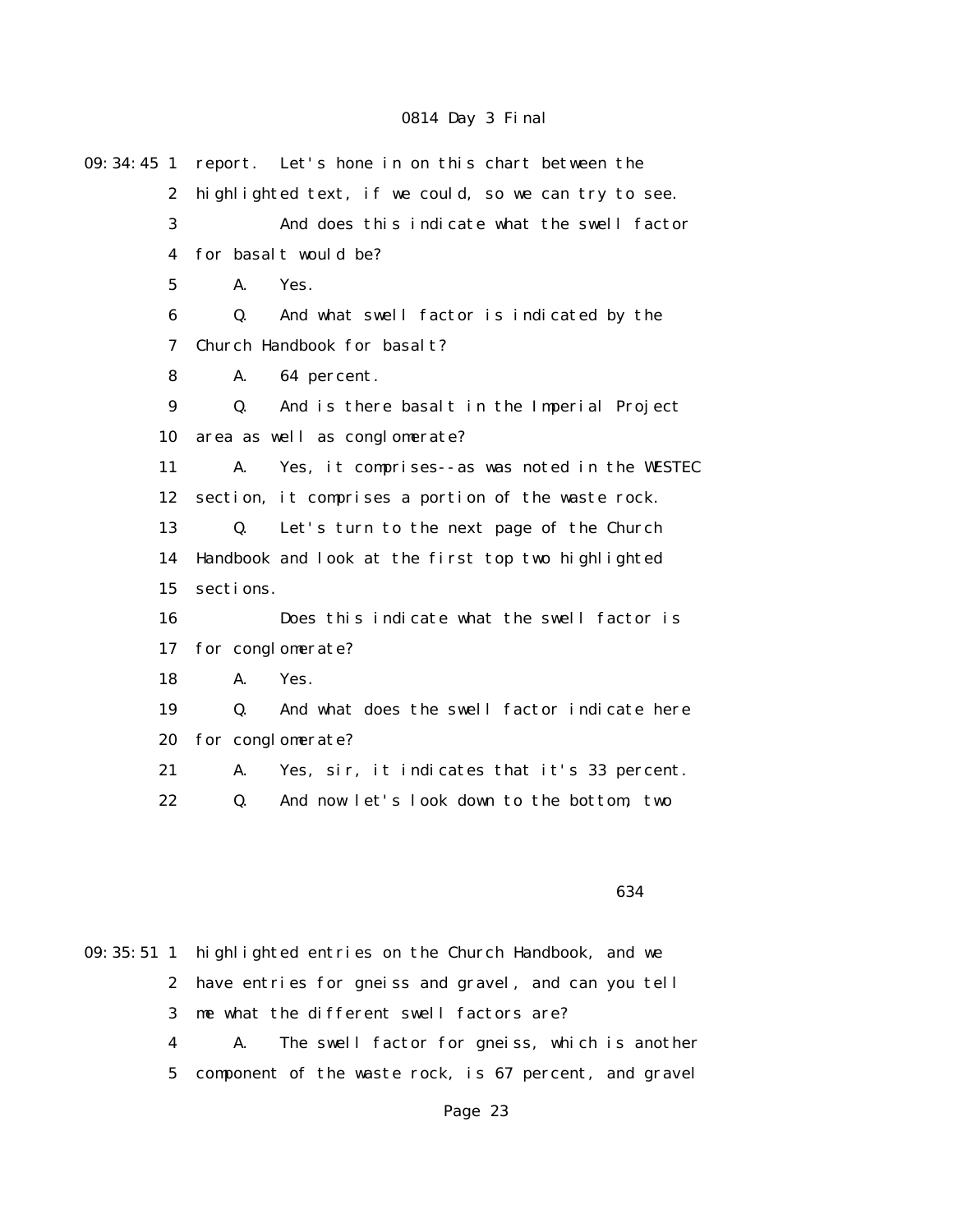6 is also 15 percent. 7 Q. So, your--what did--how did you come up with 8 your Behre Dolbear swell factor of 35 percent for the 9 waste rock as a whole? 10 A. We derived it from the measurements that were 11 shown in the Feasibility Study, sir. 12 Q. And based on the Church Handbook, would it 13 appear that your swell factor of 35 percent is 14 inflated or conservative? 15 A. It's probably conservative because of the 16 fact that the conglomerate which comprises 17 approximately 80 percent of the waste rock is 18 33 percent, and all of the other rocks that are 19 present would have had a higher swell factor than the 20 conglomerate. 21 Q. In your experience, is a swell factor in the 22 range of 30 to 40 percent for a metallic mine at all

 $\sim$  635

### 09:37:17 1 unusual?

 2 A. No, sir, that's not unusual. 3 Q. Turning to another issue where your 4 engineering and geologic analysis differs from that of 5 Norwest, why did Behre Dolbear assume that the 6 backfilled material in the pit could not be simply 7 dumped off the edge of the pit as Norwest assumed? 8 A. Well, we reviewed the regulations that were 9 part of the backfill requirement, and it calls for an 10 engineered design to assure that there would be 11 minimal settlement of the material.

# 0814 Day 3 Final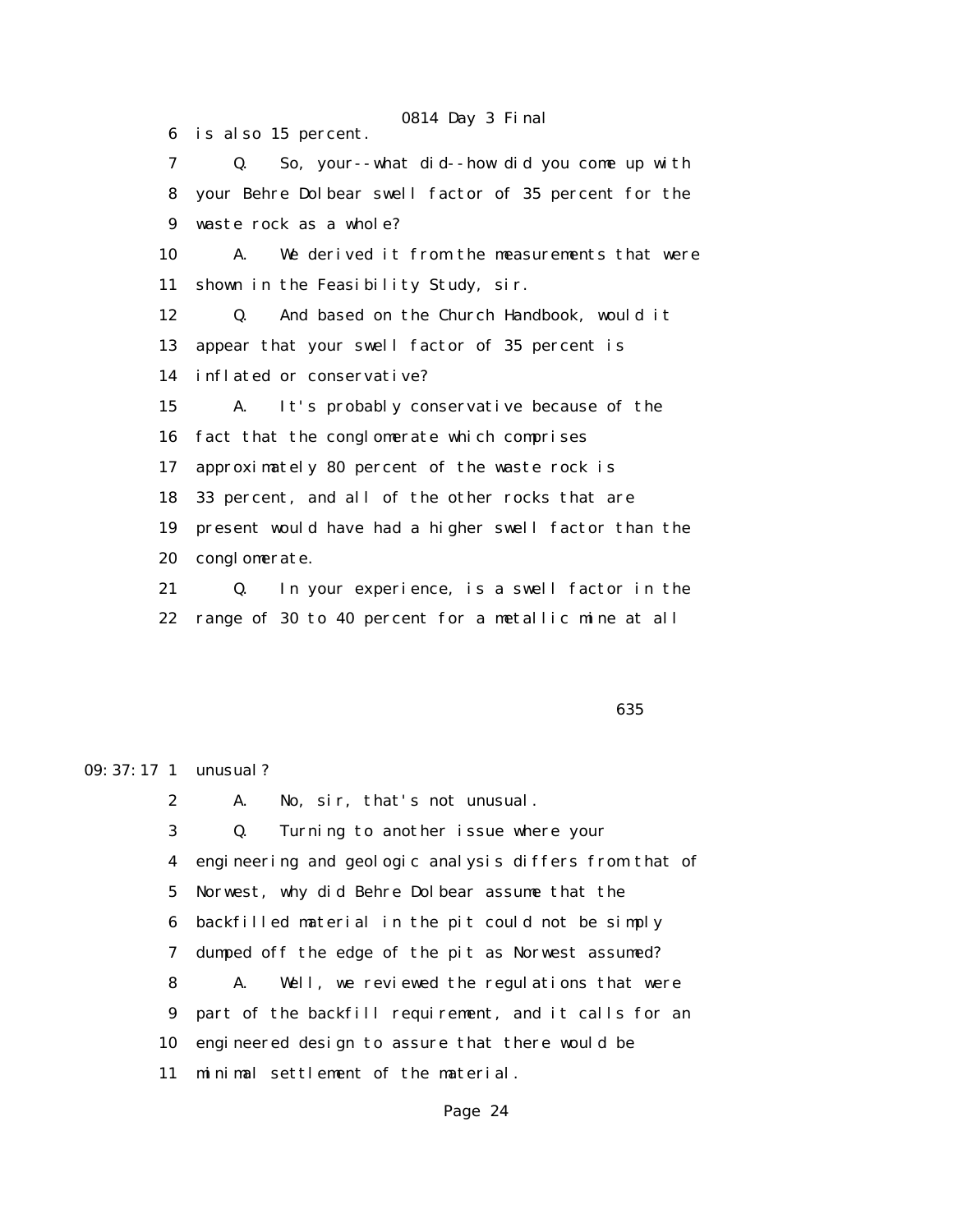0814 Day 3 Final 12 Now, one of the things about swell factor is 13 that when you--the first time you dig the rock up, you 14 have the initial swell factor, but then every time you 15 move it again, you do have additional swell factor. 16 So the rock is moved from--the waste rock say, is 17 blasted, loaded into a truck, and then it is dumped on 18 a waste pile. That constitutes three areas where you 19 will get some swell. That waste pile is ultimately 20 compacted somewhat by the continued movement of trucks 21 over it.

22 But then, when you try to move the waste

 $\sim$  636  $\sim$  636  $\sim$  636  $\sim$  636  $\sim$  636  $\sim$  636  $\sim$  636  $\sim$  636  $\sim$  636  $\sim$  636  $\sim$  636  $\sim$  636  $\sim$  636  $\sim$  636  $\sim$  636  $\sim$  636  $\sim$  636  $\sim$  636  $\sim$  636  $\sim$  636  $\sim$  636  $\sim$  636  $\sim$  636  $\sim$  636  $\sim$ 

09:39:04 1 back, you again lift it up, and so you are incurring a 2 swell factor issue again.

> 3 Now, if you dumped it over the edge of the 4 pit, you are possibly going to have another swell 5 factor impact.

 6 Our impression and our belief is that what is 7 needed to be done is to haul the material down in the 8 pit, and to place it down into the pit, and then 9 compact it by the movement of the trucks in gradual 10 levels. This is significantly different than 11 Norwest's program of just going to the edge of the pit 12 and dumping. 13 Q. Mr. Guarnera, there has been reference in 14 this case to the Glamis Gold, Limited, preliminary

15 economic assessment of the impact of the California

16 emergency backfilling regulations prepared by Mr. Jim

17 Voorhees to Kevin McArthur and Charles Jeannes of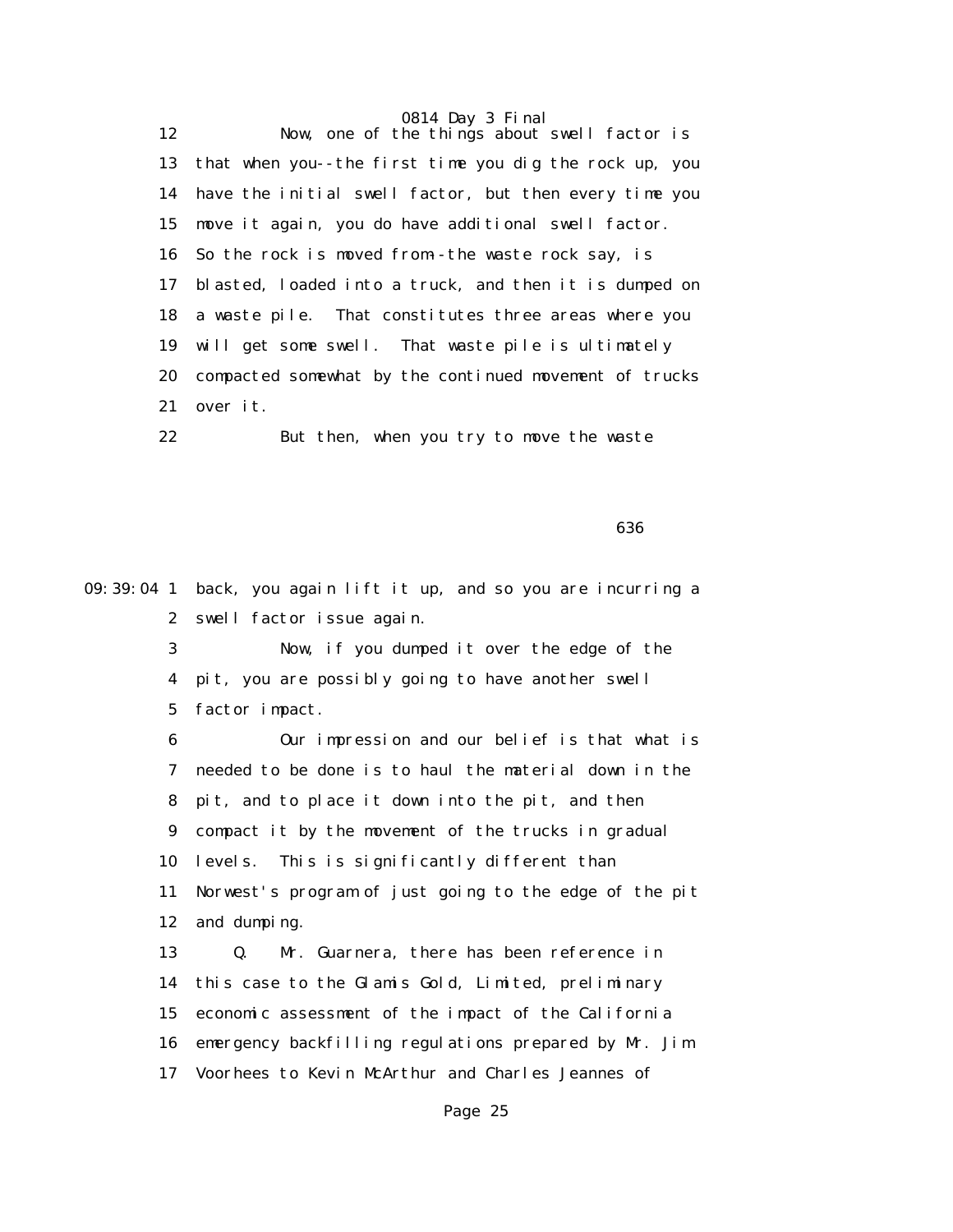- 18 Glamis Gold, Limited, in January of 2003. Are you
- 19 familiar with that analysis?
- 20 A. Yes, sir.
- 21 Q. And is that analysis consistent with or
- 22 inconsistent with the conclusions expressed in the

 $\sim$  637

```
09:40:20 1 Behre Dolbear report?
```
- 2 A. It's both.
- 3 Q. Can you explain.

 4 A. It's consistent with our analysis in that it 5 shows at \$300-an-ounce gold, which was the gold price 6 that Glamis at the time was using for their ore 7 reserve calculations and for also any acquisitions 8 they considered, at that price it was negative. It's 9 inconsistent in that other prices of up to \$375 an 10 ounce, it shows a positive value. 11 Q. And is it--in your assess--have you assessed 12 that analysis by Glamis? 13 A. We have. Several times. 14 Q. And there is a memorandum associated with 15 that analysis. How long is it? 16 A. I really don't know how many pages it is, 17 sir. I'm sorry. 18 Q. Let's pull up the exhibit Guarnera 5. 19 Is this the analysis we are referring to by 20 Glamis Gold, Limited, dated January 9, 2003? 21 A. Yes, sir, it is. 22 Q. And have you determined whether this analysis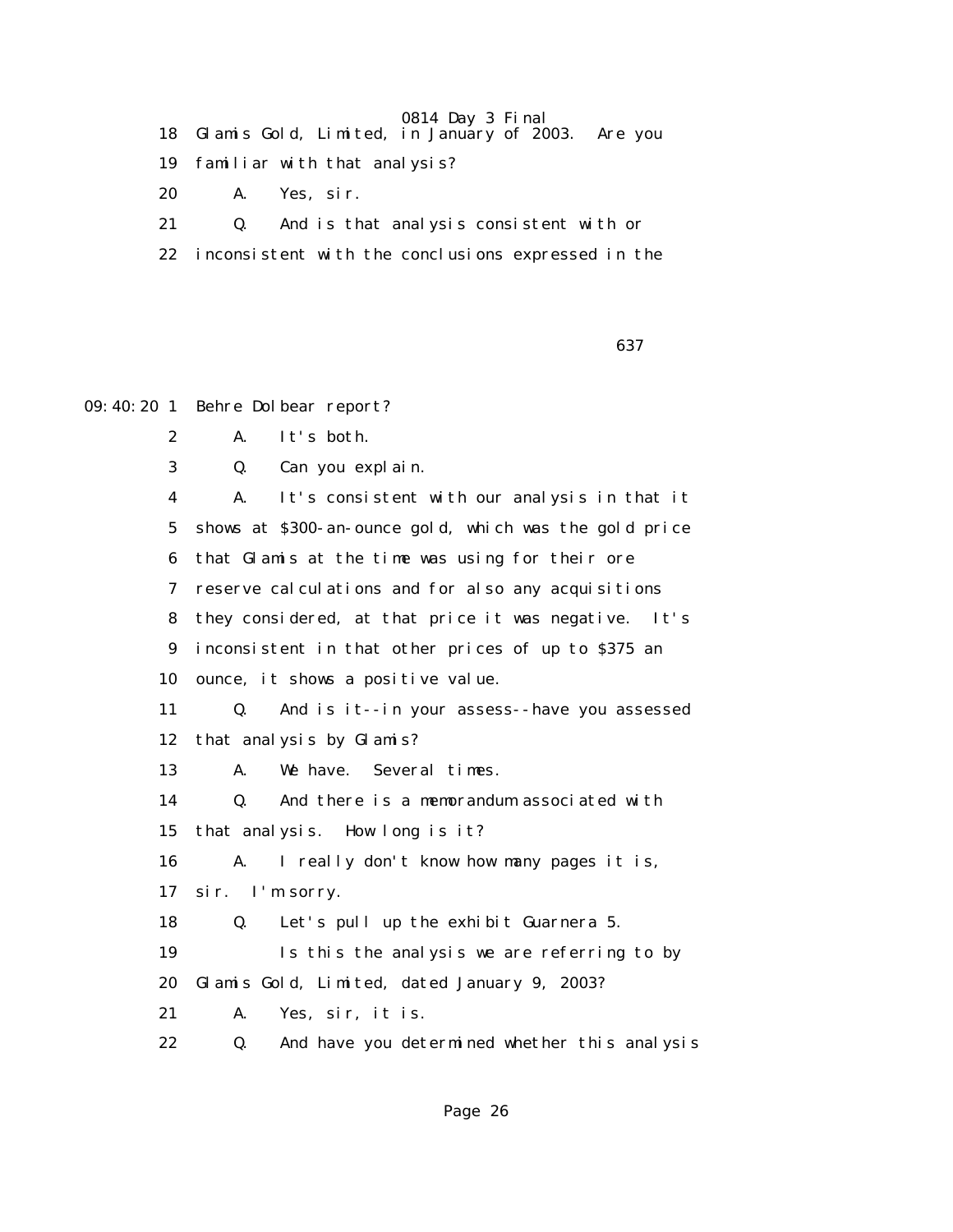<u>638 and the contract of the contract of the contract of the contract of the contract of the contract of the con</u>

09:41:50 1 was complete and included all the factors that would 2 be involved in complying with the regulations which at 3 that point had been in effect on an emergency basis 4 for three weeks? 5 A. It is incomplete, sir. There are three key 6 things in our opinion which are omitted in the 7 attached cash flows. The omissions are, number one, 8 the financial assurance requirement that we calculate 9 to be at the beginning of the mine life would have 10 been about \$47 million. That's number one. 11 The second factor that, in our opinion, is 12 missing is that Glamis did not attempt and show any 13 costs for rebuilding their mining equipment. Now, 14 that's critical. In our analysis, we have two 15 tranches of \$7.7 million each for rebuilding the 16 equipment. The trucks at--the trucks that would have 17 been used at the Imperial Project were the trucks that 18 were used at the Picacho project. The intent was to 19 move the equipment over to the other mine and work it 20 at the Imperial Project. 21 Now, after 11 years, those trucks would have

22 had over 50,000 hours on them. That's a lot of time

 $\sim$  639

09:43:29 1 for equipment. You need to rebuild it. So, we put 2 \$7.7 million in for rebuilding the equipment prior to 3 undertaking the reclamation.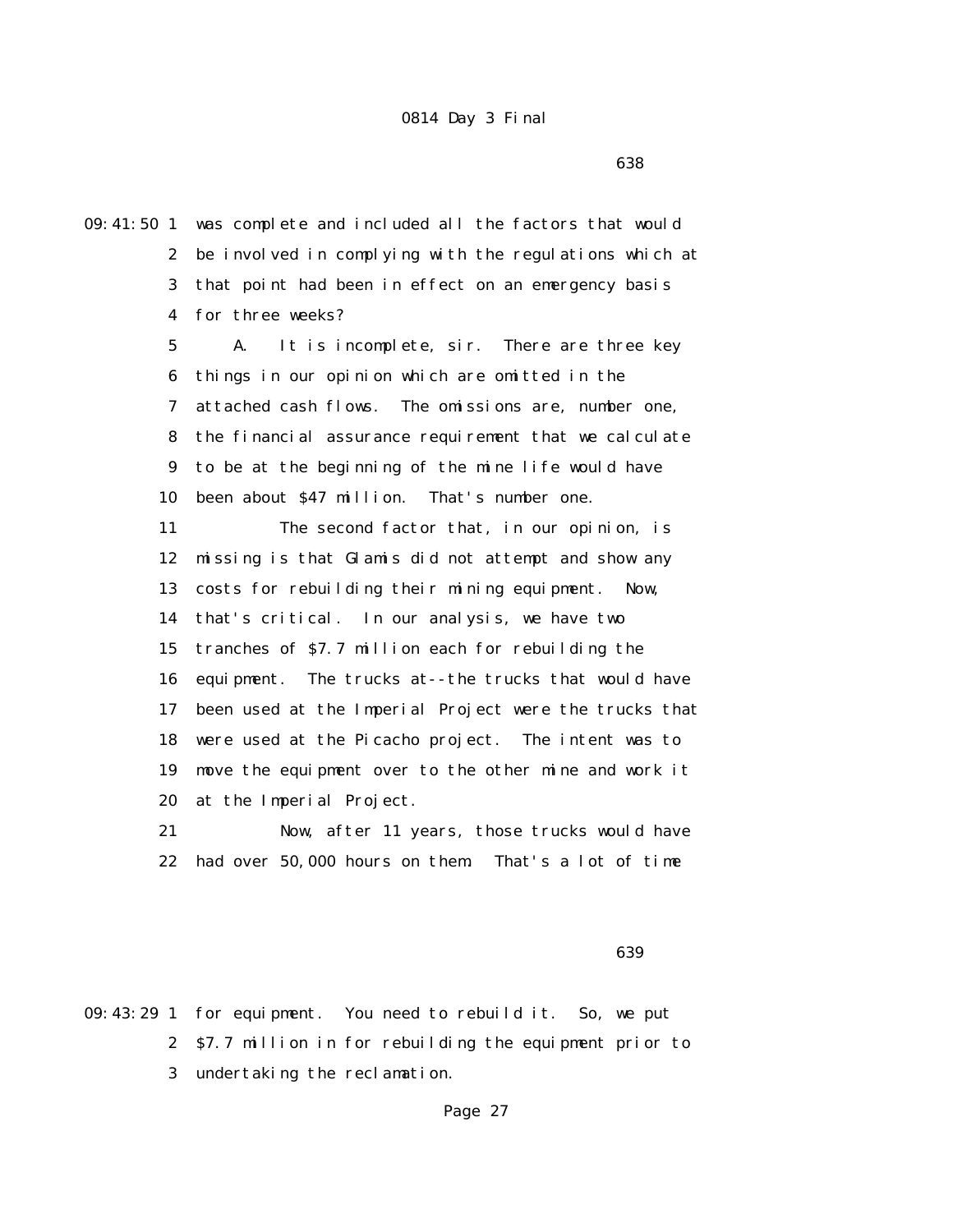0814 Day 3 Final 4 Then the third difference is that Glamis did 5 not account for respreading the heap-leach. They just 6 accounted for backfilling the pit. So, the leach pad 7 would have had to have been spread. In our opinion, 8 that would have taken two years minimum, and that 9 would have required, in our opinion, an additional 10 \$7.7 million for the rebuild, plus the additional 11 costs of moving the rock. 12 Q. Thank you, Mr. Guarnera. 13 Turning to the first page of the exhibit we 14 have up, is the--can you tell me what the column on 15 the left under the \$300-ounce gold category indicates? 16 A. That indicates two negative values. 17 Q. And what was the significance of the \$300 18 figure at that time? 19 A. As I noted, that was the price that Glamis 20 was using to calculate its ore reserves. 21 Q. Was that ore reserve price amount something 22 that was disclosed in Glamis's Annual Reports at that

 $\sim$  640

### 09:44:52 1 time?

 2 A. I believe that they had to disclose their 3 reserves. I don't know if they disclosed the price 4 they calculated their reserves at, but industry 5 standard is that you would, so I would assume that 6 they did.

 7 Q. And those different numbers there, what do 8 they indicate below that \$300 level?

9 A. That at a 5 percent discount rate, it has a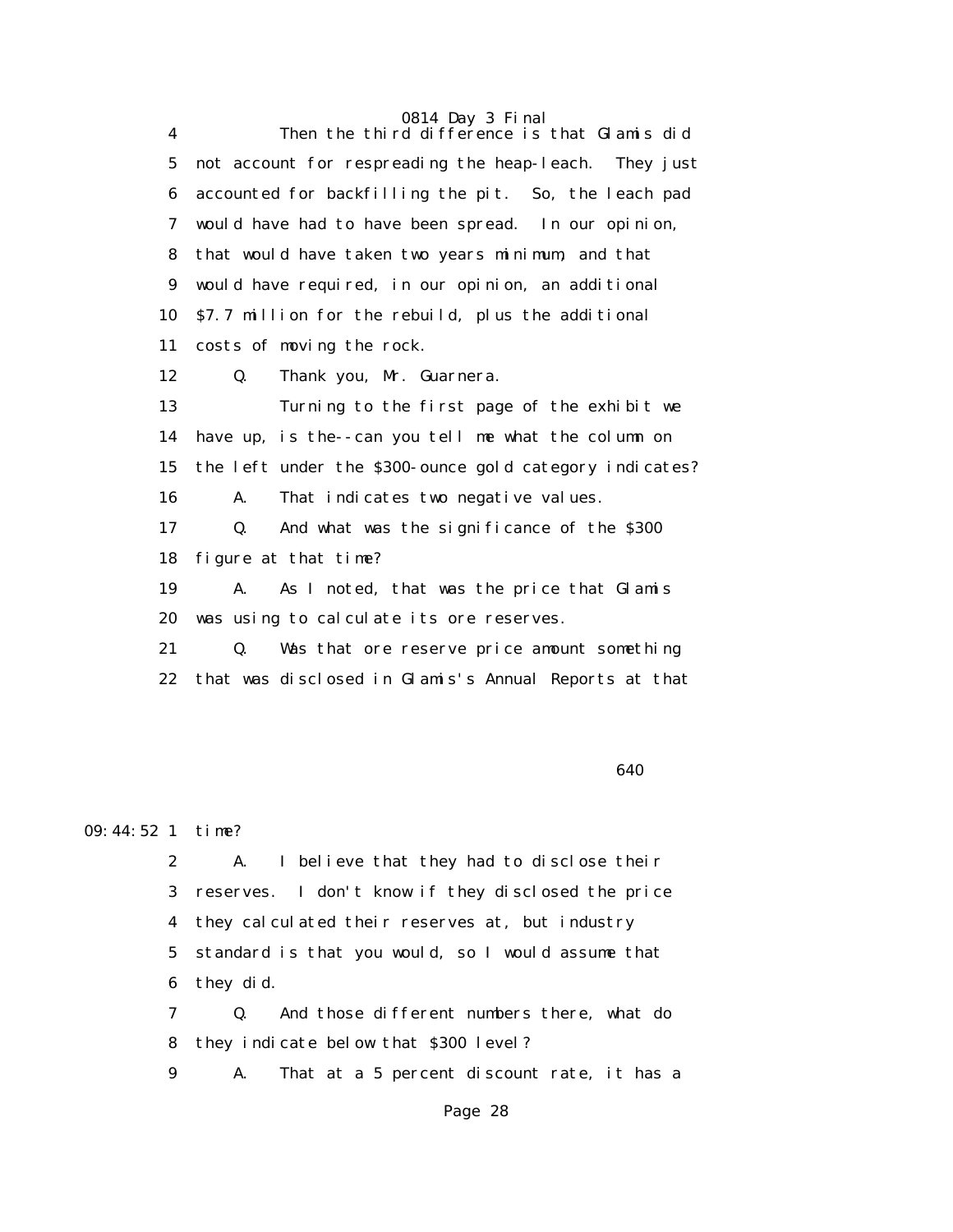0814 Day 3 Final 10 negative value of 3/10 of a million dollars, and at a 11 10 percent discount rate it has a negative value of 12 4.8 million. 13 Q. So, what did this tell the--what did 14 this--what would this have indicated to--from a 15 business perspective to a company reviewing this? 16 A. That it's a no-win, walk away. 17 Q. And when moving to the other gold price 18 levels which would have been upside numbers at that 19 time, 375-per-ounce gold, we see higher net present or 20 higher value numbers indicated. Does that mean that 21 the Imperial Project has a high net present value 22 today because the spot price of gold is in the \$600

 $\sim$  641

#### 09:46:13 1 range?

2 A. Absolutely not.

3 Q. And why is that?

 4 A. The increase in mining costs and operating 5 costs.

 6 Q. And have you referred to the increase in 7 operating costs in your expert reports?

8 A. Yes, sir, we have.

 9 Q. And can you give a further indication of what 10 these cost increases are like?

 11 A. Yes. Well, in our report, we underestimated 12 them. We said they were 81 percent over the last 13 several years, but the actual costs are much higher 14 than that. Glamis, in its recent releases for the 15 first quarter of 2007, the Marigold Mine, which is an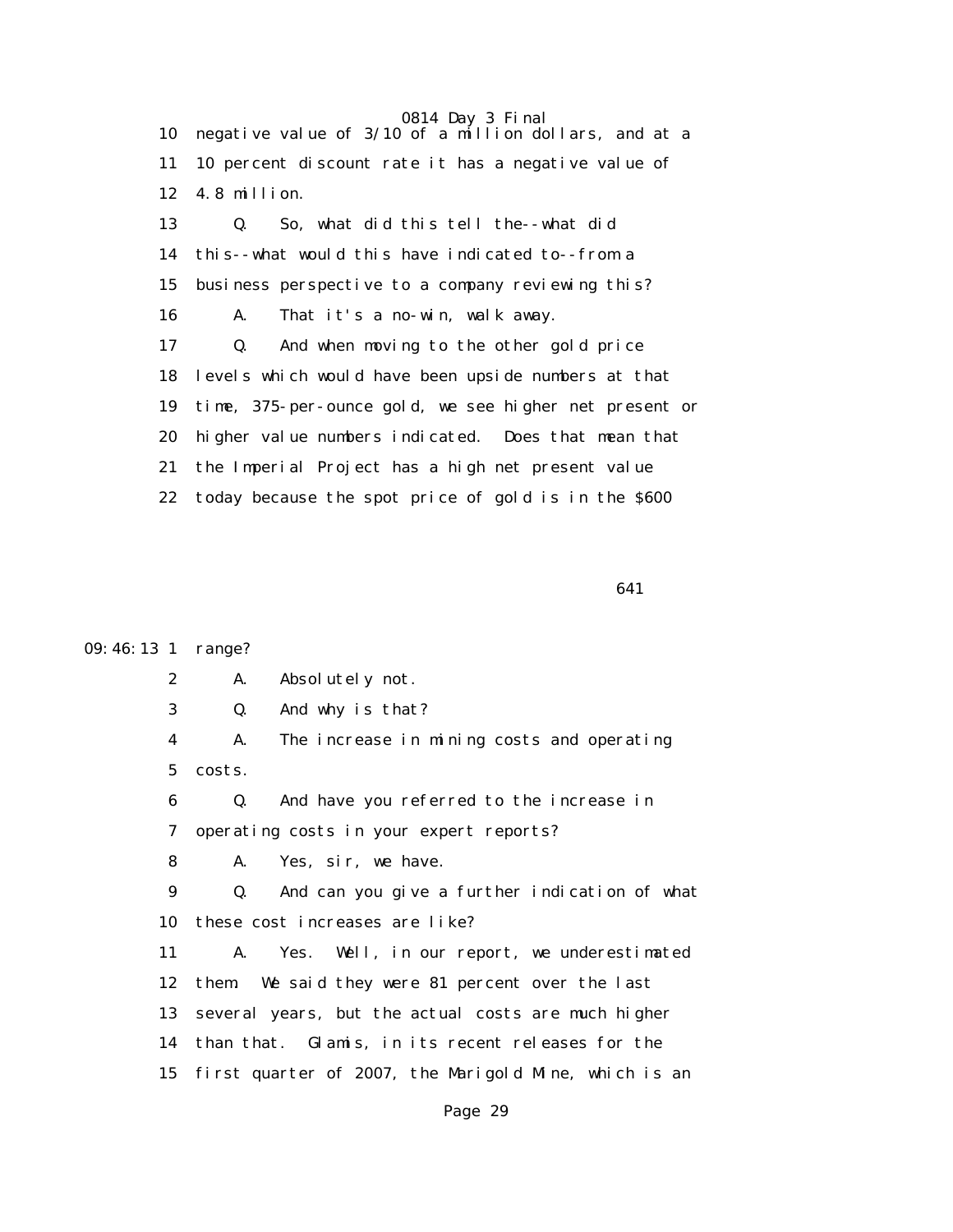16 analog in a way to the Imperial Project, it's a 17 heap-leach open-pit gold deposit low-grade, their cash 18 costs--that's just their operating costs alone--were 19 in excess of \$500. At the end of the second quarter 20 of 2007, they were over \$700 an ounce. 21 MS. MENAKER: Excuse me, this is all new 22 information that's not in the record. It's not even

 $\sim$  642

09:47:24 1 in the last statement or rebuttal report.

 2 MR. McCRUM: Mr. Guarnera is referring to 3 published most recent quarterly reports from Goldcorp, 4 indicating the operating costs of the Marigold Mine as 5 Mr. Kaczmarek has referred to recent published 6 statements from the company in his rebuttal report 7 filed a week ago.

 8 MS. MENAKER: I understand that, but the 9 Tribunal made clear that there was to be no new 10 evidence introduced at this hearing, and each side had 11 the opportunity to put in rebuttal statements with 12 evidence. So, you did that, we did that, but now 13 there is not an opportunity to put in new evidence. 14 MR. McCRUM: Well, as I indicated, Navigant 15 has just referred to recent public statements by 16 Goldcorp in public--published releases from the 17 company in a report filed one week ago, so we think 18 it's only fair Mr. Guarnera can refer to recent 19 published information from the company that's equally 20 available to both sides that has a direct bearing on 21 the issues.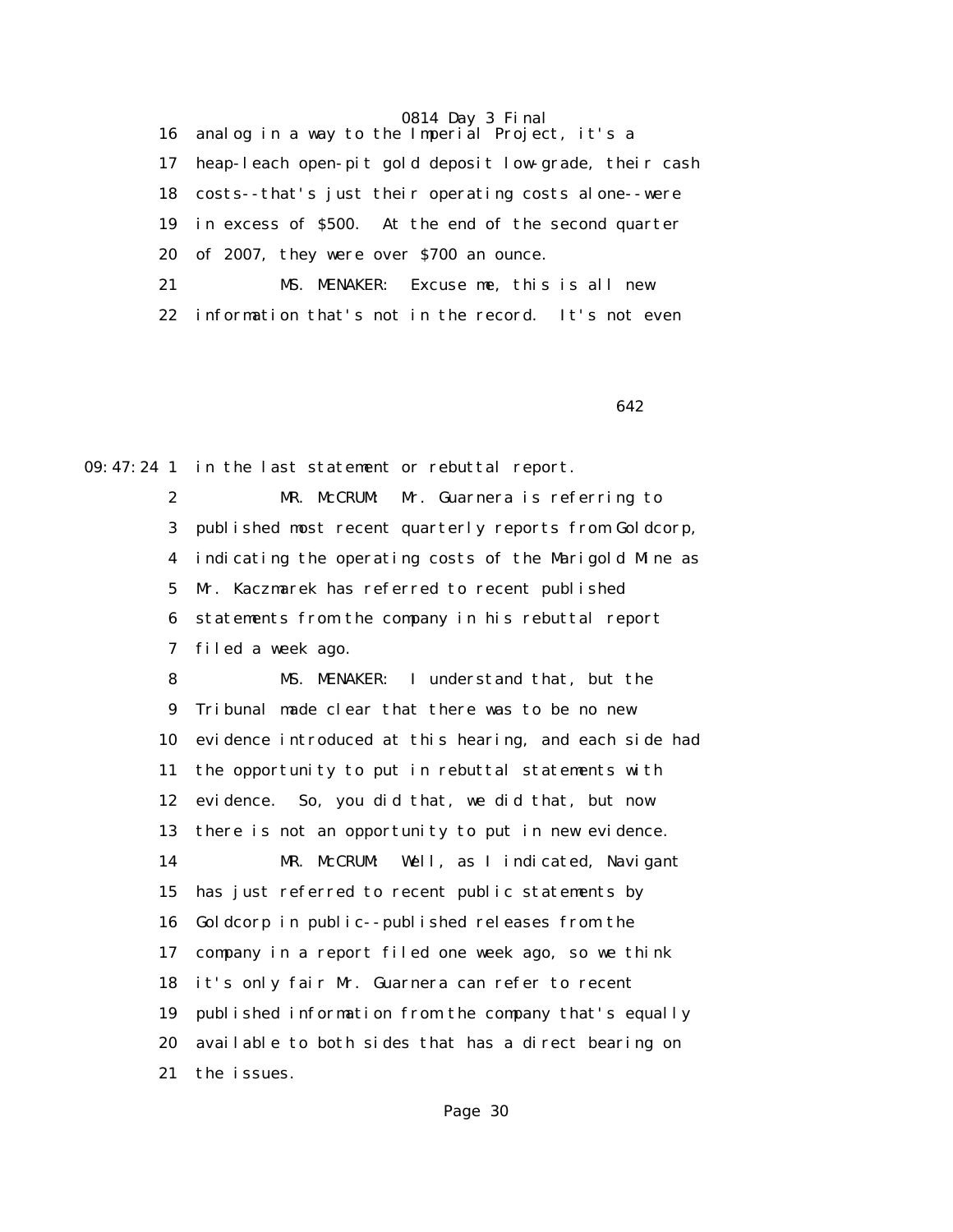0814 Day 3 Final 22 MS. MENAKER: It's--unless this information

 $\sim$  643 09:48:41 1 is less than a week old, it's not new information, and 2 at some point there has to be a stop to new 3 information. That's why the parties are given an 4 opportunity to put in evidence with rebuttal 5 statements, but the hearing is not the proper time to 6 introduce yet new evidence. 7 (Tribunal conferring.) 8 MR. McCRUM: The report from Glamis with the 9 \$700-an-ounce operating cost at the Marigold Mine was 10 publicly released on August 9th. It's new 11 information. It's public. It's been released by the 12 company. 13 MS. MENAKER: It's all the more reason not to 14 let it in at this point in time. We haven't had a 15 chance to look at it. There is a lot of public 16 information out there, but we were limited to 17 information that's already been put into the record. 18 (Tribunal conferring.) 19 PRESIDENT YOUNG: Mr. McCrum, we are going to 20 ask you to move on from that line of questioning, on 21 the one hand, and so we will sustain that objection. 22 On the other hand, we want to put this in the

 $\sim$  644

09:52:05 1 same category as a few pending document requests that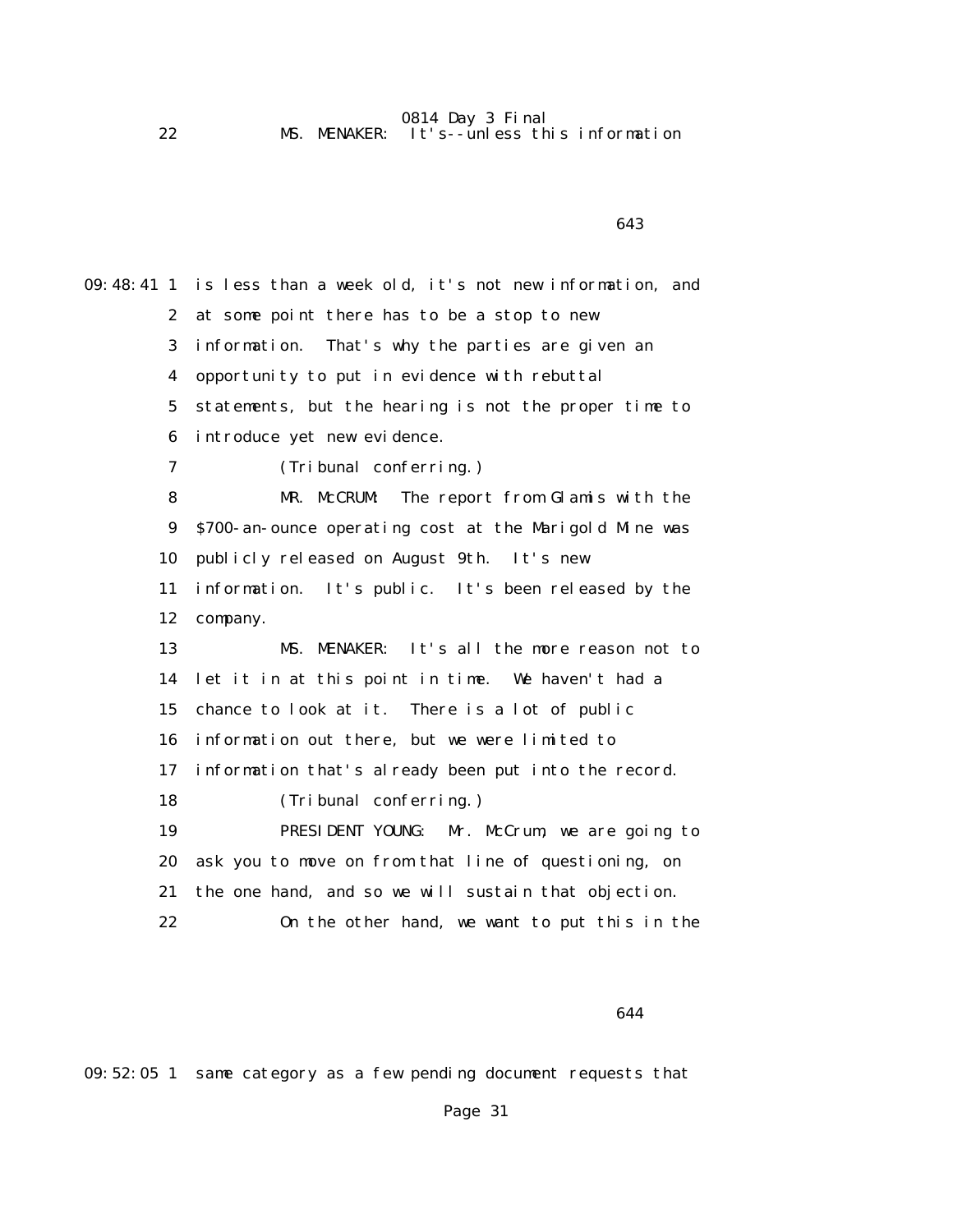0814 Day 3 Final<br>there. We may ask the parties 2 still are sitting out there. 3 to come back at a later point and both elucidate this 4 information from your perspective and Respondent, this 5 perspective--this information from the Respondent's 6 perspective. 7 MR. McCRUM: Thank you, Mr. President. 8 BY MR. McCRUM: 9 Q. Mr. Guarnera, let me ask you a hypothetical 10 question. If operating costs at an open-pit mine were 11 in the range of five to \$700 per ounce of gold 12 produced, what would be the net present value of a 13 project that reflected the data we just saw in the 14 Voorhees memorandum of January 2003? 15 A. The net-on the effect--the net effect on a 16 project such as the Imperial Project would be 17 economically negative. It would not be a viable 18 project. 19 Q. Mr. Guarnera, the Navigant firm has offered 20 the view that Behre Dolbear made inappropriate 21 assumptions in assuming that a cash-backed financial 22 assurance would be required for the Imperial Project

 $\sim$  645

09:53:39 1 as a result of the adoption of the California 2 mandatory backfilling regulations between 3 December 2002 and April 2003. Do you have a response 4 to that criticism? 5 A. I do. I do think it's--I think their opinion 6 is flat wrong. I'm basing that on actual experience, 7 our firm's experience in working with companies to get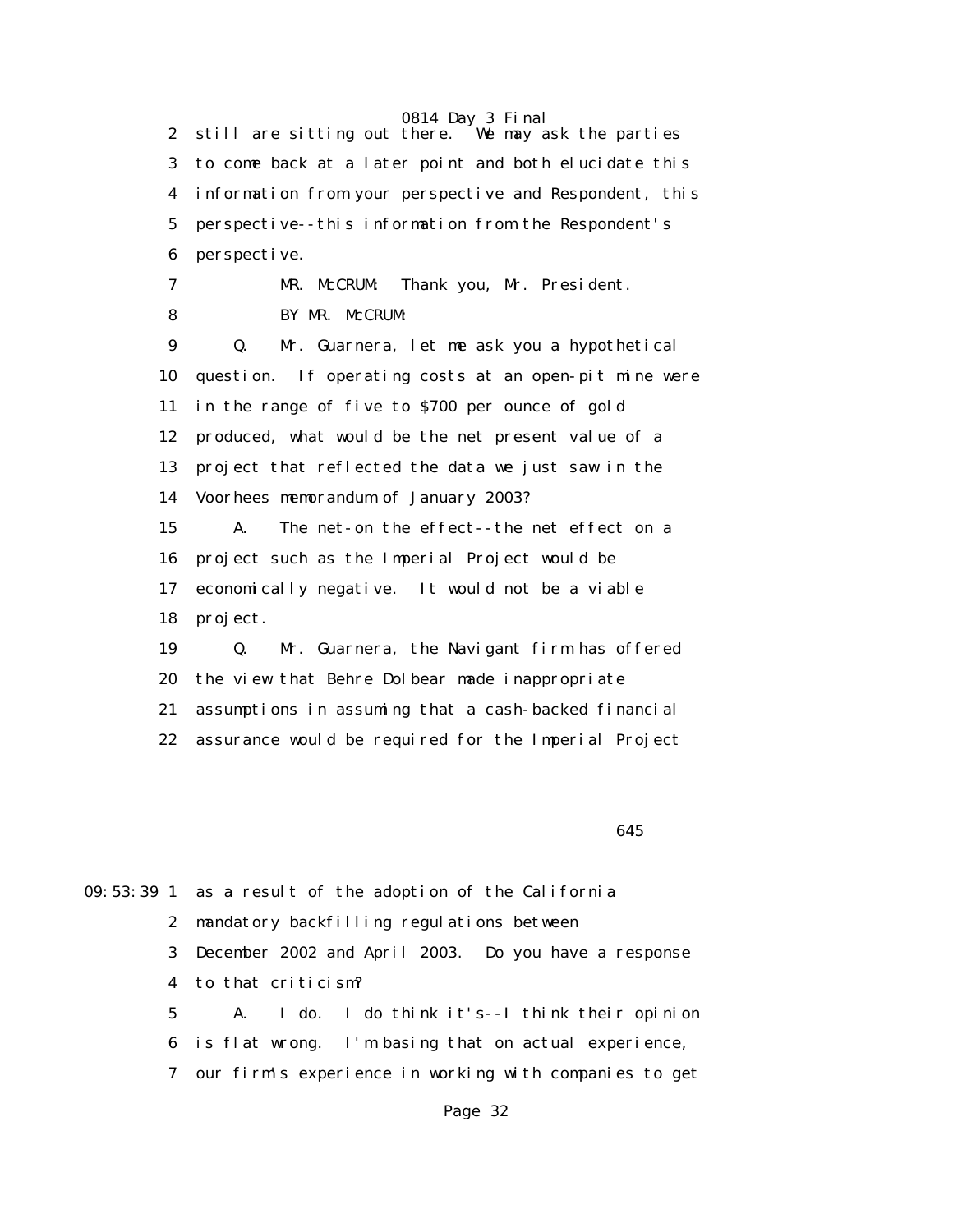8 reclamation bonds at that point in time, and I'm 9 referring also specifically to Mr. Jeannes's testimony 10 and personal discussions that I have had with him. 11 I also know that Navigant also made point of 12 the fact that their new company, Goldcorp, has a \$1.5 13 billion line of credit, but only a limited amount of 14 that line of credit is allowed to be utilized to 15 secure reclamation bonds or any form of surety for 16 reclamation, and I have been advised by Mr. Jeannes 17 that they cannot--

 18 MS. MENAKER: Objection. This again is 19 hearsay. Mr. Jeannes had an opportunity to testify 20 earlier. This is not in his statement, anything about 21 this line of credit, and he testified earlier. He 22 could have testified about this. We shouldn't have

 $\sim$  646

09:55:04 1 this witness testifying on hearsay on this matter. 2 MR. McCRUM: The--this individual is an 3 expert witness who routinely relies on other experts 4 regarding matters within the province of his 5 expertise. Financial assurances are part of the 6 assessment that is done for valuations. 7 He has in his prior reports referred to 8 communications with Charles Jeannes regarding 9 financial assurances. You had the opportunity to ask 10 Mr. Jeannes any questions you wanted about financial 11 assurances. You chose not to, and 12 Mr. Jeannes--Mr. Guarnera is speaking to this 13 contested issue.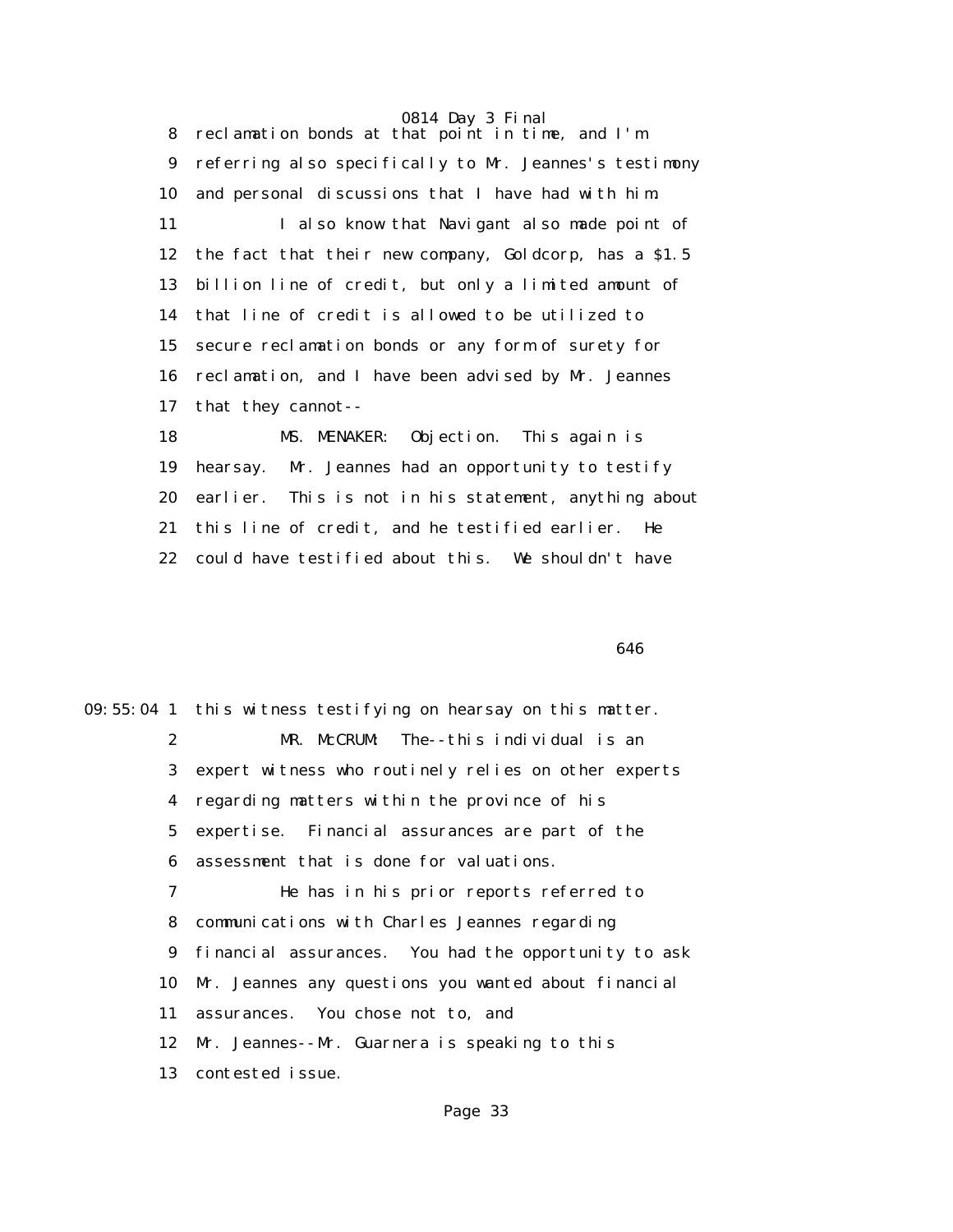0814 Day 3 Final 14 MS. MENAKER: No. In the reports there was 15 hearsay evidence in the report--not evidence--there 16 was hearsay in the reports, and we did respond to 17 that, but now he is offering new hearsay that 18 Mr. Jeannes was here. He is not an expert, 19 Mr. Jeannes. He is a fact witness. If Mr. Jeannes 20 wanted to discuss these matters, he could have on 21 direct. We could not have crossed him on these 22 matters because this is the first we are hearing about

 $\sim$  647

09:56:05 1 it. It's through hearsay through Mr. Guarnera, and 2 that should not be permitted. 3 MR. McCRUM: Once again, the particular issue 4 that Mr. Guarnera is responding to was raised by 5 Navigant in its latest rebuttal report filed 6 approximately one week ago. 7 MS. MENAKER: And Mr. Jeannes testified well 8 after that one week ago. 9 MR. McCRUM: This is a subject matter that 10 both Mr. Jeannes and Mr. Guarnera have spoken to in 11 their reports in this statement in this case. 12 MS. MENAKER: I would just again remind the 13 Tribunal or point the Tribunal to its Procedural Order 14 11, paragraph--paragraphs 21 and--21, where it states 15 that the production phase of this proceeding was 16 completed substantially prior to this point and that 17 absent exceptional circumstances, it's not appropriate 18 for new testimony to be offered at this hearing. No 19 exceptional circumstances have been offered in support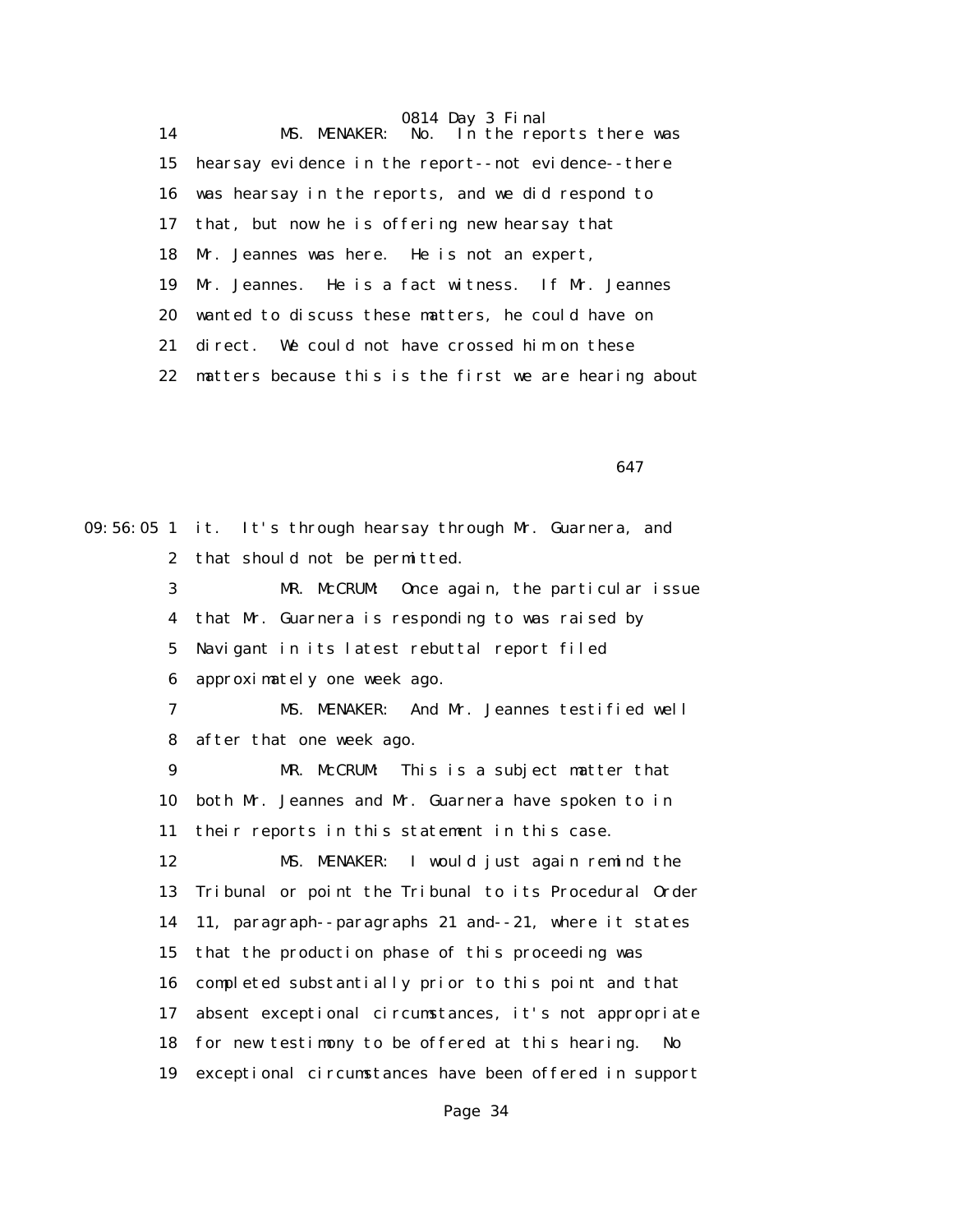20 of the request.

 21 ARBITRATOR CARON: Counsel, is your objection 22 that the statement is based on hearsay or that the

 $\sim$  648

09:57:07 1 statement relates to new matters?

 2 MS. MENAKER: That it's based on hearsay and 3 that the other individual was here. If he is going to 4 testify as to what Mr. Jeannes--it's based on both, 5 but if he is going to be testifying as to what 6 Mr. Jeannes told him on an entirely new matter, I 7 mean, it's objectionable on both grounds, but 8 especially the fact that Mr. Jeannes already 9 testified, and we now do not have an opportunity to 10 cross Mr. Jeannes on that matter. And I would object 11 to opening up the ability to recall witnesses at this 12 point in the hearing as well. 13 ARBITRATOR CARON: Counsel, could I just ask

 14 further, is it your view that your cross is limited to 15 the direct statements of the witness or to the content 16 of their opinion as submitted?

 17 MS. MENAKER: Well, for the expert witnesses, 18 it's limited by the subject matters on which they have 19 testified and their prior reports. For the fact 20 witnesses, it's similarly limited to the subject 21 matters on which they have put in written testimony 22 and their direct. But on this matter, again, this is

 $\sim$  649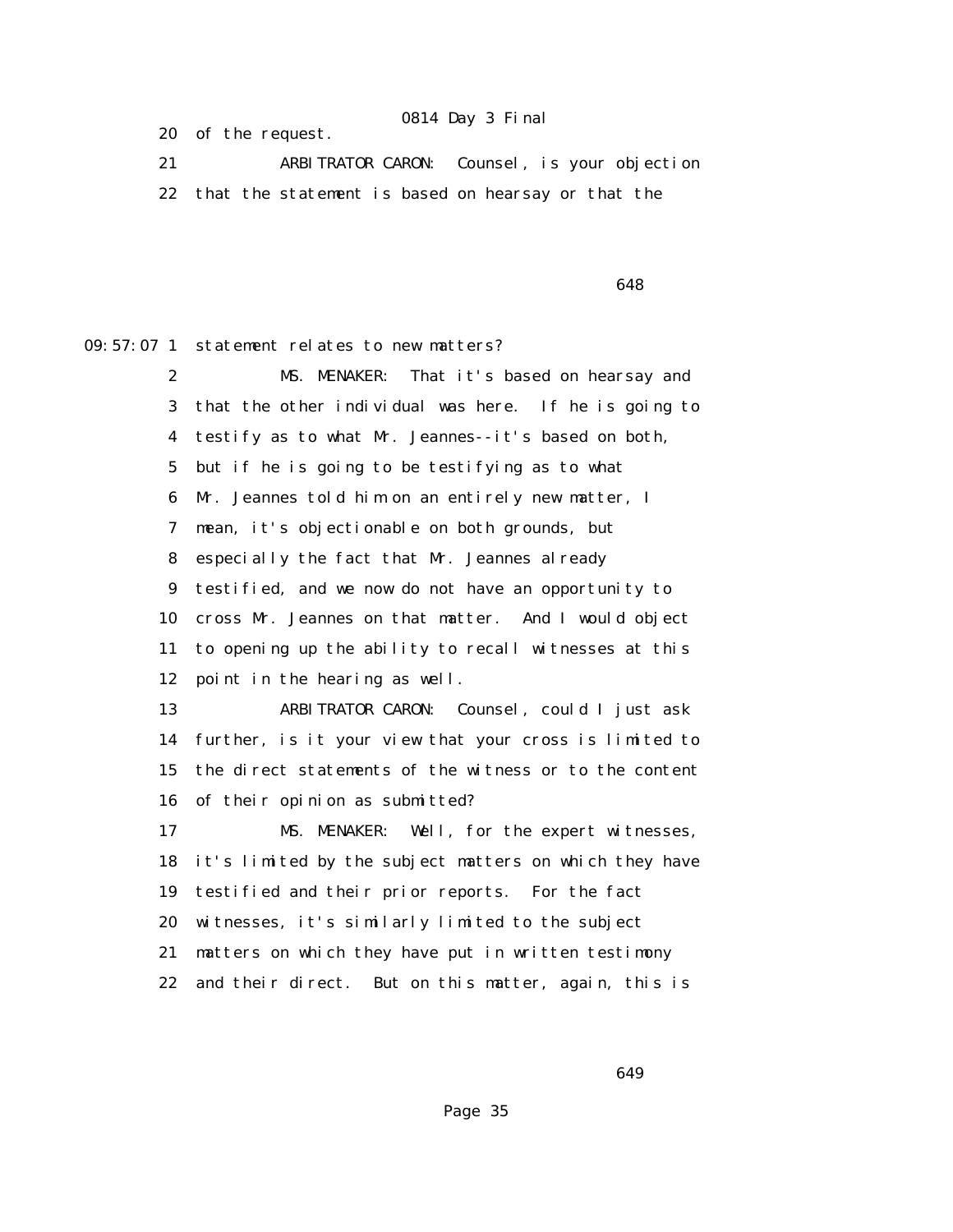| $09:58:28$ 1     | not--on this matter, we would have had no opportunity    |
|------------------|----------------------------------------------------------|
| $\boldsymbol{2}$ | to cross Mr. Jeannes because this information was        |
| 3                | unbeknownst to us. We had no reason to know that         |
| 4                | Mr. Jeannes purportedly had a conversation with an       |
| 5                | expert witness about a line of credit that his company   |
| 6                | now has and any restrictions that might be placed on     |
| 7                | that line of credit.                                     |
| 8                | MR. McCRUM: The particular line of credit                |
| $\boldsymbol{9}$ | we're referring to is the line of credit that Navigant   |
| 10               | referred to in its expert report filed just one week     |
| 11               | ago. So once again, this is our only chance to           |
| 12               | respond to this information, which has been an issue     |
| 13               | addressed by Mr. Guarnera.                               |
| 14               | MS. MENAKER: But once again, if this is                  |
| 15               | information--if this is their--this is not their only    |
| 16               | This hearing may be their only chance, but if<br>chance. |
| 17               | they wanted to elicit this information, they could       |
| 18               | have asked Mr. Jeannes to elicit that information.       |
| 19               | Are there any restrictions on this line of credit?       |
| 20               | What line of credit? The United States has pointed to    |
| 21               | this line of credit in its rebuttal reports; is that     |
| 22               | correct? Et cetera, et cetera. Not to have an expert     |
|                  |                                                          |

 $\sim$  650

09:59:33 1 witness now come and give his opinion based on a 2 conversation that he purportedly had with a company 3 officer when we have no ability to cross-examine that 4 officer on this information. 5 MR. McCRUM: Mr. Jeannes did just testify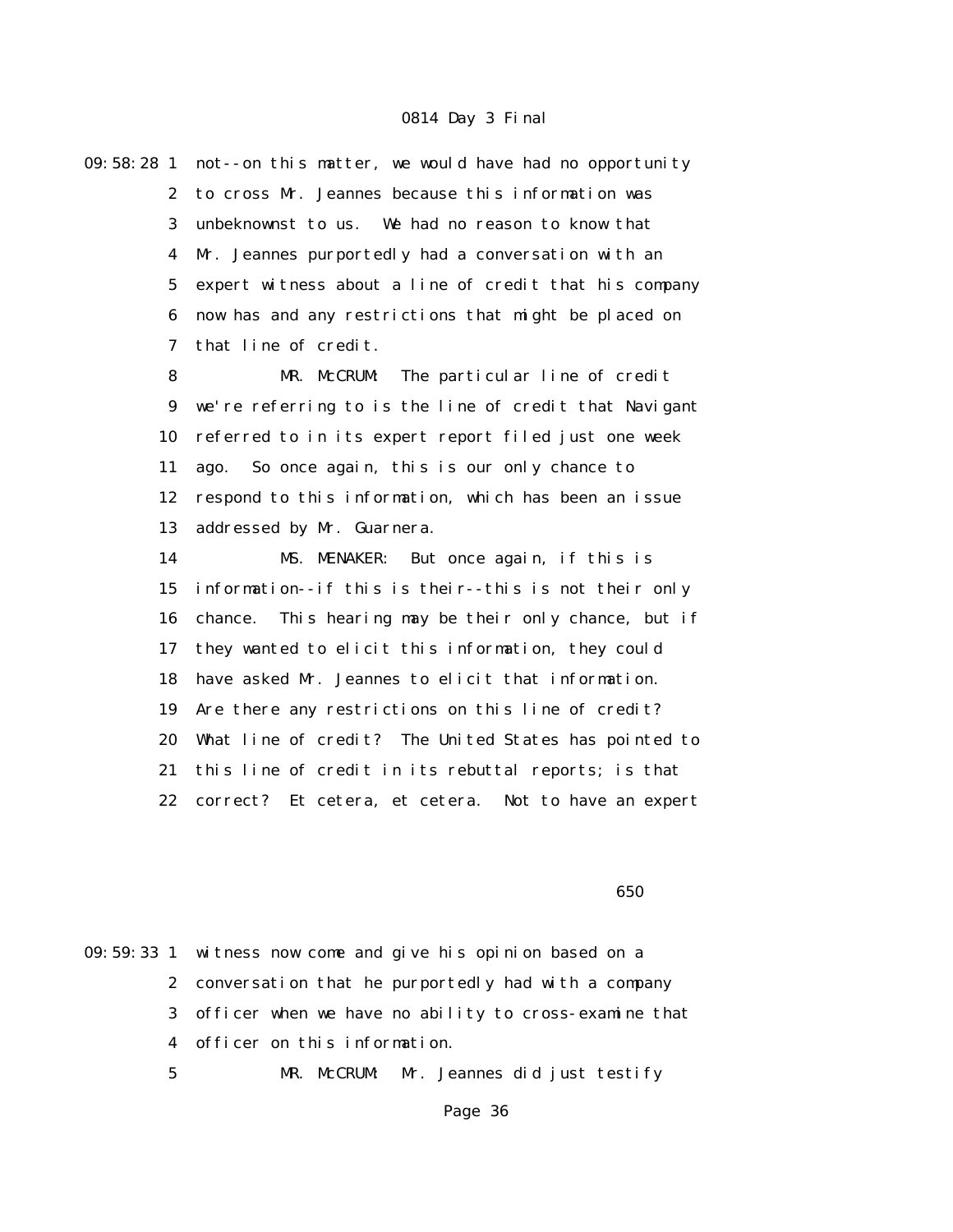6 regarding the subject of financial assurances, and the 7 Government had every opportunity to raise any question 8 about his statements on financial assurances, and they 9 chose not to. 10 ARBITRATOR CARON: Counsel, can I just ask, 11 his statement is limited to the market in financial 12 assurances after September 11th, not--it doesn't 13 relate to the line of credit; is that correct? 14 MR. McCRUM: Mr. Jeannes made general 15 statements about the inability of--the difficulty of 16 getting financial assurances for the--for metallic 17 mining operations. 18 ARBITRATOR CARON: Okay. 19 (Tribunal conferring.) 20 PRESIDENT YOUNG: The Tribunal will take a 21 five-minute break. We want to examine some prior 22 testimony and some statements of witnesses.

 $\sim$  651

10:06:46 1 (Brief recess.)

 2 PRESIDENT YOUNG: We are ready to reconvene, 3 please. Thank you.

 4 The Tribunal is not at this point entirely 5 convinced that this is completely new information; 6 consequently, we're going to let you pursue the line 7 of questioning. On the other hand, since we are both 8 a little unclear as to where it's going and exactly 9 the details, we will allow Mr. Jeannes to be recalled 10 for 15 minutes with cross-examination by Respondent on 11 this issue that will come out of the Tribunal's time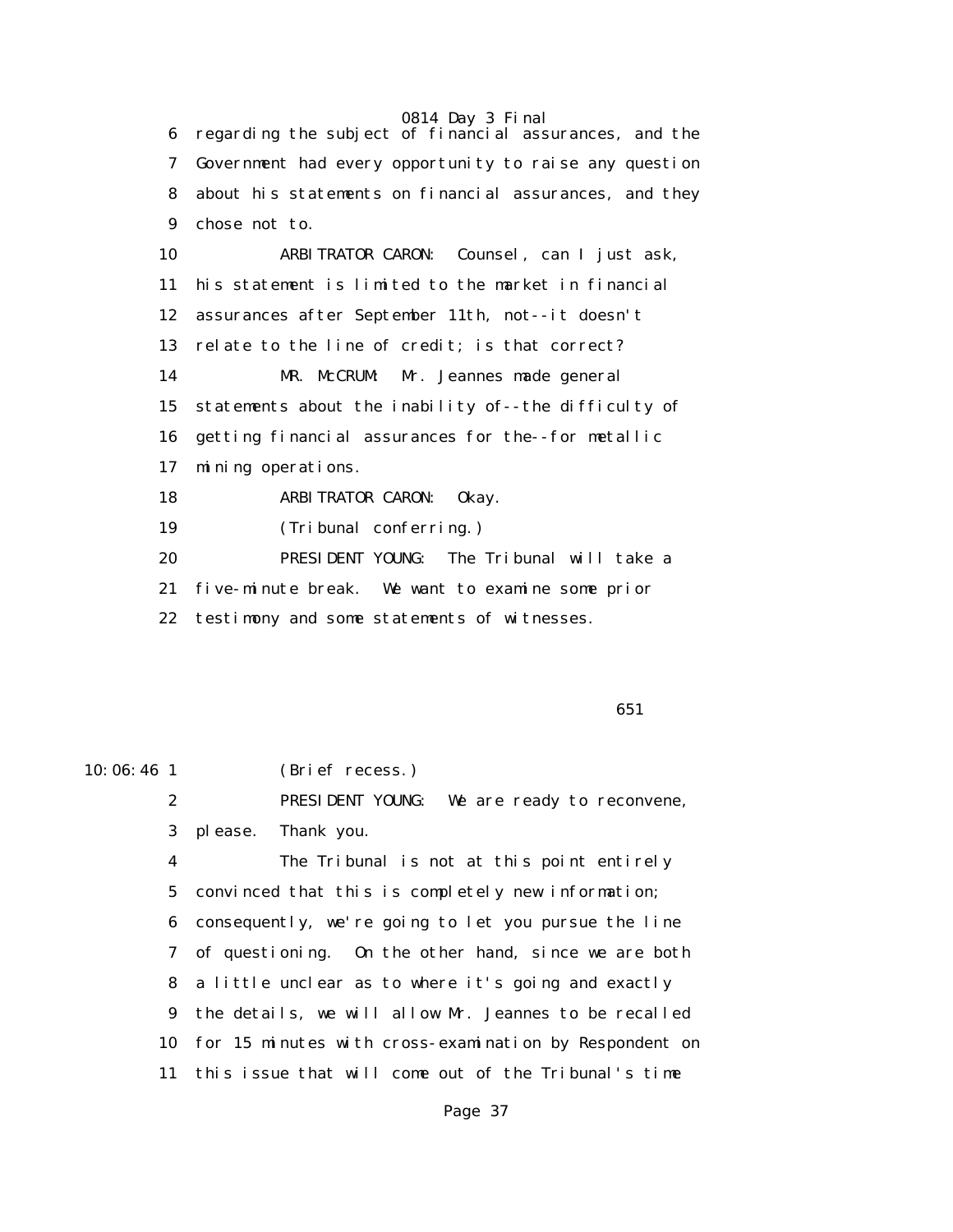0814 Day 3 Final 12 and not out of Respondent's time. 13 MR. McCRUM: Thank you, Mr. President, 14 Members of the Tribunal. 15 BY MR. McCRUM: 16 Q. And to try to get back on track here, 17 Mr. Guarnera, let me just simply rephrase this 18 question and ask you, do you believe that the Behre 19 Dolbear assumption that a cash-backed financial 20 assurance would be required after the imposition of 21 the California backfilling requirements in between 22 December 2002 and April 2003, do you believe that

 $\sim$  652

10:11:25 1 assumption was appropriate today?

 2 A. Yes, sir. That was our experience, and 3 that's our belief. 4 Q. And let's turn to another topic that's been 5 raised by Norwest, which has said that Behre Dolbear 6 and Glamis Gold should have entirely redesigned the 7 Glamis Imperial Project using the Golden Queen Mining 8 Company's recent application under SMARA filed in Kern 9 County in April of 2007. 10 What is your response to that assertion by 11 the Norwest firm? 12 A. Well, as was pointed out by prior testimony 13 here, the Golden Queen Mine, which has not received a 14 permit as of yet, to my belief--and to my 15 understanding, they had not even completed a 16 Feasibility Study, but they have noted that they were

17 planning to sell gravel rather than to back--sell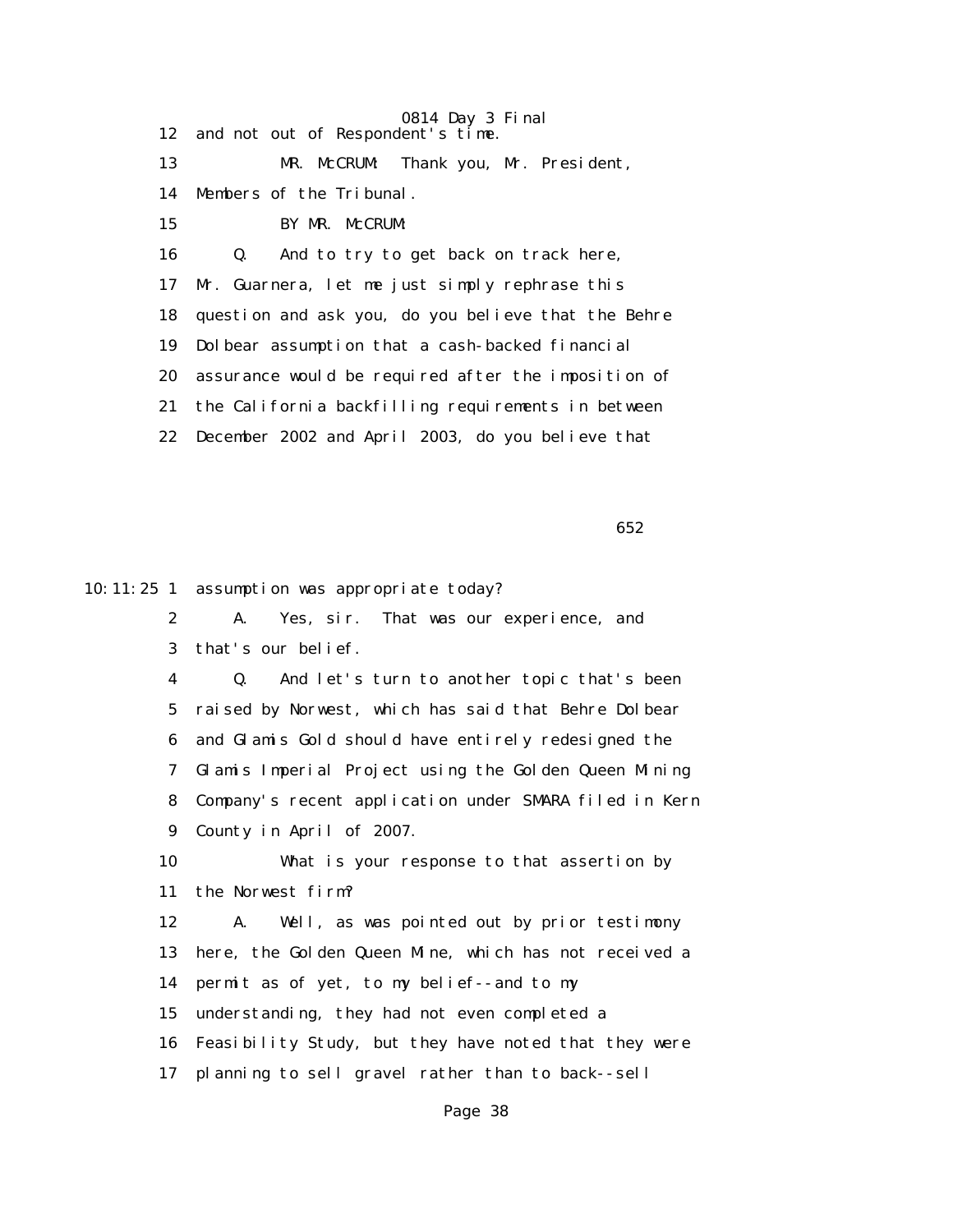18 aggregate, excuse me, gentlemen, rather than to 19 backfill the pit completely. They have the privilege 20 of doing that because they're on private ground. 21 Glamis does not have that privilege to do that because 22 under the 1872 Mining Law, aggregates are not

 $\sim$  653

10:12:57 1 locatable. So, they have to live in the situation 2 that they have. 3 Q. Thank you. 4 Mr. Guarnera, the Navigant Report has been 5 taking issue with your use of a long-term gold price 6 average to evaluate the Imperial Project. What 7 response do you offer to that viewpoint? 8 A. Well, I find it difficult to comprehend. 9 That's standard practice. In many cases, it is 10 required practice that you use a long-term price of 11 gold. 12 I attended a paper in Vancouver in March--I'm 13 sorry, in July at the Rocky Mountain Mineral Law 14 Foundation that presented things-- 15 Q. Tell you what, Mr. Guarnera, let's not even 16 get into that particular topic, unless counsel 17 would--I suspect that we would have an objection 18 referring to that particular topic. 19 A. Okay. 20 Q. A paper you attended in July 2007. 21 MR. McCRUM: So, I'm saving you the 22 objection, Ms. Menaker, unless you would like him to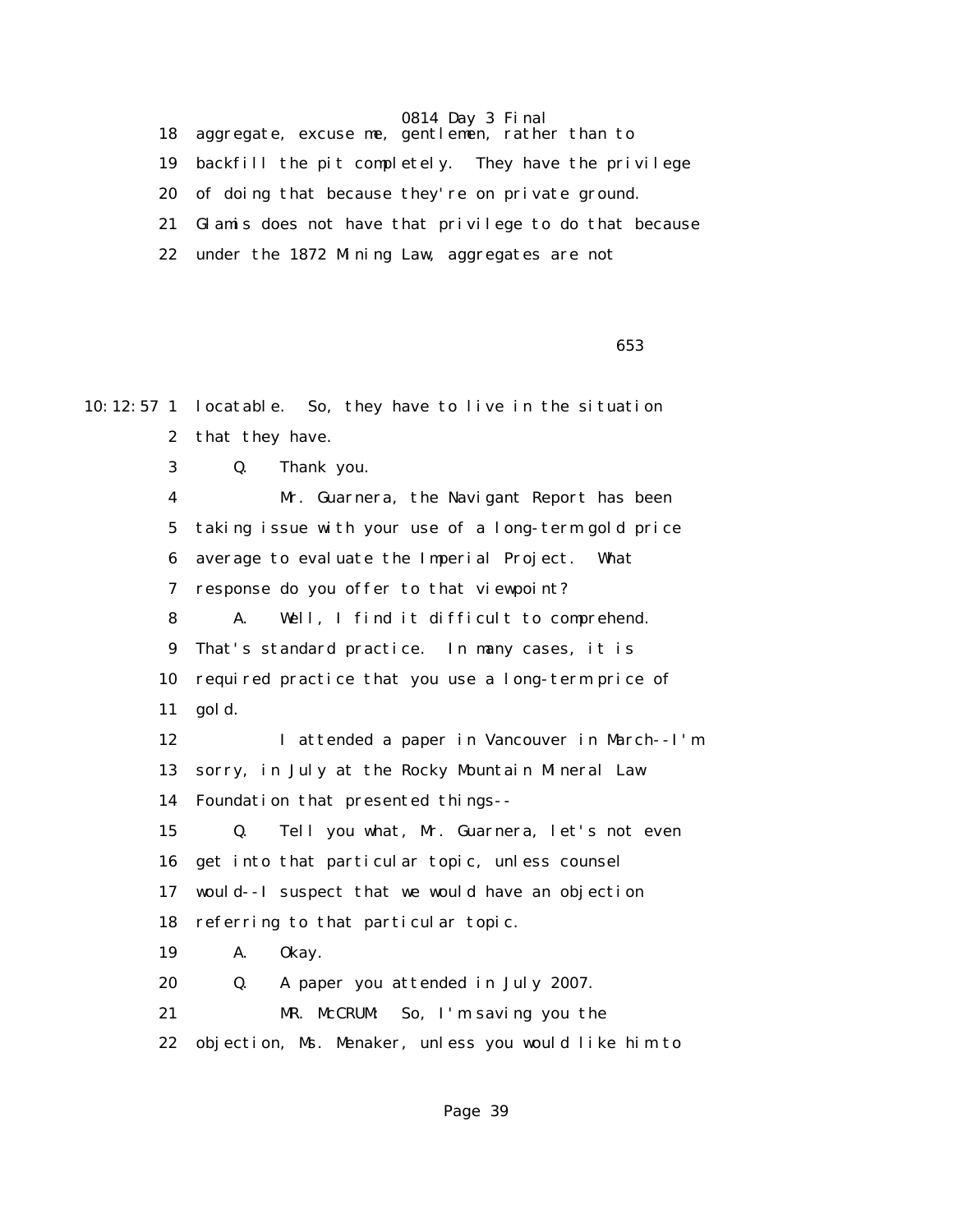10:14:08 1 proceed.

 2 MS. MENAKER: It wasn't nearly as 3 objectionable as the other, so go ahead. 4 BY MR. McCRUM: 5 Q. Go right ahead, then, Mr. Guarnera. Why 6 don't you go ahead and describe what happened then. 7 A. Well, at that presentation, it was a 8 presentation by the former head of the Ontario--the 9 technical head of the Ontario Securities Commission, 10 the head of the British Columbia Securities 11 Commission, and the former head of the British 12 Columbia Securities Commission as to why filings would 13 be rejected. And one of the very clear points was 14 that if the spot price was used instead of a long-term 15 price, your filing will be rejected. That was just an 16 example of how sometimes it is required by the 17 regulators. 18 Q. In your many appraisals that you have done at 19 Behre Dolbear, have you ever used a single spot price 20 to calculate the net present value of a property? 21 A. No, sir, not to my knowledge.

22 Q. As you know, in this case Navigant has

 $\sim$  655

10:15:27 1 asserted in its September 2006 expert report and then 2 again in its March 2007 expert report that their, 3 "valuation analysis indicates that the Imperial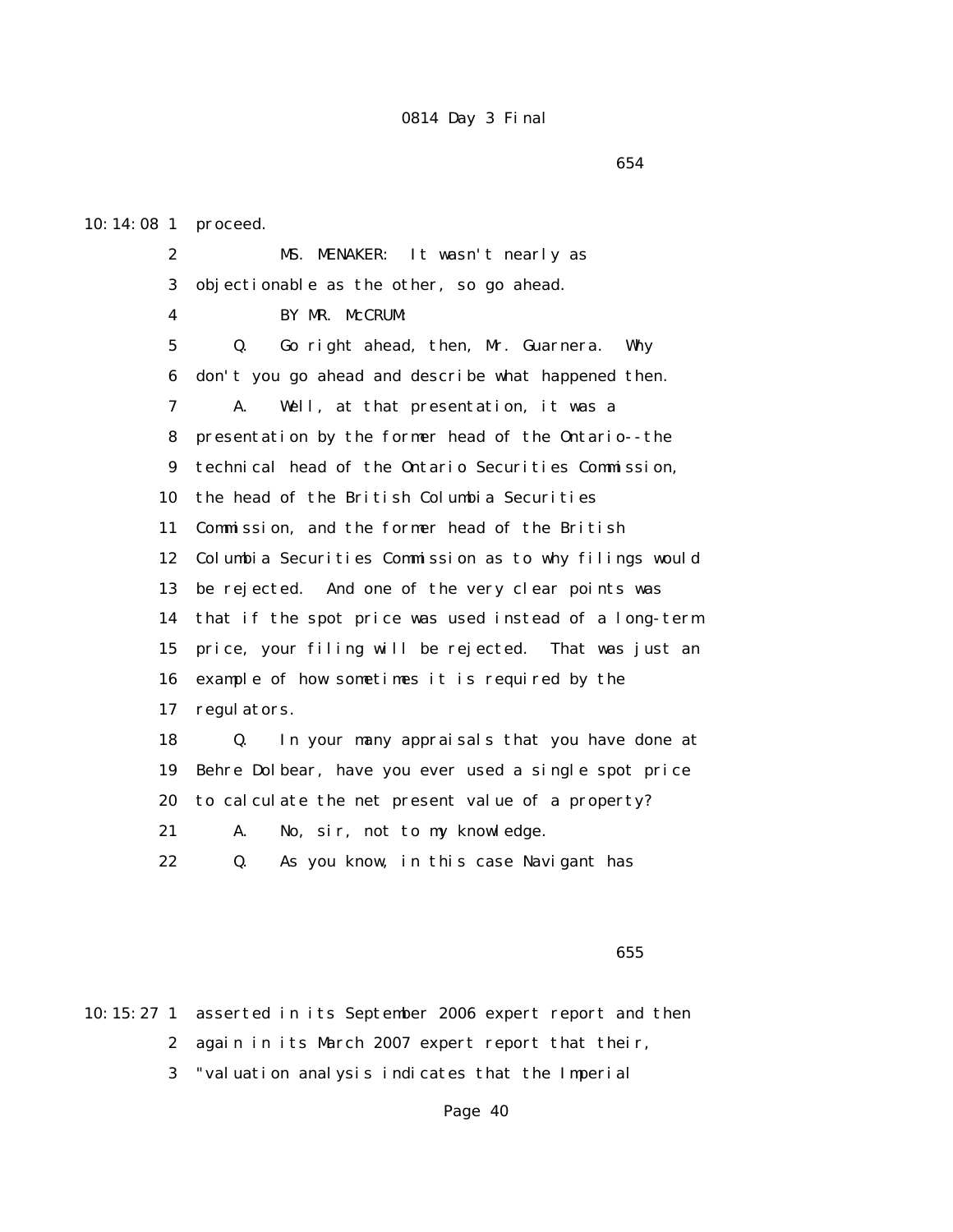4 Project is currently worth 159.1 million."

 5 What do you think of that assertion by 6 Navigant?

 7 A. I think it's laughable. It just doesn't work 8 that way. If somebody is going to pay the spot price, 9 what margin do they leave themselves to make money? 10 Nobody buys something unless you're going to make a 11 profit on it.

 12 So, that to me bears no fruit, but I think 13 it's erroneous in what they're saying because of the 14 fact that the \$159 million doesn't reflect the proper 15 ongoing capital costs and the ongoing 16 operating--increases in the operating costs. 17 Q. What effect on the fair market value of the 18 Glamis Imperial Project do you think has been caused 19 by public statements of the California Governor in his 20 press release of April 7, 2003, expressing the intent 21 to stop the Glamis Gold Mine by imposing

22 "cost-prohibitive" reclamation requirements because

10:16:43 1 California sacred sites are more precious than gold? 2 A. As we said in our report, I believe, the 3 property has been significantly stigmatized, and 4 that's clearly reflected in the fact that not a single 5 offer to buy that property has arisen. 6 And this is in an exuberant gold market where 7 junior companies are hungry to buy anything that they

 8 can call a resource to put on their books because that 9 is what their stock value is based on, and no one has

## $\sim$  656  $\sim$  656  $\sim$  656  $\sim$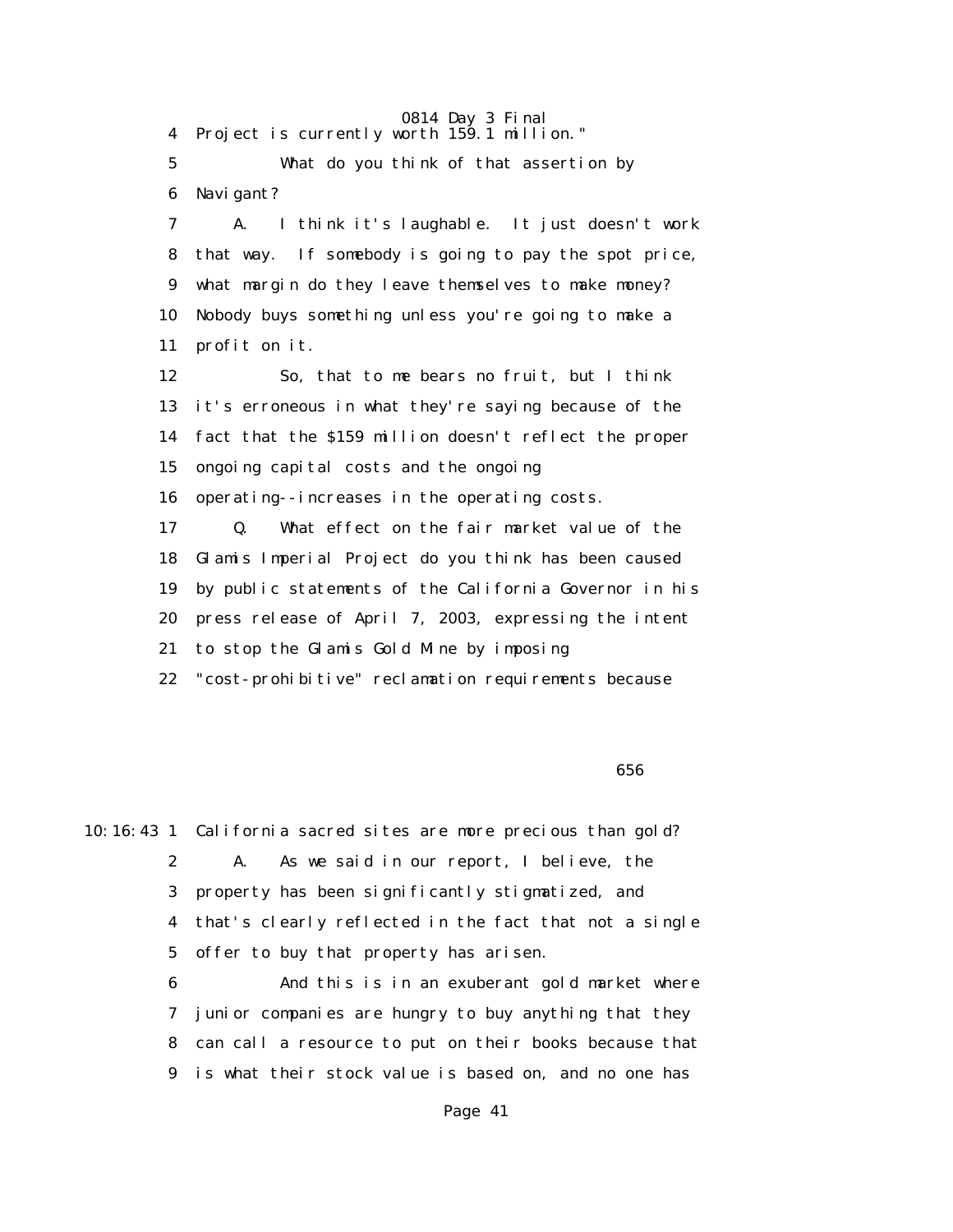0814 Day 3 Final 10 approached this  $$1$  million--1<sup>'</sup> million-ounce-plus 11 deposit to try to get a hold of it. I find that is 12 very indicative of a total lack of value. 13 Q. Mr. Guarnera, in your work at Behre Dolbear, 14 do you evaluate metallic properties in jurisdictions 15 around the world, and can you give me some examples? 16 A. Well, I have--the company right now is 17 working in 57 different countries on projects that 18 include valuations and evaluations, initial public 19 offerings, mergers and acquisitions, et cetera. I, 20 myself, have worked on every continent except 21 Antarctica. So, on valuing mineral deposits and 22 looking at properties, much to the detriment of my

 $\sim$  657

10:18:08 1 personal life. But we have significant experience, 2 and projects that we have been involved in have been 3 the recent purchase of \$1.1 billion interest in the 4 Ambatovoy nickel project by Korean Resources. We have 5 been involved in the acquisition of the Oyu Tolgoi 6 project in Mongolia, the Pebble project up in Alaska, 7 all by different companies, and it's just part of our 8 work, mergers and acquisitions, valuations. 9 Q. In all your work in these jurisdictions 10 around the world, have you identified any country 11 which has a mandatory complete backfilling regulatory 12 requirement for metallic open-pit mines, without 13 exception, as California has done in this case? 14 A. I have not. 15 Q. Did your first expert report find that there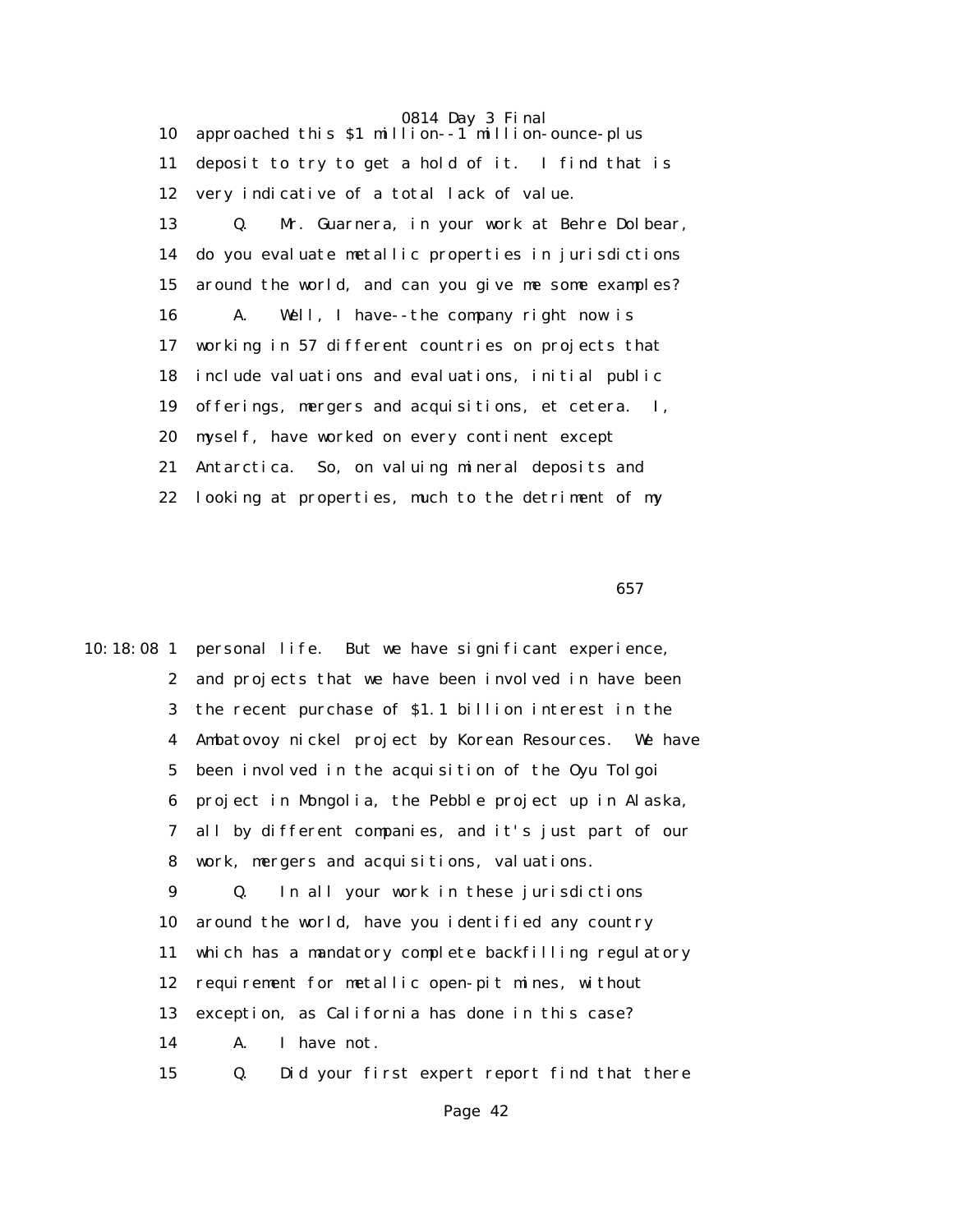0814 Day 3 Final 16 were potential negative environmental factors 17 associated with complete backfilling? 18 A. Yes. As the National Resource Council noted 19 and we noted that as well, that there have been 20 frequently negative aspects of backfilling, 21 particularly the development of acid rock drainage 22 where, if you have sulfide minerals in your waste or

 $\sim$  658

10:19:35 1 if there is any sulfite minerals even in the present 2 rocks and they come in contact with water, they will 3 develop sulfuric acid, and that sulfuric acid, of 4 course, is a contaminant and can damage the water 5 table. So, that's one aspect.

> 6 The other aspect is that the reclamation 7 required of this project would require covering 8 basically more than 1,000 acres of land. That land 9 supposedly is desert tortoise habitat, it's an 10 endangered species, and their habitat will likely be 11 affected by any such aspect, and there are other 12 aspects that are negative about the backfilling 13 primarily, of course, as it affects a mining company 14 is the very major increase in costs. You're basically 15 mining the material all over again and bringing it 16 back.

> 17 Q. Well, in your--in what you were just 18 describing generally, did you find that there would be 19 an increase or decrease in the area of disturbance if 20 complete backfilling and site regrading was carried 21 out at this site?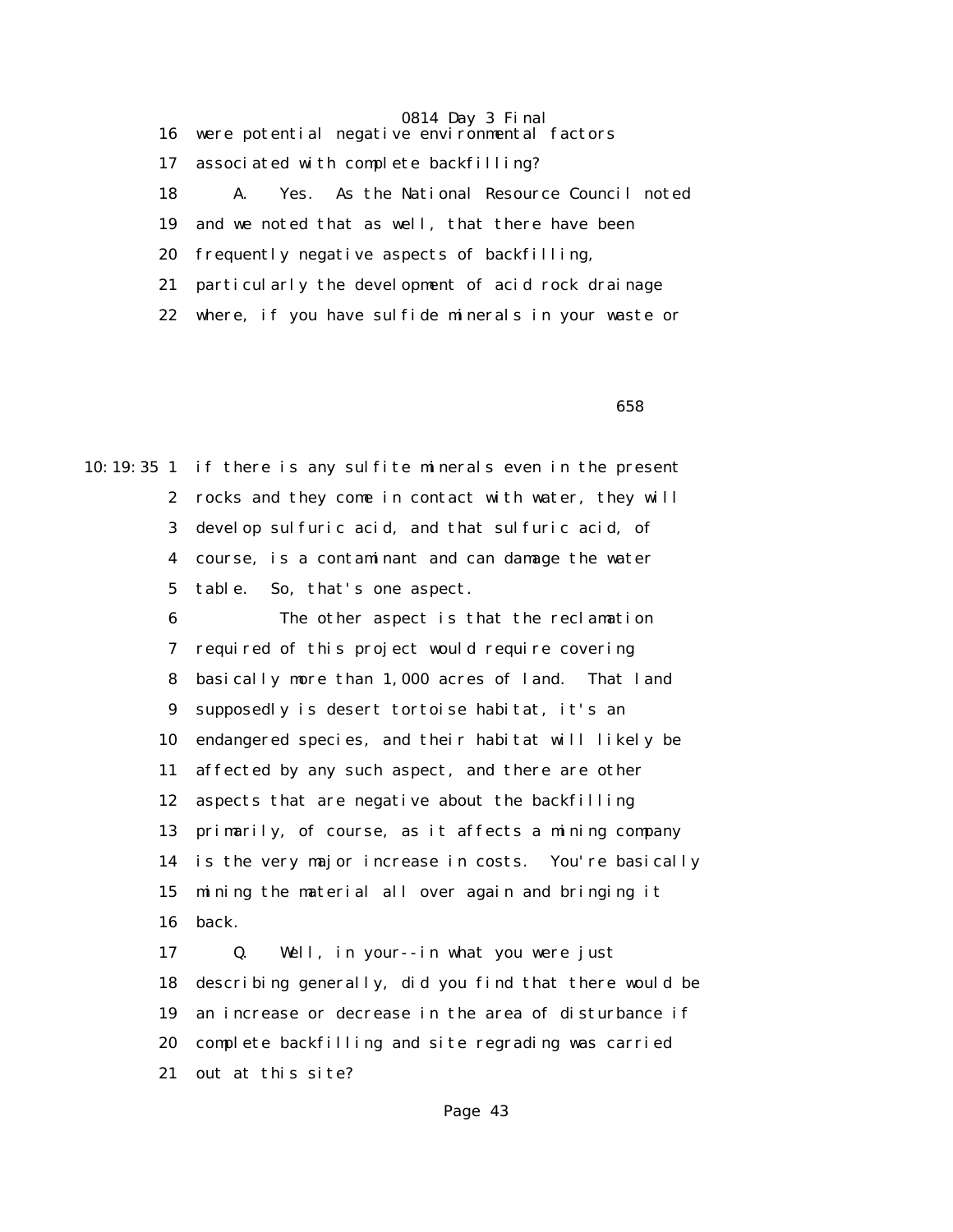0814 Day 3 Final 22 A. I think we actually found that by our

 $\sim$  659 10:20:53 1 calculation, there would be approximately 20 more 2 acres disturbed. 3 Q. So, to summarize, did you find that--what 4 would cause an increased percentage of disturbance 5 from backfilling and site regrading? 6 A. Well, our plan and the plan to meet the 7 reclamation requirement and the backfill requirement 8 was to totally fill the West Pit, and as part of the 9 normal mining process and then fill the East, backfill 10 the East Pit. That still left the leach pit. 11 Now, practice in the industry and required by 12 regulation is that that leach pit has cyanide in it. 13 You first have to leach all the gold out of the pad, 14 which takes about two years, and then you have to 15 rinse the pad for an additional two years to 16 neutralize any cyanide that's present. 17 Now, practice is to leave the pad in place. 18 In some cases they encapsulate it with clay, but you 19 leave it in place generally because it's been 20 neutralized. But in this case now, you have to remove 21 it and spread all of that material to no more than a 22 height of 25 feet and contour it as well, and that was

 $\sim$  660

10:22:20 1 going to expand the area well beyond the original area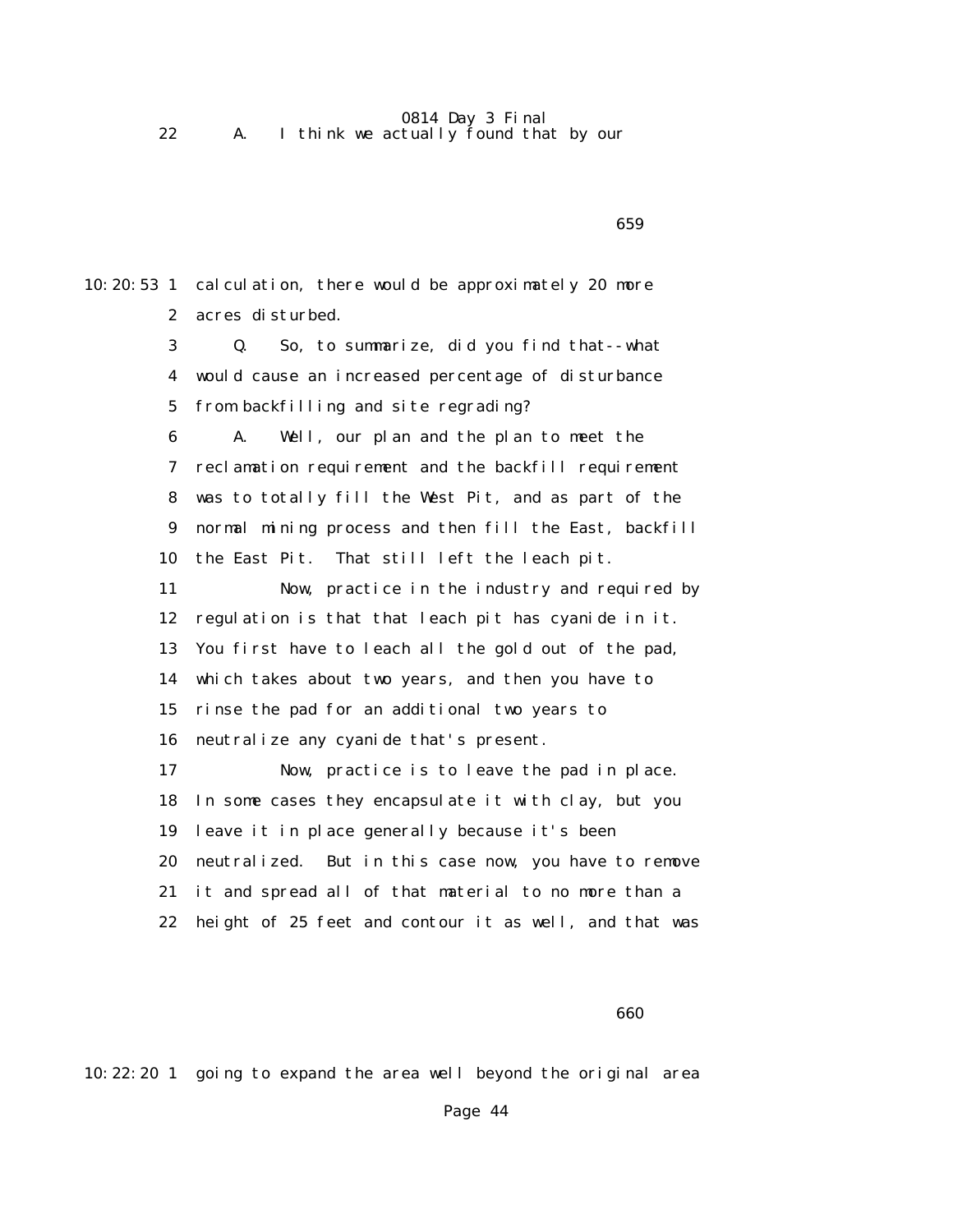0814 Day 3 Final 2 of disturbance. 3 Q. Thank you, Mr. Guarnera. 4 MR. McCRUM: That will conclude our direct 5 testimony. 6 PRESIDENT YOUNG: Thank you. 7 Ms. Menaker? 8 MS. MENAKER: And if I could just have about 9 two minutes. 10 **PRESIDENT YOUNG:** Absolutely. 11 I propose that we actually take the break 12 starting now, and we will give you two minutes, but we 13 will reconvene back here at five minutes to 11:00. 14 MS. MENAKER: Thank you. 15 (Morning recess.) 16 PRESIDENT YOUNG: Counsel, are we ready to 17 proceed? 18 MR. McCRUM: Yes. 19 PRESIDENT YOUNG: Okay. Thank you. 20 Ms. Menaker, we'll turn the time over to you. 21 Thank you. 22 MS. MENAKER: Thank you.

 $\sim$  661

# 10:55:49 1 CROSS-EXAMINATION

2 BY MS. MENAKER:

3 Q. Good morning.

4 A. Good morning, Ms. Menaker.

5 Q. Mr. Guarnera, you just testified that you

6 agree with Mr. Purvance's characterizations regarding

7 the waste material at the Imperial Project, the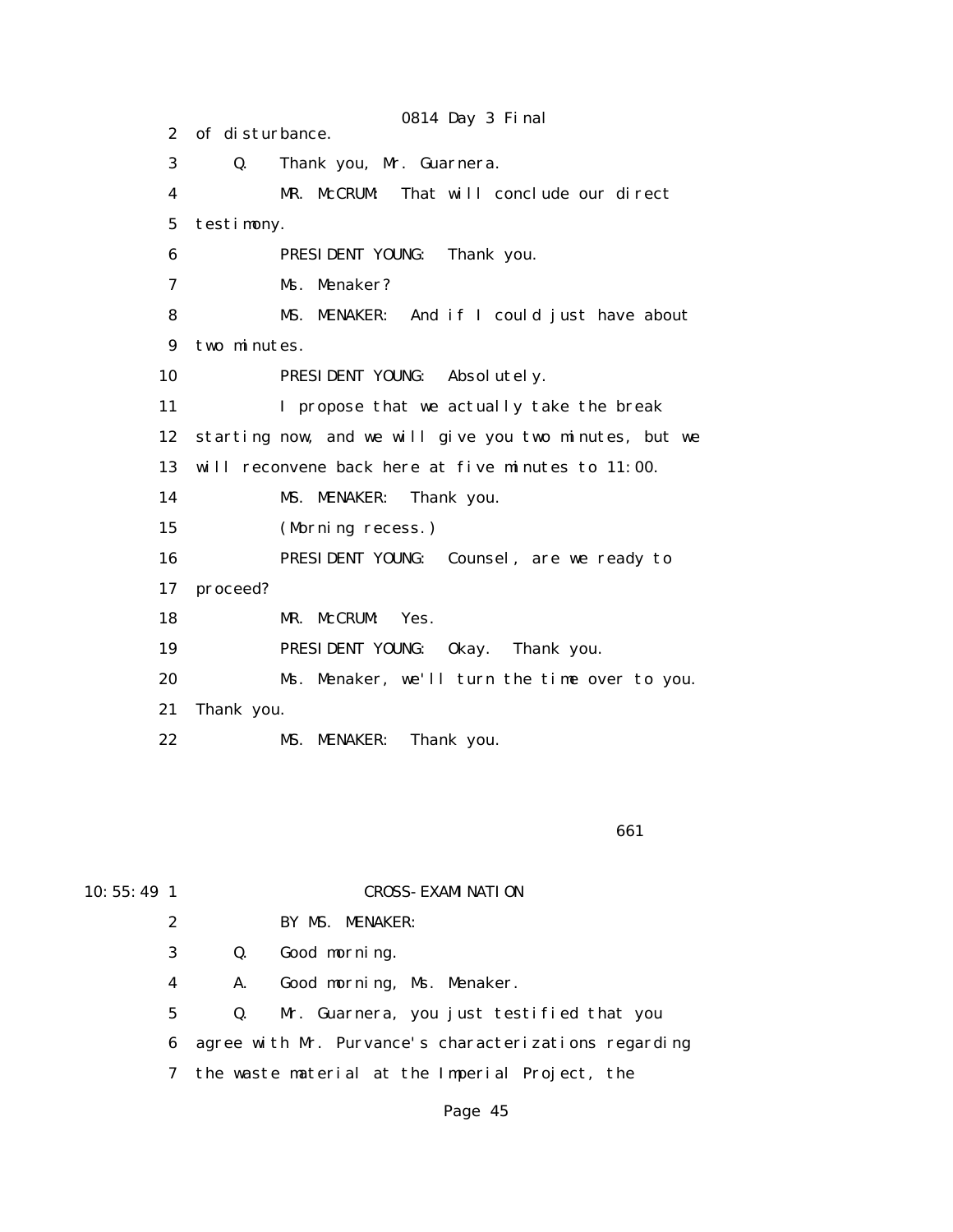0814 Day 3 Final 8 proposed Imperial Project site that he previously 9 made; is that correct? 10 A. That's right, yes. 11 Q. And are you aware that Mr. Purvance made 12 swell factor determinations based on that data? 13 A. I'm aware he made swell factor 14 determinations, yes. 15 Q. And do you have any reason to believe that 16 those calculations made by Mr. Purvance are not 17 correct? 18 A. I believe the correct swell factor is 19 33 percent for conglomerate. 20 Q. And is it your testimony that by visiting the 21 Imperial Project site you were able to confirm the 22 makeup of the waste material that's hundreds of feet

 $\sim$  662

10:56:42 1 below the surface based upon a surface observation or 2 examination? 3 A. Yes. 4 Q. You also testified that--looking at the 5 Exhibit Number 5 dated January 9, 2003, you testified 6 that the Project would be unprofitable at a 7 300-ounce--at a price of \$300 per ounce of gold; is 8 that correct? 9 A. Is that the exhibit that showed the various 10 spread? 11 Q. Yes. I will show it to you. 12 A. I'm familiar with it. That's fine. Thank 13 you, Ms. Menaker.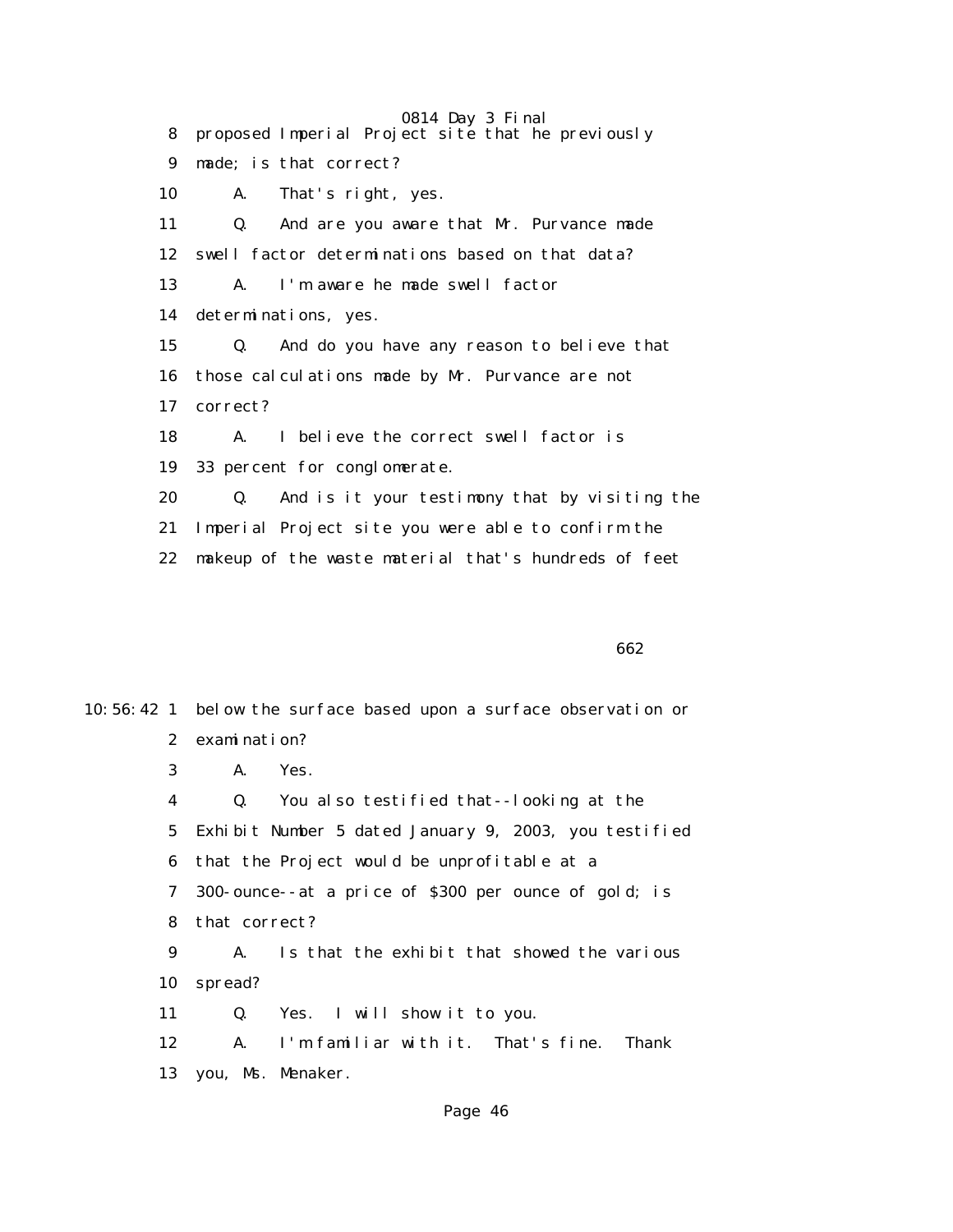14 Q. So, is that correct to say that you testified 15 that the Project would be unprofitable at \$300 per 16 ounce? 17 A. I did, yes. 18 Q. And isn't it true that your expert report 19 states that the appropriate price of gold used to 20 valuate the Imperial Project mining claims as of 21 December 12, 2002, is \$326 per ounce? 22 A. That was my--that was our number that we

 $\sim$  663

10:58:04 1 developed, yes.

 2 Q. And you also testified that if you were to 3 value the Imperial Project mining claims currently as 4 of today or a few months ago, the value would have 5 decreased from 2002, based on increased operating 6 costs, which I believe you estimated to have gone up 7 in the range between 80 and 85 percent; is that 8 correct?

 9 A. That's correct, but as I noted earlier, the 10 increase was--has been significantly higher than we 11 estimated, not just for Glamis, but for all other 12 companies.

 13 Am I allowed to introduce information about 14 what other companies have experienced?

 15 Q. No. I think you have answered my question. 16 Thank you.

17 MR. McCRUM: Well, on the

18 cross-examination--Mr. President, in the

19 cross-examination, the counsel has opened up this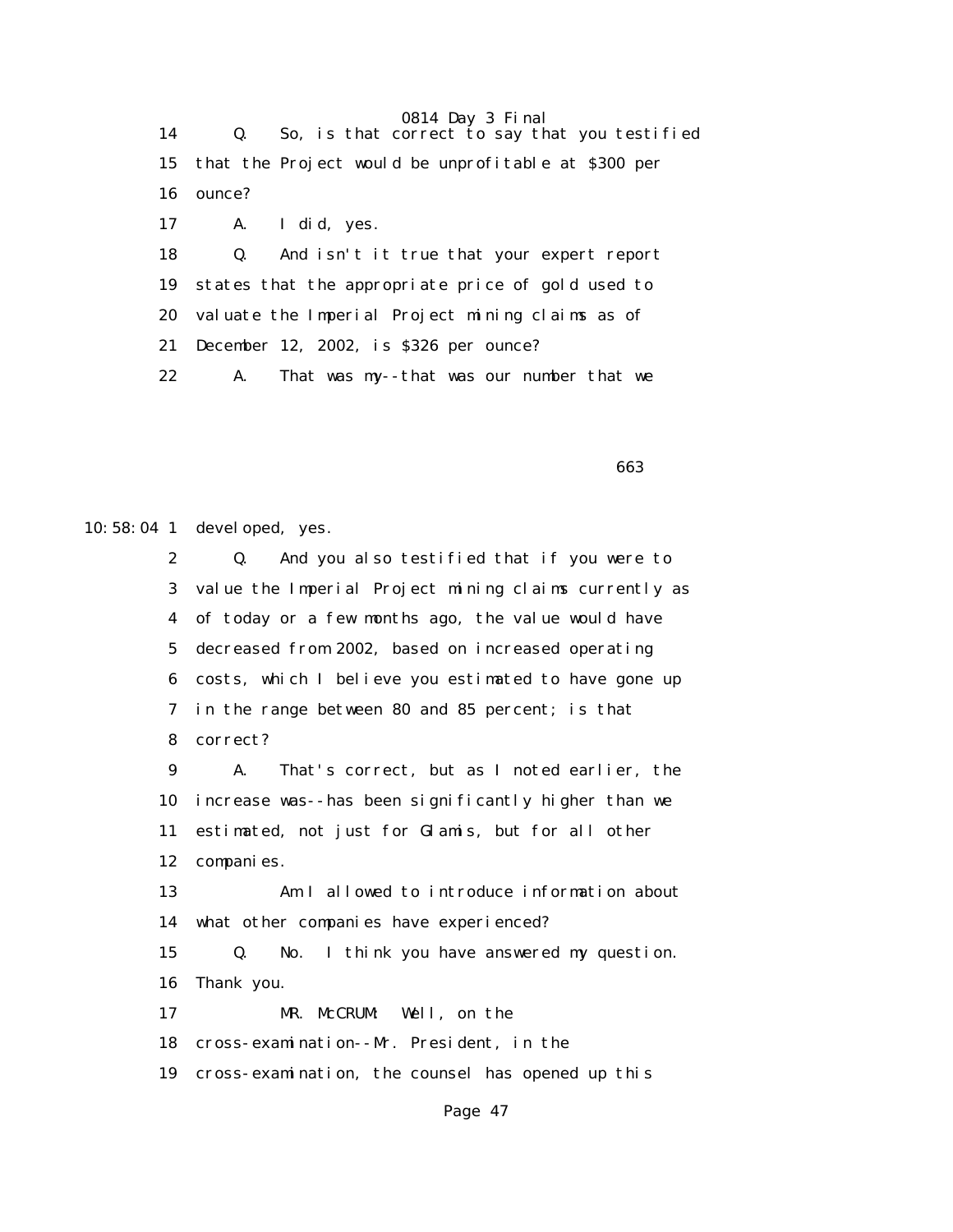20 topic.

 21 MS. MENAKER: You can have a chance at 22 redirect, but he's answered my question.

 $\sim$  664

10:59:04 1 BY MS. MENAKER:

2 Q. And is it correct to say that in your second

3 expert report, you used a figure of an 85 percent

4 increase in operating costs?

5 A. That's correct.

 6 Q. And why didn't you provide any support for 7 that figure in your expert report?

8 A. Because it's widely known.

9 Q. Okay.

 10 A. Ask anybody in the industry, how much have 11 your costs gone up.

 12 Q. Okay. Isn't it true that for many of the 13 things about which you have testified, for many of 14 your conclusions you have relied on information that 15 has been provided to you by Glamis officials or others 16 in the industry privately?

 17 A. I wouldn't characterize it solely on that, 18 no. I would say our information was based upon, A, 19 our experience; B, the definitive final Feasibility 20 Study prepared by Glamis--by Glamis's consultant; and 21 C, our knowledge of the industry and discussions with 22 other people in the industry. So they all contributed

 $\sim$  665 $\sim$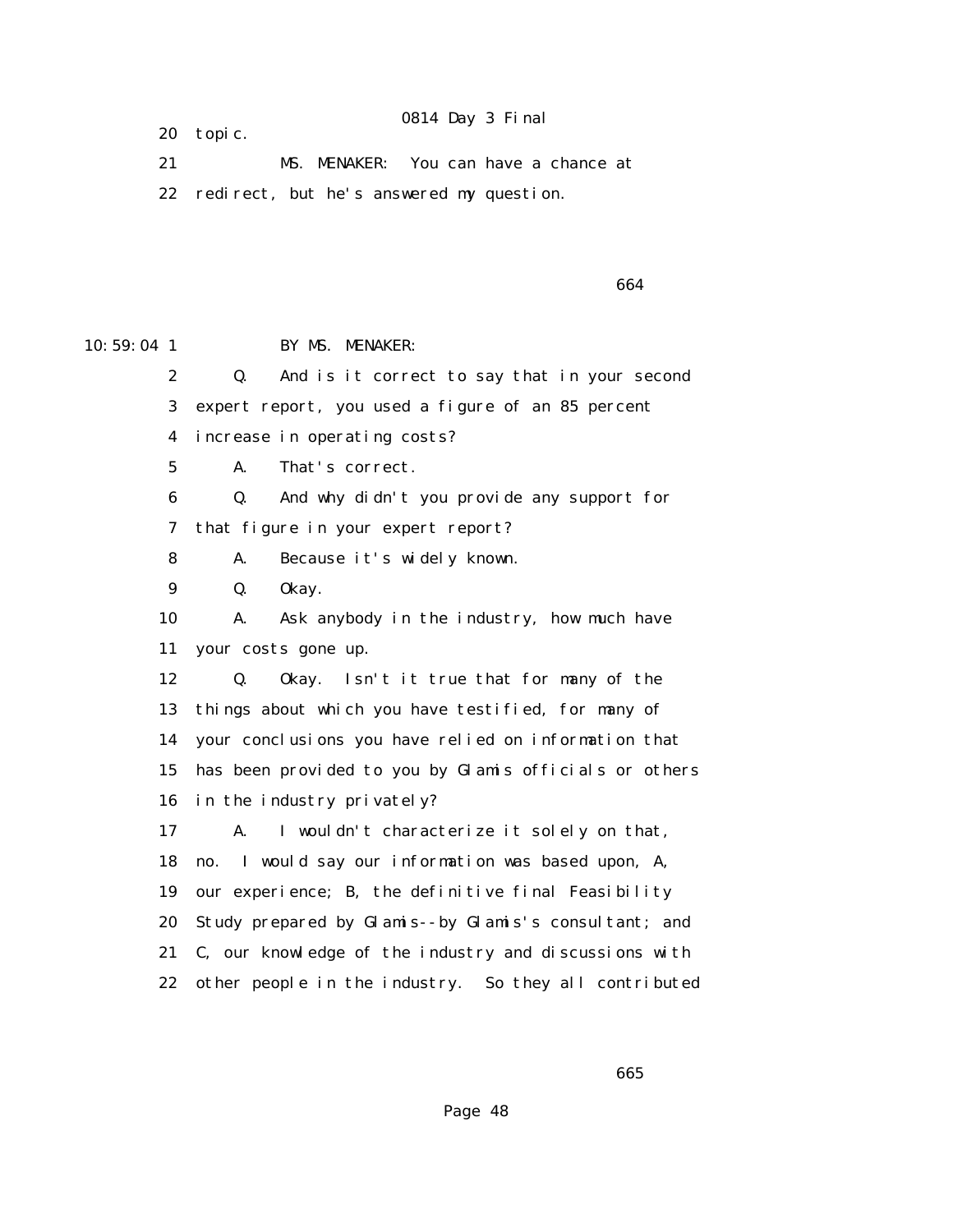$11:00:09$  1 to our conclusion, yes, Miss. 2 Q. Okay. So, it is correct to say that your 3 discussions with the people in the industry, including 4 with Glamis officials, did--that you relied on those 5 private discussions in reaching some of the 6 conclusions that you reached in your report? 7 A. Which conclusions are you referring to? 8 Q. Well, for instance, the one that you just 9 referred to, when I asked why you had not included any 10 support for the figure that operating costs have 11 increased by 85 percent, and you said, well, you ask 12 anybody in the industry. 13 A. Well, Ms. Menaker, that's available on the 14 Web sites. You can go to the Newmont's Web site, and 15 you will see that their annual operating costs have 16 increased 121 percent since 2002 to the second quarter 17 of 2007. 18 You can go to Glamis's Web site, and you will 19 see that their operating costs at Marigold Mine have 20 increased over \$700 an ounce, which is more than 205 21 percent. Their operating costs at their other

22 heap-leach open pit mine, the San Martin Mine, have

#### de de la construcción de la construcción de la construcción de la construcción de la construcción de la constru

11:01:13 1 increased an astounding 300 percent. And this is not 2 atypical. The best results in the gold industry are 3 Barrick, who only have a 69 percent increase from 4 2002. When you add to that the impact of capital 5 costs, which have more than doubled, you make a lot of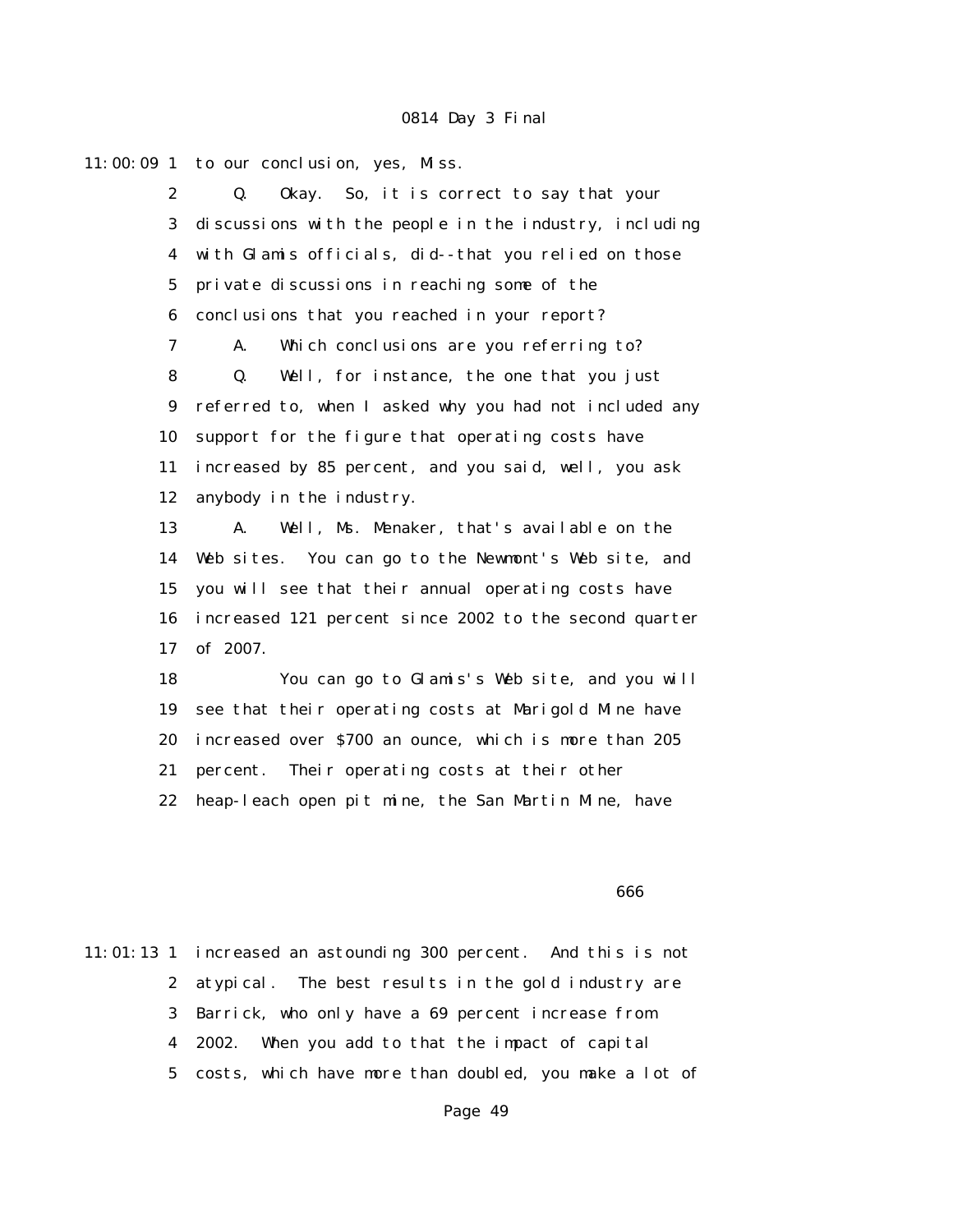0814 Day 3 Final 6 projects very marginal today.

 7 Q. And so, again, though, is it correct to say 8 that you have relied on conversations that you have 9 had with Glamis officials regarding various topics in 10 drawing certain conclusions in your reports? 11 A. I have relied upon discussions primarily with 12 Mr. McArthur and Mr. Jeannes. If I had some 13 questions, for instance, I wanted to make sure that on 14 the surety bonds that they, indeed, had been paying 15 solely in cash, as was the experience of all--most of 16 our other clients in the business. That is correct, I 17 have talked to them about that. 18 Q. Okay. And so if the information that any of 19 these individuals supplied to you privately, if that 20 information is wrong, then that would affect your 21 conclusions; isn't that correct?

22 A. It depends upon what is the nature of the

 $\sim$  667

11:02:30 1 information.

 2 Q. Okay. Thank you. 3 PRESIDENT YOUNG: Ms. Menaker, you-- 4 MS. MENAKER: If it would be okay, if I could 5 just have a minute. 6 (Pause.) 7 MS. MENAKER: I have nothing further, thank 8 you. 9 PRESIDENT YOUNG: Mr. McCrum? 10 MR. McCRUM: No further questions here. 11 PRESIDENT YOUNG: Thank you.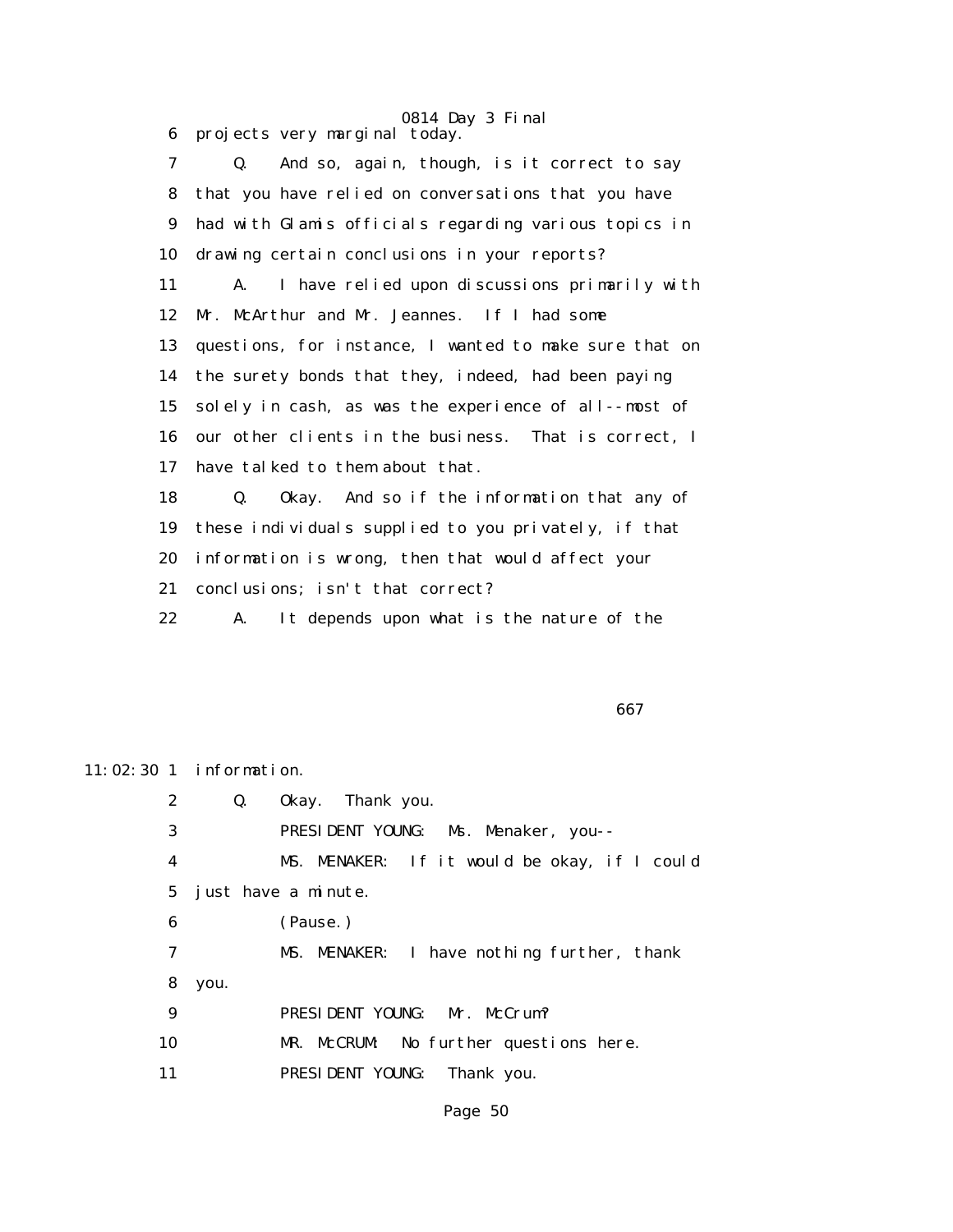0814 Day 3 Final 12 Professor Caron, Mr. Hubbard? 13 Mr. Guarnera, we thank you for your time and 14 your testimony, and you are excused. 15 THE WITNESS: Thank you, sir. 16 (Witness steps down.) 17 PRESIDENT YOUNG: Mr. McCrum, call your next 18 witness. 19 MR. McCRUM: Yes. Our next witness is Mr. 20 Conrad--I'm sorry, Mr. Douglas Craig from the State of 21 California. 22 DOUGLAS CRAIG, RESPONDENT'S WITNESS, CALLED

de a construction de la construction de la construction de la construction de la construction de la construction de la construction de la construction de la construction de la construction de la construction de la construc

| 11:04:26 1   | PRESIDENT YOUNG: Mr. Craig, we welcome you.                     |
|--------------|-----------------------------------------------------------------|
| $\mathbf{2}$ | We ask that--we ask that the--there is a statement              |
| 3            | that we have been asking the witnesses to read and              |
| 4            | aver to, and if you would be kind enough to do that.            |
| 5            | THE WITNESS: Sure. I solemnly declare upon                      |
| 6            | my honor and conscience that I shall speak the truth,           |
| 7            | the whole truth, and nothing but the truth.                     |
| 8            | PRESIDENT YOUNG: Thank you very much.                           |
| 9            | Mr. McCrum.                                                     |
| 10           | <b>CROSS- EXAMI NATI ON</b>                                     |
| 11           | BY MR. McCRUM:                                                  |
| 12           | Good morning, Mr. Craig.<br>Q.                                  |
| 13           | Can you please state your position with the                     |
| 14           | State of California.                                            |
| 15           | $\mathbf{A}$ .<br>I'm the Assistant Director for the Department |
| 16           | of Conservation in charge of its Office of Mine                 |
| 17           | Reclamation.                                                    |
|              |                                                                 |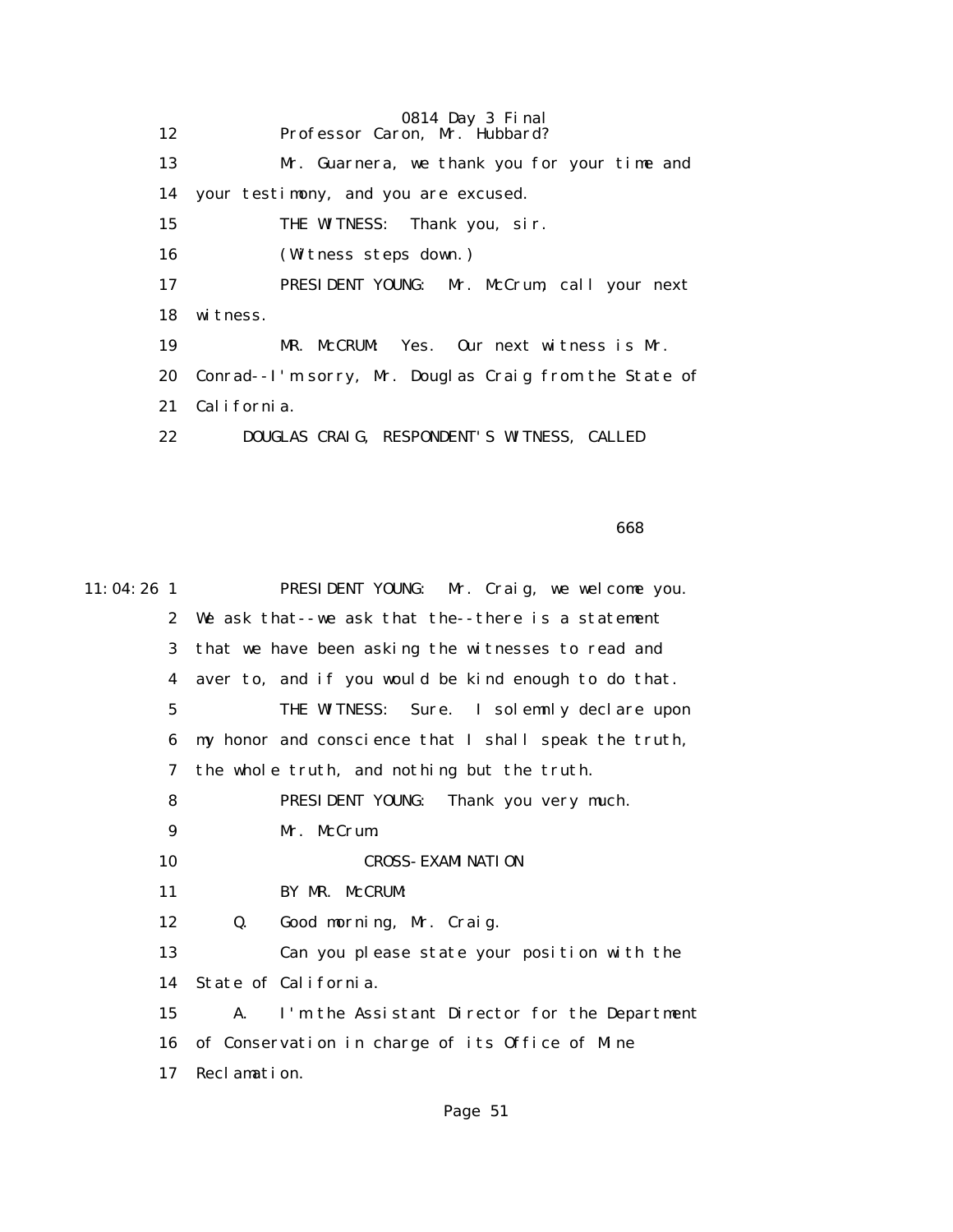18 Q. And does your current position involve the 19 regulation of operating mines under the California 20 Surface Mining and Reclamation Act of 1975 as amended? 21 A. I would say the Office of Mine Reclamation 22 administers--

 $\sim$  669

| $11:05:25$ 1     | MS. MENAKER:<br>Excuse me. I apologize, but I              |
|------------------|------------------------------------------------------------|
| $\boldsymbol{2}$ | was planning on just asking a few direct questions.        |
| 3                | MR. McCRUM:<br>Oh, I'm sorry. I'm sorry.                   |
| $\boldsymbol{4}$ | PRESIDENT YOUNG: I apologize. That's my                    |
| 5                | faul t.<br>Please.                                         |
| $\bf{6}$         | MS. MENAKER:<br>Thank you.                                 |
| 7                | DI RECT EXAMI NATI ON                                      |
| 8                | BY MS. MENAKER:                                            |
| $\boldsymbol{9}$ | Good morning. Can you state your full name<br>Q.           |
| 10               | for the record, please.                                    |
| 11               | Sure. It's Douglas Warren Craig.<br>A.                     |
| 12               | And what is your current position?<br>Q.                   |
| 13               | I'm the Chief of the Office of Mine<br>A.                  |
| 14               | Reclamation, Assistant Director for the Department of      |
| 15               | Conservation in California.                                |
| 16               | Q.<br>And how long have you held that position?            |
| 17               | Approximately two years and eight months.<br>A.            |
| 18               | And can you briefly describe your educational<br>Q.        |
| 19               | background.                                                |
| 20               | A.<br>I have a Bachelor's degree in business               |
| 21               | administration from the California State University in     |
| 22               | Sacramento with a concentration in accounting.<br><b>I</b> |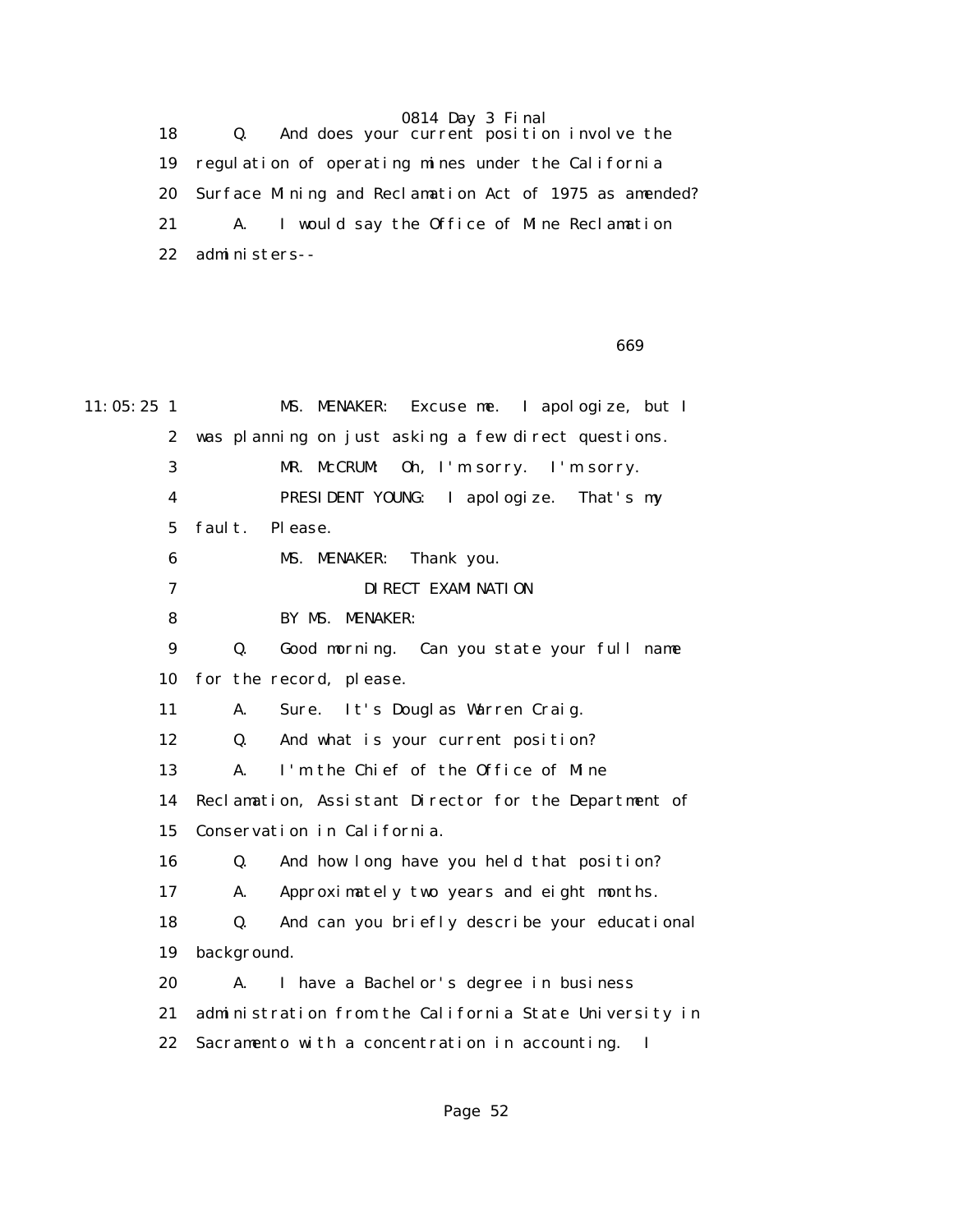11:06:09 1 received that in January of 1982. 2 Q. And can you also briefly describe the scope 3 of your testimony in this case that you have provided 4 in writing. 5 A. My declaration gave some background on 6 myself, on the Surface Mining and Reclamation Act in 7 California. Some of the processes involved in 8 administering that act. Financial assurances, some 9 details regarding the Soledad Mountain Project. And I 10 believe that's all. 11 MS. MENAKER: Okay. Thank you. 12 **CONTINUED CROSS-EXAMINATION**  13 BY MR. McCRUM: 14 Q. Mr. Craig, you've mentioned the position you 15 have held for two years and eight months since 16 December 2004, I believe. Does that involve the 17 regulation of operating mines under the California 18 Surface Mining and Control Act? 19 A. I need to clarify that the Office of Mine 20 Reclamation doesn't promulgate regulations. We 21 implement and administer the Surface Mining and 22 Reclamation Act. It's the State Mining and Geology

 $\sim$  671

11:07:11 1 Board that promulgates regulations.

 2 Q. Okay. I'm trying to just pin down what your 3 personal responsibilities are since December 2004.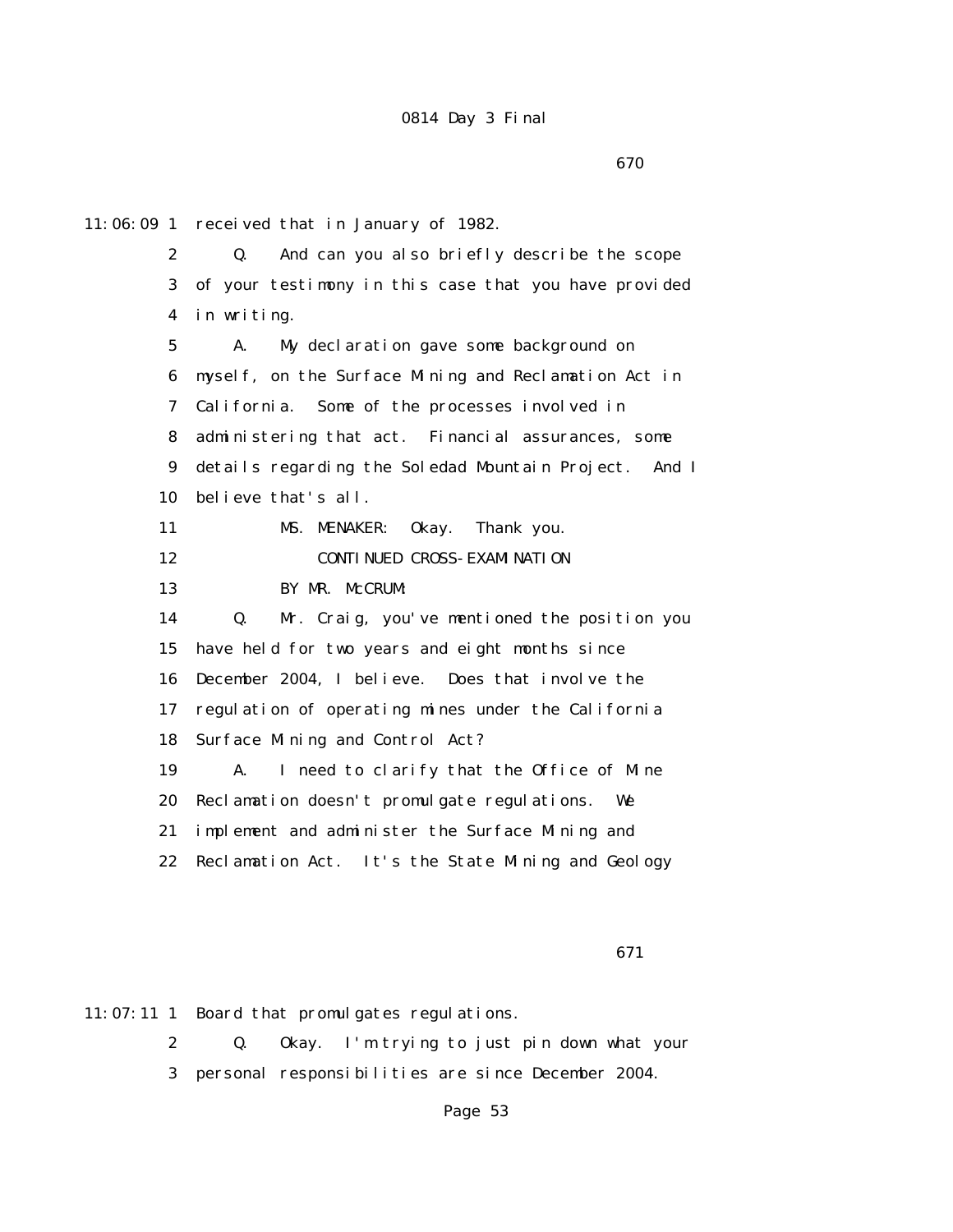0814 Day 3 Final 4 Those responsibilities of yours include primarily 5 operating mines under the Surface Mining and 6 Reclamation Act; is that correct? 7 A. We administer the Surface Mining and 8 Reclamation Act with regard to active mining 9 operations in California. We are also responsible for 10 inventorying and remediating abandoned mines as well. 11 Q. Mr. Craig, just if I could be clear. I must 12 not be clear. I'm trying to understand your 13 responsibilities, and they involve--your 14 responsibilities since December 2004 cover active 15 operating mines; is that right? 16 A. That's correct. 17 Q. And prior to that time, in December 2004, you 18 were dealing with abandoned mines; is that correct? 19 A. Yes. 20 Q. So, prior to 2004, were you involved 21 with--prior to December 2004, were you involved with 22 the establishment and--the establishment of financial

 $\sim$  672

11:08:23 1 assurances for active operating mines?

2 A. No.

 3 Q. And from 1994 until November 2001, you worked 4 in the Division of Recycling within the Department of 5 Conservation; is that correct?

6 A. Yes.

 7 Q. Did the Division of Recycling involve mines 8 regulated under the California Surface Mining and 9 Reclamation Act?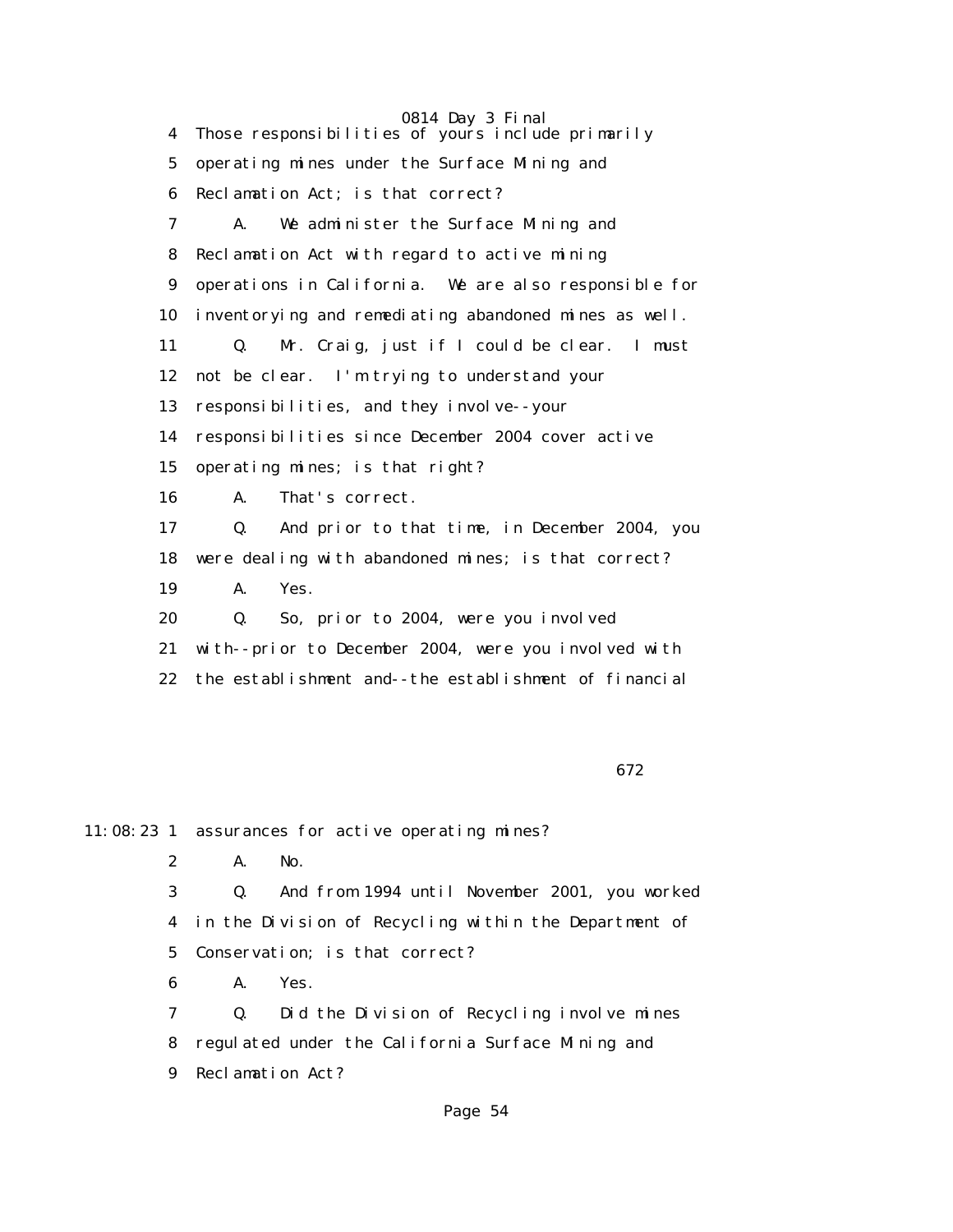0814 Day 3 Final 10 A. No. 11 Q. And from 1989 to 1994, you were a Budget 12 Analyst in the California Department of Finance; is 13 that correct? 14 A. That's correct. 15 Q. And did that position involve the regulation 16 of mines under the California Surface Mining and 17 Reclamation Act? 18 A. No, it did not. 19 Q. Mr. Craig, what was your occupation prior to 20 1989, after you graduated from college in 1982? 21 A. Working backwards, before working at the 22 Department of Finance, I worked at the State

 $\sim$  673

11:09:24 1 Treasurer's office as a Treasury Program Officer for a 2 period of approximately one year. 3 Before that, for approximately five years, I 4 worked for the State Treasurer's office in a variety 5 of accounting positions going all the way from a 6 Student Assistant to a Senior Accounting Officer. 7 Before that I worked for the state--sorry, 8 the City of Sacramento Police Department as a 9 dispatcher. Before that I worked at the University, 10 California State University in various jobs. 11 Q. Thank you. 12 Is it fair that say that from 1982 to 1989 13 you were not involved with the regulation of mines 14 under the California Surface Mining and Reclamation 15 Act?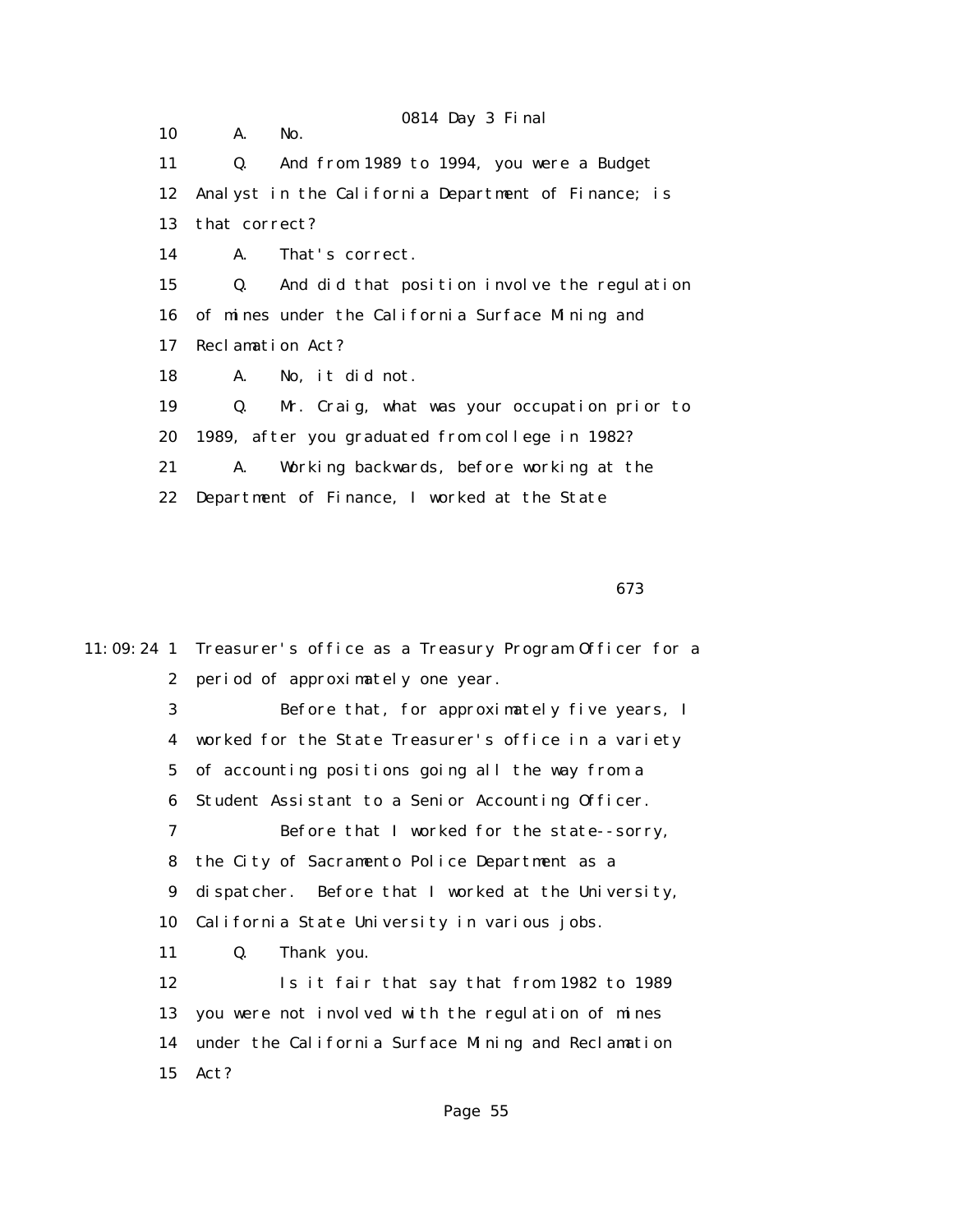0814 Day 3 Final 16 A. Yes. 17 Q. Mr. Craig, in your declaration in this case, 18 you state that most mine operators with financial 19 assurances greater than \$1 million provide financial 20 assurances in the form of a surety bond or a Letter of 21 Credit; is that correct? 22 A. As I recall, that's what my statement says.

 $\sim$  674

11:10:39 1 Q. And in your declaration, you state that the 2 office of--in your declaration, you described the 3 Golden Queen Mining Company and their Soledad Mine 4 Project; is that correct? 5 A. I do mention that in my declaration. 6 Q. And you point out that the Golden Queen 7 Mining Company in their Soledad Mine Project had an 8 approved Reclamation Plan under the California Surface 9 Mining and Control Act before December 18, 2002, which 10 was the grandfathered date in the backfilling 11 regulation; is that right? 12 A. That's what's in my statement, yes. 13 Q. And do you believe that to be the case, they 14 had an approved Reclamation Plan prior to that date? 15 A. Yes. 16 Q. And is it fair to say that Golden Queen, 17 having had a prior approval, would have been 18 grandfathered and not subject to the emergency 19 backfilling regulations if only they had posted and 20 obtained an approval of a financial assurance for that 21 project?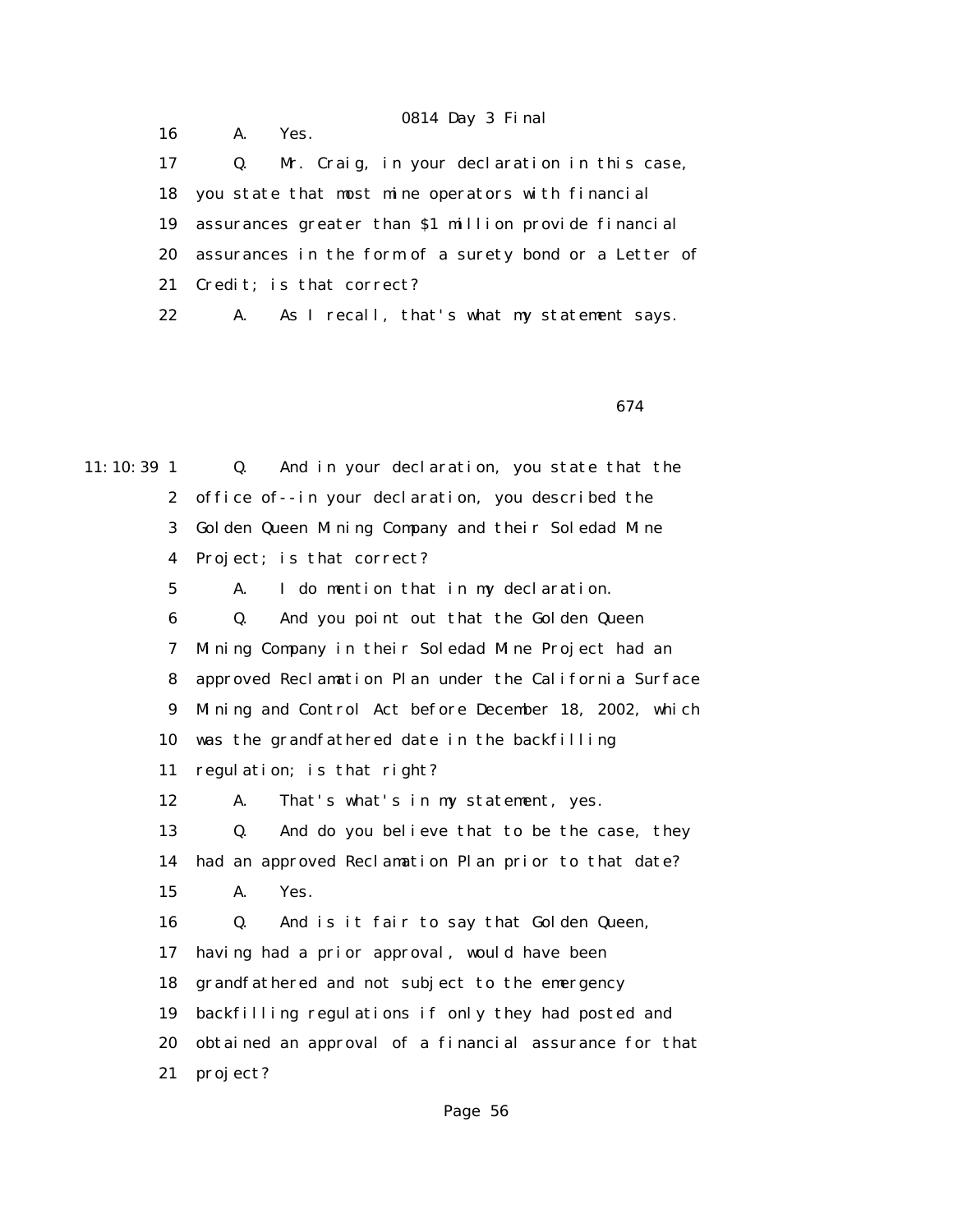| A. Well, the--I think it's the, as you call it, |  |
|-------------------------------------------------|--|
|-------------------------------------------------|--|

11:12:00 1 the grandfathering clause of the backfilling 2 regulations requires that by December 18, 2002, they 3 have to receive approval of a Reclamation Plan, final 4 approval of a Reclamation Plan, and an approved 5 financial assurance prior to that date. 6 So, your statement, your question, had they 7 had both, then I believe they would have met the 8 requirements of the grandfather clause. 9 Q. Okay. And, in fact, Golden Queen, for their 10 Soledad mining project, had neither an approved 11 reclamation--an approved financial assurance, nor had 12 they been able to post a financial assurance with your 13 office; is that correct? 14 A. They did not have an approved financial 15 assurance. Approvals of financial assurances are made 16 by the lead agencies, in this case that would be Kern 17 County. The Office of Mine Reclamation does not 18 approve reclamation plans or financial assurances. We 19 merely comment on them. 20 I'm sorry, you will have to repeat the last 21 part of your question. 22 Q. Sure. My point is simply that the Golden

 $\sim$  675

11:13:12 1 Queen Mining Company for their Soledad mining project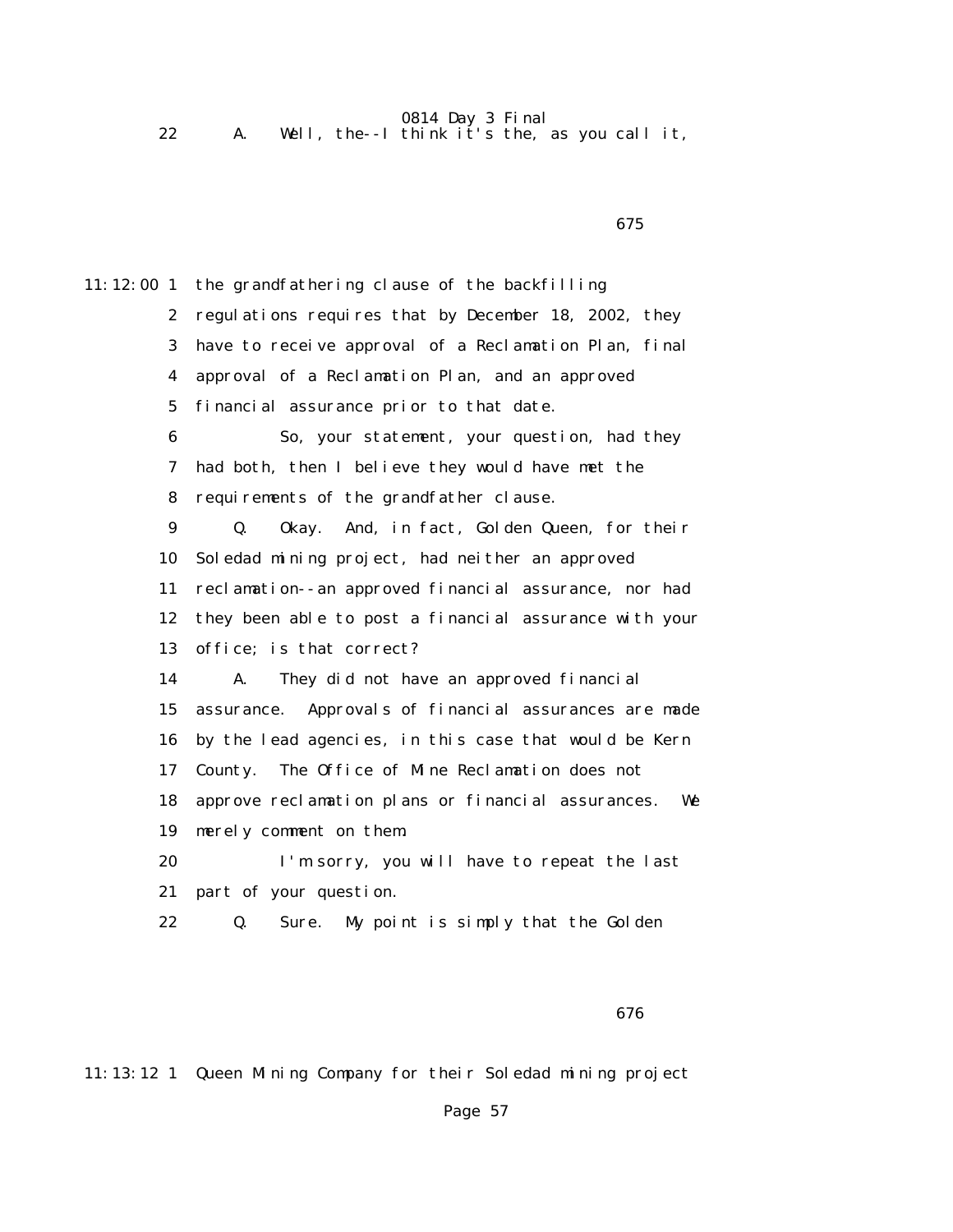0814 Day 3 Final 2 had not even posted or provided a financial assurance 3 prior to the December 2002 cut-off date; is that your 4 recollection? 5 A. That is a true statement. 6 Q. Thank you. 7 In other words, it wasn't simply that the 8 financial assurance had not been approved. The 9 company had not posted the financial assurance. 10 A. On both counts, correct. 11 Q. Okay. Let's take a look at Craig Exhibit 1, 12 which is a letter from Douglas Craig, Department of 13 Conservation, to Ted James, Planning Department, 14 County of Kern, concerning the Golden Queen Mining 15 Company circumstance. 16 Are you familiar with this letter which was 17 submitted as an attachment to your declaration, 18 Mr. Craig? 19 A. Yes, I am. 20 Q. And if we turn to page three of this letter, 21 your--the letter signed by you states, "The GQMC," 22 which stands for Golden Queen Mining Company, "did not

 $\sim$  677

11:14:34 1 post an approved instrument, fund, or other form of 2 financial assurance prior to December 18, 2002. 3 Therefore, the backfilling requirements of CCR Section 4 3704.1 apply to SMP." 5 Is that correct? 6 A. I'm not sure I understand your question.

7 That is what is in my letter.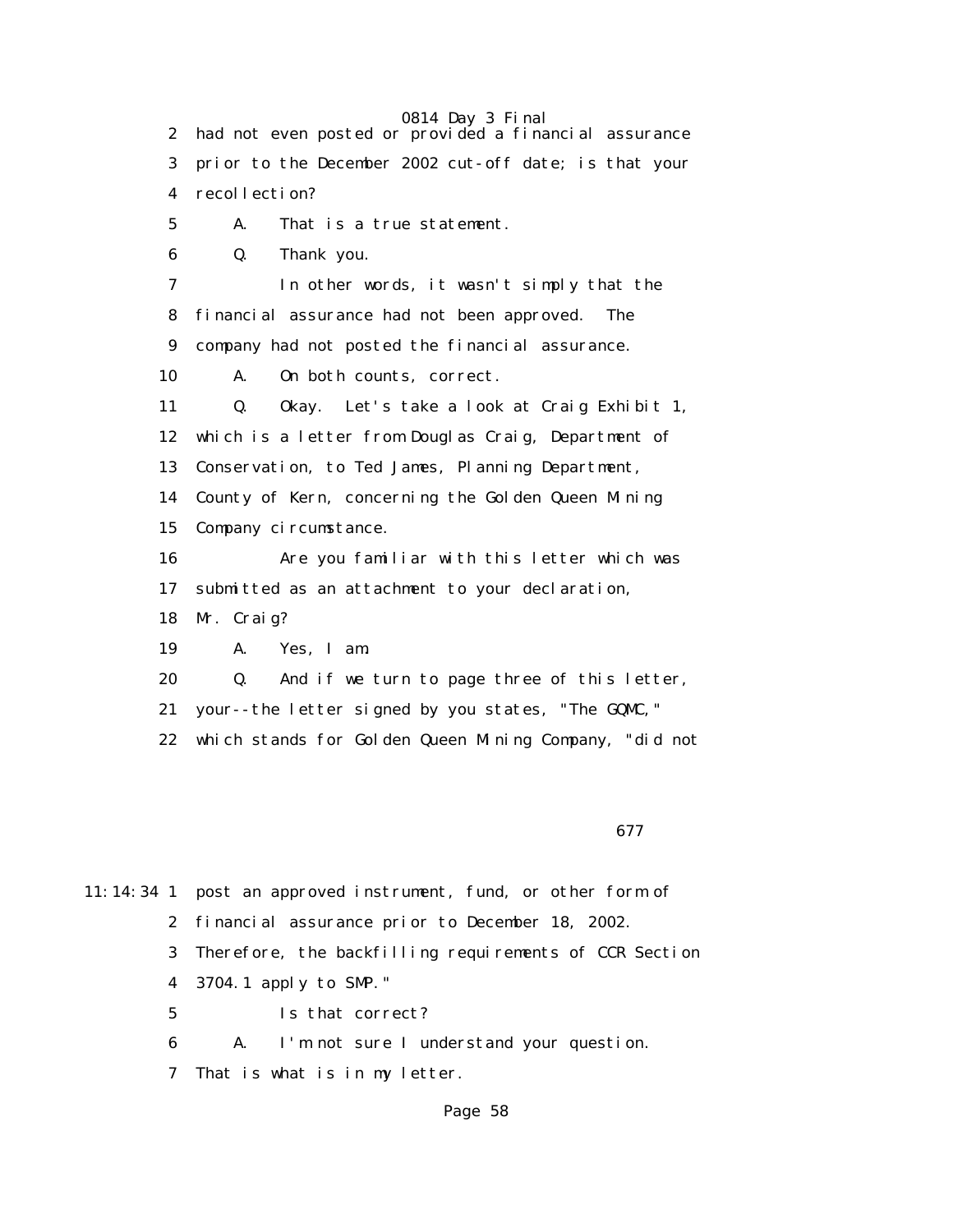0814 Day 3 Final 8 Q. Okay. And do you believe that statement to 9 be accurate at the time you made it? 10 A. Yes, I do. 11 Q. And you believe it to be accurate today? 12 A. It's a historical statement that was accurate 13 at that time, and historically it is still accurate. 14 They had not posted a financial assurance prior to 15 December 18, 2002. 16 Q. Okay, thank you. 17 And looking at the line highlighted above 18 that phrase, above that sentence, there is a statement 19 that, "The financial assurance cost estimate for that 20 project as previously approved was roughly \$1.6 21 million." Is that correct? 22 A. Correct.

 $\sim$  678

11:15:43 1 Q. Are you aware that the--let me strike that. 2 I'll rephrase it. 3 Why do you think the Golden Queen Mining

 4 Company had not posted a financial assurance as of 5 December 2002?

6 A. I don't know.

 7 Q. If a surety bond was readily available at a 8 reasonable cost, would you have expected Golden Queen 9 to post a surety bond to protect its investment in the 10 Soledad mining project?

 11 A. Well, for one thing, I wasn't in my position 12 in December 18, 2002, so I wasn't monitoring this 13 activity at that time.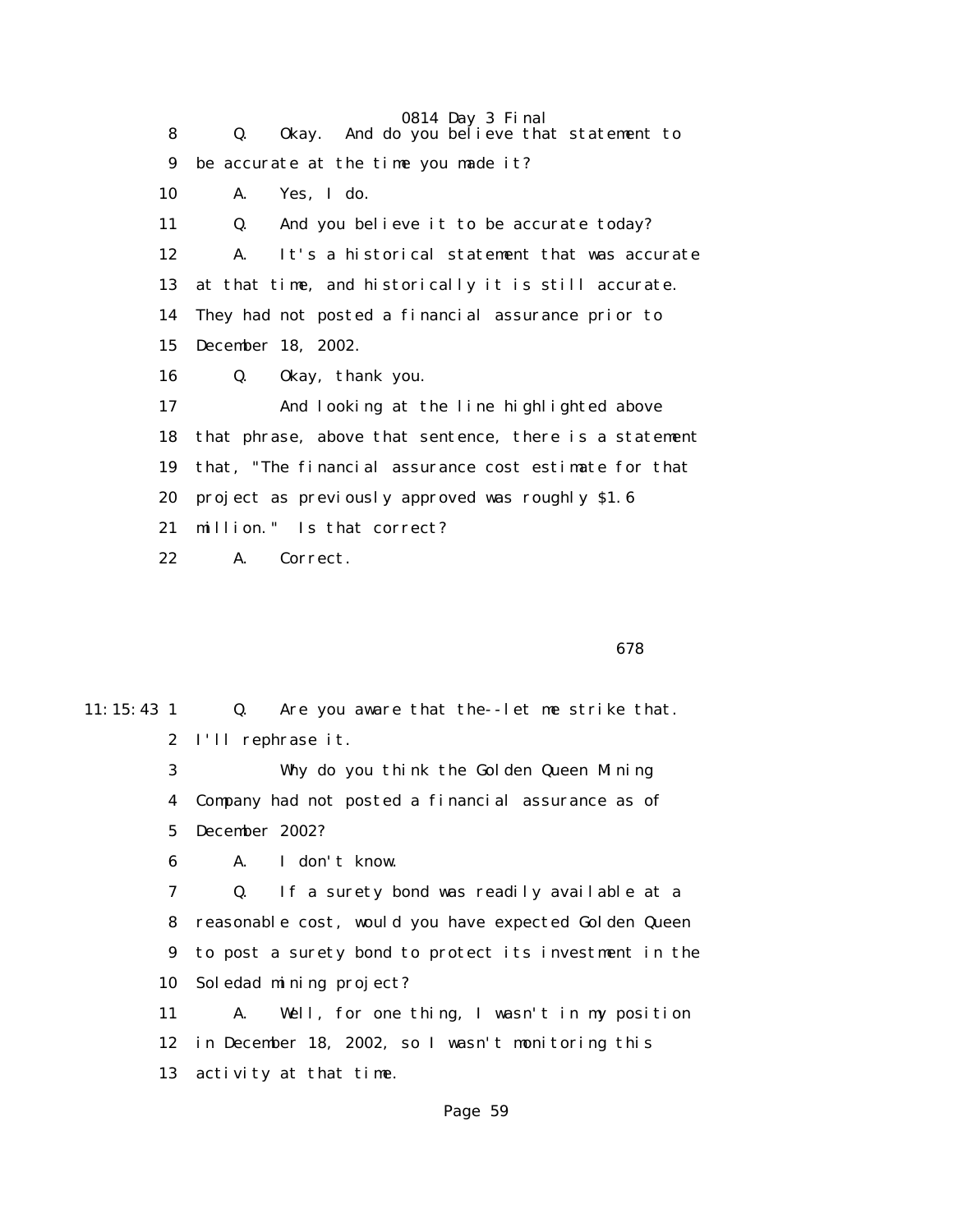0814 Day 3 Final 14 And generally speaking, I don't expect 15 activities on the part of mine operators. There is 16 1,400 of them in the state, so it's really on 17 their--it's their responsibility to comply with the 18 law. 19 Q. Thank you. 20 Have you had communications with 21 representatives of the Golden Queen Mining Company 22 over the past couple of years?

 $\sim$  679

11:16:51 1 A. Yes. 2 Q. And from those communications, has the 3 company indicated to you why they had not posted a 4 \$1.6 million roughly financial assurance cost as of 5 December 2002? 6 A. They have indicated reasons why, yes. 7 Q. What kind of reasons have they indicated? 8 A. I think I've heard maybe more than one 9 different version, so let me try-- 10 MS. MENAKER: Excuse me. Does the Tribunal 11 want to hear--I mean, this is--clearly, he is calling 12 for hearsay. 13 MR. McCRUM: This is a--this is the subject 14 matter of his letter, which is communications. He's 15 got a number of letters communicating with the 16 company. 17 MS. MENAKER: I want to just alert the 18 Tribunal to the fact that this is hearsay testimony. 19 BY MR. McCRUM: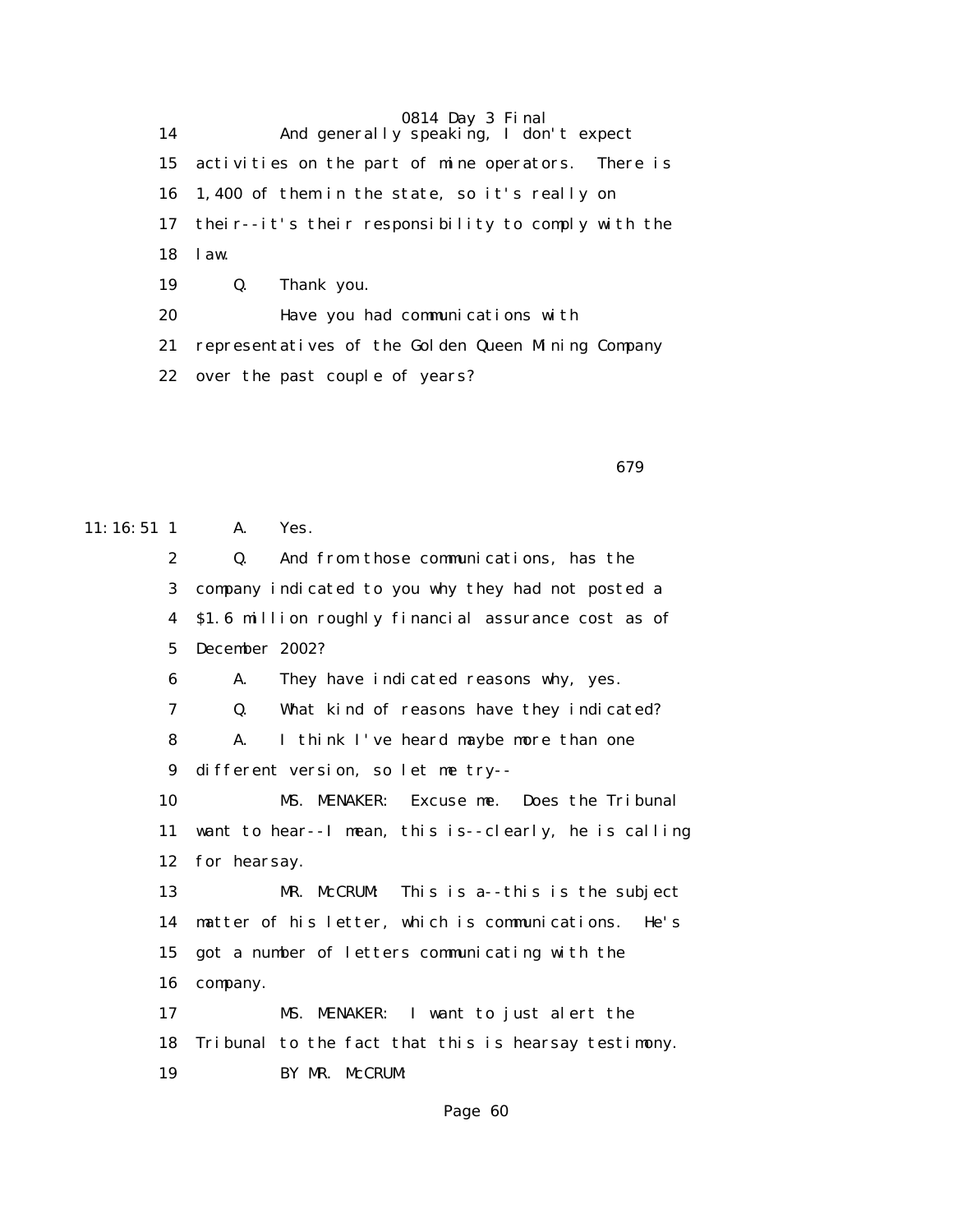20 Q. What reasons has Golden Queen Mining Company 21 given as to why they had not posted a financial 22 assurance as of December 2002?

 $\sim$  680

11:17:59 1 A. Well, the reason that I can recall was not in 2 a personal communication with me, but was in a 3 statement made to the State Mining and Geology Board 4 by their representative, and that was a statement that 5 they had not commenced mining operations. It was one 6 of the reasons at that time. 7 And the other was that if they had posted the 8 \$1.6 million that you see, that because there was no 9 disturbance at the time, and when the price of gold 10 had diminished, that they would have had to 11 immediately recalculate the financial assurance to 12 zero, and post zero financial assurance. 13 Q. Has the Golden Queen Mining Company given you 14 any indications that a surety bond without--that a 15 surety bond or other financial instrument without cash 16 backing was unavailable at that time to them? 17 A. No. 18 Q. Let's look at Craig Exhibit 2. 19 Is this another communication that you have 20 had with Kern County concerning the reclamation 21 financial assurance concerning the Golden Queen Mining 22 Company Soledad Mine Project?

 $\sim$  681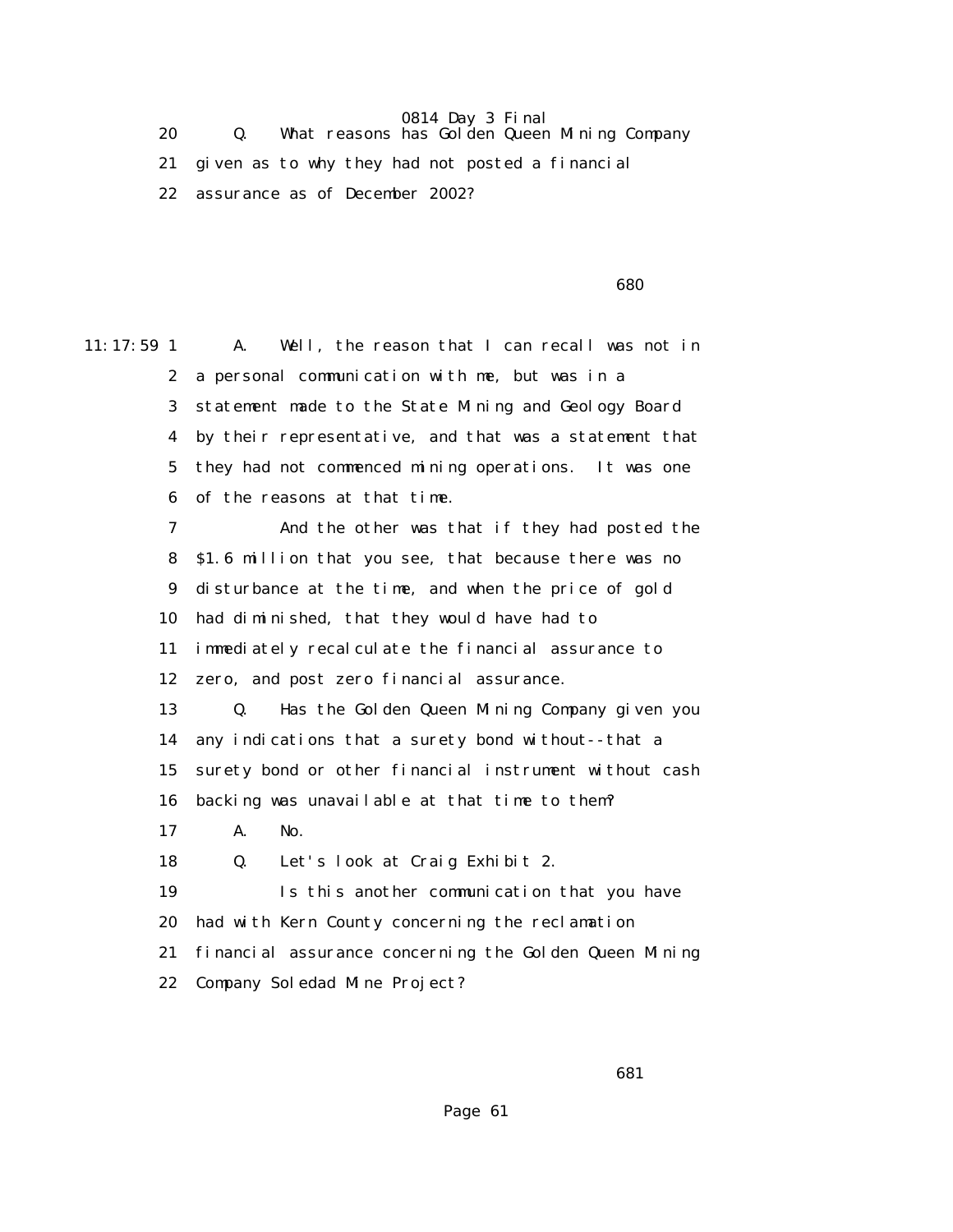11:19:45 1 A. Yes. 2 Q. And does it--does it refresh your 3 recollection as to whether you've had any other 4 indications of Golden Queen's inability to obtain a 5 financial assurance without cash backing? 6 A. No. 7 Q. Are you aware that Golden Queen Mining 8 Company has submitted an application to the California 9 Surface Mining and Reclamation Act--under the 10 California Surface Mining and Reclamation Act to Kern 11 County as of April 3, 2007? 12 A. I have heard that they have. I have no 13 direct knowledge of it. 14 Q. I will refer you to Craig Exhibit 4, which is 15 a letter from the Golden Queen Mining Company to Kern 16 County dated April 3, 2007, and it concerns the 17 Soledad Mountain Project Surface Mining Reclamation 18 Plan. This letter was submitted as an exhibit to the 19 rebuttal statement of Thomas Leshendok in July 2007. 20 And turning to the second page of this 21 exhibit, in the highlighted section on the second 22 page, it states: "The company provided financial

#### $\sim$  682

11:21:23 1 assurance in the form of an irrevocable stand-by 2 Letter of Credit backed by a Certificate of Deposit 3 with the Union Bank of California in the amount of 4 \$245,337 on November 21, 2006, and this is the 5 current, approved estimate for reclamation of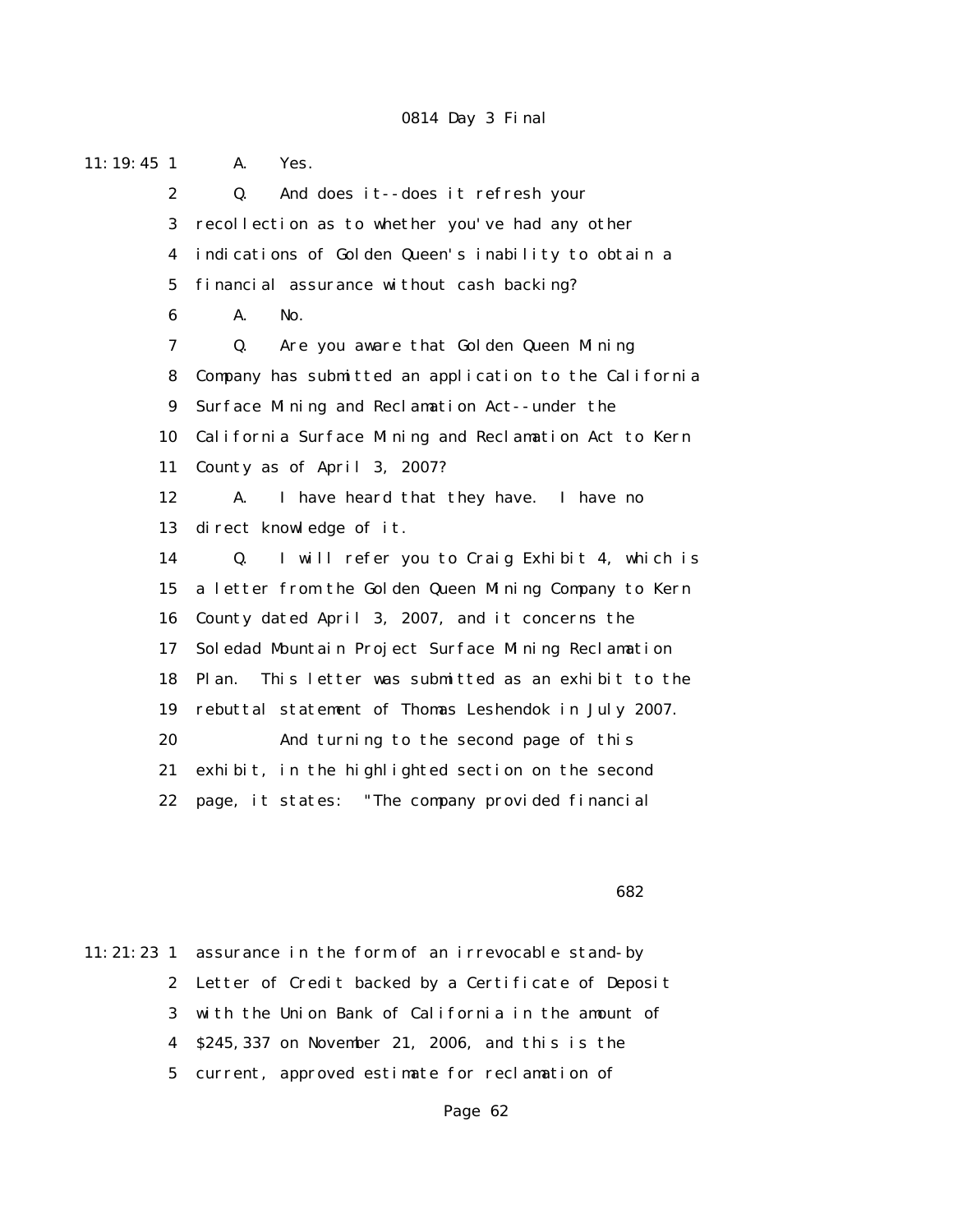0814 Day 3 Final 6 historical disturbances on the property, and this is 7 reassessed annually." 8 Do you see that section, Mr. Craig? 9 A. Yes. 10 Q. Now, does that indicate to you that the 11 Letter of Credit that was posted was required by the 12 Union Bank of California to be backed by a Certificate 13 of Deposit? 14 A. Well, it states that they provided a 15 financial assurance in that form backed by a 16 Certificate of Deposit. Yes, that's what it says. 17 Q. Would you agree that's essentially a 18 cash-backed Letter of Credit? 19 A. I'm sorry, I don't know your name. 20 Q. Mr. McCrum. 21 A. Mr. McCrum. 22 Actually, I'm not an expert at financial

<u>683 and the contract of the contract of the contract of the contract of the contract of the contract of the con</u>

11:22:30 1 assurance documents and that side of the matter. I'm 2 more concerned that a financial assurance is posted 3 that is adequate for reclamation. 4 And so, the backing of it is not something 5 that I am an expert on. 6 Q. Thank you, Mr. Craig. 7 If a company was a--if a company such as 8 Golden Queen Mining Company was able to obtain a 9 Letter of Credit without having to post \$245,337 10 through a Certificate of Deposit, do you think they 11 would have economic incentive to not tie up that cash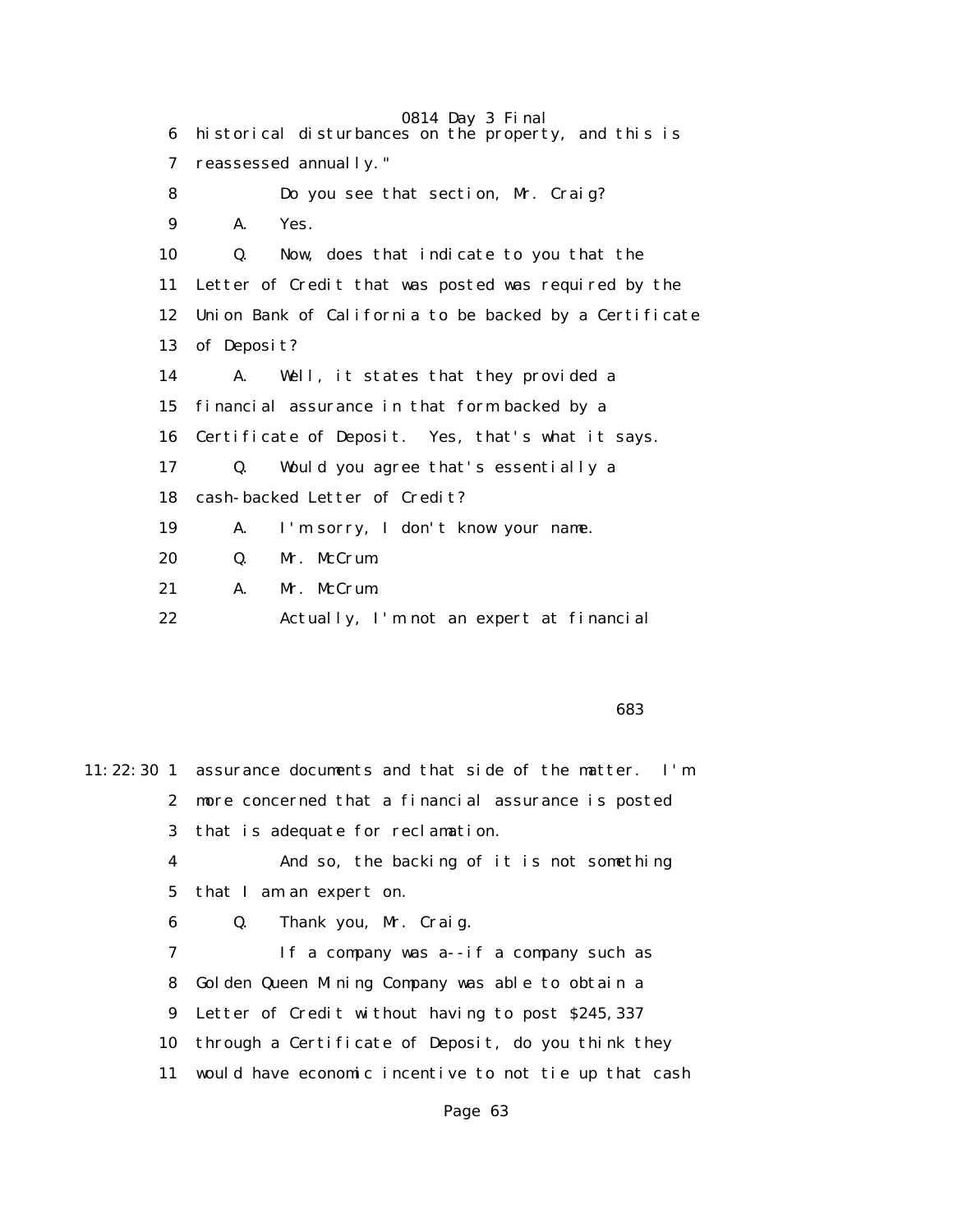0814 Day 3 Final 12 with the Bank? 13 A. I'm not really comfortable making, you know, 14 a statement for the Golden Queen Mining Company on 15 whether or not that would be an economic 16 decision--that I think that would be their economic 17 decision to make. 18 Q. Do you know what the magnitude of the 19 financial assurance obligations that have been 20 identified by experts in this case for the Glamis 21 Imperial Project are in the range of? 22 A. No.

 $\sim$  684

11:23:51 1 Q. If I was to ask you if a financial assurance 2 in the range of \$50 million had to be established, 3 would you think that that could be obtained through a 4 surety bond or Letter of Credit without cash backing? 5 A. Well, that's a hypothetical of \$50 million, 6 did I just hear you say?

> 7 In any case, it would depend upon what the 8 amount of disturbance is estimated to be in the 9 ensuing year, usually in the startup of the mine; the 10 initial costs would not be the full magnitude of the 11 life of mine. So, if they were to do \$50 million 12 worth of disturbance in year one, then the financial 13 assurance would have to be \$50 million. But if it was 14 less, then, correspondingly, the financial assurance 15 would be less.

 16 Q. Is the financial assurance estimate at the 17 Golden Queen Soledad Project in the range of--the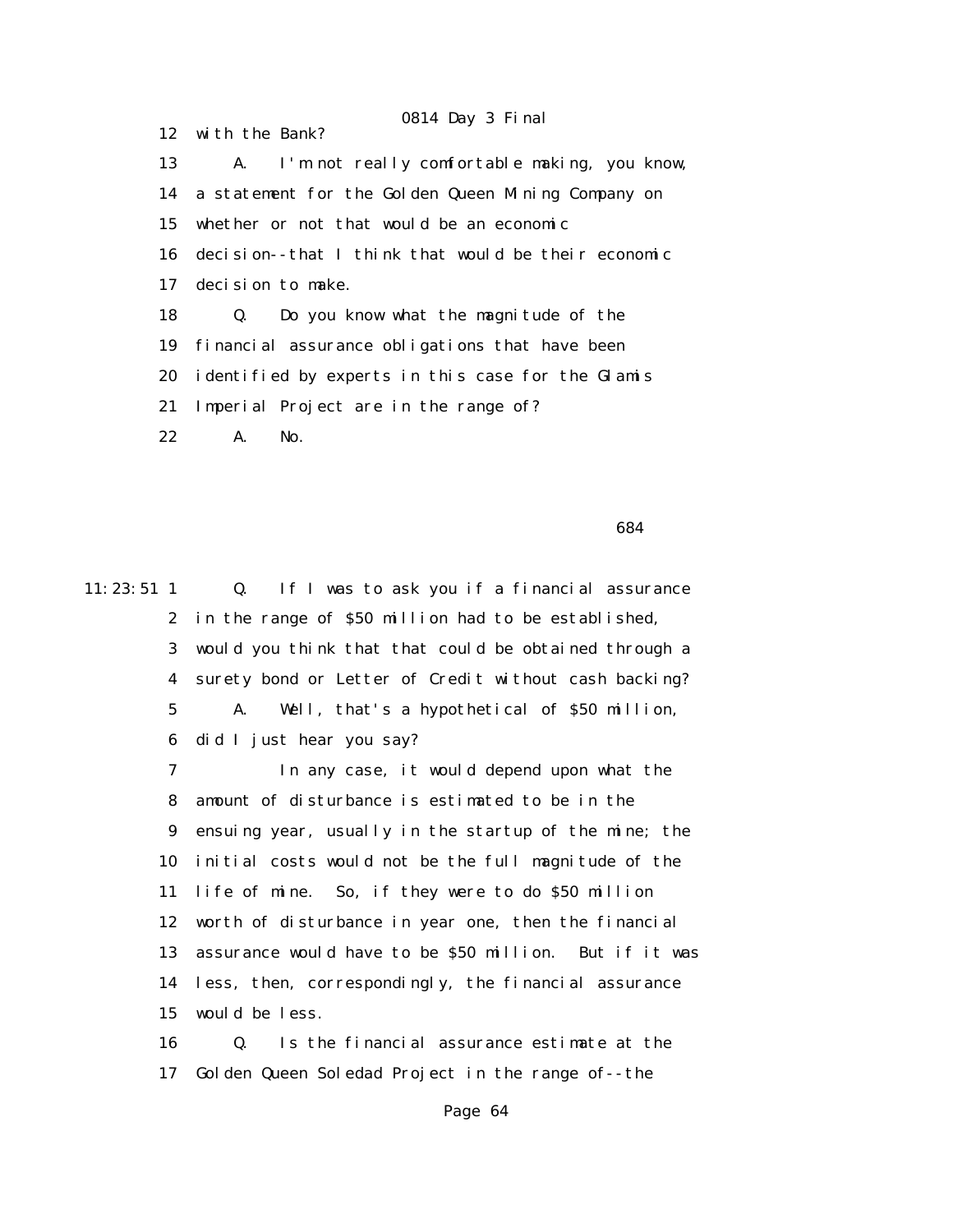18 previous identified range of 1.5 million, what did 19 that estimate reflect? 20 A. I'm not familiar with the financial assurance 21 document that corresponds with that. I don't know the 22 details of it.

<u>685 and the contract of the contract of the contract of the contract of the contract of the contract of the con</u>

11:25:07 1 Q. And if a financial assurance was needed in 2 the range of \$50 million, do you have any opinion 3 about whether there would have to be a cash backing or 4 a Letter of Credit to establish a financial assurance 5 in that amount?

> 6 A. Again, it's a hypothetical, but accepting 7 that, the Surface Mining and Reclamation Act requires 8 a financial assurance to be in one of three forms, and 9 that would be the responsibility of the operator to 10 post a financial assurance in the amount that agrees 11 with the approved--the financial assurance.

> 12 Q. And you have no idea whether such a financial 13 assurance could be obtained without cash collateral 14 backing; is that correct?

> 15 A. Again, I'm not an expert on that side of the 16 financial--aspect of financial assurances. I'm not an 17 expert on Letters of Credit, so I really can't answer 18 that.

19 Q. Thank you.

 20 MS. MENAKER: Mr. McCrum, I would just note 21 if you're going to show the witness any exhibits, he 22 doesn't have a witness bind--an exhibit binder.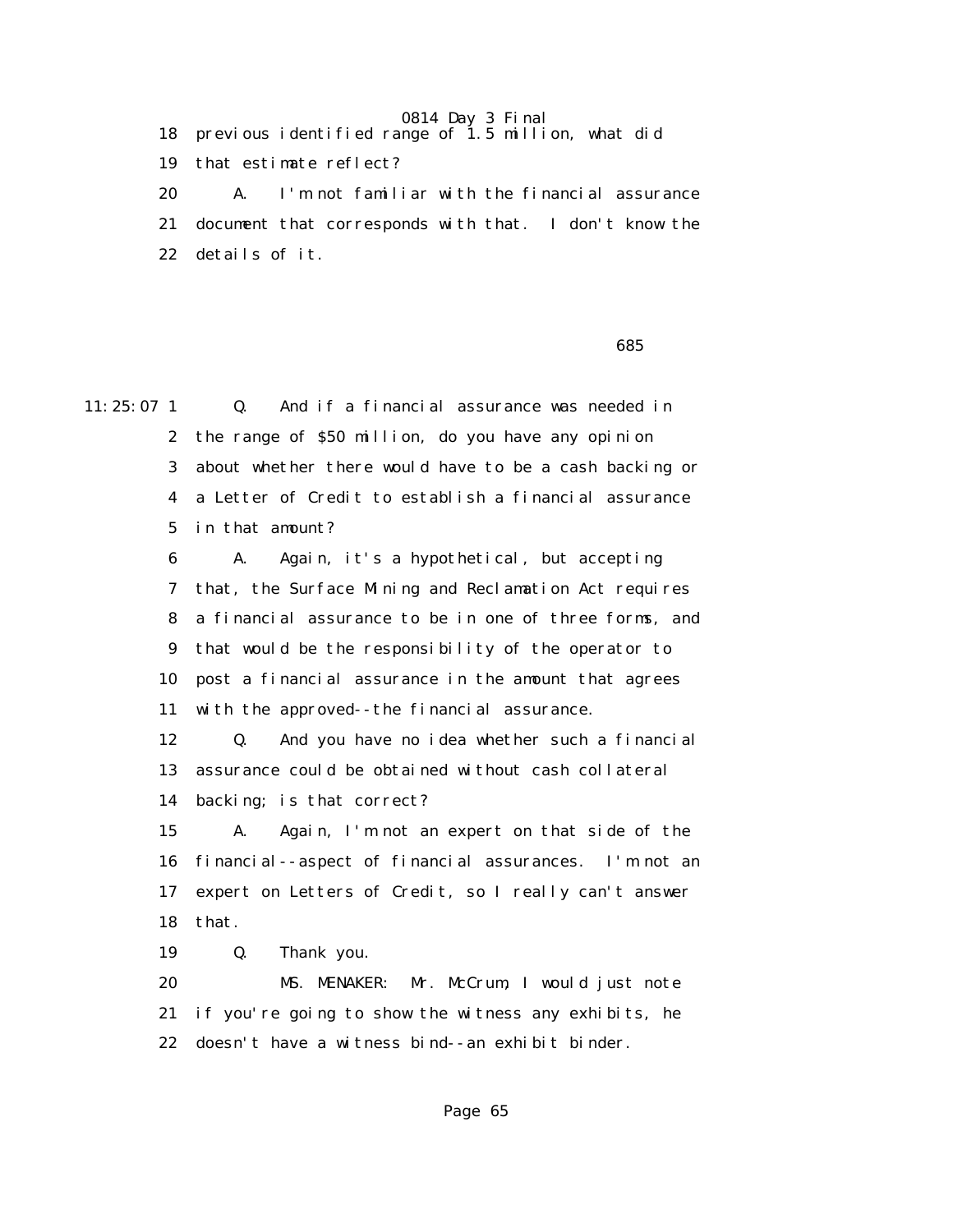<u>686 - Andrej Sterne Sterne Sterne Sterne Sterne Sterne Sterne Sterne Sterne Sterne Sterne Sterne Sterne Sterne</u>

| $11:26:25$ 1     | MR. McCRUM:<br>Thank you.                             |
|------------------|-------------------------------------------------------|
| $\mathbf{2}$     | BY MR. McCRUM:                                        |
| 3                | Mr. Craig, in your declaration, you provided<br>Q.    |
| 4                | a chart of financial assurances that had been secured |
| $\bf 5$          | at various times or posted at various times with the  |
| 6                | agencies of the State of California under the Surface |
| 7                | Mining and Reclamation Act; is that correct?          |
| 8                | That's correct.<br>A.                                 |
| $\boldsymbol{9}$ | And this--let's pull up Claimant Exhibit 3.<br>Q.     |
| 10               | And do you have that chart in front of you?           |
| 11               | Yes, I do.<br>A.                                      |
| 12               | And this chart bears the date at the top<br>Q.        |
| 13               | September 2006; is that correct?                      |
| 14               | A.<br>Yes, it does.                                   |
| 15               | And did you prepare this chart?<br>Q.                 |
| 16               | A.<br>I directed my staff to prepare it, yes.         |
| 17               | And let's turn to page 2 of the chart.<br>Q.<br>And   |
| 18               | here the two mines are listed which are Glamis Gold,  |
| 19               | Limited, projects, the Rand project and the Picacho   |
| 20               | Mine project. Are you familiar with those mines?      |
| 21               | The level of my familiarity is very slim on<br>A.     |
| 22               | them, but I do know of them, yes.                     |
|                  |                                                       |

 $\sim$  687

11:28:06 1 Q. Let's look at the Picacho Mine listing there. 2 There is a surety bond in the amount of \$220,894. 3 Do you see that?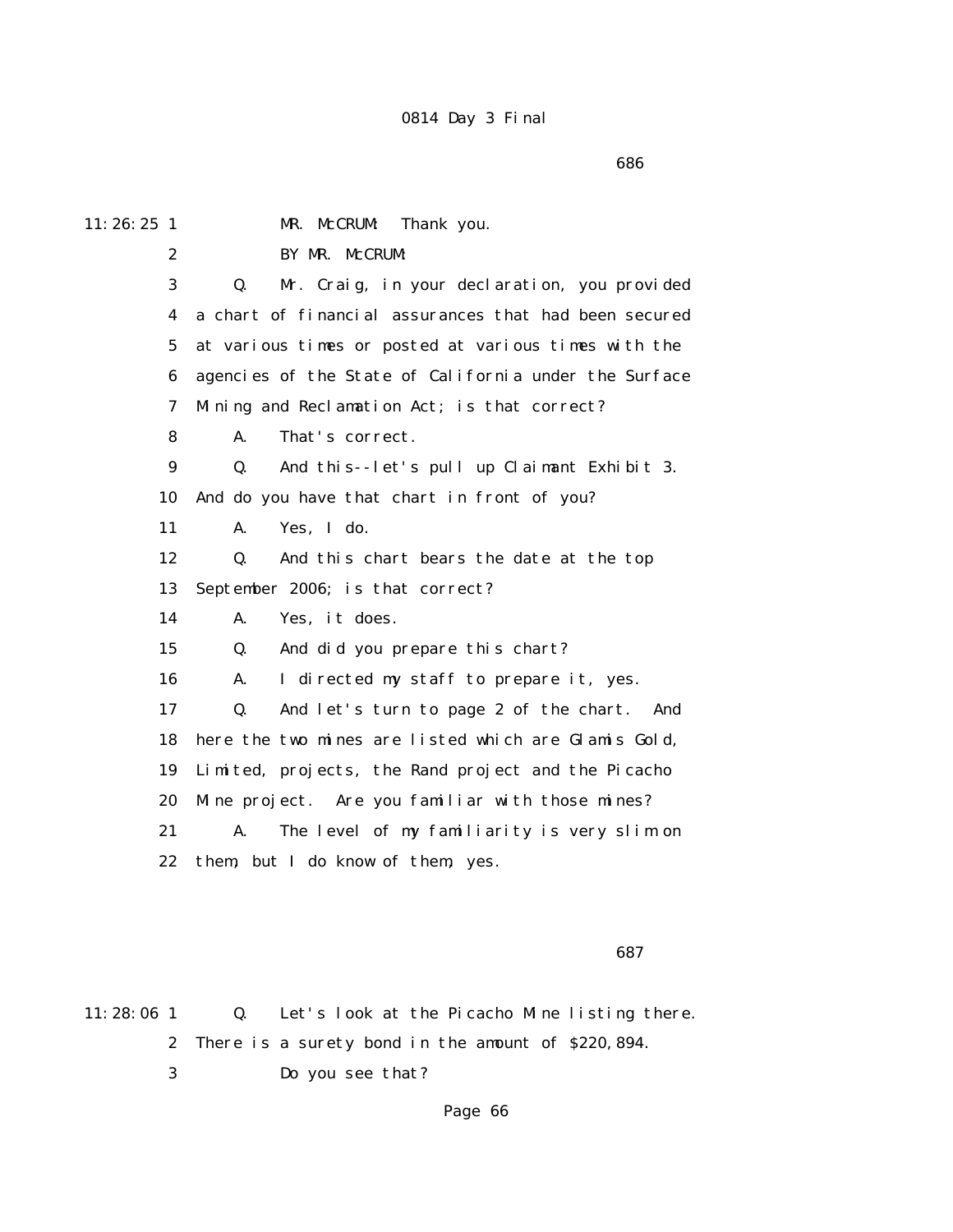0814 Day 3 Final 4 A. Yes. 5 Q. And you have that listed as a surety bond 6 that is associated with that mine; is that correct? 7 A. I would say that it is listed as a surety 8 bond, and I would say that this is based on a query of 9 the database of information that has been provided to 10 the Office of Mine Reclamation. 11 Q. Was the information in this chart intended to 12 reflect surety bonds that were in place as of 13 September 2006? 14 A. The intention of this document was to list on 15 the first page financial assurances greater than a 16 million dollars and also indicate their type. 17 The second page is selected mines, and I'm 18 not sure that I understand your question as far as the 19 purpose. 20 Q. I asked if these charts were intended to 21 reflect surety bonds in place as of September 2006. 22 A. No. If that were the case, then the

<u>688 and the contract of the contract of the contract of the contract of the contract of the contract of the con</u>

11:29:17 1 presentation would be a listing of surety bonds only. 2 Q. So, these surety bonds may have been secured 3 prior to 2006 and no longer be in effect; is that 4 correct?

> 5 A. The first part of your question is correct. 6 They were probably--in September 2006 or prior, and 7 they would still be in effect, provided they had not 8 lapsed. There are clauses in the requirements for the 9 financial assurances that they--that the Department of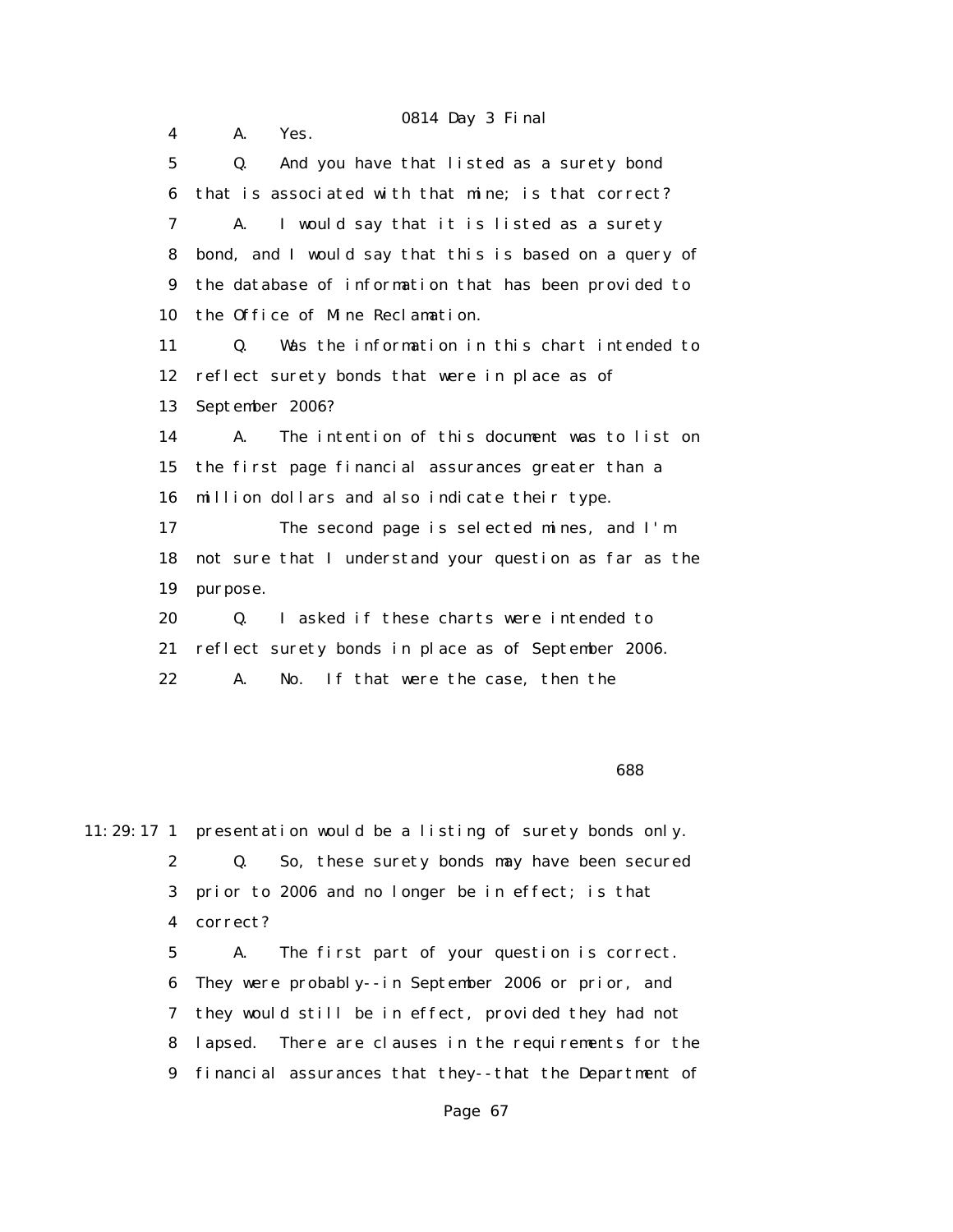0814 Day 3 Final 10 Conservation, for one, and the lead agency for another 11 be notified with advance of 120 days of any potential 12 lapse in the financial assurance. 13 So, I would say that at the time of this 14 report, they were in place. 15 Q. Let's turn to Craig Exhibit 5, which is the 16 Picacho Mine reclamation bond release correspondence 17 from Imperial County, California, to Dan Purvance 18 dated March 19, 2002. 19 And the highlighted sentence in this 20 paragraph states, "The Imperial County hereby releases 21 surety bond"--numbers provided, serial numbers 22 provided--"in the amount of \$220,894."

<u>689 - Andrej Sterne Barbara, amerikan pendang pada 1989 - Andrej Sterne Barbara (</u>

11:30:50 1 Do you see that?

2 A. Yes, I do.

3 Q. And that amount, \$220,894, corresponds

 4 directly to the entry in your chart which bears the 5 date of September 2006; is that correct?

6 A. That's correct.

 7 Q. So, if Imperial County released that surety 8 bond in 2002, it would not have been in effect in 9 2006; is that correct?

10 A. That's correct.

11 Q. That is an error in your chart, then,

12 isn't it?

 13 A. No, I would disagree. The chart is based on 14 information provided us by the lead agencies, and it's 15 a query of our database. It is an accurate reflection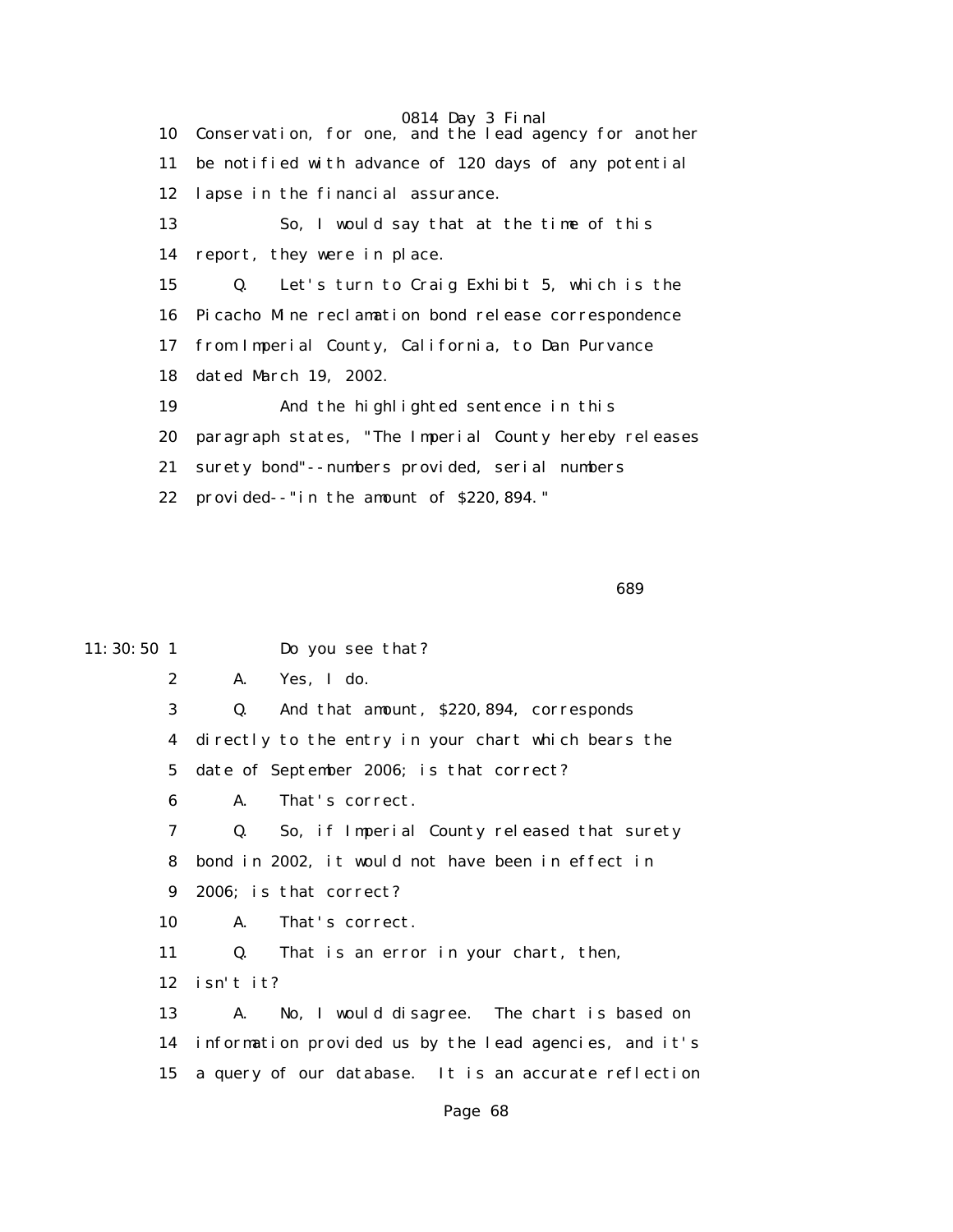16 of the information that's contained in our database.

17 Q. Okay. So, it's a reflection of your

18 database, but you wouldn't disagree with the fact that

19 Imperial County may have released the surety bond in

- 20 2002 in this case; is that right?
- 21 A. That's right.
- 22 Q. Now, the other--so, if a surety bond was

 $\sim$  690 $\sim$ 

11:31:56 1 obtained prior to 2002 and released by 2002, that 2 provides no indication about the availability of 3 surety bonds in 2006, does it? 4 A. I would agree.

5 Q. Thank you.

 6 Let's look at the entry for the Rand Project, 7 the Glamis Rand Project, back on Exhibit 3, page 2 of 8 Exhibit 3. The--there a Letter of Credit is 9 referenced for the Glamis Rand Mine project in the 10 amount of \$919,920.

- 11 Do you see that?
- 12 A. Yes.

 13 Q. And if I was to tell you that, in fact, the 14 Letter of Credit for the Glamis Mine had been reduced 15 down to below \$400,000 in 2005, would you disagree 16 with that?

 17 A. I would have to rely on the numbers that I 18 provided, and I would--if there is additional 19 information that comes to the Department, then we 20 would update our records.

21 Q. Does the information in this chart provide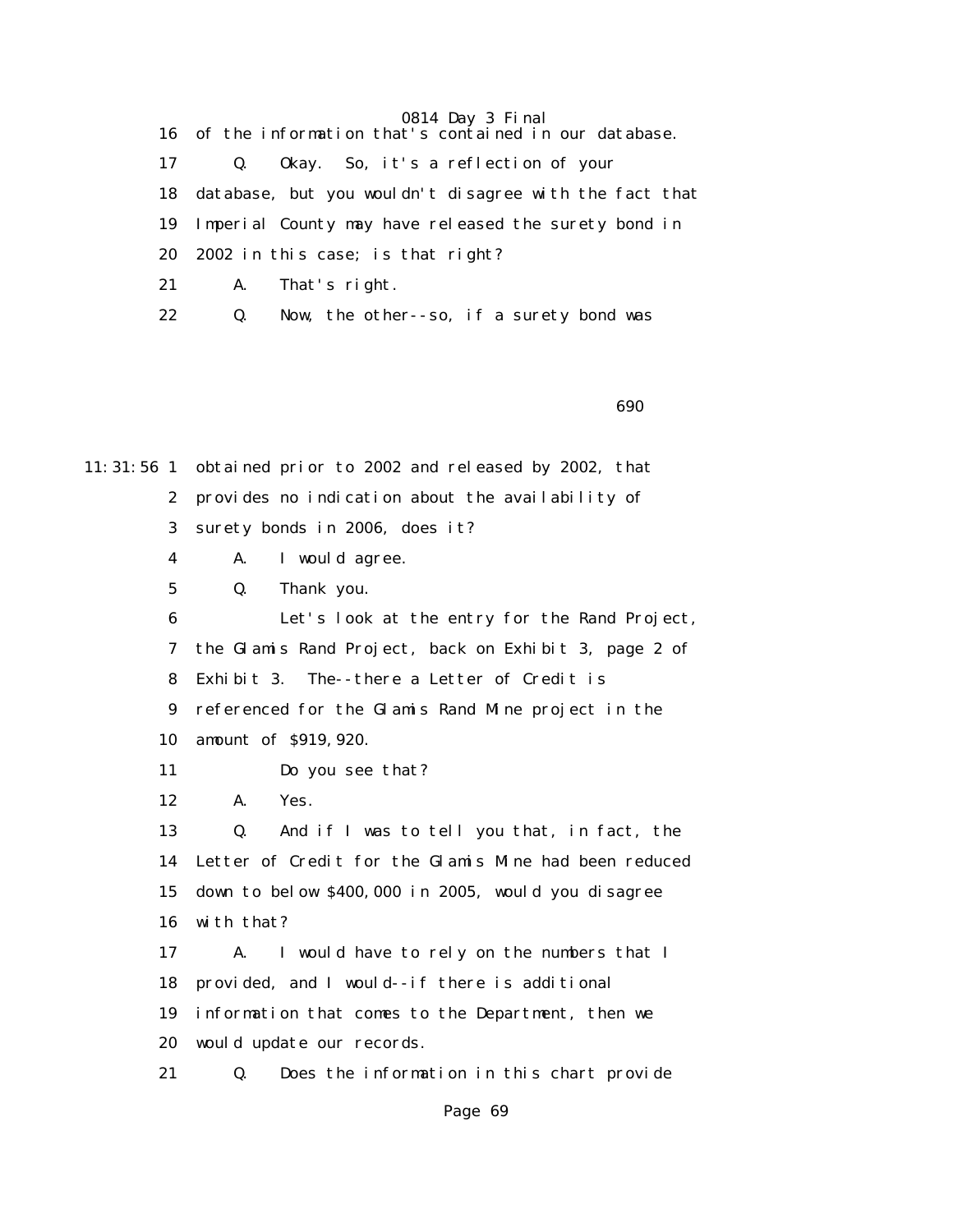22 any indication whatsoever of the collateral, cash

 $\sim$  691

11:33:16 1 collateral, requirements that the Bank would have--may 2 have required to post this Letter of Credit with your 3 agency--with the agencies? 4 A. No. 5 Q. And that type of information is not normally 6 filed with your agency; is that correct? 7 A. I'm not entirely familiar with all of the 8 intricacies involved in the review of financial 9 assurances. That's what my staff does. Whether or 10 not they look into the backing or the details, I don't 11 believe they do, so I guess my answer is no. 12 Q. Thank you. 13 MR. McCRUM: I will just take a minute. I 14 think I am just about concluded. 15 I do have a few other questions. 16 BY MR. McCRUM: 17 Q. Are you aware that in July of 2002, the U.S. 18 House of Representatives Subcommittee on Energy and 19 Mineral Resources in Washington, D.C., held an 20 oversight hearing on the availability of bonds to meet 21 Federal requirements for mining oil and gas projects? 22 A. No.

 $\sim$  692

11:34:35 1 Q. That hearing predated your involvement in the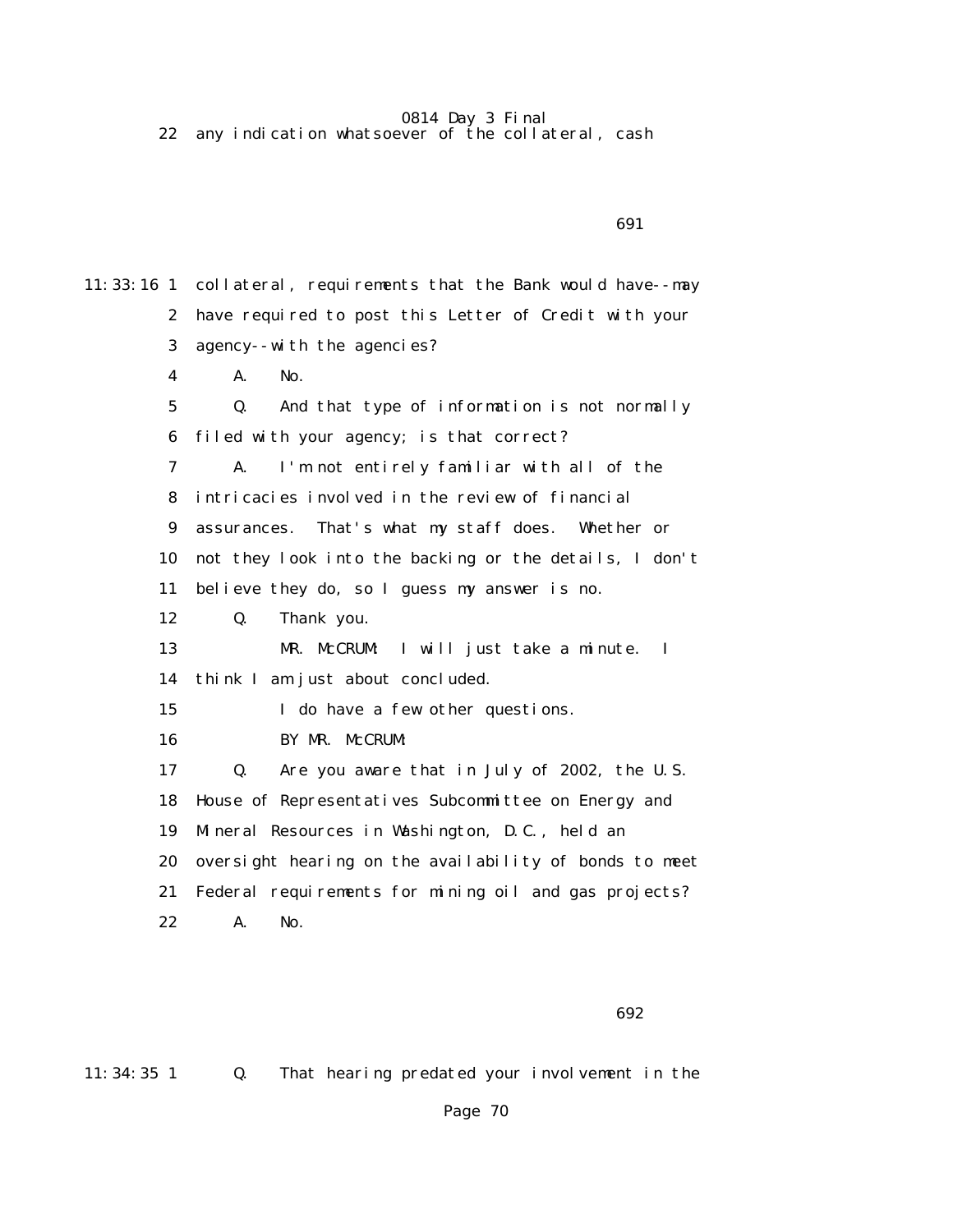0814 Day 3 Final 2 regulation of active mines under the California 3 Surface Mining Act; is that correct? 4 A. It predated my being in my current position, 5 yes. 6 Q. In your current position, have you become

 7 aware of statements, such as the statement made by the 8 Chair of the Subcommittee, Ms. Barbara Cubin, who 9 stated that the surety industry had a significant 10 underwriting loss in the year 2000, and that this 11 loss, combined with the softening of the economy that 12 began later, caused several bankruptcies in the surety 13 industry, and since 2000, underwriters and reinsurers 14 have continued to exit the sure market causing a 15 significant decline in capacity? Have you heard of 16 statements like that?

17 A. No.

 18 Q. Are you aware that this hearing transcript 19 has been submitted with the original filing of the 20 Behre Dolbear Expert Report in this case?

21 A. No.

22 Q. I take it, then, you're not aware of

 $\sim$  693

11:35:51 1 statements to the effect of that made by Ms. Cubin at 2 that oversight hearing that this crisis continues to 3 worsen as surety bonds are being canceled, and rates 4 are increasing sometimes as much as 500 percent, and 5 more collateral is being required?

- 6 A. No, I'm aware of no statement like that.
- 7 Q. You're not aware of statements like that?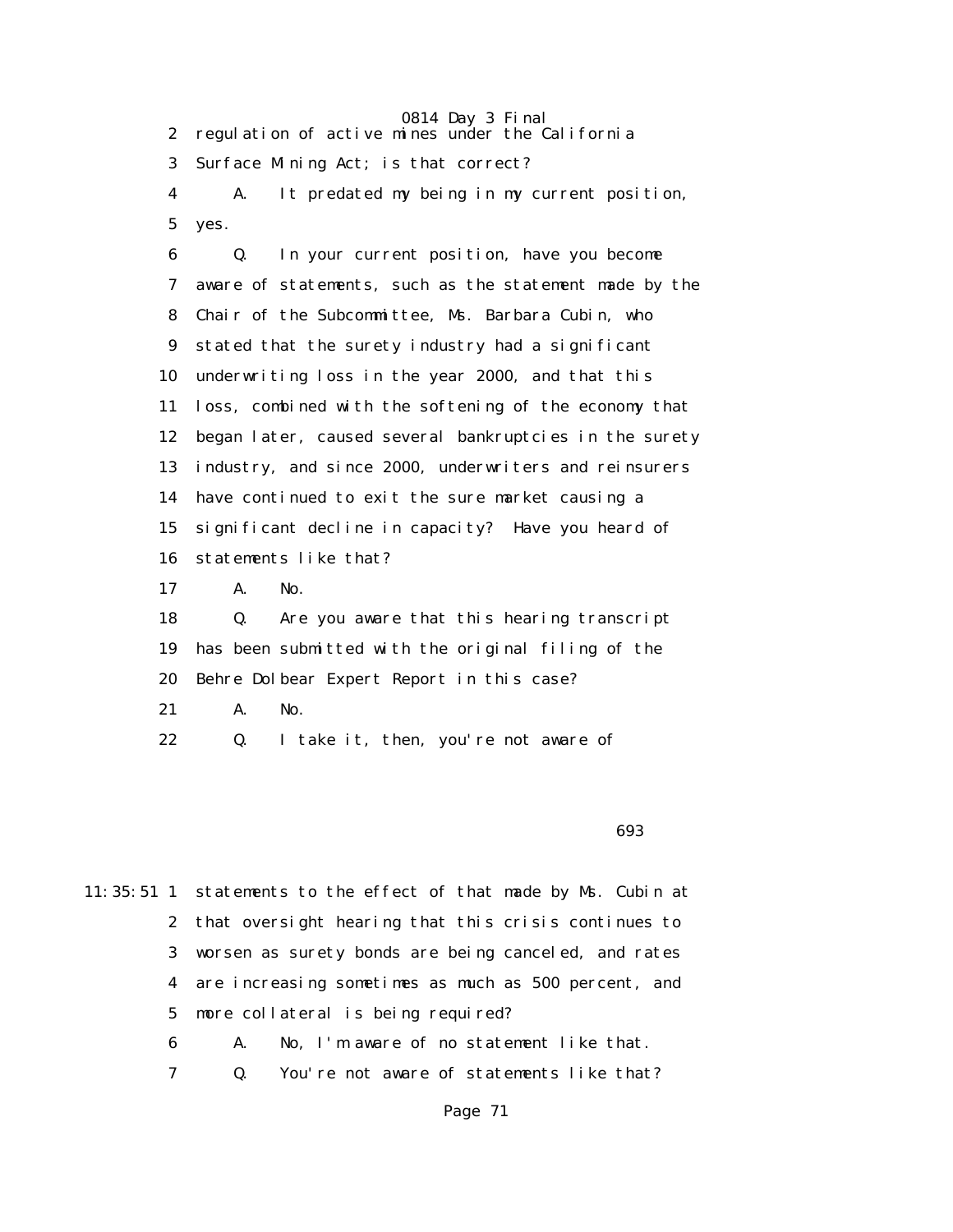0814 Day 3 Final 8 A. Correct, I am not aware of statements like 9 that. 10 MR. McCRUM: That will conclude my 11 cross-examination. 12 PRESIDENT YOUNG: Thank you, Mr. McCrum. 13 Ms. Menaker? 14 MS. MENAKER: I don't have anything, thank 15 you. 16 PRESIDENT YOUNG: Thank you. 17 Mr. Hubbard? 18 QUESTIONS BY THE TRIBUNAL 19 PRESIDENT YOUNG: I actually do have a 20 question or two, Mr. Craig, if you indulge me for a 21 moment. I want to just clarify a couple of things 22 that you might be able to help me with to understand a

 $\sim$  694

#### 11:36:49 1 little better.

 2 Am I correct in understanding that when they 3 filed the assurance bond or guarantee with you they 4 start at the level of the disturbance as likely to 5 occur in the immediately following year and then, at 6 the end of that year, they will repost a bond for the 7 disturbance for the next year, the cumulative 8 disturbance? Is that how it works? So, this is a 9 rolling, shifting process? That's a very confusing 10 question. Can you explain it to me a little. 11 THE WITNESS: In some cases, a Reclamation 12 Plan can be approved even without a financial 13 assurance if there is not a decision or an intention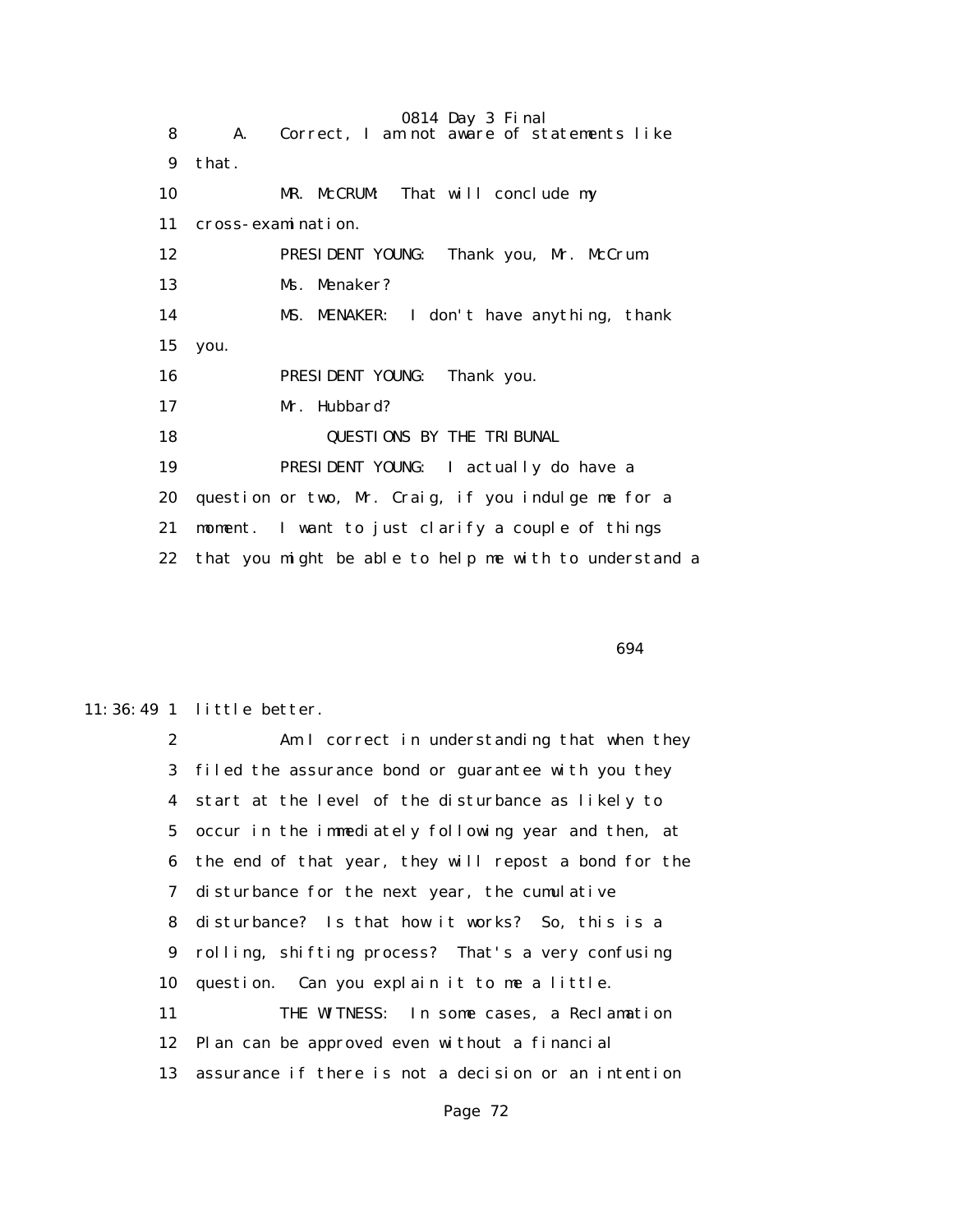14 to have any disturbance in the first year. So, 15 it's--and that could be approved, and we would 16 recognize, and we would probably advise the lead 17 agency to ensure that disturbance doesn't take place 18 unless a financial assurance is posted. And when the 19 financial assurance is first posted, the initial one, 20 which usually is at the same time as the Reclamation 21 Plan, the initial Reclamation Plan, it is--envisions 22 the first year of disturbance, and it will be required

 $\sim$  695

11:37:54 1 that the amount correspond to the cost of reclaiming 2 the disturbance up to that point. 3 In subsequent years, every year, the 4 financial assurance needs to be adjusted for lands 5 reclaimed, new lands disturbed, inflation factors, and 6 an estimate of what additional disturbance is going to 7 take place in the following year, the purpose being to 8 ensure that at any point in time the financial 9 assurance is adequate to reclaim the site. 10 PRESIDENT YOUNG: So, these numbers we have 11 as of September of 2006, presumably would change on an 12 almost annual basis; is that right? They'll be coming 13 in every year, every other year, changing those 14 amounts? 15 THE WITNESS: Right. In fact, that's a large 16 part of one section of my staff. We have 1,400 mines 17 in the state. We should be receiving 1,400 financial 18 assurance cost estimates, and there is a lot of review 19 going on for these in our office.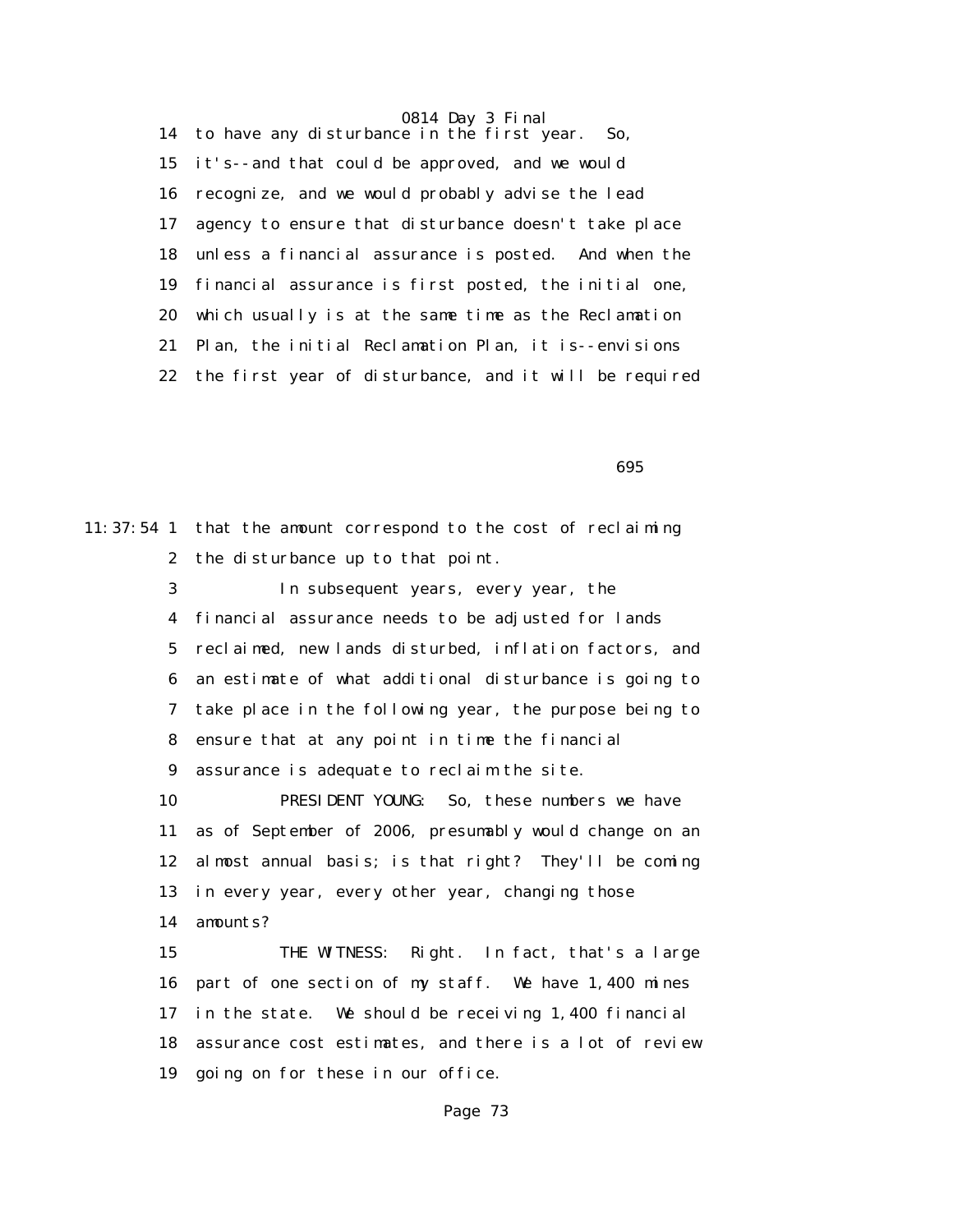|    |                             | 0814 Day 3 Final |  |
|----|-----------------------------|------------------|--|
| 20 | PRESIDENT YOUNG: Thank you. |                  |  |

 21 Second question, which I think I now 22 understand, but I just wanted to verify. You

en de la construction de la construction de la construction de la construction de la construction de la construction de la construction de la construction de la construction de la construction de la construction de la cons

11:39:00 1 mentioned at one point there were three forms of 2 surety you accept. Are these the three listed at the 3 bottom, the surety bond, the trust fund, and the 4 irrevocable Letter of Credit? 5 THE WITNESS: Correct, for private mine 6 operators. 7 PRESIDENT YOUNG: For private mine operators. 8 Thank you very much. 9 Mr. Craig, we appreciate your time. Thank 10 you very much. 11 THE WITNESS: Thank you. 12 (Witness steps down.) 13 PRESIDENT YOUNG: Mr. McCrum, your next 14 witness? 15 MR. McCRUM: Our next witness is Brent 16 Kaczmarek. 17 BRENT KACZMAREK, RESPONDENT'S WITNESS, CALLED 18 PRESIDENT YOUNG: Mr. Kaczmarek, welcome to 19 the hearing. 20 I wonder if you would be kind enough to read 21 the expert witness affirmation that I think is there. 22 THE WITNESS: I have it, thank you.

 $\sim$  697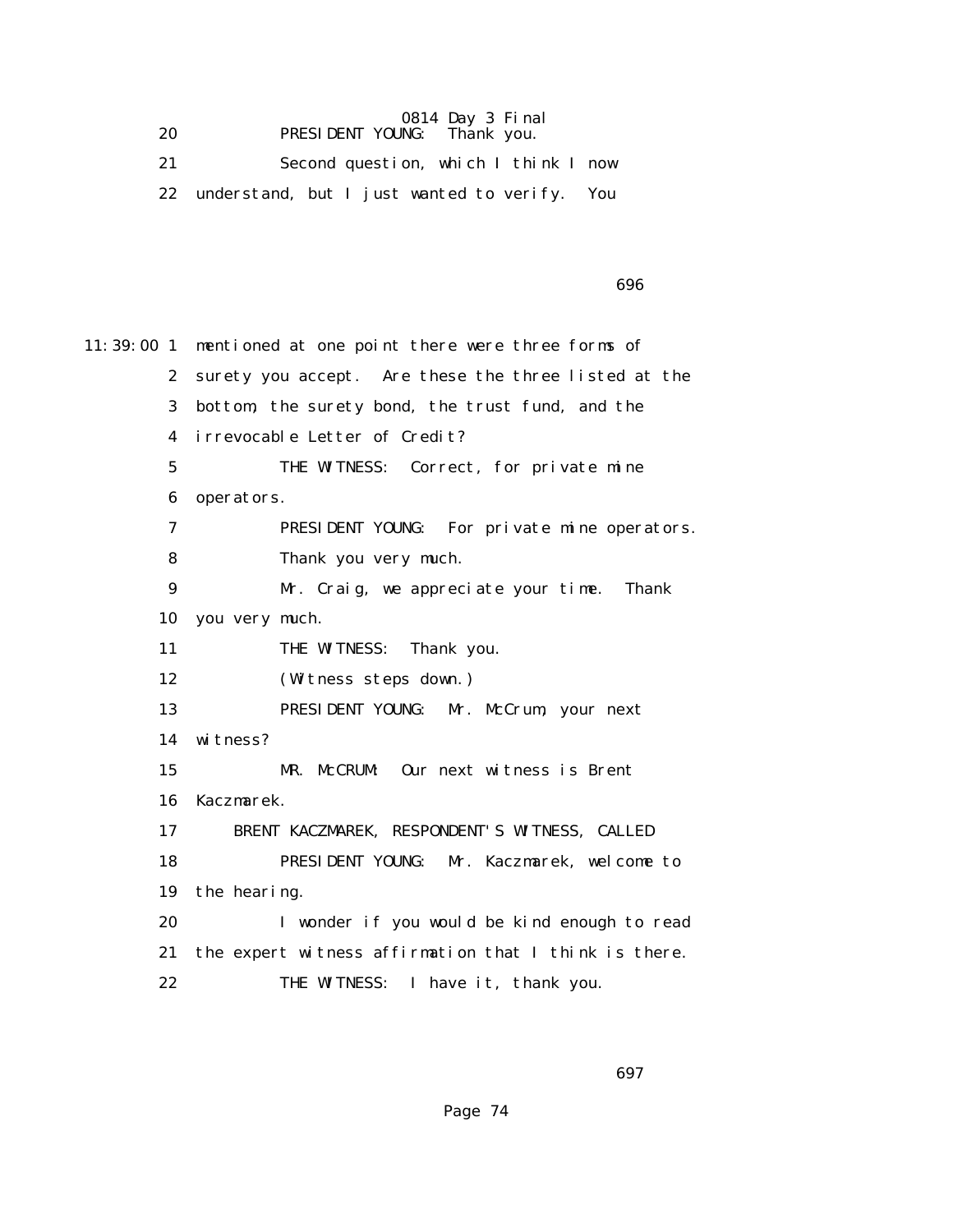| $11:40:30$ 1     | I solemnly declare upon my honor and                            |
|------------------|-----------------------------------------------------------------|
| $\mathbf{2}$     | conscience that my statement will be in accordance              |
| 3                | with my sincere belief.                                         |
| 4                | PRESIDENT YOUNG:<br>Thank you.                                  |
| $5\phantom{.0}$  | Ms. Menaker, do you want to start with a few                    |
| 6                | questions?                                                      |
| 7                | MS. MENAKER: Yes, please.                                       |
| 8                | DI RECT EXAMI NATI ON                                           |
| 9                | BY MS. MENAKER:                                                 |
| 10               | Mr. Kaczmarek, can you please state your full<br>$\mathbf{0}$ . |
| 11               | name for the record.                                            |
| 12               | Brent Charles Kaczmarek.<br>A.                                  |
| 13               | And what is your current position?<br>Q.                        |
| 14               | I'm a Managing Director with Navigant<br>A.                     |
| 15               | Consulting, and I currently run our international               |
| 16               | arbitration practice.                                           |
| 17               | And what are your professional<br>Q.<br>0kay.                   |
| 18               | qual ifications?                                                |
| 19               | A.<br>I received an undergraduate degree in finance             |
| 20               | from the University of Virginia, and I hold the                 |
| 21               | internationally recognized designation of Chartered             |
| 22               | Financial Analyst, which is given to individuals                |
|                  |                                                                 |
|                  | 698                                                             |
| $11:41:14$ 1     | demonstrating competence in the investment valuation            |
| $\boldsymbol{2}$ | and decision-making process.                                    |
| 3                | And in this arbitration, you prepared a<br>Q.                   |
|                  |                                                                 |

4 valuation report; is that correct?

5 A. That's correct.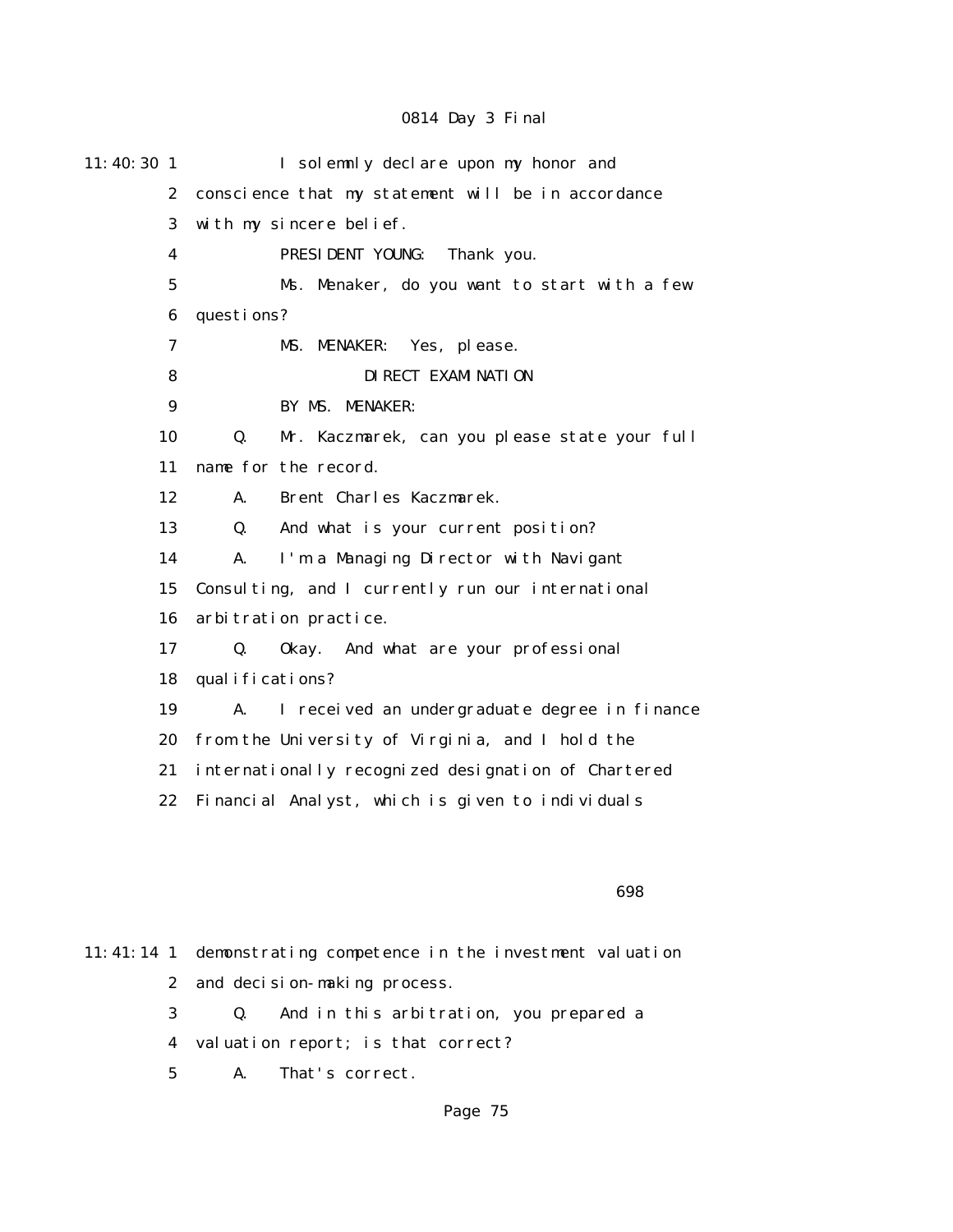0814 Day 3 Final 6 Q. And did anyone assist you with the--in the 7 preparation of those reports? 8 A. Yes. As indicated on the cover of my 9 reports, Mr. Sequeira, a colleague of mine, assisted 10 in the preparation of the report, as well as other 11 individuals at Navigant Consulting, as well as 12 collaboration with Norwest. 13 Q. And before this arbitration, have you ever 14 previously valued mineral companies? 15 A. Yes, I'm currently involved in the valuation 16 of three other mineral companies or properties at the 17 present moment. 18 Q. And can you briefly describe for the Tribunal 19 what Navigant was asked to do for this arbitration? 20 A. Yes, we were asked to evaluate the expert 21 report prepared by Behre Dolbear and asked to give our 22 own independent determination of the value of the

 $\sim$  699 $\sim$ 

11:42:22 1 Imperial Project prior to the new reclamation 2 requirements issued by the State of California to 3 determine the value of the project immediately 4 thereafter, as well as to determine a current value 5 for the project. 6 Q. And can you briefly summarize the main 7 conclusions of your report on those three points for 8 the Tribunal? 9 A. Yes. We determined that the value of the 10 Project was 34-and-a-half million dollars prior to the 11 new reclamation requirements. We determined that the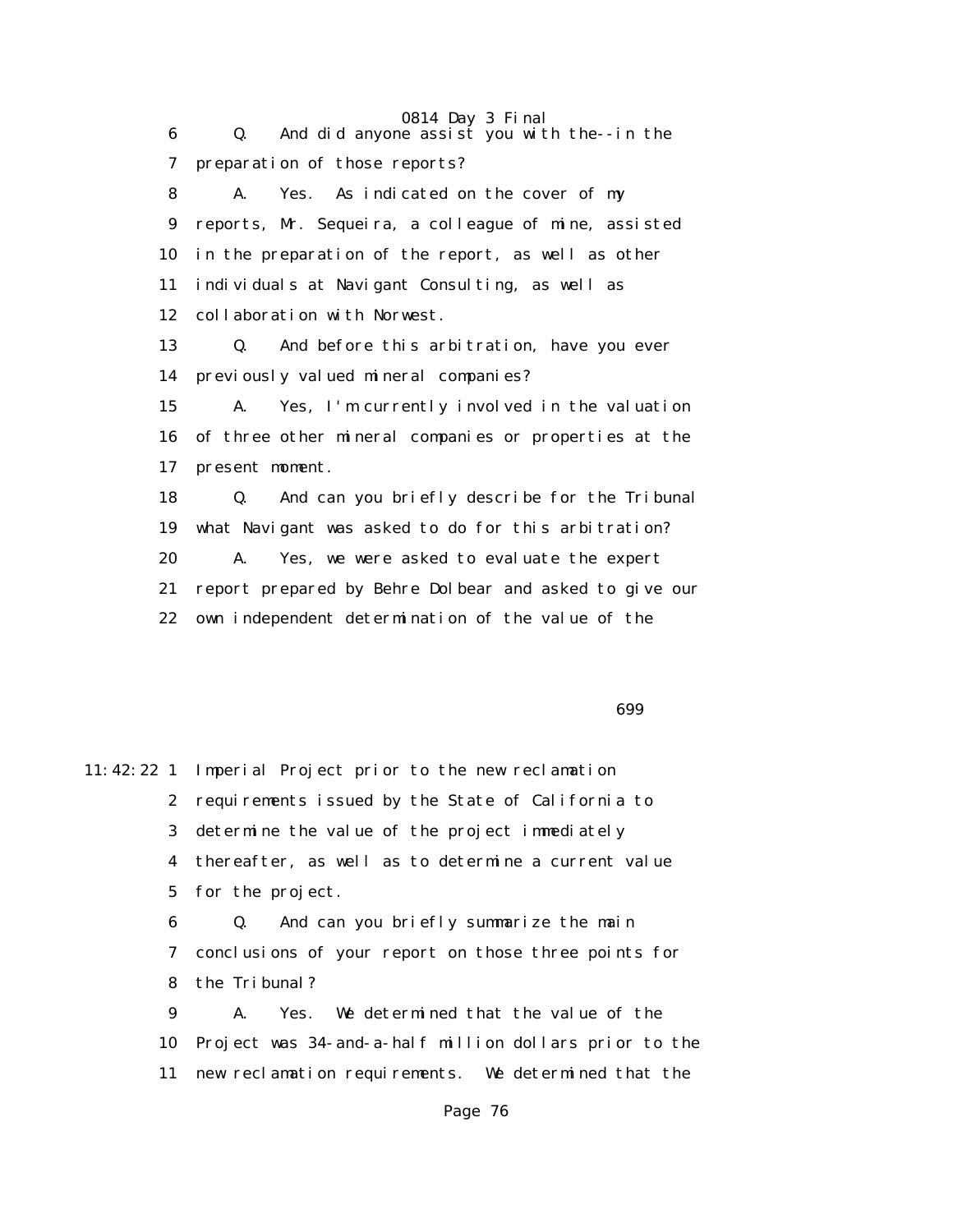12 value of the Project was 21-and-a-half million dollars 13 immediately thereafter. And we've determined that the 14 current value of the Imperial Project, at least at the 15 time of the issuance of our first expert report in 16 September 2006, was 159.1 million dollars. 17 MS. MENAKER: Thank you. 18 PRESIDENT YOUNG: Mr. McCrum? Please. 19 CROSS-EXAMINATION 20 BY MR. McCRUM: 21 Q. Good morning, Mr. Kaczmarek. 22 A. Good morning.

<u>700 metro and the state of the state of the state of the state of the state of the state of the state of the state of the state of the state of the state of the state of the state of the state of the state of the state of</u>

11:43:22 1 Q. Mr.Kaczmarek, is it fair to say you are the 2 lead author of the expert valuation reports regarding 3 the Glamis Imperial Project that have been submitted 4 by Navigant? 5 A. Yes, it is. 6 Q. And the Glamis Imperial Project, which was 7 the subject of your valuation, refers to the property 8 interests associated with a disseminated gold deposit; 9 is that correct? 10 A. That's correct. 11 Q. And this is an undeveloped metallic mine 12 property; correct? 13 A. That's correct. 14 Q. Mr. Kaczmarek, do you hold a degree in mining 15 engineering or geology? 16 A. No, I do not. 17 Q. You hold a Bachelor's degree in commerce with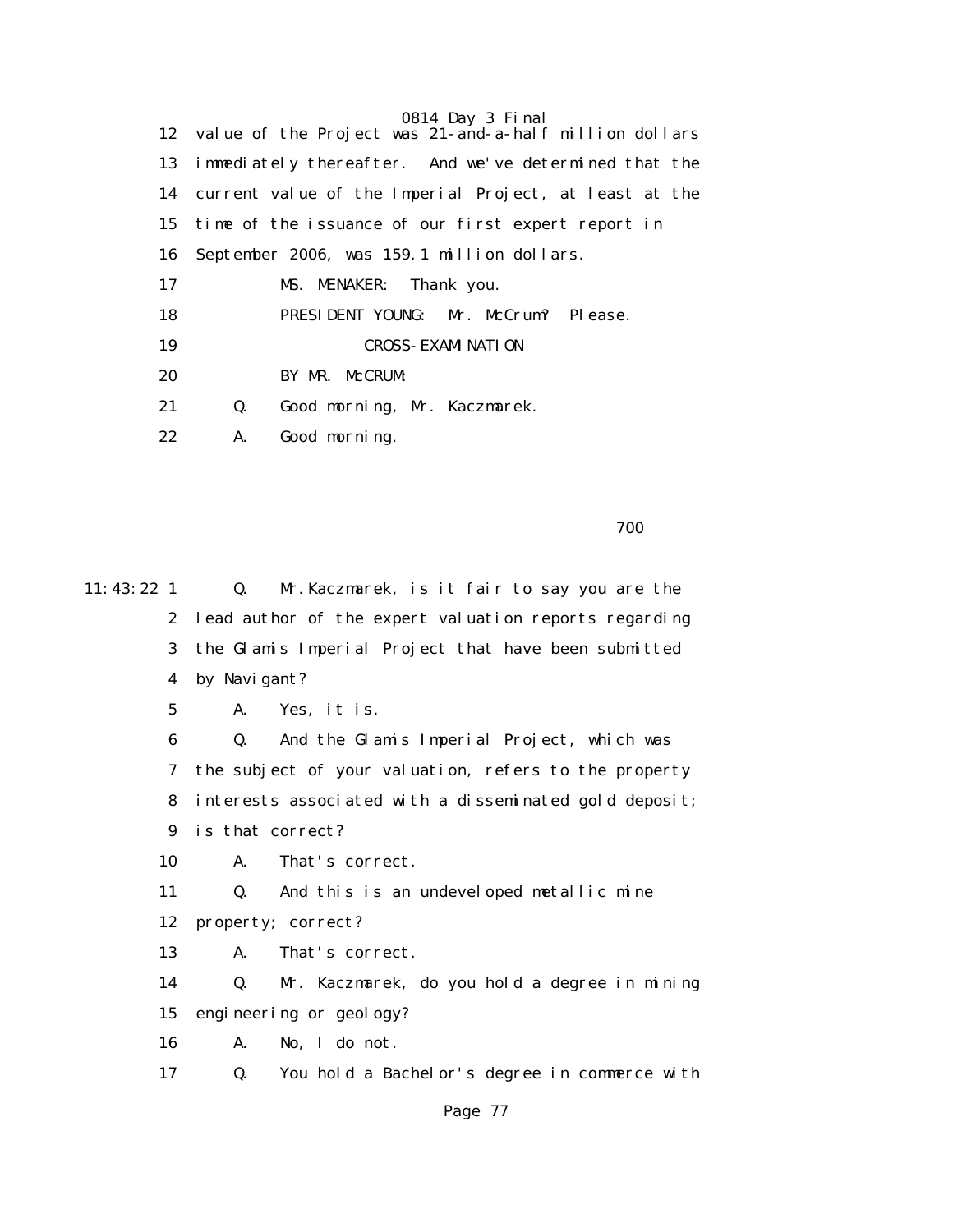- 18 a concentration in finance; is that correct?
- 19 A. That's correct.
- 20 Q. Do you have any advanced university degrees?
- 21 A. I do not.
- 22 Q. And the listed co-author on your report is

701

11:44:11 1 Mr. Kiran Sequeira; is that right? 2 A. That's correct. 3 Q. And he is the principal person who assisted 4 you in the Navigant phase of this work; is that 5 correct? 6 A. That's correct. 7 Q. And his resume has been provided with your 8 report, along with yours; is that right? 9 A. That's correct. 10 Q. And there are no other resumes provided with 11 the Navigant Reports; is that correct? 12 A. That's correct. 13 Q. Now, does Mr. Sequeira hold a degree in 14 mining engineering or geology? 15 A. No, he does not. 16 Q. Mr. Sequeira has a degree in civil 17 engineering; is that correct? 18 A. He also holds a Master's of business 19 association in finance, an MBA. 20 Q. So, a Master's degree in finance? 21 A. That's correct. 22 Q. And his undergraduate degree in civil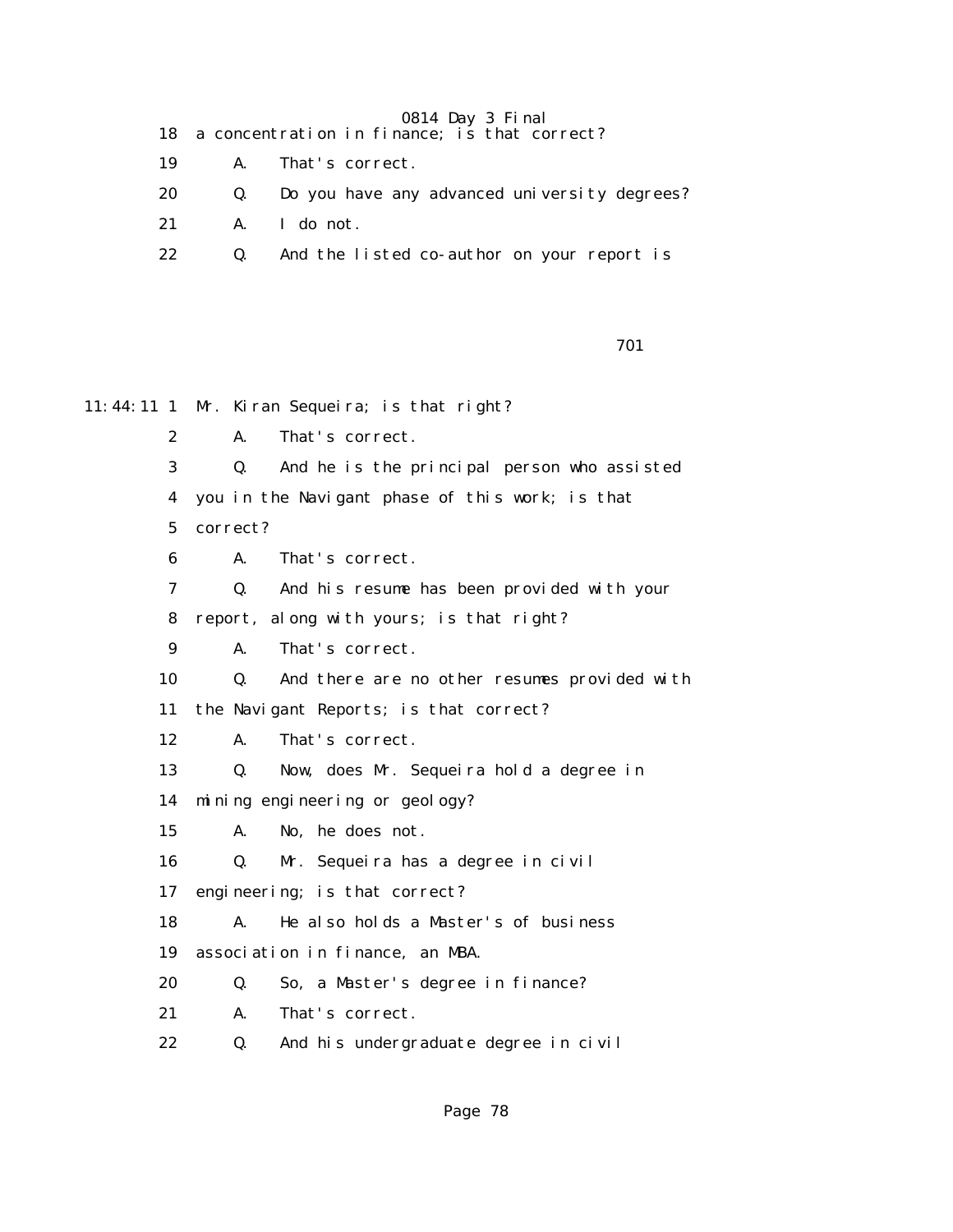11:45:03 1 engineering? 2 A. Correct. 3 Q. Let's take a look at Kaczmarek Hearing 4 Exhibit 1. 5 And I apologize, I understand we've had a 6 copying delay with our hard copies. They are arriving 7 imminently, I understand, and all we have are the 8 screen right now, I believe, for the Navigant 9 exhibits. 10 Mr. Sequeira's resume identifies 19 examples 11 of valuation and financial economic analyses, but only 12 one involves a mining company. Is that your 13 recollection in terms of the number of mining 14 companies that were reflected in his resume with your 15 initial report? 16 A. Mr. Sequeira has prior experience at other 17 firms other than Navigant Consulting, and so I can't 18 testify as to his experience with prior organizations, 19 but I'm familiar with the Project that you have 20 highlighted on the screen. 21 Q. And the Project that is highlighted is a 22 valuation of a nonmetallic mine; is that correct?

ти в село в село в село в село в село в село в село в село в село в село в село в село в село в село в село в<br>2033 — В село в село в село в село в село в село в село в село в село в село в село в село в село в село в се

11:46:23 1 A. That's correct.

 2 Q. And is Mr. Sequeira involved in--does his 3 resume submitted in this case identify any other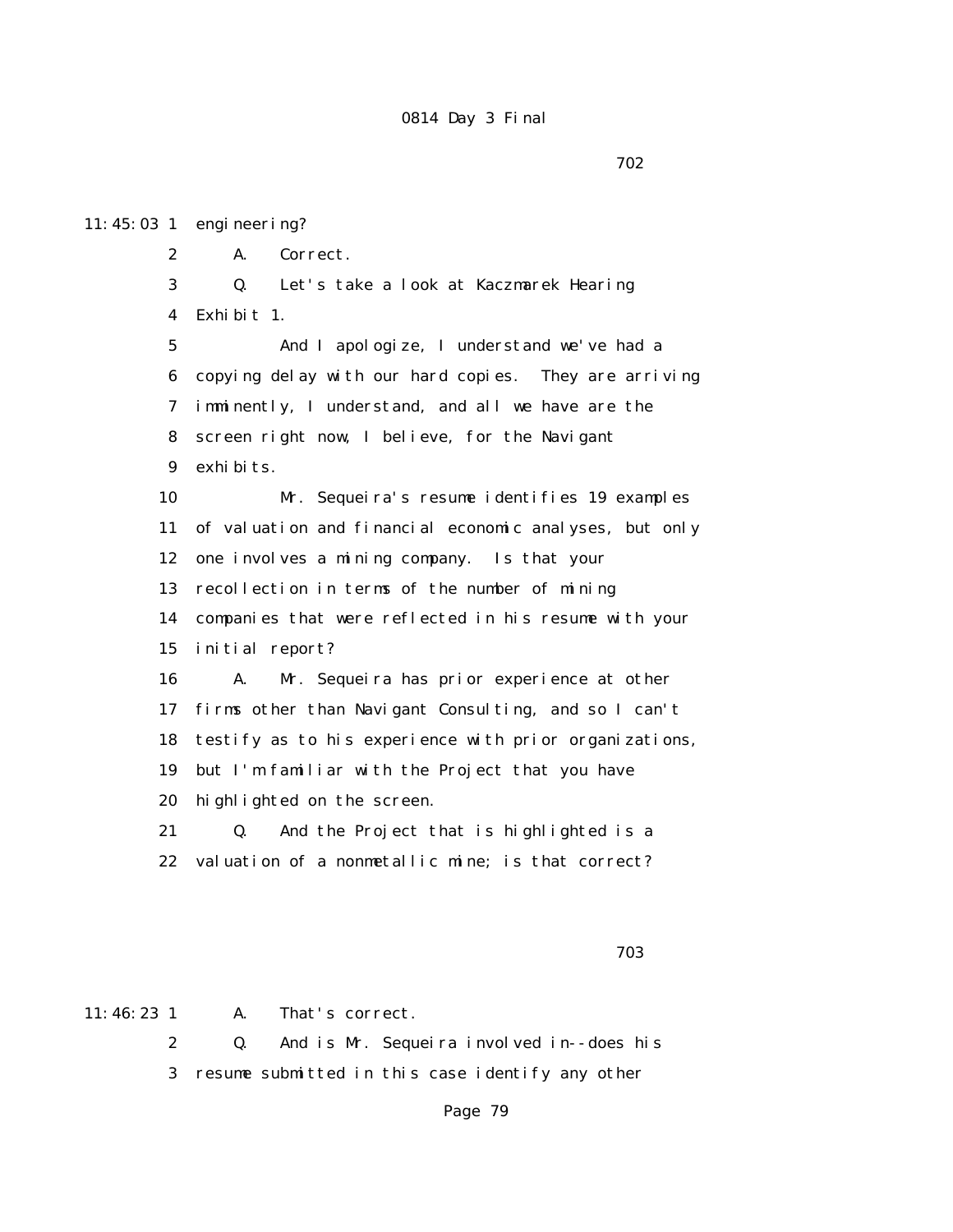0814 Day 3 Final 4 metallic property that he has valued? 5 A. I would be happy to take a look and see if it 6 does. 7 Q. Thank you. 8 A. There doesn't appear to be any others. 9 Q. And the project that Mr. Sequeira identifies 10 in his resume, did you work on that project with 11 Mr. Sequeira? 12 A. Yes, I did. 13 Q. And your resume identifies a variety of 14 matters that you have worked on at Navigant, but only 15 one mine valuation; is that correct? 16 A. On my particular CV? 17 Q. Yes. 18 A. No, I list I think at least four different 19 projects, or at least that's what I'm involved in 20 currently. At the time I submitted my resume last 21 September, nearly a year ago, that figure may have 22 changed.

704

11:47:47 1 Q. Well, let's pull up Kaczmarek Exhibit 2. And 2 let's look under the category of international 3 arbitrations. 4 Here come the hard copy exhibits. I 5 apologize for the delay. 6 Now, this is the resume that you submitted 7 with your initial report in this case; is that right? 8 A. That's correct. 9 Q. And by the time of your initial report in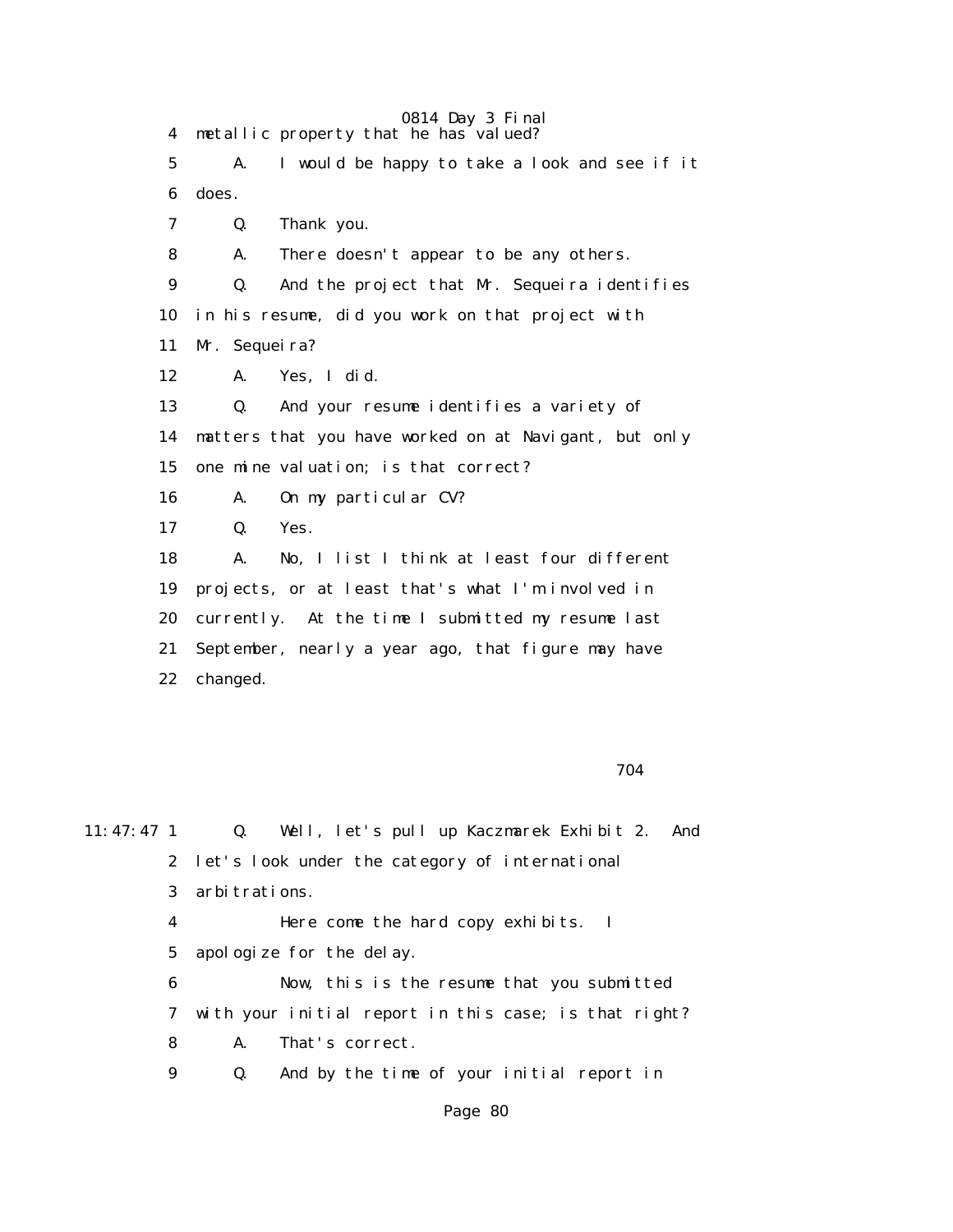0814 Day 3 Final 10 September 2002, you had expressed conclusions about 11 the ultimate valuation of the Glamis Imperial Project; 12 is that correct? 13 A. That's correct. 14 Q. Now, did the first matter listed here, the 15 Duke Energy international arbitration, did that 16 involve a valuation of a metallic mine? 17 A. No, it did not. 18 Q. Or any mine? 19 A. No, it did not. 20 Q. Let's look at the next matter. 21 CIT Group v. the Argentine Republic. This is 22 a--did this involve a mining property valuation?

na matsay na katalog as na katalog as na katalog as na katalog as na katalog as na katalog as na katalog as na<br>Tagairta

11:49:02 1 A. No, this involved a valuation of a leasing 2 company. 3 Q. Let's look at the next item. Let's look at 4 all three of those items. The bottom three items, do 5 they involve valuation of a mine property? 6 A. No, they involve valuations of other types of 7 enterprises. 8 Q. Okay. Let's look at the next entries that 9 come after these three on the next page of the resume. 10 Do any of these three international 11 arbitration matters involve a valuation of mine 12 property? 13 A. No, again, they involve valuations of other 14 types of businesses. 15 Q. Let's look at the next ones that come after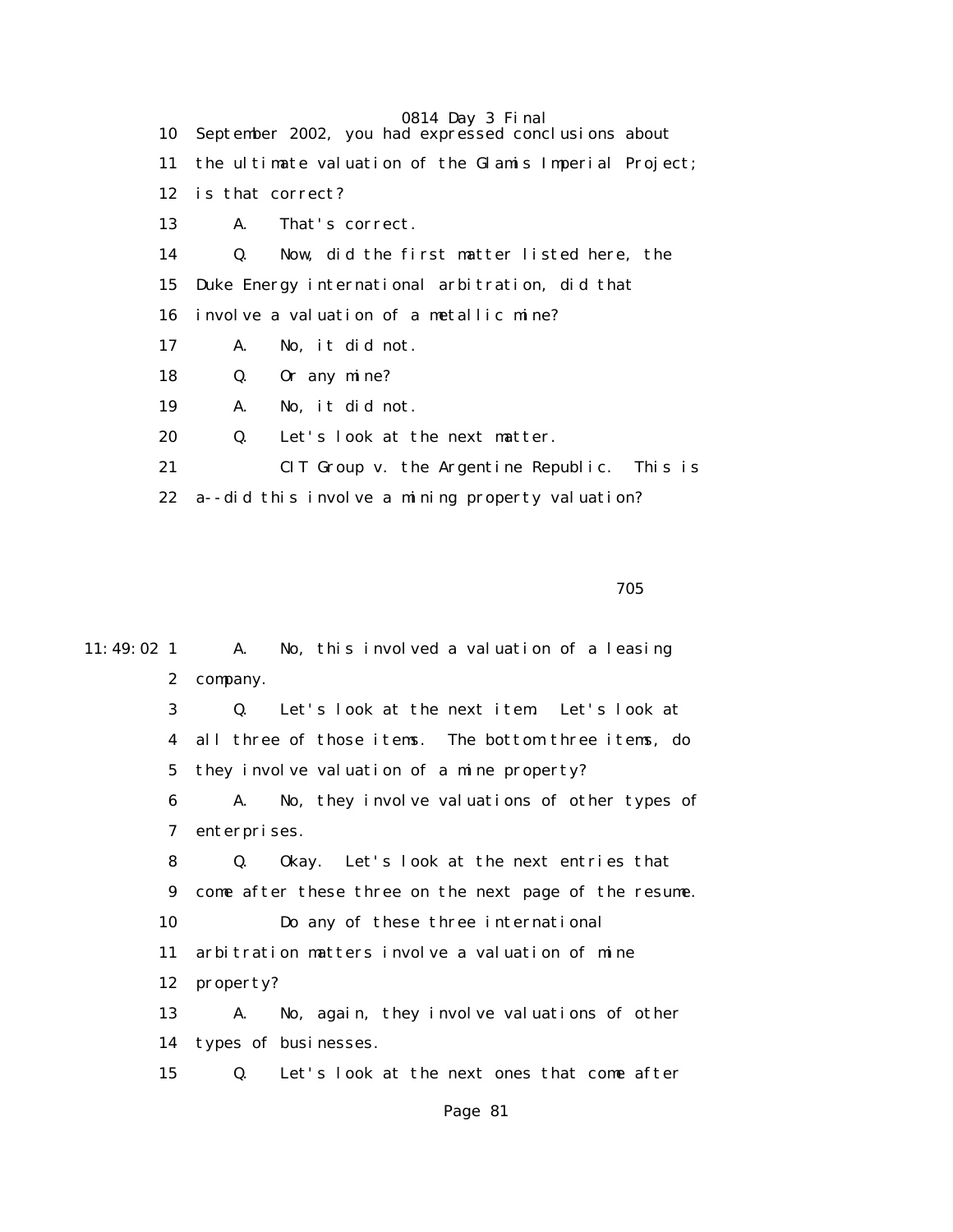0814 Day 3 Final<br>ghted one. The ones above the 16 that, until the highlighted one. 17 highlighted entry, do they involve valuation of mine 18 properties? 19 A. No, they do not. They involve valuations of

20 other types of businesses.

21 Q. Let's look at the highlighted one. This

22 would be the valuation of a nonmetallic mine in South

<u>706 - Johann Stein, amerikan bahasa (j. 1876).</u><br>1906 - Johann Stein, amerikan bahasa (j. 1876).

11:50:07 1 America, the same project that Mr. Sequeira was 2 involved with; is that right? 3 A. That's correct. 4 Q. Then let's look at the ones below this on 5 this page. 6 Do any of those three involve valuation of a 7 mine property? 8 A. Yes. The NAFTA Chapter Eleven dispute I cite 9 there is the present proceedings. 10 Q. Okay, so the present proceeding there, that 11 would be the Glamis Gold Imperial Project matter that 12 we are all present at? 13 A. That's correct. 14 Q. Okay. Let's look at the next page, and let's 15 take the top half there first. 16 Do any of these matters involve valuation of 17 a mine property? 18 A. No, they do not. 19 Q. And let's look at the next two. Do any of 20 these involve valuation of a mine property? 21 A. No, they involve valuations of other Page 82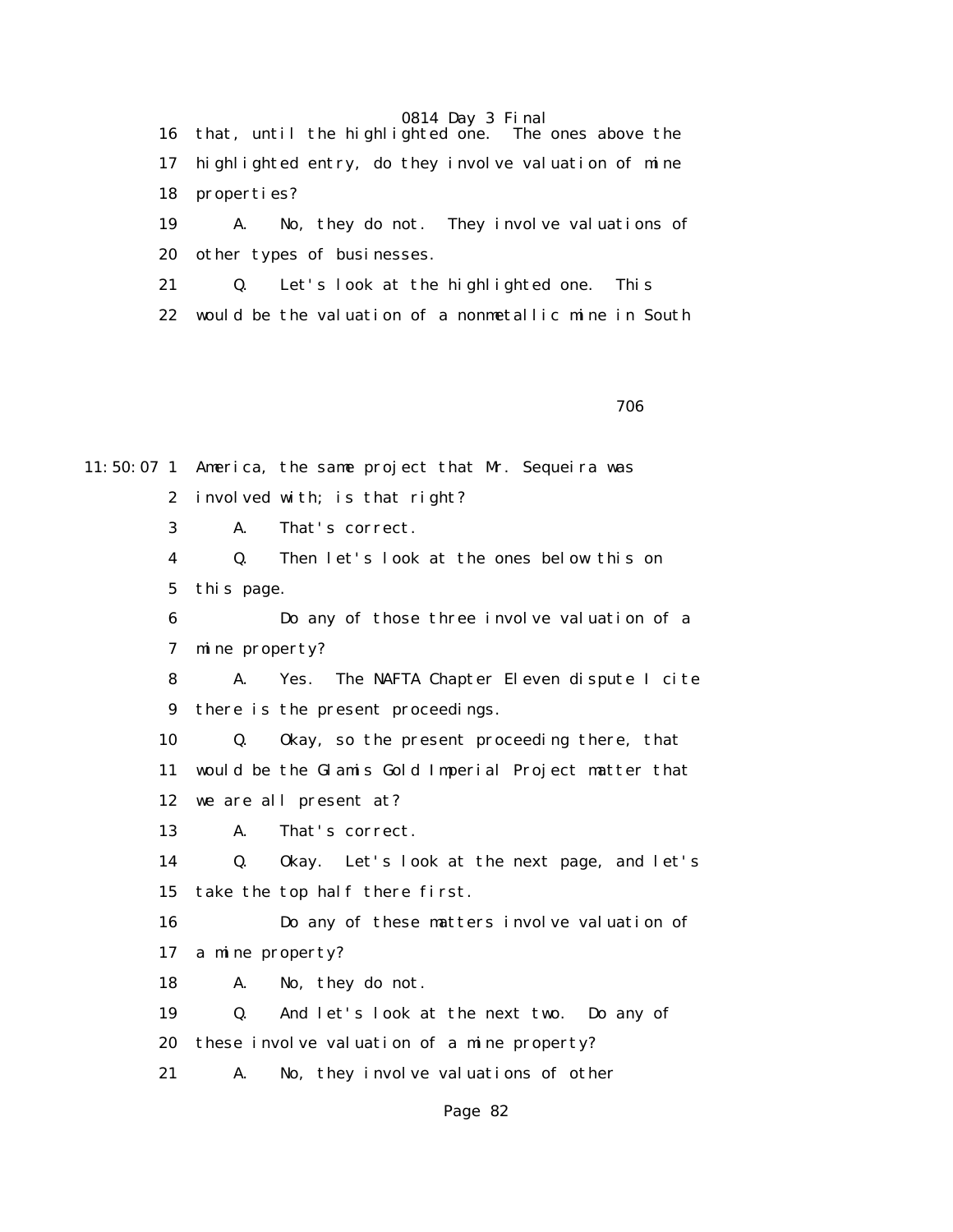22 projects.

11:51:10 1 Q. Let's look under the heading "U.S. Litigation 2 and Arbitration." 3 Do any of these matters involve valuation of 4 a mine property? 5 A. No, they do not. They involve valuations of 6 other types of businesses. 7 Q. Let's look at the next page of your resume 8 and the first three or four headings. 9 Do any of these matters involve valuation of 10 a mine property? 11 A. No, they do not. 12 Q. Let's go down the page. 13 Do any of these involve valuations of mine 14 properties under the category of U.S. litigation? 15 A. No, they do not. 16 Q. Let's look to the next page. 17 Under the heading investigations, we have 18 investigations involving money laundering, Federal 19 healthcare program, fraud, Medicare cost review, 20 Puerto Rico Department of Health fraud investigation. 21 Do any of these matters involve valuation of a mine 22 property?

ли в село в село в село в село в село в село в село в село в село в село в село в село в село в село в село в<br>После в село в село в село в село в село в село в село в село в село в село в село в село в село в село в село

11:52:26 1 A. I can possibly assist you in speeding up.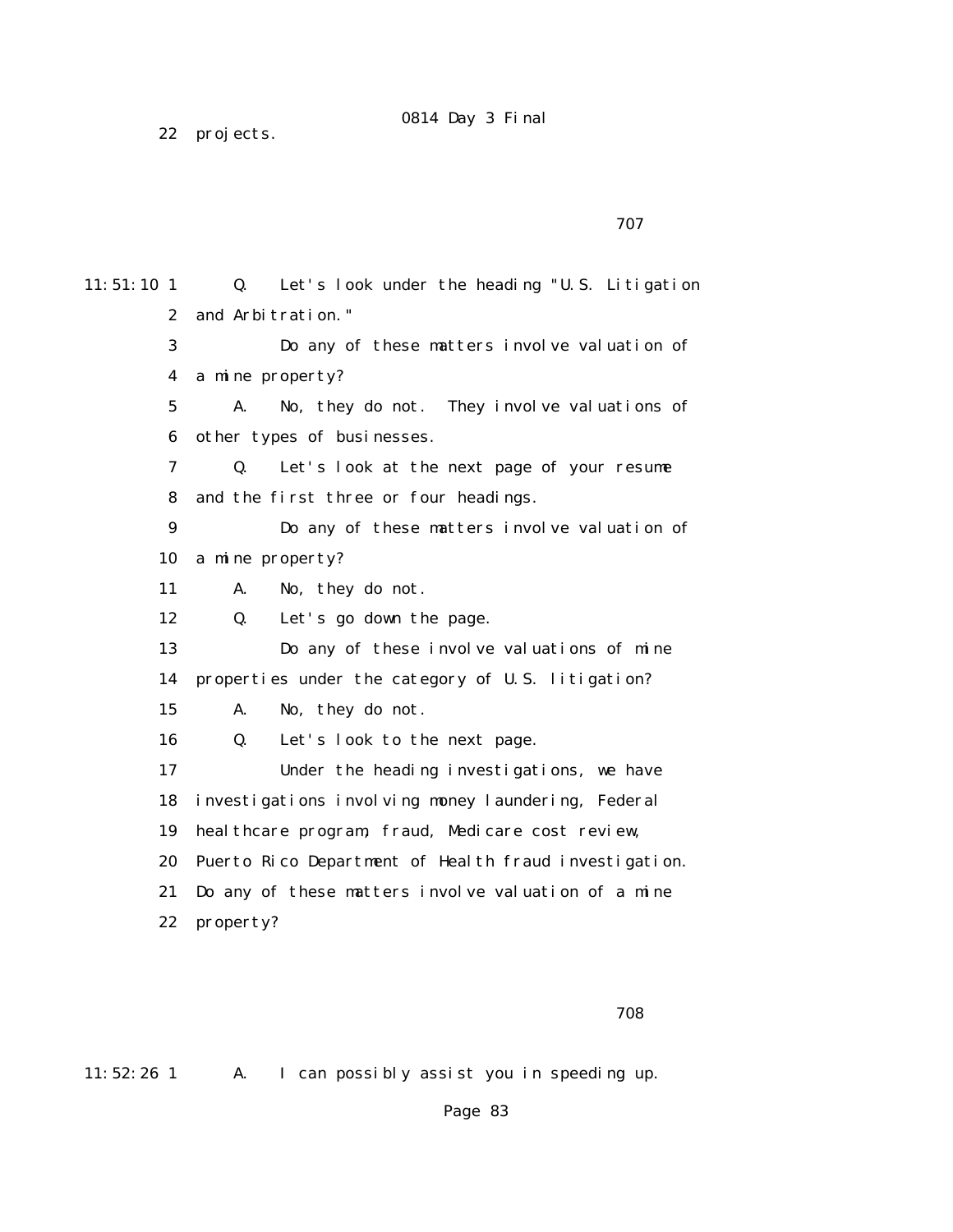0814 Day 3 Final 2 None of the Projects under investigations will include 3 anything related to valuing a mining property. 4 Q. Thank you. 5 Let's look under the next category of "other 6 managing consulting assignments." 7 Do any of these matters involve valuation of 8 a mine property? 9 A. No, they do not. 10 Q. Mr. Sequeira, would you agree that at the 11 time of your submission of the initial ex--I'm sorry, 12 Mr. Kaczmarek. 13 Mr. Kaczmarek, would you agree that at the 14 time of the submission of your initial expert report 15 in September 2006, addressing the Glamis Imperial 16 valuation, that you did not have extensive experience 17 in valuing metallic mine properties? 18 A. I had experience valuing other mining 19 properties, and I had extensive experience in valuing 20 a number of various businesses, as my resume reflects. 21 Q. Well, thank you, Mr. Kaczmarek, but that 22 wasn't my question.

ти в село в село в село в село в село в село в село в село в село в село в село в село в село в село в село в<br>После в село в село в село в село в село в село в село в село в село в село в село в село в село в село в село

11:53:39 1 Would you agree that at the time you 2 submitted your expert report on the Glamis Imperial 3 Project, that you did not have extensive experience 4 involving the valuation of metallic mineral 5 properties? 6 A. You could say that, yes.

7 Q. And would you agree that at the time of the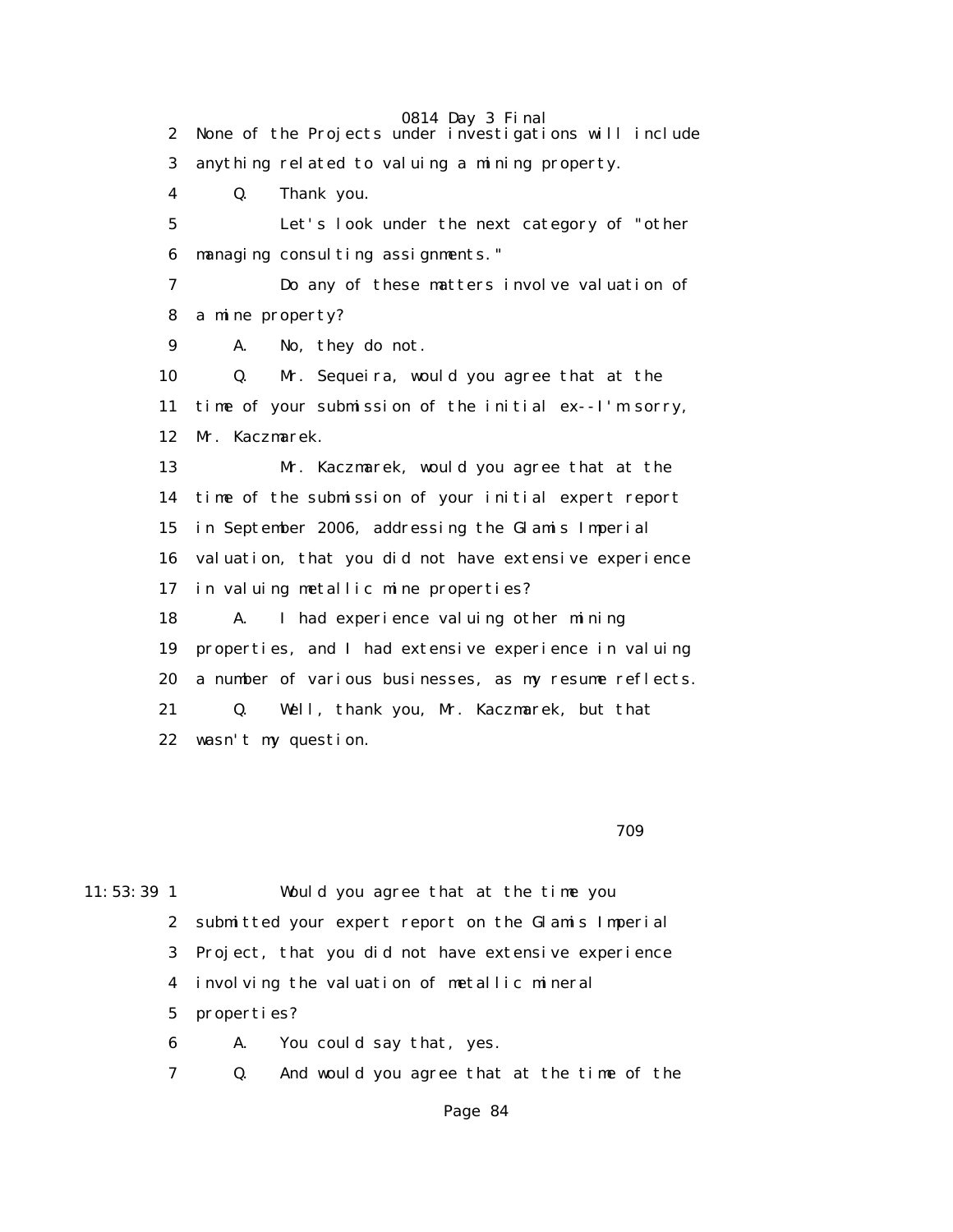8 submission of the initial Navigant expert report in 9 September 2006, that Mr. Sequeira did not have 10 extensive experience involving the valuation of 11 metallic mineral properties?

 12 A. Yes, I think that's fair to say, but I would 13 also add that, given the diversity of businesses that 14 we value, that's pretty much the case in almost every 15 valuation we begin to conduct. We might not have 16 significant experience with that particular type of 17 business entity, but you quickly learn it and apply 18 the valuation principles that are core to valuing any 19 type of business.

 20 Q. You have criticized Behre Dolbear, Behre 21 Dolbear's report because in your view, it doesn't 22 comply with various aspects of the CIMVal valuation

710

11:54:52 1 standards as you understand them; is that correct? 2 A. That's correct. 3 Q. And are the CIMVal valuation standards 4 relevant to this valuation we have before us today? 5 A. I don't think they are. 6 Q. But you have criticized Behre Dolbear in 7 connection with those standards; is that right? 8 A. I did because they said that they adhered to 9 those standards; and when I reviewed the standards, I 10 found numerous places in which I did not think that 11 they actually did. 12 Q. Do you think your report is in accordance 13 with the CIMVal standards?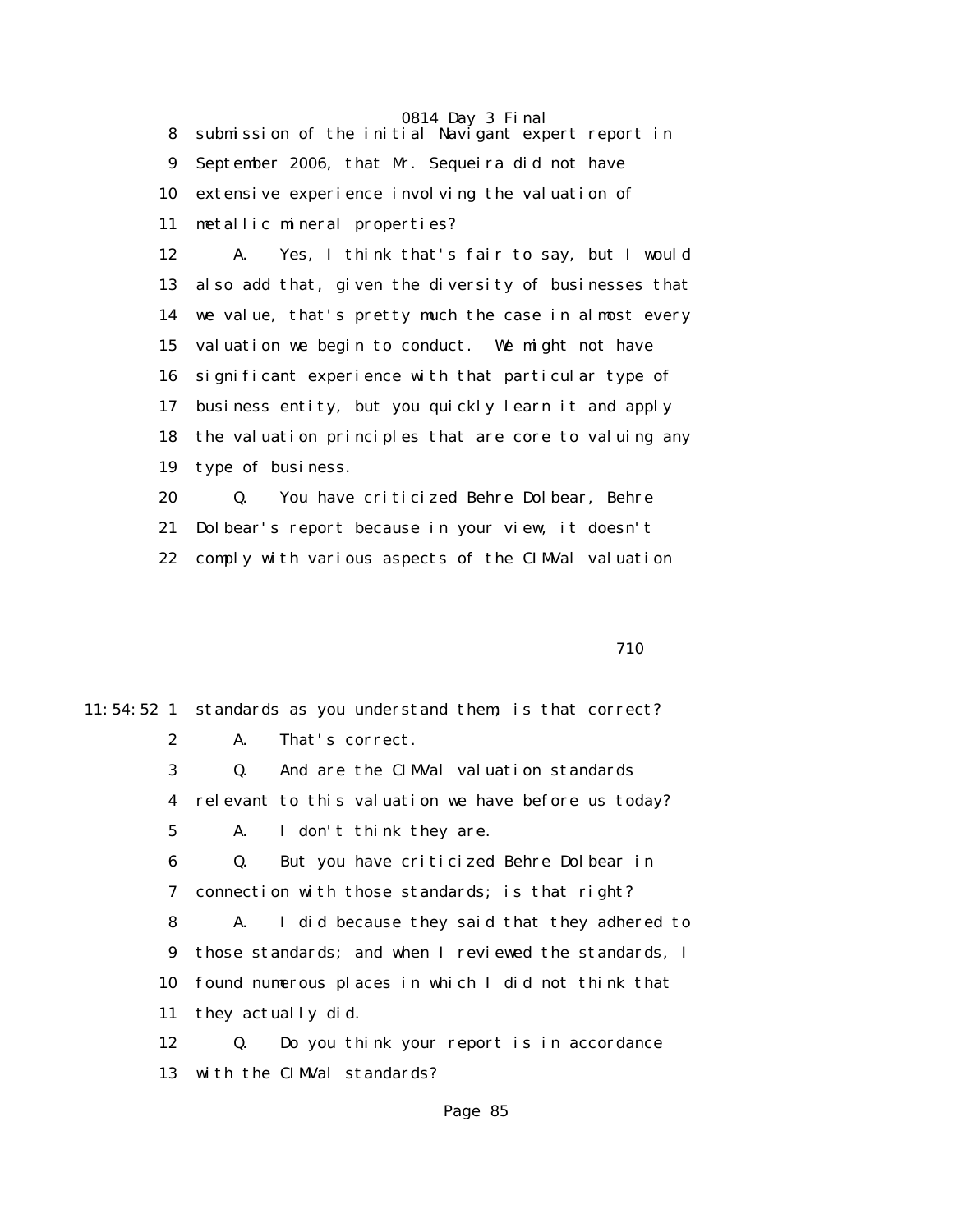0814 Day 3 Final 14 A. My reading of the standards, absolutely. I 15 believe our valuation was 100 percent in accordance 16 with the standards. 17 Q. So, you believe that your report is in 18 accordance with the CIMVal standards?

> 19 A. Yes. I didn't find one aspect that wasn't in 20 compliance with it, and Behre Dolbear didn't point out 21 any aspect of our valuation that wasn't in compliance 22 with it.

711

| $11:55:50$ 1    | Q.<br>What does CIMVal stand for?                           |
|-----------------|-------------------------------------------------------------|
| $\mathbf{2}$    | I'm not sure if I recall specifically, but I<br>A.          |
| 3               | understand it's the Canadian Institute of Mining, and       |
| 4               | it's their valuation standards.                             |
| $5\overline{ }$ | Let's take a look at Kaczmarek Exhibit 5,<br>$\mathbf{0}$ . |
| 6               | which is an attachment from one of your expert reports      |
| 7               | in this case, after you were--as part of your               |
| 8               | criticism of the Behre Dolbear's report in connection       |
| 9               | with these standards.                                       |
| 10              | Do you recall that attachment in your expert                |
| 11              | report?                                                     |
| 12              | Yes, I do.<br>A.                                            |
| 13              | And this document is entitled "Standards and<br>Q.          |
| 14              | Guidelines for Valuation of Mineral Properties Special      |
| 15              | Committee of the Canadian Institute of Mining,              |
| 16              | Metallurgy and Petroleum on Valuation of Mineral            |
| 17              | Properties," February 2003; is that correct?                |
| 18              | That's correct.<br>A.                                       |
| 19              | And your testimony has been that your report<br>Q.          |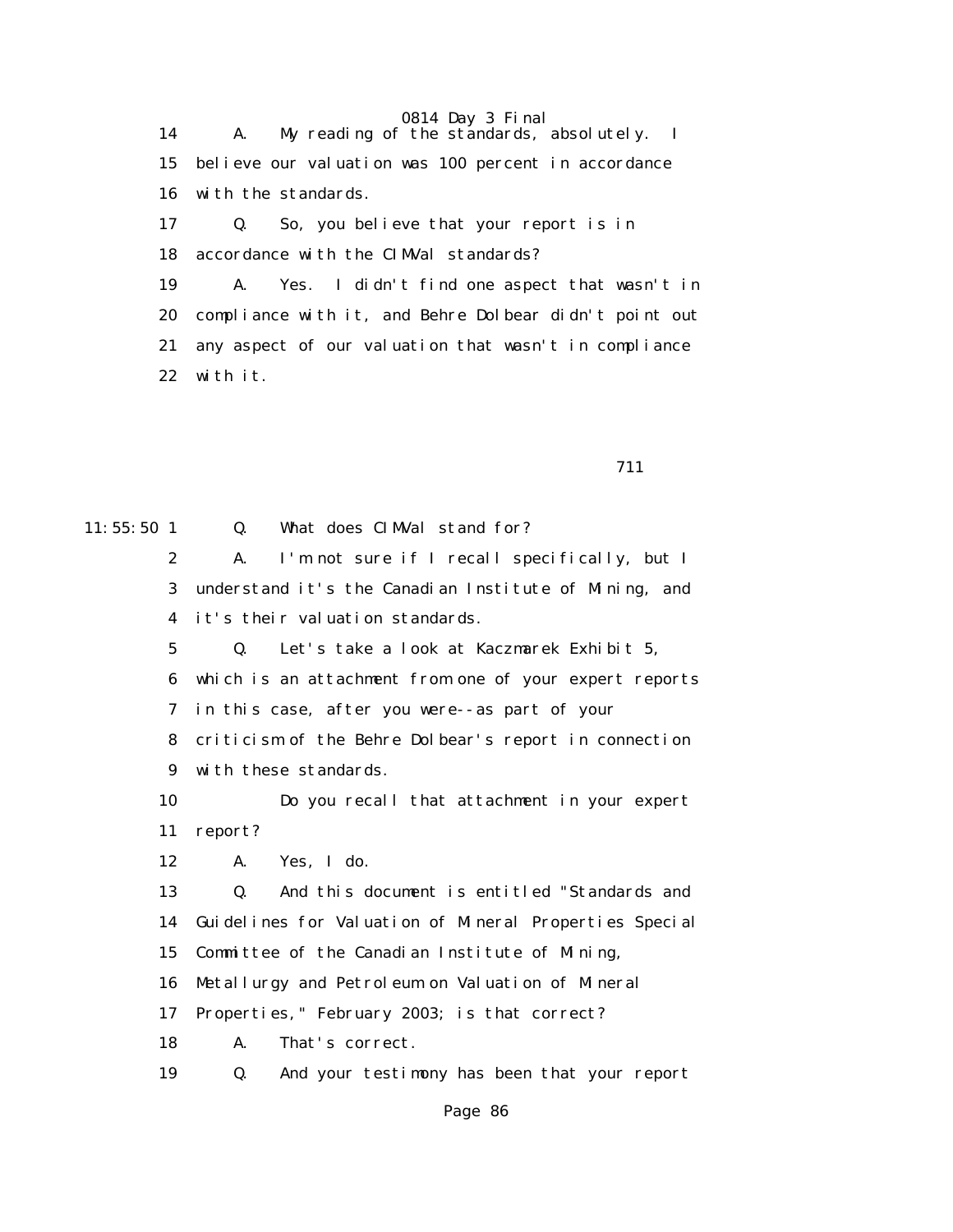|  |  |  |  |  |  | 20 is in compliance with these standards; is that right? |  |  |  |
|--|--|--|--|--|--|----------------------------------------------------------|--|--|--|
|--|--|--|--|--|--|----------------------------------------------------------|--|--|--|

- 21 A. That's correct.
- 22 Q. Let's take a look at the next page of this

712

11:57:05 1 report and the CIMVal standard definition of a 2 qualified valuator, who is defined as, "an individual 3 who is a professional with demonstrated extensive 4 experience in the valuation of mineral properties, has 5 experience relevant to the subject mineral property, 6 or has relied on a current technical report and is 7 regulated by or is a member in standing of a 8 professional association or self-regulatory 9 professional organization." 10 Do you see that definition? 11 A. I do. 12 Q. And do you believe you meet the definition of 13 a qualified valuator under the CIMVal standards? 14 A. No, I do not. 15 Q. And that's because, in part, you do not have 16 demonstrated extensive experience in the valuation of 17 mineral properties--is that correct?--as of the time 18 you submitted your September 2006 report. 19 A. That would be correct, yes. 20 Q. And let's look at the definition of 21 "professional association" referred to in the last 22 element, small C. That is a self-regulatory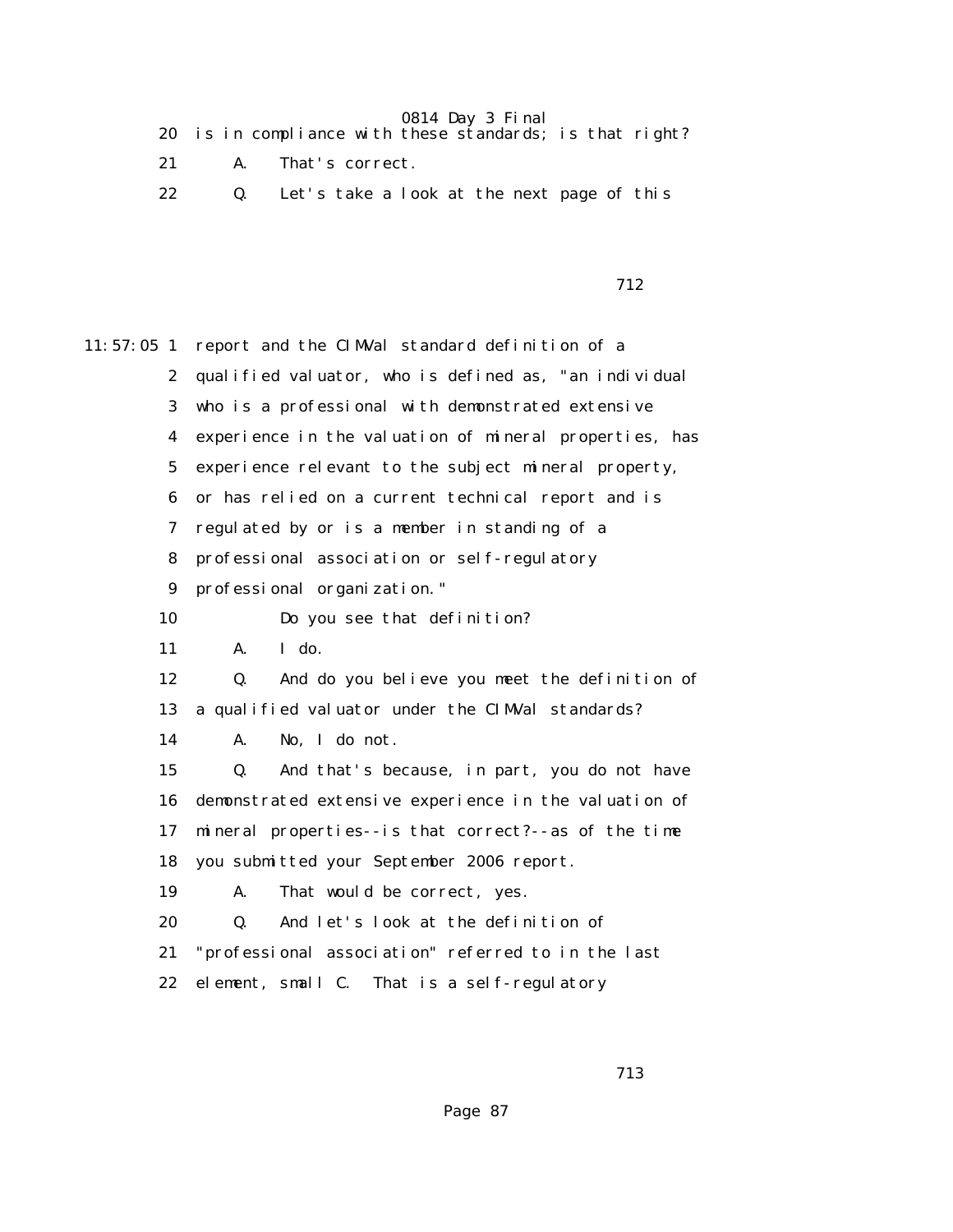11:58:14 1 organization of engineers, geoscientists or both 2 engineers and geoscientists; is that correct? 3 A. That is correct. 4 Q. That would be another reason why you wouldn't 5 be a qualified valuator under the CIMVal standards; is 6 that correct? 7 A. That's correct. I don't hold myself out to 8 be a qualified valuator under these standards. 9 Q. Do you believe that the individuals at the 10 Norwest firm that you have associated with here would 11 qualify as a qualified valuator? 12 A. I have no knowledge of whether they do or 13 they don't. 14 Q. Is it fair to say that in this case--well, 15 let me ask a basic question first. Have either you or 16 Mr. Sequeira ever visited the Imperial Project Site? 17 A. No, neither of us did. It was offered to us 18 whether we wanted to visit it, but we declined. 19 Q. And is it fair to say that you're relying on 20 Mr. Conrad Houser and his colleagues at Norwest for 21 all mining engineering and geologic determinations 22 that are reflected in your reports?

714

11:59:41 1 A. That's correct.

 2 Q. Mr. Kaczmarek, prior to this case, have you 3 personally had professional experience evaluating 4 swell factors at metallic mine sites?

5 A. No, I have not.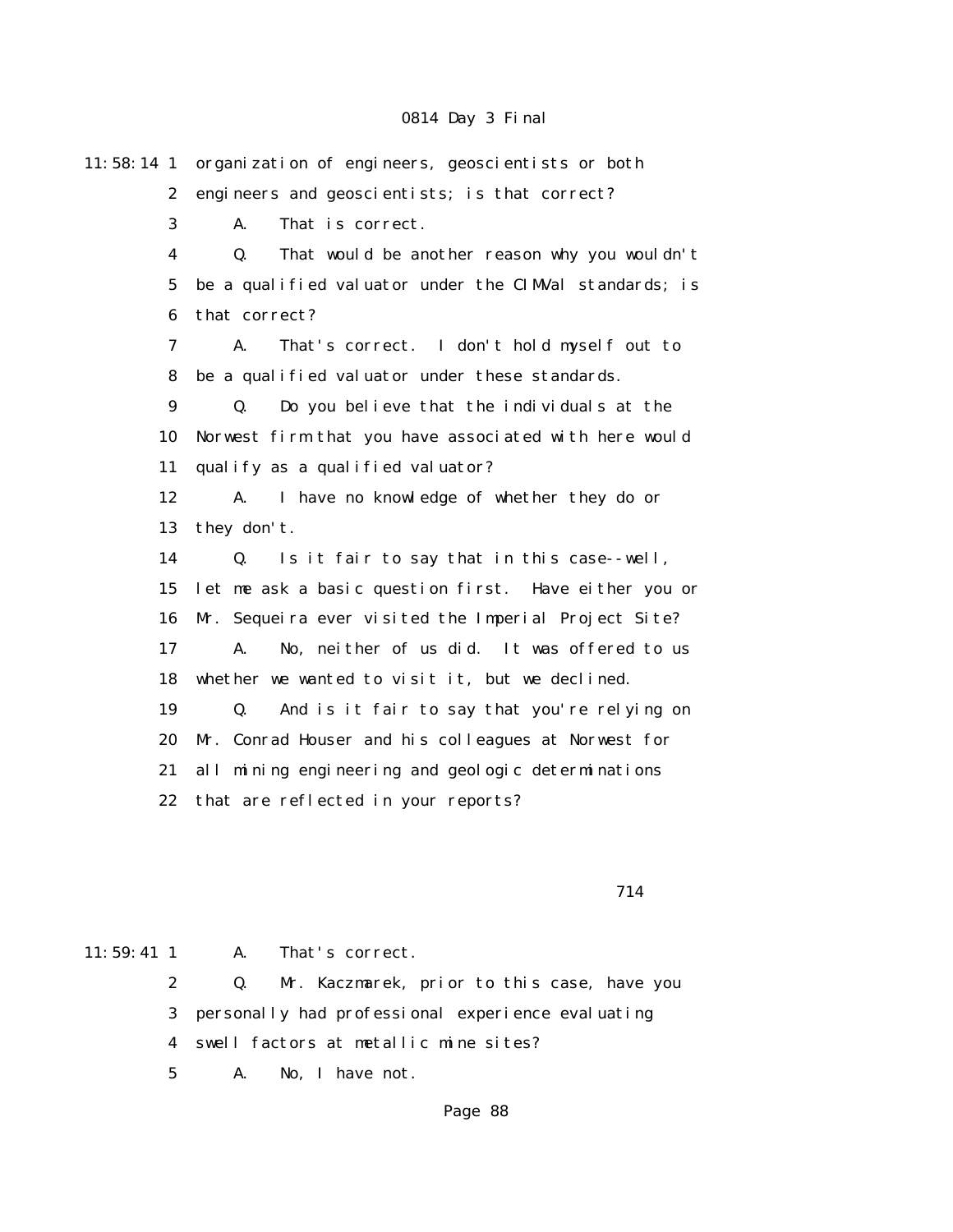0814 Day 3 Final 6 Q. Let's look at Kaczmarek Hearing Exhibit 3. 7 Here in the--is this--Kaczmarek Hearing 8 Exhibit 3 are excerpts of the expert report you 9 submitted in September of 2006. 10 Do you recognize these excerpts? 11 A. Yes, I do. 12 Q. And is it fair to say that, in this report 13 and these pages at pages 55, 56, 57, and 58, Navigant 14 is depicting and analyzing how different swell factors 15 affect mine waste at a mine property? 16 A. That's correct. 17 Q. And these particular figures that you're 18 depicting in this report, were these figures taken 19 from the Norwest Report? 20 A. No, they were not. We developed them 21 ourselves. 22 Q. Let's turn to page 58 of this exhibit. And

715

12:01:18 1 we have some highlighted text in paragraph 157, and it 2 is stated, "As can be seen from the above example, the 3 extra spreading costs incurred in the 35 percent swell 4 factor are solely due to the higher swell factor. The 5 swell factor at the Imperial Project Site is, 6 therefore, a key consideration when calculating 7 backfilling and spreading costs for the Imperial 8 Project." 9 Do you see that? 10 A. Yes, I do. 11 Q. And do you still believe that to be--do you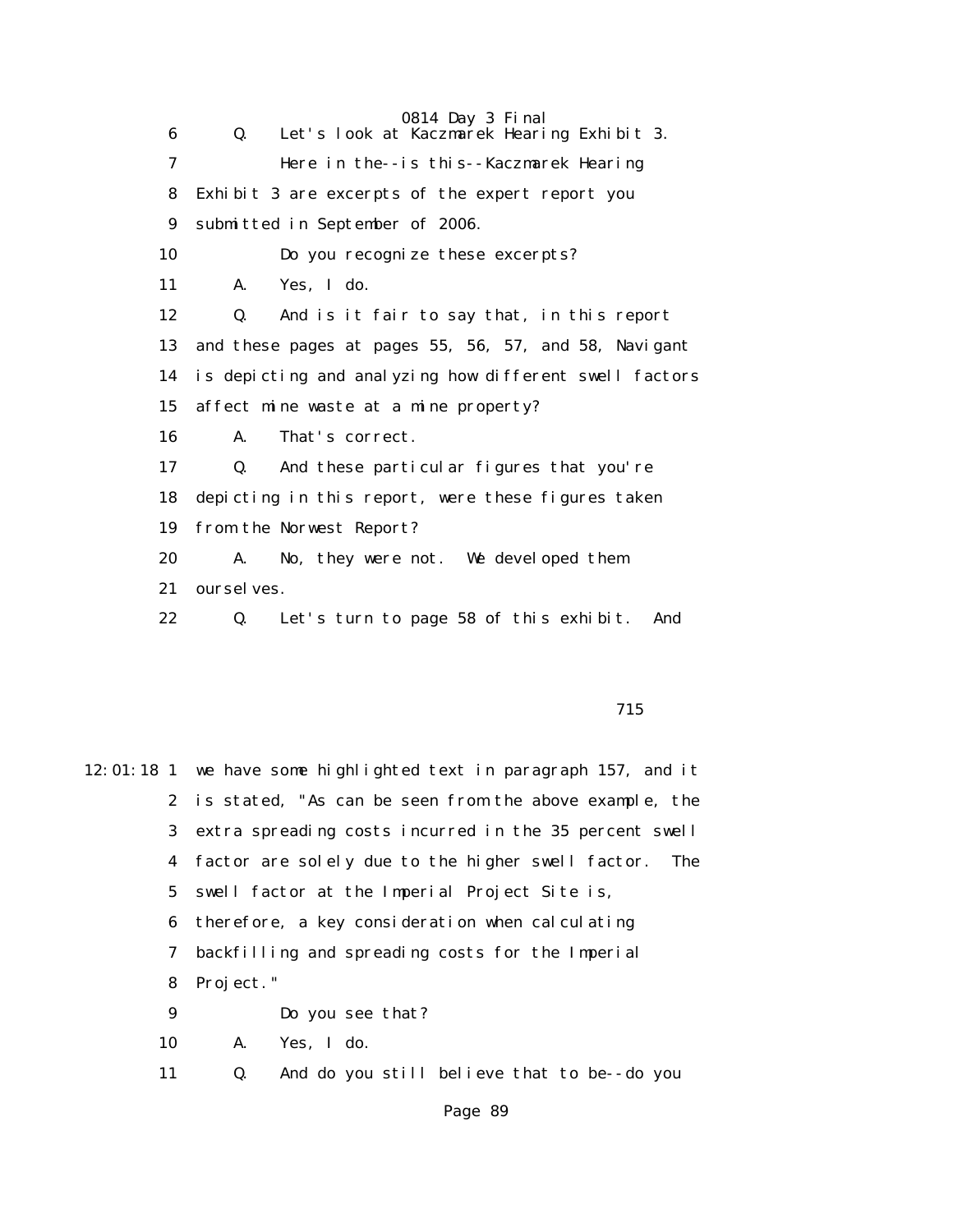0814 Day 3 Final 12 still believe that the swell factor is a key 13 consideration when calculating the backfilling and 14 spreading costs? 15 A. Yes, I do. 16 Q. Do you still believe that the Behre Dolbear 17 estimate of a 35 percent swell factor is inflated? 18 A. Based on the evidence that we have seen and 19 the expert report of Norwest, yes. 20 Q. And in this paragraph 158, you acknowledge 21 that Behre Dolbear references the ratio of bank 22 density to loose density in the 1996 Feasibility

716

12:02:29 1 Study. 2 Do you see that? 3 A. Yes, I do. 4 Q. And in making that characterization of what 5 Behre Dolbear was relying on, do you cite the Norwest 6 Report for those statements? 7 A. No, we do not. 8 Q. And then turning down to the last highlighted 9 section here, you state, "While the ratio of loose 10 density to in-place density of ore used in this 11 analysis does produce a swell factor of approximately 12 35 percent, it is inappropriate to rely on this ratio 13 to determine the swell factor for the entire Imperial 14 Project." 15 Do you see that? 16 A. Yes, I do. 17 Q. Do you believe that statement to be correct?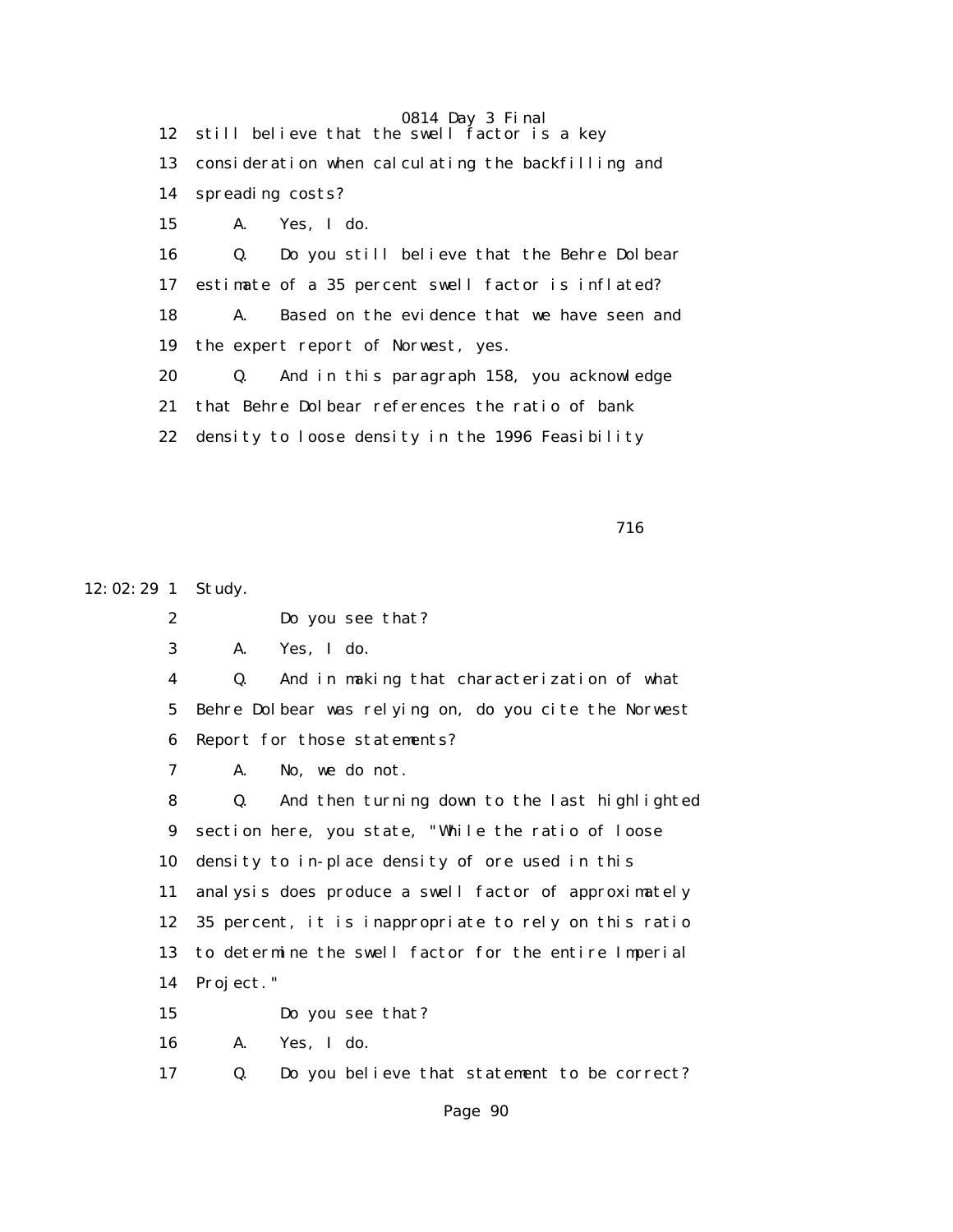18 A. Yes, I do.

19 Q. And you are not citing Norwest for that

20 conclusion, are you?

21 A. No, I'm not, but I think it was rather

22 obvious that we were doing this particular analysis in

717

12:03:25 1 conjunction with Norwest.

 2 Q. But as you have testified, these pictures 3 depicting the effect of swell factor were developed by 4 Navigant on its own; is that correct?

5 A. That's correct.

 6 Q. Mr. Kaczmarek, you take the view that valuing 7 mineral properties does not require special or unique 8 expertise regarding mineral properties; is that 9 correct?

 10 A. That's correct. The same core principles and 11 concepts in valuation apply across all businesses or 12 income-producing assets.

 13 As I indicate in my expert reports, certain 14 businesses have elements to them which may require 15 technical expertise. Mineral properties need 16 geological expertise, engineering expertise, just like 17 an oil refinery would need particular expertise. 18 But the valuation concepts and principles 19 don't change simply because the technical aspects of a 20 particular business are different or unique. 21 Q. And one of the sources that you cite as 22 support for the conclusions that you just expressed is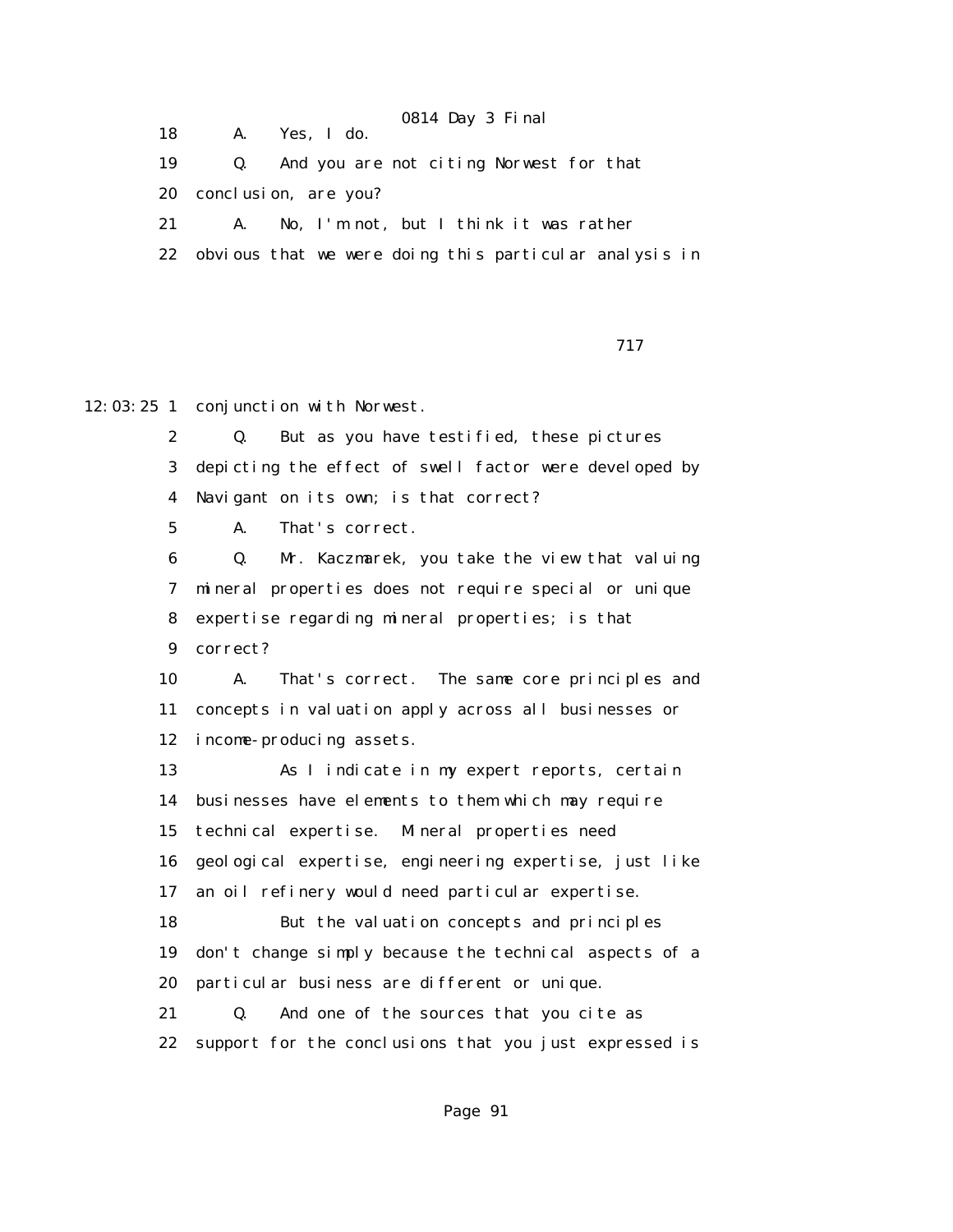12:04:43 1 a paper by Mr. Trevor Ellis entitled "Philosophy and 2 Application of the International Valuation Stands for 3 Minerals and Petroleum." Is that correct? 4 A. That's correct. 5 Q. And you included that paper by Trevor Ellis 6 in one of your expert reports, and that is reflected 7 as Kaczmarek Exhibit 4. 8 Is this the paper that you were citing as 9 support for the proposition that unique special 10 experience relating to minerals is not needed to carry 11 out a valuation? 12 A. I believe it is, yes. 13 Q. Why don't you review it and refresh your 14 recollection. 15 Let's look at the last page of this article 16 by Trevor Ellis, which is dated January-February 2004. 17 And let's look at the last conclusion or the 18 concluding paragraph of Trevor Ellis's paper. He 19 states: "Certifications should be developed for 20 valuers working in extractive industries, similar to 21 Certified Minerals Appraiser designation provided by 22 the American Institute of Mineral Appraisers. There

719

12:06:06 1 should be a continuing education requirement to 2 maintain such a certification."

3 Do you see that concluding paragraph by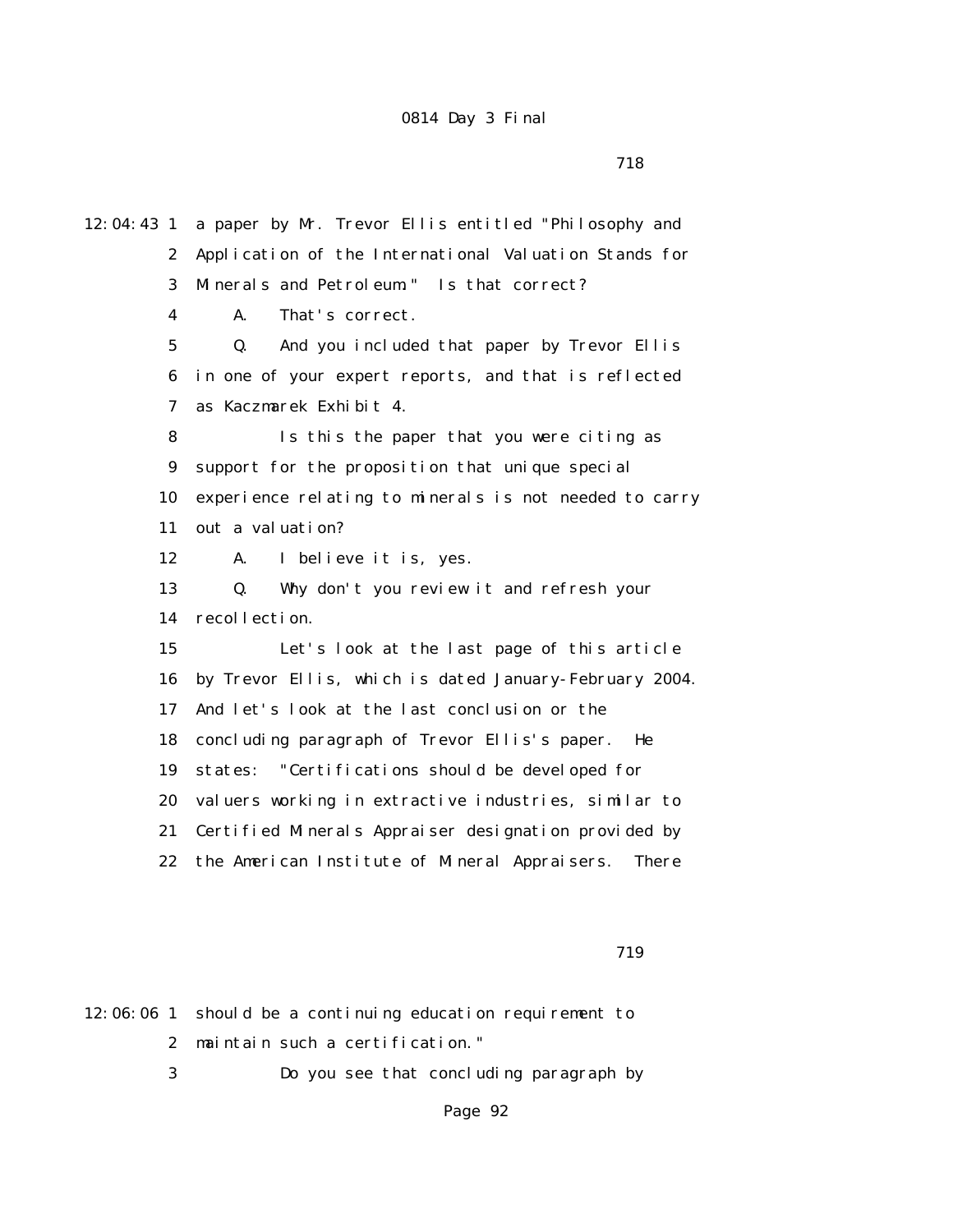0814 Day 3 Final 4 Mr. Ellis? 5 A. Yes, I do. 6 Q. And are either you or Mr. Sequeira Certified 7 Mineral Appraisers? 8 A. No, I hold the designation of Chartered 9 Financial Analyst. 10 Q. And are any of the people at Norwest who have 11 assisted with you on this matter Certified Mineral 12 Appraisers? 13 A. I don't know one way or the other if they are 14 or are not. 15 Q. Let's look at the highlighted reference by 16 Mr. Ellis's paper, where he references the CIMVal 17 standards and guidelines. 18 Do you see that? 19 A. Yes, I do. 20 Q. Would that indicate to you that Mr. Ellis 21 thought the CIMVal standards were relevant standards 22 for judging mineral appraisals?

#### $720$

12:07:16 1 A. Certainly.

2 Q. Thank you.

 3 When you criticized the Behre Dolbear's use 4 of the 35 percent swell factor, were you aware that 5 the National Research Council of the National Academy 6 of Sciences in the 1979 report on the infeasibility of 7 complete backfilling of noncoal mines specifically 8 asserted that, "Waste and tailings resulting from 9 mining and processing expand on average about 30 to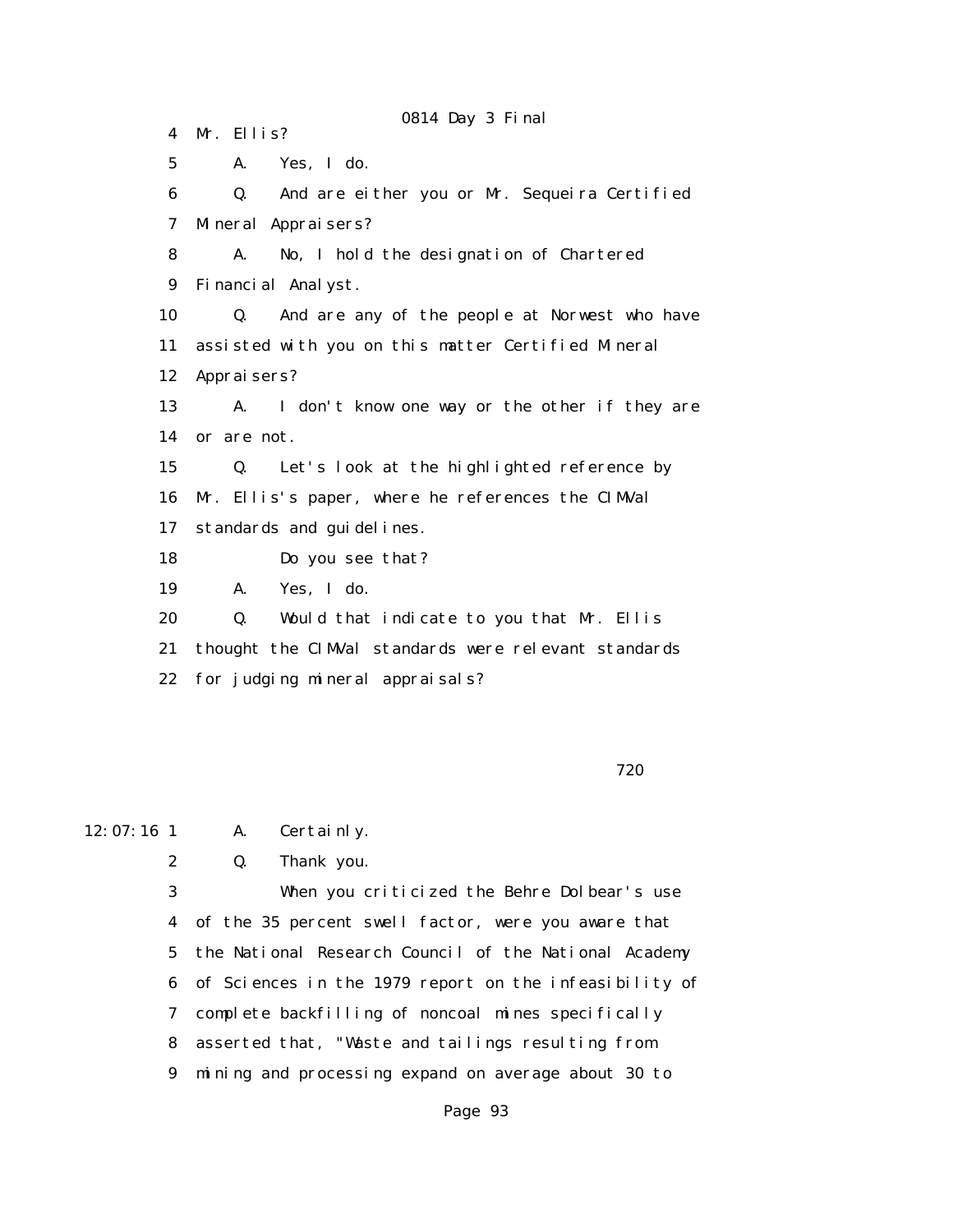10 40 percent"?

11 A. No, I was not.

 12 Q. When you criticized Behre Dolbear's use of 13 the 35 percent swell factor, were you aware that the 14 vast majority of the overburden material at the 15 Imperial Project Site consisted of hard-cemented 16 conglomerate material, not loose unconsolidated 17 gravel?

18 A. No, I was not.

 19 Q. When you criticized Behre Dolbear's use of a 20 35 percent swell factor, were you aware that WESTEC 21 Engineering, a geological consulting firm specializing 22 in mine pit design, had stated that over 700 feet of

721

12:08:32 1 the pit walls of the Imperial Project would consist of 2 well-indurated conglomerate?

3 A. No, I was not.

 4 Q. Were you aware when you were evaluating the 5 1996 Feasibility Study for the Glamis Imperial Project 6 and criticizing Behre Dolbear's interpretation of it, 7 that if the pit wall was made of unconsolidated 8 gravel, that the pit wall, which was projected to be 9 40 to 55 degrees in slope, would collapse?

10 A. No, I was not.

 11 Q. Mr. Kaczmarek, prior to your involvement in 12 this case and submission of your expert report in 13 September 2006, what professional experience have you 14 had regarding the costs involved to establish and 15 negotiate multi-million dollar financial assurances to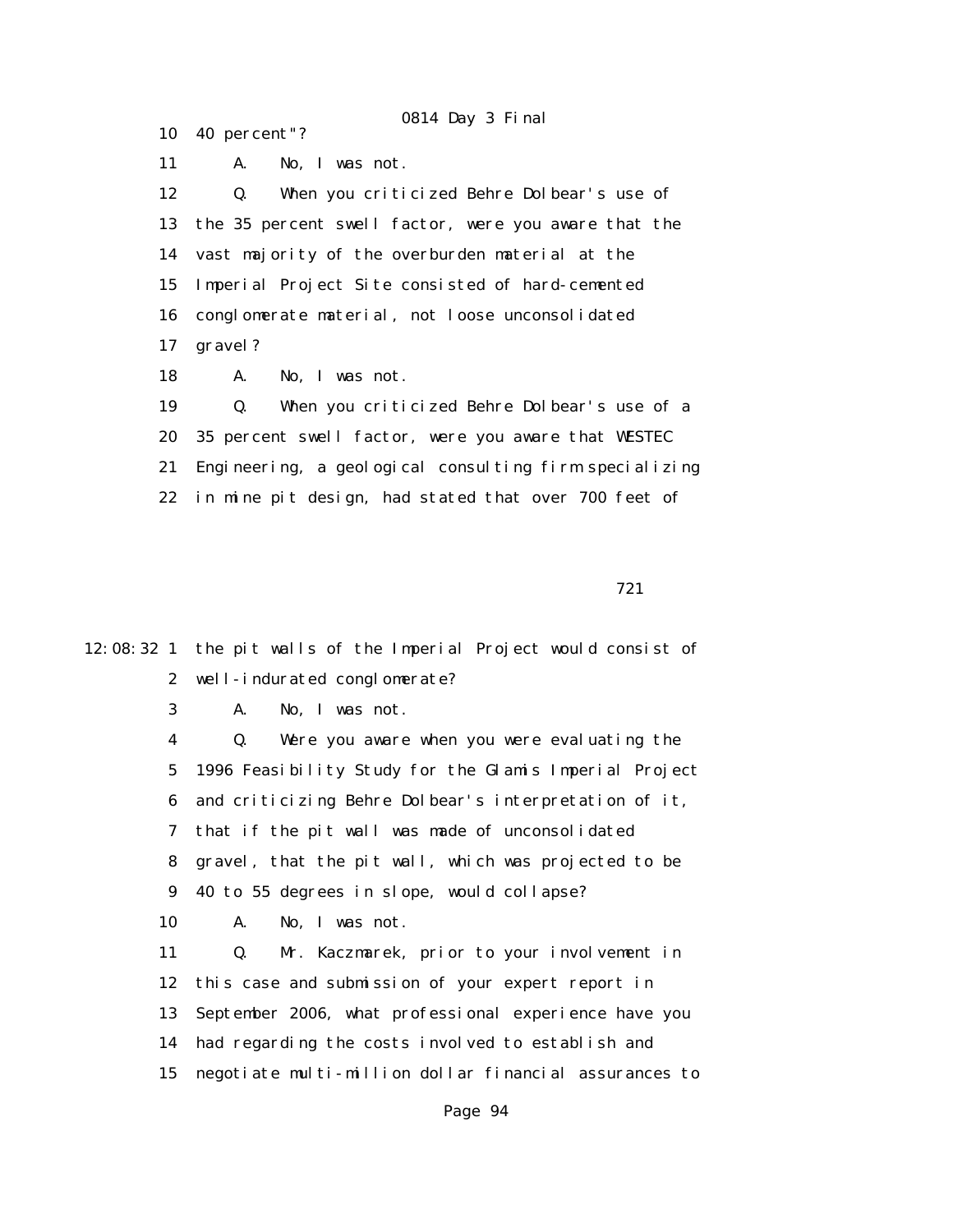16 guarantee long-term reclamation liabilities at

17 metallic mine sites?

 18 A. I didn't have any experience in that subject 19 area.

 20 Q. Mr. Kaczmarek, you have pointed out that 21 Glamis Gold, Limited, has been known as a low-cost

22 gold producer; correct?

 $722$ 

12:09:49 1 A. That's correct.

2 Q. And one of the Glamis mines that

 3 traditionally has been a low-cost producer in the past 4 was the Marigold open-pit mine in Nevada; is that 5 correct?

6 A. That's my understanding, yes.

 7 Q. Mr. Kaczmarek, were you aware that the cash 8 operating costs at Goldcorp's Marigold Mine in Nevada 9 exceeded \$700 per ounce of gold in the latest reported 10 quarter in 2007 from Goldcorp?

 11 A. Well, that was brought--that was brought to 12 my attention through earlier testimony. I did look it 13 up in the break. That is correct. However, it is the 14 second quarter only. There were some exceptional 15 items that were noted which were driving that cost. I 16 also did look up the cash operating cost for the mine 17 in 2006 for the full year, and it was only \$304. 18 Q. And did you look in that report and see that 19 the quarter immediately preceding the latest quarter 20 had cash operating costs at the Marigold Mine

21 exceeding \$500 per ounce?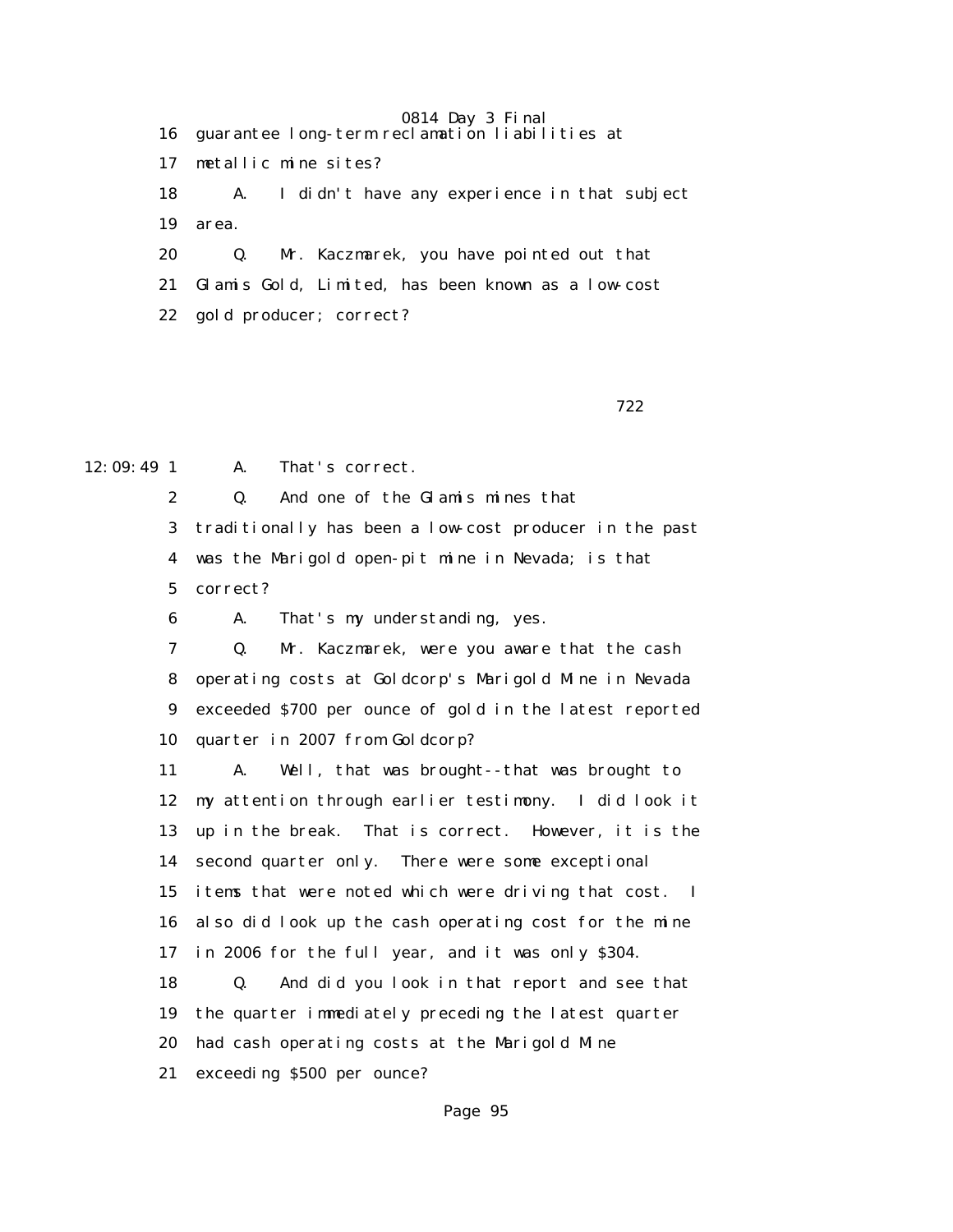22 A. I did not look at it, but it was clear that

12:10:54 1 taking a three-month snapshot is not a good way in 2 which to assess the increase or the inflation in 3 operating costs because several other factors, such as 4 the amount of gold that's produced in those three 5 months, or the particular area of the mine which it's 6 being currently mined could heavily influence that 7 cost. 8 Q. Yes, mining--metallic mining is a complex 9 process, isn't it? 10 A. It is. 11 Q. And if the Glamis--if the Marigold Mine costs 12 were 500--more than \$500 per ounce in the quarter 13 preceding the latest quarter, that would mean average 14 operating costs at the Glamis--at the Marigold Mine 15 averaging \$600 an ounce over a six-month period; is 16 that correct? 17 A. I'd have to look at the figures and run it. 18 Q. And you have been scrutinizing recent public 19 reports by Glamis Gold, Limited, and Goldcorp; is that 20 correct? 21 A. In what manner? 22 Q. As part of your work on this case.

 $723$ 

12:12:06 1 A. Could you cite a specific instance in which I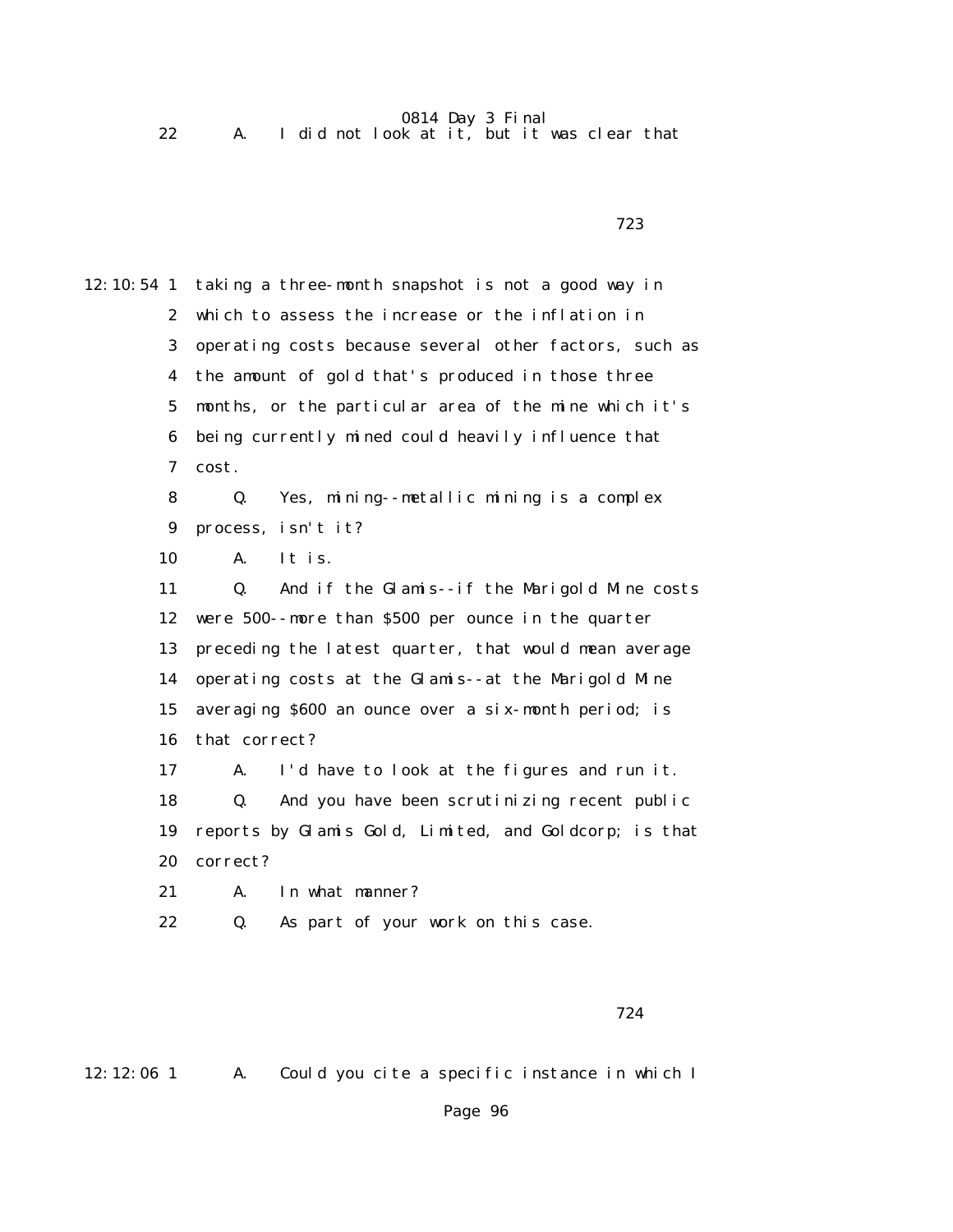0814 Day 3 Final 2 scrutinized their public reports. 3 Q. Well, I have--just simply a question. Have 4 you been scrutinizing the recent public reports from 5 Glamis Gold, Limited, and Goldcorp? 6 A. I have been analyzing those reports. 7 Q. Thank you. 8 Are you aware that at the Marigold Mine that 9 the cash operating costs that have been reported by 10 the company do not include the capital costs of the 11 mine associated with each ounce of gold produced? 12 A. I'm sorry, could you repeat the question? 13 Q. Yes. 14 Are you aware that cash operating costs that 15 be have reported by Glamis Gold, Limited, and Goldcorp 16 do not include the capital costs of the mine 17 associated with each ounce of gold produced? 18 A. I believe that's correct, yes. 19 Q. And, Mr. Kaczmarek, are you aware that the 20 Marigold Mine in Nevada is an open-pit gold mine with 21 no backfilling requirements? 22 A. I believe that's correct, yes.

 $725$ 

12:13:04 1 Q. And would you expect that if the Marigold 2 Mine was subject to complete backfilling requirements 3 that the reported cash operating costs and capital 4 costs would be even higher than are being incurred 5 today?

6 A. That's correct, yes.

7 Q. Mr. Kaczmarek, Glamis Gold, Limited, prior to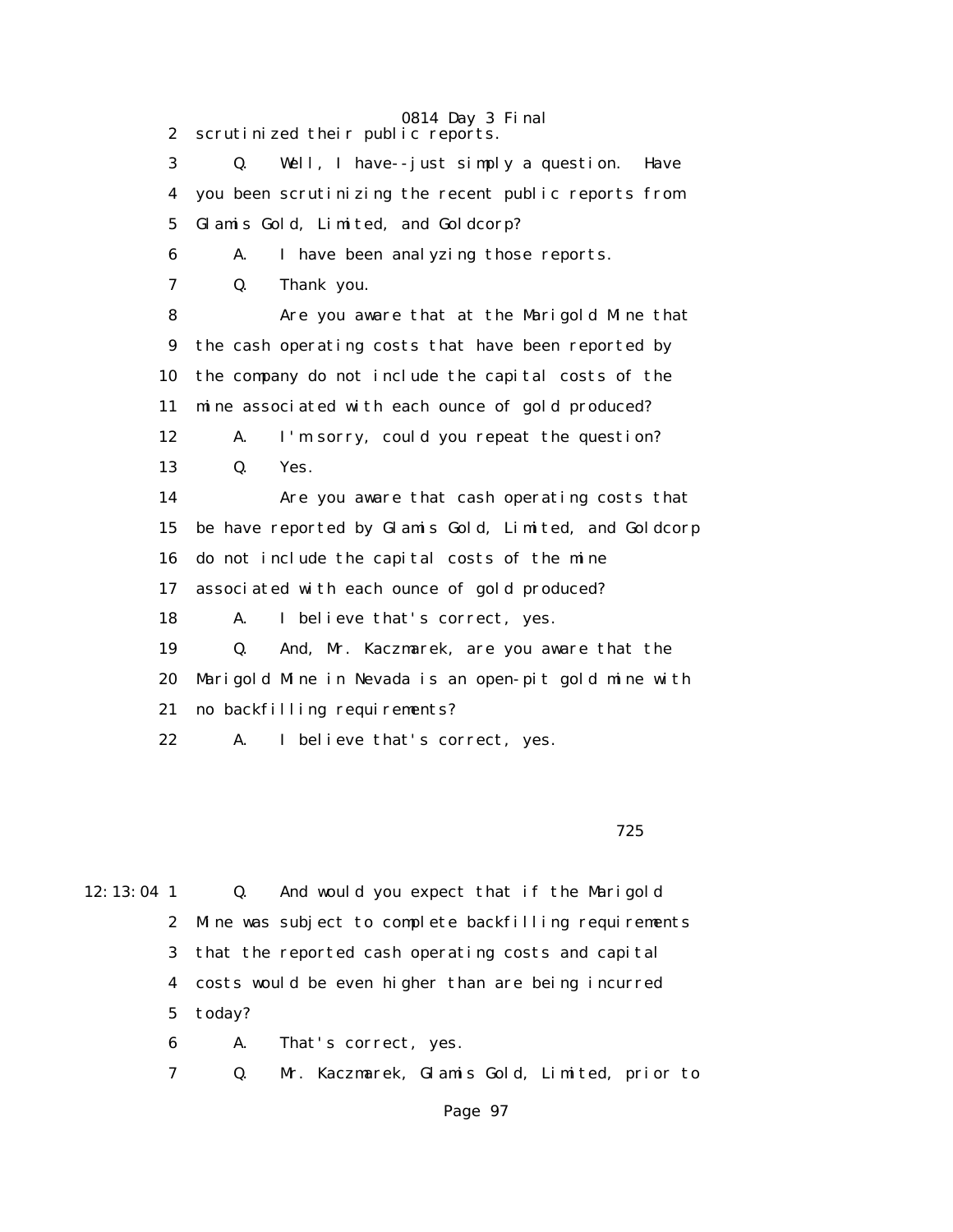0814 Day 3 Final 8 its acquisition of Goldcorp, was listed and publicly 9 traded on the Toronto Stock Exchange; is that correct? 10 A. It's my understanding, yes. 11 Q. And Goldcorp, Inc., is a publicly traded and 12 listed company on the Toronto Stock Exchange; is that 13 right? 14 A. That's correct. 15 Q. And both companies were also listed on the 16 New York Stock Exchange; is that right? 17 A. I believe that is correct, yes. 18 Q. And Goldcorp is today; correct? 19 A. Correct. 20 Q. Are you aware that the majority of the 21 world's publicly traded mining companies are listed on 22 the Toronto Stock Exchange or the TSX Venture

 $726$ 

## 12:14:14 1 Exchange?

 2 A. I believe it is a very popular exchange for 3 companies to list their shares involved in the mining 4 business, yes.

 5 Q. Are you familiar with Canadian National 6 Instrument 43-101 regarding the public disclosures by 7 mining companies of technical reports regarding 8 mineral resources, mineral reserves, feasibility 9 studies, and valuations? 10 A. I believe that I have looked at that document 11 before, yes. 12 Q. And are you aware that Canadian National

13 Instrument 43-101 is designed to ensure that investors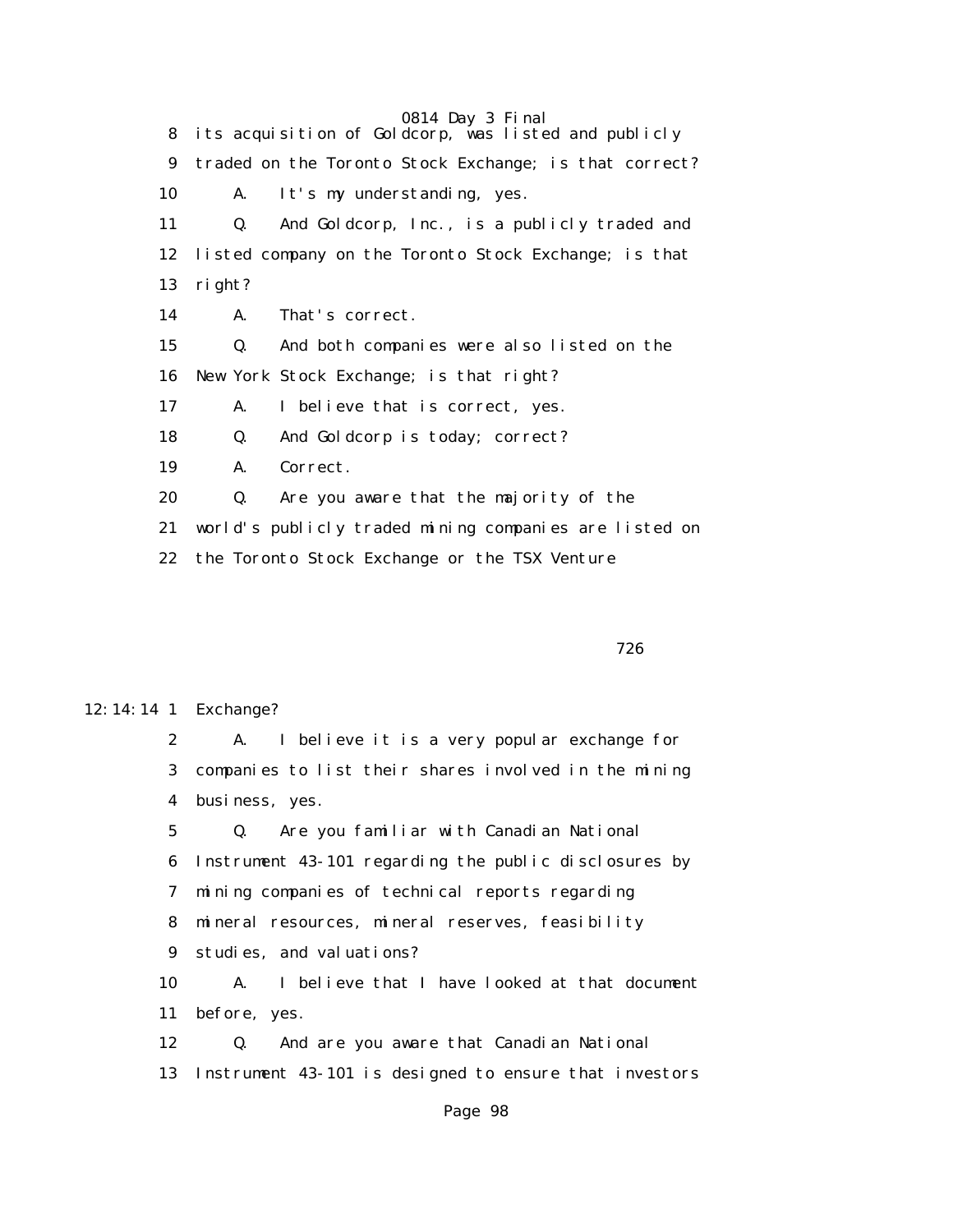14 in mining companies can make better informed 15 investment decisions when considering technical 16 information relating to mineral properties? 17 A. Yes. 18 Q. Are you aware that Canadian National 19 Instrument 43-101 requires technical reports for 20 mineral projects, including feasibility studies and 21 financial analyses regarding mining properties to be 22 submitted by a "qualified person"?

727

12:15:20 1 A. I believe that is correct, yes.

 2 Q. Have you ever submitted a technical report as 3 a "qualified person" regarding a mineral property to

4 the Canadian Securities Agency pursuant to Canadian

5 National Instrument 43-101?

6 A. No, I have not.

7 Q. Has Mr. Sequeira ever done so?

8 A. Not to my knowledge.

 9 Q. Do you consider yourself a "qualified person" 10 under the Canadian National Instrument 43-101 to 11 submit a technical report concerning a mineral 12 property for investors to rely on? 13 A. No, I do not. 14 Q. Do you believe that Mr. Conrad Houser has

15 five years of experience relating to mineral

16 exploration, mine development, or operation of

17 disseminated gold properties or metallic ore deposits?

18 A. I'm not familiar with Mr. Houser's background

19 and qualifications.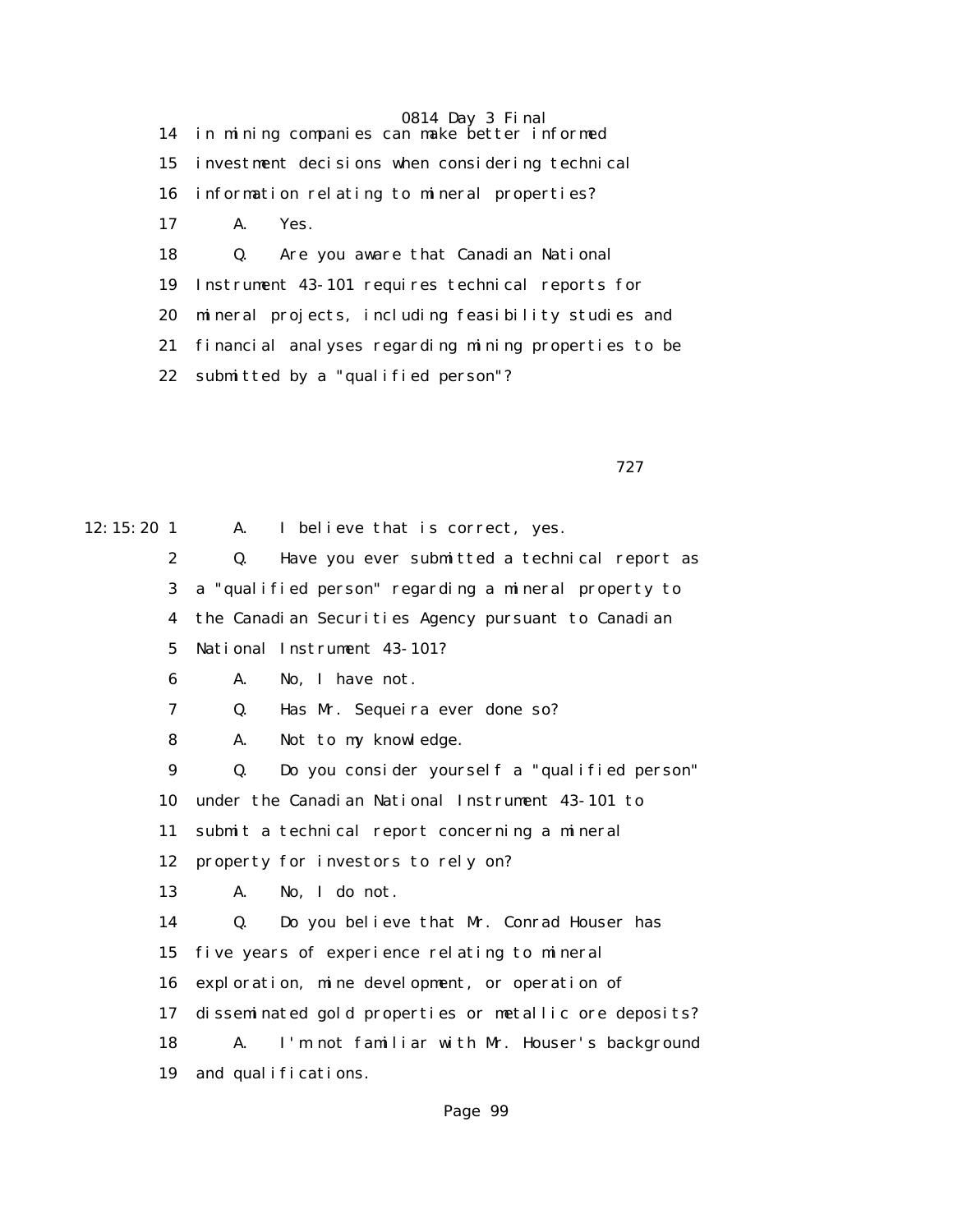0814 Day 3 Final 20 Q. Is Mr. Houser a Certified Mineral Appraiser? 21 A. I don't know one way or the other if he is or 22 is not.

728

12:16:34 1 Q. Do you know if any of the colleagues at 2 Norwest who have worked with Mr. Houser are Certified 3 Mineral Appraisers? 4 A. I don't have any reason to believe they do or 5 do not hold that designation. 6 Q. And to confirm, you have relied on the 7 Norwest Report for all geologic and mining engineering 8 aspects of your report; is that right? 9 A. That's correct. 10 Q. Mr. Kaczmarek, in your initial expert report 11 dated September 2006, you assert that the Glamis 12 Imperial Project is worth at least 159 million as of 13 that date; is that correct? 14 A. That's correct. 15 Q. And you've repeated that assertion in your 16 second report filed in this case in March of 2007; is 17 that right? 18 A. That's correct. 19 Q. Specifically, at page 78 of your 20 September 2006 report, you stated, "We calculate the 21 value of the Imperial Project to be 159.4 million at 22 today's gold prices." Does that sound correct?

 $729$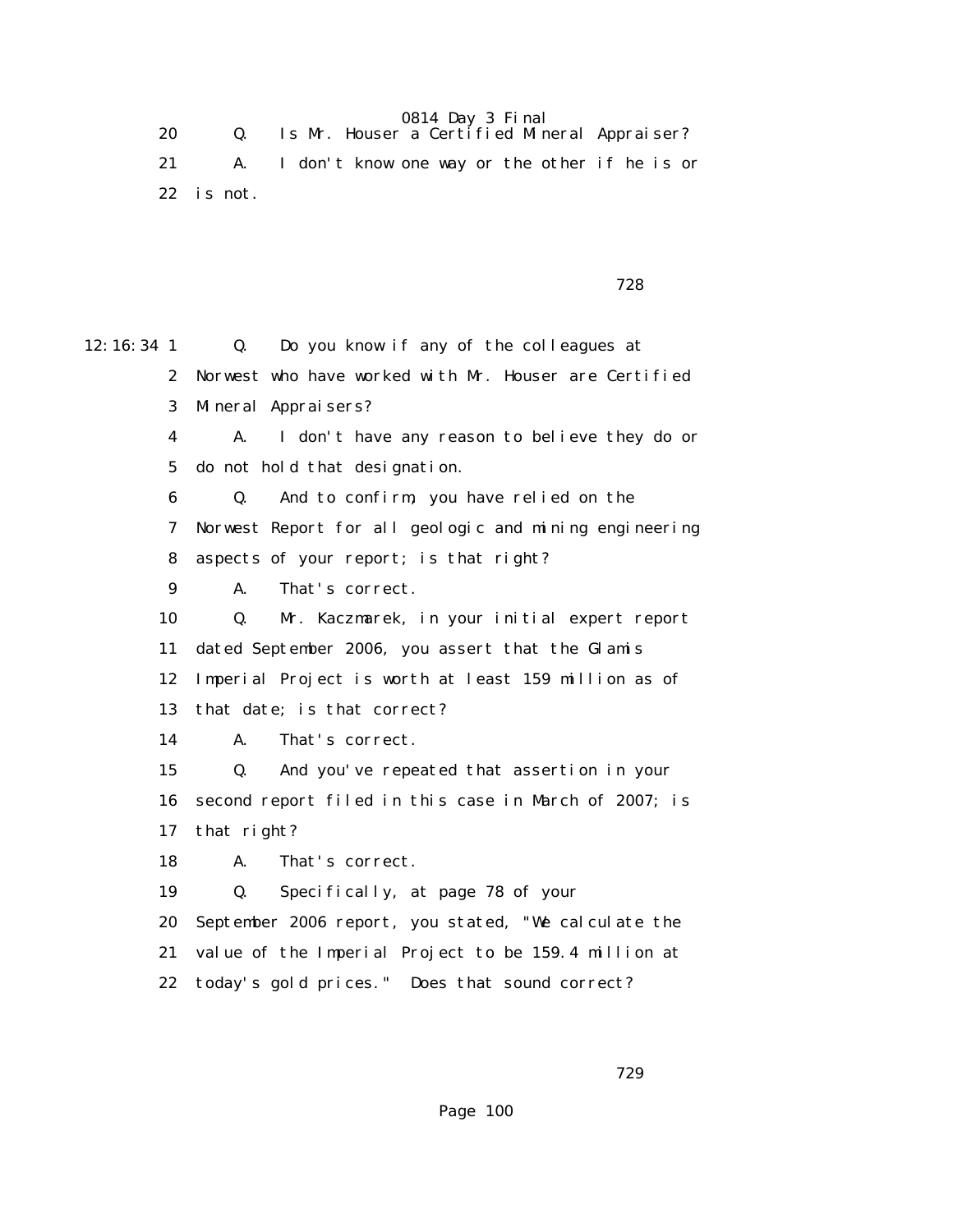12:18:04 1 A. That's correct. 2 Q. And you calculated that value based on a spot 3 price of gold as of September 6, 2006, which you 4 identified as \$635.40 per ounce; is that correct? 5 A. That's correct. 6 Q. Mr. Kaczmarek, are you aware that last month, 7 at a major Mineral Law Institute meeting in Vancouver, 8 British Columbia, that a presentation was co-authored 9 by Mr. Robert Holland of the British Columbia 10 Securities Commission, and that presentation was 11 entitled: "How Not to Annoy the Regulators, At Least 12 Canadian Securities Regulators that Review the 13 Technical Disclosure of Mining Companies"? 14 A. No, I am not. 15 Q. Mr. Kaczmarek, were you aware that 16 Mr. Holland, who co-authored that presentation-- 17 MS. MENAKER: Objection. Again, this is 18 evidence that's not in the record. 19 BY MR. McCRUM: 20 Q. Mr. Kaczmarek--I will rephrase the question. 21 Mr. Kaczmarek, in the course of these various 22 expert reports that have been submitted in this case,  $730$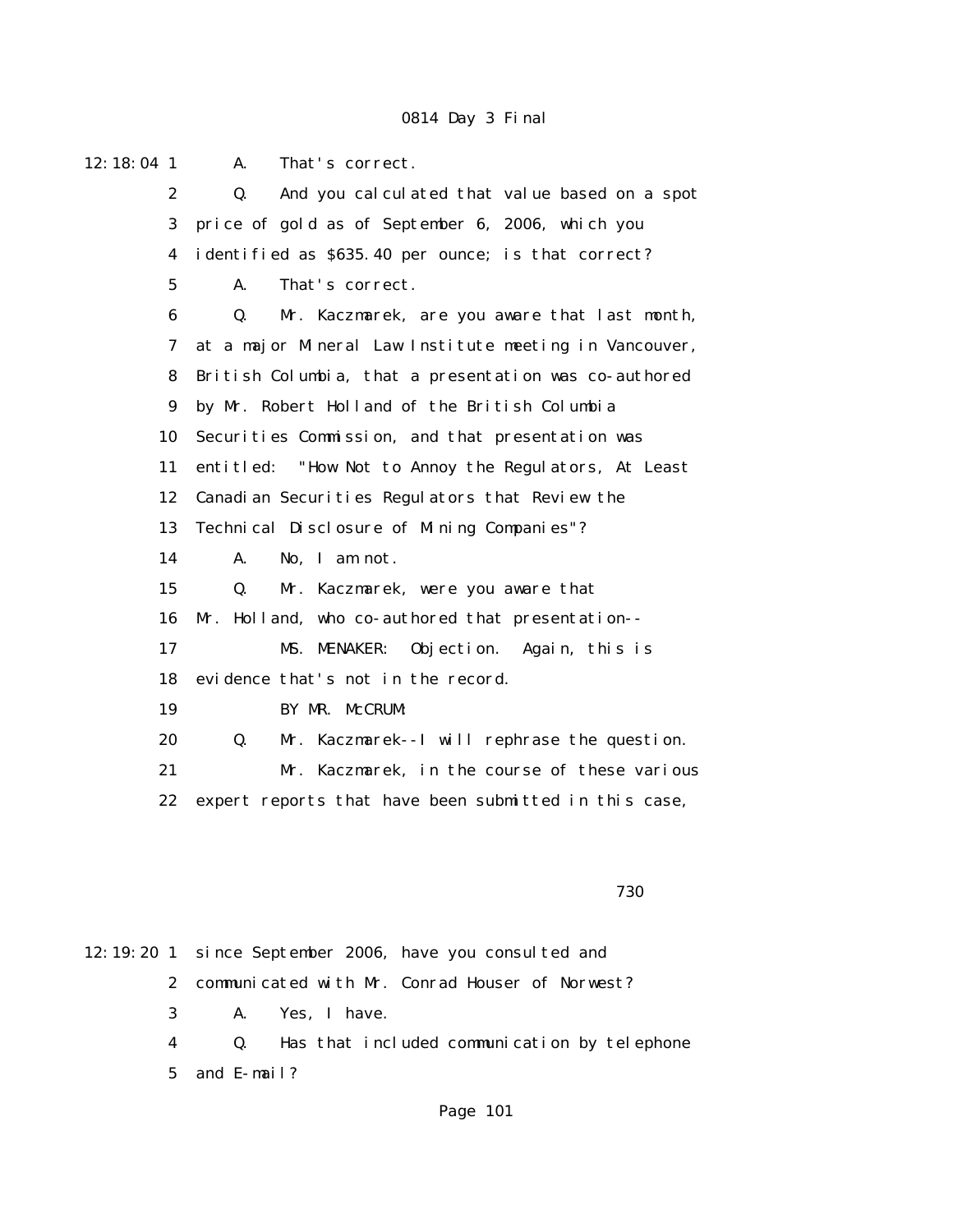0814 Day 3 Final 6 A. Yes, that would be accurate. 7 Q. And does that include face-to-face 8 discussions from time to time? 9 A. That's correct. 10 Q. Did Mr. Houser tell you that he attended that 11 conference in July 2007 in Vancouver, where that 12 presentation was given? 13 A. No, he did not. 14 Q. Are you aware that the position of 15 Mr. Holland, the chief mining advisor to the British 16 Columbia Securities Commission stated, "Don't defend 17 the use of current spot metal prices as reasonable 18 long-term metal price assumptions for determining 19 mineral resources, reserves or in a financial 20 analysis"? 21 A. I'm not aware of that, no. 22 Q. Were you aware that Mr. Holland, of the--who

731

12:20:37 1 was the chief mining advisor to the British Securities 2 Commission stated and apparently holds-- 3 MS. MENAKER: The witness stated already that 4 he is not aware of any of this. It's just a matter 5 for him to-- 6 PRESIDENT YOUNG: Perhaps you could rephrase 7 your question, Mr. McCrum. 8 MR. McCRUM: Thank you. I agree with 9 Ms. Menaker. I think the point has been made. I will 10 drop this line of questioning. 11 (Phone rings.)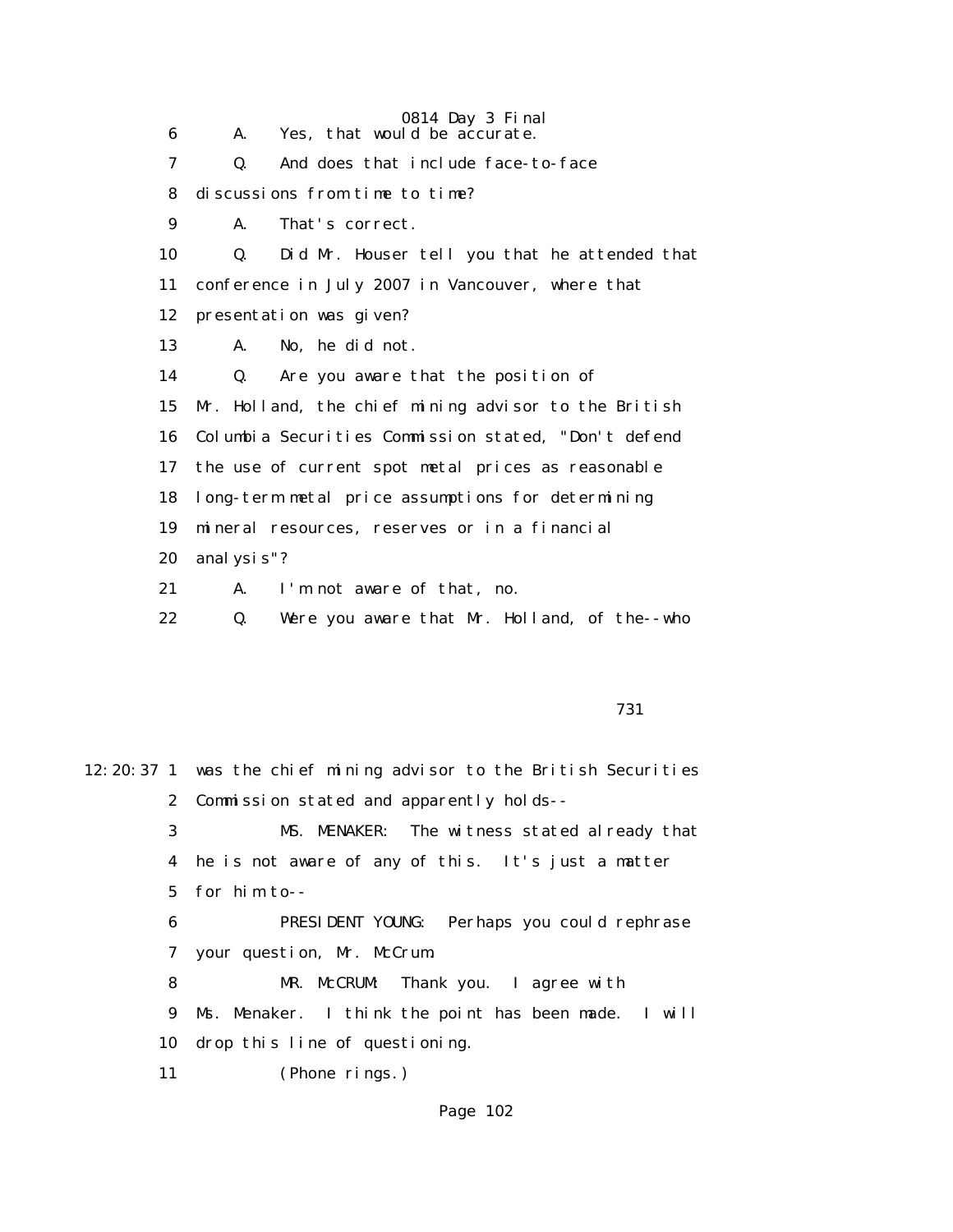0814 Day 3 Final 12 BY MR. McCRUM: 13 Q. Mr. Kaczmarek, do you think it is responsible 14 to value a metallic mineral mine based on a spot 15 price? 16 A. I absolutely think it is, and I think I 17 demonstrated that there is a wealth of evidence 18 available to demonstrate that it's how the market 19 values gold companies. I demonstrated in my first 20 expert report in Figure 6 the correlation of spot 21 prices with gold company values. 22 I also pointed out that Glamis itself was

 $732$ 

12:21:58 1 valuing the Imperial Project contemporaneously using a 2 spot price. I've pointed out that the Goldcorp merger 3 that took place not too long ago, it was reported that 4 the price per ounce of gold that they were using was 5 \$550 an ounce, which was just 91 percent of the spot 6 price at the time, and we referenced documents which 7 showed Mr. Jeannes has indicated that Gold Properties 8 can actually achieve spot--prices for gold above spot 9 prices, given the availability of forward contracts. 10 Q. Let's take a look at page 79 of your expert 11 report. I think just probably the prior page from 12 where you are. 13 Now, this is a chart you prepared showing the 14 price of spot price of gold as of September 2006; is 15 that correct? 16 A. It's a chart showing the spot price of gold 17 from December 2002 through September 6, 2006.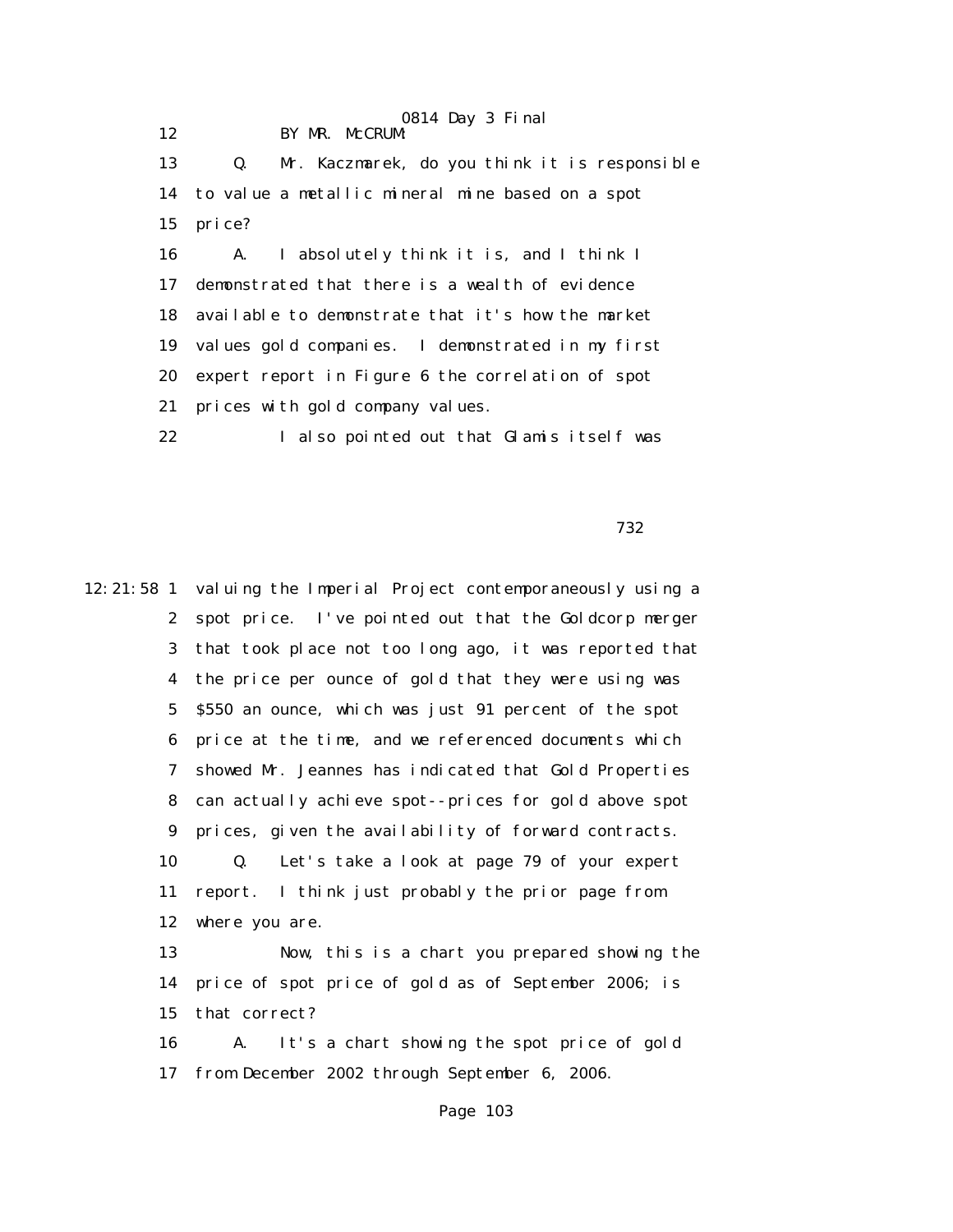|    |         | And would you agree that in this chart the               |  |
|----|---------|----------------------------------------------------------|--|
|    |         | 19 spot price you used was near the top end of the trend |  |
|    |         | 20 over this period?                                     |  |
| 21 | A. Yes. |                                                          |  |
| 22 | Q.      | And the statements that you've just referred             |  |

— <u>1933 — 1933 — 1933 — 1933 — 1933</u><br>1933 — 1933 — 1933 — 1933 — 1933 — 1933 — 1933 — 1933 — 1933 — 1933 — 1933 — 1933

12:23:18 1 to regarding positions of companies involving mergers, 2 they involve companies, not individual mineral 3 properties; is that correct? 4 A. That's correct. As I explained, however, 5 gold companies are simply a portfolio of Gold 6 Properties. 7 Q. Mr. Kaczmarek, you're here today as a 8 representative of the United States Government; 9 correct? 10 A. That's correct. 11 Q. Are you-- 12 A. A consultant to the United States Government. 13 Q. Are you familiar with a document issued by 14 the Federal Government entitled "Uniform Appraisal 15 Standards for Federal Land Acquisitions"? 16 A. No, I'm not. 17 MS. MENAKER: Mr. McCrum, if you could 18 provide the exhibit number or the place in the record 19 where that document could be found, please. 20 MR. McCRUM: I'm going to ask Mr. Kaczmarek a 21 cross-examination question based on a widely known and 22 published authoritative publication.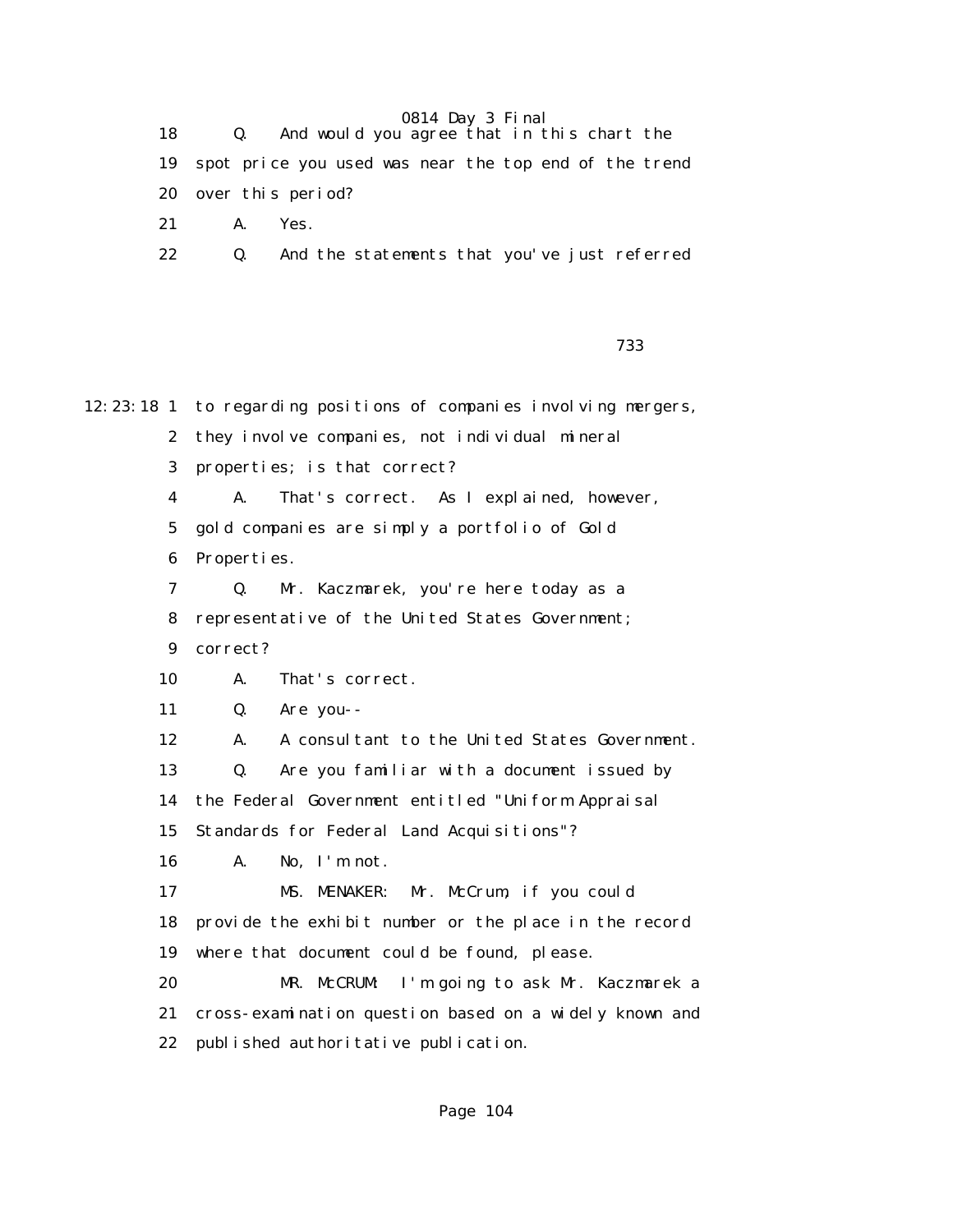734

12:24:27 1 MS. MENAKER: So, it's not in the record or 2 in the witness binder? 3 MR. McCRUM: That's correct. 4 MS. MENAKER: Well, I will wait for the first 5 question, but we may very well object. 6 BY MR. McCRUM: 7 Q. Mr. Kaczmarek, are you aware that in the 8 publication that I referenced, the "Uniform Appraisal 9 Standards for Federal Land Acquisitions," the U.S.-- 10 MS. MENAKER: The witness already answered 11 that he is not aware of the document. 12 MR. McCRUM: I will rephrase the question. 13 BY MR. McCRUM: 14 Q. Are you aware that in a publication sponsored 15 by the U.S. Department of Justice that the position as 16 expressed that the-- 17 MS. MENAKER: Again, he's already testified 18 that he's not aware of the document. 19 MR. McCRUM: I will rephrase the question 20 again. 21 BY MR. McCRUM: 22 Q. Are you aware that the U.S. Justice

<u>735 - Johann Stein, amerikan basar sebagai sebagai sebagai sebagai sebagai sebagai sebagai sebagai sebagai se</u>

12:25:18 1 Department holds the position that appraisals 2 must--appraisers of mineral properties must have 3 specialized training and experience to properly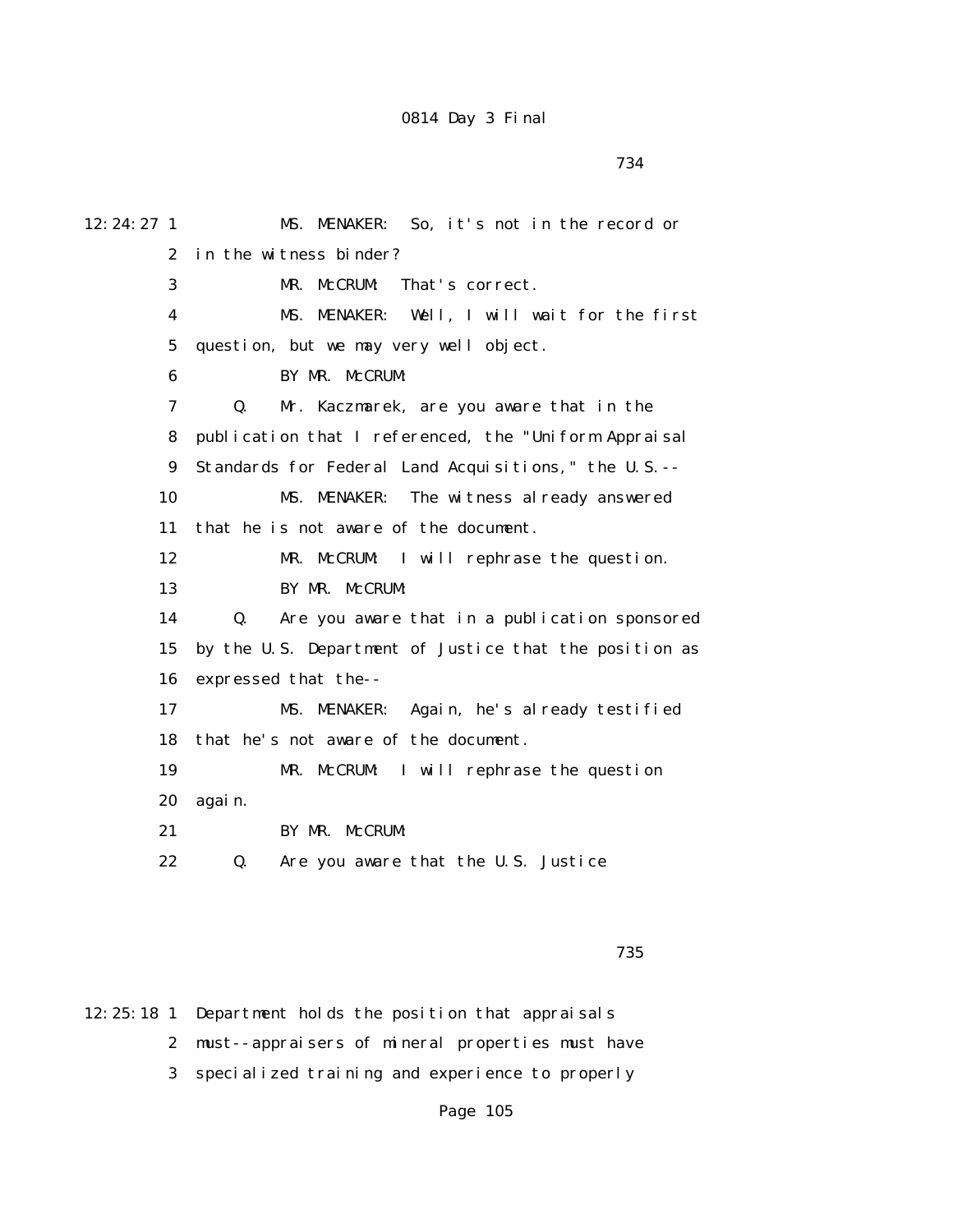0814 Day 3 Final 4 understand and apply the proper methodologies for 5 estimating the fair market value of mineral 6 properties? 7 A. I'm not aware of any standards by the 8 Department of Justice, no. 9 MS. MENAKER: And I object to the use of the 10 document in this manner because it's not in evidence, 11 so we can't--we have no idea of the content of that 12 document, if it's being misconstrued by--in the manner 13 in which he's been asking the questions. 14 (Tribunal conferring.) 15 PRESIDENT YOUNG: The Tribunal is moving 16 outside to continue to discuss this matter. We will 17 take a five-minute break at this point. 18 MR. McCRUM: Thank you. 19 (Tribunal conferring outside the room.) 20 PRESIDENT YOUNG: We will resume the hearing 21 now. 22 The conclusion of the Tribunal is if this

<u>736 - Johann Stein, amerikan basar sebagai sebagai sebagai sebagai sebagai sebagai sebagai sebagai sebagai se</u>

12:41:37 1 document is a widely recognized authoritative document 2 in the field for the purposes for which it's being 3 offered, to use it in the context of cross-examination 4 for an expert witness would be in a trial context 5 perfectly appropriate. Given the differences in terms 6 of discovery capacity, capacity to take depositions 7 and so forth in an arbitration, we are reluctant to 8 let you use it to pursue this line of questioning. 9 If, on the other hand, you continue to feel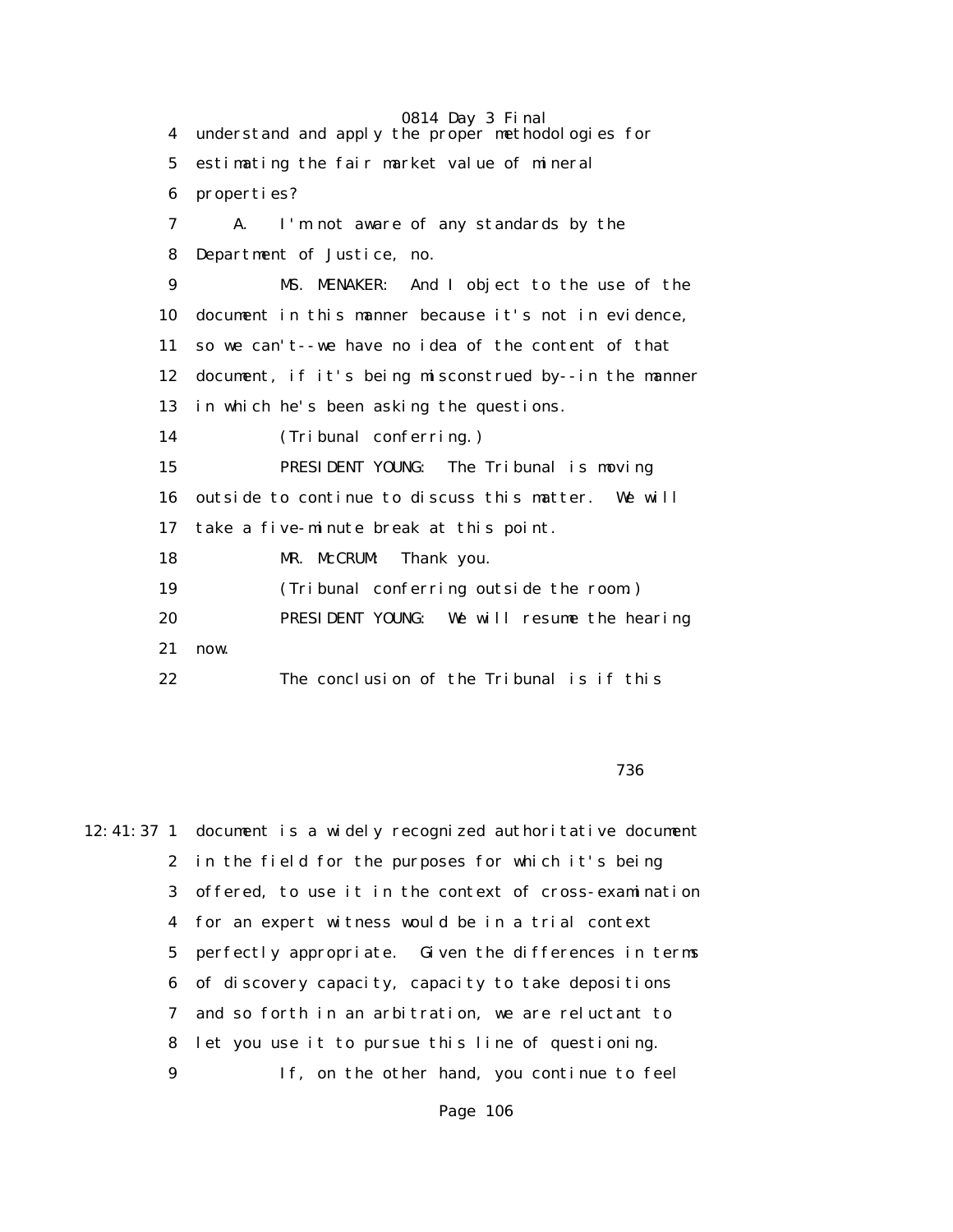|    | 0814 Day 3 Final                                         |
|----|----------------------------------------------------------|
|    | 10 strongly about this and would like to use this        |
| 11 | document, we would invite you to submit a letter to us   |
|    | 12 by tomorrow at noon, indicating why, and, at the same |
| 13 | time, share with the Government that document. And we    |
|    | 14 would invite the Government to respond to that by     |
| 15 | Thursday at noon, at which point we would make a         |
| 16 | ruling on the use of that document for                   |
| 17 | cross-examination purposes.                              |
| 18 | But at this point in time, we are going to               |
| 19 | ask you to refrain from using that document for          |
| 20 | cross-examination purposes.                              |
| 21 | Thank you.                                               |
| 22 | MR. McCRUM:<br>Thank you, Mr. President.                 |

— *1379*— 1379 — 1379 — 1379 — 1379 — 1379 — 1379 — 1379 — 1379 — 1379 — 1379 — 1379 — 1379 — 1379 — 1379 — 137

# 12:42:43 1 BY MR. McCRUM:

 2 Q. Mr. Kaczmarek, when you agreed to undertake 3 this valuation retention with the United States, did 4 you consider the potential existence of standards 5 governing mineral appraisals that may be set by the 6 Justice Department or any other Federal agency? 7 A. No. I considered generally accepted

8 valuation principles.

9 Q. Thank you.

 10 Mr. Kaczmarek, you agreed in your March 2007 11 report filed with the U.S. Rejoinder that accounting 12 rules essentially required Glamis to write off its 13 sunk costs in the Imperial Project as a result of the 14 Secretary of the Interior's January 17, 2001, denial 15 of the Imperial Project; is that correct?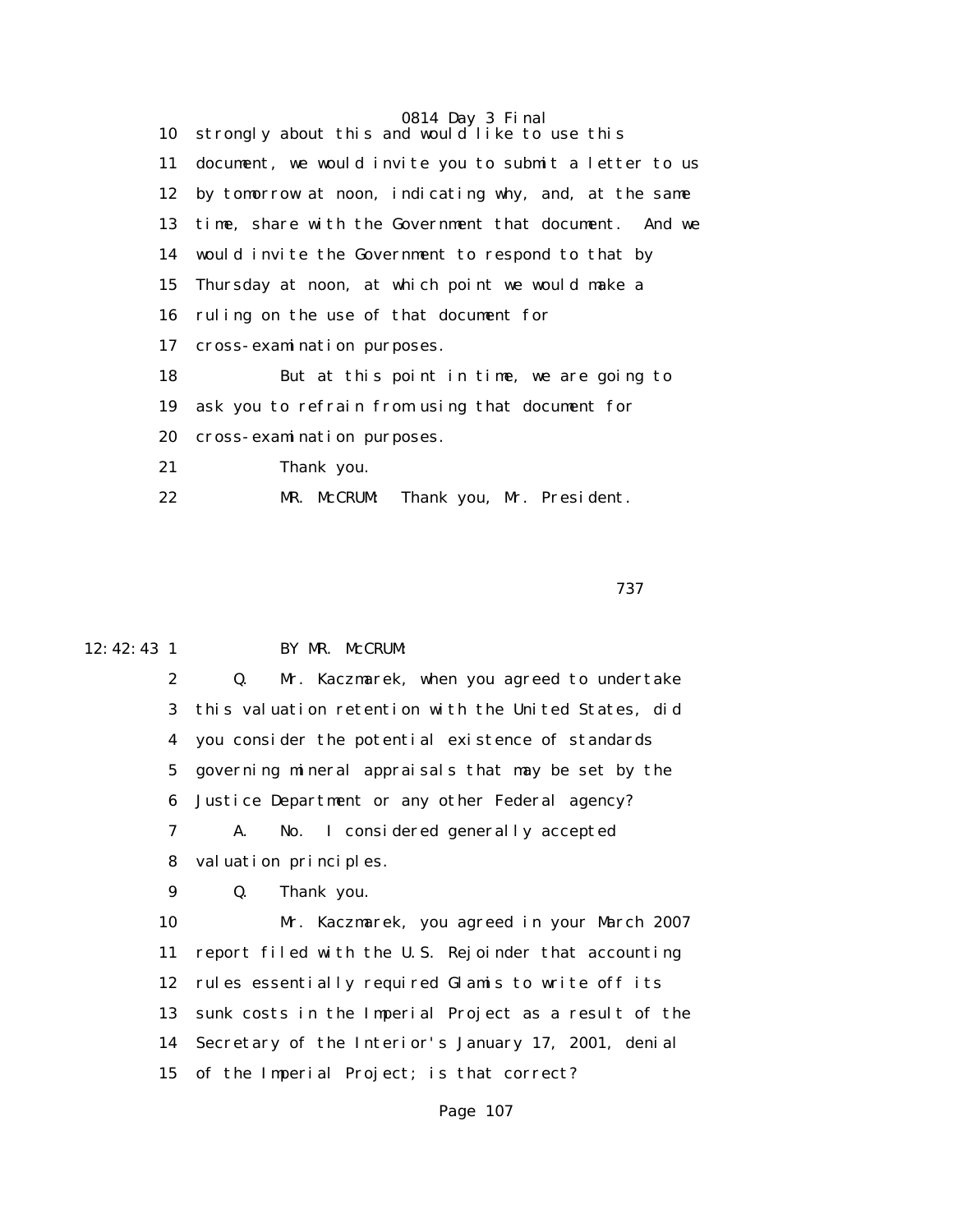0814 Day 3 Final 16 A. That's correct. 17 Q. And isn't it also true that at the time that 18 Glamis took that accounting action in early 2001, that 19 it was then necessary to change the treatment of the 20 reported mineral reserves at the Imperial Project into 21 the category of mineral resources? 22 A. That's correct.

<u>738 - Johann Stein, amerikan basar sebagai sebagai sebagai sebagai sebagai sebagai sebagai sebagai sebagai se</u>

12:44:03 1 Q. And that's what Glamis Gold, Limited, did at 2 that time; correct?

3 A. That's correct.

 4 Q. And the reason for that change was because 5 reserves are considered to have an economic 6 extractability concept associated with them; is that 7 right?

 8 A. Yes. I believe the reclassification was due 9 to the uncertainty that had arisen over whether or not 10 Glamis would be able to extract those minerals.

 11 Q. And the category of mineral resources as 12 reported by Glamis Gold, Limited, reflected the fact 13 that gold mineralization was known to be there, but it 14 may not be--it might not be legally extractable; is 15 that right?

16 A. That's correct, yes.

 17 Q. And the reported mineral resources at the 18 Glamis Imperial Project have continued to be reported 19 annually by Glamis Gold, Limited, as mineral resources 20 subsequent to 2001; is that correct?

21 A. That's correct.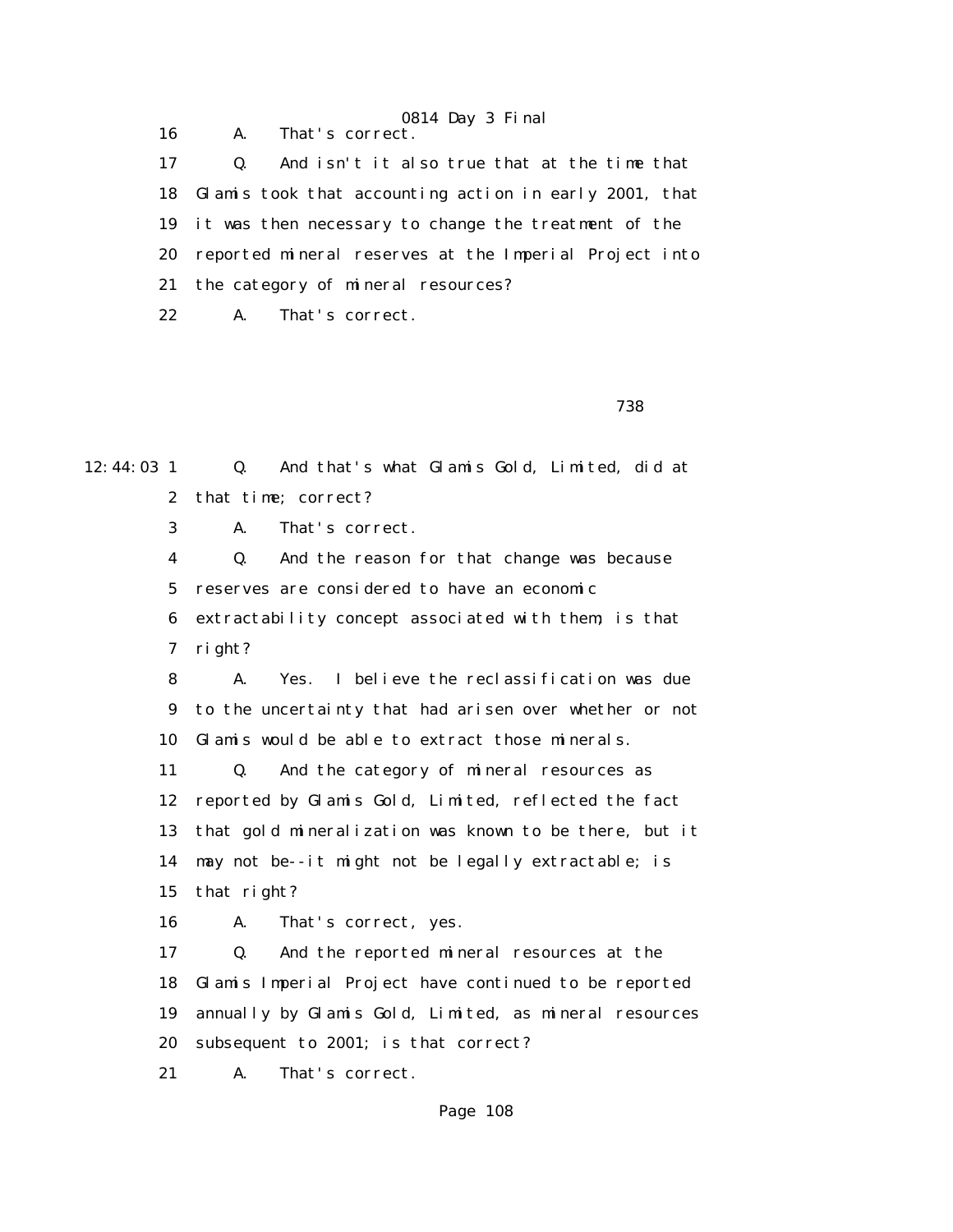#### $0.014$  Day  $9$  Final

|  | 0814 Day 3 Final                        |
|--|-----------------------------------------|
|  | And when Goldcorp acquired Glamis Gold, |

 $739$ 

12:45:23 1 Limited, it then has continued to report the Glamis 2 Imperial Project mineralization in the mineral 3 resources category, not mineral reserves category; is 4 that correct?

> 5 A. Correct. I think they wouldn't be able to 6 reclassify them as reserves unless they were to 7 attempt to obtain permits for the Project and move 8 forward with it.

 9 Q. And the classifications that regulated 10 publicly traded regulated companies like Glamis Gold 11 Limited, and Goldcorp, Inc., make regarding their 12 mineral reserves and mineral resource reports are 13 closely scrutinized by securities agencies in the 14 United States and Canada; is that correct?

15 A. Certainly.

 16 Q. Mr. Kaczmarek, when you used the spot price 17 of \$635 per ounce to calculate the value of the Glamis 18 Imperial Project, you chose a date of September 6, 19 2006; is that correct?

20 A. That's correct.

 21 Q. And you chose that date because it was 22 shortly before the filing of the Counter-Memorial of

740

12:46:56 1 the United States in this case; is that correct?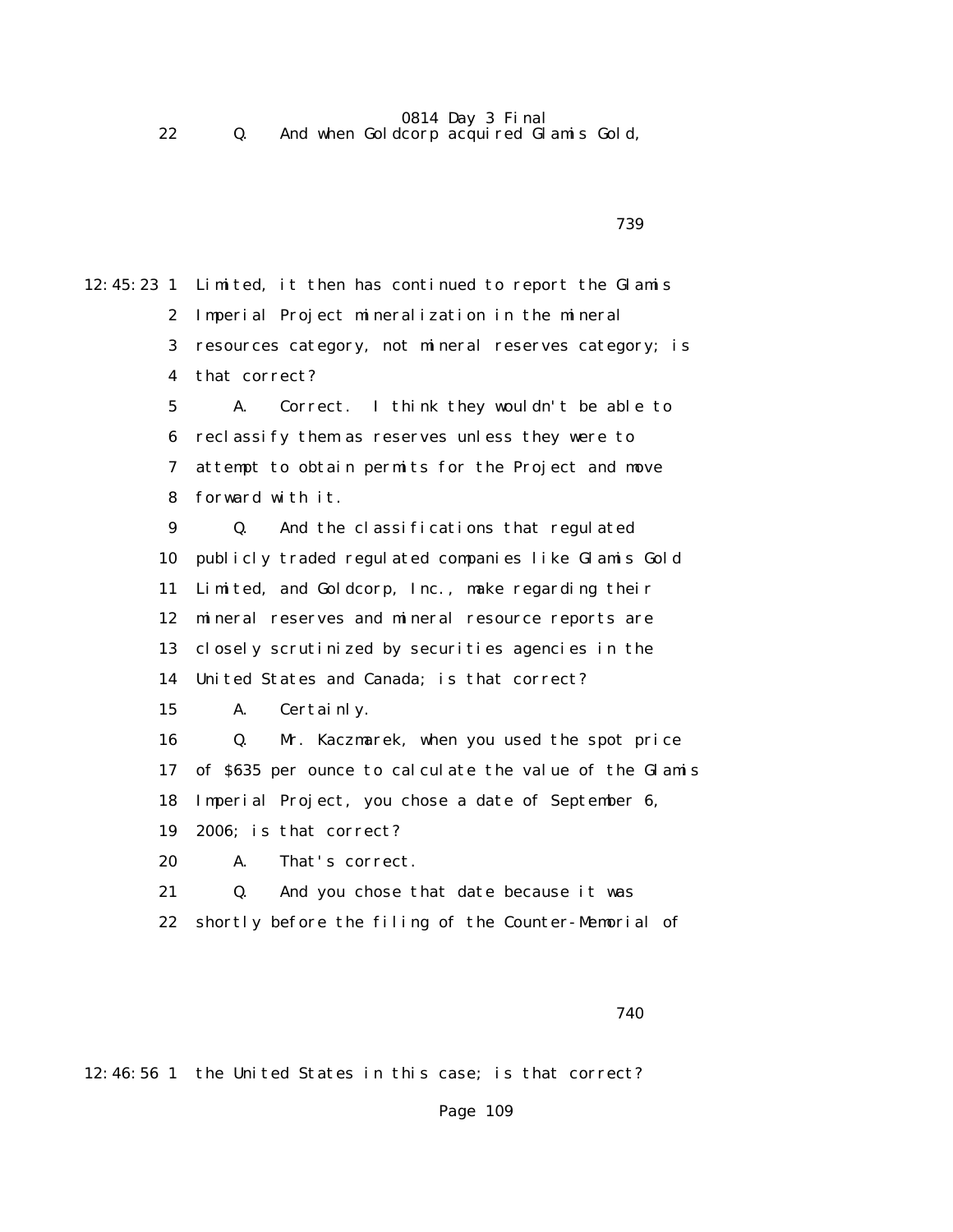0814 Day 3 Final 2 A. That's correct. 3 Q. Are you aware that just a couple of weeks 4 later on September 19, 2006, that the spot price had 5 declined to \$584 per ounce? 6 A. Yes, I was. 7 Q. Did that indicate that the valuation of the 8 Glamis Imperial Project had dropped substantially from 9 the 159 million-dollar number you put forth? 10 A. Well, I didn't run the number, but yes, it 11 would have dropped. 12 Again, as I demonstrate in my report, the 13 market value of gold companies fluctuates with the 14 prices of gold. So, while gold is volatile, so are 15 the valuations of gold companies. 16 Q. So, you agree that the gold price has been 17 volatile? 18 A. Yes, I do. 19 Q. And yet you still think it's responsible to 20 place a valuation of a mineral property based on a 21 particular date spot price as opposed to a long-term 22 average price?

741

12:48:11 1 A. Well, you're trying to differentiate the spot 2 price between a long-term average price, and the price 3 used by Behre Dolbear was the 10-year historic average 4 price; and in its view, that was \$337, and that would 5 be the applicable price to use to value the Imperial 6 Project today.

7 As we demonstrated that clearly can't be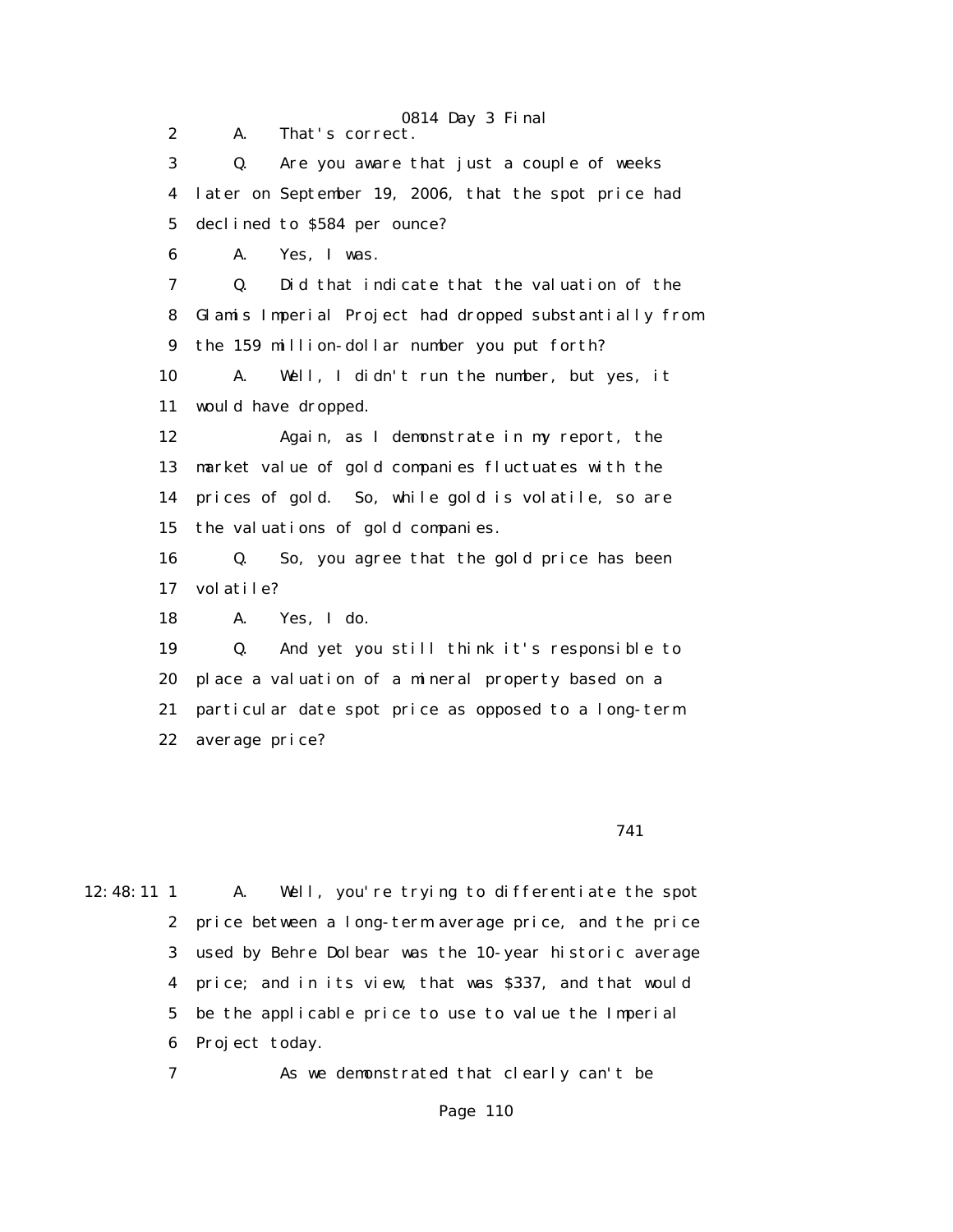0814 Day 3 Final 8 correct. If Behre Dolbear is also correct that 9 operating costs have risen 85 percent and one is only 10 supposed to use a 10-year historic average price, 337 11 to value gold projects, the Imperial Project would 12 have been rendered worthless under Behre Dolbear's own 13 valuation matrix anyway, regardless of the imposition 14 of the backfilling regulations.

> 15 So, I clearly believe using the spot price as 16 his estimates of the price that gold companies can 17 achieve over the long term is appropriate, and it was 18 deemed appropriate, even by Glamis itself in doing its 19 own analysis and its own memorandums which 20 acknowledged specifically that forward contracts would 21 enable then to beat the spot price over a significant 22 duration of the mine life.

742

12:49:22 1 Q. Mr. Kaczmarek, are you aware that within the 2 last two weeks your firm Navigant has entered into an 3 agreement in principle with Behre Dolbear to submit a 4 joint bid to carry out a multibillion dollar valuation 5 of the aluminium assets of the Alcan Company, which is 6 potentially being acquired by the Rio Tinto Company, 7 one the largest mining companies in the world? 8 A. I'm not aware of that, no. 9 Q. Are you aware that your firm Navigant sought

 10 out Behre Dolbear and Mr. Guarnera's participation in 11 that project so that they could take the lead on 12 metallic mineral valuations?

13 A. I'm not aware of it. I don't dispute the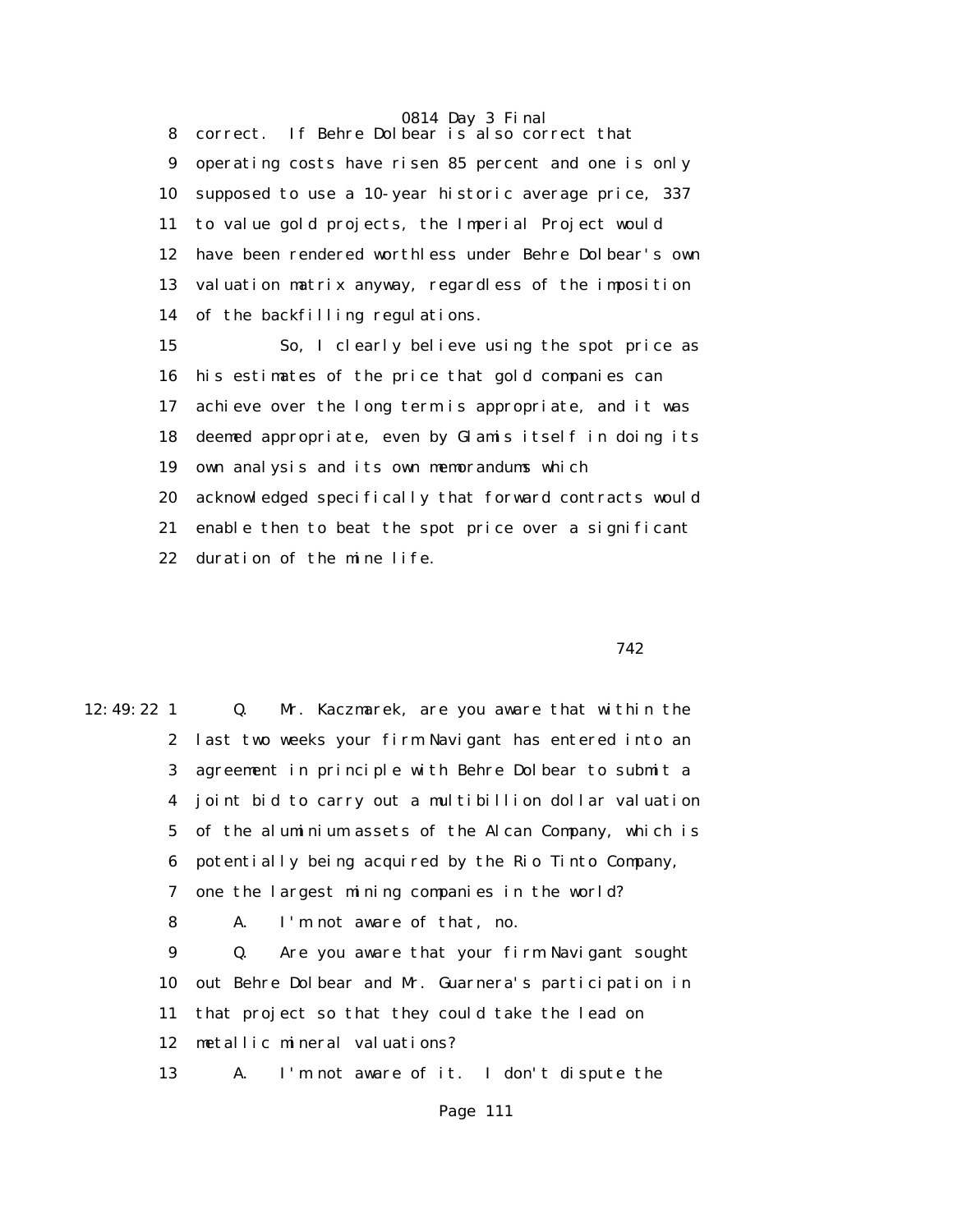0814 Day 3 Final<br>olbear has. What I do dispute 14 expertise that Behre Dolbear has. 15 is the particular content of this report which we 16 demonstrated which was very different from the 17 contents of the other reports that we have seen Behre 18 Dolbear do. 19 Q. Mr. Kaczmarek, would you agree that the

20 history of the publicized denial of the Imperial

21 Project by the Interior Secretary would be a relevant

22 factor that a willing buyer would consider today when

743

12:50:31 1 contemplating an investment in the Imperial Project? 2 A. The fact that it had been denied in the past 3 might play a part in determining the valuation of the 4 Project today, yes.

> 5 Q. And you do state in your expert report that a 6 definition of fair market value is the amount at which 7 property would change hands between a willing seller 8 and a willing buyer when neither is acting under 9 compulsion and when both have reasonable knowledge of 10 the facts; is that correct?

11 A. That's correct.

 12 Q. Would you agree that a willing buyer who is 13 considering the possible purchase of the Imperial 14 Project today would also consider the public 15 statements by former California Governor Gray Davis on 16 April 7, 2003, where the Governor asserted that the 17 adoption of new mandatory backfilling and site 18 regrading requirements would stop the Imperial Project 19 from proceeding by imposing cost-prohibitive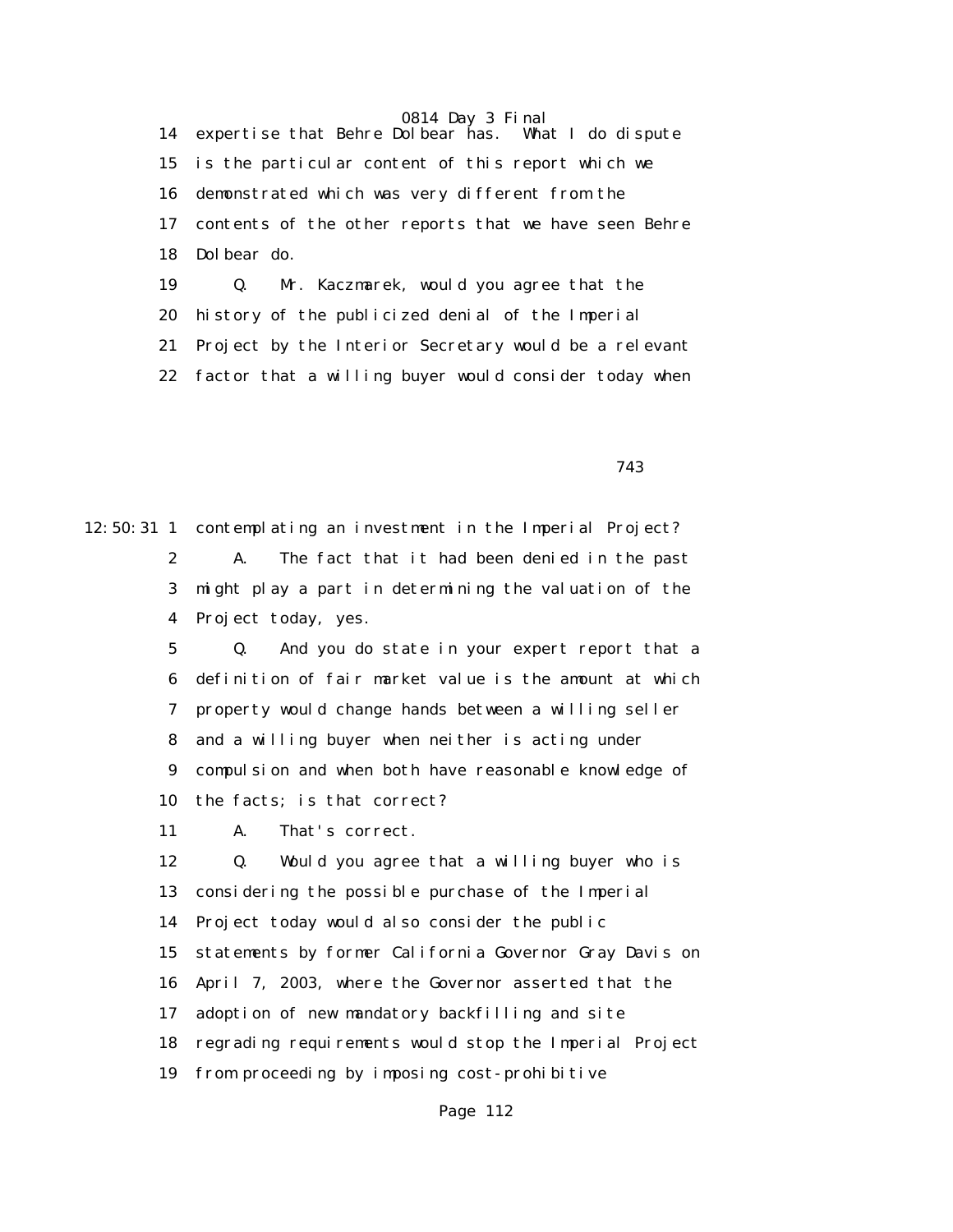20 reclamation requirements and that this was all

 21 appropriate because sacred sites are more precious 22 than gold?

744

12:51:36 1 A. How someone might interpret that statement, I 2 can't really opine on. People could interpret it very 3 differently. It's clearly a political statement. It 4 could mean a variety of things, but in analyzing the 5 economics of the Project, it clearly doesn't fit with 6 the statement. The economics of the Project and the 7 regulation simply increase the operating costs of the 8 mine. It could not have the effect that the statement 9 by Governor Gray Davis has indicated it has. 10 Q. Now, would you agree that a willing buyer 11 would want to consider such statements by the Governor 12 of the state where the property is? 13 A. They might consider that statement, yes. 14 Q. Would you agree that a willing buyer who was 15 considering the possible purchase of the Imperial 16 Project also would consider the fact that the Glamis 17 Imperial Project was the only mine identified in the 18 California Governor's public statement on April 7, 19 2003? 20 A. Again, they might consider it; and to what 21 degree they would consider it, I don't know. 22 Q. Would you agree that a willing buyer who was

745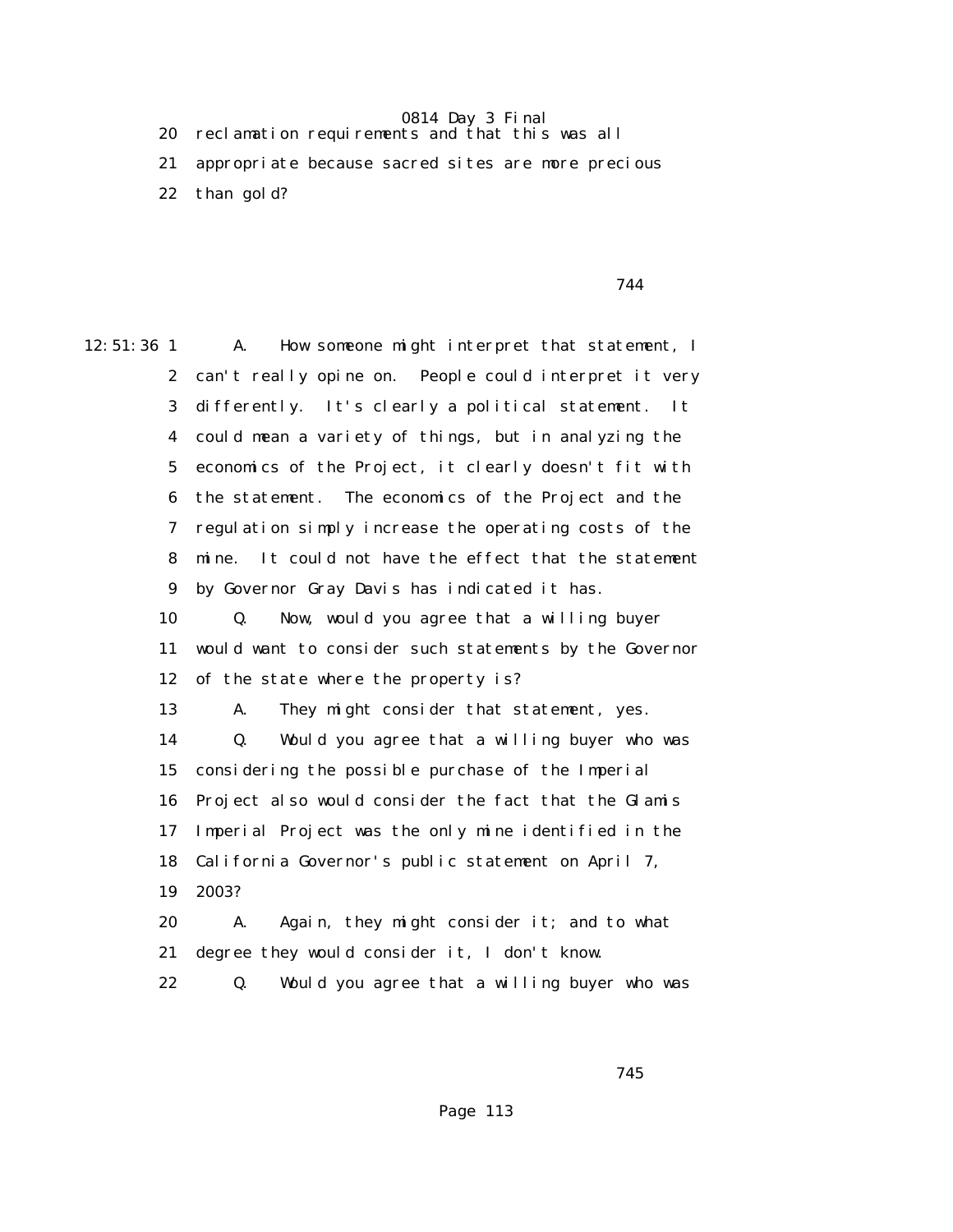12:52:53 1 considering the possible purchase of the Imperial 2 Project would also consider the fact that the Glamis 3 Imperial Project was identified as the only reason for 4 the emergency adoption of mandatory backfilling 5 regulations by the California State Mining and Geology 6 Board in 2002? 7 A. I'm not sure if that's--if that's accurate. 8 Presuming that is an accurate reflection of what was 9 stated, again, they might consider it. To what degree 10 it might be considered, again, that would be 11 subjective. 12 Q. Would you agree that a willing buyer who was 13 considering the possible purchase of the Imperial 14 Project would also consider the fact that former 15 California Governor Gray Davis on September 30, 2002, 16 directed his resource agency to use all available 17 means to prevent the Glamis Imperial Project from 18 proceeding? 19 A. Again, same answer. A willing buyer might 20 consider that information. To what degree they would 21 place reliance upon it, that could vary. 22 In my view, in doing my own analysis, I don't

#### $746$

12:54:07 1 place a lot of weight on those statements. They're 2 political statements. I would place more weight on 3 the fact that the owner of the property has been 4 declaring it to be worthless. A willing buyer would 5 be, of course, very skeptical to want to look to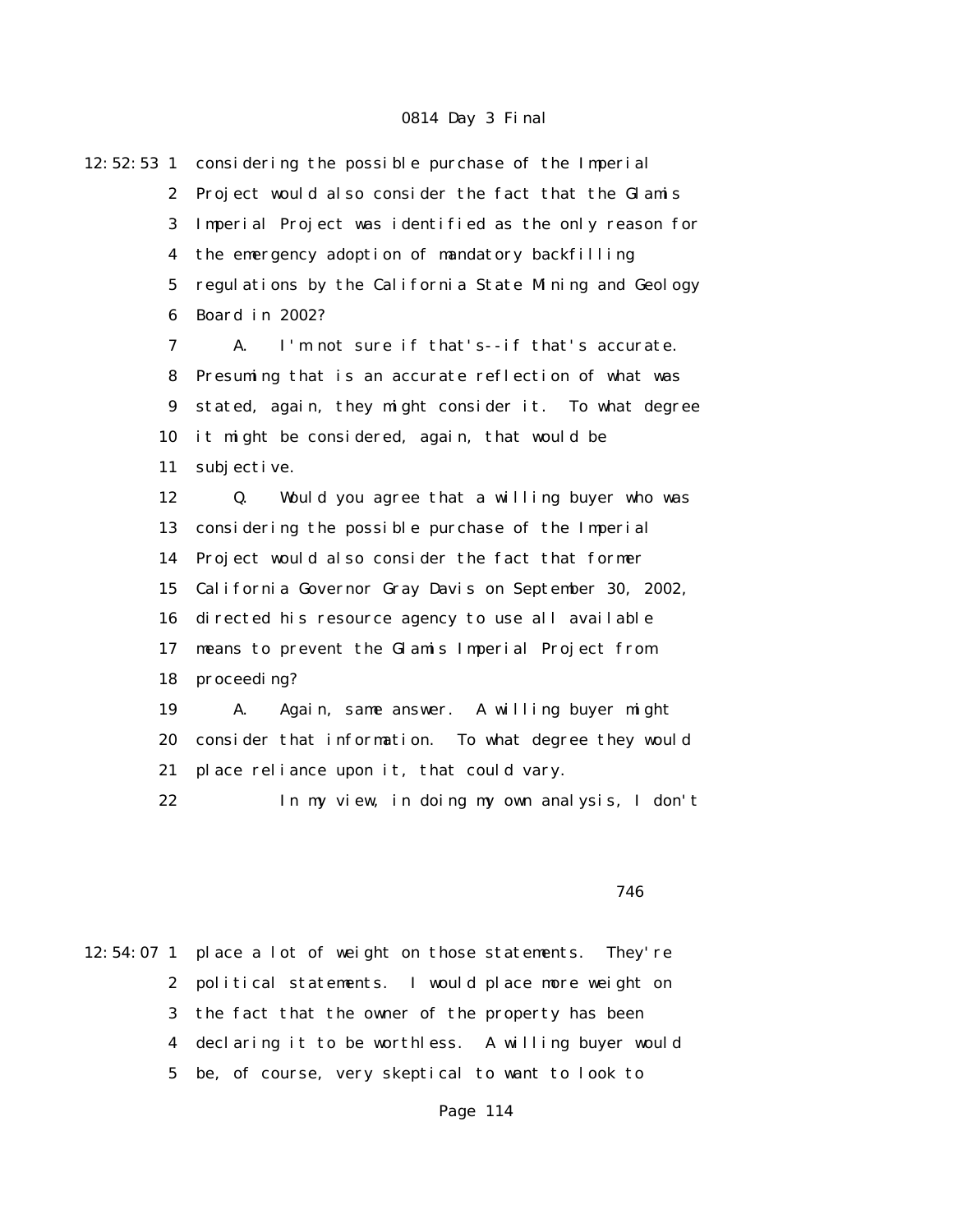0814 Day 3 Final 6 purchase a property in which the owner itself is 7 proclaiming it to be worthless.

 8 Q. Well, you are asserting that it's worth 9 \$159 million in a public way, as well; is that right? 10 A. Absolutely, absent the public reference to 11 the fact that the property isn't valuable. I'm not 12 considering those aspects in my valuation.

 13 Q. Would you agree that a willing buyer who is 14 considering the possible purchase of the Imperial 15 Project would consider the fact that an enrolled bill 16 report to Governor Gray Davis on legislation dated 17 March 23, 2002, identified the purchase of that bill 18 as being to, "permanently prevent the Glamis Imperial 19 Project from proceeding"?

 20 MS. MENAKER: Objection because these are 21 confidential documents, so these are not documents 22 that are available to members of the public.

747

12:55:14 1 MR. McCRUM: That's an argument, not an 2 objection.

> 3 MS. MENAKER: First, he's being asked to 4 speculate, purely speculation, but the documents to 5 which he is referring are confidential documents, so 6 the basis of the question is inappropriate, and there 7 is no basis for the question.

> 8 PRESIDENT YOUNG: Inappropriate in the sense 9 that counsel is referring to confidential documents? 10 MS. MENAKER: Yes, and also inappropriate in 11 the sense that these documents--I mean, they're not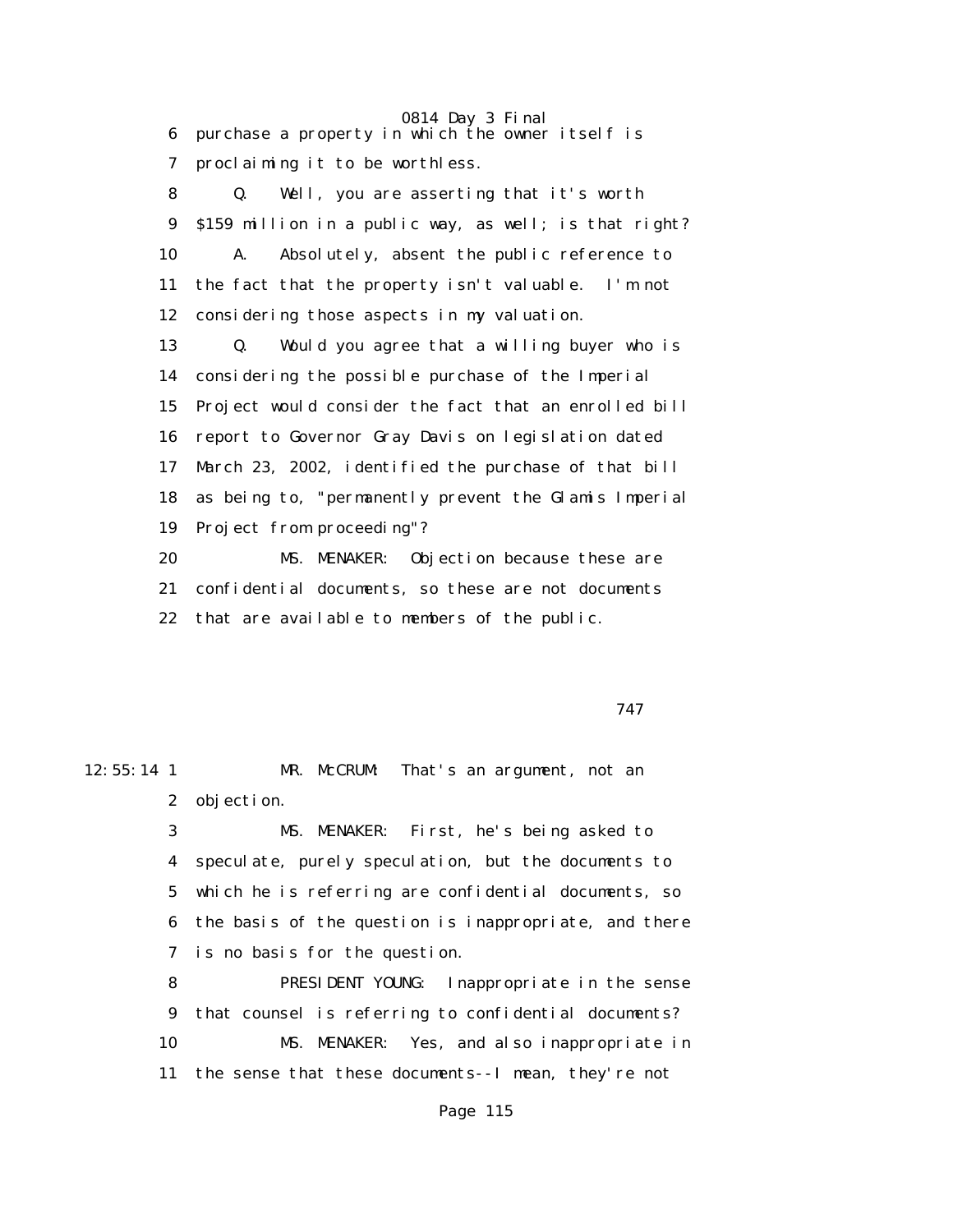12 available to members of the public, so we should not 13 be referring to the confidential documents in this 14 respect. We have referred to them in other aspects of 15 the proceeding for different purposes. But since all 16 he's trying to ascertain is what members of the public 17 might think, there is clearly no need to reference 18 nonpublic confidential documents.

 19 MR. McCRUM: If I could respond, this 20 particular document we have had up on the screen a 21 number of times in the last couple of days. There has 22 been no objection to its confidentiality.

748

12:56:39 1 And I will further assert to this Tribunal 2 that we were able to obtain virtually all of these 3 documents from a company in Sacramento called 4 Legislative Intent Services, and they were produced by 5 the Government as well in this case, but we were able 6 to obtain those documents. I believe confidentiality 7 was essentially waived by California. 8 We also believe that when documents were 9 produced to us in this case, documents that were 10 deemed to be confidential and privileged in the 11 California State Government, many were withheld from 12 us. 13 PRESIDENT YOUNG: We will consider it. 14 (Tribunal conferring.) 15 PRESIDENT YOUNG: Thank you. 16 We are not prepared to sustain an objection 17 with respect to speculation, but let me ask you,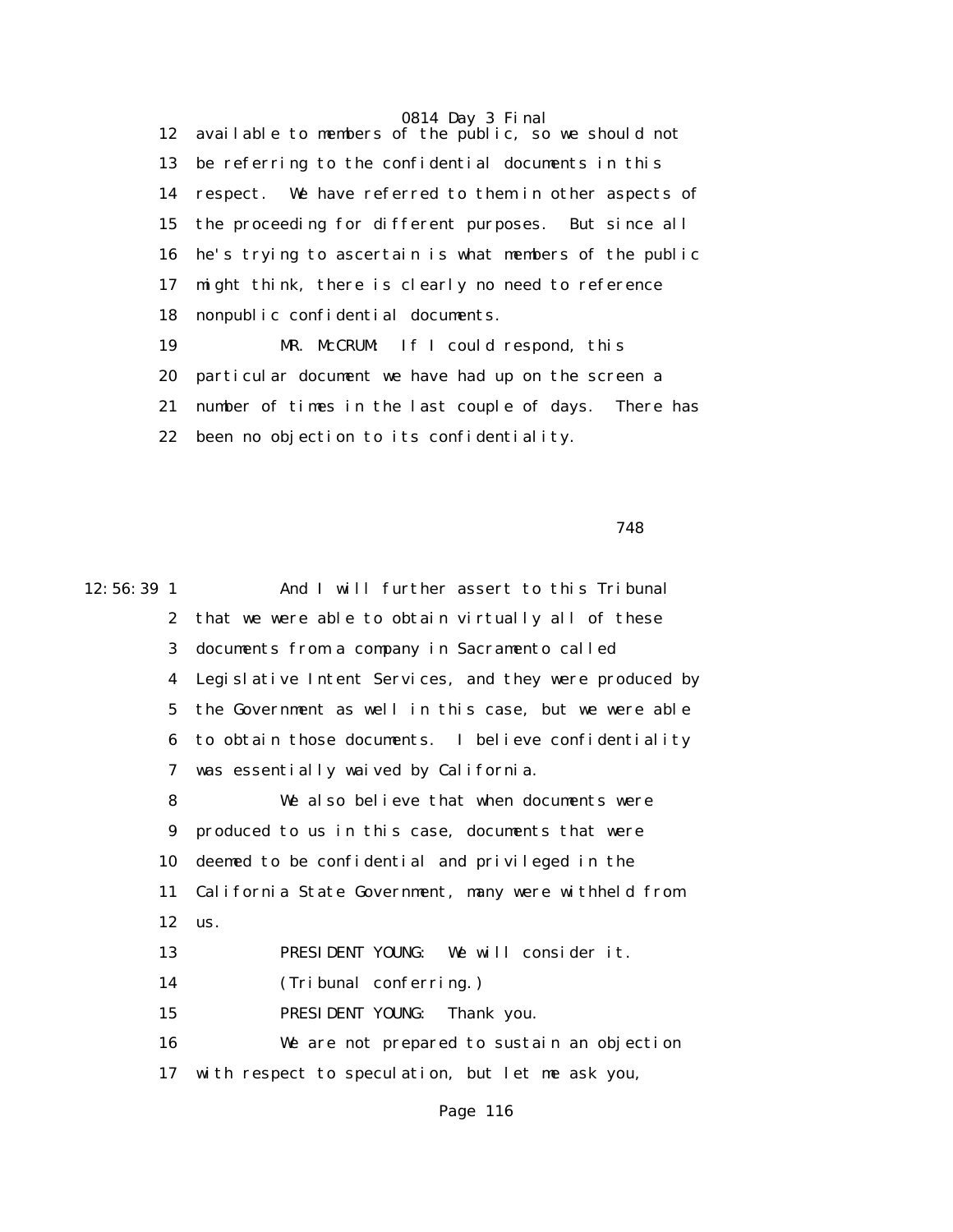18 Ms. Menaker, is your objection regarding 19 confidentiality that we should turn the cameras off at 20 this point? 21 MS. MENAKER: No, that's okay, because when 22 we were conferring, I was reminded that although this

749

13:01:12 1 is a confidential document, it was one that we did not 2 redact in the pleadings. So, that's fine. 3 PRESIDENT YOUNG: Okay. 4 Mr. McCrum, if you could just ask a few more 5 questions, and then we will break for lunch. 6 MR. McCRUM: Okay. I would be happy to break 7 right now or we can proceed with a few more. 8 PRESIDENT YOUNG: Why don't we go ahead and 9 break. It's 1:00. We will resume at 2:15. 10 MR. McCRUM: Thank you. 11 PRESIDENT YOUNG: And I do remind counsel not 12 to talk with the witness about the subject matter of 13 the case during the lunch hour. Thank you. 14 MS. MENAKER: Would it be okay for me to ask 15 counsel approximately how much longer he expects to go 16 with this witness, just for timing purposes? 17 MR. McCRUM: I would say I would estimate on 18 the order of 20 to 30 minutes. 19 MS. MENAKER: Thank you. 20 (Whereupon, at 1:02 p.m., the hearing was 21 adjourned until 2:15 p.m., the same day.) 22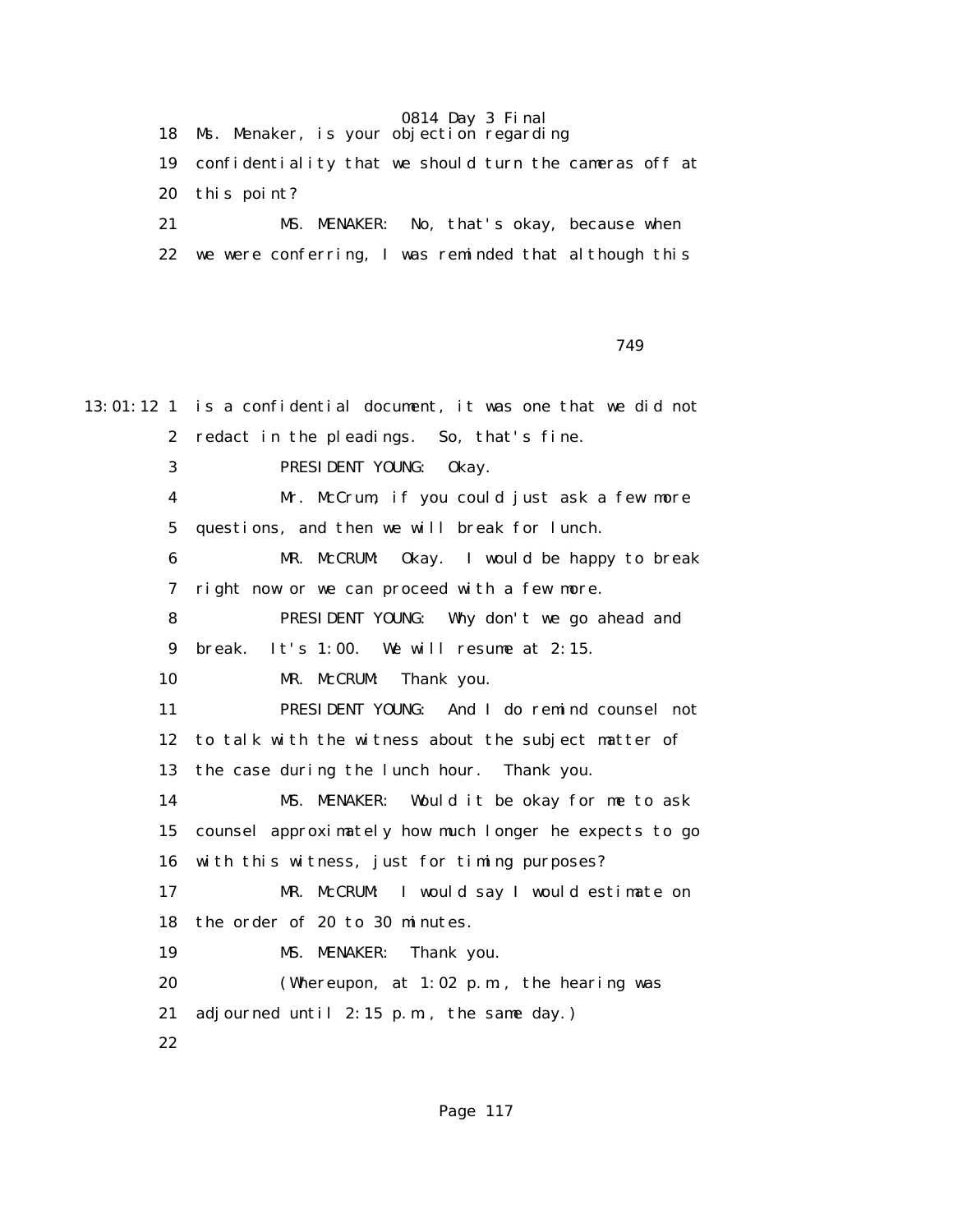$750$ 

| 1                | <b>AFTERNOON SESSION</b>                             |
|------------------|------------------------------------------------------|
| $\boldsymbol{2}$ | PRESIDENT YOUNG: Good afternoon.                     |
| 3                | We will recommence the hearing, and we left          |
| 4                | off, Mr. McCrum, you were in the middle of your      |
| $\mathbf 5$      | cross-examination. I will turn the time back to you. |
| 6                | Yes, thank you.<br>MR.<br><b>McCRUM:</b>             |
| 7                | <b>CONTI NUED CROSS- EXAMI NATI ON</b>               |
| 8                | BY MR. McCRUM:                                       |
| $\boldsymbol{9}$ | Good afternoon, Mr. Kaczmarek.<br>Q.                 |
| 10               | Good afternoon.<br>A.                                |
| 11               | Shortly before the lunch break, we had been<br>Q.    |
| 12               | reviewing several statements from the California     |
| 13               | Government relating to the Glamis Imperial Project.  |
| 14               | Do you recall those, some of those statements?       |
| 15               | A.<br>Yes, I do.                                     |
| 16               | And in preparing your September 2006 expert<br>Q.    |
| 17               | report, did you have the opportunity to review the   |
| 18               | Memorial of Claimant Glamis Gold, Limited, submitted |
| 19               | in this case?                                        |
| 20               | I did review aspects of the Memorial, yes.<br>A.     |
| 21               | Q.<br>And do you recall that that Memorial cited     |
| 22               | and supplied copies of numerous California state     |
|                  |                                                      |
|                  |                                                      |

751

14:17:42 1 Government documents supporting the quotations that I 2 had referenced before the lunch break?

3 A. They may or may not have. Sitting here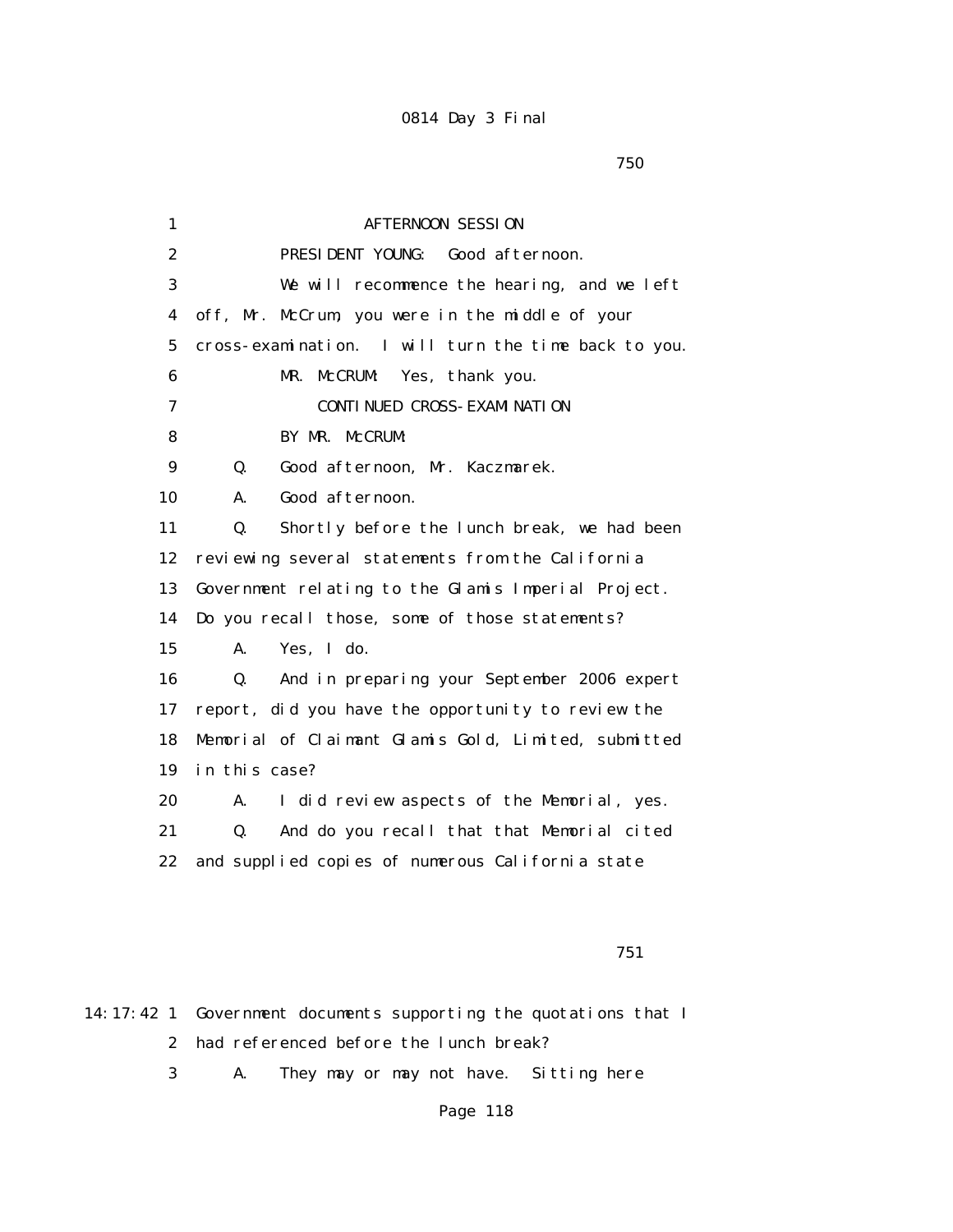0814 Day 3 Final 4 today, I can't confirm whether or not those quotations 5 were included in documents attached to the Memorial. 6 Q. Okay. 7 Your expert reports dated September 2006, and 8 March 2007, contained lengthy reports and appendices 9 nearly a foot in total thickness. 10 Is that about right? 11 A. That sounds about right, yeah. 12 Q. Did any of your appendices include any of the 13 California state documents reflecting the State 14 Government's intention to prevent the Glamis Imperial 15 Project from proceeding? 16 A. No. 17 Q. Mr. Kaczmarek, in your final rebuttal report 18 filed approximately a week ago, you referred to the 19 Cerro Blanco project of Glamis Gold, Limited; do you 20 recall that? 21 A. Yes, I do.

22 Q. And you pointed out that Glamis Gold,

 $752$ 

14:18:56 1 Limited, wrote off the investment at Cerro Blanco in 2 early 2001 at the same time it wrote off the Imperial 3 Project; do you recall that?

4 A. That's correct.

 5 Q. And did you do some investigation and 6 analysis of the Cerro Blanco situation?

7 A. At what time?

 8 Q. In connection with preparing your rebuttal 9 report filed a week ago.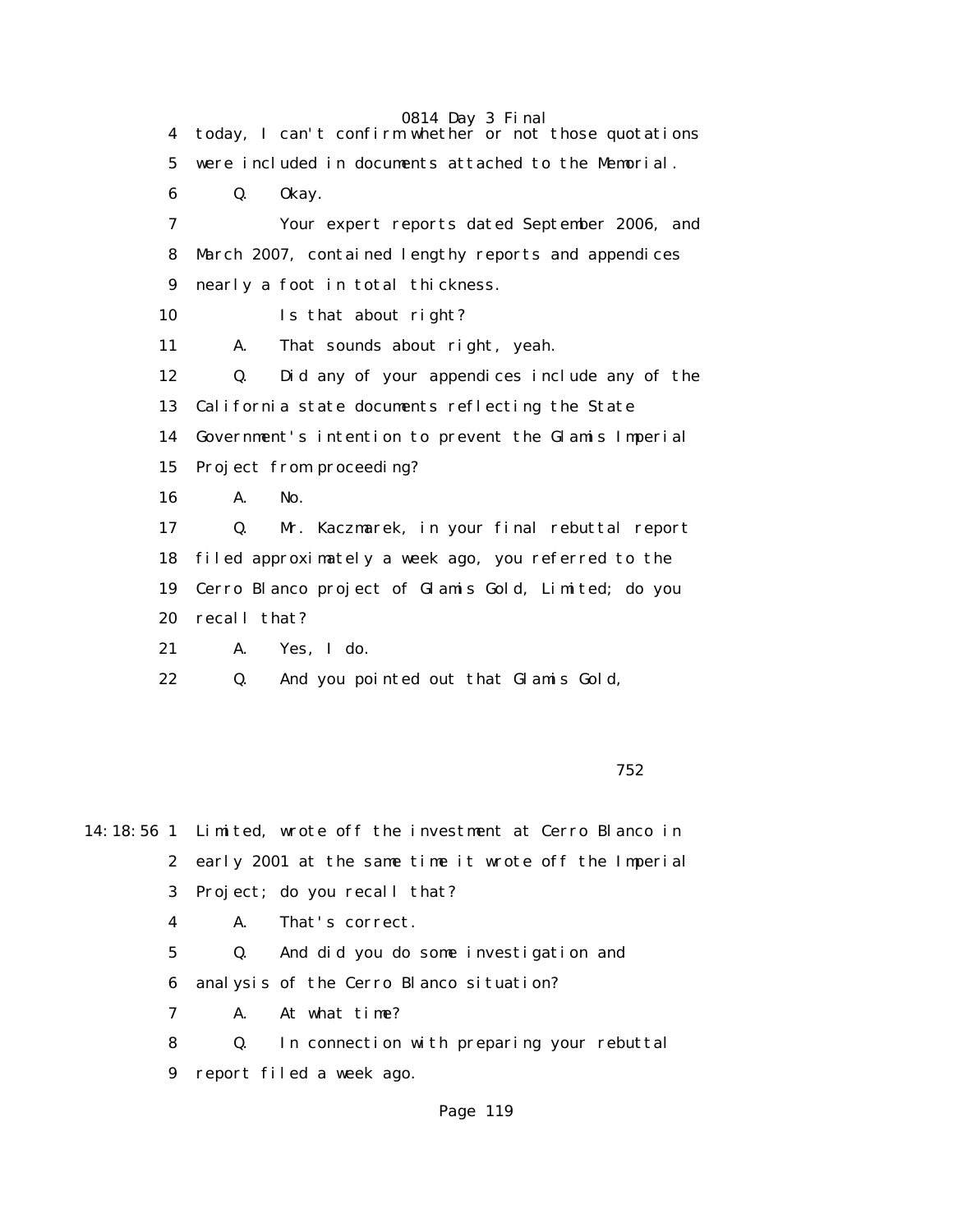0814 Day 3 Final 10 A. Yes, we looked into what activity was taking 11 place at the Project referencing Annual Reports 12 produced by Goldcorp. 13 Q. As part of that review, did you learn of any 14 adverse governmental action that had been taken 15 affecting the Cerro Blanco project? 16 A. I'm not aware of any, no. 17 Q. Is it your understanding that the Project was 18 written off based upon the determination that it was 19 uneconomic at that time? 20 A. Yes, I believe the 2000 Annual Report of 21 Glamis indicated that the Project was shelved, pending 22 an increase in gold prices.

 $753$ 

14:20:14 1 Q. And what rationale did the Glamis Gold, 2 Limited, Annual Report provide for the write-off of 3 the sunk cost investment in the Imperial Project in 4 the early 2001 Annual Report? 5 A. It was the 2000 Annual Report. 6 Q. 2000 Annual Report, finalized in early 2001; 7 correct? 8 A. Yes. 9 The explanation given was the denial of the 10 permits. 11 Q. And who carried out that denial? 12 A. I believe the BLM had carried out that 13 denial. 14 Q. And do you recall that the denial was 15 personally exercised by Interior Secretary Bruce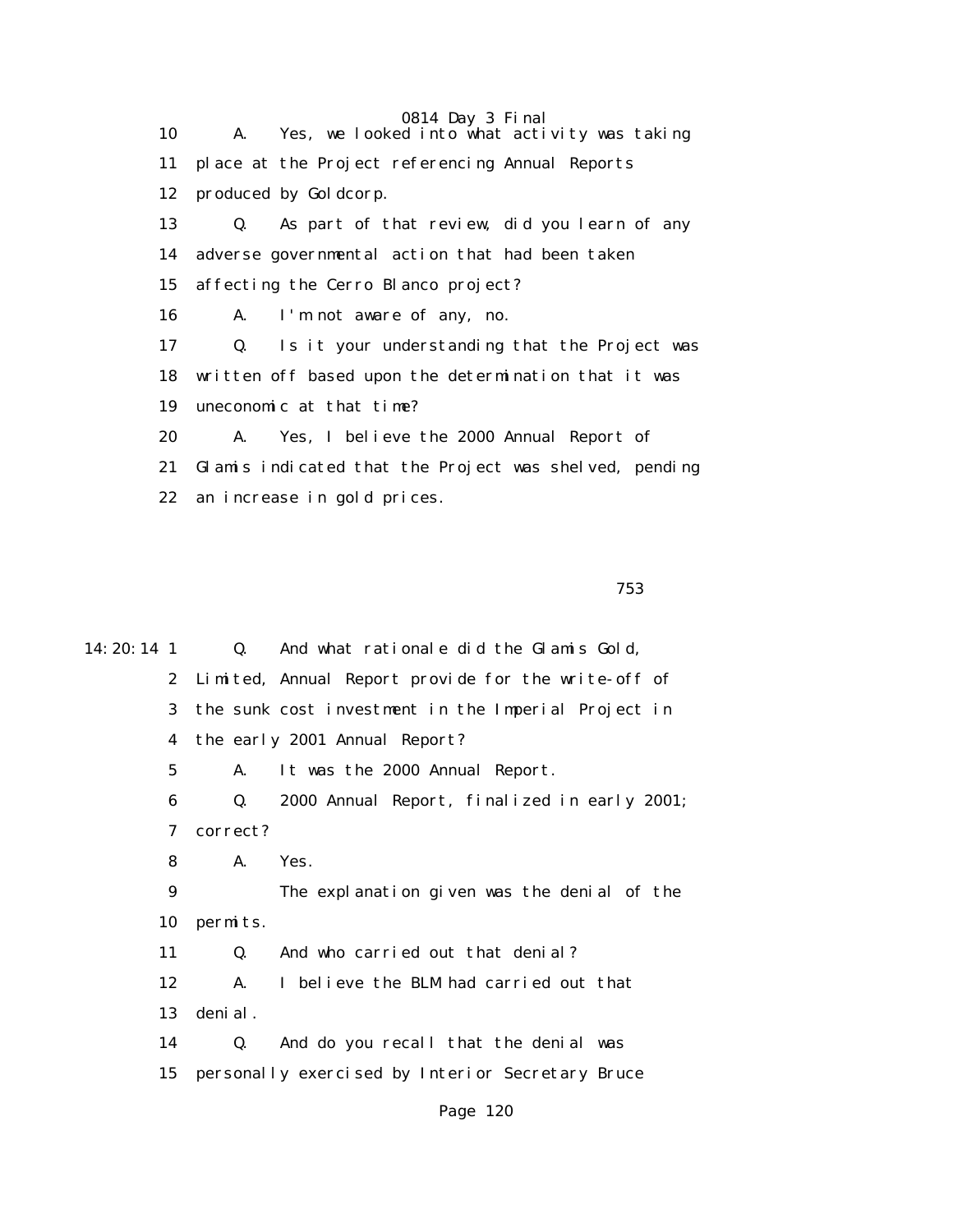0814 Day 3 Final 16 Babbitt through a press conference? 17 A. I'm not aware of a press conference being 18 held, no. 19 Q. Now, you point out in your rebuttal report 20 filed last week that Glamis is pursuing new mineral 21 investigation activities at Cerro Blanco; is that 22 right?

754

14:21:24 1 A. That's correct. 2 Q. And they have--they're carrying out a 3 feasibility study there; is that right? 4 A. That's my understanding, yes. 5 Q. Are you aware from your investigation that 6 the Cerro Blanco property contains a deep vein 7 structured gold deposit? 8 A. I'm aware from earlier testimony in the 9 proceedings that that is the case, yes. 10 Q. So, you're referring to testimony you have 11 heard here this week? 12 A. That's right. 13 Q. The Imperial Project is not like that 14 geologically, is it? 15 A. No, it's not, but that wasn't the purpose for 16 which I referenced the Cerro Blanco project. What we 17 indicated was that there is a real option with Gold 18 Properties and that they can be put aside and put on 19 hold for a period of time to allow economics to 20 potentially improve for the Project to commence. 21 Clearly economics have improved in the price of gold,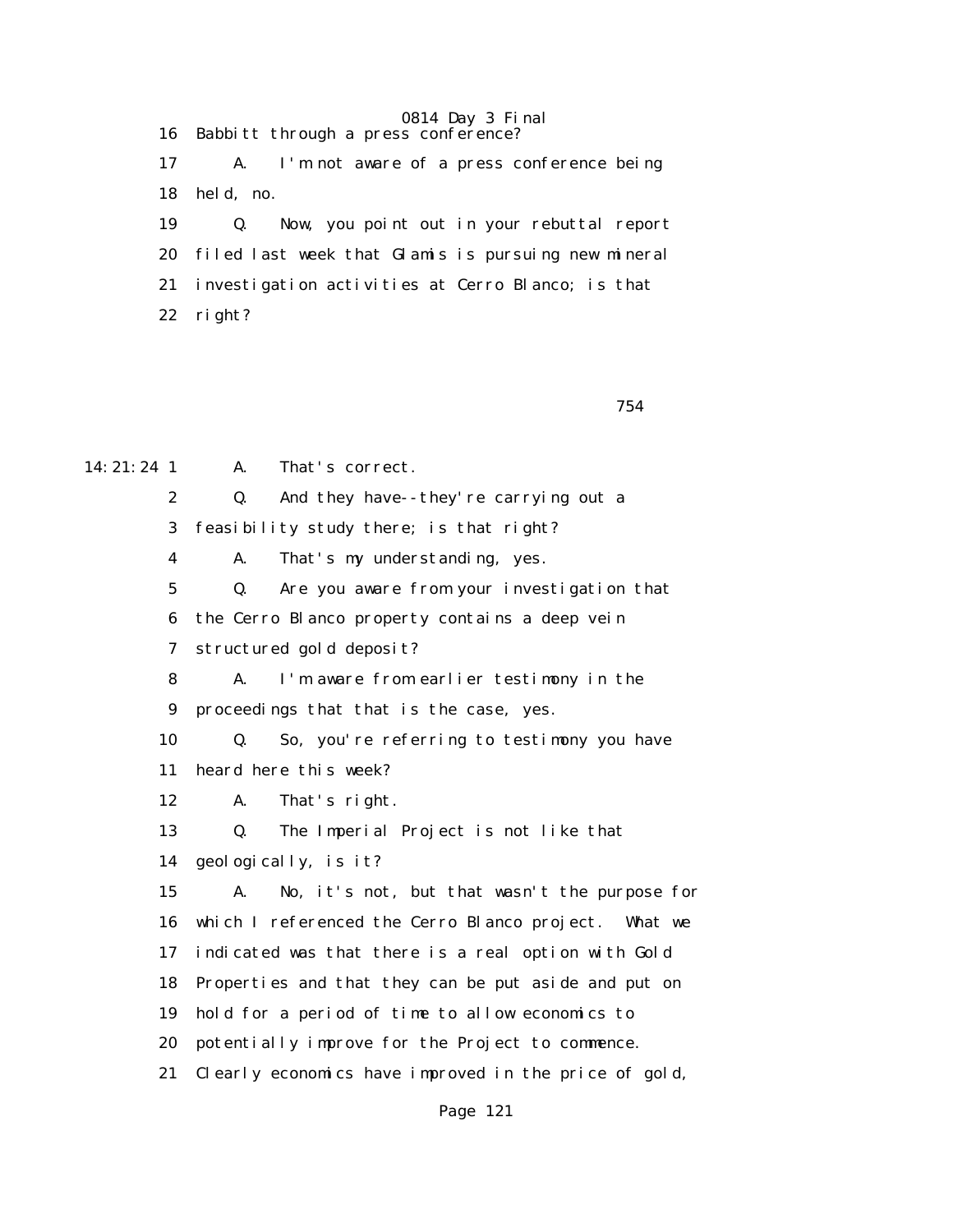22 which now makes exploration activity at Cerro Blanco

```
<u>755 - Johann Stein, amerikan bahasa (j. 1856)</u>
```
14:22:39 1 justified.

 2 Q. And in the case of the Cerro Blanco project, 3 exploration was carried out to explore the deep vein 4 gold structures there and a major new discovery was 5 made; is that right? 6 A. That's right, but those exploration 7 activities have been put on hold for several years 8 because of the current economic conditions that 9 existed in early 2001. 10 Q. And you do recognize that a major new 11 underground discovery was made at Cerro Blanco? 12 A. Yes, that's my understanding. 13 Q. And are you aware that at the Imperial 14 Project area, more than 400 holes have been drilled, 15 and no such deep vein structure has been revealed in 16 that area? 17 A. My understanding is no deep vein has been 18 discovered at the Imperial Project, correct. 19 Q. Let's refer to Kaczmarek Hearing Exhibit 6. 20 Mr. Kaczmarek, prior to filing your expert-- 21 MS. MENAKER: Excuse me, if I could just ask, 22 is this document in the record?

14:23:48 1 MR. McCRUM: Yes. This document is in the

 $756$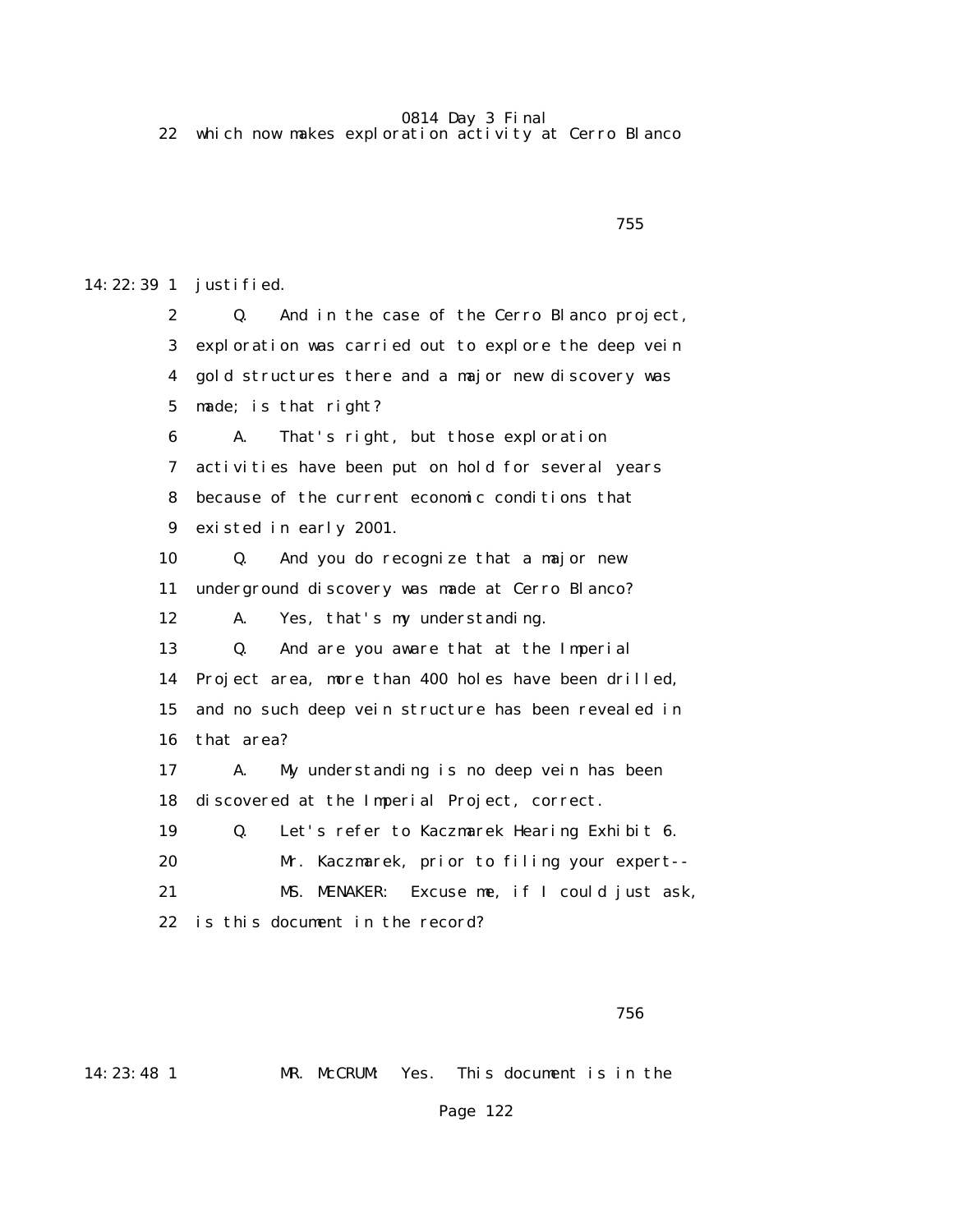0814 Day 3 Final 2 record of this case. It's got the Bates label, I 3 believe is CM 000791-92. 4 MS. MENAKER: No, that's the Bates stamp. 5 That's not showing that it's in the record. 6 MR. McCRUM: Memorial Exhibit 29, Glamis Gold 7 Memorial Exhibit 29. 8 MS. MENAKER: Thank you. 9 BY MR. McCRUM: 10 Q. Mr. Kaczmarek, were you aware that the U.S. 11 Bureau of Mines published a study in 1990 entitled: 12 "A Cost Valuation of Backfilling Open-pit Gold Mines 13 in the California Desert," that concluded that 14 complete backfilling of open-pit gold mines was 15 economically infeasible prior to submitting your 16 expert reports in this case? 17 A. No, I was not. 18 Q. Let's take a look at this exhibit, and it 19 begins by stating, "An evaluation was performed to 20 determine the effects of backfilling costs on the 21 economics of an open-pit mining operation." 22 Turning to the second page of the exhibit, it

 $757$ 

14:25:02 1 states, "In summary, two aspects of backfilling open 2 pits were analyzed. First, NPV was calculated for 3 three cases and plotted against various gold prices. 4 Second, NPV for an operation under the same three 5 situations was determined for various operating costs. 6 Both scenarios indicated that the added costs of 7 requiring the pit to be backfilled could have a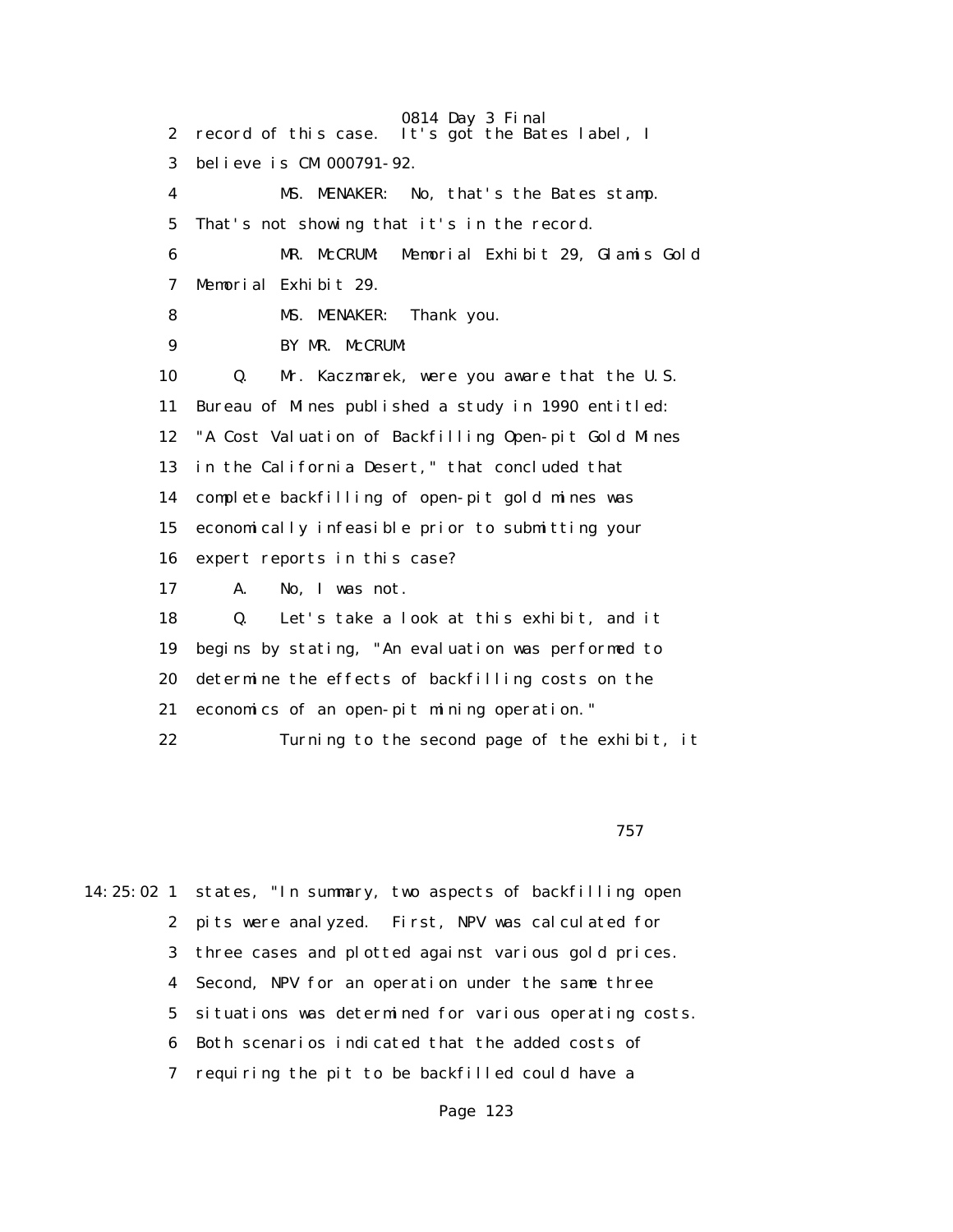0814 Day 3 Final 8 significant adverse impact on the economics of an 9 operation. Indeed, for the base case alone, 10 backfilling would make an otherwise profitable 11 operation 111 million NPV at 15 percent ROR 12 unprofitable to minus 13 million NPV." 13 Were you aware of those findings by the U.S. 14 Bureau of Mines made in 1990? 15 A. I have not before today seen this document, 16 nor am I familiar with the analysis that's conducted 17 in it. 18 Q. Let's turn to Kaczmarek Exhibit 7. 19 This is a Federal Environmental Impact 20 Statement, also an Environmental Impact Report issued 21 by the Bureau of Land Management and County of Kern, 22 and it assesses a maximum pit backfilling alternative

<u>758 - Johann Stein, amerikan basar sebagai sebagai sebagai sebagai sebagai sebagai sebagai sebagai sebagai se</u>

|    | 14:26:24 1 for the Glamis Rand Mine in the California Desert, and |
|----|-------------------------------------------------------------------|
|    | 2 it makes certain findings about the maximum pit                 |
| 3  | backfilling alternative.                                          |
| 4  | Let's turn to the second page of the exhibit.                     |
| 5  | It states, "Based upon these considerations                       |
| 6  | the potential loss of natural resources and economic              |
|    | disadvantages of the maximum pit backfilling appear to<br>7       |
| 8. | be substantially greater than the potential                       |
|    | 9 environmental advantages."                                      |
| 10 | Were you aware of that finding in this                            |
| 11 | Environmental Impact Statement affecting the Rand                 |
| 12 | Project?                                                          |
| 13 | No, I was not familiar with this document.<br>А.                  |
|    |                                                                   |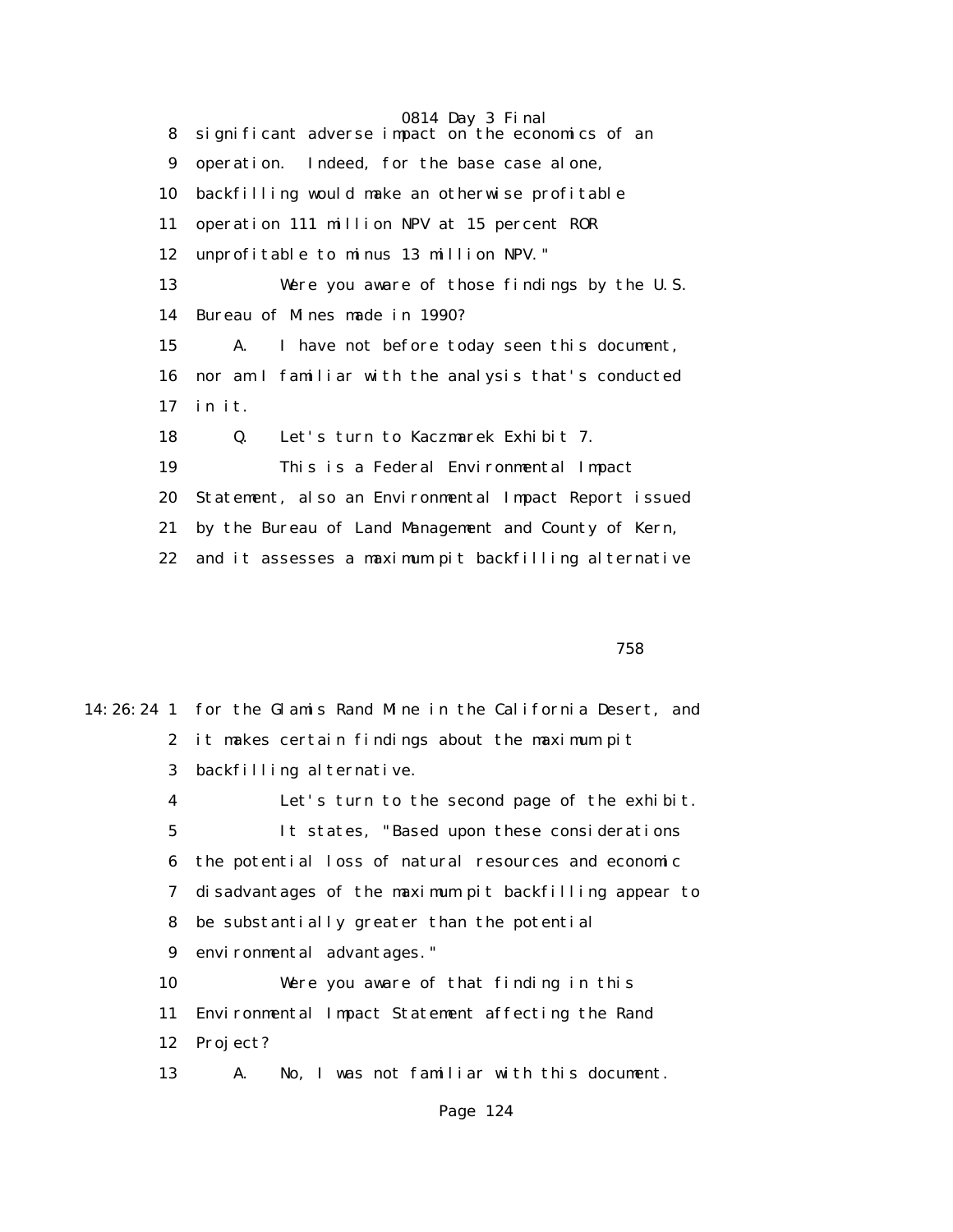0814 Day 3 Final 14 Q. Let's look at the next page of the exhibit. 15 This is a finding by the Bureau of Land 16 Management in the final Environmental Impact Statement 17 on the Rand Project stating that the economic burden 18 of backfilling would place an unreasonable restriction 19 on the statutory right of the Federal Claimant to 20 remove mineral resources. The alternative is 21 ultimately judged not to be a reasonable alternative. 22 Were you aware of this finding relating to

 $759$ 

14:27:43 1 the Glamis Rand Project? 2 A. No, this is the first time I have seen this 3 particular document. 4 Q. And turning to Kaczmarek Hearing Exhibit 8, 5 we have the BLM Mineral Report dated ultimately 6 September 27th, 2002, signed by 11 BLM mineral 7 examiners and peer reviewers and supervisors. 8 This report you had seen before; is that 9 correct? 10 A. Yes, that's correct. 11 Q. And turning to the page three of this report, 12 it states in the highlighted section, "We also 13 analyzed the possibility of backfilling the East Pit 14 at the end of operations and determined that it was 15 not economically feasible." 16 You were aware of that finding by the Bureau 17 of Land Management? 18 A. Yes, I was. I did comment on this particular 19 document in my expert report, my second expert report.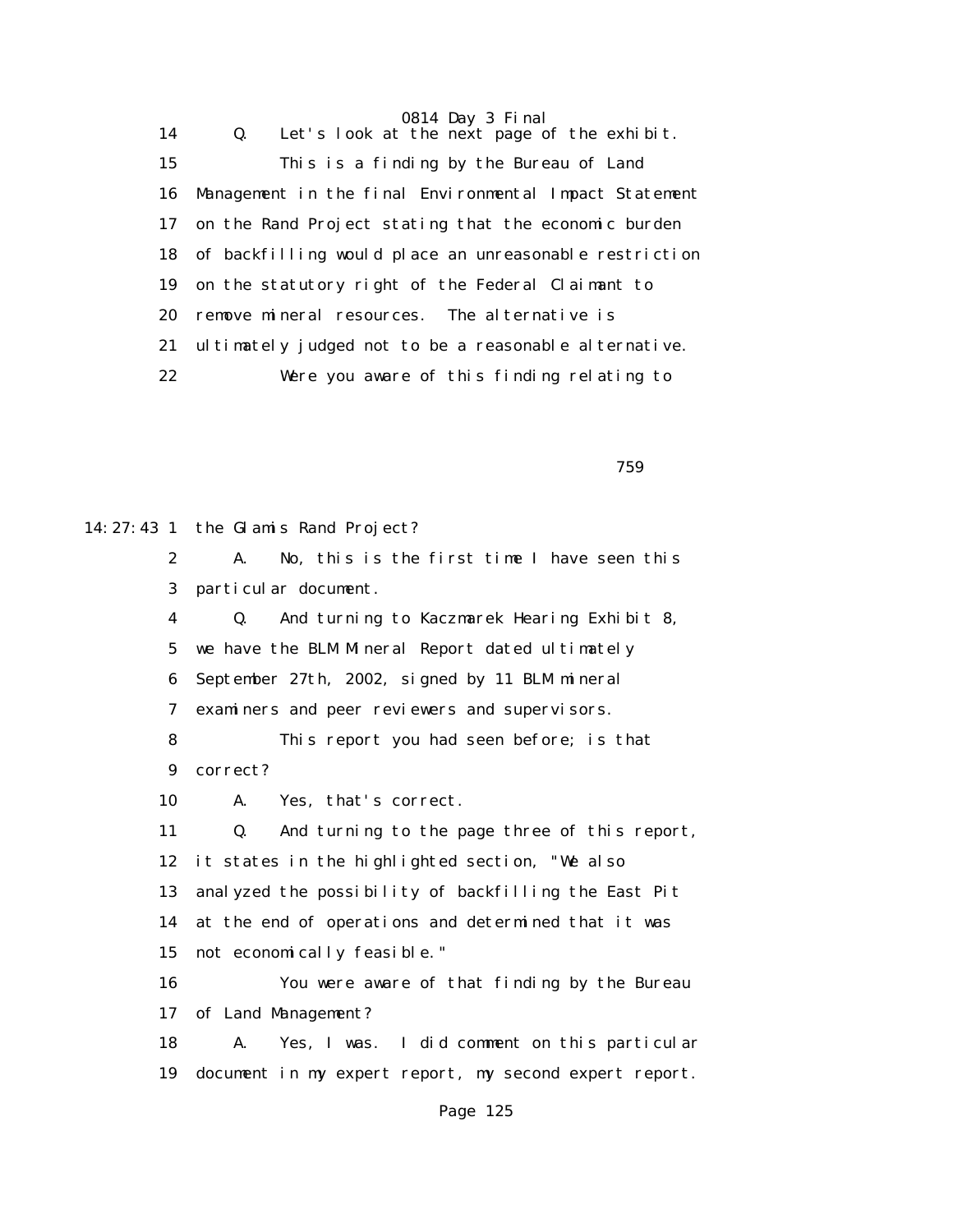20 I indicated that BLM had quantified the cost of

21 backfilling to be \$47 million and had determined the

22 Project to be--have a positive NPV, but not sufficient

 $760$ 

14:29:03 1 to make it economic.

| $\mathbf{2}$ | I didn't find the analysis particularly                |
|--------------|--------------------------------------------------------|
| 3            | persuasive, however, because they had made an          |
| 4            | assumption that backfilling could be completed in one  |
| $\bf{5}$     | year, which I don't think any of the parties agree was |
| 6            | feasible to be done, and had they perhaps considered a |
| 7            | longer tail on which the backfilling would be done,    |
| 8            | the NPV would increase because costs would be          |
| 9            | deferred.                                              |
| 10           | Likewise, there was also a fairly low gold             |
| 11           | price assumption built into that particular analysis,  |
| 12           | as well.                                               |
| 13           | Did you come to understand that the BLM<br>Q.          |
| 14           | mineral examiners who prepared these reports           |
| 15           | receive--have degrees in mining engineering and        |
| 16           | geology and receive specialized training to become a   |
| 17           | BLM mineral examiner?                                  |
| 18           | I wouldn't doubt that they do.<br>A.                   |
| 19           | But you made your own assessment of their<br>Q.        |
| 20           | analysis and concluded that you disagreed with it; is  |
| 21           | that right?                                            |
| 22           | Clearly, the backfilling exercise wouldn't<br>A.       |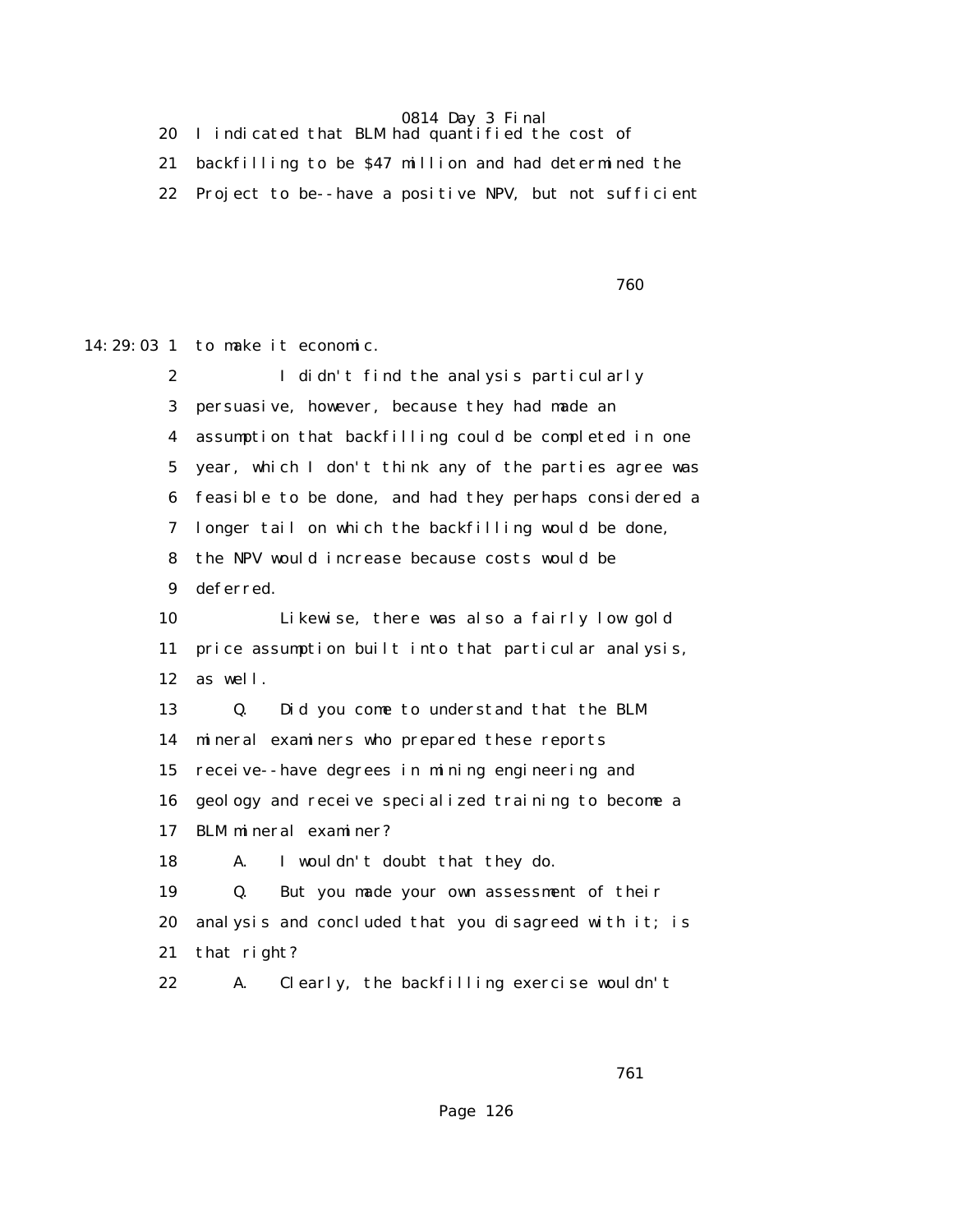| $14:30:09$ 1 | take one year in any of the experts' opinions in these |
|--------------|--------------------------------------------------------|
| $\mathbf{2}$ | matters as well as Glamis's own opinion. So I didn't   |
| 3            | look at that as a particularly good assumption on the  |
| 4            | part of the person who made it in authoring that       |
| $\bf{5}$     | section of the report.                                 |
| 6            | Q.<br>And you've attended the proceedings here         |
| 7            | throughout this week; correct?                         |
| 8            | Most of the proceedings, yes.<br>A.                    |
| 9            | And have there been any BLM mineral<br>Q.              |
| 10           | specialists that have come in and offered testimony to |
| 11           | retract or disagree with the findings made by the      |
| 12           | Federal Government in this report?                     |
| 13           | Not to my knowledge, no.<br>A.                         |
| 14           | MR. McCRUM: I have no further questions of             |
| 15           | this witness.                                          |
| 16           | PRESIDENT YOUNG:<br>Thank you.                         |
| 17           | Ms. Menaker?                                           |
| 18           | REDI RECT EXAMI NATI ON                                |
| 19           | BY MS. MENAKER:                                        |
| 20           | Q.<br>Thank you.                                       |
| 21           | Mr. Kaczmarek, Mr. McCrum today began his              |
| 22           | examination by spending an inordinate amount of time   |
|              |                                                        |

 $762$ 

14:31:34 1 discussing your resume and your past experience. And 2 it was clear from that that you have a wide variety of 3 experience valuing different types of income-producing 4 assets. 5 In your view, does this make you competent to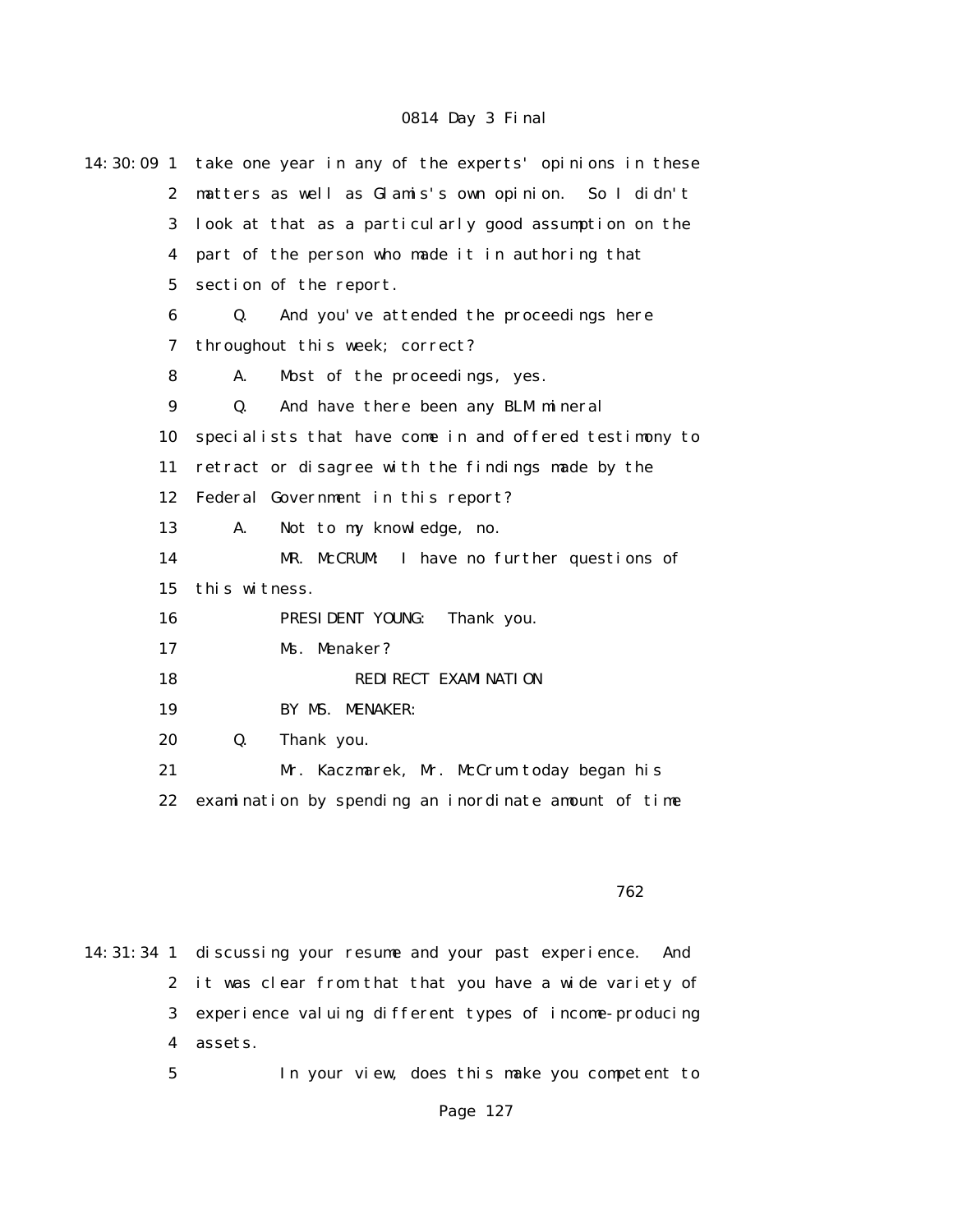0814 Day 3 Final 6 value an income-producing asset such as the Imperial 7 Project, as you have done in this case? 8 A. Absolutely. As I explained, valuation 9 principles apply across business types and industries. 10 I valued companies in the oil sector, power 11 generators, banks, leasing companies, manufacturers, 12 and mining companies. 13 So, the--all of the techniques, principles, 14 and concepts that we use in all those valuations apply 15 equally in the case of valuing a mineral property. 16 In fact, in this particular case, I would say 17 that of all the valuation exercises I have done in the 18 past, this was one of the least difficult, and that's 19 because of the amount of information that was already 20 contemporaneously generated. You don't often find a 21 nice 10-year business plan and forecast that's put 22 together with a lot of assistance and help from

 $763$ 

14:32:48 1 engineers and geologists and which you can rely on and 2 test, and both experts have done that in this 3 particular case. 4 So, really, you know, in terms of the 5 difficulty of reaching a valuation conclusion relied a 6 lot on just a few simple valuation issues and not 7 necessarily a ground-up DCF valuation which, in some 8 cases, can be more difficult to create. 9 Q. And so, was the majority of the technical 10 information that you incorporated into your valuation 11 based on Glamis's own internal models?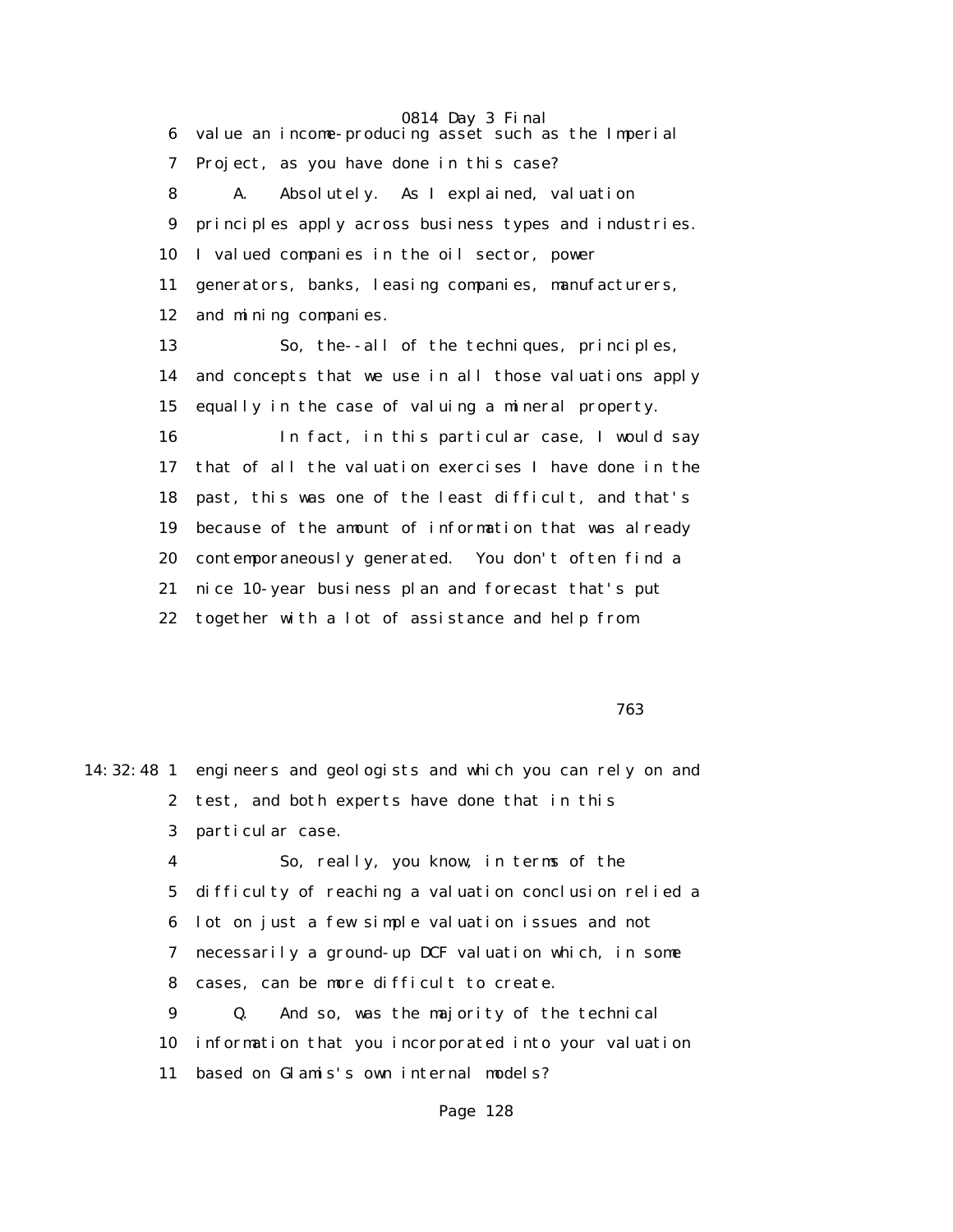0814 Day 3 Final 12 A. Yes. Based on Glamis's own internal models 13 and the Feasibility Study that was produced. Behre 14 Dolbear made a few minor adjustments to that. We made 15 a couple of minor adjustments to that. And other than 16 those minor adjustments, everyone has agreed that 17 that's the proper cash flow forecast to use. 18 Q. And for the other unique aspects that 19 would--were aspects unique to valuing a mineral 20 property, some of those technical aspects, where did 21 you get that information? 22 A. For the technical aspects of the forecast and

процесс в подводите в 1964 године в 1964 году и 1964 године в 1964 году и 1964 године в 1964 године в 1964 год<br>В 1964 године в 1964 године в 1964 године в 1964 године в 1964 године в 1964 године в 1964 године в 1964 годин

14:34:07 1 the Project, I relied on the experience and expertise 2 of Norwest, but in large part, those technical aspects 3 haven't been debated by the parties in this 4 proceeding. The issues that are being debated other 5 than costs to backfill and the amount of material to 6 be backfilled are all related to basic valuation 7 principles. 8 Q. So, when you just referred now to the amount 9 of material to be backfilled, which is obviously 10 affected by the swell factor which you earlier 11 testified is an important issue in the case, did 12 Navigant independently calculate the swell factor that 13 was ultimately used as part of the--as part of 14 reaching a conclusion as to what value the Imperial 15 Project has? 16 A. We did not calculate our own swell factor. 17 We relied on swell factors that were contemporaneously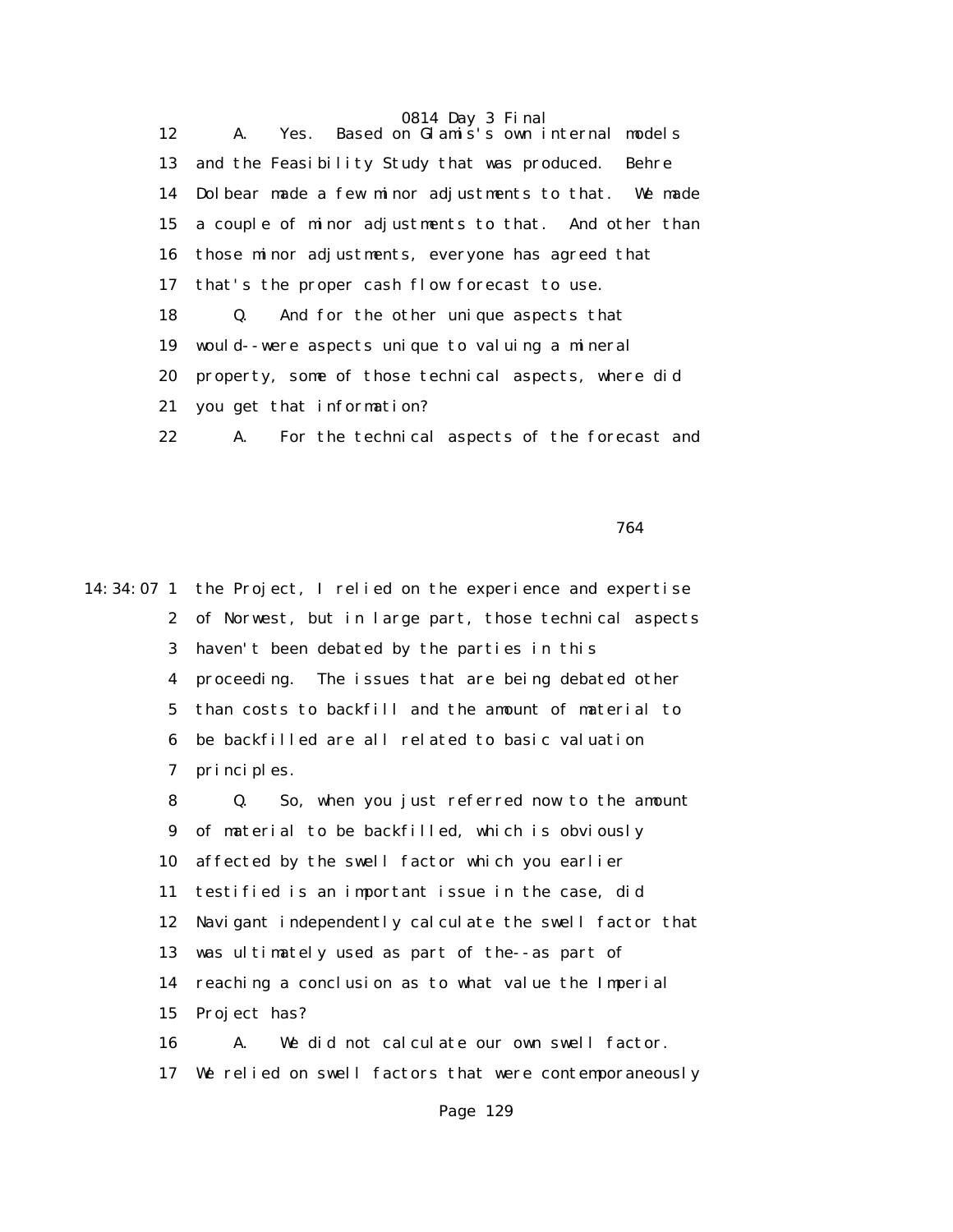18 calculated by Glamis, which was 23 percent.

 19 Q. Earlier in the week, Mr. Jeannes testified 20 that Glamis could have not obtained a noncash-backed 21 Letter of Credit in the range of \$50 million back in 22 2002.

 $765$ 

14:35:26 1 Do you have any opinion on that testimony? 2 A. Yes. I can't agree with Mr. Jeannes on this 3 point. I explained in my expert reports that Letters 4 of Credit are standard banking instruments; and, when 5 banks issue Letters of Credit, they basically 6 undertake a standard underwriting process that they 7 would in issuing a loan.

> 8 Now, a Letter of Credit is really a 9 contingent loan. It's an agreement to pay something 10 on behalf of the client if they don't have the funds 11 to pay. If the bank is obliged to actually make a 12 payment, it is then basically loaning the client 13 money, and so a Bank is going to evaluate a client's 14 strength, its financial strength, when determining 15 whether or not it will issue a Letter of Credit. 16 In the case of Glamis, we pointed out that in 17 2002, the company's market cap had reached over 18 1 billion. They had a very consistent history of 19 generating operating cash flow. They had absolutely 20 no debt on their books, and in my view, it would be 21 incredible to think that a bank would not issue 22 Letters of Credit for a mere \$50 million at that point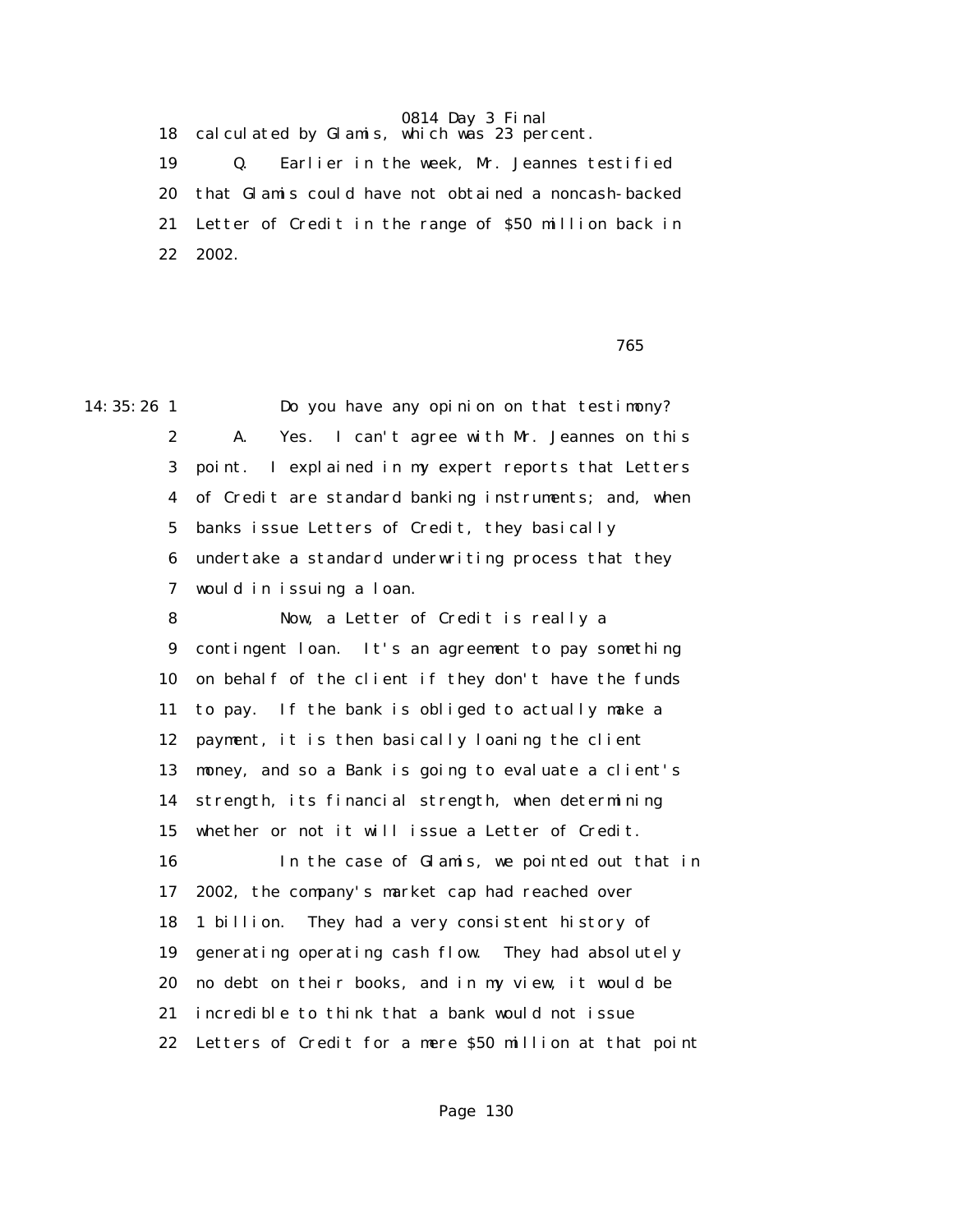$766$ 

14:36:43 1 in time simply to earn a nice fee, a 1 percent fee in 2 the Letter of Credit, and to take the contingent risk 3 of being a lender to Glamis. 4 Q. Now, Mr. Guarnera earlier testified that 5 there has been no offer to purchase the Imperial 6 Project mining claims, and he said that they--the fact 7 that the mining claims had no value was clearly 8 demonstrated by the fact that nobody wants it. 9 In your view, is this a reliable conclusion 10 to draw when seeking to value the claims? 11 A. I think it's a terrible way to judge values, 12 I said in my expert reports. 13 First, of course, I wouldn't expect a lot of 14 potential people to approach Glamis about the Project 15 when they're publicly declaring it has no value. 16 Nonetheless, apparently somebody has. But I think 17 also as Mr. Jeannes testified earlier, he indicated 18 that no one had approached Glamis since they have 19 owned the Project back in the early nineties with an 20 offer to purchase. 21 If we were to judge value based on, you know, 22 an offer to purchase, clearly the Imperial Project

 $767$ 

14:38:00 1 would have no value since Glamis has acquired it under 2 that particular standard.

3 Q. And in your view--you just testified that the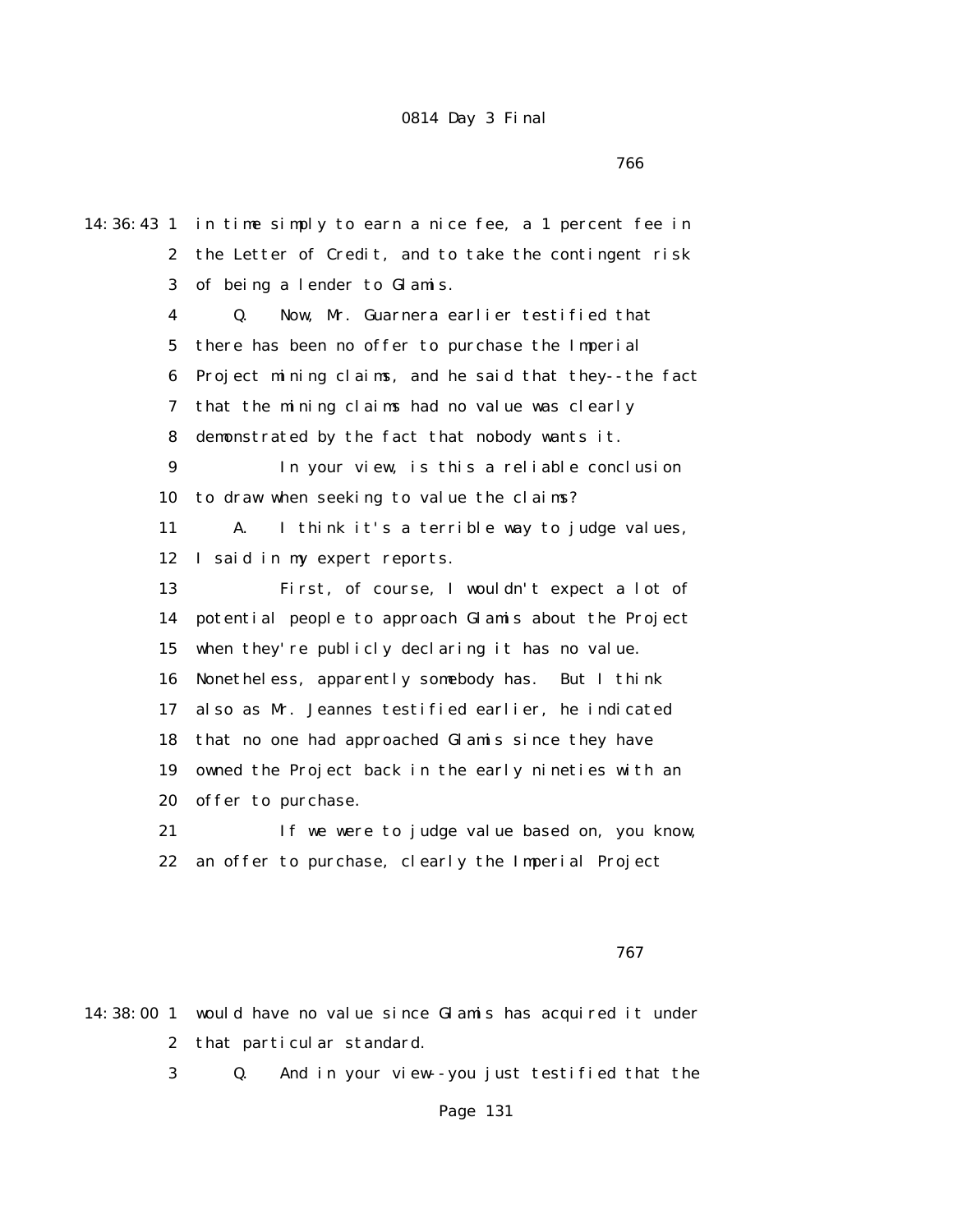0814 Day 3 Final 4 fact that the owner of the property is saying that it 5 has no value may very well impact a potential 6 purchaser's view of the Project. 7 In your view, would the fact that the 8 ownership of the property is, indeed the subject of 9 litigation or arbitration likewise perhaps have an 10 impact on a potential buyer's willingness to come 11 forward? 12 A. Absolutely, it would have an impact on a 13 buyer's interest in the Project. 14 Q. I would like now to turn your attention to 15 the Mineral Report which Mr. McCrum just asked you to 16 take a look at. I think that's-- 17 PRESIDENT YOUNG: Which exhibit is that? 18 MS. MENAKER: It's the last exhibit, Exhibit 19 8, although it's not the entirety of the report. 20 So, let me just ask you a question or two. 21 And we have full copies that we can 22 distribute if that would be helpful, if the witness--

 $768$ 

14:39:16 1 PRESIDENT YOUNG: Counsel, if you could ask 2 questions about it, I would like to see about parts 3 that aren't included here, I would like to see those 4 parts. 5 MS. MENAKER: Sure, sure. Just one moment. 6 PRESIDENT YOUNG: Thank you. 7 You can proceed. 8 MS. MENAKER: Thank you. 9 BY MS. MENAKER: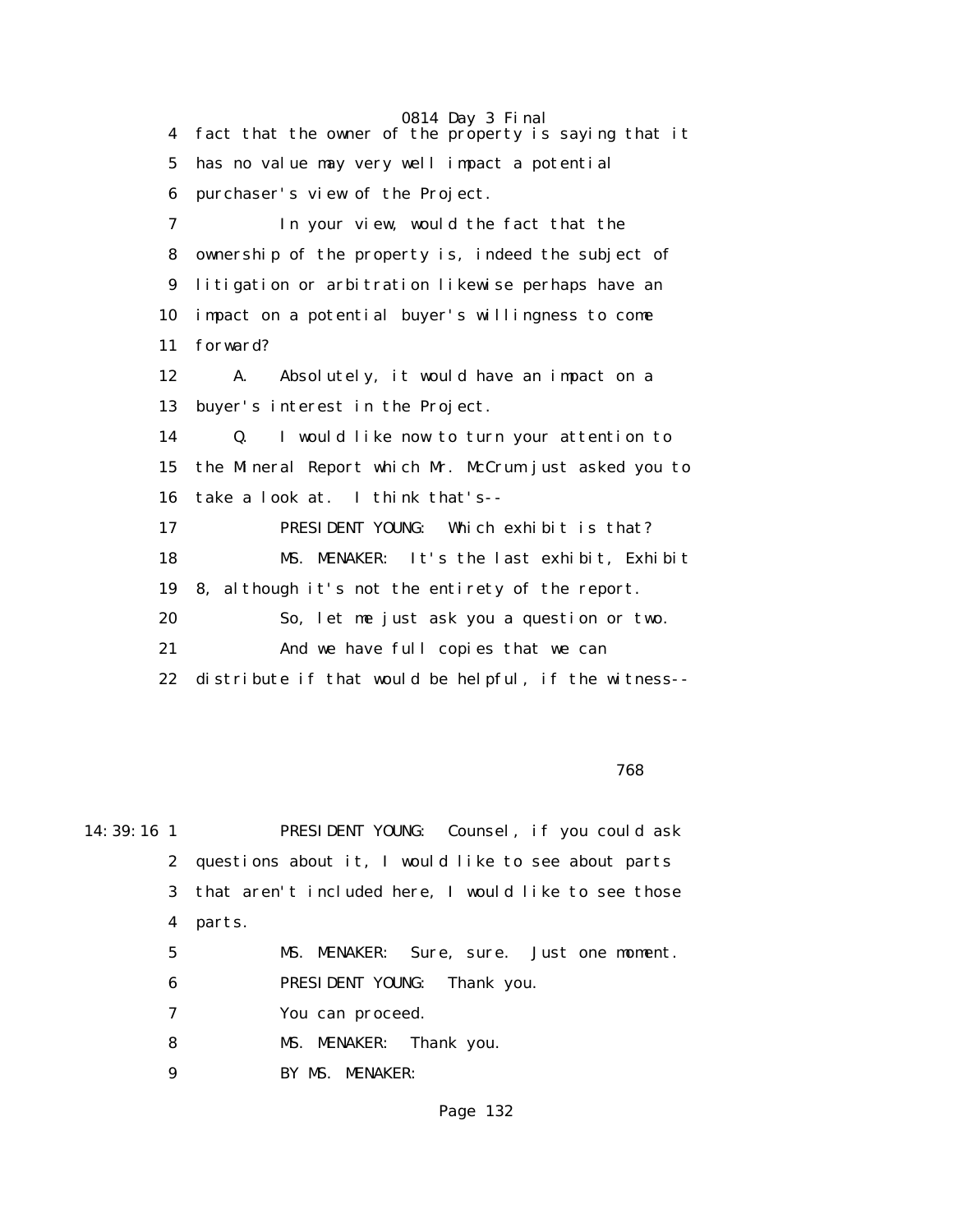10 Q. Now, you testified, Mr. Kaczmarek, that the 11 BLM used a relatively low gold price when they did 12 their analysis, and looking through, isn't it correct 13 that the BLM used a gold price of \$296 per ounce? And 14 I think if you look at the very last page... 15 A. Yes, that's correct. 16 Q. And again, you testified that the BLM 17 estimated even with that very low gold price a cost of 18 backfilling and even with the fact that all 19 backfilling would be done in one year, an approximate 20 cost of backfilling I think was between 47 and 21 \$48 million; is that correct? 22 A. That's correct. On page 45, numbered at the

 $769$ 

14:41:15 1 bottom of the document, third paragraph from the top, 2 it indicates their estimate was \$47.8 million. 3 Q. Okay. And do you recall how that compares to 4 Navigant's or actually maybe if I just refer you to 5 the document, this would be more efficient. 6 In your first report on page 12, you there 7 have a chart showing the cost of backfilling that has 8 been calculated by Navigant, by Glamis itself 9 contemporaneously, and also by Behre Dolbear. 10 And could you let us know what those 11 estimates were. 12 A. Sure. Again, this was for backfilling under 13 the operation of just the two pits, the East and the 14 West. With conservative assumption on a refurbishment 15 costs, our total estimate was 60 million that we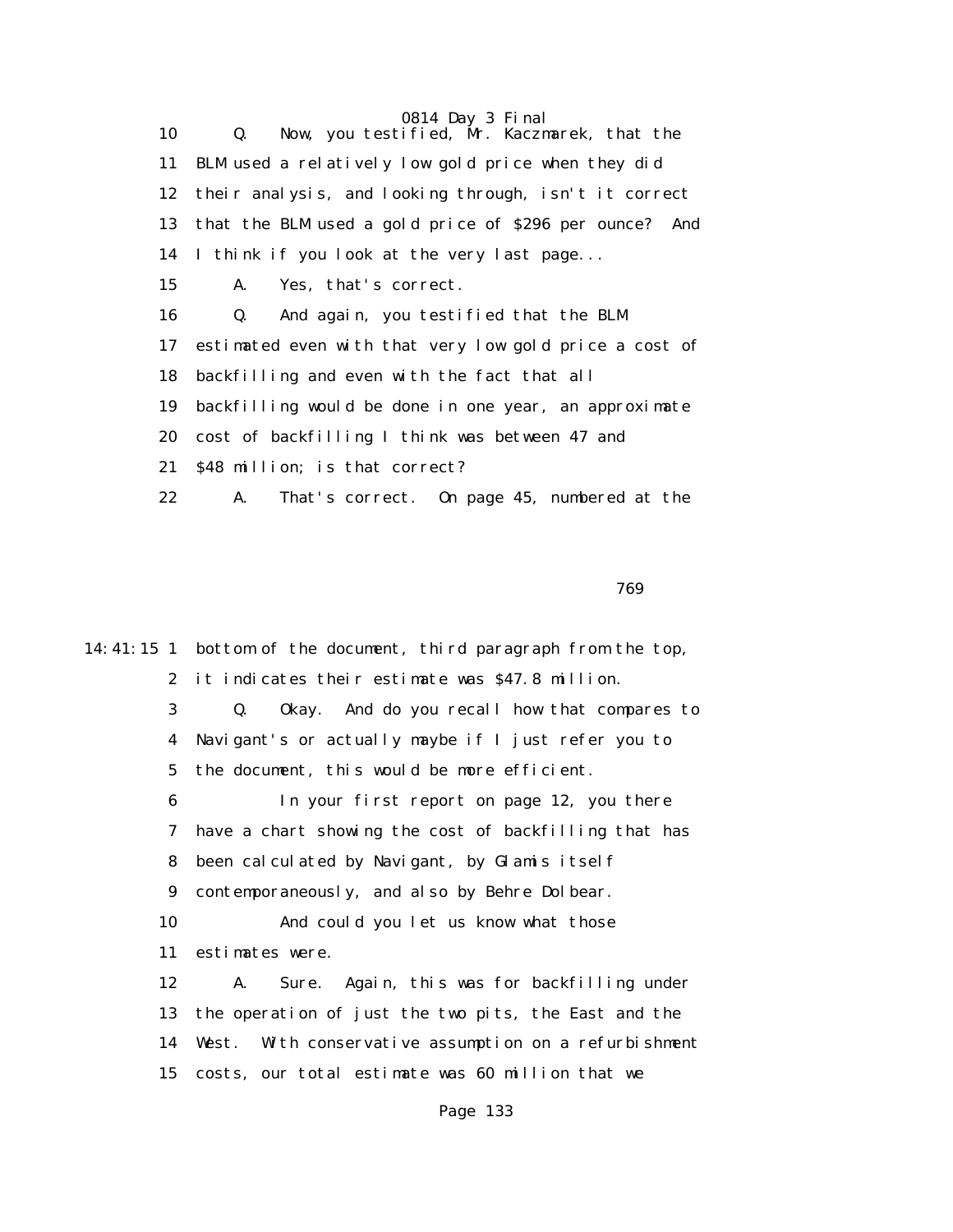16 included in valuing the Imperial Project in the 17 post-backfill scenario. Glamis's contemporaneous 18 assessment was 51-and-a-half million. Behre Dolbear 19 had assumed 95.5 million. 20 Q. So, in your view, although you have 21 criticized the BLM Mineral Report's conclusions on 22 various grounds, were your estimates closer in line to

770

14:43:07 1 BLM's, or were Behre Dolbear's estimates closer in 2 line with those? 3 A. Well, clearly our estimates with Norwest were 4 much more in line with the BLM. I don't have any 5 detailed knowledge of how they arrived at the 6 47 million. My only criticism of the analysis was the 7 fact that they made a simplifying assumption of 8 including the entire 47 million cost in the very first 9 year after mining would be complete. 10 Q. Thank you. 11 And can I ask you to please turn back to 12 Glamis Exhibit Number 7 that they gave you--I'm sorry, 13 it would be Number 6. 14 And if you could turn to the second page, 15 please. 16 And looking at the last line on that page, 17 where it says. "Backfilling would make an otherwise 18 profitable operation unprofitable." 19 Isn't it the case that according to this, the 20 operation was deemed to have a net present value with 21 prior to backfilling costs being imposed on it of only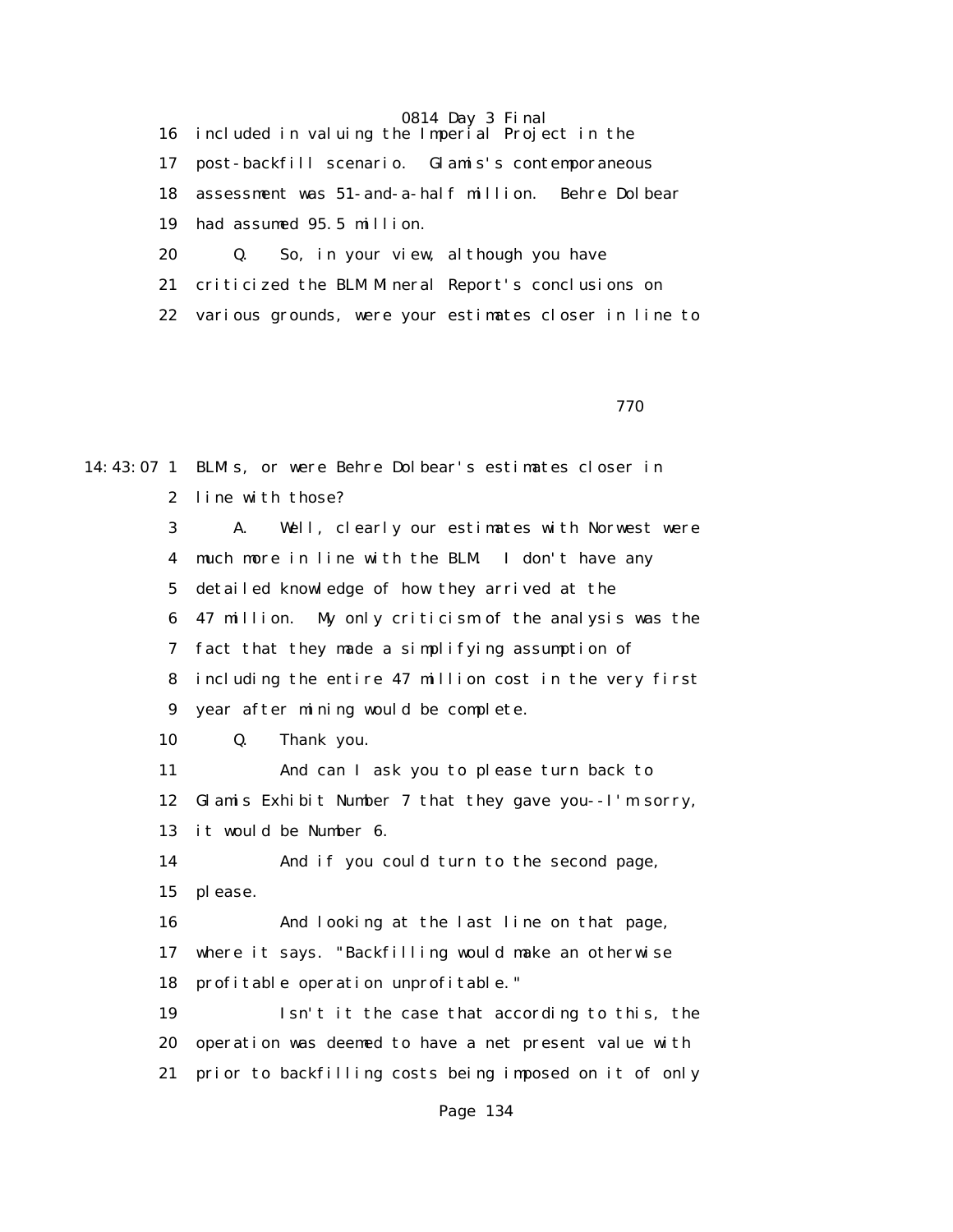22 \$110,000?

771

14:44:32 1 A. \$111,000, yes.

 2 Q. Okay. And not \$111 million, as Mr. McCrum 3 previously stated?

 4 A. There is no million after the 111,000, so I 5 would assume it's 111,000, yes.

 6 Q. So, this backfilling requirement made this 7 project that was previously worth \$111,000 worth an 8 estimated negative 13 million; is that correct?

 9 A. Yes, that's correct, which indicates that the 10 net effect is in effect a 13.1 million dollar cost to 11 backfill.

 12 Q. And how does that compare with the magnitude 13 of the impact of backfilling on the proposed Imperial 14 Project that Navigant calculated?

 15 A. Well, pre-backfill we had estimated the value 16 of the project to be 34-and-a-half million dollars.

17 Post backfill we estimated 21-and-a-half million, so

18 the net impact was \$13 million, very close to and in

19 line with the results of this study.

20 Q. Thank you.

 21 PRESIDENT YOUNG: Mr. McCrum, further 22 questions?

# 14:45:51 1 MR. McCRUM: Yes, further questions. I stand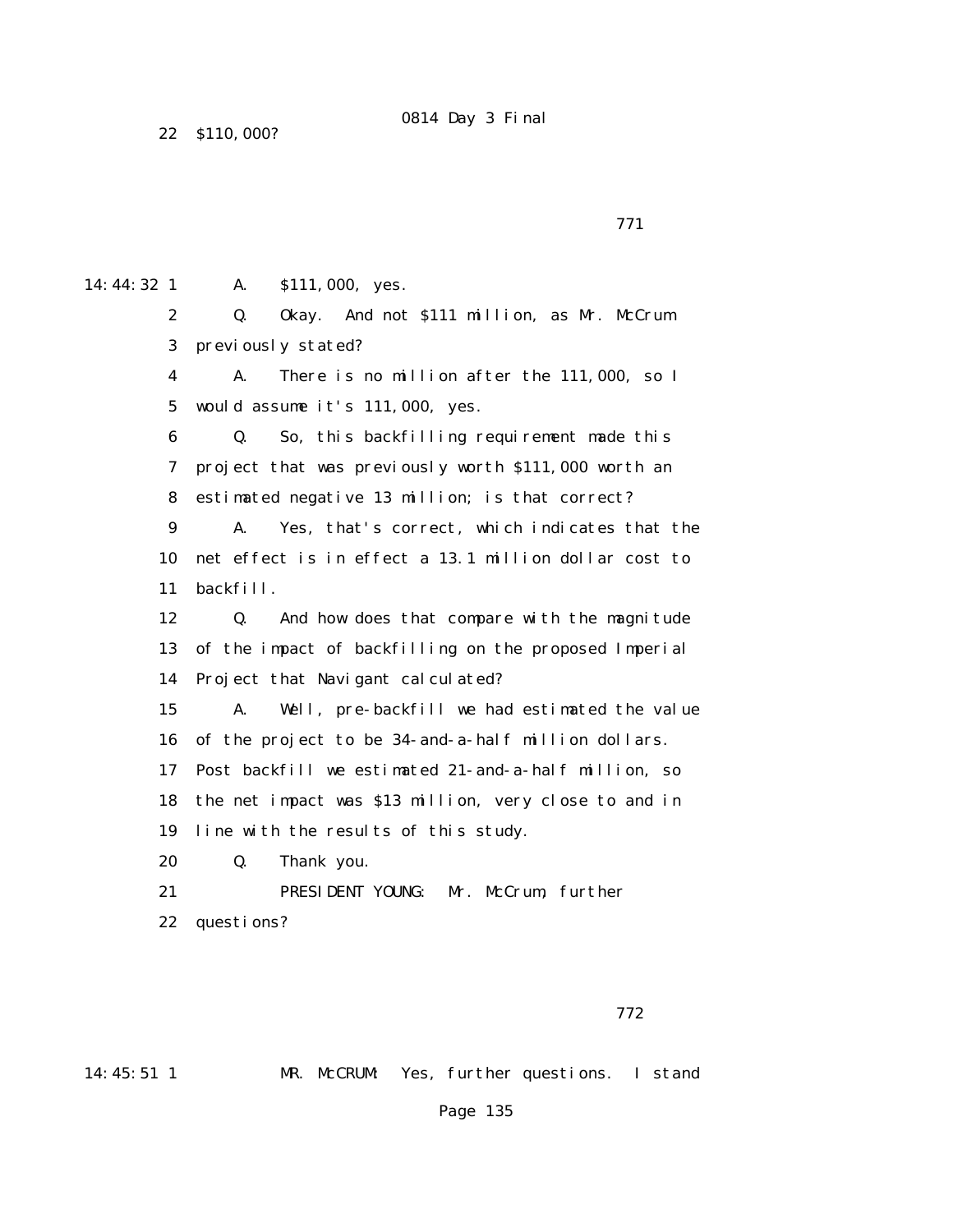0814 Day 3 Final 2 corrected on the 111 million figure. I misread that 3 in my remarks there. 4 RECROSS-EXAMINATION 5 BY MR. McCRUM: 6 Q. Mr. Kaczmarek, prior to your expert report in 7 this case, had you ever been involved in the purchase 8 and sale of a metallic mineral property? 9 A. No, I have not. 10 Q. Prior to your expert report in this case, 11 have you ever obtained and negotiated a Letter of 12 Credit for long-term reclamation obligations 13 associated with a metallic mine? 14 A. No, I have not. 15 Q. You referred to the fact that no one had 16 approached or you referred to an assertion that no one 17 had approached Glamis for a purchase of the Imperial 18 Project prior to 2001, I believe; is that right? 19 A. I believe that was Mr. Jeannes's testimony, 20 that no one had approached Glamis to acquire the 21 Imperial Project since they owned the whole project. 22 Q. And that's your recollection.

773

14:46:58 1 Is there a distinction--prior to Secretary of

 2 the Interior Babbitt's denial of the project, was the 3 Glamis Imperial Project considered a core asset of 4 Glamis Gold, Limited?

 5 A. I'm not sure how Glamis considered that 6 particular project in light of its other projects. 7 Q. Are you aware that Glamis, by that point, was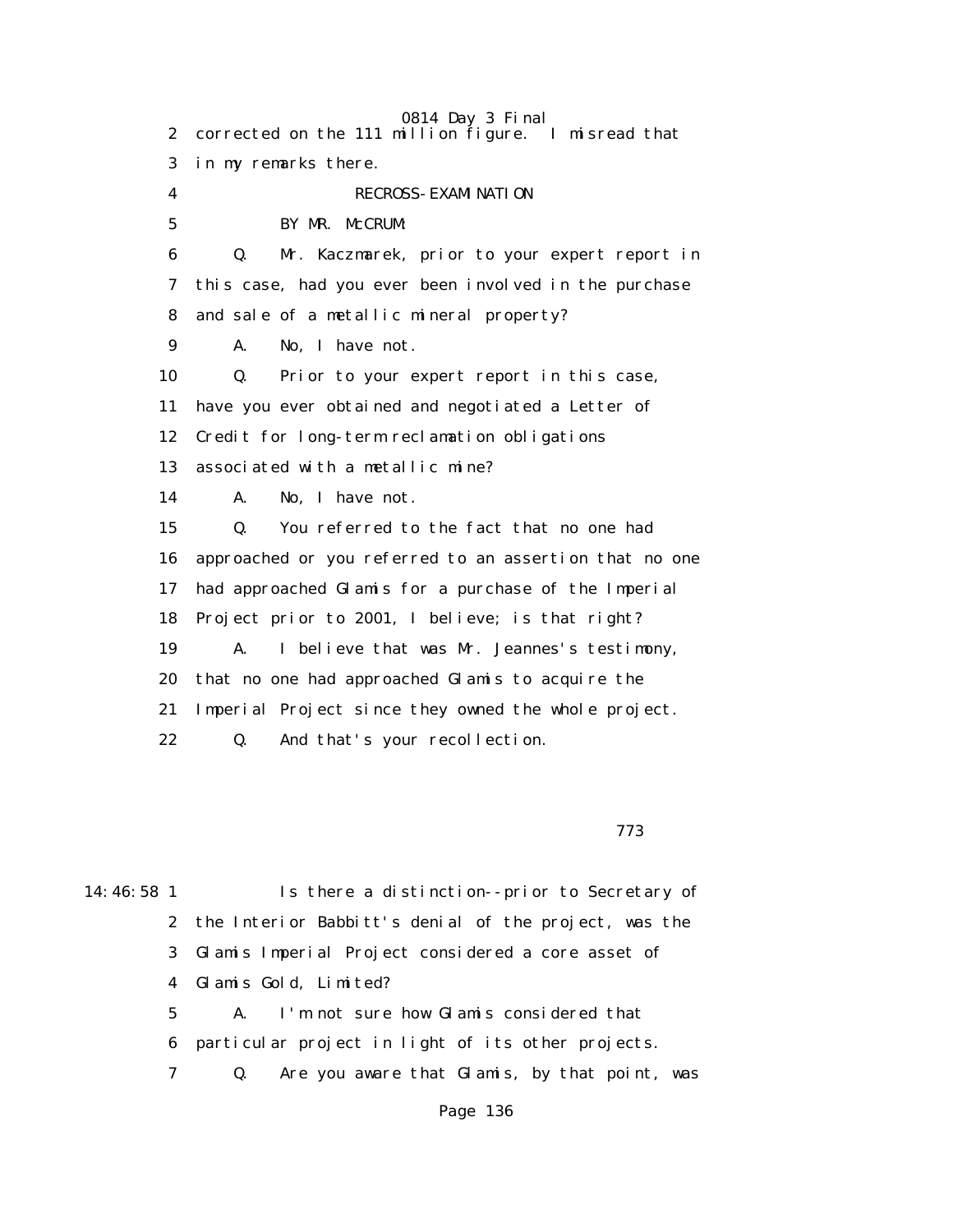0814 Day 3 Final 8 phasing down in the operation of the Picacho Mine and 9 planning on transitioning its workforce from Picacho 10 to the Glamis Imperial Project? 11 A. I am aware of that, yes. 12 Q. You referred to the effect of litigation 13 pending relating to a property. 14 Is Glamis the Claimant in this case? 15 A. Yes, that's my understanding. 16 Q. And is Glamis free to voluntarily dismiss 17 this case at any time if an offer for purchase is 18 received? 19 A. That would be my presumption, yes. 20 Q. And again, to confirm your valuation is 21 dependent on Norwest for all mining, engineering, and 22 geologic determinations?

774

14:48:14 1 A. That's correct.

 2 Q. Did I understand you to say earlier that you 3 directly relied on your interpretation of the 1996 4 Feasibility Study for the Glamis Imperial Project? 5 A. Yes. The 1996 Feasibility Study was a 6 document that we referred to in reaching our expert 7 opinions.

 8 Q. Prior to filing your expert report in this 9 case, had you ever, in your professional experience, 10 reviewed and interpreted a Feasibility Study for a 11 metallic mine?

 12 A. Not for a metallic mine, but feasibility 13 studies related to other projects, yes.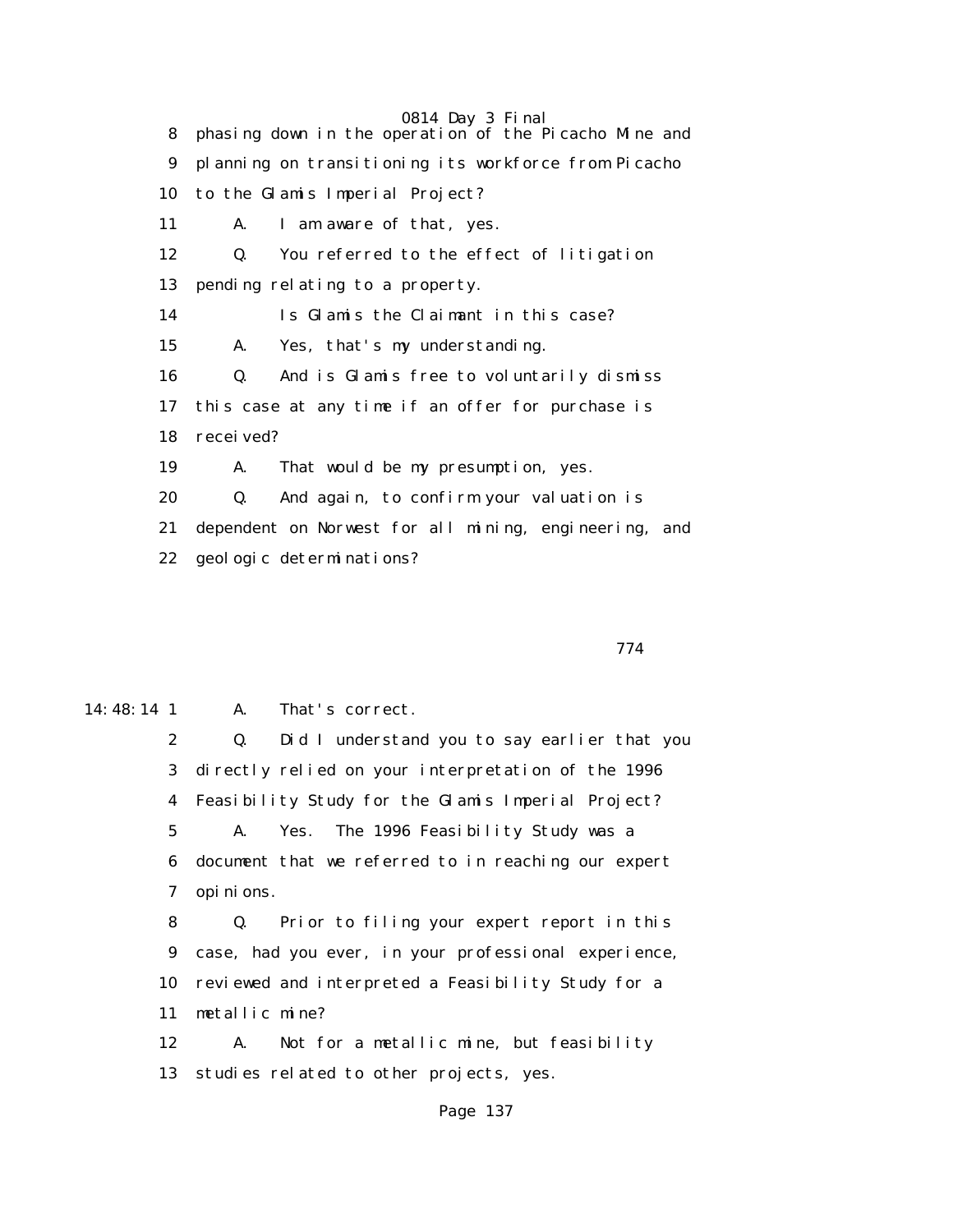| 14 | 0814 Day 3 Final<br>Q. Were the other projects that you had reviewed |
|----|----------------------------------------------------------------------|
| 15 | feasibility studies involving mine properties?                       |
| 16 | A.<br>No.                                                            |
| 17 | Q. Mr. Kaczmarek, who first publicly asserted                        |
|    | 18 that the Glamis Imperial Project was rendered                     |
| 19 | economically infeasible? The State of California or                  |
|    | 20 the Federal Government, or the Glamis Gold, Limited,              |
| 21 | company?                                                             |
|    | A. I don't know if it was the Federal Government<br>22 —             |

<u>2003: The state of the state of the state of the state of the state of the state of the state of the state of the state of the state of the state of the state of the state of the state of the state of the state of the sta</u>

14:49:26 1 or the State of California, but I believe that they 2 made statements that the regulations had that effect 3 before Glamis has stated that the--that same effect, 4 yes. 5 Q. Thank you, Mr. Kaczmarek. 6 MR. McCRUM: That will conclude my 7 questioning. 8 PRESIDENT YOUNG: Counsel? 9 MS. MENAKER: I have nothing further, thank 10 you. 11 **QUESTIONS FROM THE TRIBUNAL**  12 PRESIDENT YOUNG: Thank you. 13 I would ask if I could ask just a couple of 14 questions, Mr. Kaczmarek, and see if I can clarify a 15 couple of things I'm just a little hazy on. 16 Earlier this morning you indicated regarding 17 swell factor, which I understand to be a somewhat 18 disputed issue here, that you thought that 35 percent 19 swell factor was inflated based on--and you said two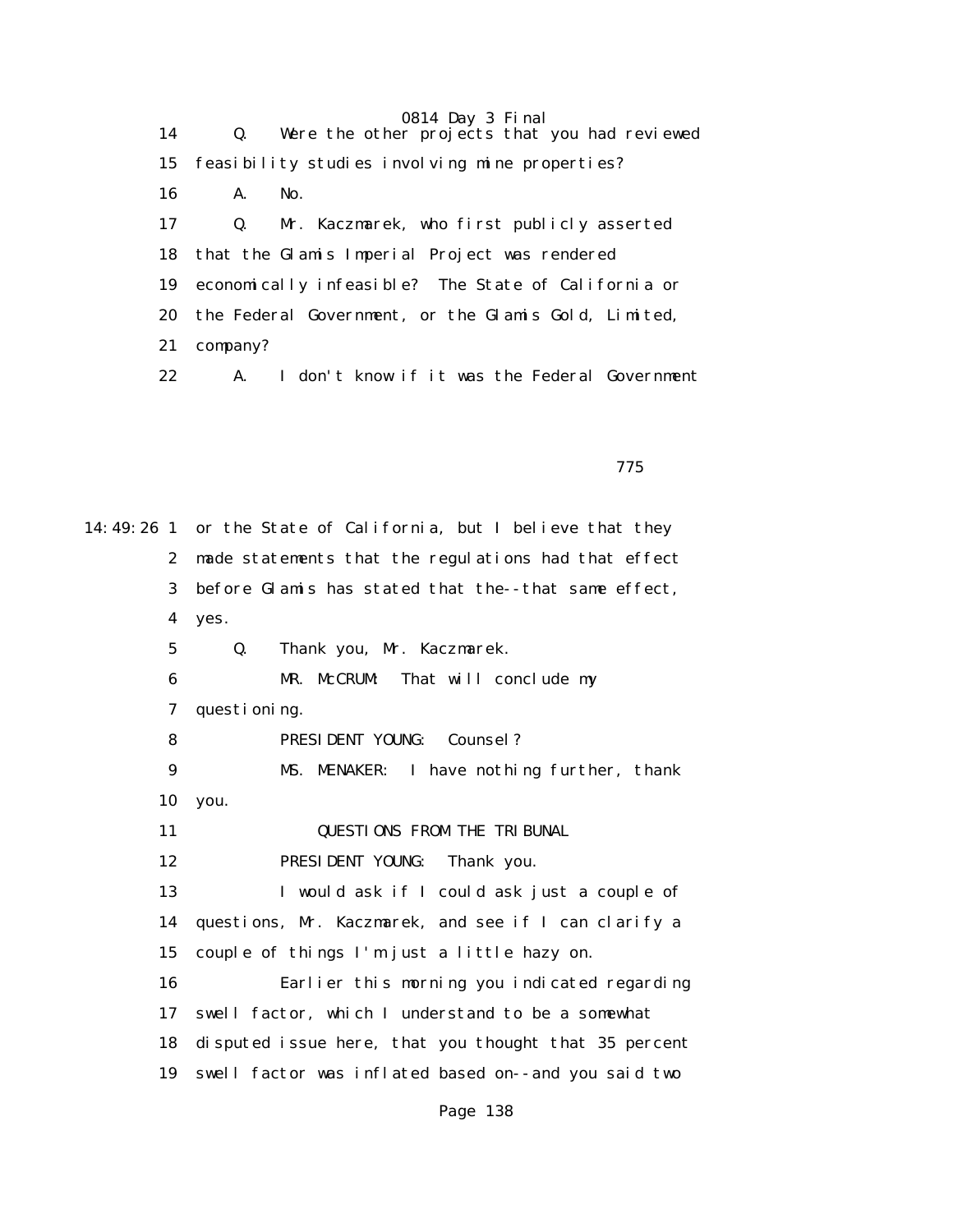- 20 things in your testimony, the Norwest Report and
- 21 evidence you had seen.
- 22 What other evidence besides the Norwest

<u>2003: The state of the state of the state of the state of the state of the state of the state of the state of the state of the state of the state of the state of the state of the state of the state of the state of the sta</u>

14:50:22 1 Report? Can you just give me a sense of what that 2 was?

> 3 THE WITNESS: Yes. There was a calculation 4 of the swell factor based upon the different types of 5 materials that were deemed to be present at the 6 Imperial Project that was attached to an analysis that 7 Mr. Purvance has put together. I believe it was a 8 page in the document that has been displayed, showing 9 several of the core samples and that's been 10 highlighted where some of the core samples have been 11 shown. 12 PRESIDENT YOUNG: And from--did you actually 13 do an analysis of the relationship between the core 14 sample and percentage, or was it just kind of the 15 conclusion of that report that you looked at? 16 THE WITNESS: To us, that was the conclusion 17 of the report. We didn't do any independent analysis 18 whatsoever ourselves, and we relied upon that

 19 particular document. And the modeling that Glamis had 20 prepared to project the cash flows of the Project also 21 included that same analysis in the electronic model. 22 PRESIDENT YOUNG: So, that analysis, Glamis

777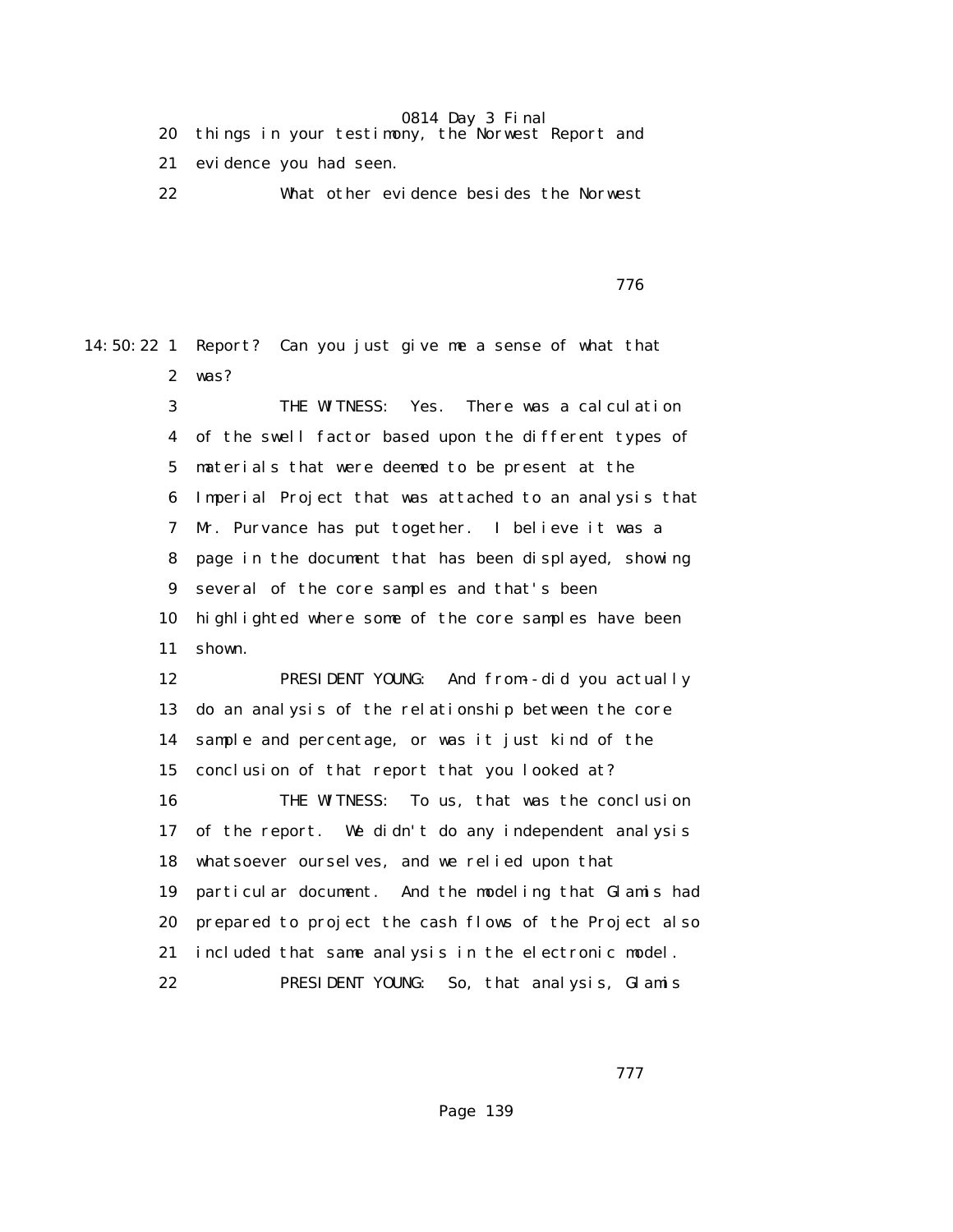14:51:34 1 and Norwest. Okay, thanks.

 2 The same question I wanted to ask just a 3 clarify a little bit. Obviously, an area we talked 4 quite a bit about has been spot gold price versus the 5 10-year average versus the hundred-year average versus 6 what the 49ers did, but there has been only a little 7 tiny bit of talk about the cost structure and the 8 changes in the cost structure, and I know you disputed 9 earlier Behre Dolbear's analysis of an 85 percent 10 increase in the cost structure because you said that 11 was a spot increase--that that was a spot increase and 12 that the prior year had been lower and so forth. 13 Help me understand how one thinks through or 14 how you did in your analysis the increased cost of 15 gold going up, so obviously revenue changes. Clearly, 16 is there some change in the cost structure, but you 17 seemed to sort of take the historic average there and 18 a spot on gold. 19 Help me understand a little bit what you 20 actually did there in terms of analysis of the cost

21 structure issue.

22 THE WITNESS: Sure. I mean, that was an

<u>778 - Johann Stein, amerikan basar sebagai sebagai sebagai sebagai sebagai sebagai sebagai sebagai sebagai se</u>

14:52:51 1 issue we said it was an inconsistency within the Behre 2 Dolbear model, a 10-year average price, but them 3 trying to bring costs up-to-date. Exhibit N to our 4 first expert report is a summary of-- 5 PRESIDENT YOUNG: Just give me one second.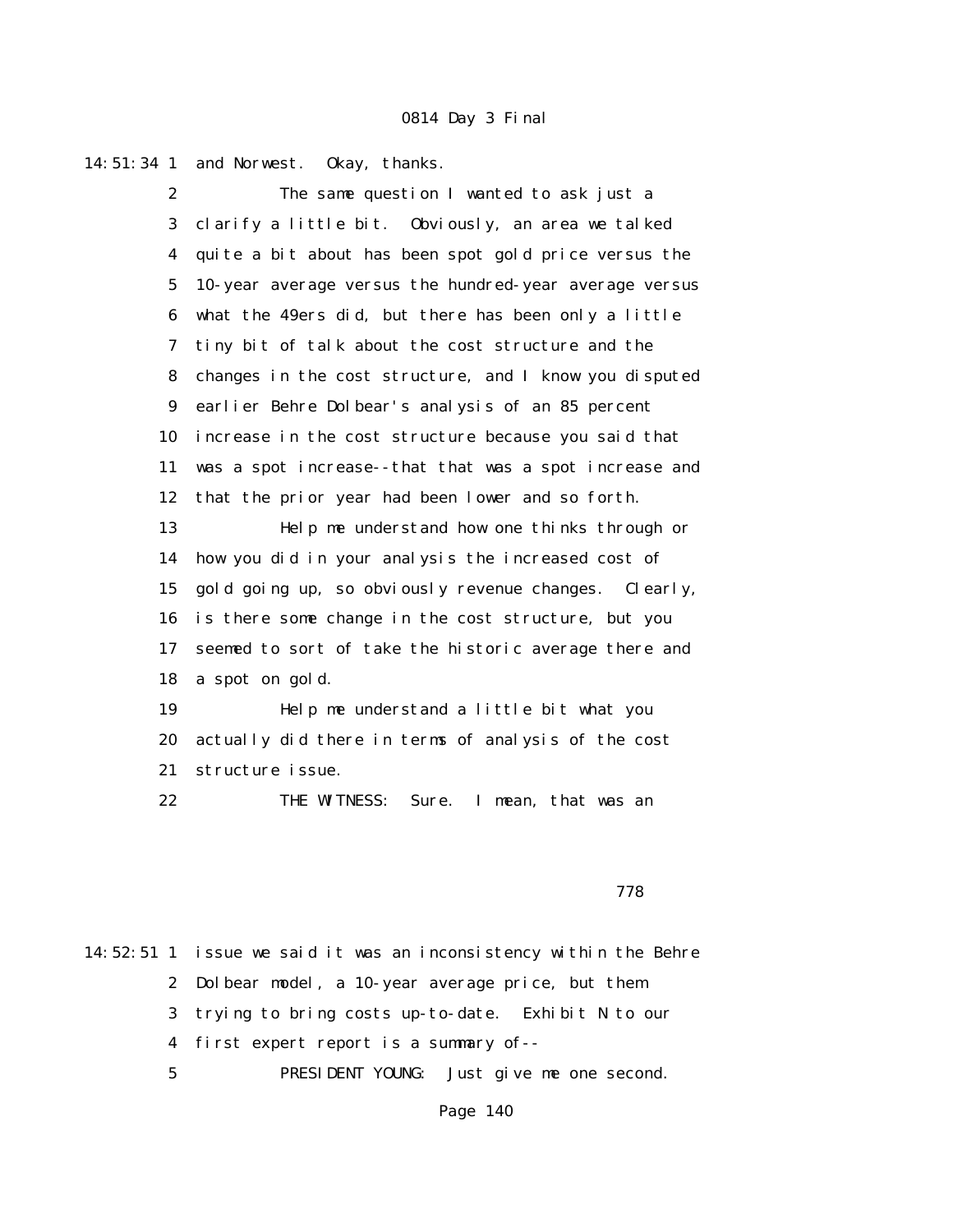|    | 0814 Day 3 Final                                       |
|----|--------------------------------------------------------|
| 6  | Thanks very much.<br>Pl ease.                          |
| 7  | THE WITNESS: So, this is an analysis based             |
| 8  | upon Western Cost Mine, who we understand and in       |
| 9  | confirmation with Norwest understand to be a very      |
| 10 | reputable company who produces inflation factors for   |
| 11 | both operating costs and capital costs in the mining   |
| 12 | industry. So, and when we did our current valuation    |
| 13 | of the Project, we increased all the Project costs in  |
| 14 | accordance with these inflation factors.<br>So.        |
| 15 | operating costs were all increased by 26.44 percent,   |
| 16 | and capital costs were all increased 18.09 percent.    |
| 17 | So, we did take into account the higher operating      |
| 18 | costs that are present for mines in coming to our      |
| 19 | current valuation of the Imperial Project.             |
| 20 | I would also note that in Behre Dolbear's              |
| 21 | first report, they had indicated a current valuation   |
| 22 | was somewhere around negative \$23 million. We weren't |

779

|    | 14:54:31 1 certain how they arrived at that figure, but by |
|----|------------------------------------------------------------|
|    | 2 adjusting all the capital and operating costs            |
|    | 3 according to Western Mine and using their ten-year       |
|    | 4 average, historical average gold price, we were able     |
|    | 5 to replicate that particular figure very closely.        |
| 6  | PRESIDENT YOUNG: Thank you.                                |
| 7  | Let me follow up on that with just another                 |
| 8  | question to help me drill down on that--actually, no       |
| 9  | pun intended--a little bit more here.                      |
| 10 | Some of the testimony that you referred to                 |
| 11 | and was referred to earlier looking at some of the         |
|    |                                                            |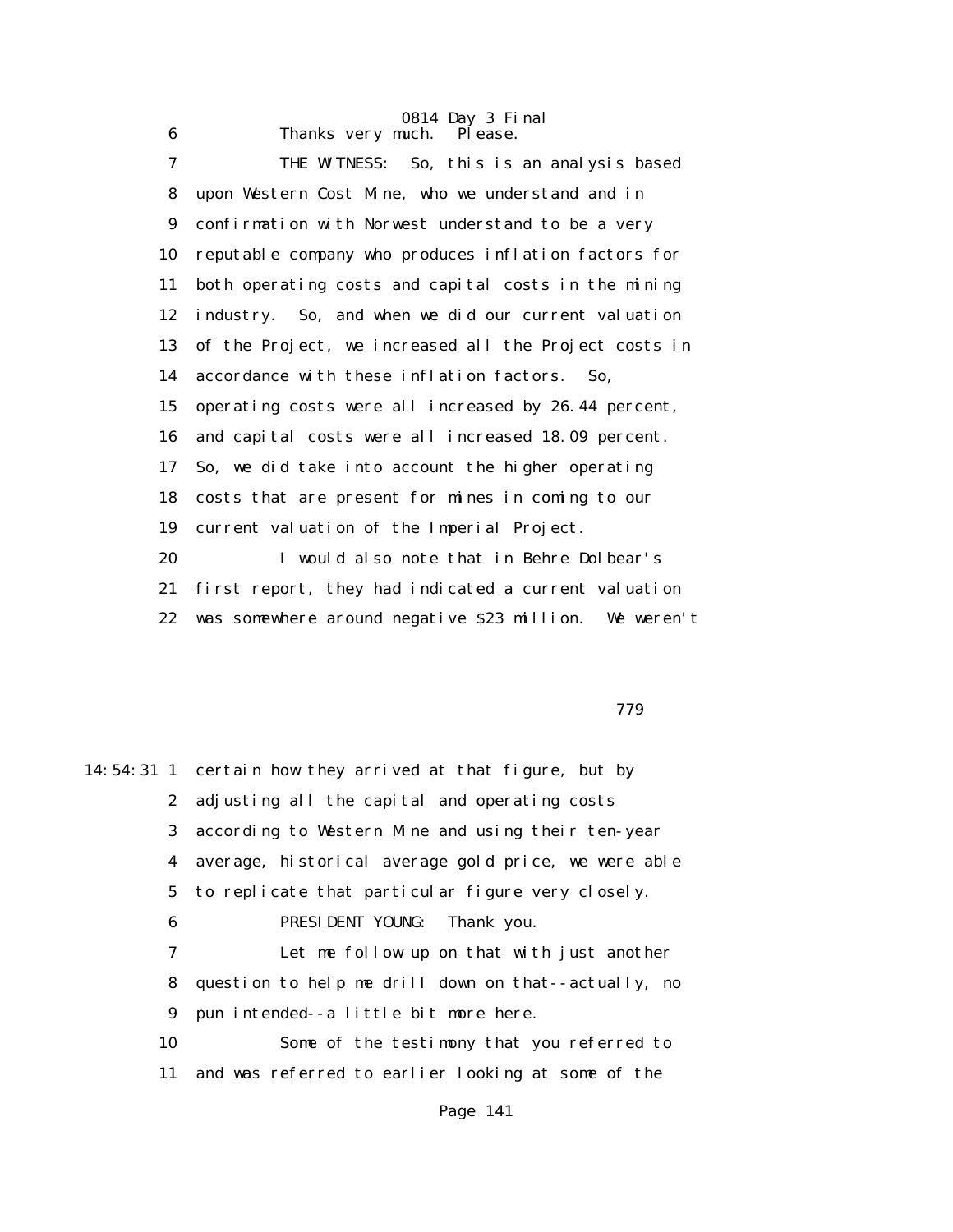12 reports, Annual Reports, it indicated that, you know, 13 costs had gone up 800 percent or 200 percent or 14 300 percent. You said there was some exceptional 15 chargeoffs in that that made that unreflective of 16 perhaps a real operating cost. 17 But by any stretch, did those figures seem

 18 quite a bit higher than at 26 percent? Can you help 19 me kind of reconcile that.

 20 THE WITNESS: Sure. I think we were talking 21 about the Marigold project. And as I pointed out, the 22 full Annual Report for 2006 for Goldcorp indicates the

 $780$ 

14:55:43 1 operating costs for that mine over the year were \$304. 2 Yes, the second quarter we confirmed said on 3 the order of 750, but there was some notations to 4 that, that factor that indicate there were exceptional 5 inventory write-offs and other issues. 6 What--the problem I think with using a 7 quarter like that of operating activity is it can be 8 heavily influenced by what happens in that quarter. 9 If production happens to be a little bit lower during 10 those three months or they are in a particular area of 11 the mine, the total costs, you know, may be allocated 12 to a smaller number of produced reserves. 13 So, it can wildly take you off mark I think 14 in looking at it that way. 15 What we are really trying to judge here is 16 how overall operating costs have changed for mines in 17 general over the life of their mines from one year to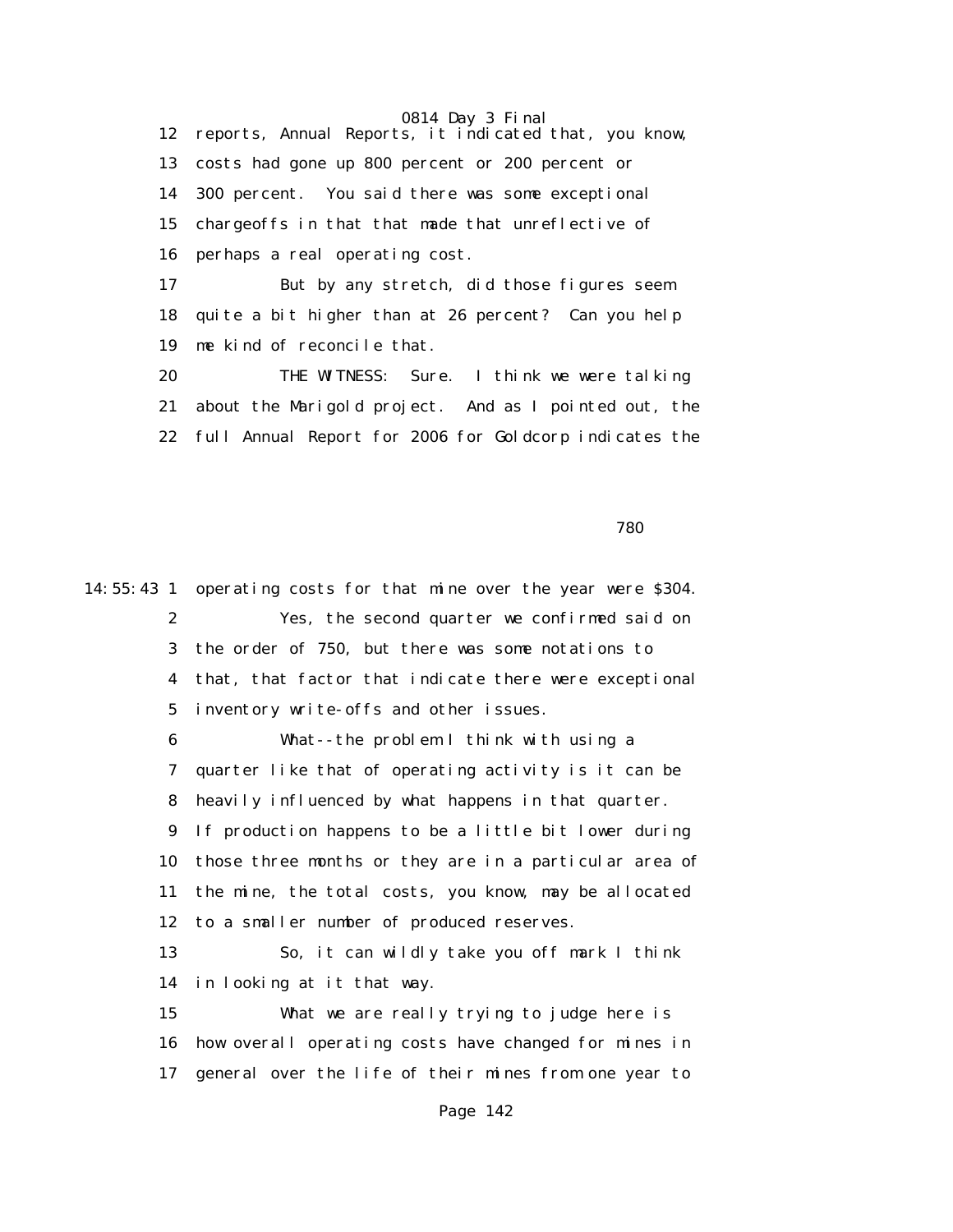18 the next. We are not trying to judge how the 19 performance of a particular mine from quarter to 20 quarter. 21 PRESIDENT YOUNG: When you looked at that

22 700-dollar figure and backed out those exceptional

<u>781 — Вилиппий и Станиции (1931 — 1931 — 1931 — 1931 — 1931 — 1931 — 1931 — 1931 — 1932 — 1933 — 1934 — 1935</u>

14:56:57 1 charges, do you recall what you got?

 2 THE WITNESS: I think the number was still 3 around 650 or 630. I think the exceptional charges 4 were at least 115.

 5 PRESIDENT YOUNG: Had production declined? 6 THE WITNESS: But the production seemed lower 7 than it had been overall for the prior years, but, you 8 know, I would--we also looked in our report and did 9 some analysis of this generally across the industry. 10 If really the costs were increasing at the level that 11 has been suggested, that they're upwards of 600 and 12 700, first, one wouldn't expect to see significant 13 rises in gold companies in their market values, but 14 that's precisely what we have seen. We have looked at 15 I believe in our second report it's Figure 3. We took 16 some averages of some of the major gold producers-- 17 ARBITRATOR CARON: I'm sorry, what page is 18 that? 19 THE WITNESS: Page 107, Figure 3. 20 PRESIDENT YOUNG: Thank you.

21 Go ahead, please.

22 THE WITNESS: Sure.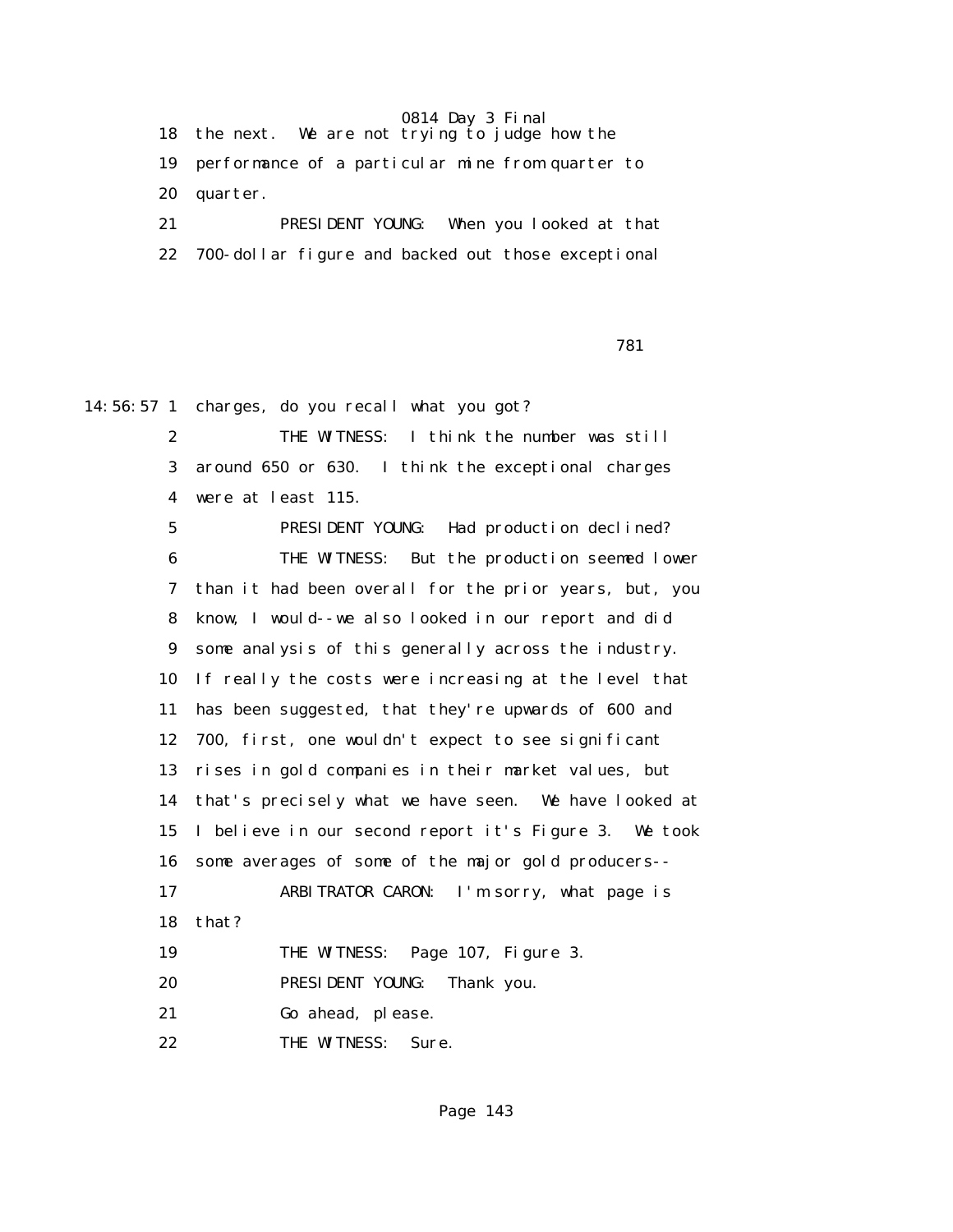$782$ 

| 14:58:16 1            | What we showed here was in 2002, the market          |
|-----------------------|------------------------------------------------------|
| $\mathbf{2}^{\prime}$ | value of gold company was per ounce reserves was     |
| 3                     | trading at \$112. But by 2006, you see it's nearly   |
| 4                     | doubled to \$209.                                    |
| $\mathbf{5}$          | Now, if operating costs were truly rising at         |
| 6                     | a level that would in fact surpass the rise in the   |
| 7                     | gold price, meaning your costs are going to outstrip |
| 8                     | your revenue, first I would expect all of these gold |
| 9                     | companies to be bankrupt.                            |
| 10                    | Second, I wouldn't expect the market to be           |
| 11                    | doubling its valuation of them.                      |
| 12                    | So, clearly the costs haven't nearly been            |
| 13                    | rising as much as the gold prices has been rising.   |
| 14                    | PRESIDENT YOUNG:<br>Thank you very much.             |
| 15                    | Mr. Kaczmarek, we appreciate your time and           |
| 16                    | your testimony.<br>Thank you.                        |
| 17                    | THE WITNESS:<br>Thank you.                           |
| 18                    | (Witness steps down.)                                |
| 19                    | PRESIDENT YOUNG:<br>Mr. McCrum?                      |
| 20                    | MR. McCRUM:<br>Our next witness would be Conrad      |
| 21                    | Houser.                                              |
| 22                    | CONRAD HOUSER, RESPONDENT'S WITNESS, CALLED          |
|                       |                                                      |

ли в село в село в село в село в село в село в село в село в село в 1783 година в село в 1783 година в село в<br>В 1783 година в село в 1783 година в село в 1783 година в село в 1783 година в село в 1783 година в 1783 годин

15:00:33 1 PRESIDENT YOUNG: Mr. Houser, welcome. 2 We would ask that you start by reading the 3 expert witness statement there.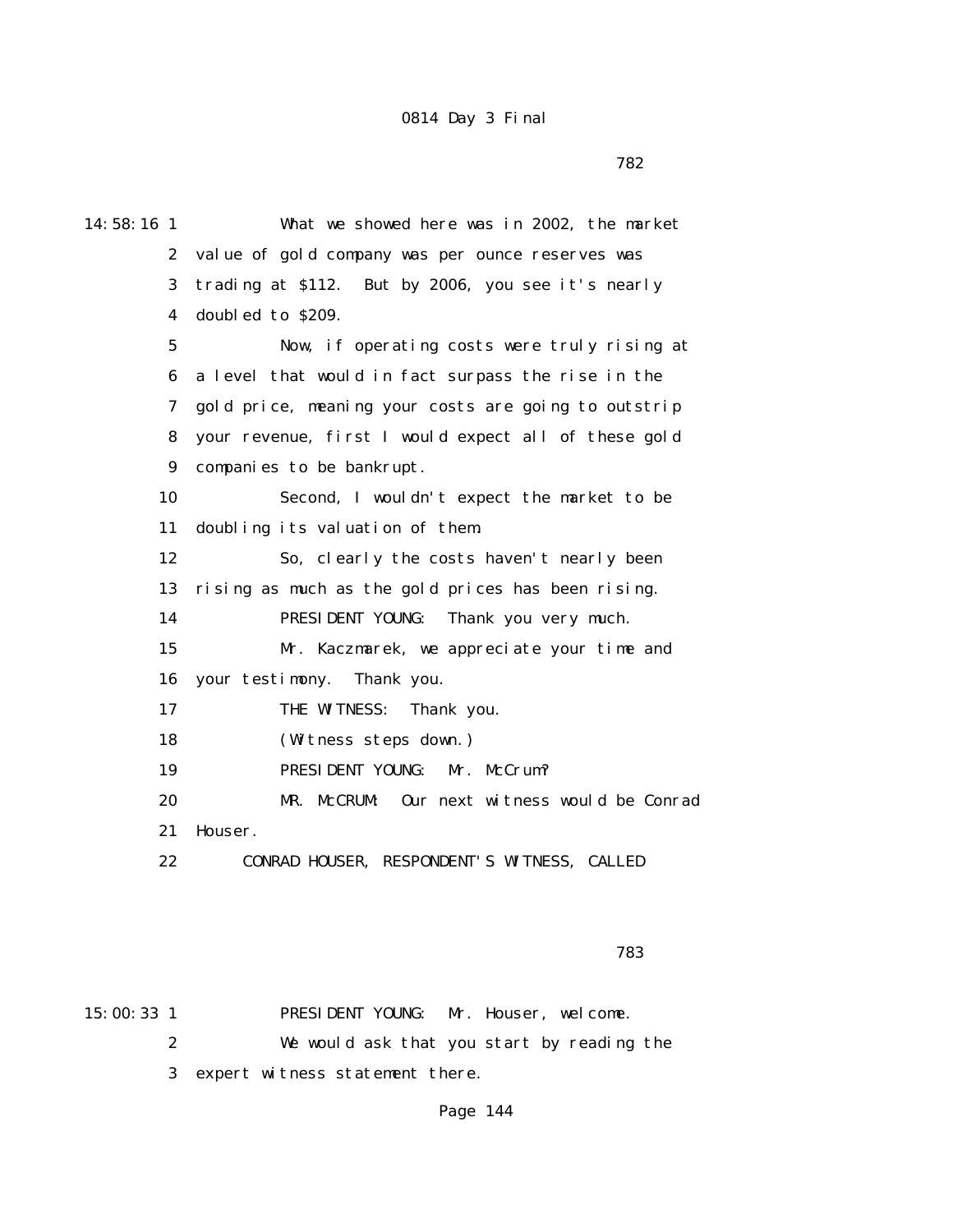0814 Day 3 Final 4 THE WITNESS: I solemnly declare upon my 5 honor and conscience that my statement will be in 6 accordance with my sincere belief. 7 PRESIDENT YOUNG: Thank you. 8 Mr. Sharps, do you want to start with a few 9 questions? 10 MR. SHARPE: Yes, please, just a few 11 questions. 12 **DIRECT EXAMINATION**  13 BY MR. SHARPE: 14 Q. Good afternoon, Mr. Houser. 15 A. Good afternoon. 16 Q. Can you state your full name for the record, 17 please. 18 A. Conrad Bernard Houser. 19 Q. And what is your current position? 20 A. Currently I am CEO of a metallic mining 21 company up in Idaho, named Shoshone Silver, and I'm 22 also employed as a consultant to two other mining

784

15:01:26 1 companies, Silver Scott Mining and Sterling Mining 2 Company. 3 Q. And are you still associated with Norwest? 4 A. I'm still an associate with Norwest and 5 continuing to do miscellaneous work for them. 6 Q. I see. 7 And what are your professional qualifications 8 that are relevant to this arbitration? 9 A. Educationally, I got a degree from the United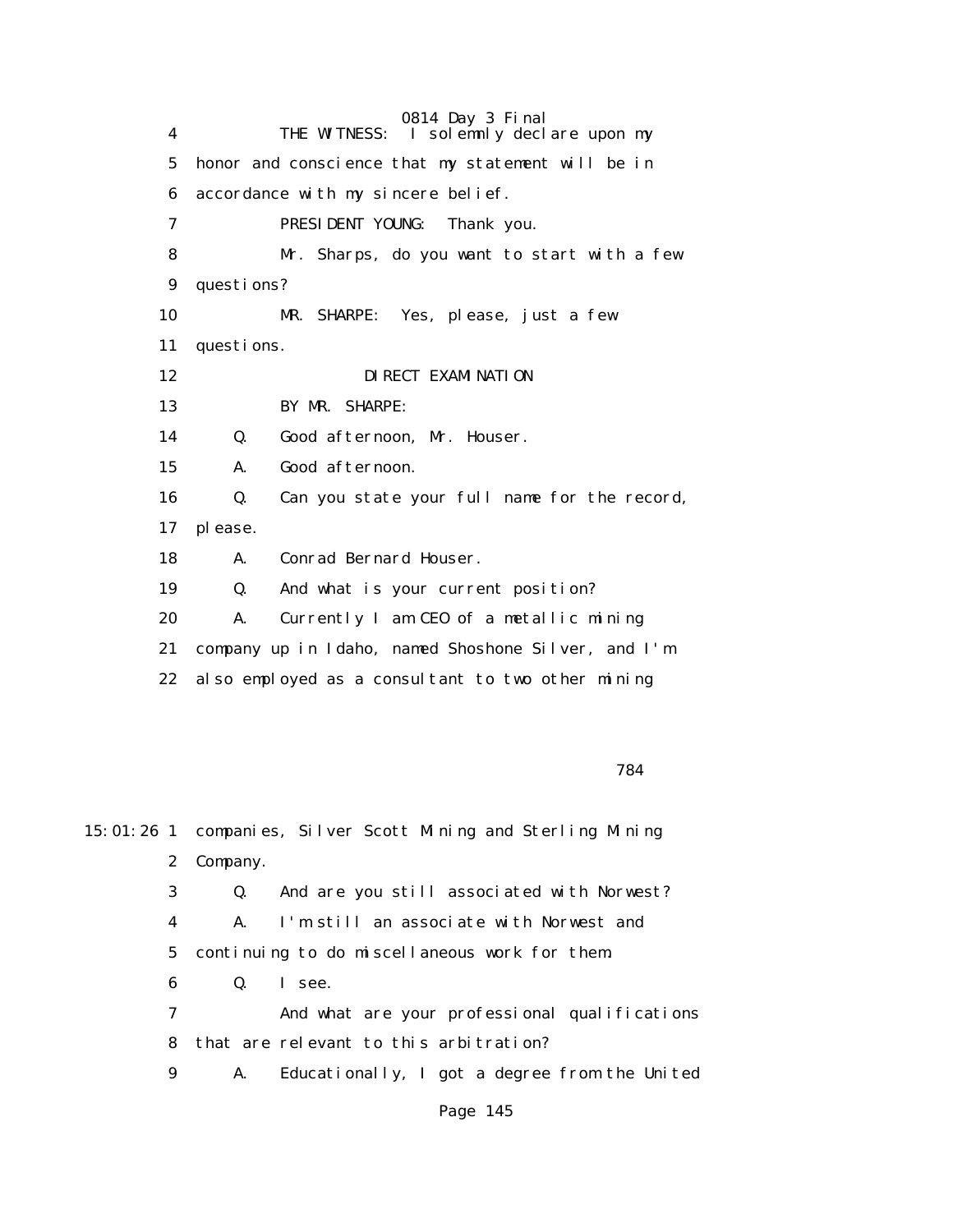10 States Air Force Academy in civil engineering, then 11 went to Rice University in Houston, and received a 12 Master's degree in civil engineering also there. Then 13 went to--I worked for a while in the architectural 14 engineering field and then went to Brigham Young 15 University when they opened their law school and did 16 some of my law schooling actually at the University of 17 Utah and followed that up with an executive--worked 18 towards an executive MBA program at the University of 19 Utah.

 20 Q. I see. And are you also a Registered 21 Professional Engineer? 22 A. I am a Registered Professional Engineer in

2 Q. How many experience do you have with the

<u>785 - Johann Stein, amerikan basar sebagai sebagai sebagai sebagai sebagai sebagai sebagai sebagai sebagai se</u>

15:02:42 1 Colorado and Wyoming.

 3 mining industry? 4 A. I have been involved with the mining industry 5 since about 1970. I was working with Mobil Oil 6 Corporation in various positions of project 7 management, and I was Vice President of their oil 8 shale operations in western Colorado, and from there 9 it was a series of adventures in the mining industry 10 in a variety, wide variety of industrial minerals, 11 energy minerals, and now metallic minerals. 12 Q. And did anyone at Norwest assist you with the 13 preparations of your--preparation of your reports and 14 supplemental statements in this arbitration? 15 A. Yes, we often do things as a team at Norwest.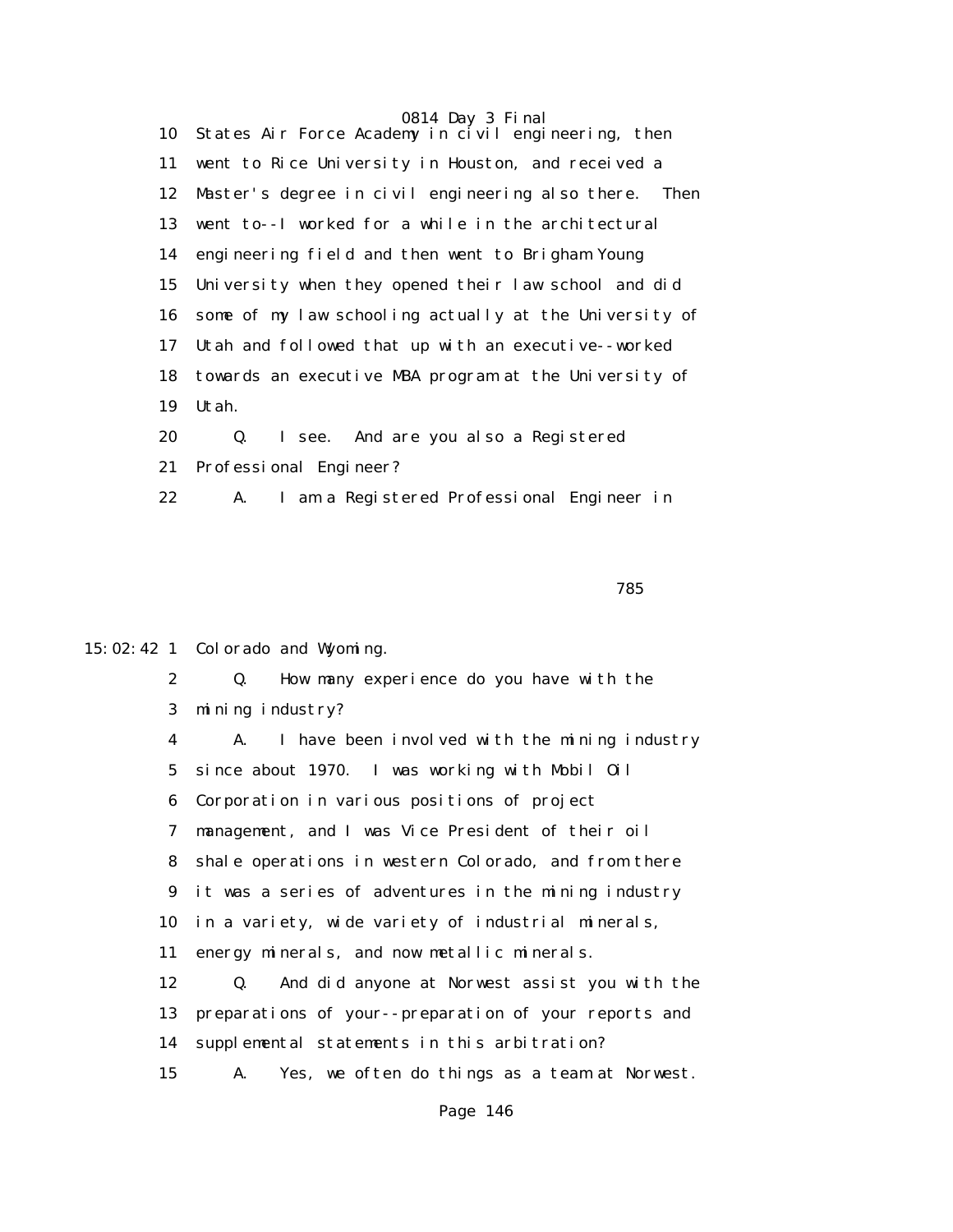16 I was assisted by Mr. Douglas Moore, who did a lot of 17 the number crunching, if you will, the cone 18 variations. He is an experienced gold mining person. 19 I was also assisted by the Vice President of 20 surface mining, who added his thoughts, and also we 21 knew was not to going to testify, so we did not add 22 resumes for a geologist within Norwest, a geotechnical

<u>786 - Johann Stein, amerikan basar sebagai sebagai sebagai sebagai sebagai sebagai sebagai sebagai sebagai se</u>

15:04:07 1 expert within Norwest, and also a certified mine 2 evaluator within Norwest.

3 Q. Thank you.

 4 And what were you principally asked to do in 5 this arbitration?

 6 A. A fairly narrow scope, to support Glamis, and 7 that was to look at the volume of overburden that 8 would have been changed or the result of the--the 9 impact, I'm sorry, of the change in the regulations on 10 the volumes and costs of overburden, and the movement 11 of that overburden, as well as peripheral issues that 12 were related to that.

 13 Q. I think you said to assist Glamis. Did you 14 mean to assist Navigant?

15 A. I meant Navigant, I'm sorry.

16 Q. No problem, but you did not perform an

17 evaluation in this case; is that right?

 18 A. We are not, although we have done that many, 19 many times, we are not in this case, no.

 20 Q. So, Navigant performed the valuation and you 21 assisted with the technical input for that valuation;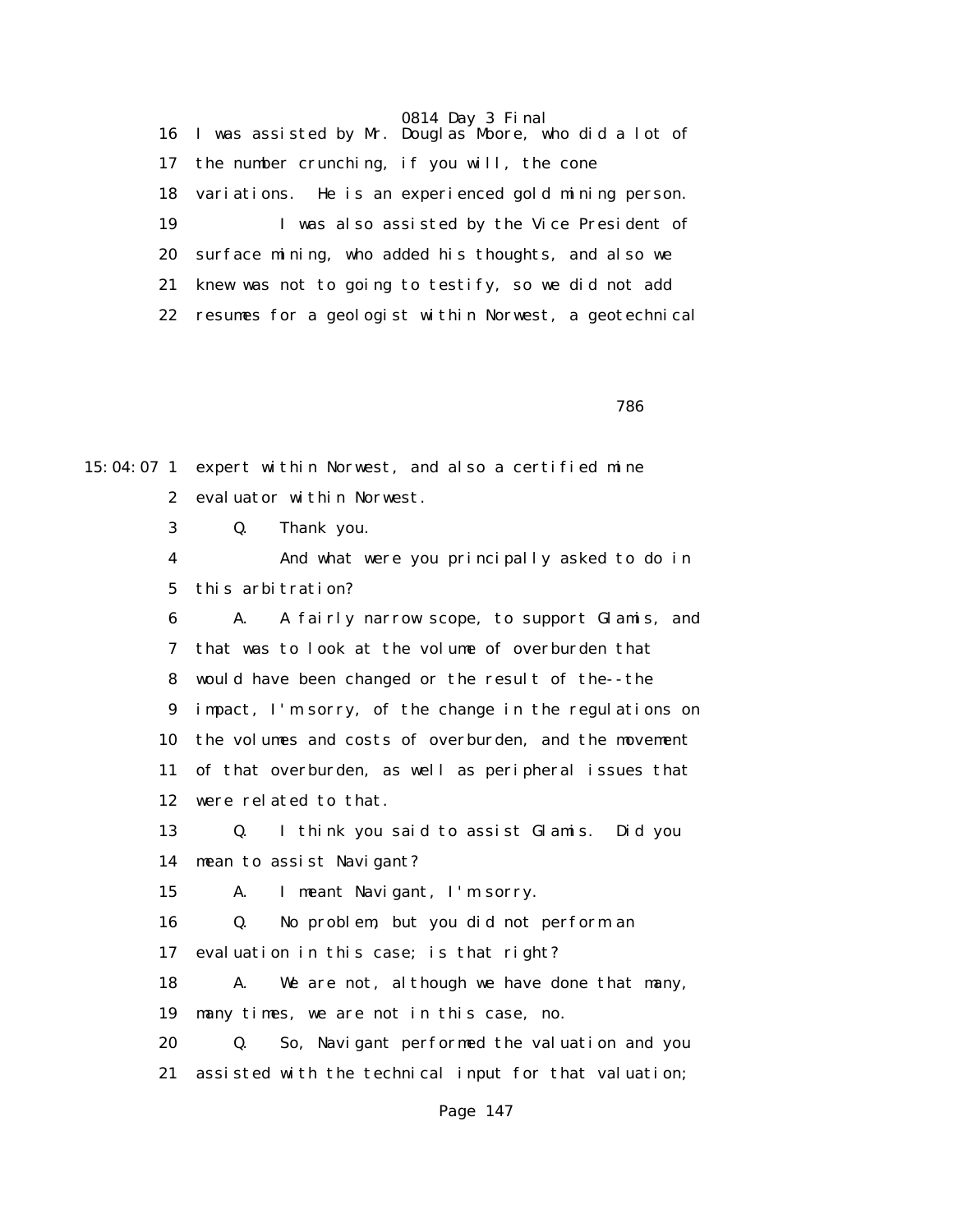22 is that correct?

ти в село в село в село в село в село в село в село в село в село в село в село в село в село в село в село в<br>287

15:05:14 1 A. That's correct.

 2 Q. And did you also critique the Behre Dolbear 3 reports?

 4 A. Also did look at and critique and tried to 5 respond to those aspects of the Behre Dolbear report 6 that were relevant to our scope.

 7 Q. And what were the main conclusions that you 8 reached in your expert reports?

 9 A. I think they're summarized on page one of 10 Volume 2. That is our March 15th, 2007 report, and 11 there were really three conclusions that were made.

 12 Number one, that the costs to the Glamis of 13 complying with the California reclamation regulations 14 was \$55 million.

 15 Number two, that they overstated by nearly 16 double the cost of backfilling.

 17 And number three, that the backfilling 18 operation would not disturb any other undisturbed 19 land, that there would be plenty of room living with 20 the 25-foot maximum elevation above or approximate 21 original contour, there would still be plenty of room 22 for placement of the waste materials.

15:06:33 1 Q. I see.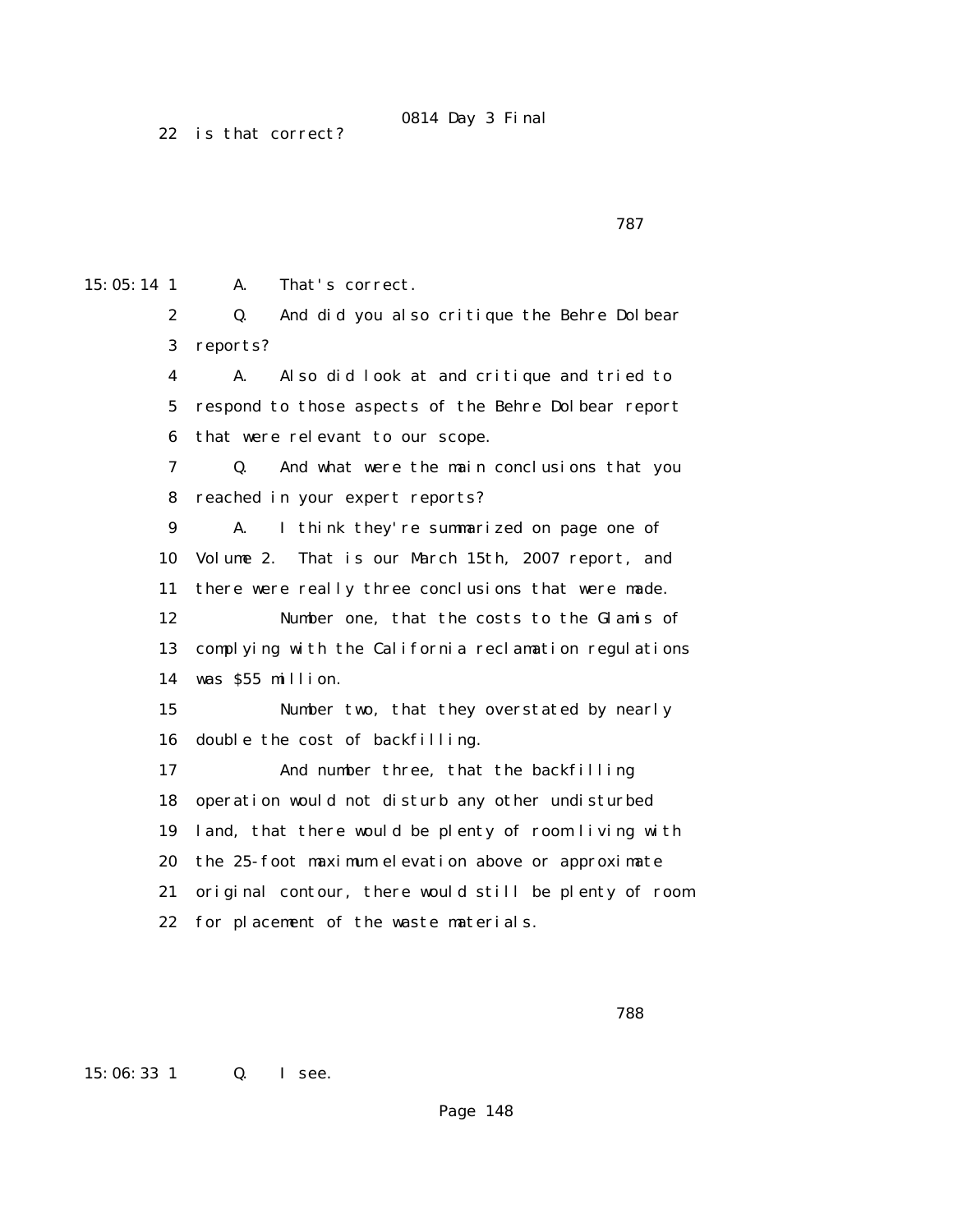0814 Day 3 Final 2 Just one final question for you. Earlier 3 this week, Mr. Purvance produced a core sample that he 4 argues suggested the dominant waste material at the 5 Imperial Project is conglomerate and not gravel. 6 Do you think this is relevant, and do you 7 have any opinions on this issue? 8 A. We looked very closely at the Glamis 9 documents all through the 1990s, at their densities, 10 at their swell factors, at their terminology. 11 As Mr. Purvance has discussed and Behre 12 Dolbear also, it's very confusing from their testimony 13 now as to how much was gravel, how much was one of the 14 various types of conglomerates, and there are several 15 types of conglomerates. It really doesn't matter what 16 those core samples are. I mean, we could talk about 17 them if they're presented, but the relevance of that 18 is not there. And consistently through the 1990s, the 19 Glamis reports showed the percent of alluvium 20 material, the percent of rock material, and the 21 percent of ore material that was in the midst of all 22 of their drilling program. It didn't really--whether

 $789$ 

15:07:54 1 you take some of that conglomerate and put it under a 2 rock category or put it under a gravel category, they 3 have admitted in prior testimony that I have heard 4 there that 79 of percent of it was alluvial material, 5 and alluvial material, they have given a density and 6 swell factor to that we've agreed upon.

7 Q. What was that swell factor?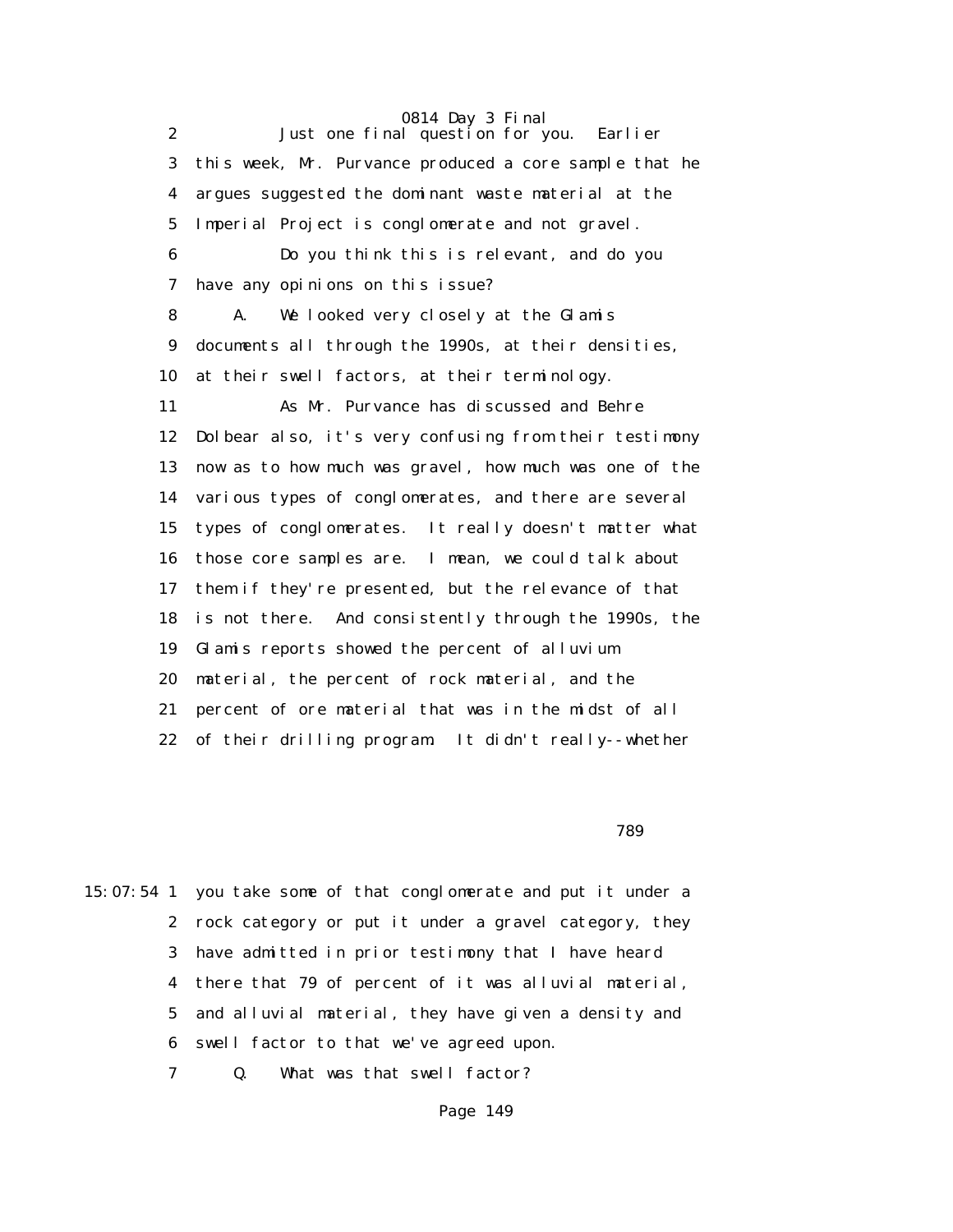0814 Day 3 Final 8 A. That's a 15 percent swell factor for the 9 gravel, and the weighted average with rock and spent 10 ore was 23 percent. So, those numbers have 11 continually come up. Where there has been a 12 30 percent number come up has referred to rock, and 13 whether that rock is a very highly cemented 14 conglomerate or pure rock of a different type doesn't 15 really matter. The weighted average of the materials 16 that Glamis consistently reported all through their 17 development of the Project until the lawsuit was or 18 this arbitration was instigated consistently showed 19 the same numbers.

 20 Q. So, do I understand correctly that regardless 21 of what the material is called, everybody, Glamis and 22 Norwest accept that it has a swell factor of

 $790$ 

15:09:13 1 15 percent; is that correct?

 2 A. That's what every report from Glamis shows up 3 until late 2003.

 4 Q. Is that the same with the weighted average 5 swell factor that Norwest and Glamis are using the 6 weighted average swell factors in the documents that 7 you have seen?

 8 A. Yes. And in my reports it shows that the 9 BLM, when they evaluated it, also came out with the 10 same number. They might have had 24 percent instead 11 of 23, but virtually the same number. Nothing like a 12 35 percent overall swell factor.

13 Q. So, you haven't seen any Glamis documents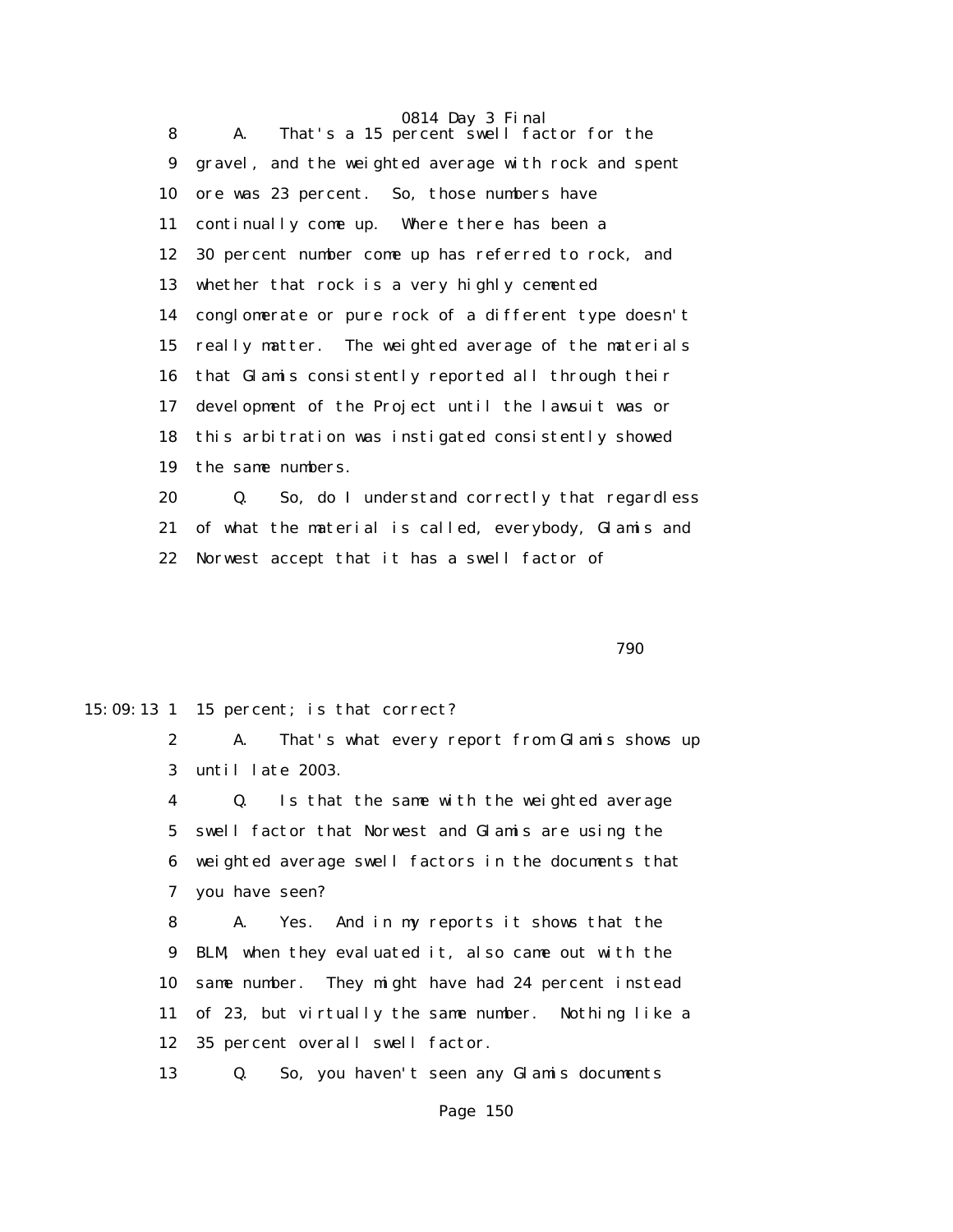0814 Day 3 Final 14 predate this arbitration that state a 35 percent 15 weighted average swell factor for the material at the 16 Imperial Project? 17 A. Nothing at all. 18 Q. I see. Have you seen any Glamis documents 19 stating anything other than a 23 percent weighted 20 average swell factor for the Imperial Project prior to 21 this arbitration? 22 A. I think not. I'm quite sure that's a true

последница в последници с последници с последници с последници с последници с последници с последници с послед<br>В 1991 године с последници с последници с последници с последници с последници с последници с последници с пос

15:10:11 1 statement.

 2 MR. SHARPE: Thank you very much. 3 PRESIDENT YOUNG: Thank you, Mr. Sharpe. 4 Mr. McCrum? 5 CROSS-EXAMINATION 6 BY MR. McCRUM: 7 Q. Mr. Houser, good afternoon. 8 A. Good afternoon. 9 Q. You are here today appearing for Norwest 10 Corporation; is that correct? 11 A. That is correct. 12 Q. And you are the lead author of the Norwest 13 expert reports submitted in this case addressing 14 mining engineering and geologic issues; is that right? 15 A. Yes. 16 Q. And your reports involve the Glamis Imperial 17 Project, a disseminated gold deposit; is that correct? 18 A. Yes. 19 Q. In preparing your reports, you have had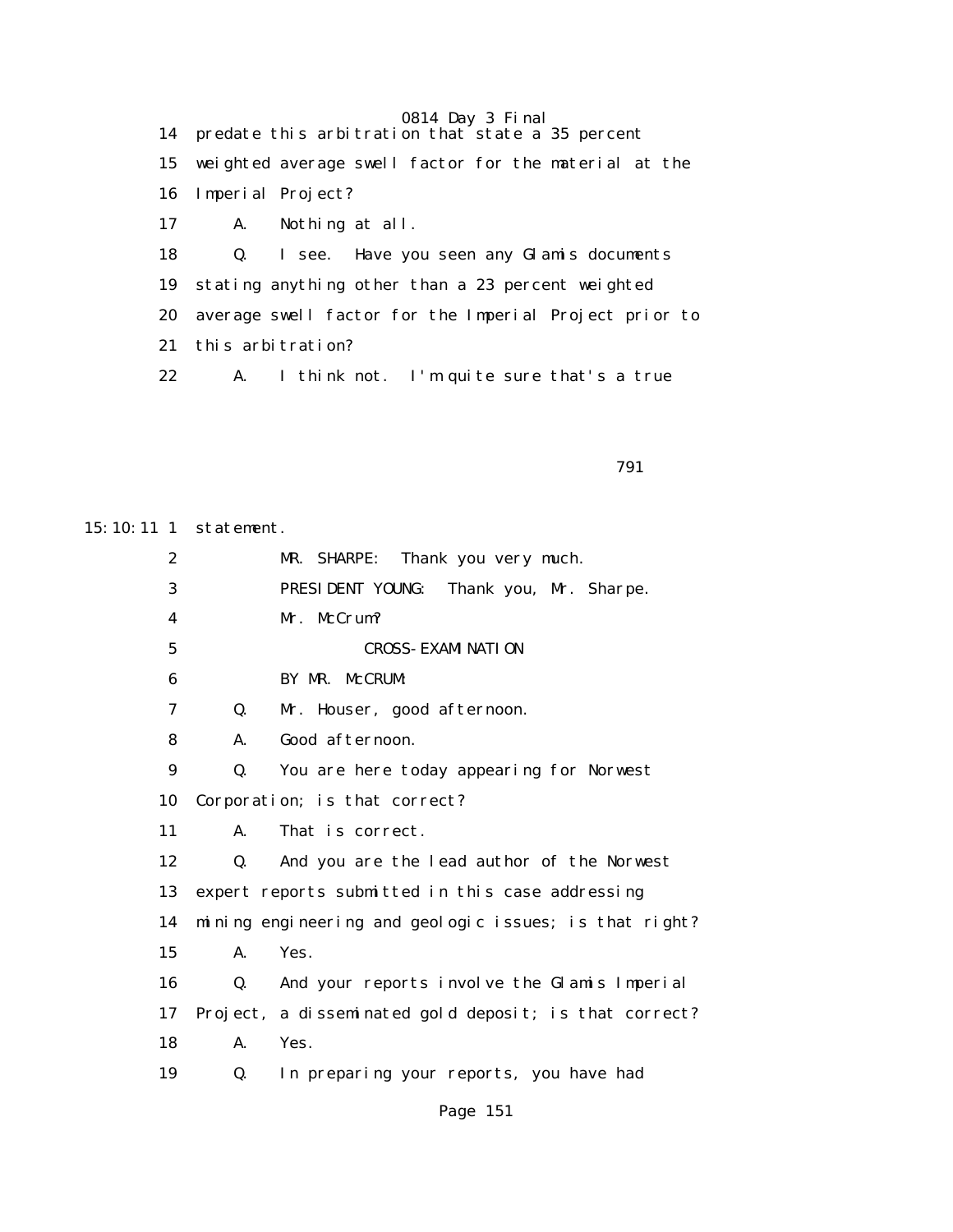- 20 meetings and communications with Navigant
- 21 representatives; is that right?
- 22 A. Yes.

|  | 792 |
|--|-----|
|  |     |

15:10:57 1 Q. Including Mr. Kaczmarek? 2 A. Yes. 3 Q. Your Bachelor's degree and Master's degrees 4 are in civil engineering; is that correct? 5 A. Yes. 6 Q. And you have a law degree; is that right? 7 A. Yes. And I did fail to mention that I do 8 have mining course work at Kings College up in Canada 9 where I have taken course work up there. 10 Q. Your degrees are not in mining engineering or 11 geology, are they? 12 A. Simple answer is no. The broader answer is 13 that most people in mining have civil engineering 14 degrees, equally as many as have mining degrees. So, 15 both of them moved earth and rock and are closely 16 related. 17 Q. Mr. Houser, have you personally visited the 18 Imperial Project Site? 19 A. No. I looked at the materials. I was 20 offered that opportunity. I looked at the exciting 21 picture like we saw the other day of the flat desert. 22 I have been in that country at other mines and saw no

ти в село в село в село в село в село в село в село в село в село в село в село в село в село в село в село в<br>2003 — В село в село в село в село в село в село в село в село в село в село в село в село в село в село в се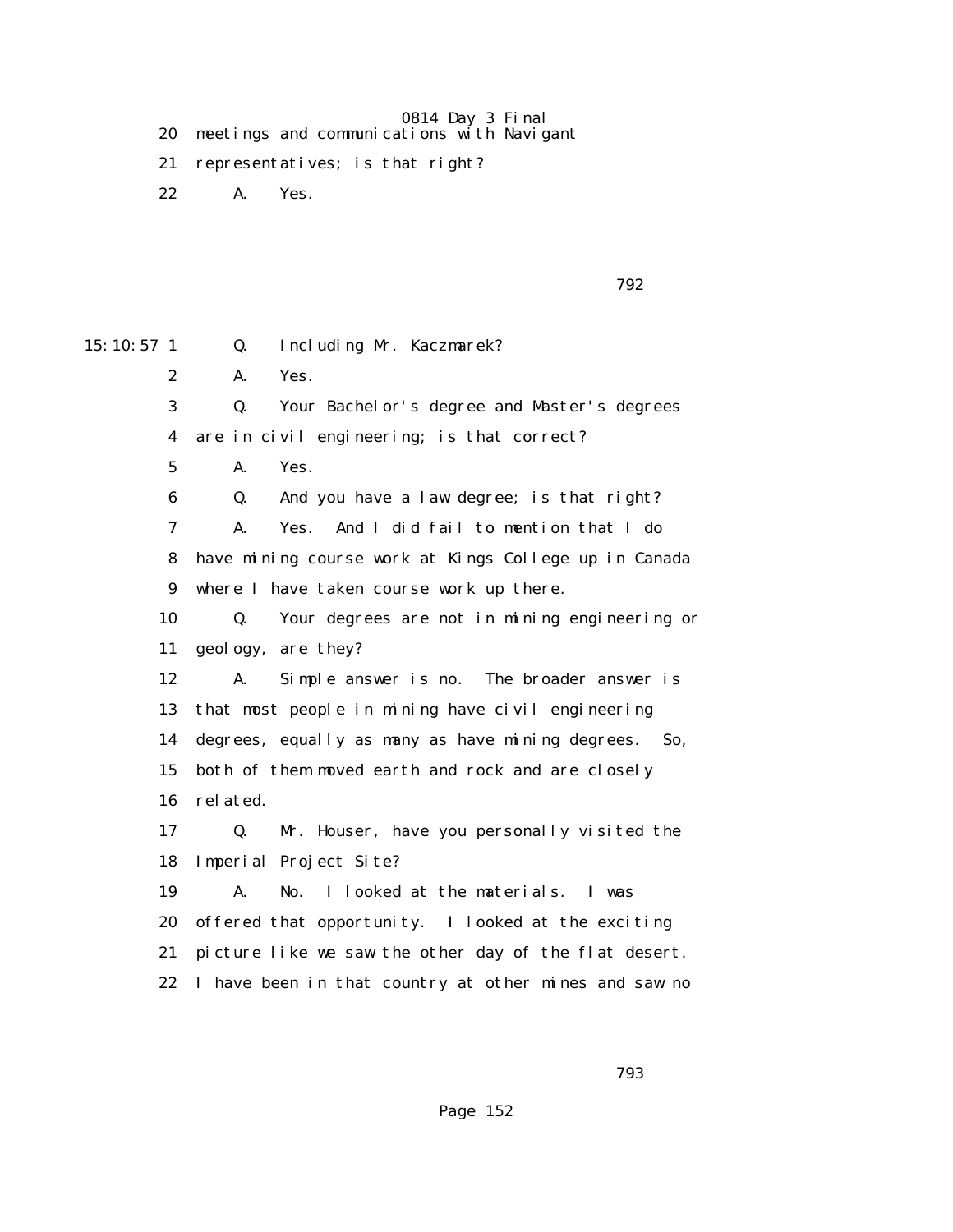15:11:59 1 need to go there. 2 Q. Your original--your expert report as 3 originally submitted with the U.S. Counter-Memorial in 4 September 2006 included the resumes of yourself, Gary 5 Stubblefield, and Douglas Moore; is that correct? 6 A. That is correct. 7 Q. And in your supplemental reports, you have 8 not offered any further resumes of the people involved 9 from Norwest on this, have you? 10 A. No. 11 Q. And are you certified as a mineral appraiser 12 as recognized by the American Institute of Mineral 13 Appraisers? 14 A. I am not personally, no. 15 Q. And is Mr. Stubblefield a Certified Mineral 16 Appraiser? 17 A. No. 18 Q. And is Mr. Douglas Moore a Certified Mineral 19 Appraiser? 20 A. No, and I should add to that that none of us 21 in this project did any mineral appraisal work. We 22 are only here for a narrow scope, so it would have

794

15:13:05 1 been irrelevant.

2 Q. Okay.

 3 A. I'm sorry, I don't mean to come to a legal 4 conclusion.

5 Q. From 1971 to 1973, approximately, you worked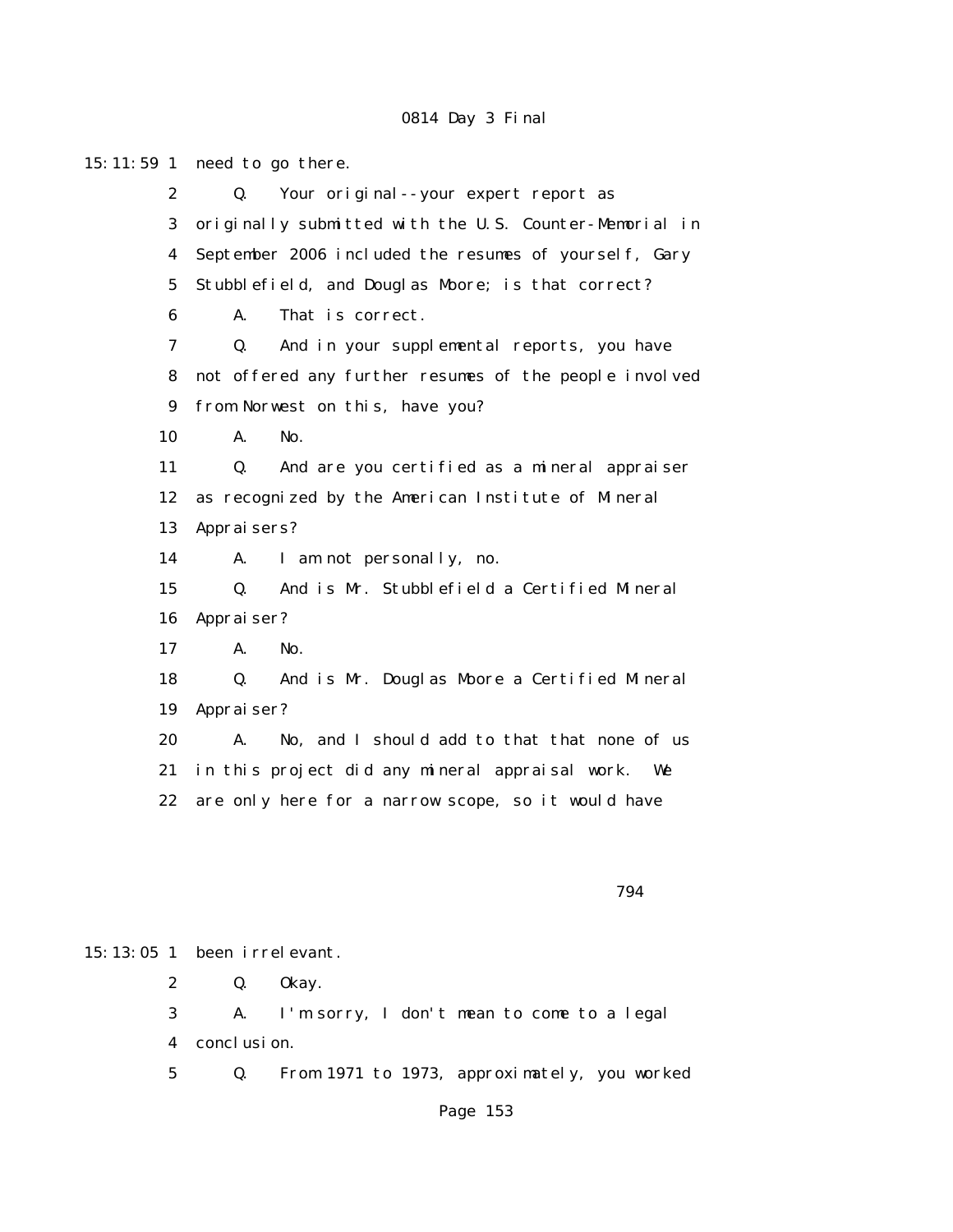0814 Day 3 Final 6 as an engineer involved in city planning in Greeley, 7 Colorado; is that right? 8 A. Yes. 9 Q. From 1975 to 1977, you worked as a lawyer in 10 a small law firm; is that correct? 11 A. Yes, in Salt Lake City. 12 Q. From 1977 to 1980, you worked as a marketing 13 operations manager for a terminal in Queensland, 14 Australia; is that correct? 15 A. Next 14 years I spent with Mobil, and first 16 assignment was in Australia, yes. 17 Q. Now, the terminal operation, that did not 18 involve gold mining, did it, from 1977 to 1980? 19 A. No, other natural resources in this case, 20 oil, petroleum products, lubricants. 21 Q. From 1980 to 1981, you worked for Mobil 22 Corporation converting flare gas into replacement fuel

<u>795 - Johann Stein, amerikan bahasa pengaran sebagai pengaran sebagai pengaran sebagai pengaran sebagai penga</u>

15:14:13 1 for transportation, not gold mining; is that correct? 2 A. Well, I was General Manager for Mobil Oil in 3 Central Africa in the country of Zambia. We supplied 4 product there to the copper mines, and so I was very 5 familiar with their operations and their needs. 6 Q. What product were you supplying? 7 A. All kinds of gear, lubricants, transmission 8 fluids, diesel fuel, et cetera. 9 Q. From 1982 to 1985, you worked for the Mobil 10 Synfuels Division where you were a Venture Services 11 Advisor; is that correct?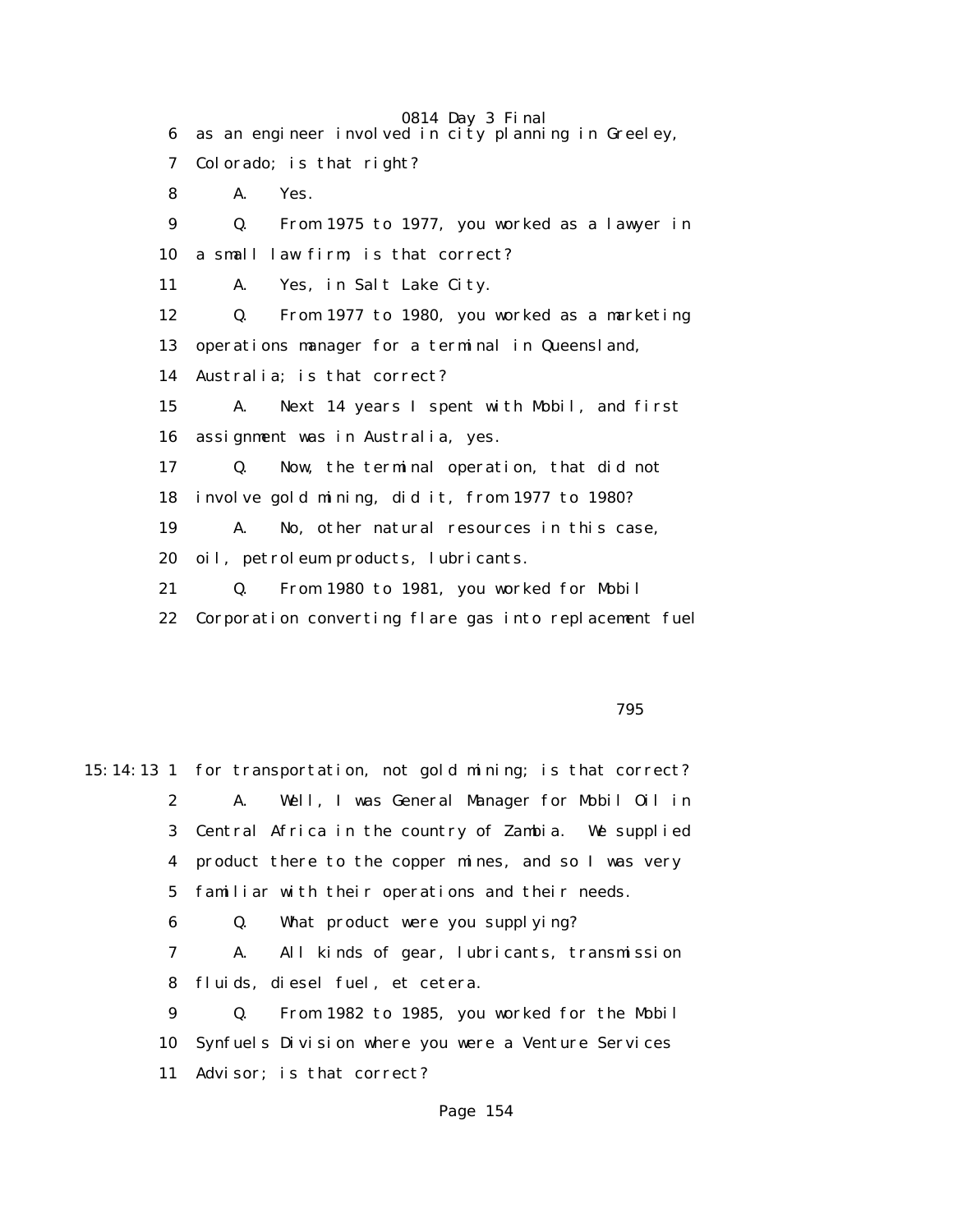0814 Day 3 Final 12 A. Yes, and that--yes. 13 Q. And there was some underground mining 14 connected with that; is that correct? 15 A. Underground mine planning, yes. 16 Q. And what was the mineral there? 17 A. That was oil shale. 18 Q. And from 1985 to 1987, you were an engineer 19 and environmental manager at a Mobil coal mine in 20 Wyoming; is that right? 21 A. Yes. The Caballo Rojo Mine. I was 22 responsible for engineering planning, engineering

<u>796 - Johann Stein, amerikan basar sebagai sebagai sebagai sebagai sebagai sebagai sebagai sebagai sebagai se</u>

15:15:27 1 execution, and all the environmental permitting and 2 environmental work there.

> 3 Q. From 1988 to 1991, you continued with Mobil 4 Corporation as a Vice President involved in their coal 5 business; is that right?

6 A. Yes.

 7 Q. Up until this point in your career, you've 8 had no engineering experience with an operating gold 9 mine or precious metal mine; is that right?

 10 A. Other than the relationship with the copper 11 mines in Zambia, that's true.

 12 Q. In 1992, you worked for the Drummond Company 13 at their coal mine for one year; is that right?

 14 A. They purchased the Mobil mine, and I stayed 15 there, yes.

 16 Q. And then you were laid off from that position 17 at the end of that year; is that right?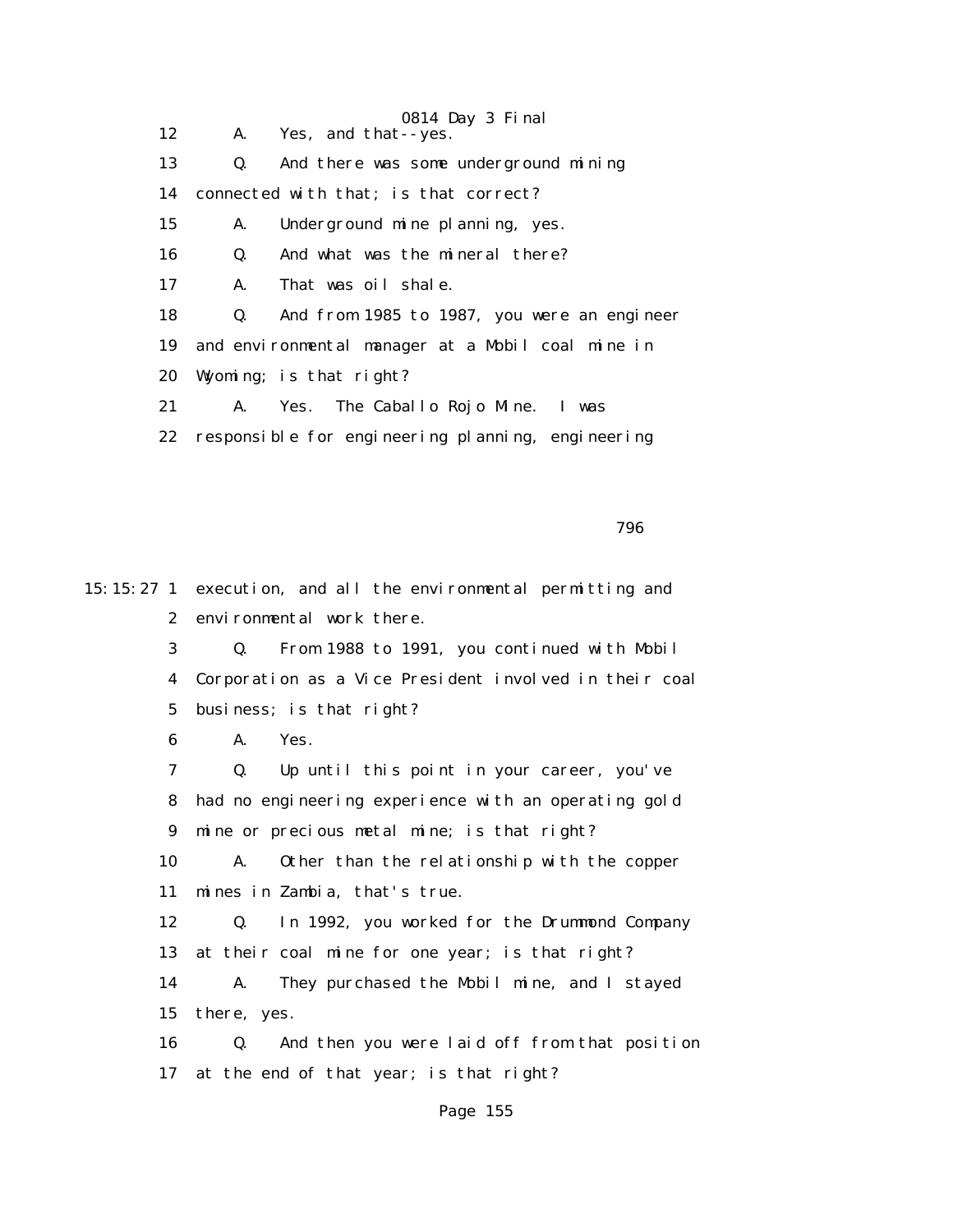18 A. I took a golden parachute and left, yes.

19 Q. From 1993 to 1995, you were Vice President

20 and Chief Operating Officer for Wold Trona Company in

21 Casper, Wyoming; is that right?

22 A. That's correct.

ти в село в село в село в село в село в село в село в село в село в село в село в село в село в село в село в<br>После в село в село в село в село в село в село в село в село в село в село в село в село в село в село в село

15:16:25 1 Q. And the Wold Trona was a division or 2 affiliate of the Wold Oil Company; is that correct? 3 A. There was a Wold Oil Company. In this case, 4 it was two separate project, but yes. 5 Q. Now, did Wold Trona produce commercial trona 6 during your tenure there? 7 A. No, that was a development project taking all 8 the mine planning, all of the infrastructure, 9 everything else to the point of execution. 10 Q. Can you describe for us what trona is as a 11 mineral. 12 A. Trona is a well hidden mineral. It's--if we 13 look around us, a lot of things are made from trona, 14 mainly glass and other related products. It is a form 15 of catalyst that reduces the heating temperature of 16 silica in glass, basically, the most expensive 17 ingredient in glass. It is quite similar in 18 softness--not softness, really, but in texture and 19 mining methods to coal, even though it's white and 20 coal's black. So, a lot of the same techniques. When 21 it's surface-mined or when it's underground-mined. 22 Q. And when you were at Wold Trona, you had,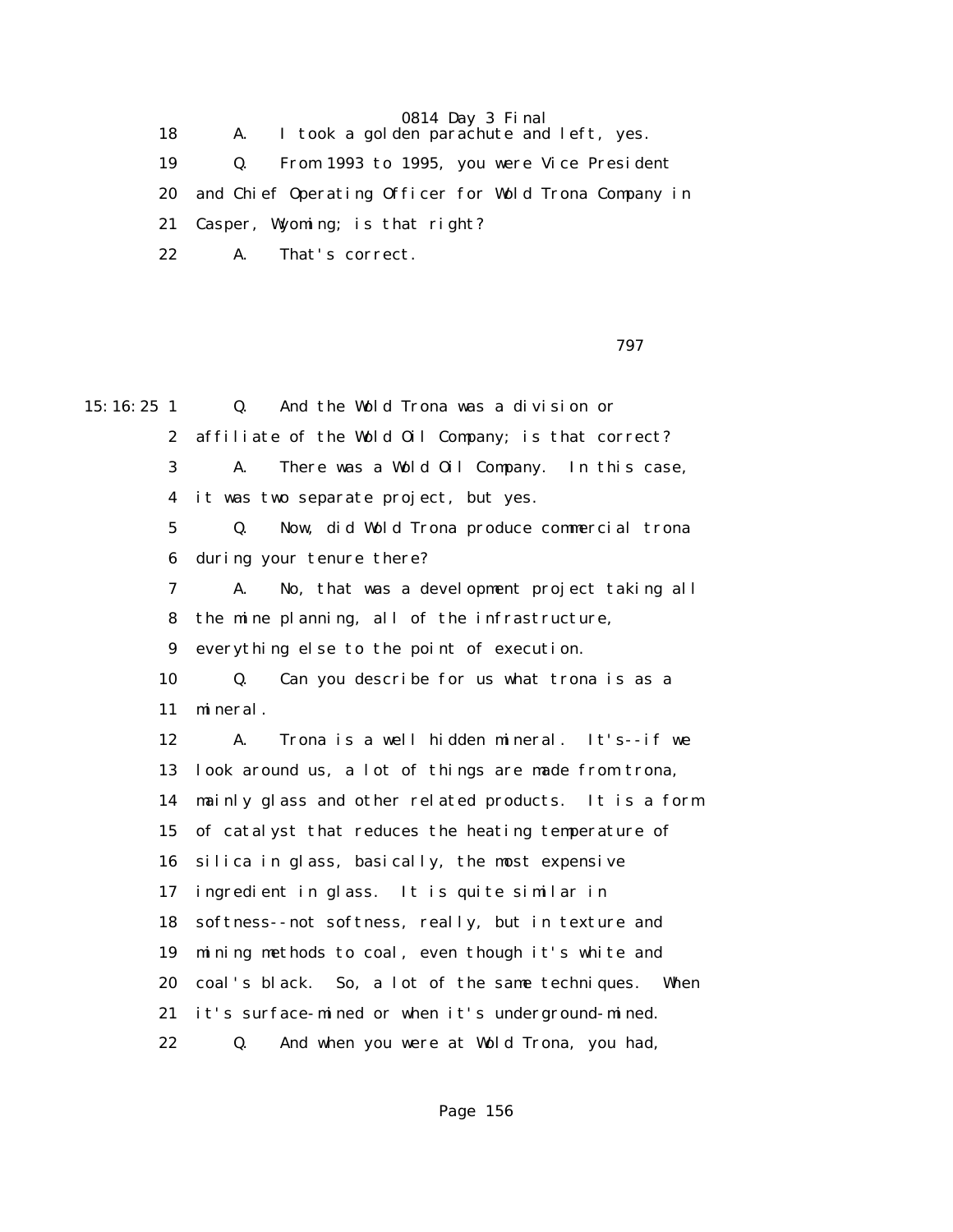15:17:47 1 according to your resume, overall responsibility for 2 integration of a 200 million new mineral process 3 technology development design, financing, and 4 permitting; is that right? 5 A. Yes. 6 Q. And according to your resume, you presold 7 80 percent of the initial 10 years' production; is 8 that right? 9 A. Yes. 10 Q. But during your tenure there, there was no 11 trona commercially produced? 12 A. There was no trona commercially produced. 13 Q. And has the Wold Trona a company ever 14 commenced commercial trona production here? 15 A. I don't know. I haven't--John Wold, we've 16 stayed in contact some. He's changed technologies, 17 and I don't think that they have produced yet. 18 Q. So, despite your overall responsibility for a 19 200 million-dollar budget, there has been no trona 20 produced by the Wold Trona Company since your time 21 there? 22 A. I think that's the case, yes.

 $799$ 

15:18:44 1 Q. Turning to Mr. Stubblefield, who assisted 2 with you on your expert report, is it fair to say his 3 mining experience has been focused on coal?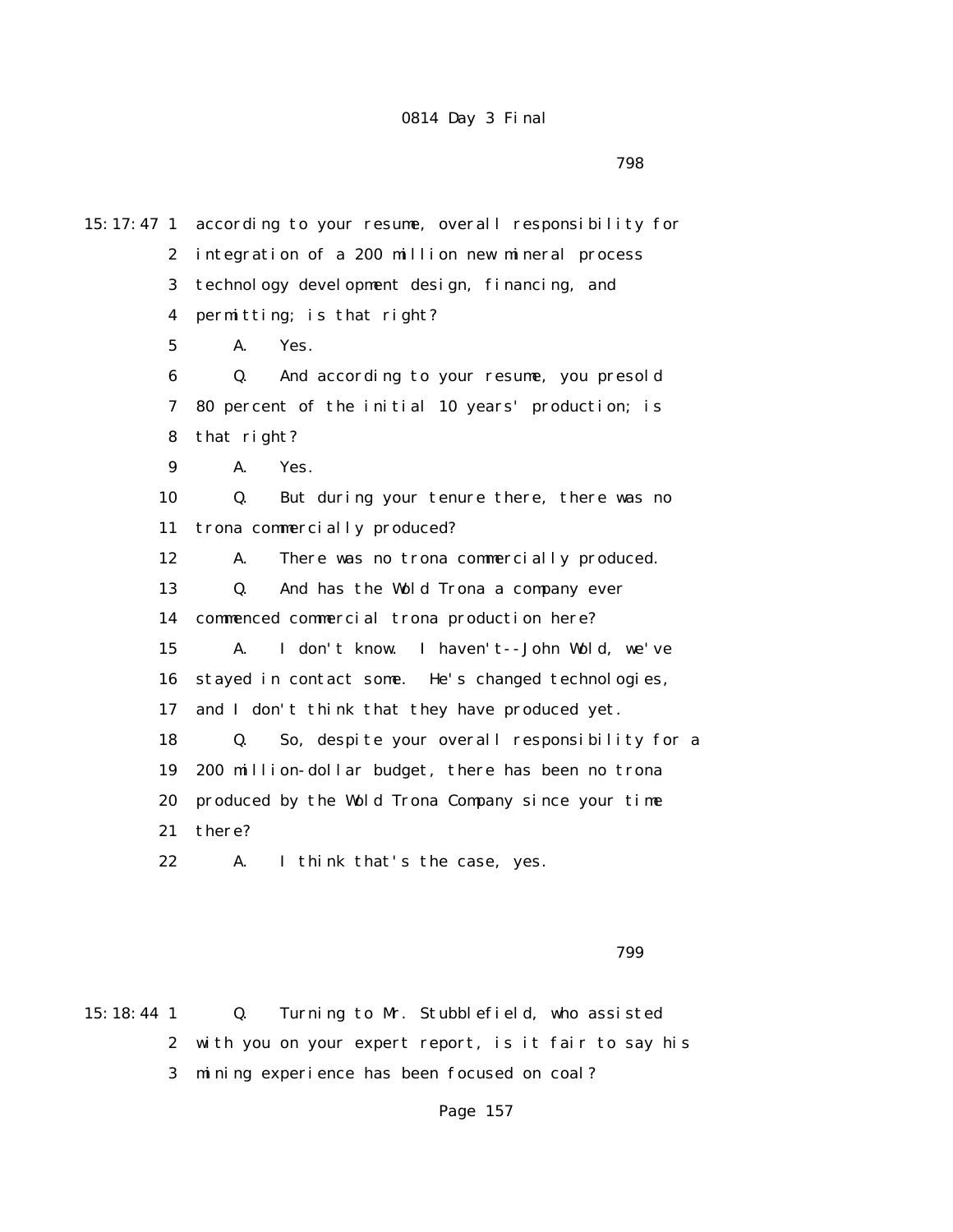4 A. He started off his career in the Cedar City 5 area in--iron ore reserves, some metal mining, and 6 then at some point took over as and worked his way up 7 to be President of the Trapper Mine near Craig, 8 Colorado, and spent a good bit of his career there 9 before coming to Norwest. 10 Q. What does the Trapper Mining Company mine? 11 A. That's a coal mine. Was a coal mine. 12 Q. And what kind of seam thicknesses were 13 typically encountered with the coal there? 14 A. They were probably--I have only been there 15 once, and I would be estimating, but it would be in 16 the sixties, 70-foot thick range I think. 17 Q. 60-70 foot seam of solid coal? 18 A. Buried under a good bit of overburden, yes, 19 yes. 20 Q. Now, Mr. Douglas Moore, was he the member of 21 your team that submitted resumes who had the most 22 experience with precious metal mining and specifically

<u>800 and the state of the state of the state of the state of the state of the state of the state of the state of the state of the state of the state of the state of the state of the state of the state of the state of the s</u>

15:19:55 1 gold mining?

2 A. That would be correct.

3 Well, I'm sorry, there is one other

 4 gentleman, too, Alistair Horn, but relied on Mr. Moore 5 a whole bunch more than Mr. Horn.

 6 Q. And the other gentleman you just referred to 7 was not part of the resumes you submitted with your 8 expert reports?

9 A. No, we submitted those three resumes because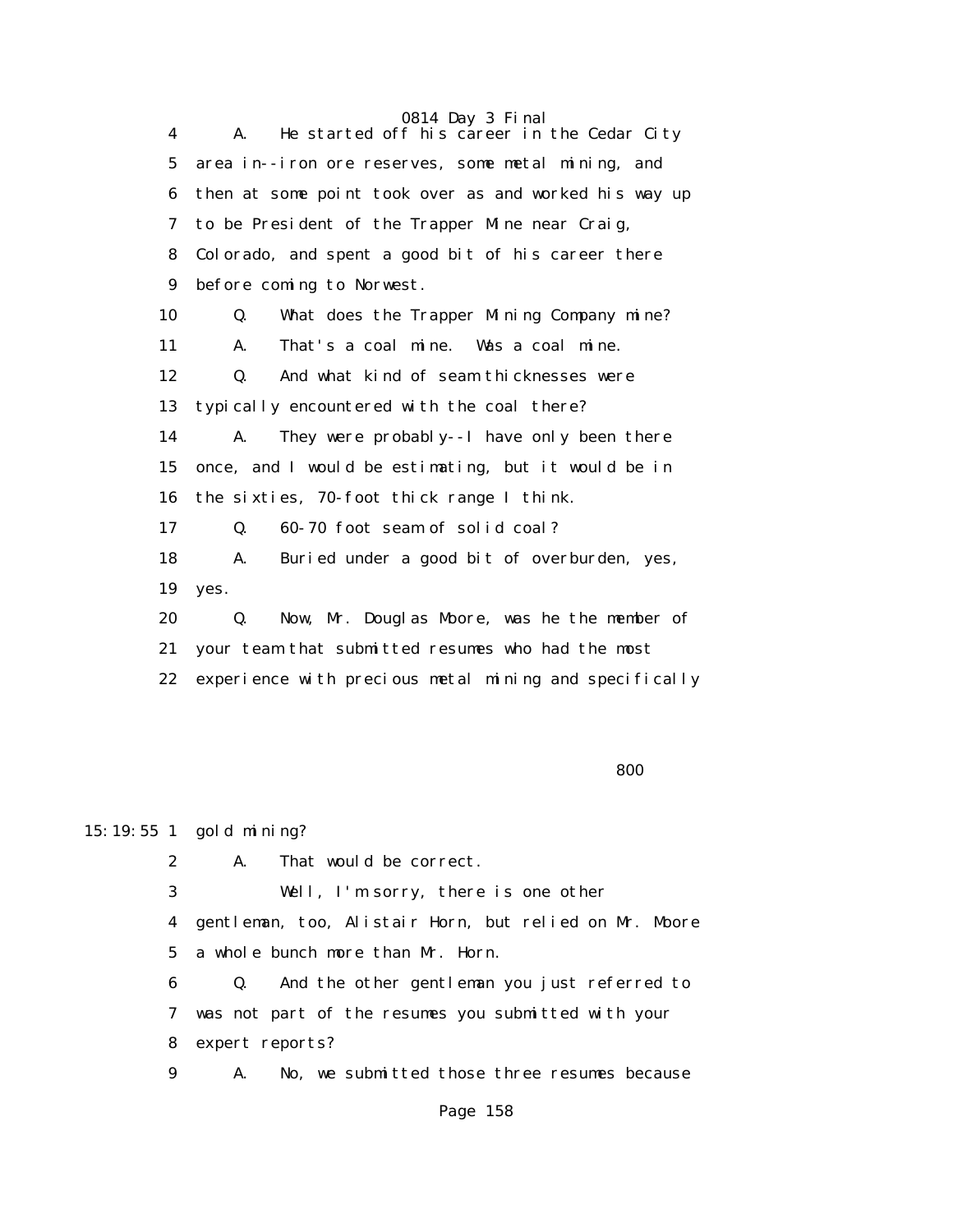|    | 0814 Day 3 Final                                       |
|----|--------------------------------------------------------|
|    | 10 we didn't know at the time which one of us would    |
| 11 | testify, and we wanted to be sure that resume was      |
| 12 | included in the package.                               |
| 13 | But Mr. Douglas Moore, was the--he was the<br>Q.       |
|    | 14 primary person among the resumes you submitted with |
| 15 | gold mining experience; is that right?                 |
| 16 | A.<br>Yes.                                             |
| 17 | Let's take a look at the resume of<br>$\mathbf{0}$ .   |
| 18 | Mr. Douglas Moore submitted with your expert report as |
| 19 | Houser Hearing Exhibit 1.                              |
| 20 | Actually, before I get into the details of             |
| 21 | his resume, Mr. Houser, you were here the other day    |
| 22 | when the Chief Executive Officer of Goldcorp, Inc.,    |
|    |                                                        |

entration of the contract of the contract of the contract of the contract of the contract of the contract of the contract of the contract of the contract of the contract of the contract of the contract of the contract of t

15:20:54 1 Kevin McArthur, testified.

2 Do you recall that?

3 A. Yes.

 4 Q. And Mr. McArthur can't be here with us today. 5 He's at their Los Filos operation in Mexico. Are you 6 familiar with the Los Filos project?

7 A. No.

 8 Q. Where Glamis has just reached their first 9 commercial gold production last month. Had you heard 10 of that?

11 A. No.

 12 Q. Do you recall Mr. McArthur's testimony about 13 his early experience at the Picacho Mine developing 14 that and operating that gold mine? 15 A. I recall that he mentioned that he did that,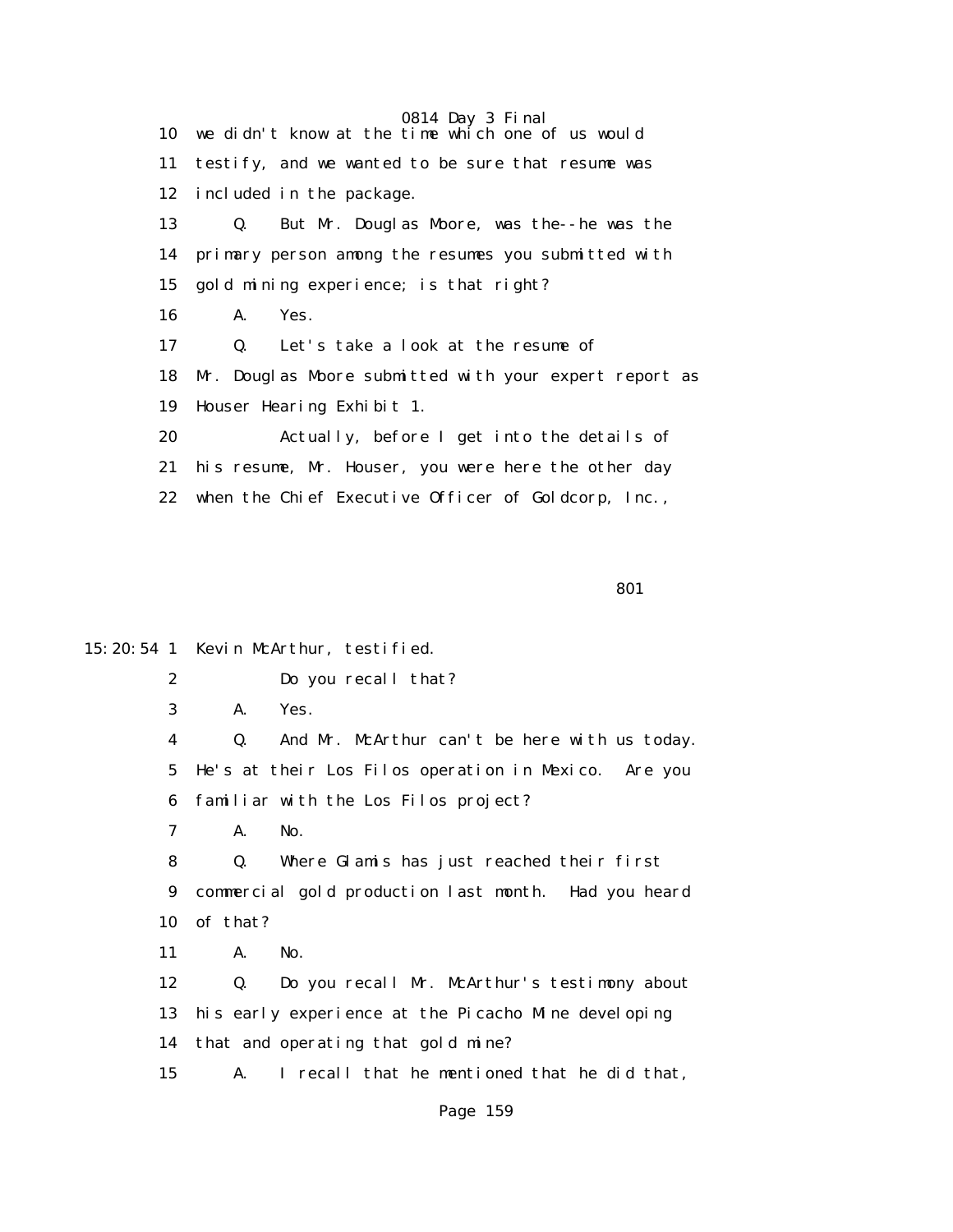16 yes.

 17 Q. And are you aware that the Picacho Mine 18 operated profitably?

 19 A. I have not seen their profit-and-loss 20 statements. One of the Glamis executives said that 21 all of their operations had been profitable, so I 22 assume that's the case.

802

15:22:04 1 Q. Do you recall Mr. McArthur's testimony that 2 about his experience as General Mine Manager of the 3 Rand operation, the Rand open-pit gold operation in 4 the California Desert? 5 A. I recall that he did say that he was, yes. 6 Q. And are you aware whether the Rand operations 7 had been profitable? 8 A. The same statement as before. I don't know 9 that--I certainly haven't looked at their P&L, but as 10 a group they stated that they were. 11 Q. Turning to the exhibit of Mr. Douglas Moore-- 12 MR. SHARPE: Does the witness have this? 13 THE WITNESS: I do. 14 MR. McCRUM: Yes, he does. 15 BY MR. McCRUM: 16 Q. Let's take a look at Mr. Moore's experience 17 prior to joining Norwest in 2005. Near the top, he 18 was Construction Manager with Bodell Construction 19 Company from 2000 to 2005; is that right? 20 A. Yes. 21 Q. And from 1998 to 2000, he was Mining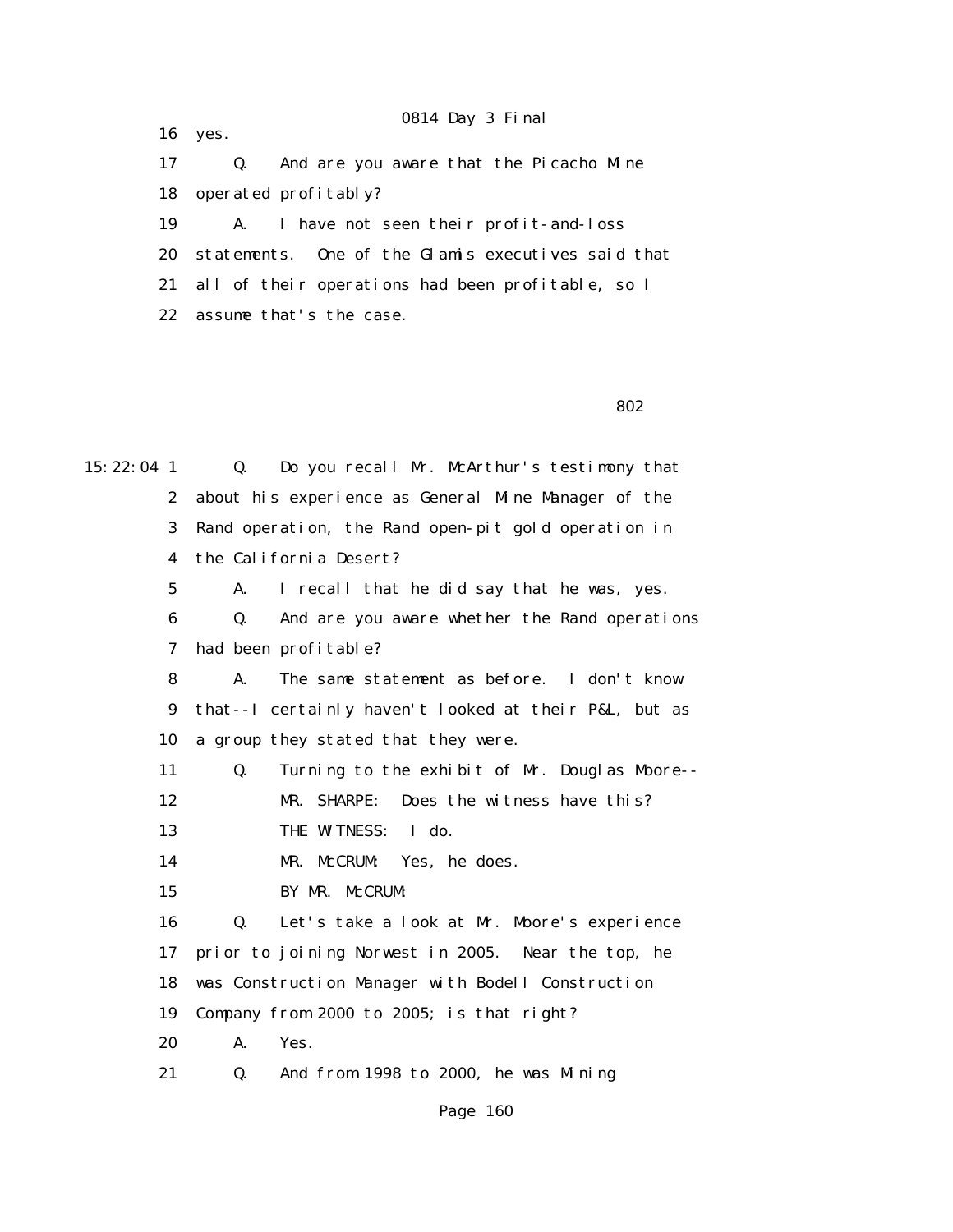22 Superintendent at the Equatorial Tonopah mine in

<u>803 - Andrea Statistica Andrea Statistica Andrea Statistica Andrea Statistica Andrea Statistica Andrea Sta</u>

15:23:39 1 Tonopah, Nevada. 2 Are you familiar with the operation there 3 that Mr. Moore was Mining Superintendent for? 4 A. No, it's a lovely town, but I'm not familiar 5 with that mine. 6 Q. You're not aware that the copper deposit 7 there was a failed project that never went into 8 commercial production that Equatorial pursued there? 9 A. No, I have no knowledge of that. 10 Q. Prior to the mineral--prior to the Equatorial 11 experience, Mr. Moore was Mine Superintendent at the 12 Mineral Ridge resource--Mineral Ridge Mine at Silver 13 Peak, Nevada. Were you aware of that? 14 A. That's what it says, yes. I did not hire 15 Mr. Moore, so I'm not familiar with all these details. 16 Q. You are not aware that that project ran for 17 just under a year and then failed? 18 A. No. 19 Q. Prior to the Mineral Ridge Mine, Mr. Moore 20 worked as a Mine Superintendent at the Goldfield 21 operations of American Pacific Minerals in Gold Field, 22 Nevada, from 1995 to 1996; is that correct?

 $804$ 

15:25:01 1 A. That's what it says, yes.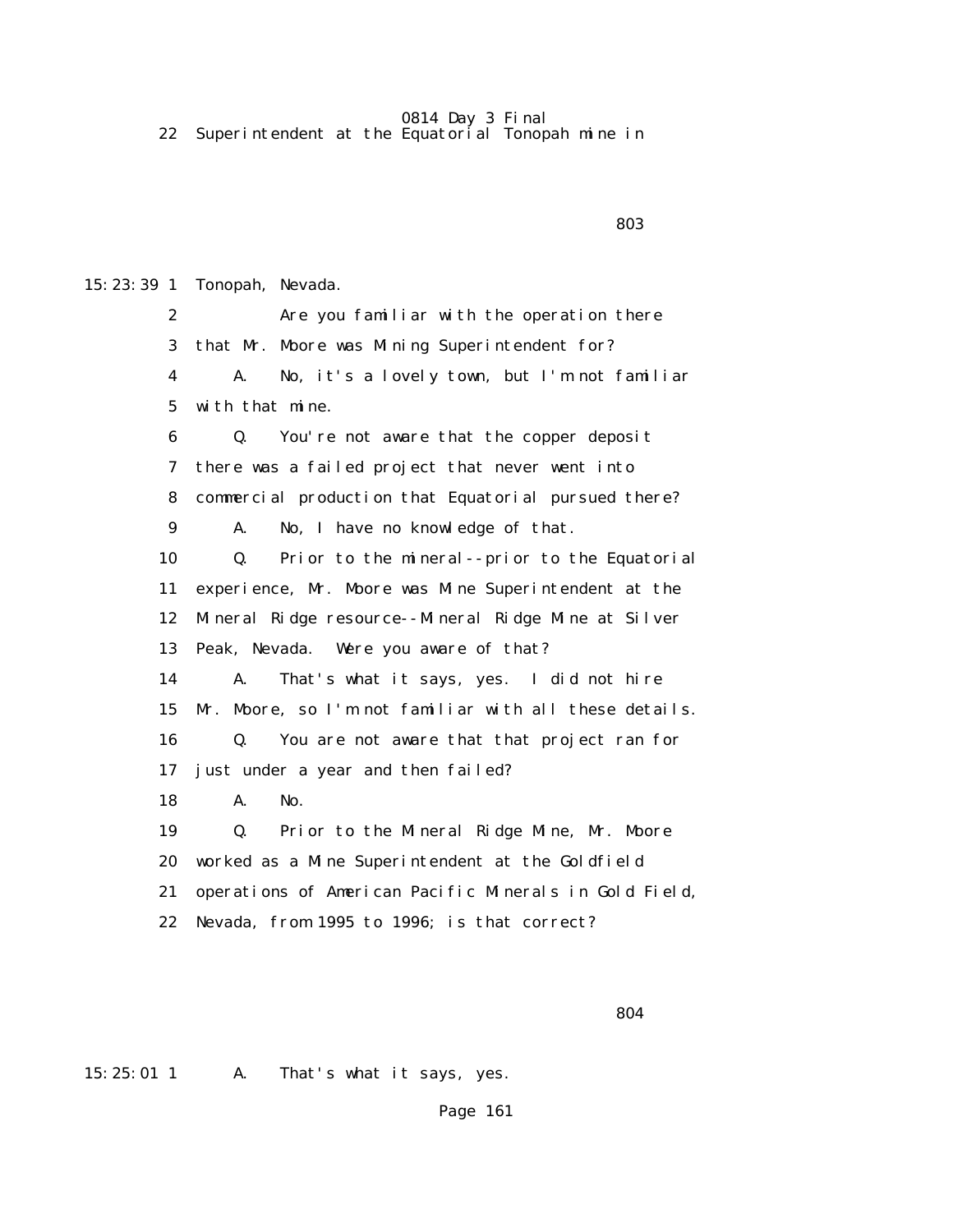2 Q. Were you aware that that mine produced less 3 than 10,000 ounces of gold in 1995 and then less than 4 4,000 ounces of gold in 1996, which would make it 5 quite a small producer as compared to the Glamis 6 Imperial Project? 7 A. I will take your word for that. 8 MS. MENAKER: Objection. The counsel is 9 admitting a number of new facts into evidence that 10 there are just no documents in the record on any of 11 these facts, and I question the relevance, as well, 12 but obviously that's more for argument. 13 MR. McCRUM: Well, this is--Mr. Moore is the 14 one identified member of the Norwest team that has 15 mining engineering experience at a--in precious metals 16 operations prior to joining Norwest, and I believe I'm 17 entitled to pursue Mr. Houser's awareness of his 18 background. 19 MS. MENAKER: He's also--he's not--I mean, 20 he's not cross-examining Mr. Moore, and these resumes 21 have been in evidence for a couple of years. Had he 22 wanted to introduce evidence about any of the mines

<u>1980 - Ann an Cathrachas, ann an Cathrachas ann an 1980 - Ann an 1980 - Ann an 1980 - Ann an 1980 - Ann an 19</u>

|   | 15:26:07 1 for which these gentlemen had previously worked, he |
|---|----------------------------------------------------------------|
|   | 2 could have done that.                                        |
| 3 | ARBITRATOR CARON: If I could just ask a                        |
|   | 4 question. Counsel, could you refresh my memory. Did          |
|   | 5 you request that Mr. Moore be present for                    |
|   | 6 cross-examination?                                           |
| 7 | MR. McCRUM: We made an attempt with one of                     |
|   |                                                                |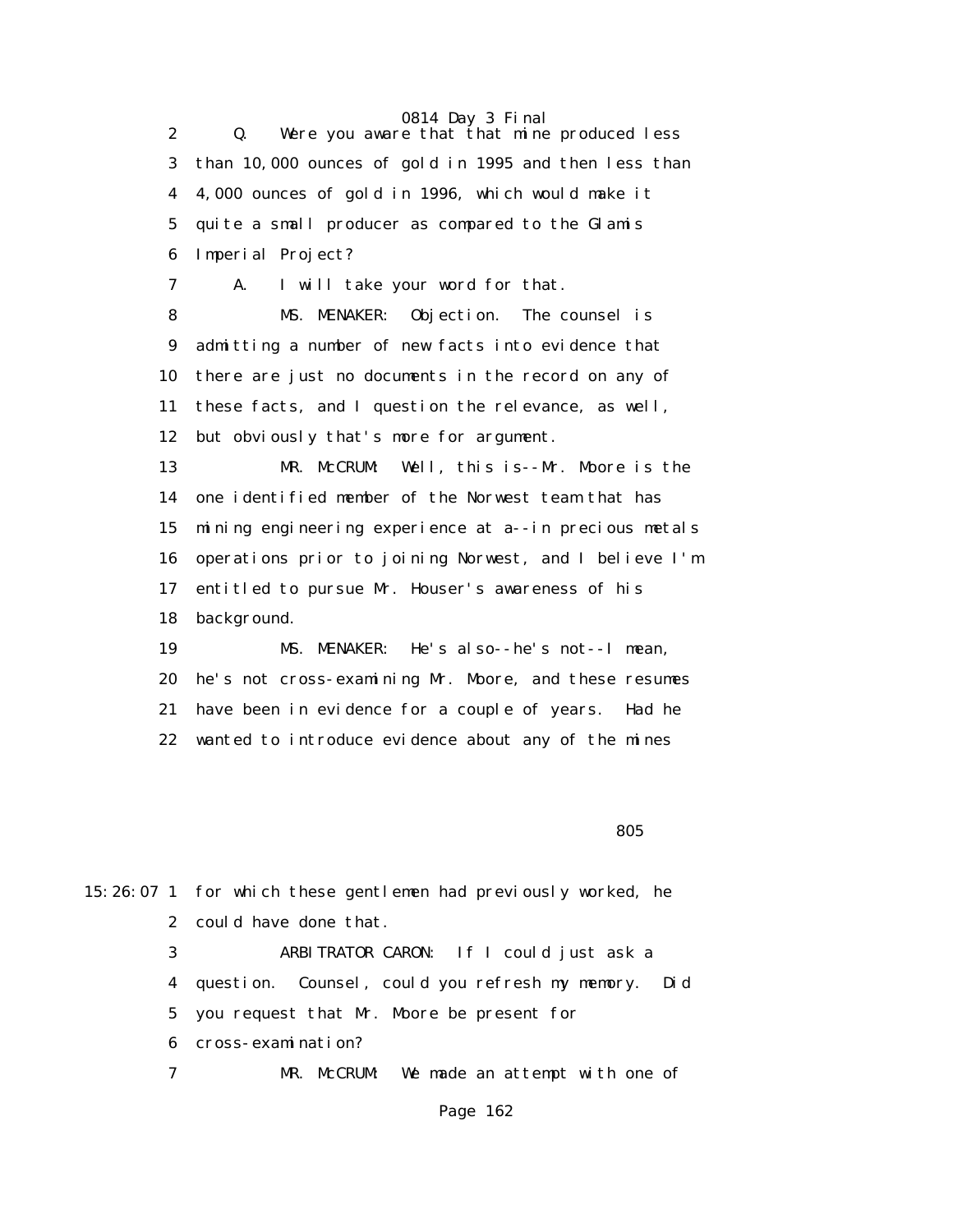8 the other witnesses sponsored by the United States, 9 and we learned that we didn't have the right to select 10 what witnesses would appear here and, of course, we 11 haven't had the opportunity to direct what witnesses 12 would show up for Norwest, nor did we have the 13 opportunity to take depositions in this case, of 14 course.

 15 MS. MENAKER: That's just wrong. He's 16 referring when he said that they weren't permitted to 17 have a witness show up. He's referring to Bob 18 Anderson, who you will all recall is someone that just 19 prior to the prehearing conference they put on their 20 witness list who had not put in any statements here. 21 They noticed Conrad Houser, I believe was the 22 name you noticed when you gave us your witness list,

<u>1980 - Andrej Sterne Sterne Sterne Sterne Sterne Sterne Sterne Sterne Sterne Sterne Sterne Sterne Sterne Ste</u>

15:27:05 1 and we produced him. You never asked us to produce 2 Douglas Moore. I don't know why we would ever want 3 two individuals who worked on a joint report to both 4 testify, but certainly if that's what he wanted, we 5 could have discussed that at the prehearing 6 conference. No such request was made.

7 (Tribunal conferring.)

 8 PRESIDENT YOUNG: Mr. McCrum, we'll allow you 9 to continue that line of questioning. We would note 10 that the witness has said that he's not familiar with 11 the resume or the details of the resume, and we would 12 note that that doesn't preclude you from later on 13 arguing whatever you choose to argue, but we do note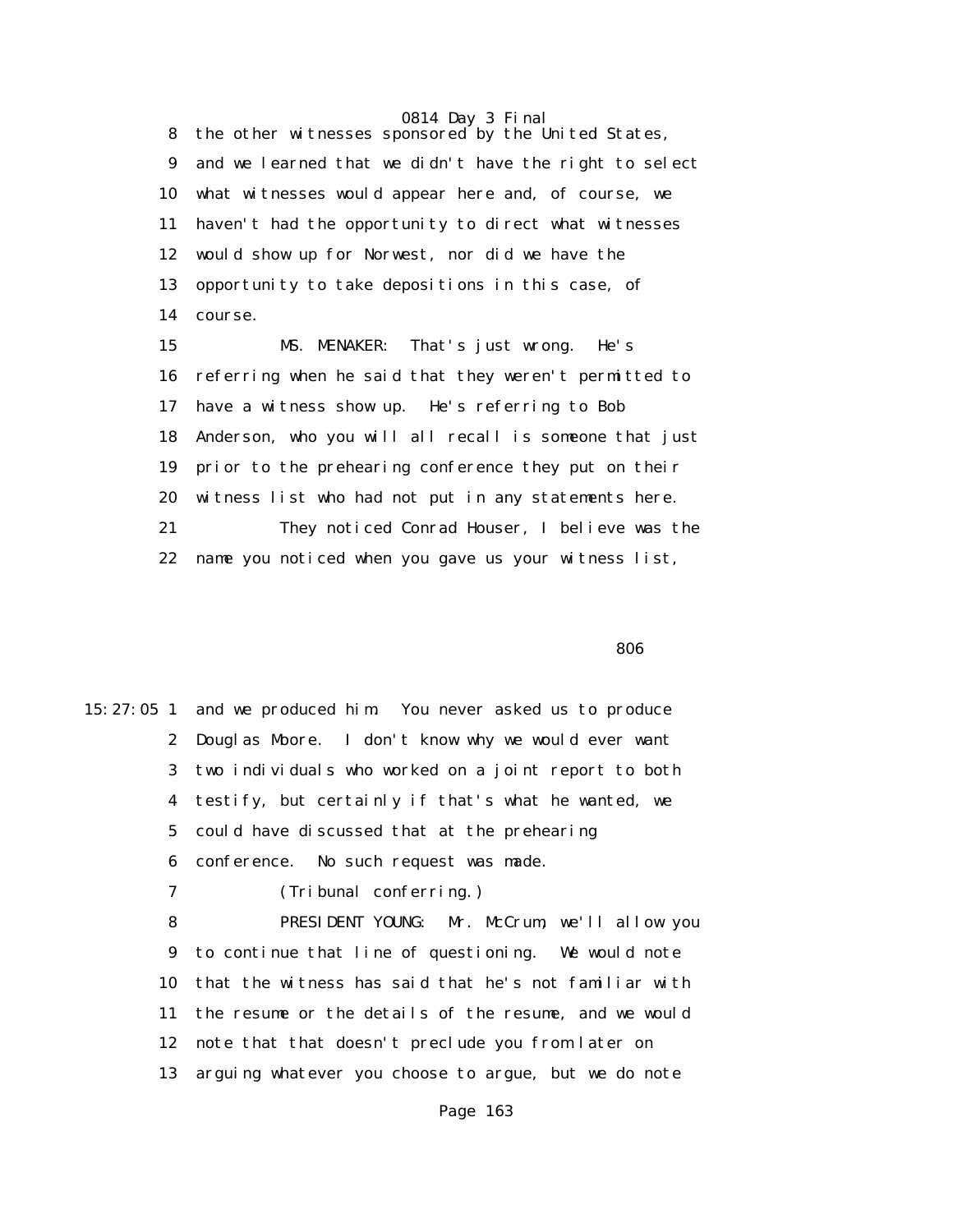14 in the interest of proceeding that there has been an 15 overall answer that he's not familiar with this, but 16 we will permit you to continue this line of 17 questioning if you choose. 18 MR. McCRUM: Thank you very much, 19 Mr. President and Members of the Tribunal. I will 20 conclude this line of questioning regarding 21 Mr. Douglas Moore very shortly with just a few more 22 questions.

<u>807 - Santa Carlos Andrew Stein American Stein American Stein American Stein American Stein American Stein Ame</u>

#### 15:31:54 1 BY MR. McCRUM:

 2 Q. Mr. Houser, from your knowledge and 3 familiarity with the mining industry, were you aware 4 that the Ray Mining Company, Ray Mining Corporation 5 went into bankruptcy in the late 1990s, leaving 6 unfunded reclamation obligations at the Mount Hamilton 7 Mine in Nevada, which became a matter of widespread 8 public knowledge in Nevada? 9 A. No, I was not. 10 Q. And you are aware that Mr. Moore served as 11 Senior Engineer and Chief Engineer for the Mount 12 Hamilton Mine from 1994 to 1996? 13 A. That's what the resume says, yes. 14 I should add to that that some people learn 15 from less than successes, even if it's not their 16 fault, and Mr. Moore has an excellent, excellent 17 performance record since coming to Norwest. 18 Q. Thank you. Mr. Houser, you joined Norwest in 19 1996; is that right, thereabouts?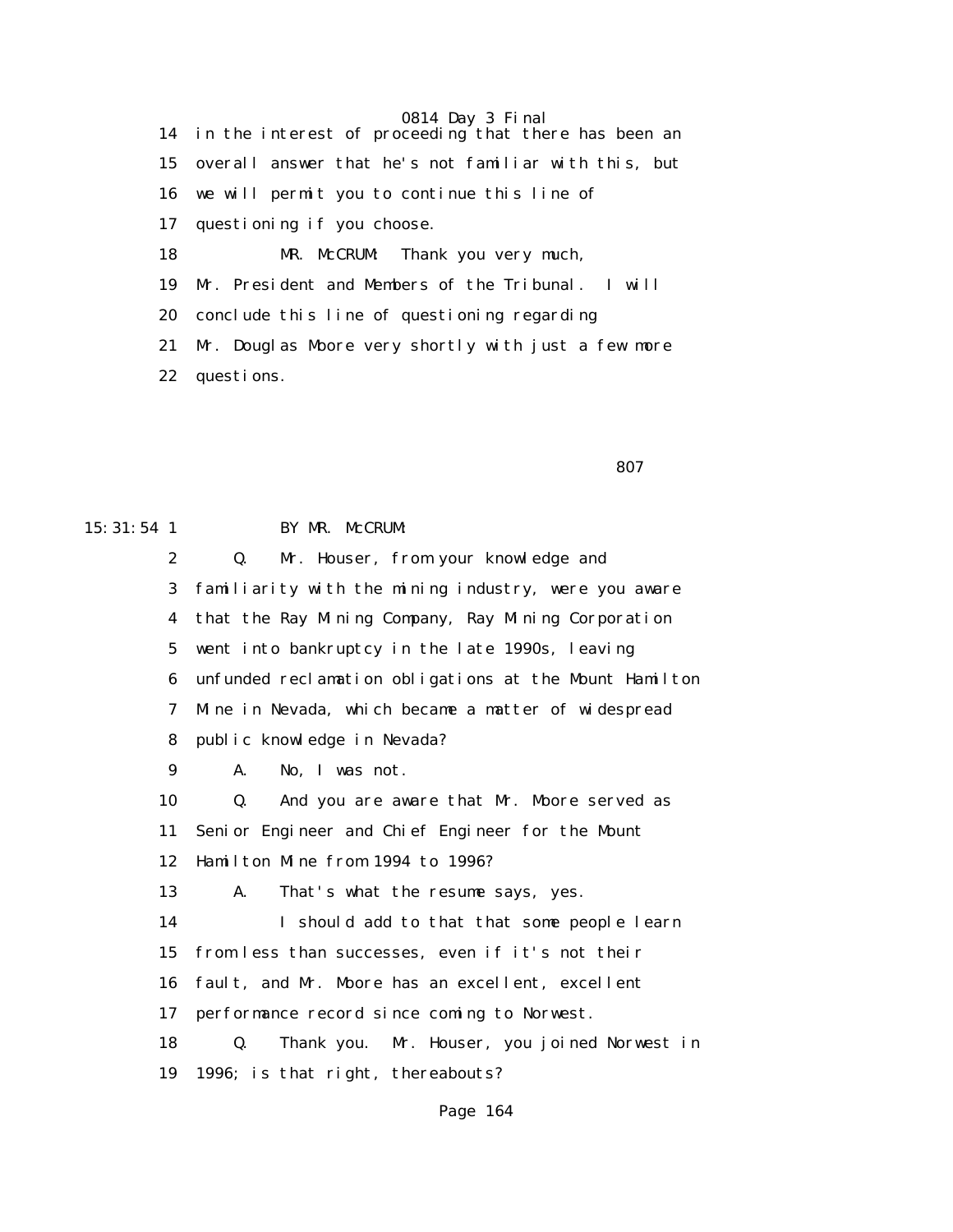20 A. Yes.

## 0814 Day 3 Final

 21 Q. And your resume indicates you were Vice 22 President of Norwest at the time you submitted your

<u>and the contract of the contract of the contract of the contract of the contract of the contract of the contract of the contract of the contract of the contract of the contract of the contract of the contract of the contr</u>

15:33:15 1 resume?

2 A. Yes.

 3 Q. But then you have left Norwest Corporation as 4 of approximately April of 2007; is that right?

5 A. Yes. 1st of March.

 6 Q. Was there any reason why, when you submitted 7 your supplemental statement on July 16, 2007, that you 8 did not indicate any change in status?

 9 A. No, I'm still an associate for Norwest as far 10 as this case goes. They are the consultant with the 11 U.S. Government, and to represent myself as an 12 independent consultant would have been inaccurate. 13 Q. Okay. Now, since April 16, 2007, you have 14 been Chief Executive Officer of the Shoshone Silver 15 Company?

 16 A. If you're in Wyoming, it's Shoshone. If 17 you're in Idaho it's Shoshone.

 18 Q. Thank you. And Shoshone Silver Company has 19 mineral property interests in silver, gold, and 20 uranium prospects in Idaho, Arizona, Nevada, and New 21 Mexico; is that correct?

22 A. And Montana, yes.

<u>and the state of the state of the state of the state of the state of the state of the state of the state of the state of the state of the state of the state of the state of the state of the state of the state of the state</u>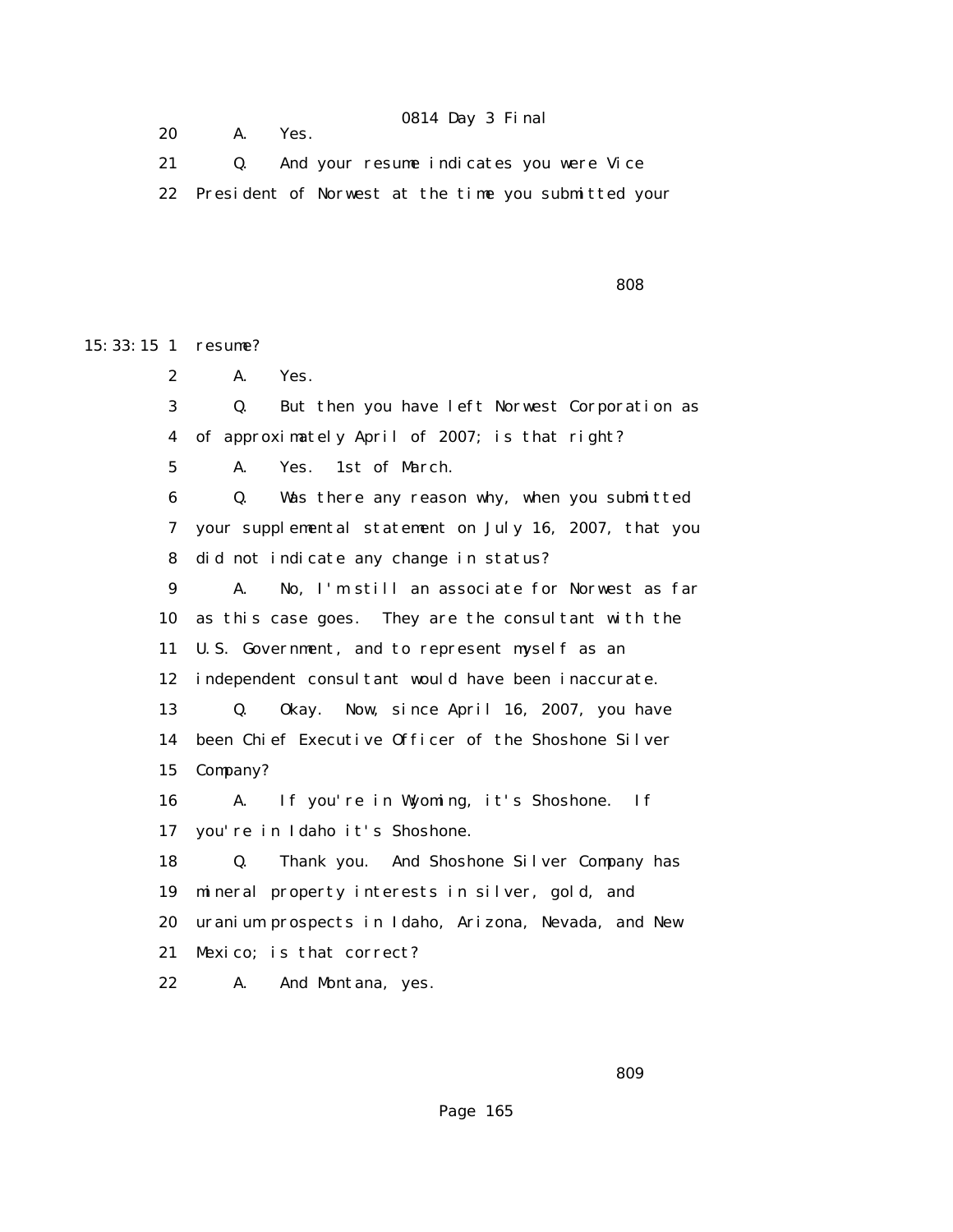| 15:34:31 1              | Some of these properties are based<br>Montana.<br>Q.   |  |  |  |  |
|-------------------------|--------------------------------------------------------|--|--|--|--|
| $\boldsymbol{2}$        | on unpatented mining claims on Federal lands; is that  |  |  |  |  |
| 3                       | correct?                                               |  |  |  |  |
| $\overline{\mathbf{4}}$ | A.<br>Some are patented. Some are not, yes.            |  |  |  |  |
| $\mathbf{5}$            | And on May 18, 2007, you filed a quarterly<br>Q.       |  |  |  |  |
| 6                       | report with the U.S. Securities Exchange Commission    |  |  |  |  |
| 7                       | regarding the Shoshone Silver Company, and you         |  |  |  |  |
| 8                       | certified to the accuracy of that report under the     |  |  |  |  |
| $\boldsymbol{9}$        | Sarbanes-Oxley Act; is that right?                     |  |  |  |  |
| 10                      | Sarbanes-Oxley Act is not yet<br>Note:<br>A.           |  |  |  |  |
| 11                      | applicable to small businesses, probably, unless it's  |  |  |  |  |
| 12                      | extended again, will be by the end of the year,        |  |  |  |  |
| 13                      | but--and I did not sign that document. I think that    |  |  |  |  |
| 14                      | was the 10(k) for last year that you're talking about. |  |  |  |  |
| 15                      | That was signed by the President who had been there    |  |  |  |  |
| 16                      | longer there than I and had more experience.           |  |  |  |  |
| 17                      | I was referring to the quarterly report.<br>Q.         |  |  |  |  |
| 18                      | A.<br>Quarterly report I did sign, yes.                |  |  |  |  |
| 19                      | That's what I was referring to.<br>Q.                  |  |  |  |  |
| 20                      | 0kay.<br>A.                                            |  |  |  |  |
| 21                      | And when you filed the quarterly report, did<br>Q.     |  |  |  |  |
| 22                      | you review the 2000 Annual Report for the Shoshone     |  |  |  |  |
|                         |                                                        |  |  |  |  |

### <u>810</u>

# 15:35:31 1 Silver Company?

 2 A. The 2000 Annual Report? 3 Q. I'm sorry, when you filed the quarterly 4 report in early 2007, did you review the latest Annual 5 Report for Shoshone Silver Company which was filed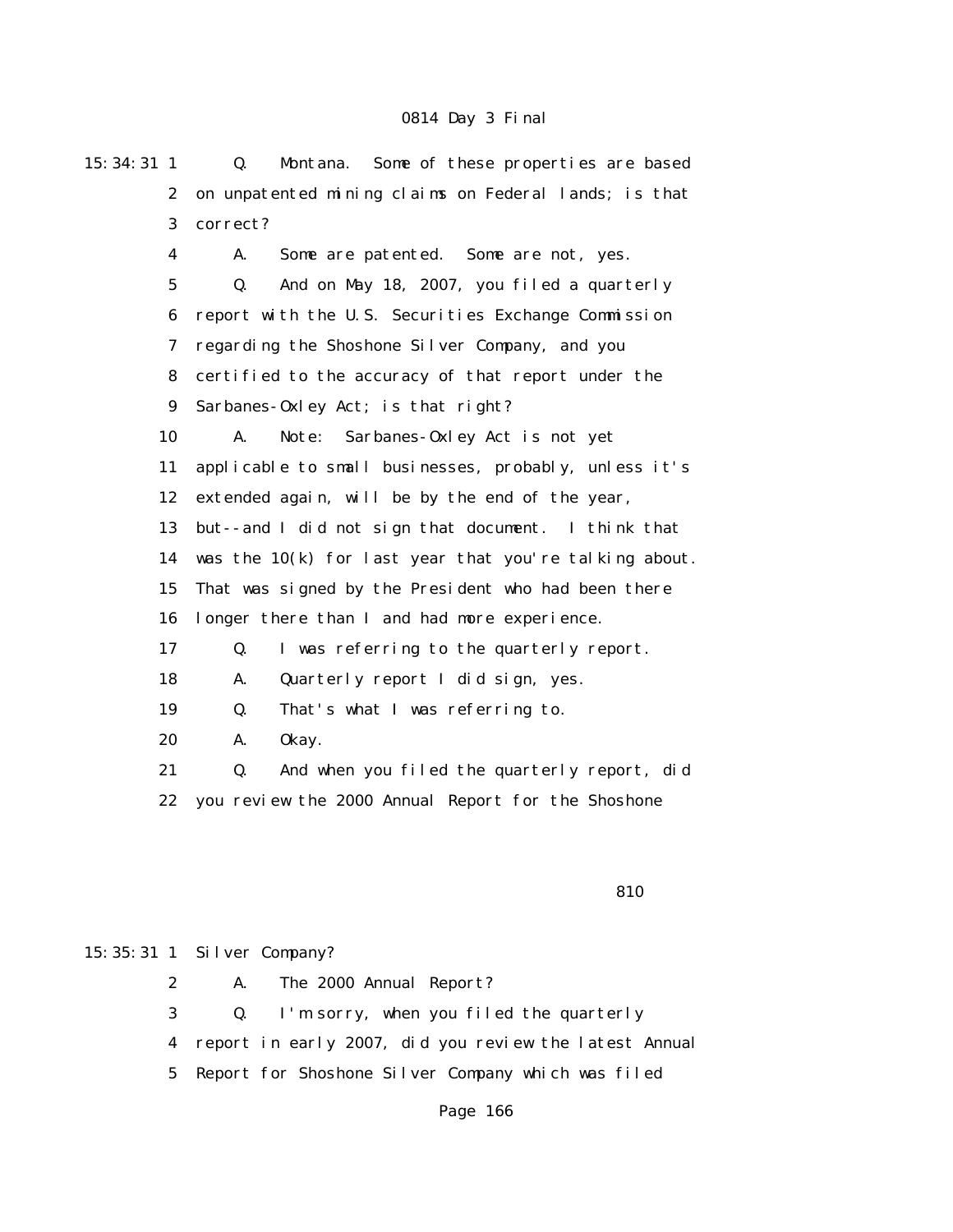0814 Day 3 Final 6 right about that same time? 7 A. Yes. 8 Q. And in that Annual Report, it is stated that 9 the future profitability-- 10 MS. MENAKER: Objection. I think this is 11 well beyond the scope of this witness's testimony, and 12 also I object on grounds of relevance. 13 PRESIDENT YOUNG: Mr. McCrum, I'm also 14 wondering about relevance. Are we going to get to 15 that very soon? 16 MR. McCRUM: Yes. 17 PRESIDENT YOUNG: Okay. We will withhold 18 judgment on this testimony to see if we can--if you 19 can tie this together for us quickly. 20 BY MR. McCRUM: 21 Q. In the Annual Report of Shoshone Silver 22 Company, it states that the future profitability of

**811** 

15:36:25 1 that company is dependent upon the location of an 2 economically feasible ore deposit; is that right? 3 A. Well, that's true. I think you're referring 4 to the accountant section, the auditor section in 5 that, and that's probably true, yeah. 6 Q. And as the CEO of Shoshone Silver Company, 7 you have the duty to the shareholders to take steps to 8 locate such an economically feasible ore deposit, 9 don't you? 10 A. Which we have done, yes. 11 Q. And it's a matter of some urgency for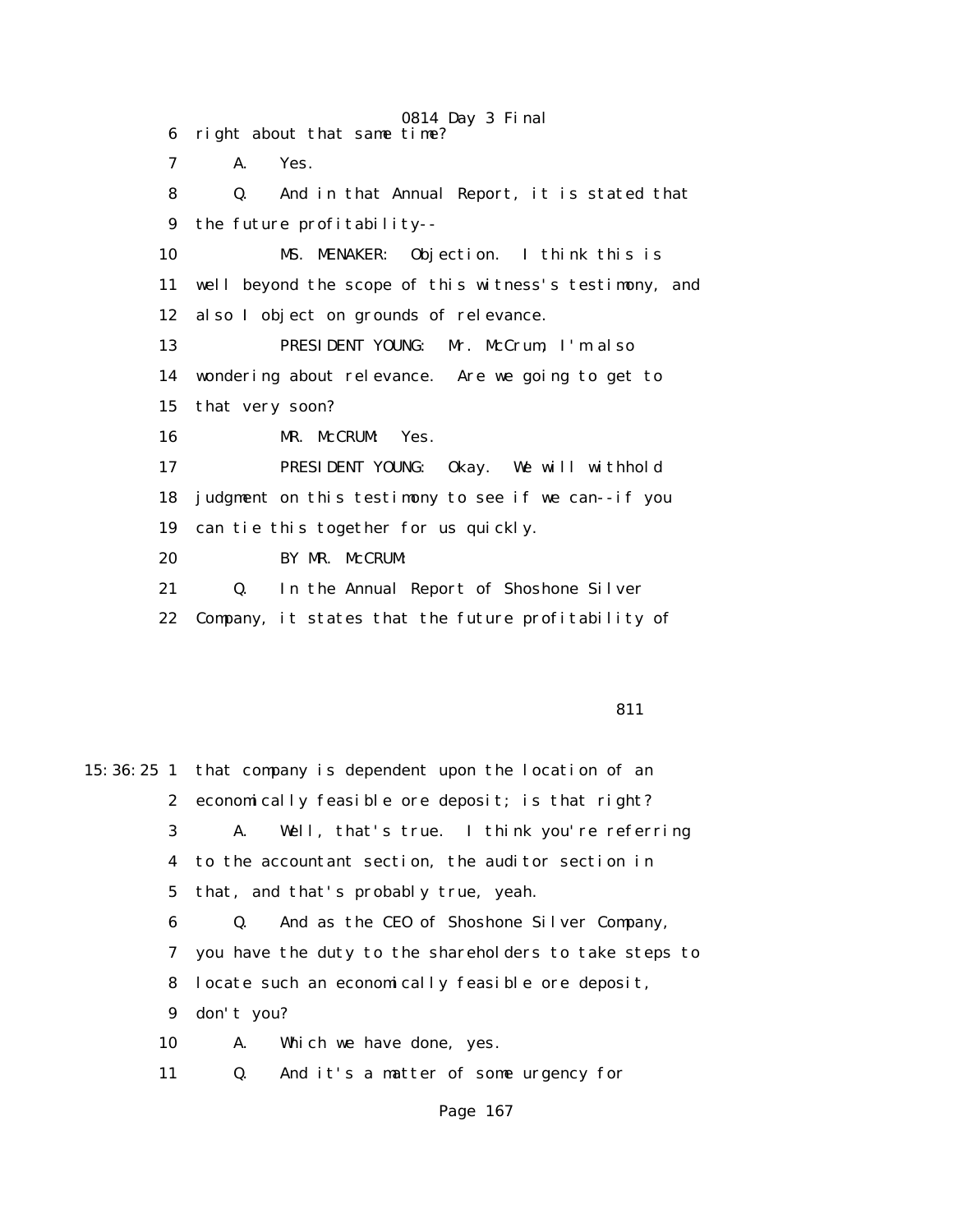0814 Day 3 Final 12 Shoshone Silver Company to achieve profitability 13 because the report indicates that you anticipate 14 losses for the next five years and you have an 15 accumulated loss of the company; is that correct? 16 A. There is accumulated loss at the company. I 17 went there to wake up the company as a Rip Van Winkle, 18 if you will, and to. 19 MS. MENAKER: I have to sustain this 20 objection or make it again. 21 PRESIDENT YOUNG: I get to sustain it. 22 MS. MENAKER: Exactly.

<u>812</u>

| 15:37:18 1       | MR. McCRUM: I will tie up the relevance here              |
|------------------|-----------------------------------------------------------|
| $\boldsymbol{2}$ | in just another two or three questions, Mr. President.    |
| 3                | PRESIDENT YOUNG: Thank you. Go ahead.                     |
| 4                | BY MR. McCRUM:                                            |
| $\mathbf 5$      | $\mathbf{0}$ .<br>You're aware in this case that Navigant |
| 6                | Corporation had asserted in multiple reports that the     |
| 7                | Glamis Imperial Project ore reserves have a market        |
| 8                | value of at least 159 million?                            |
| 9                | I have seen that number, yes.<br>A.                       |
| 10               | Q.<br>And you're aware in this case that Glamis is        |
| 11               | seeking compensation for an expropriation in the          |
| 12               | amount of 49.1 million; is that correct?                  |
| 13               | I have seen their valuation of that number,<br>A.         |
| 14               | yes.                                                      |
| 15               | So, if the Navigant Reports are correct,<br>Q.            |
| 16               | there is a hundred million dollar profit sitting there    |
| 17               | waiting to be had for whatever company would like to      |
|                  |                                                           |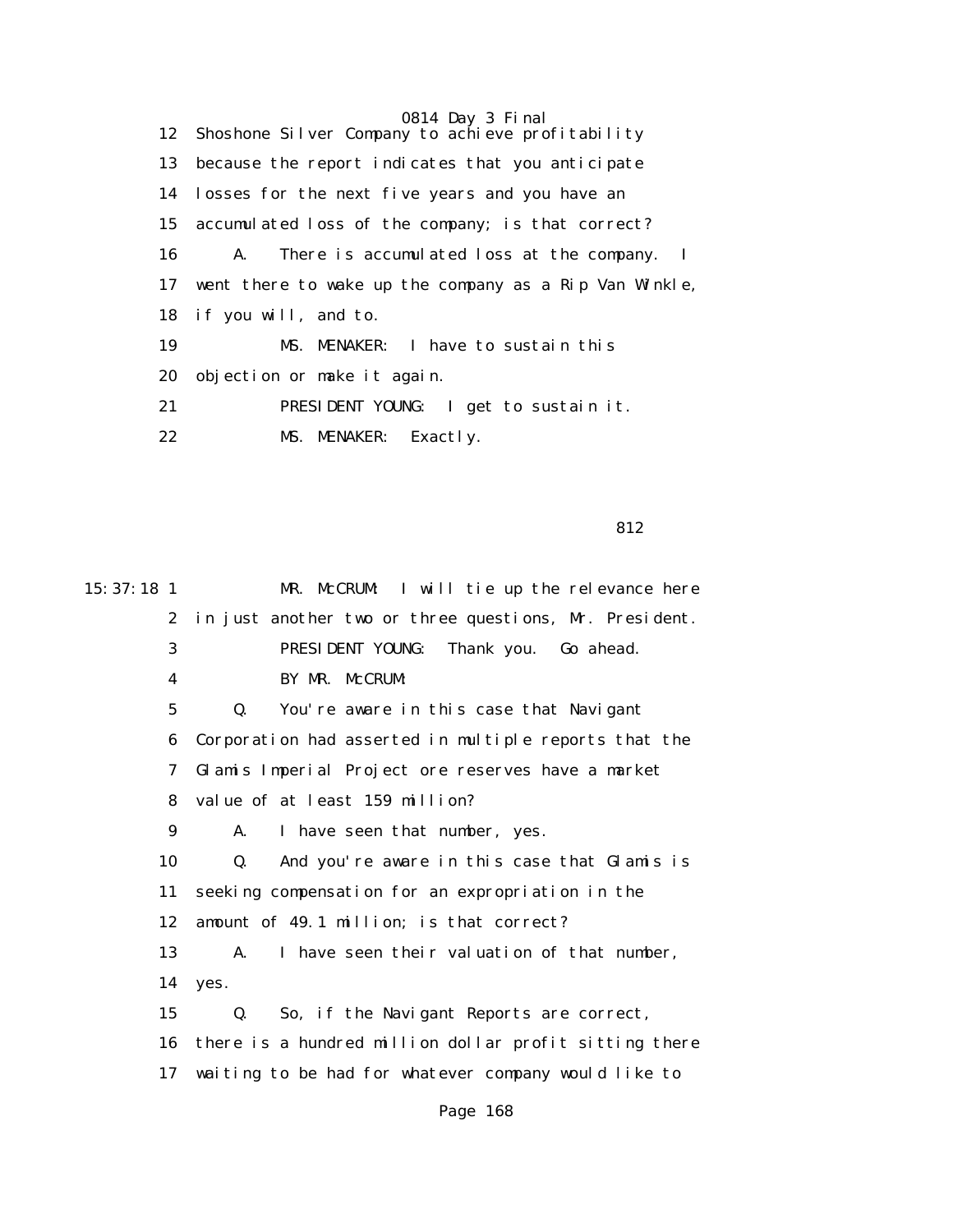|    | 18 make an offer for this project; is that correct?    |
|----|--------------------------------------------------------|
| 19 | A. Well, as--                                          |
| 20 | PRESIDENT YOUNG: Mr. McCrum, I think I am              |
|    | 21 now going to sustain the objection. I think this is |
|    | 22 well outside the scope of what this expert was--did |

<u>813</u>

15:38:18 1 his reports on and prepared to testify on, so if we 2 could bring this back to the report, we would 3 appreciate that. 4 MR. McCRUM: Okay. 5 PRESIDENT YOUNG: I think you're trying to 6 sell the company to him. 7 MR. McCRUM: I was merely trying to find out 8 if this witness believes the assertions of his expert. 9 THE WITNESS: We will do our due diligence on 10 it next week. 11 PRESIDENT YOUNG: We are slightly past the 12 healthy break, and again David is looking unhealthy, 13 so we will stand in recess until 4:10. 14 I do again remind counsel, as we always do, 15 not to speak to the witness about the case during the 16 break. 17 Thank you. 18 (Brief recess.) 19 PRESIDENT YOUNG: We will commence the 20 hearing. 21 Mr. McCrum.

22 MR. McCRUM: Thank you.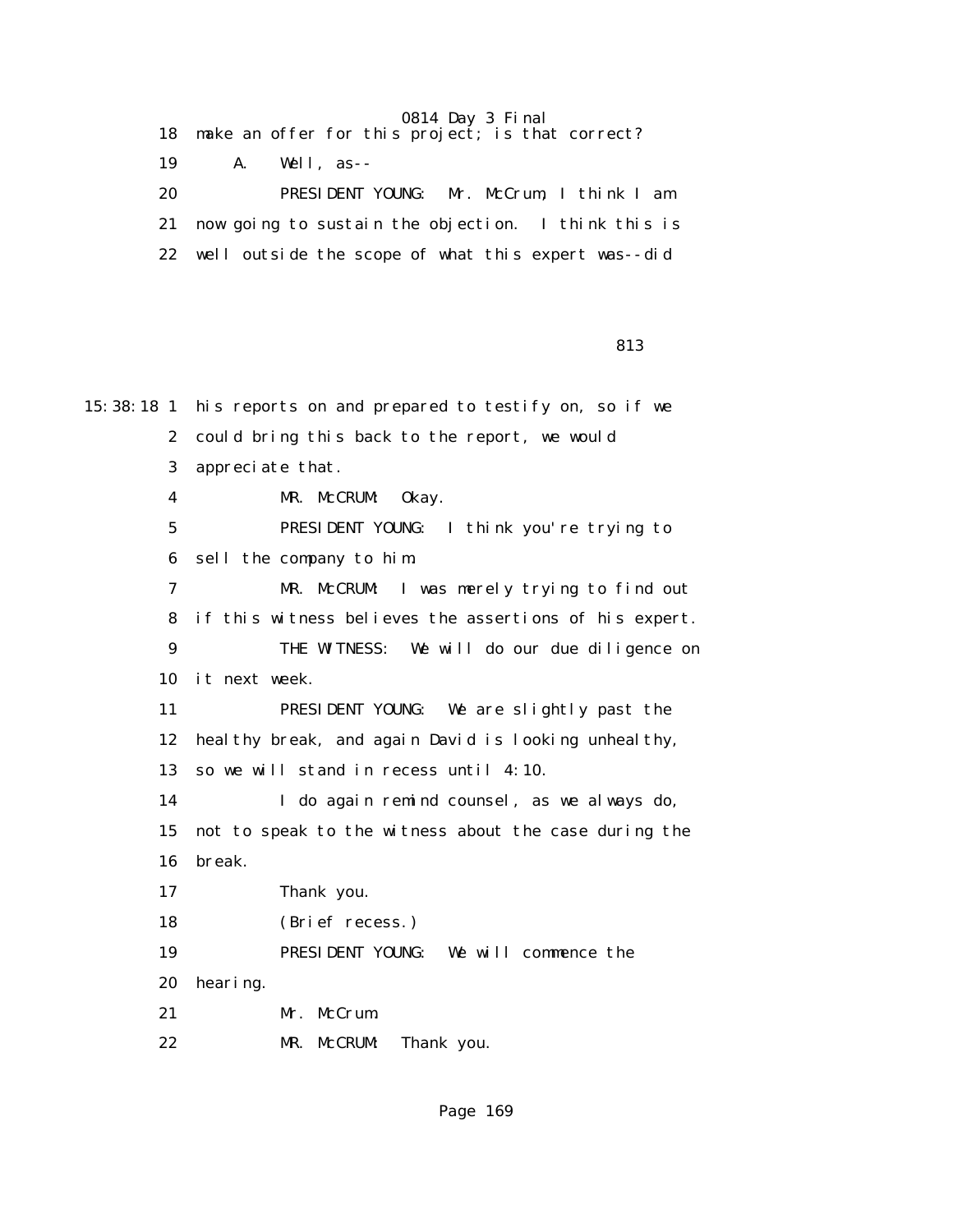| 16:11:00 1       | BY MR. McCRUM:                                                 |  |  |  |  |
|------------------|----------------------------------------------------------------|--|--|--|--|
| $\boldsymbol{2}$ | Mr. Houser, you have been at the hearing<br>Q.                 |  |  |  |  |
| 3                | generally this week; correct?                                  |  |  |  |  |
| 4                | Yes, sir.<br>A.                                                |  |  |  |  |
| $5\overline{ }$  | Q.<br>You have seen rock sample WC-4-74 that                   |  |  |  |  |
| 6                | Mr. Purvance discussed, have you not?                          |  |  |  |  |
| 7                | Yes.<br>A.                                                     |  |  |  |  |
| 8                | You have seen it from a distance, but you<br>Q.                |  |  |  |  |
| 9                | haven't personally examined it yet; right?                     |  |  |  |  |
| 10               | A.<br>Correct. I don't know if it's a rock sample,             |  |  |  |  |
| 11               | but it's a core sample.                                        |  |  |  |  |
| 12               | Let me hand you sample bag WC-4-74, which is<br>$\mathbf{0}$ . |  |  |  |  |
| 13               | the sample that Mr. Purvance sponsored earlier this            |  |  |  |  |
| 14               | week.                                                          |  |  |  |  |
| 15               | I'm going to refer to the American Geological                  |  |  |  |  |
| 16               | Institute Dictionary of Geological terms. Are you              |  |  |  |  |
| 17               | familiar with this book?                                       |  |  |  |  |
| 18               | There are several like it, but I'm not sure<br>A.              |  |  |  |  |
| 19               | about that one.                                                |  |  |  |  |
| 20               | Q.<br>I will read a definition of gravel and then              |  |  |  |  |
| 21               | see if you agree with it.                                      |  |  |  |  |
| 22               | "Gravel:<br>An unconsolidated natural                          |  |  |  |  |

<u>815</u>

16:12:18 1 accumulation of rounded rock fragments mostly of 2 particles larger than sand such as boulders, cobbles, 3 pebbles, granules or any combination of these, the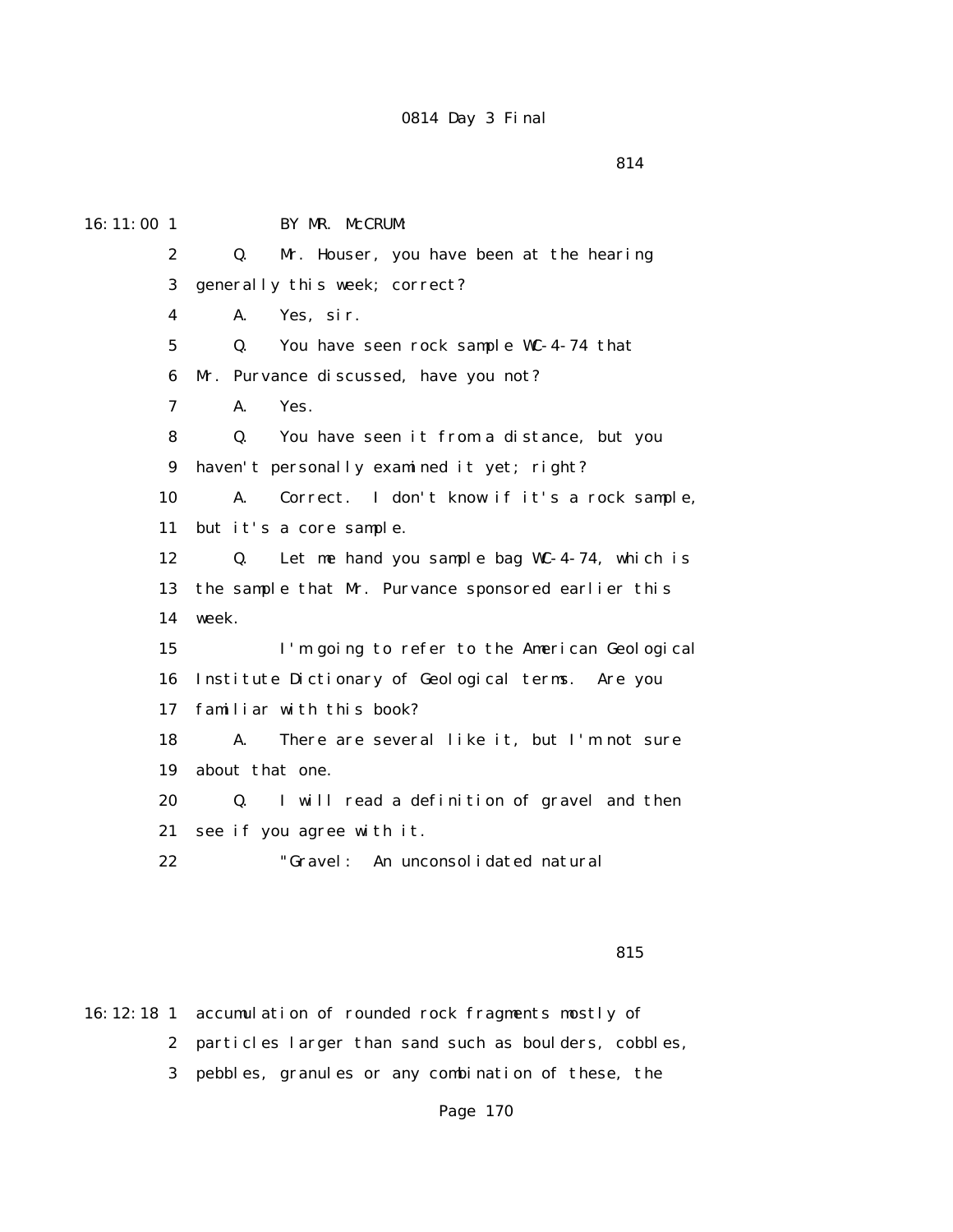4 unconsolidated equivalent of a conglomerate."

 5 Does that definition sound right to you, as a 6 geologic definition?

7 A. I will accept that for now, yes.

 8 Q. Let's turn to the definition of conglomerate: 9 "A coarse-grained clastic sedimentary rock composed of 10 rounded subangular fragments larger than 2 millimeters 11 in diameter set in a fine-grain matrix of sand or silt 12 and commonly cemented by calcium carbonate, iron 13 oxide, silica or hardened clay, the consolidated 14 equivalent of gravel."

 15 I will hand you the book, and I would 16 encourage you to review those definitions, if you 17 would like.

 18 And my question is a rather simple one: Is 19 the rock sample in front of you, in your opinion, a 20 gravel or conglomerate?

 21 A. Or neither. I don't know until I have seen 22 the assay results and the strength tests on this piece

#### <u>816</u> and the set of the set of the set of the set of the set of the set of the set of the set of the set of the set of the set of the set of the set of the set of the set of the set of the set of the set of the set of the

16:14:15 1 of material as to what it is. It could be rock. 2 Under the definitions it could be some form of 3 conglomerate, and the Glamis material talks about 4 poorly cemented conglomerate, moderately cemented 5 conglomerate, strongly cemented conglomerate. And it 6 also talks about tertiary and quarternary period 7 conglomerate all having differing characteristics. 8 So, unless I have seen, number one, an 9 analysis and, number two, a plot map of exactly where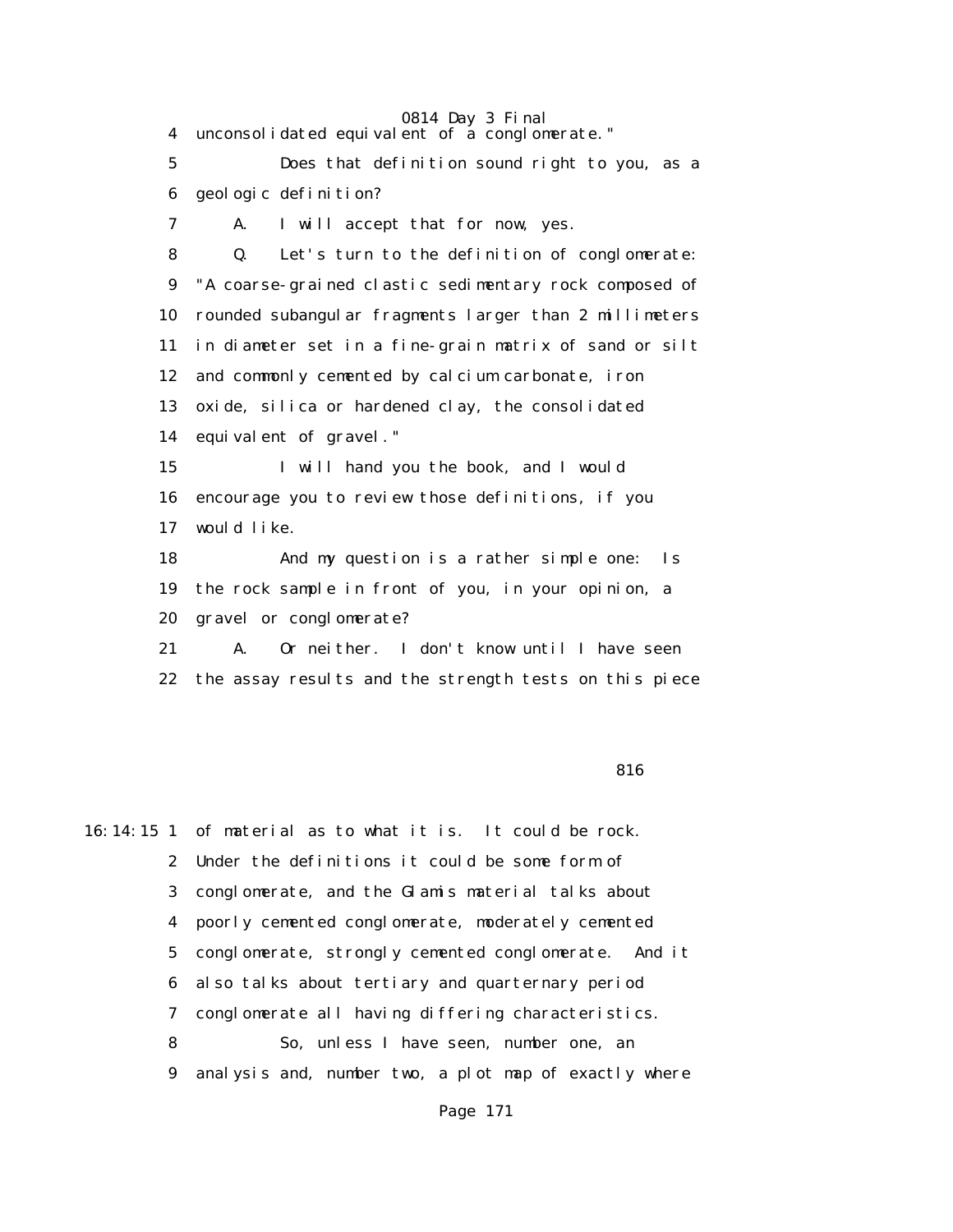10 it came from--I know it's labeled as to depth, but a 11 surveyed map that shows which part of the pit or out 12 of the pit it came from, I really can't make that 13 judgment.

 14 Q. Okay. What I would like to do is refer to 15 exhibits that have been provided in today's hearing 16 binder that we have already looked at. These are 17 hearing exhibits of Bernard Guarnera, and I have a 18 witness binder here for Mr. Houser. And let's pull up 19 Guarnera Exhibit 1 on the screen. 20 A. This being the April '06 report?

 21 Q. Guarnera Hearing Exhibit 1 is on the screen 22 right now. These are core sample photographs.

<u>817</u>

16:15:46 1 A. Okay. I have them here.

 2 Q. Now, up on the screen right now is a sample 3 that has been designated EC-3-255.

 4 Let's go to the next picture, and that is 5 sample WC-4-74, and that is the sample you have before 6 you; is that correct?

7 A. That's what it says.

8 Q. WC-4-74.

 9 And can you check the indelible marker on the 10 sample that Mr. Purvance described and see if it bears 11 the same legend.

12 A. It is 74, okay, yes.

13 Q. And why don't we scan through these

14 photographs and then come back to WC-4-74. There were

15 several photographs that were produced as part of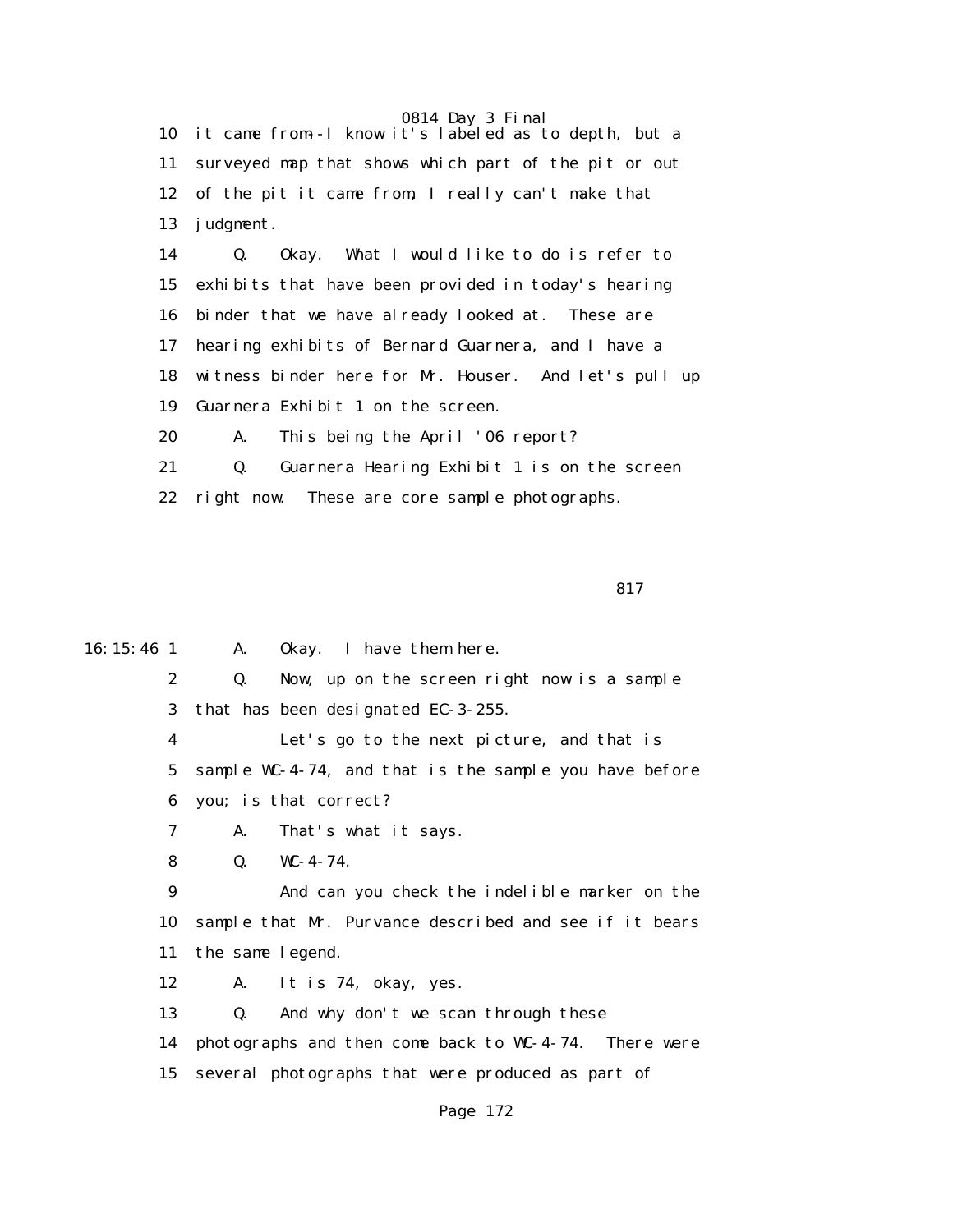16 Mr. Purvance's rebuttal report in July 2007. 17 Then let's go back to the sample that's at 18 the depth of 74 feet. 19 So, Mr. Houser, your testimony is that you 20 can't determine whether this rock sample is gravel or 21 conglomerate, without doing some kind of assay or 22 chemical analysis?

<u>818</u> and the set of the set of the set of the set of the set of the set of the set of the set of the set of the set of the set of the set of the set of the set of the set of the set of the set of the set of the set of the

16:17:39 1 A. That's misstating my testimony. It's 2 obviously not gravel or I could throw it around. I 3 don't have a clue what period of time it was created 4 in or its strength or whether it's weak, moderate, or 5 hard cementation; and, therefore, I don't know whether 6 it was classified in the Glamis documents as "rock" or 7 "gravel."

> 8 We have seen the documents that say sometimes 9 gravel, sometimes gravel/conglomerate, sometimes 10 conglomerate all mixed in, and I don't know which 11 category this is, so I can't--all I can say is it's a 12 heavy tubular cylindrical object right now, and I 13 can't say much more about it right now. 14 Q. And I believe you did say it is obviously not 15 gravel. 16 A. No. I mean, it could be a consolidated 17 gravel, but I don't know that. 18 Q. Let's take a look-- 19 PRESIDENT YOUNG: Counselor, could I 20 interrupt, this is the first time I heard that term, 21 "consolidated gravel." What is that? I heard of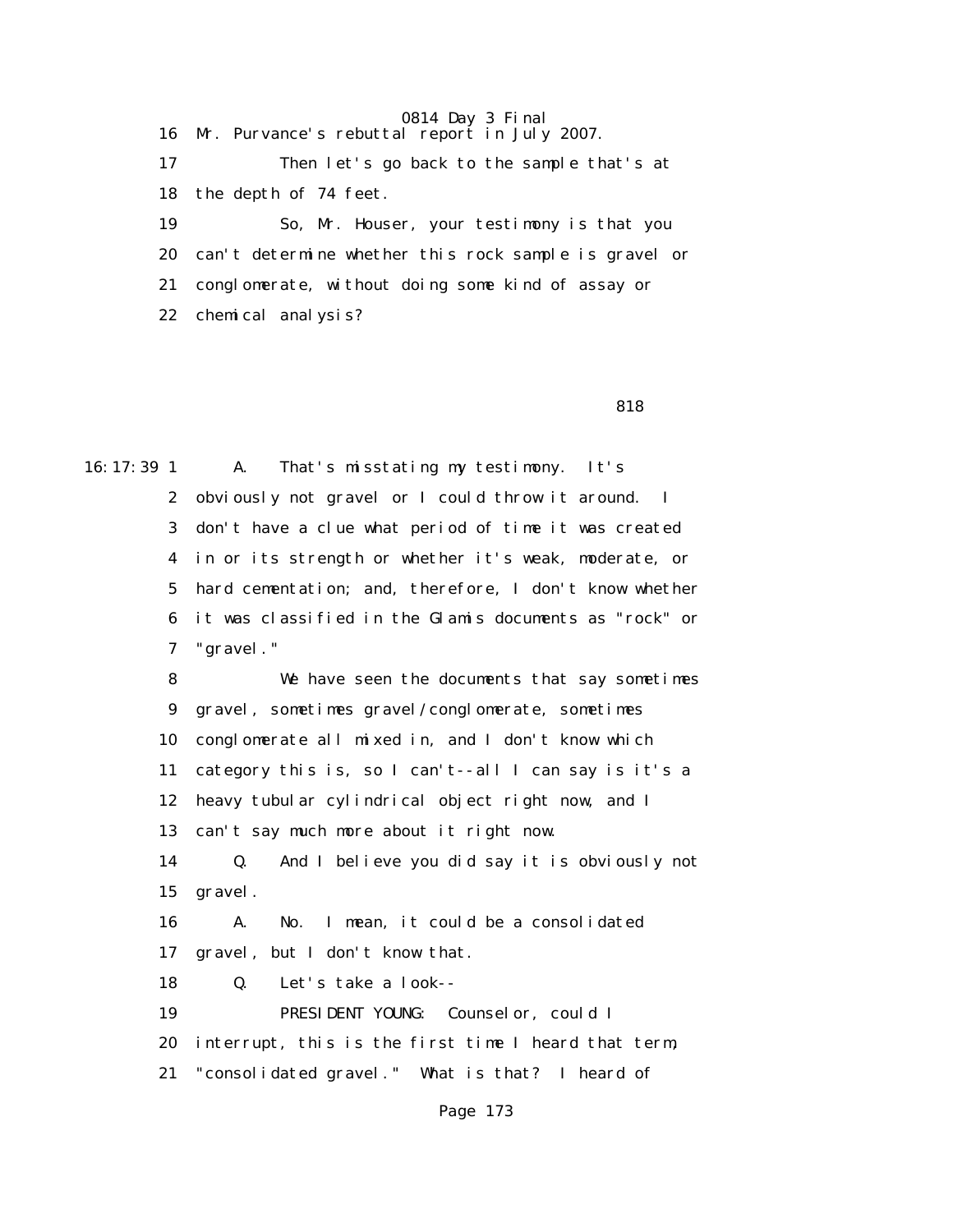22 conglomerate, I have heard of gravel, but I haven't

<u>819</u>

16:18:44 1 heard of consolidated gravel.

| $\boldsymbol{2}$ | THE WITNESS: That's all conglomerate is,               |  |  |  |
|------------------|--------------------------------------------------------|--|--|--|
| 3                | really, is a gravel-type substance, as we read in the  |  |  |  |
| 4                | definition, under pressure, where there is a matrix of |  |  |  |
| $5\overline{ }$  | either, in the definition he read, either sand or      |  |  |  |
| 6                | silt, and the binder in there is a limestone, a        |  |  |  |
| 7                | cal cium carbonate, and under pressure it hardens into |  |  |  |
| 8                | something similar--well, this is a cylinder,           |  |  |  |
| 9                | obviously, but into a rock in which you could see      |  |  |  |
| 10               | larger rocks or larger rocks.                          |  |  |  |
| 11               | PRESIDENT YOUNG: And that's different from             |  |  |  |
| 12               | conglomerate?                                          |  |  |  |
| 13               | THE WITNESS: No, that's conglomerate.                  |  |  |  |
| 14               | PRESIDENT YOUNG:<br>What is consolidated               |  |  |  |
| 15               | gravel?                                                |  |  |  |
| 16               | THE WITNESS:<br>Same thing.                            |  |  |  |
| 17               | PRESIDENT YOUNG: Same thing?                           |  |  |  |
| 18               | THE WITNESS:<br>Basically.                             |  |  |  |
| 19               | BY MR. McCRUM:                                         |  |  |  |
| 20               | Q.<br>Now, let's turn to Guarnera Hearing Exhibit      |  |  |  |
| 21               | 2, and this is the letter from Dan Purvance, Project   |  |  |  |
| 22               | Geologist, dated March 5, 1996, and it includes three  |  |  |  |

 $820$ 

16:19:55 1 charts attached to it. And let's turn to the third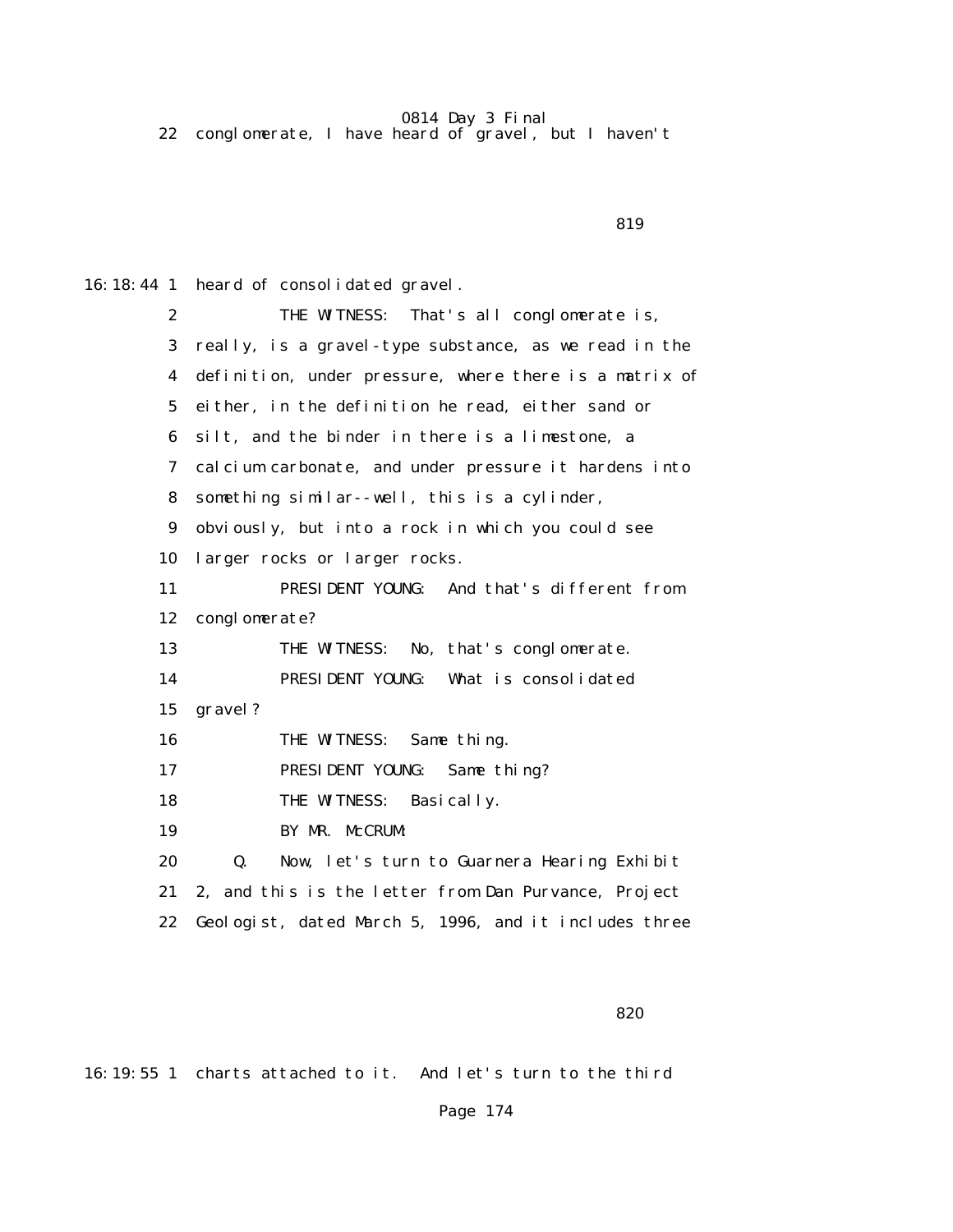2 chart that is attached to this letter, which is 3 entitled "Chemgold Inc. Imperial Project Rock Density 4 Samples," and it lists a variety of rock types, bears 5 the initials DJP for Daniel J. Purvance and is dated 6 9/1995. 7 Can you see the second entry in the 8 highlighted section from the bottom, WC-4 at 74 feet, 9 would that appear to be the entry that corresponds to 10 the sample in the bag in front of you, Mr. Houser? 11 A. Yes, it appears to be. 12 Q. When we go to the left, it's classified as 13 "conglomerate," and the geological description on the 14 right is "full core, well cemented." Is that correct? 15 A. It's not there. 16 Q. It's the last chart. 17 A. Okay. 18 Yes, that's what it says. 19 Q. And this chart that we are looking at is part 20 of the company geologic records that you reviewed and 21 you included as attachments to your expert reports in 22 this case; isn't that right?  $821$ 

16:21:37 1 A. I'm sorry, could you repeat that?

 2 Q. This chart that we are looking at right now 3 was part of the Glamis Gold, Limited, company records 4 and was included as an attachment in your expert 5 report; isn't that right?

6 A. Yes, with some additional pages.

7 Q. Okay.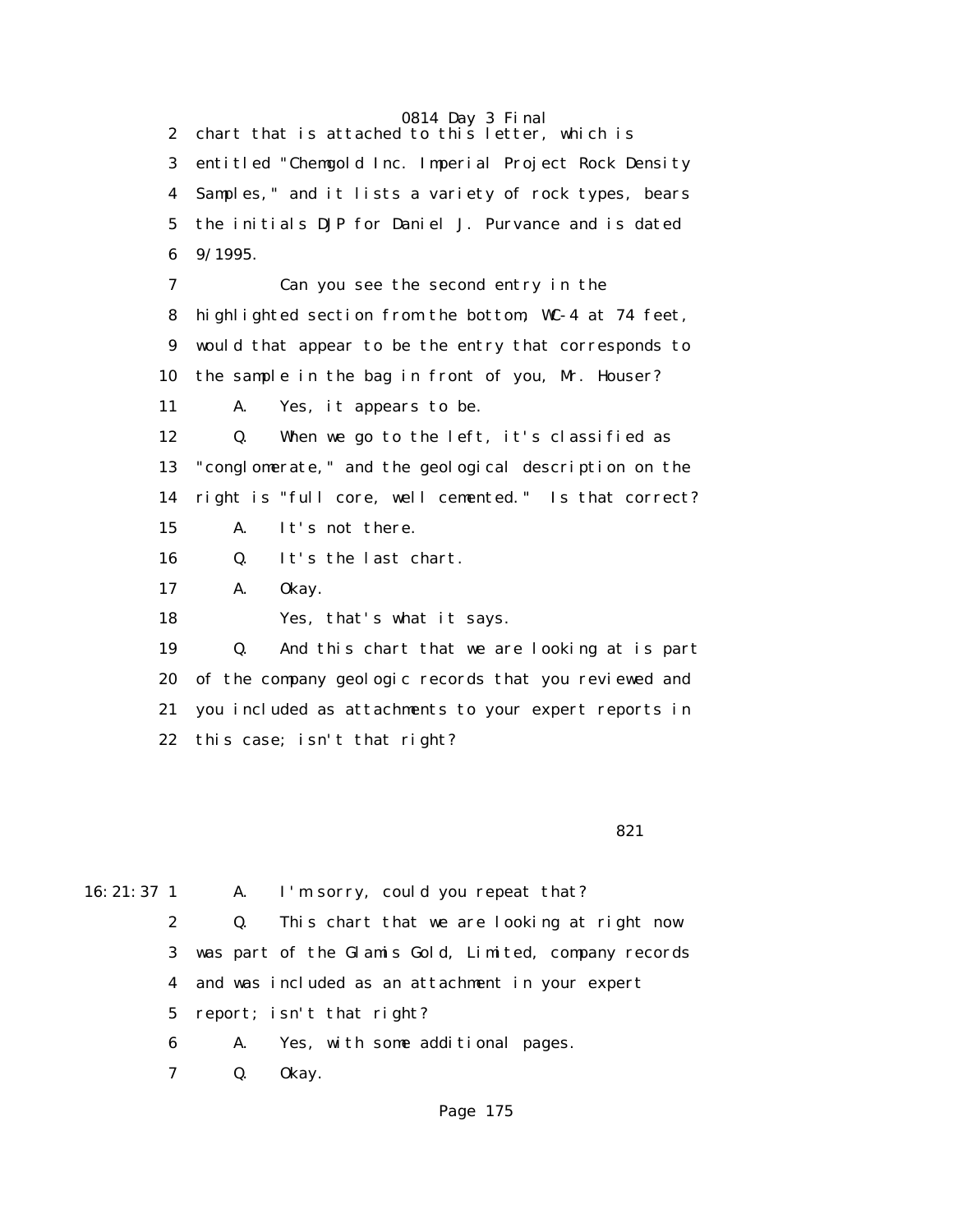0814 Day 3 Final 8 Well, the prior two charts that we just 9 looked at were also included in your expert reports, 10 weren't they? 11 A. But there are pages that are missing that 12 were after this. 13 Q. Now, seeing this chart that we are looking at 14 right now that all the six samples that are 15 highlighted here are labeled "conglomerate," did that 16 put you on notice that there was a lot of conglomerate 17 at the Glamis Imperial Project Site at varying depths? 18 A. Well, no, not necessarily a lot. There are 19 over 400 holes, and if each of those were drilled to 20 an average of--the pit itself actually goes down 800, 21 but if it was--if those were drilled, as most are, 22 down to about 800 feet, that would be 30,000 feet of

<u>822</u>

|    | 16:23:04 1 core. And I'm looking at one or two or three feet of |
|----|-----------------------------------------------------------------|
|    | 2 core out of 30,000 or 300,000 feet of core. I can't           |
|    | 3 say that's representative. I can't say it put me on           |
|    | 4 alert that there is a lot or there isn't a lot. The           |
|    | 5 sample is way too small.                                      |
| 6  | Q. I'm going to hand you a copy of your                         |
| 7  | March 15, 2007, second expert report in this case.              |
| 8  | Do you have that in front of you?                               |
| 9  | I have it.<br>A.                                                |
| 10 | Okay. I have one copy of the full report,<br>Q.                 |
| 11 | and I could offer it to the Tribunal.                           |
| 12 | PRESIDENT YOUNG: I have it.                                     |
| 13 | BY MR. McCRUM:                                                  |
|    |                                                                 |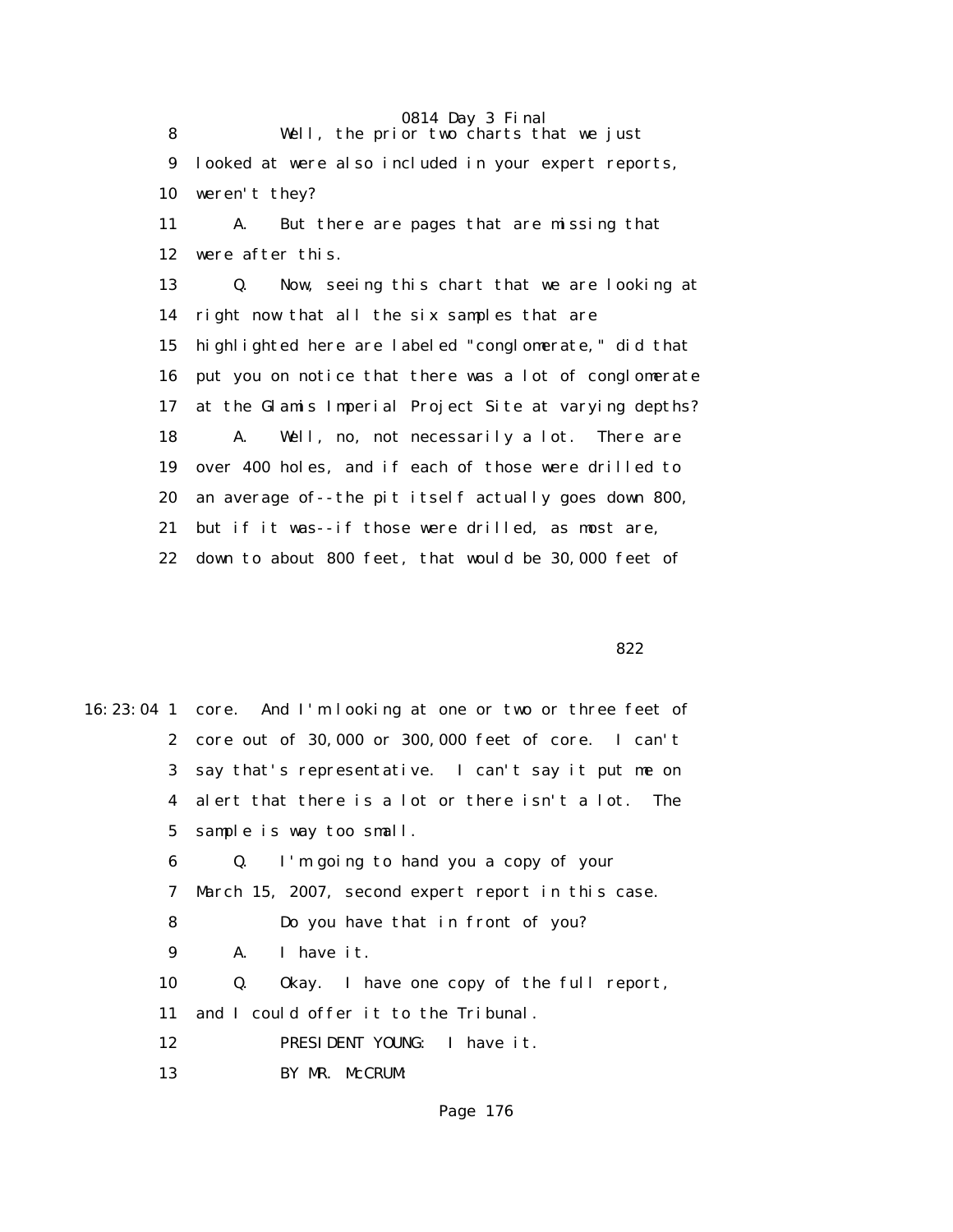14 Q. Let's go to the last page of your March 2007 15 report, and this is the chart that we are looking at 16 right now on the screen, isn't it? And there is no 17 page behind it in your expert report. 18 A. There is a missing page before it, two

 19 missing pages before it. I'm not sure this is the 20 same report.

 21 Q. Why don't you verify that this chart that we 22 have been looking at is the same chart on the last

 $823$ 

16:24:20 1 page of your expert report.

 2 A. It's not. Mine is dated November 9, 1995. 3 This is November 5th, 1996. So, they're two different 4 charts.

 5 Q. I wonder if we could look at the last page of 6 your expert report, the last attachment, last physical 7 page what we are talking about. And as I look in the 8 last page of my copy of your expert report which 9 appears to be the same as yours, it says "Chemgold 10 Inc. Imperial Project Rock Density Samples HQ and PQ 11 Core, 10/95, 9/95 DJP," for Daniel J. Purvance. Is 12 that the same last attachment in your report? 13 A. It is. They're attached to different 14 letters, is the problem, and there are different 15 numbers of attachments. But, yes, you're correct, it 16 is the last page of my-- 17 Q. I'm referring to this chart, sir.

18 A. I understand.

19 Q. And did you hear Mr. Purvance testify that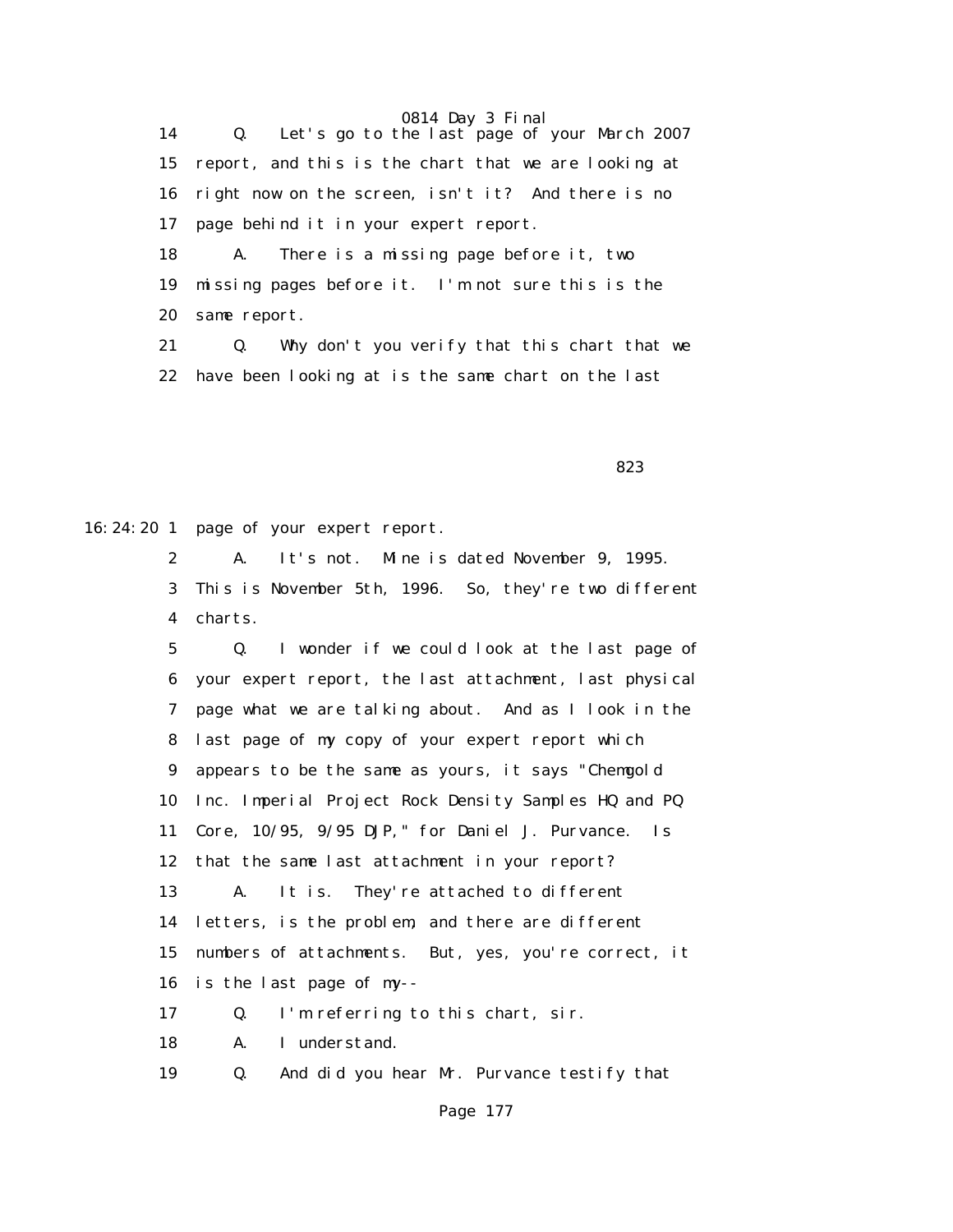| 20 these rock samples were selected by him in the mid  |
|--------------------------------------------------------|
| 21 1990s to be representative of the waste rock at the |
| 22 Imperial Project?                                   |

 $824$ 

16:25:34 1 A. Yes.

 2 Q. And did you see any gravel designations in 3 any of these characterizations on the left? 4 A. There should be. If we start with the one 5 that you wanted to look at, which is WC-4-74, and we 6 go over to the fourth column, we see that the density 7 of that is 152 pounds per cubic foot. If we go up 8 one, we see that the density is 130 pounds per cubic 9 foot. 10 And if you go over to the right, it 11 basically--I'm not sure what "SAA" is, but it's a 12 sandy matrix. In other words, it's not the same 13 thing. It's not a well-cemented conglomerate. So, on 14 the first column--all conglomerates are not created 15 equal, I guess is what I'm saying. These are not all 16 well cemented--I don't know if they are tertiary or 17 quarternary, but these are not all apples. Although 18 they are all called "apples," but they're not, when 19 you look at the densities.

 20 Q. But the designations on the left on this 21 chart that we are looking at, which was the last chart 22 included in your second expert report, all say

 $825$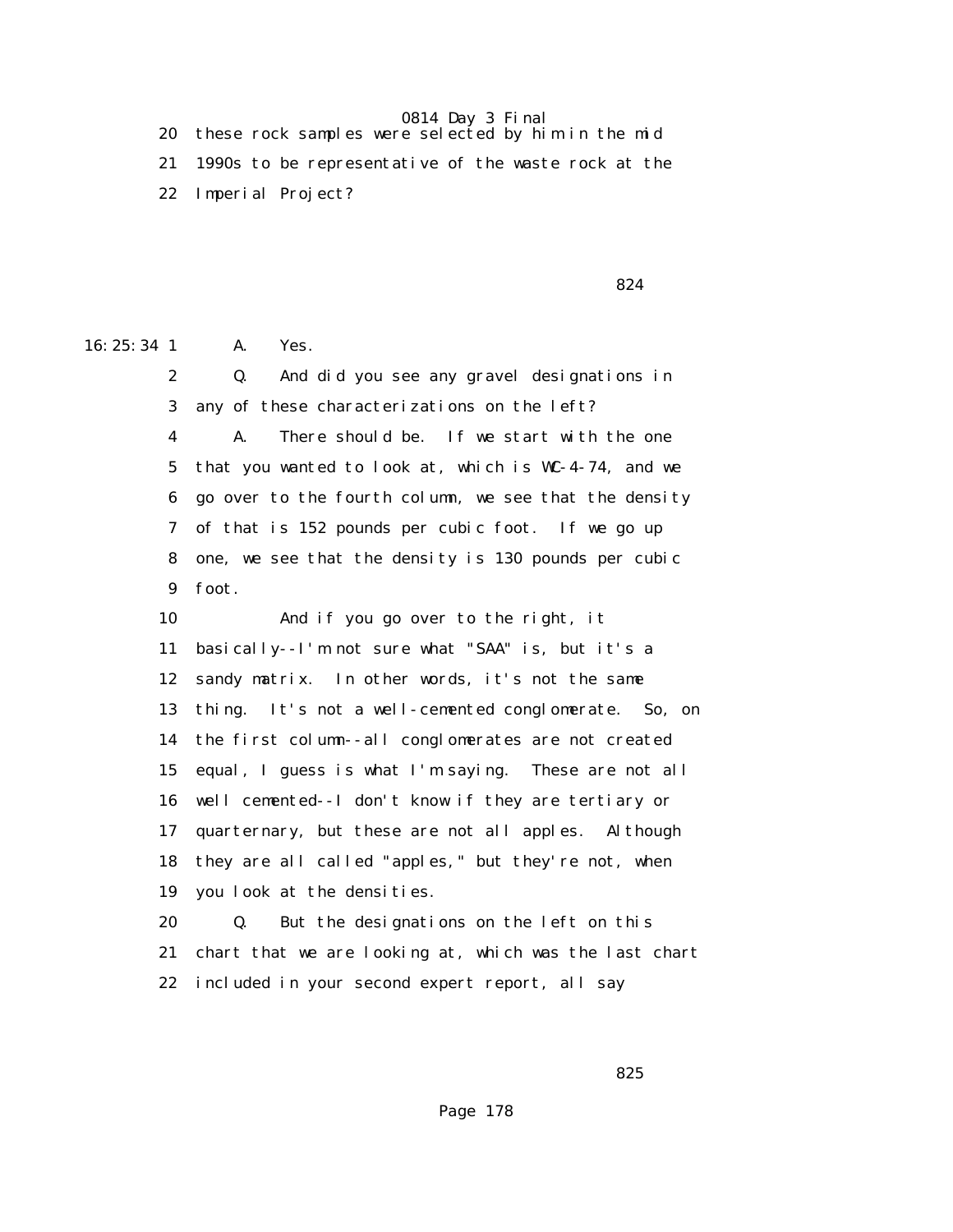|                         | 16:26:48 1 "conglomerate" on the left column under "rock type"; |  |  |
|-------------------------|-----------------------------------------------------------------|--|--|
| $\mathbf{2}$            | is that correct?                                                |  |  |
| 3                       | That's what they say. The designation is not<br>A.              |  |  |
| $\overline{\mathbf{4}}$ | correct, but that's what they say.                              |  |  |
| $\mathbf 5$             | Would the initials "SAA" in capitals be<br>Q.                   |  |  |
| 6                       | interpreted to mean "same as above"?                            |  |  |
| 7                       | I don't know that. There is inconsistencies<br>A.               |  |  |
| 8                       | in these well logs; and, if that's what it--I don't             |  |  |
| $\boldsymbol{9}$        | have any problem, if that's what you say, except that           |  |  |
| 10                      | the one up above says "cemented," and that could mean,          |  |  |
| 11                      | again, weakly cemented or poorly cemented.                      |  |  |
| 12                      | Well, earlier in your testimony here today, I<br>Q.             |  |  |
| 13                      | believe I heard you assert that 79 percent of the rock          |  |  |
| 14                      | material is alluvial gravel. Did I hear that                    |  |  |
| 15                      | correctly?                                                      |  |  |
| 16                      | That's a number from-that Mr. Guarnera--I'm<br>A.               |  |  |
| 17                      | sorry, I cannot pronounce that word--stated earlier             |  |  |
| 18                      | and with which we agree.                                        |  |  |
| 19                      | It's certainly not your position, sir, that<br>Q.               |  |  |
| 20                      | Mr. Guarnera contends that 79 percent of the rock               |  |  |
| 21                      | material is alluvial gravel, is it?                             |  |  |
| 22                      | A.<br>Yes.                                                      |  |  |
|                         |                                                                 |  |  |

 $826$ 

16:28:00 1 Q. You have heard him testify, and you think 2 that Mr. Guarnera thinks that 79 percent of the rock 3 material is alluvial gravel? 4 A. It's in his report, I think, which I don't 5 have here in front of me. But he testified to that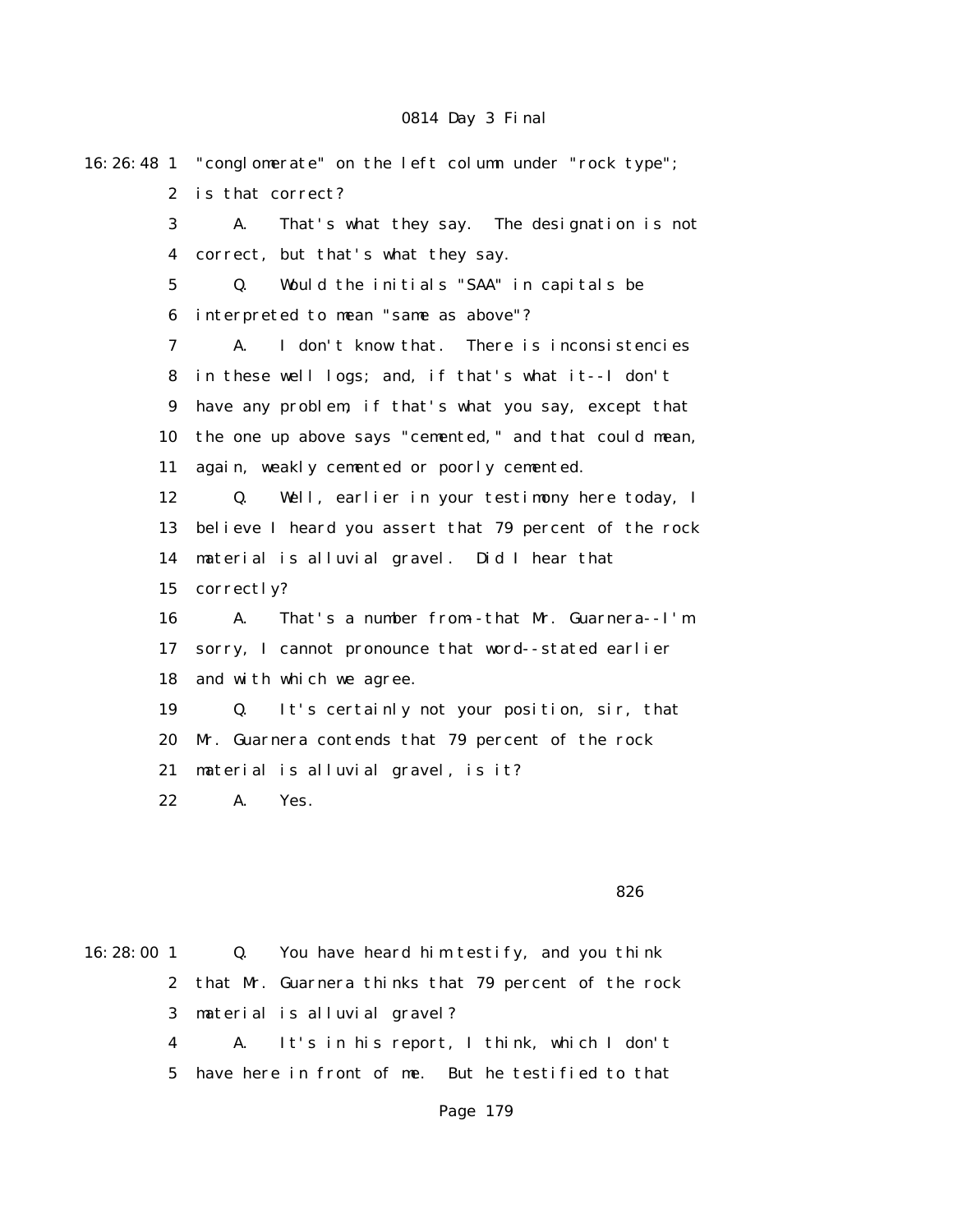0814 Day 3 Final 6 this morning, and I said yeah, that's right, in my 7 mind.

 8 Gravel again being a mixed up term between 9 some conglomerates, some gravel, some sand, some 10 whatever. None of these terms are well-defined and 11 consistently used throughout these drill logs. So, we 12 use the Glamis numbers, which was 79 percent. A well 13 cemented, as in this sample, if it is what you say it 14 is, this could be a rock, part of the 21 percent rock, 15 or it could be something else. There is nothing to 16 tell us that. 17 Q. Let's take a look at Guarnera Exhibit 3. 18 This is an attachment to a Behre Dolbear Report

 19 submitted in this case, and it's an excerpt from the 20 WESTEC report. And let's look at the last page of 21 this exhibit, which indicates the date is

22 February 1996 by WESTEC.

 $827$ 

| $16: 29: 26$ 1 |                |                | Are you familiar with the WESTEC firm?                |
|----------------|----------------|----------------|-------------------------------------------------------|
|                | $\mathbf{2}$   | A.             | I have never used them. I know the name,              |
|                | 3 <sup>1</sup> | yes.           |                                                       |
|                | 4              | Q.             | Are you aware that they are regarded as               |
|                | 5              |                | experts in pit slope stability?                       |
|                | 6              | A.             | They are, along with some others, yes.                |
|                | 7              | Q.             | And what were the pit slopes at the Imperial          |
|                | 8              |                | Project pits expected to be in the range of?          |
|                | 9              | A.             | They were in the range of 50 to 55 percent.           |
|                | 10             | $\mathbf{0}$ . | And looking at the highlighted page of the            |
|                | 11             |                | WESTEC excerpt we are looking at, the second sentence |
|                |                |                |                                                       |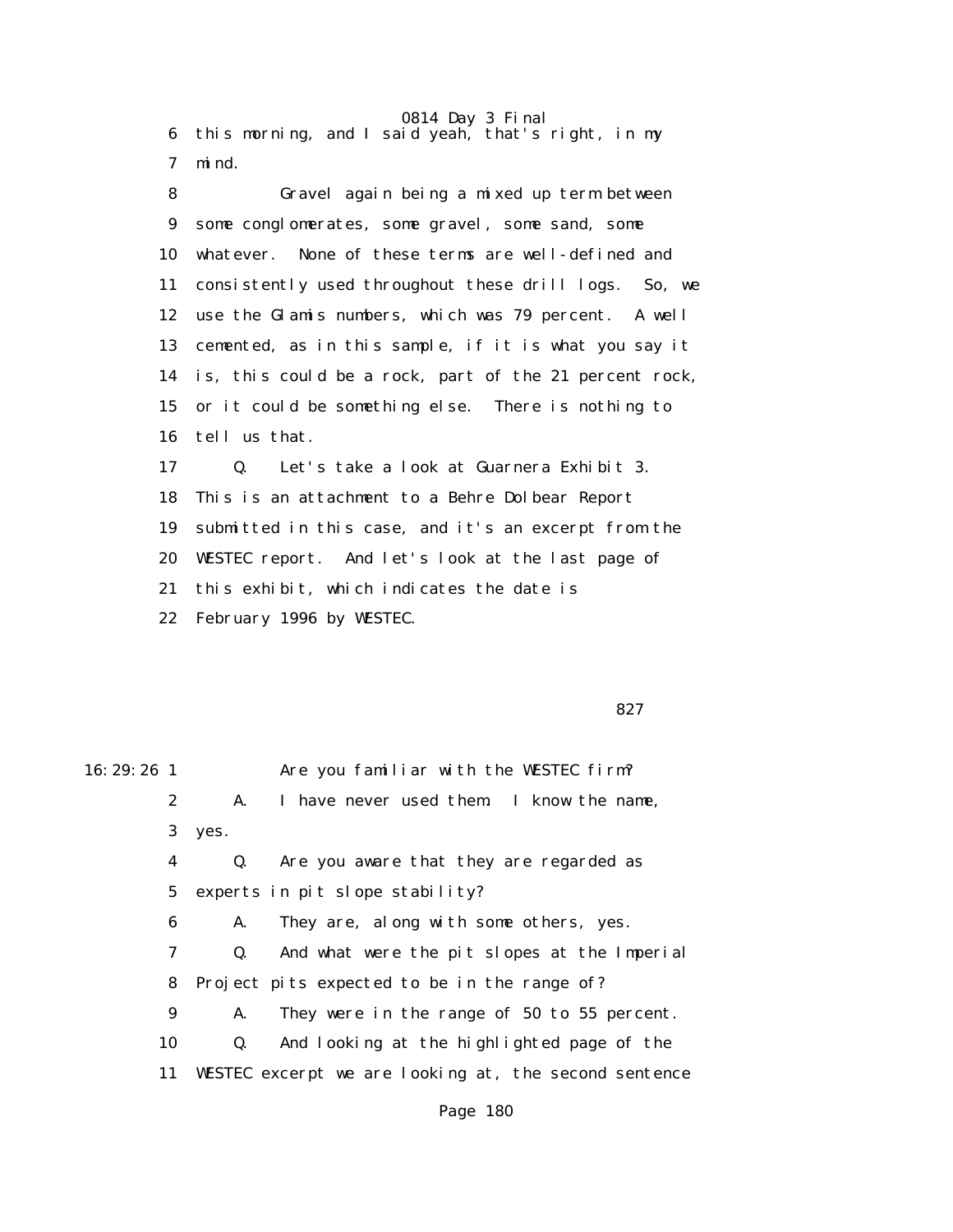0814 Day 3 Final 12 says: "As much as a 700-foot thickness of 13 conglomerate will be exposed by the proposed pit wall. 14 The conglomerate is typically a moderately 15 well-indurated clay, carbonate and iron oxide cemented 16 material with coarse subangular gneissic fragments in 17 a moderate to coarse-grained sand matrix with 18 considerable mica component." 19 Do you dispute that finding by WESTEC in 20 1996? 21 A. No, there were several other expert reports 22 that came to that same conclusion about that same

<u>and the state of the state of the state of the state of the state of the state of the state of the state of the state of the state of the state of the state of the state of the state of the state of the state of the state</u>

16:30:35 1 period of time.

 2 It's interesting that their definition of a 3 conglomerate is different than the one that's in this 4 book, but it's not worth worrying about. 5 Q. Yes. In what way do you think the 6 definitions would be materially different as described 7 by WESTEC versus the dictionary of geologic terms? 8 A. I just said I didn't think it wasn't 9 material. I said that they are different definitions, 10 yeah. 11 Q. Now, the WESTEC report was part of the 12 records of Glamis Gold, Limited, that were available 13 to you to review; is that correct? 14 A. Yes. 15 Q. And the WESTEC Report was relied upon by the 16 1996 Feasibility Study for the Imperial Project; is 17 that correct?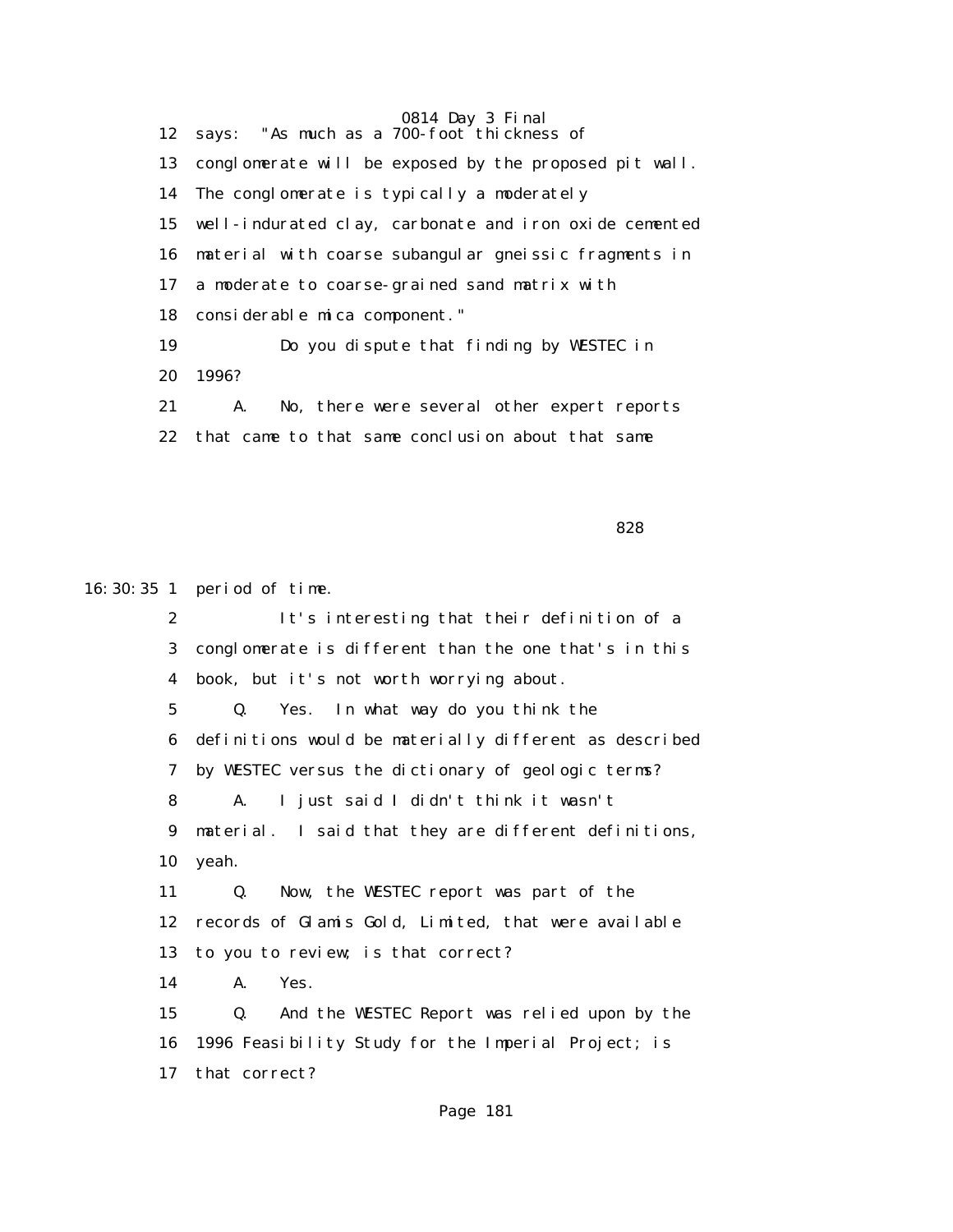| 19 | $\boldsymbol{\omega}$ . | Now, Mr. Houser, would a 700-foot thickness          |
|----|-------------------------|------------------------------------------------------|
|    |                         | 20 on a pit wall stand up at an angle of 50 to 55    |
|    |                         | 21 degrees, if it was made of unconsolidated gravel? |
| 22 |                         | A. No--if it was unconsolidated gravel, no.          |

18 A. Yes.

 $829$ 

16:31:48 1 Q. What would happen to a pit wall made of 2 unconsolidated gravel if you had it at an angle of 55 3 degrees over a 700-foot length? 4 A. Gravel would have a natural angle of repose 5 of roughly 30 percent--I don't remember if it was 28 6 or 30--so, it would slough down into the pit until it 7 hit its natural angle of repose. 8 Q. And "slough" might be another word for 9 collapse? 10 A. Slide--no, it wouldn't be a collapse. It 11 would be a slide. 12 Q. Slide. 13 Did WESTEC indicate that the proposed pit 14 walls would be expected to hold up at an angle of 50 15 to 55 degrees? 16 A. Yes. 17 Q. And you, in fact, assumed pit slopes of 50 to 18 55 degrees in your own analysis of the Imperial 19 Project, didn't you? 20 A. We didn't question that. 21 Q. So, Mr. Houser, you really understood that 22 this 700-foot thickness was not going to be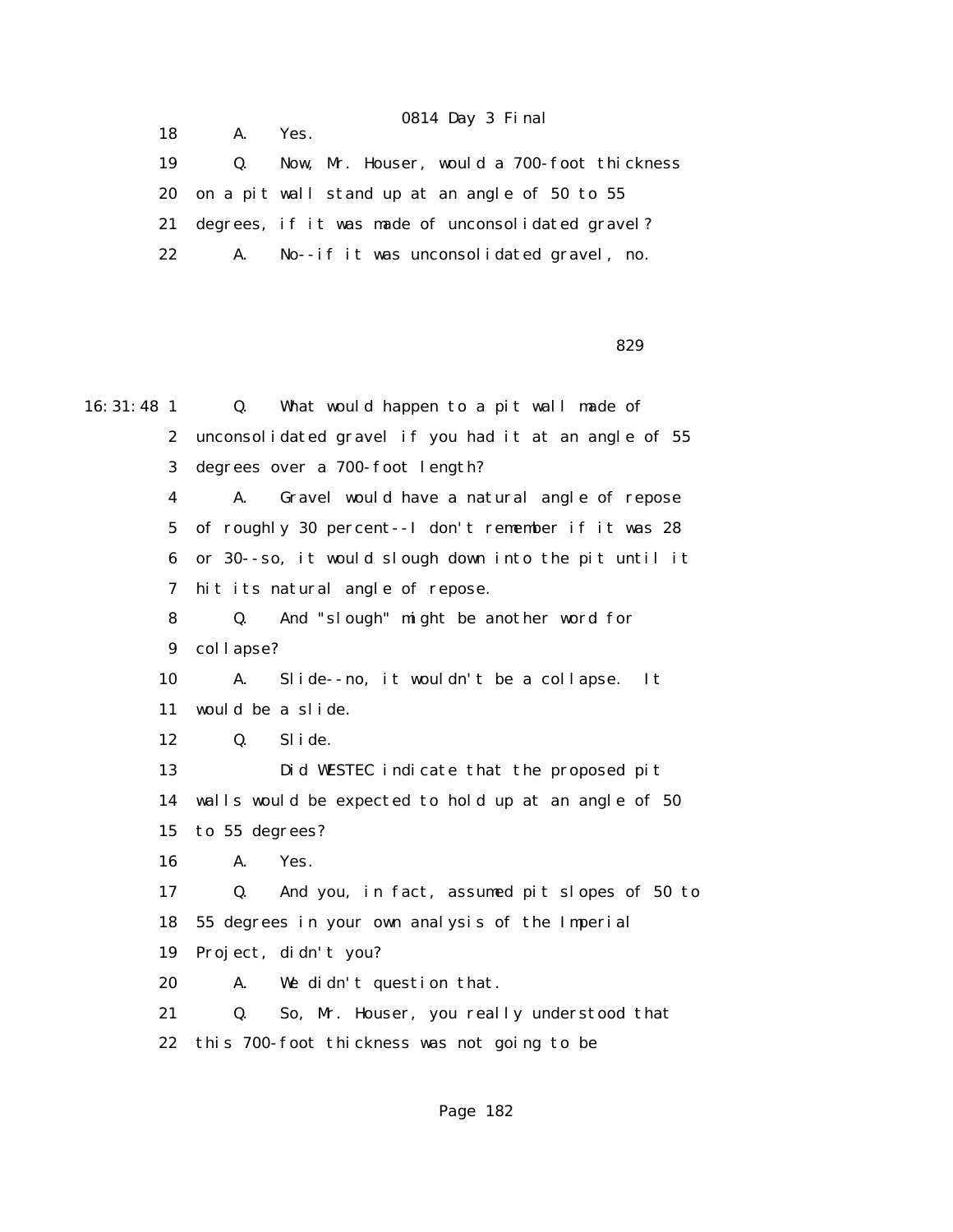<u>830 - Santa Carlos de Santa Carlos de Santa Carlos de Santa Carlos de Santa Carlos de Santa Carlos de Santa C</u>

16:33:07 1 unconsolidated gravel, didn't you? 2 A. No. We understood that it was combinations 3 of both, and that it was very unclear of the 4 79 percent labeled as "alluvium" was not clear at all 5 in the reports as to how much of that might be weakly 6 consolidated conglomerate--I'm sorry, weakly 7 consolidated gravel or other forms of gravel or sand. 8 Q. You consider the average swell factor 9 calculated by Behre Dolbear of 35 percent to be 10 inflated; is that correct? 11 A. No, it's not. It's just used improperly. 12 The number 35 percent represents--if I blasted this 13 and it was sitting in a pit, it would expand by about 14 35 percent, maybe 32 percent or 37 percent. 15 And the interesting thing is that, if this is 16 moderate or weakly cemented conglomerate, it's full 17 of--as we already described from the book, it's full 18 of gravels, it's full of silica, it's full of other 19 materials that, when they break up with blasting, turn 20 into fine materials--easily blasted--and then it 21 consolidates much further, and it becomes consolidated 22 in the range of 15 percent, after it has a chance to

<u>831</u> **1999 - 1999 - 1999 - 1999 - 1999 - 1999 - 1999 - 1999 - 1999 - 1999 - 1999 - 1999 - 1999 - 1999 - 1999 - 1999 - 1999 - 1999 - 1999 - 1999 - 1999 - 1999 - 1999 - 1999 - 1999 - 1999 - 1999 - 1999 - 1999 - 1999 - 1999** 

16:34:42 1 move around or settle or be loaded in the truck or 2 stockpiled or whatever.

3 Q. Let's take a look at Guarnera Exhibit 4, the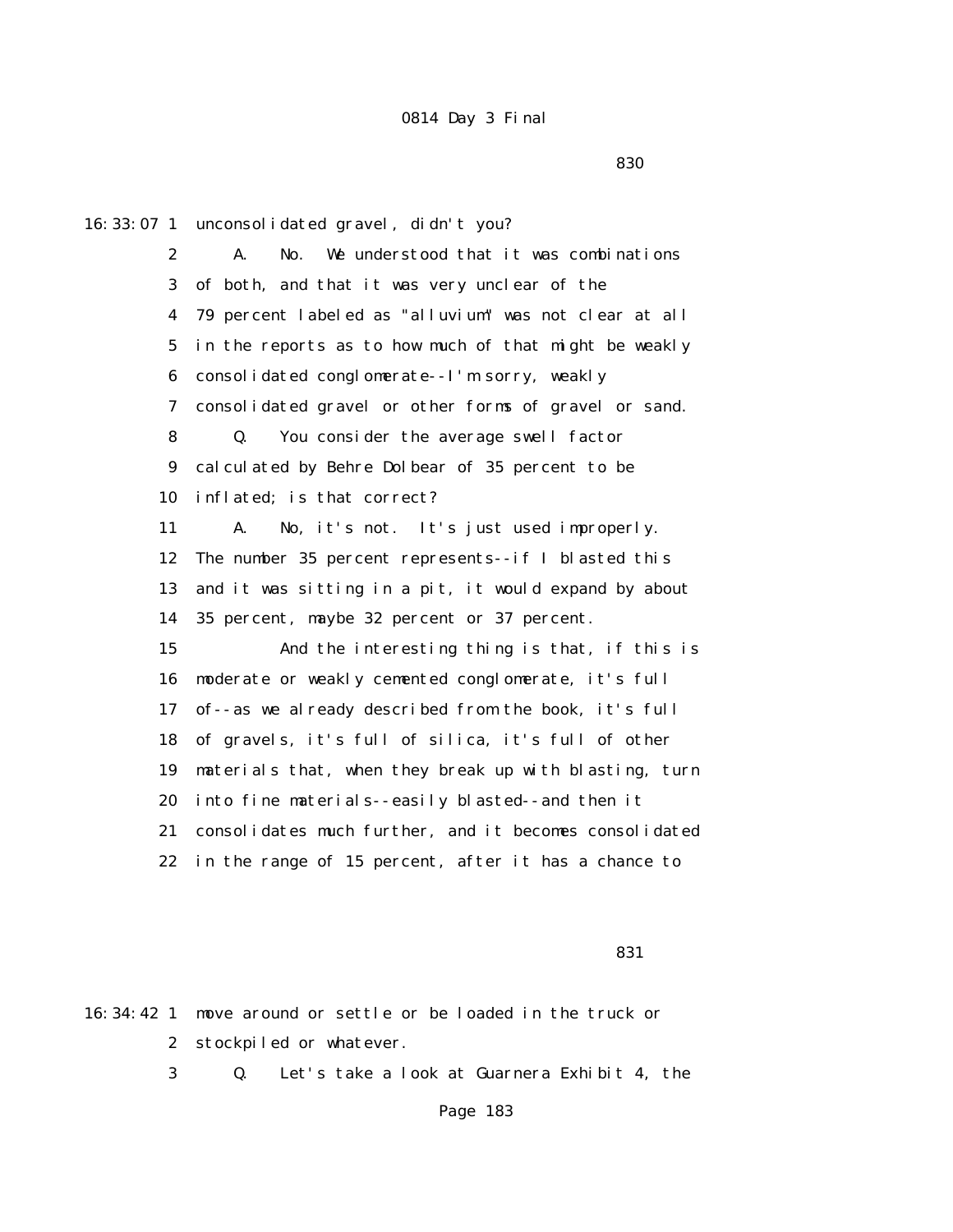0814 Day 3 Final 4 Horace Church Excavation Handbook published by 5 McGraw-Hill Company. 6 Are you familiar with this handbook, 7 Mr. Houser? 8 A. Yes. 9 Q. Do you consider it a reasonably reliable 10 indicator for swell factors for different types of 11 rock? 12 A. For certain circumstances. I'm not a 13 geologist, but there are two or three of these types 14 of handbooks, and different ones are used for 15 different purposes. 16 Q. Do you think the Horace Church Excavation 17 Handbook is an appropriate indicator of the swell 18 factors to be expected at the Imperial Project Site? 19 A. I will take your word that it is, yes. 20 Q. Well, I would like your opinion. You're the 21 civil engineer who has expressed opinions in this 22 case.

 $832$ 

16:35:35 1 Do you think the Horace Church Excavation 2 Handbook provides a reasonable guide of what swell 3 factors can be expected at the Imperial Project Site 4 for different rock types?

 5 A. In part, yes. We would take it and compare 6 it to the other books to make sure that there weren't 7 any major inconsistencies, but go ahead from now on 8 this one. I wouldn't give it an absolute seal of 9 approval. I would say it was one of several sources.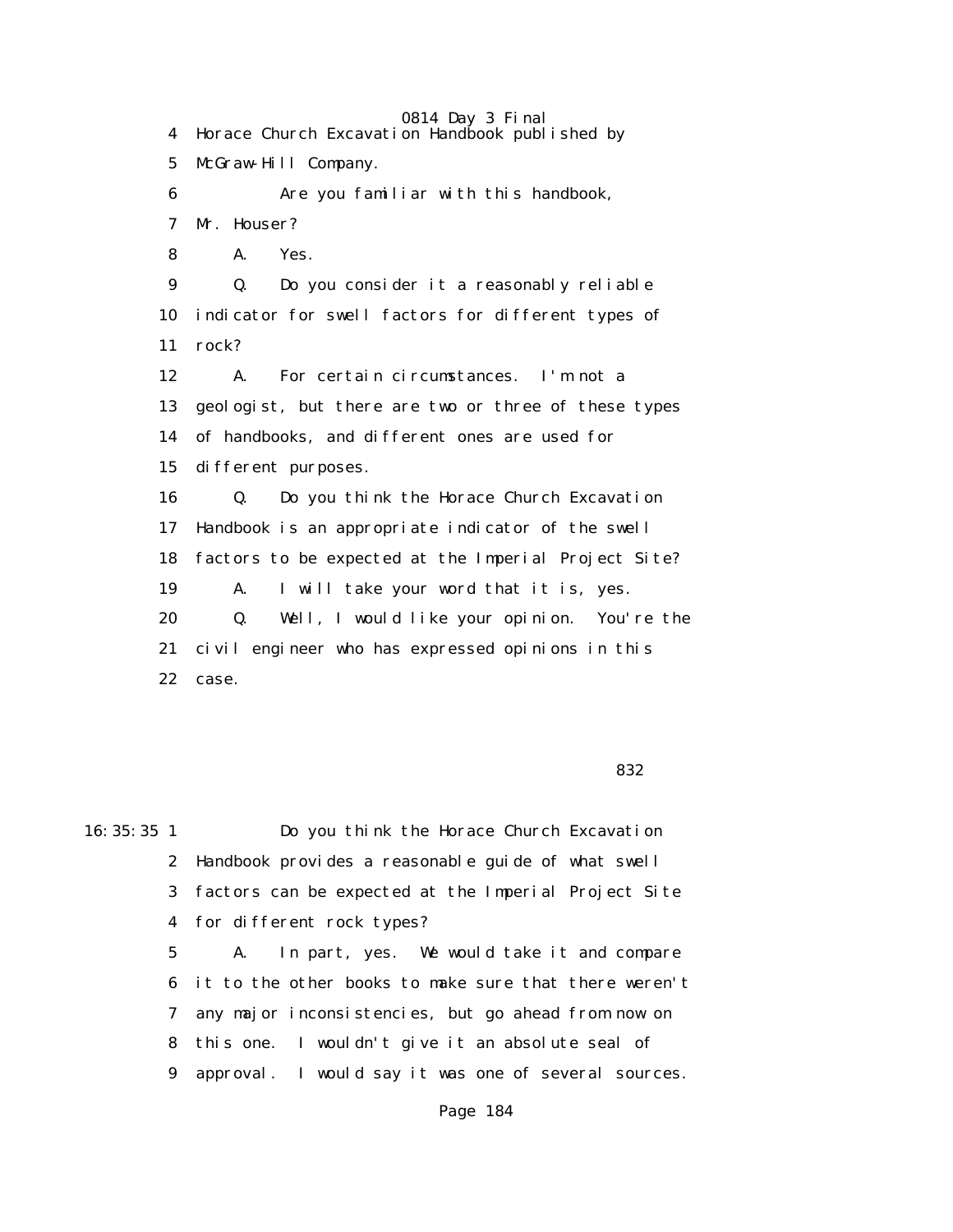|    | 0814 Day 3 Final                                       |
|----|--------------------------------------------------------|
| 10 | And the source like this provides a<br>Q.              |
| 11 | reasonable estimate of what swell factors can be       |
| 12 | expected; is that fair to say?                         |
| 13 | In most cases, yes.<br>A.                              |
| 14 | Is there any reason, based on your review of<br>Q.     |
| 15 | the Imperial Project Site, why this Excavation         |
| 16 | Handbook would not be a reasonably reliable projection |
| 17 | of what types of swell factors would be expected for   |
| 18 | differing rock types at the Imperial Project Site?     |
| 19 | No. Based on my work, no.<br>A.                        |
| 20 | Thank you.<br>Q.                                       |
| 21 | Let's take a look at the first page of the             |
| 22 | Excavation Handbook included in this exhibit, and      |

<u>and the state of the state of the state of the state of the state of the state of the state of the state of th</u>

16:36:55 1 let's blow up the highlighted section under different 2 type of rock material and percent swell. 3 Do you see the listing for basalt at 4 64 percent swell factor? 5 A. Yes. 6 Q. Is basalt a type of volcanic rock? 7 A. Let me look it up. I'm not sure. 8 Q. Yes, please do that. 9 A. It is an igneous rock, yeah. I don't know if 10 it's the same type of volcanic rock found elsewhere on 11 this site, but it is a type of igneous rock, yes. 12 Q. And is igneous rock a volcanic rock? 13 A. Yes. 14 Q. Now, referring back to Mr. Purvance's chart, 15 I don't know if we need to look back there, but there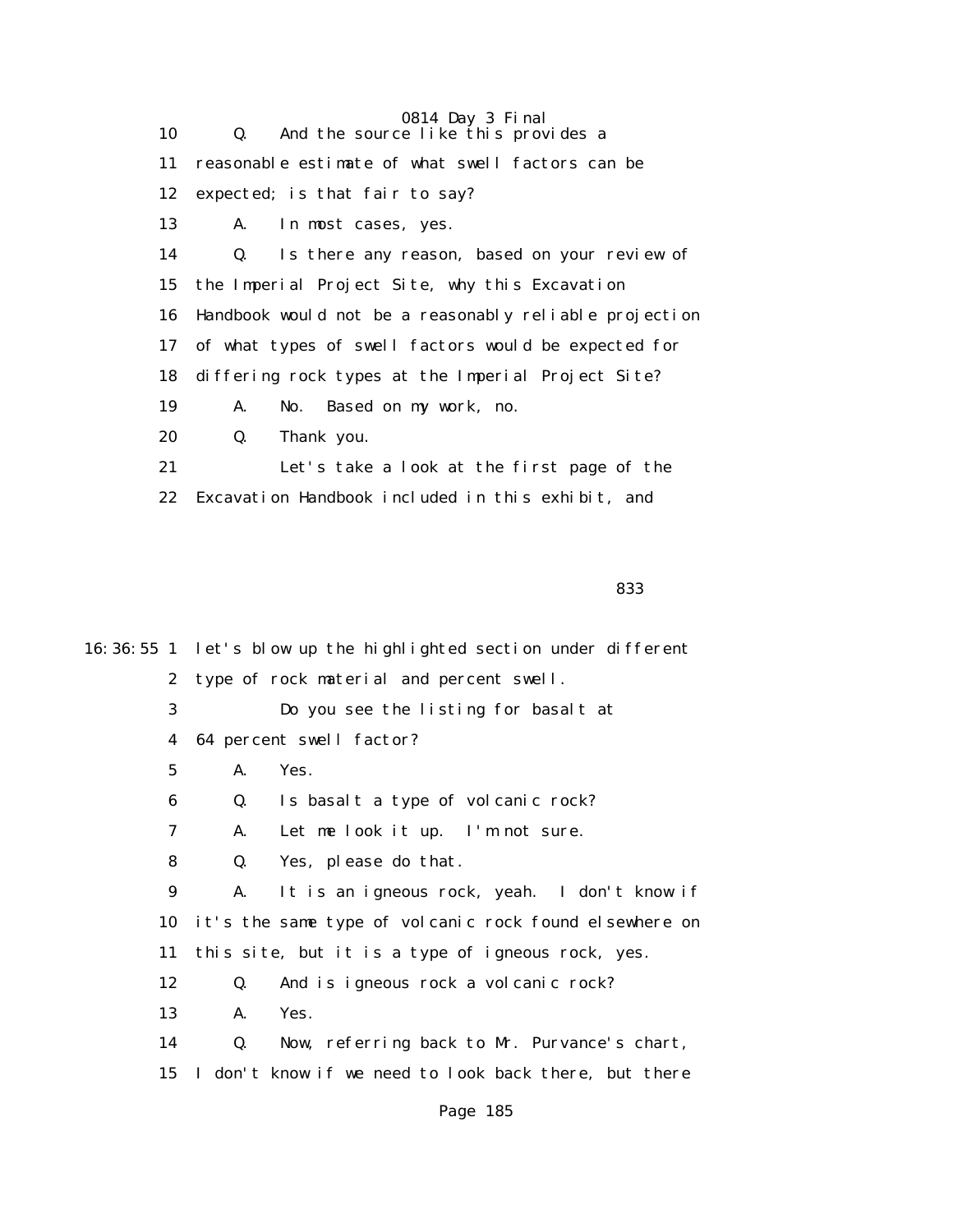16 are some rocks in the Imperial Project Site indicated 17 in that chart as volcanics; is that right? 18 A. Yes. 19 Q. And if they were classified as basalt, which 20 seems reasonable to me, they would have a swell factor 21 of 64 percent; would you agree with that? 22 A. No.

 $834$ 

### 16:38:17 1 Q. Why not?

 2 A. Because Mr. Purvance, in his own report, says 3 it has a swell factor of 30 percent. That's why I am 4 saying all basalts are not the same, all igneous rocks 5 are not the same. But, in his report, which is 6 Appendix A to my first amended report, I think, that's 7 what it says. He says that volcanic rock will swell 8 30 percent.

 9 Q. Let's turn to the second page of the Horace 10 Church chart and see the listing for conglomerate in 11 the Church chart.

12 Do you see that?

 13 And what swell factor is indicated by the 14 Horace Church chart for conglomerate?

 15 A. So we are talking about the whole truth and 16 not just part of the truth, could he go over a couple 17 of columns on the chart there?

18 Q. Yes.

19 A. Please.

 20 We see an interesting thing where it says, as 21 we would expect, about 33 percent swell; but, when you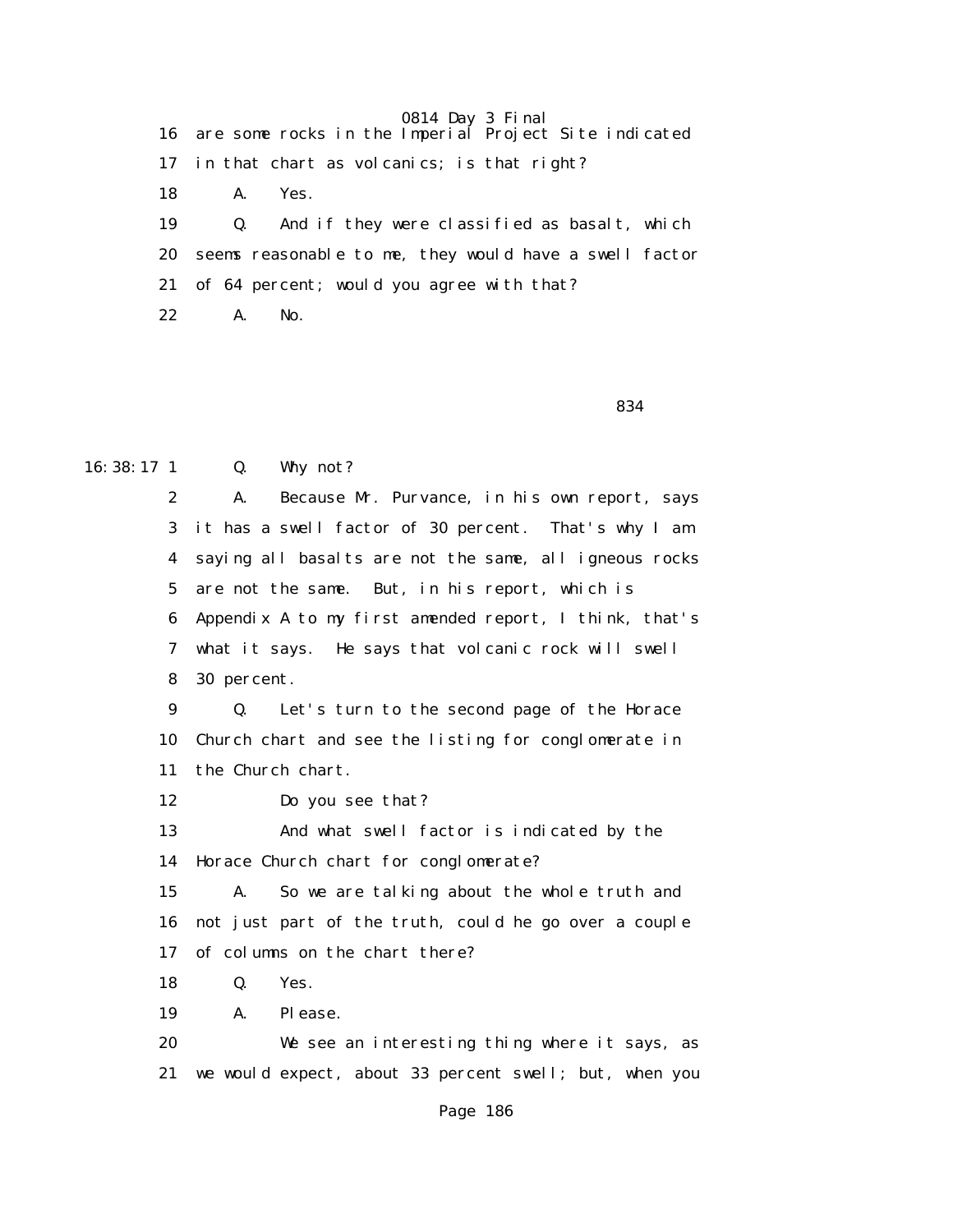22 go over two more columns, it says that, when you

16:39:31 1 backfill it or stockpile it, it actually shrinks to a 2 minus 8 percent. 3 So, if I started off with a volume of a cubic 4 foot, it's going to be 8 percent less than a cubic 5 foot by the time it goes through its shrinking process 6 in a stockpile or back in the pit. 7 So, yes, you do get a 33 percent expansion, 8 but it shrinks overall, and that's what I was 9 referring to, is when you take this conglomerate and 10 blast it, initially it does explode to 33 percent. 11 But, once it's handled and once it's put back in the 12 pit, it actually shrinks rather than expanding. 13 Q. Would that shrinkage be a type of settlement? 14 A. A type of settlement, yes. 15 Q. And now let's look down for gravel, and what 16 swell factor is indicated by the chart for gravel? 17 A. Interestingly enough, it's 15 percent. 18 But again, two columns over it shrinks to 19 minus 7 percent when it settles. We haven't used 20 those numbers, but we could have. 21 Q. Now, if this rock material as described by 22 WESTEC was conglomerate over a 700-foot length, what

<u>835 - Andrea State Barbara, amerikan ang kabupatèn Sasa</u>

16:40:53 1 swell factor would apply to the conglomerate as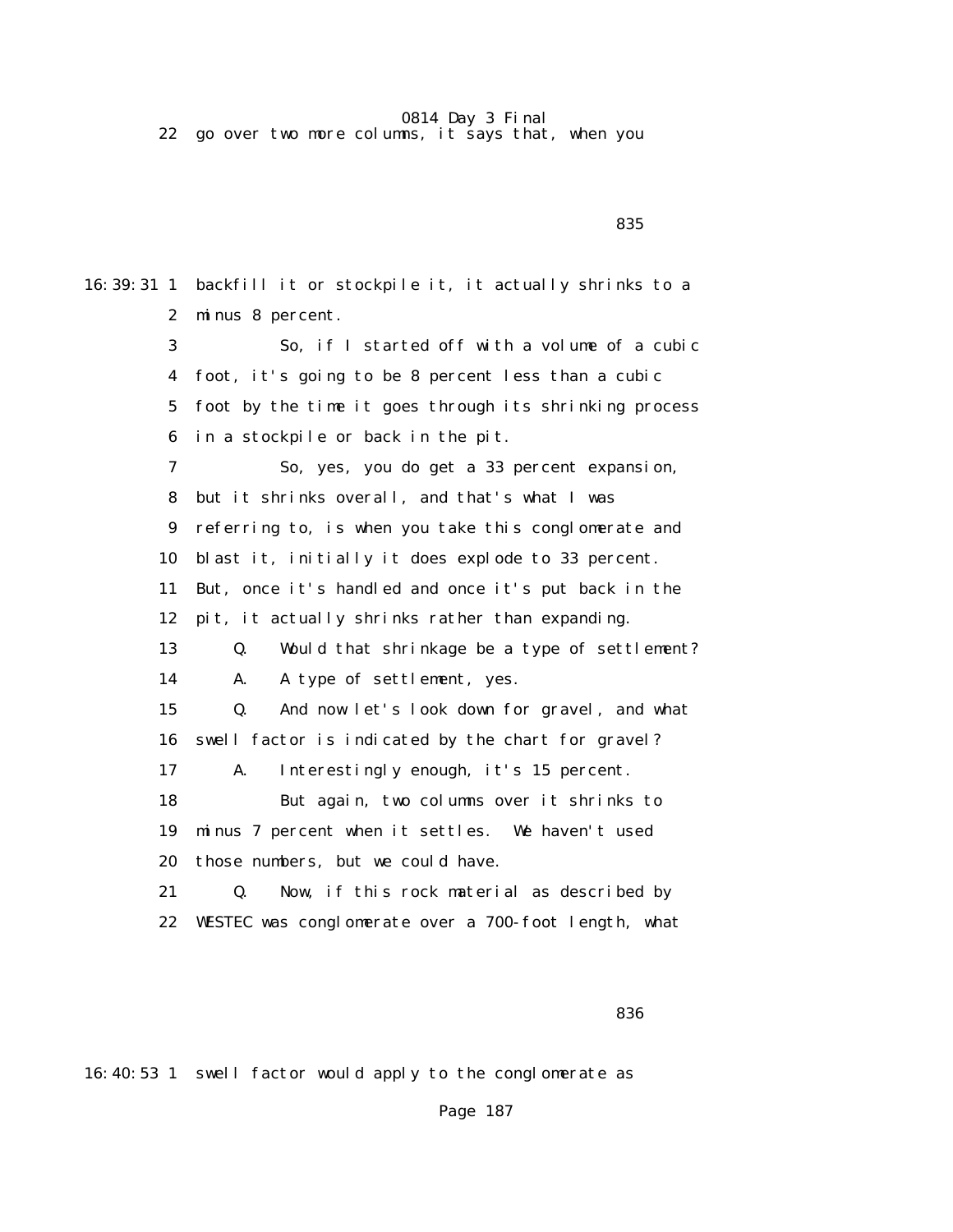0814 Day 3 Final 2 described by WESTEC? 3 A. I'm sorry, could you repeat that? I only 4 caught part of it. 5 Q. Yes. 6 We looked at the WESTEC Report which 7 predicted a 700-foot length of conglomerate over the 8 pit wall. What swell factor would apply to that 9 material as characterized by WESTEC? 10 A. If you didn't blast it, it would be zero. 11 Q. And what if you blasted it and extracted it 12 from the mine pit? 13 A. Then it's going to expand by 33 percent. 14 Q. And then, when you put it back into the pit, 15 according to this chart, it would shrink 8 percent; is 16 that right? 17 A. Eventually, yes. 18 Q. Would it take some long time to achieve that 19 shrinkage? 20 A. Eighty percent of that shrinkage would occur 21 within about six months. 22 Q. And then would there be additional shrinkage

 $837$ 

#### 16:41:46 1 after that?

 2 A. There would be both from--as I put in my 3 report, there would be three causes for that, one 4 which is water which you're not going to experience 5 here. The second would be the depth of material 6 that's put on top of it which would aid the shrinkage 7 or the compression. I can't remember what the third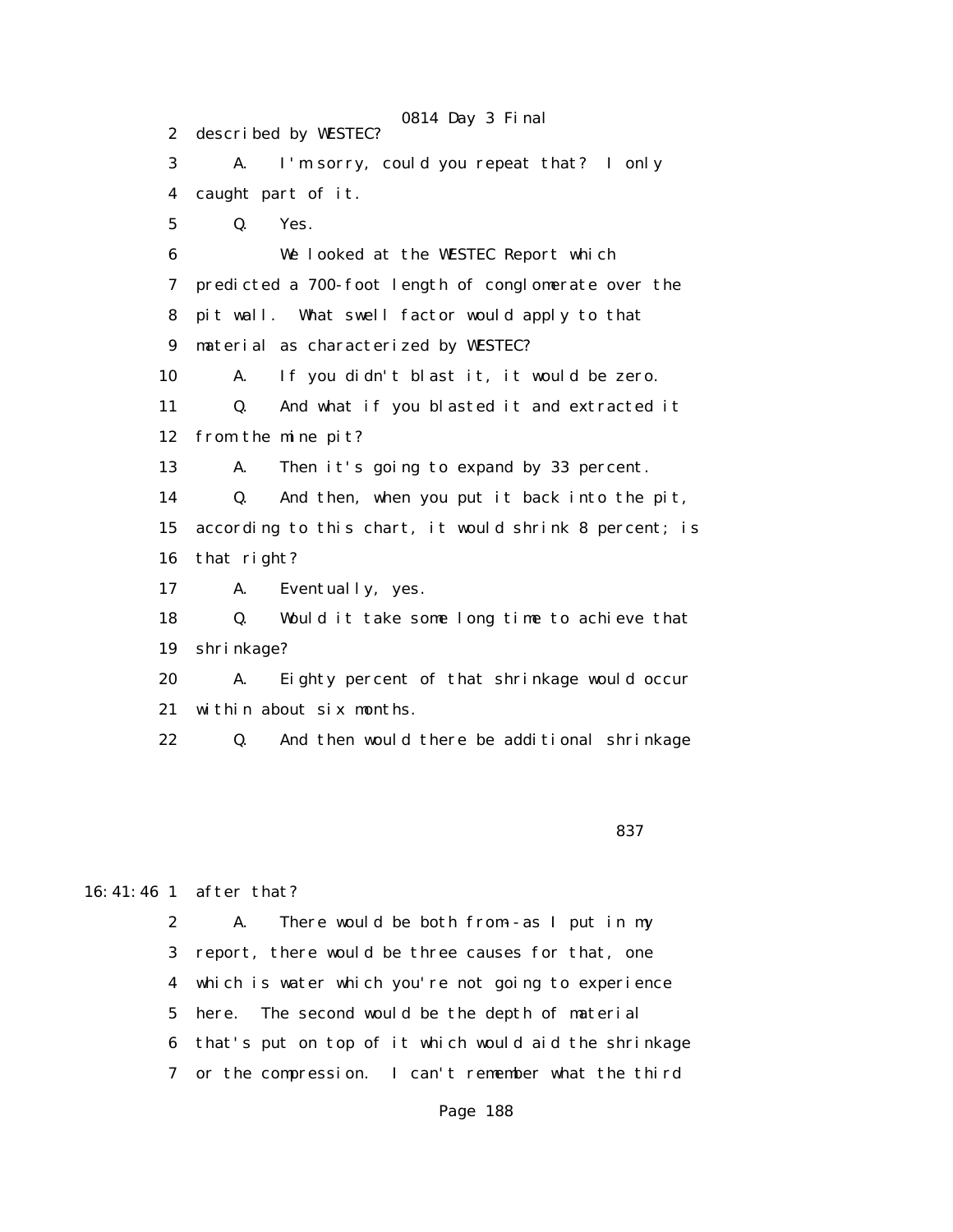0814 Day 3 Final 8 one was right off. But the only one that would apply 9 here is the extra fill put on top of this material 10 which would compress it and shrink it. 11 Q. Now, let's just assume for a moment that the 12 material is conglomerate. Take it out of the pit, it 13 expands to 33 percent. You put it back into the pit, 14 it shrinks 8 percent--is that right?--as we are 15 understanding the chart. 16 A. That's the chart. We didn't use that. We 17 said it wouldn't shrink that far. We didn't go 18 negative. We stayed at zero. 19 Q. All right. Now, if it did shrink 8 percent 20 over a 700-foot length of that pit wall, how much 21 shrinkage in terms of feet would that be? In other 22 words, 8 percent for every hundred foot over 700-foot

<u>838 - Andrea Stadt Bronze, amerikan basar dan berasal di sebagai sebagai sebagai sebagai sebagai sebagai seba</u>

16:42:52 1 length? How many feet would-- 2 A. The mathematics of that was 56 feet. 3 Q. So, you would expect it to drop 56 feet, if 4 it was, in fact, conglomerate; is that right? 5 A. Yes, we didn't use that, but you could, if 6 you use the Church Handbook. 7 Q. Yes. 8 A. There are other handbooks that say different 9 numbers. 10 Q. Yes. 11 Now, would you expect that material to drop 12 56 feet uniformly across the whole backfilled pit, or 13 would you expect it to shrink on a differential basis? Page 189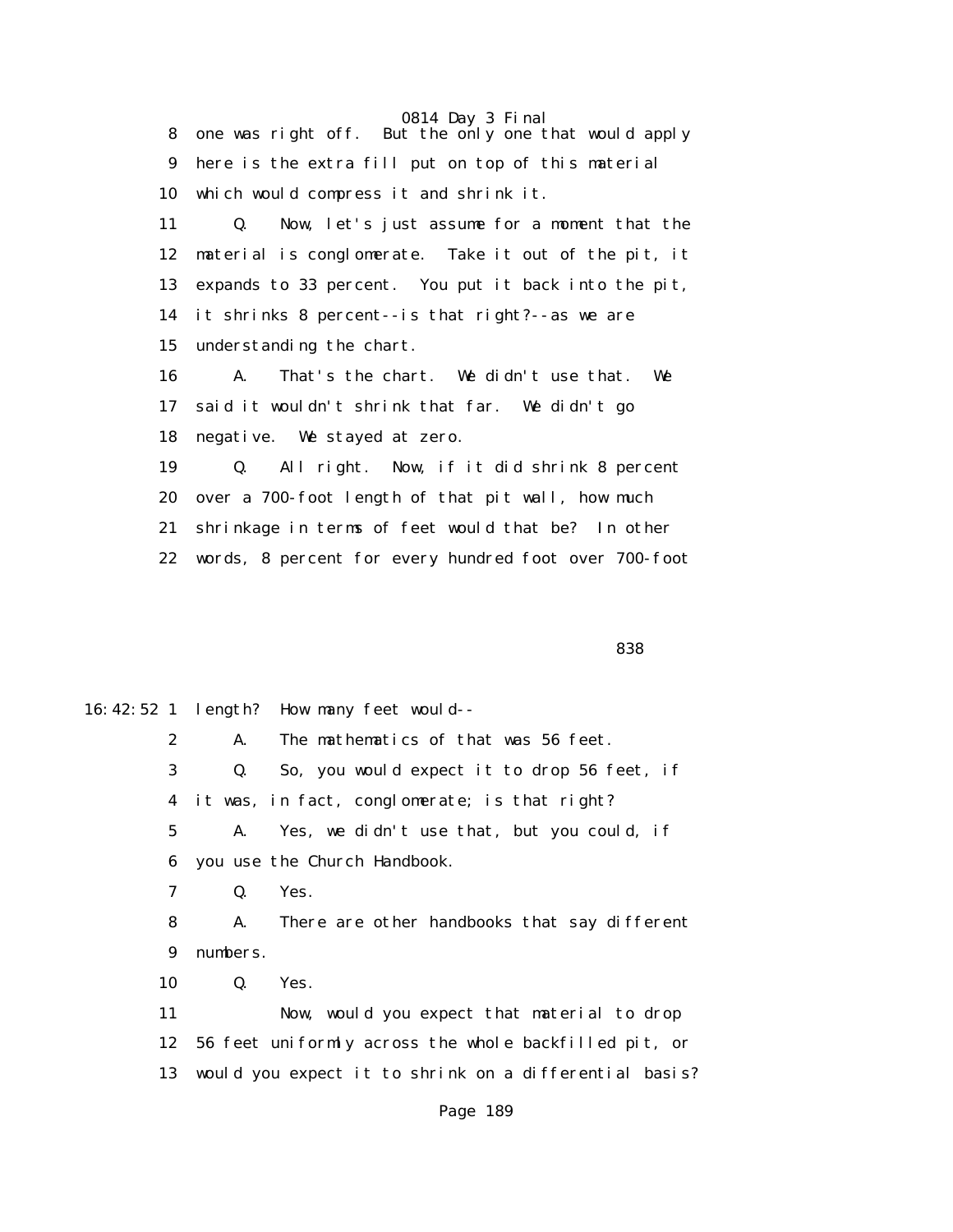14 A. On the edge it might be one-foot deep, so 15 it's not going to shrink 56 feet where it's only one 16 foot on the side of the mine wall. And, logically, if 17 you didn't take care of it, if you didn't engineer it 18 properly, it would be 56 feet in the middle. It would 19 reflect the shape of the pit itself. But you wouldn't 20 backfill it that way. You would fill in that and make 21 it a flat plane and allow for that settlement.

22 Q. Now, the Behre Dolbear--well, in this case,

<u>and the state of the state of the state of the state of the state of the state of the state of the state of the state of the state of the state of the state of the state of the state of the state of the state of the state</u>

16:43:59 1 we are talking about California backfilling 2 regulations, and I believe you characterized them in 3 your report as requiring the prevention of long-term 4 settlement; is that right? 5 A. I don't think I characterized them that way, 6 and really, as has been described earlier, not--it's 7 not the settlement so much they are worried about as 8 the pollution caused by water. If it ponds water, it 9 doesn't handle properly any moisture that would pass 10 through it or on the surface, so it's both groundwater 11 and surface water issues. 12 Q. But, in your expert report submitted in this 13 case, you referred to the regulation as requiring the 14 prevention of long-term settlement, didn't you? 15 A. I don't recall. You would do it that way so 16 you did not have long-term settlement, yes.

> 17 Q. As an engineer, you would want to avoid 18 long-term settlement?

19 A. Not necessarily as an engineer. You might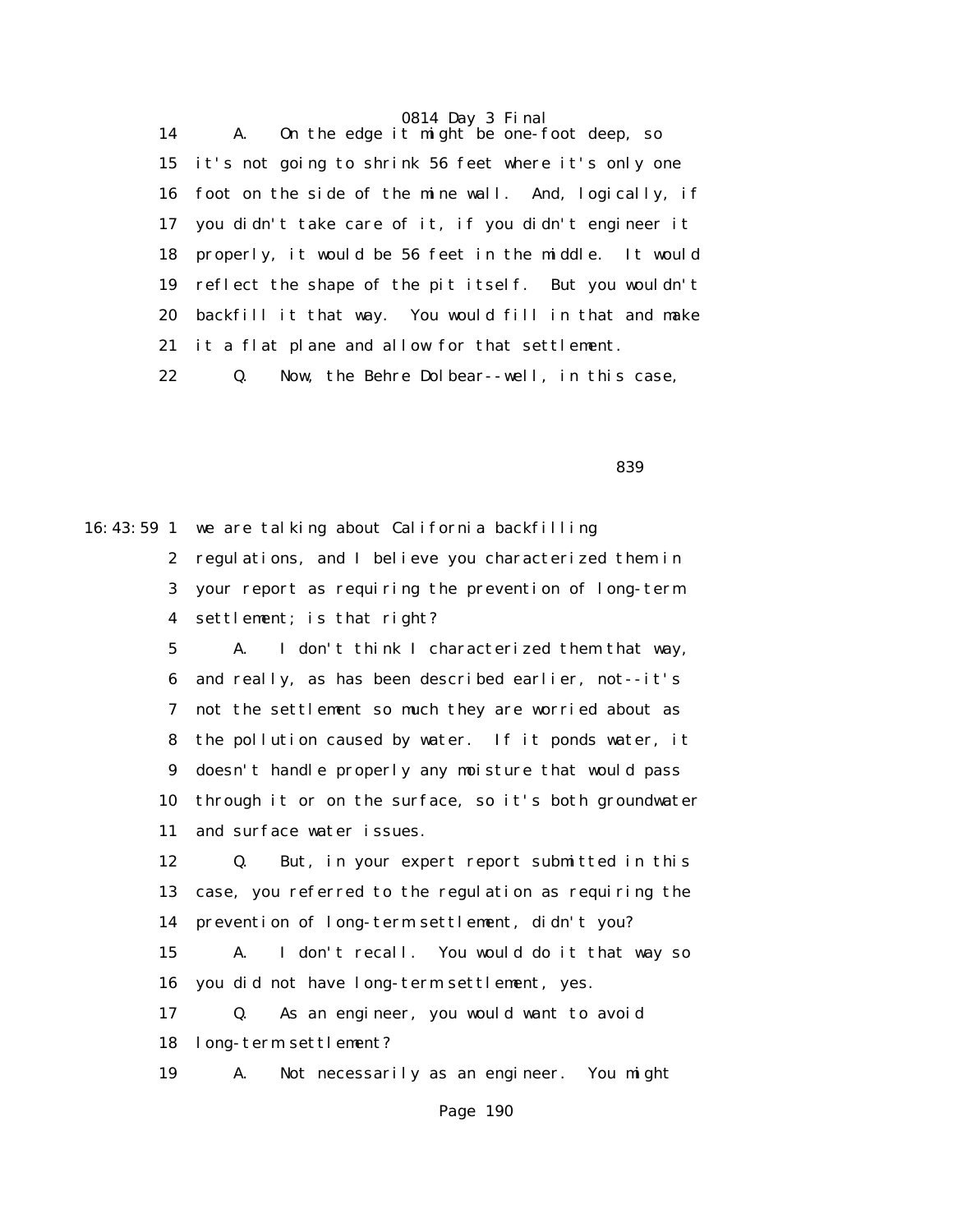20 want a lake, 56-foot deep lake in there. It depends 21 on the end use of the Project. In this case, in the 22 middle of the desert, likely you would want to bring

 $840$ 

16:45:06 1 it to approximate original contours.

 2 Q. And the regulation requires the prevention of 3 long-term settlement; is that correct?

 4 A. For nonurban areas, I'm not sure that it does 5 or doesn't. It really becomes irrelevant because you 6 would bring it to that height, and you would still 7 have plenty of material to go above the edge of the 8 old pit, so...

 9 Q. Well, we are not talking about the wisdom of 10 the regulation. We are talking about what it 11 requires.

 12 A. I don't recall if it required--I know it 13 didn't require an absolute zero settlement in the pit, 14 but we said in our report that, done properly, you 15 would only get four feet of settlement which you could 16 easily engineer into the final contouring of the 17 backfill of that pit.

 18 Q. In your supplemental report of July 16, 2007, 19 in this case, you referred to the Soledad Mine, the 20 Soledad Project of the Golden Queen Mining Company. 21 Do you recall that?

22 A. Yes.

 $841$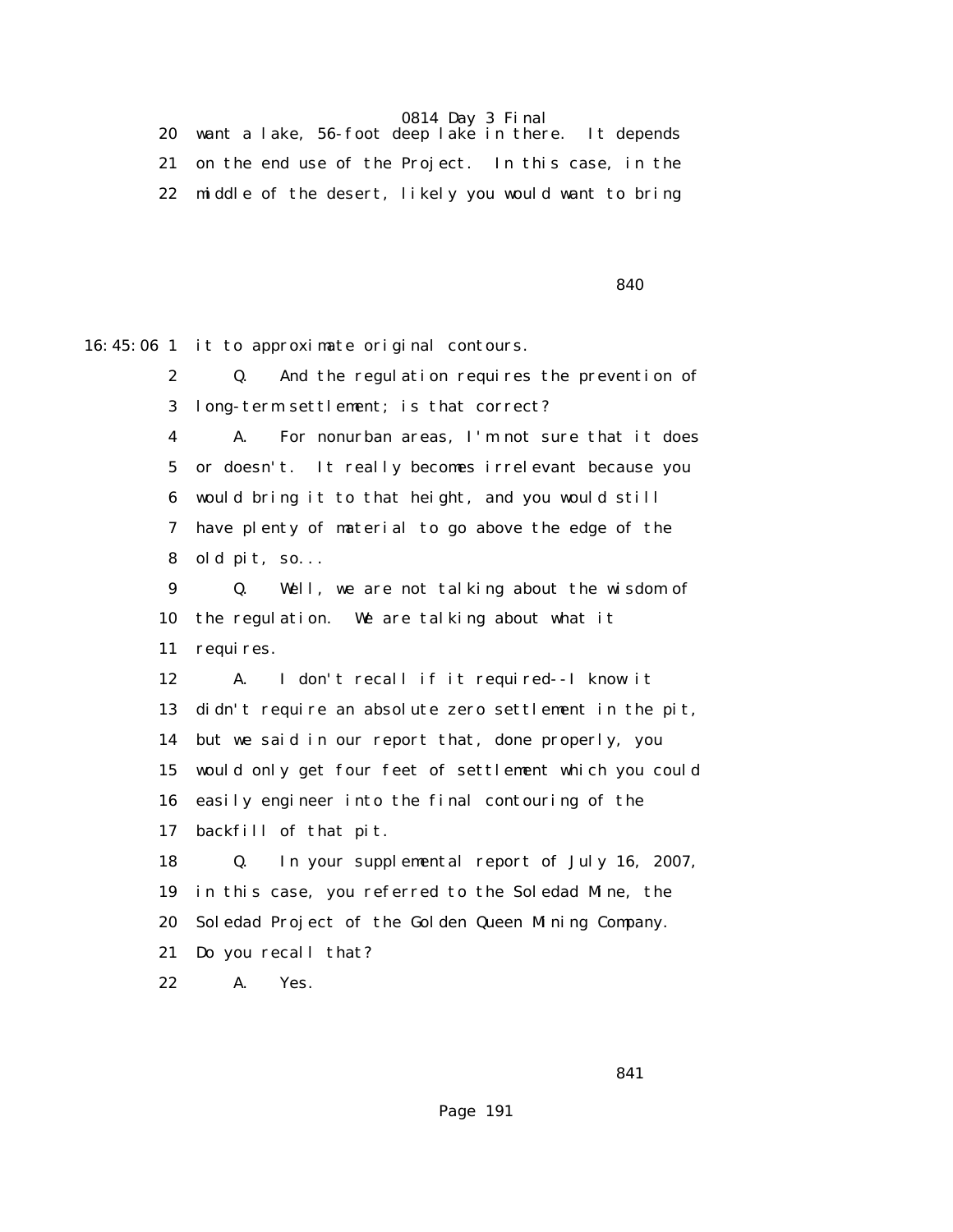| 16:46:27 <sub>1</sub> | And you indicated that this was a new<br>Q.          |
|-----------------------|------------------------------------------------------|
| $\boldsymbol{2}$      | application that had been filed under this           |
| 3                     | California--                                         |
| 4                     | PRESIDENT YOUNG: Counsel, could you tell us          |
| 5                     | what page that reference is on? Do you have that?    |
| 6                     | MR. McCRUM:<br>I believe we have the                 |
| 7                     | Supplemental Report in the Houser Exhibit Number 2.  |
| 8                     | It's only a two-page document.                       |
| 9                     | Why don't we pull up Houser Exhibit 2 on the         |
| 10                    | screen.                                              |
| 11                    | PRESIDENT YOUNG:<br>Thank you.                       |
| 12                    | BY MR. McCRUM:                                       |
| 13                    | And here you refer to the recently filed<br>Q.       |
| 14                    | application of the Golden Queen Mining Company which |
| 15                    | is seeking to pursue a project under the revised     |
| 16                    | backfilling regulations that require complete        |
| 17                    | backfilling; is that right?                          |
| 18                    | A.<br>Yes.                                           |
| 19                    | And you point out in your report that Golden<br>Q.   |
| 20                    | Queen had rethought and reengineered its project to  |
| 21                    | find technical and financial solutions that would    |
| 22                    | allow the project to proceed; is that correct?       |
|                       |                                                      |
|                       |                                                      |
|                       | 842                                                  |
|                       |                                                      |
| 16:47:36 1            | Yes.<br>А.                                           |

 2 Q. Now-- 3 A. Not to proceed, but to again attempt to 4 proceed. We don't know if the permits will be 5 approved or not.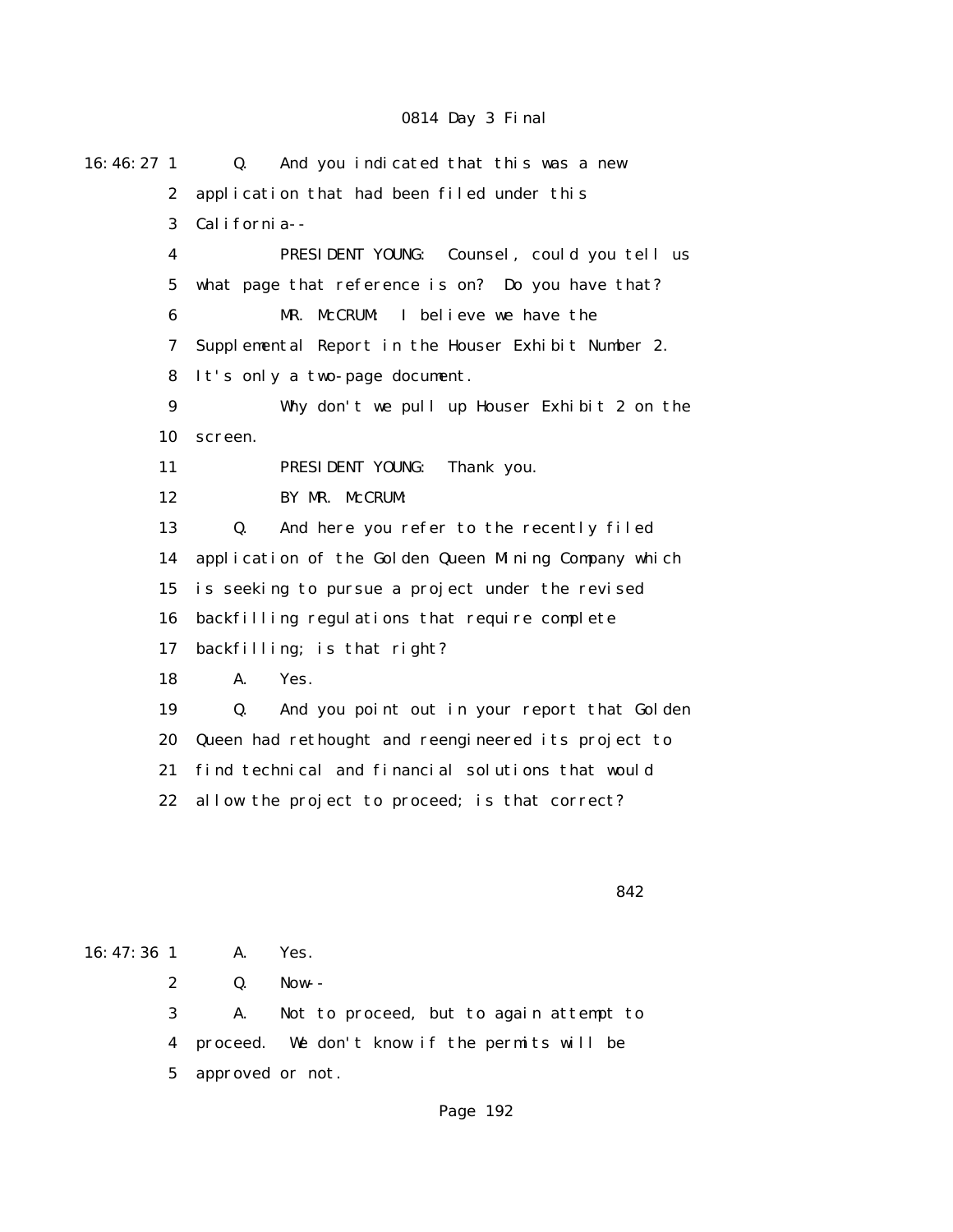6 Q. To your knowledge, is this the only other 7 application that has been filed to attempt to comply 8 with the California mandatory complete backfilling 9 regulations? 10 A. Yes. 11 Q. And have you reviewed the application filed 12 by the Golden Queen Mining Company dated April 3rd, 13 2007, in Kern County? 14 A. I have reviewed their Reclamation Plan, yes, 15 not the full bugs and bunnies part of it, no. 16 Q. So, your supplemental report only references 17 the Web site of the company; isn't that right? 18 A. No. The only intention of this is not to 19 compare the mines at all, but only to say that they 20 were--they followed normal project protocol by once 21 they ran into a barrier called refilling the pit, they 22 did something about it. They redesigned it and

<u>based</u> and the state of the state of the state of the state of the state of the state of the state of the state of the state of the state of the state of the state of the state of the state of the state of the state of th

16:48:41 1 redesigned it and redesigned it until they could make 2 a good project of it. They didn't just say, "Whoop, 3 we are dead, we believe the BLM, we believe the 4 Governor, throw this project away." They worked on it 5 and worked on it, and--as most mining companies would 6 do. It's not a very difficult exercise, and these 7 people took that step, whereas we saw nothing that 8 said that, other than a few internal documents that 9 showed that Glamis did the same thing. 10 Q. Okay. And you had referred to the Golden 11 Queen application or the Golden Queen situation back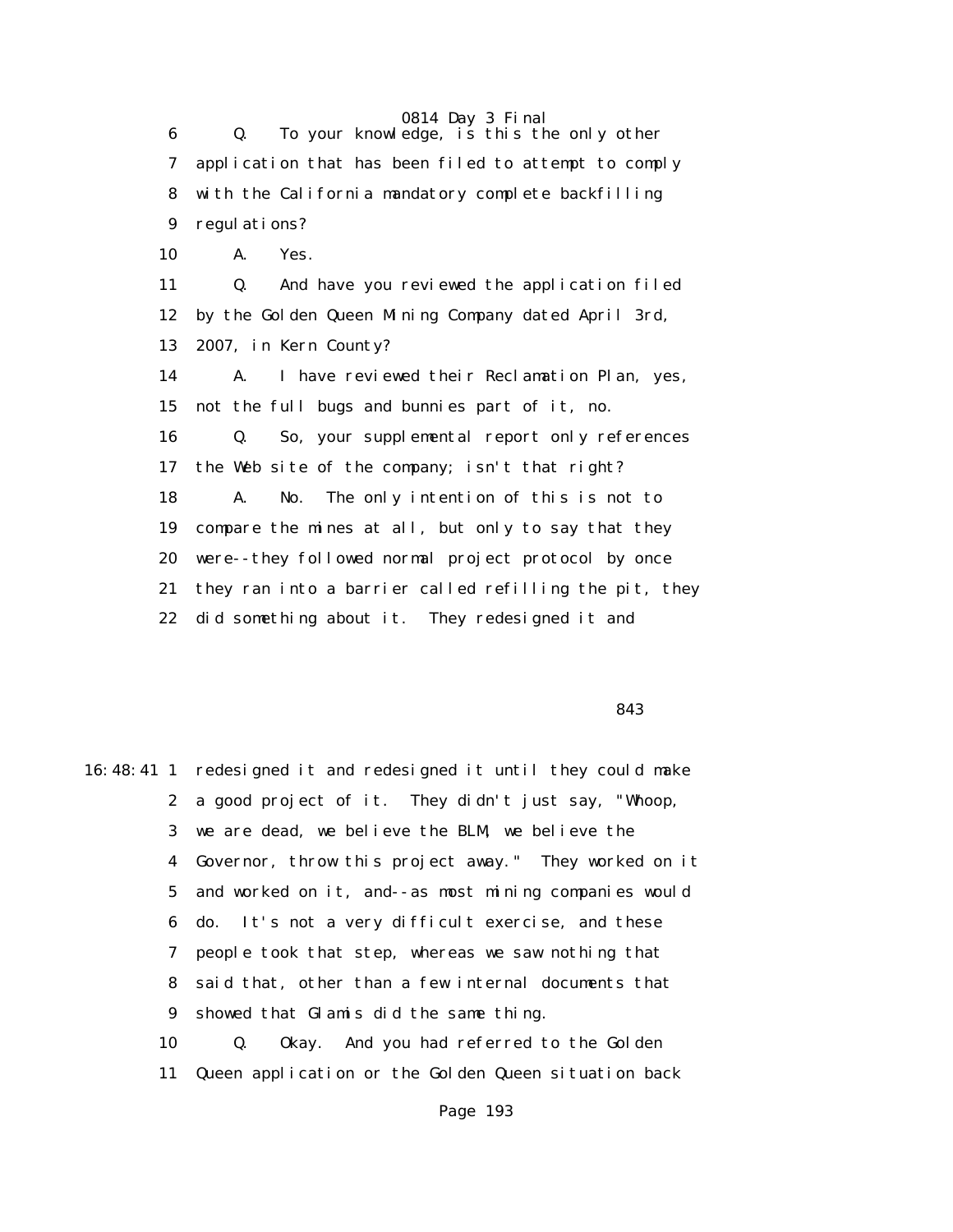0814 Day 3 Final 12 in your second expert report in this case back in 13 March of 2007; isn't that correct? 14 A. I don't recall. Can you point out where? 15 Q. Well, I don't think we need to bother to look 16 back at that because you refer to it in the July 16, 17 2007, or supplemental report. 18 MR. SHARPE: If the witness is asking about a 19 document he is being asked about, he should be allowed 20 to see that document. 21 MR. McCRUM: I'm not going to ask him about 22 the March 2007 second report.

<u>844</u>

#### 16:49:55 1 BY MR. McCRUM:

 2 Q. Now, your supplemental report of July 2007 3 does indicate that you have reviewed and are 4 presenting this Tribunal with information about the 5 Golden Queen Mining Company application; is that 6 correct?

 7 A. Unless there is something incidental, the 8 only thing we talked about in here was the fact that 9 they had worked to revise their mine plans and comply 10 with regulations based on revisions and optimizations 11 of their mine plans.

 12 Q. Well, you are aware that Golden Queen is 13 proposing a seven-year mine life to extract gold and a 14 30-year period for selling waste rock as aggregate 15 from the waste rock piles at that site. Are you aware 16 of that?

17 A. I'm aware of it; and it's irrelevant, in my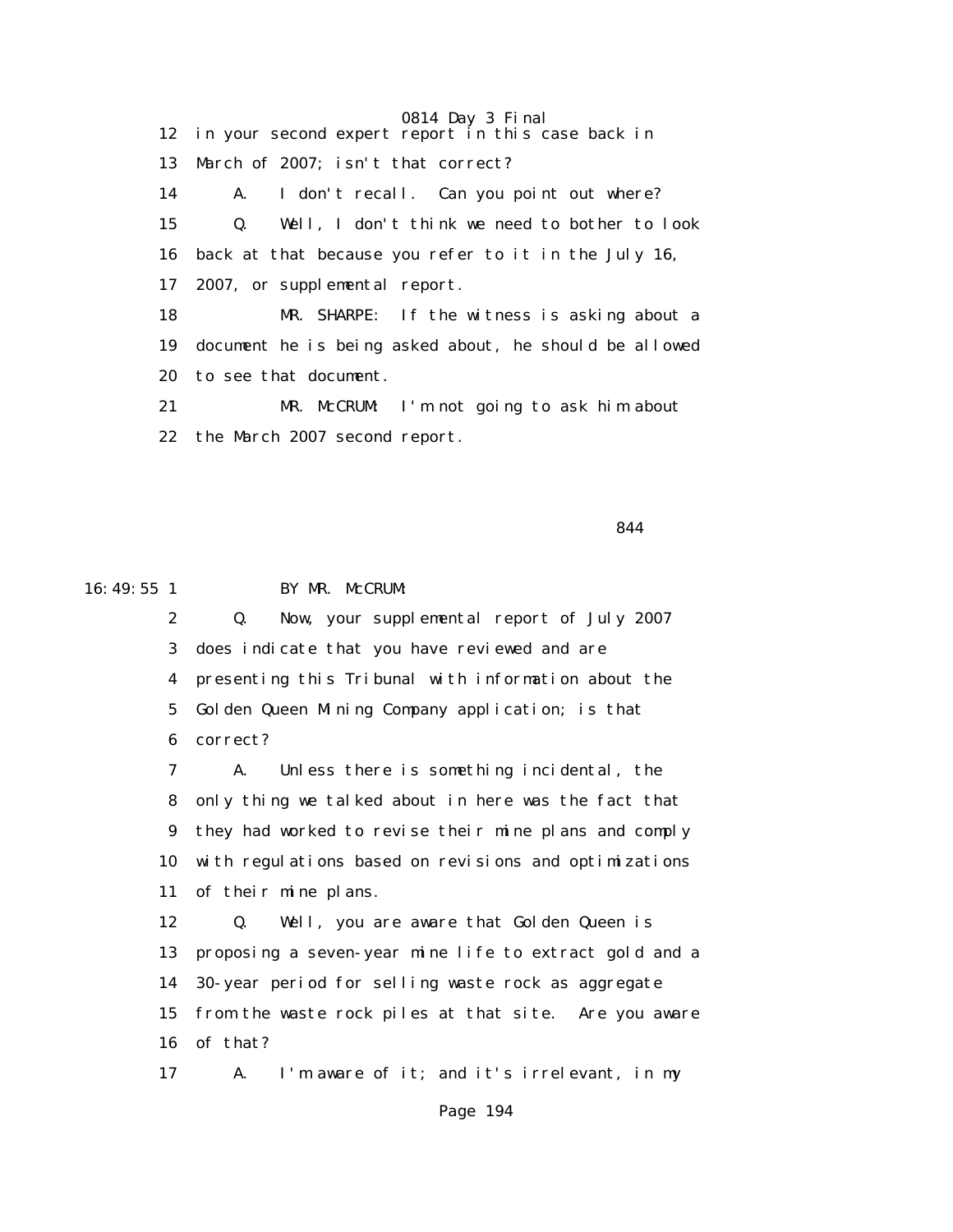18 mind, for my conclusions.

 19 Q. Is the option of--well, let's look back at 20 the Golden Queen situation.

21 In particular, they designate a 19 million

22 ton waste rock pile that would be set aside

<u>based</u> and the second state of the second state  $845$ 

16:51:10 1 exclusively for aggregate sales and not have to be 2 backfilled into the pit; is that your understanding? 3 A. Yes, except you characterize it as a rock 4 pile. It's an aggregate pile which is mostly gravel, 5 sand and gravel. 6 Q. And the aggregate has come out of the Golden 7 Queen Mine pit; is that right? 8 A. Yes. 9 Q. And it was hardrock before it was blasted out 10 of the pit and put into the waste rock pile-- 11 A. Not necessarily. 12 Q. Do you have information about what the rock 13 type is in the Golden Queen mine pit? 14 A. No. I just said "not necessarily." 15 Q. Okay. In your experience with metallic 16 mining operations, are open-pit mines typically 17 constructed in large unconsolidated areas of gravel? 18 A. I'm sorry, could you repeat that? 19 Q. In your experience and familiarity with 20 open-pit gold mining as carried out throughout the 21 basin and range geologic province of the Western 22 United States, are open-pit mines carried out in large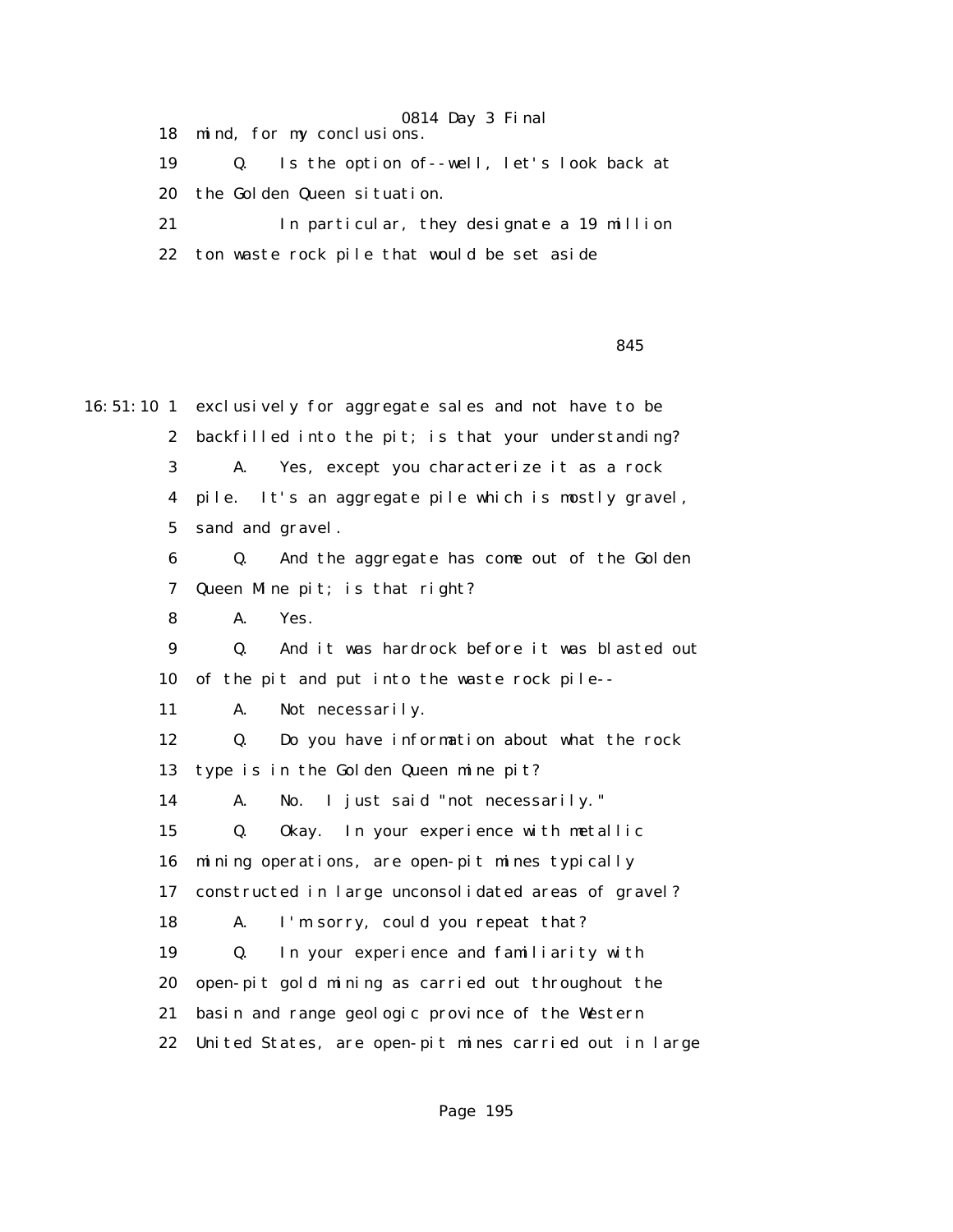<u>and the state of the state of the state of the state of the state of the state of the state of the state of the state of the state of the state of the state of the state of the state of the state of the state of the state</u>

16:52:20 1 areas of unconsolidated gravel material? 2 A. Sometimes, yes. 3 Q. Which ones can you identify? 4 A. There are several in Idaho that I'm working 5 with right now that have--there is no blasting needed, 6 it's alluvial overburden. And so, as I say, 7 sometimes. It's not always solid rock. 8 Q. Was there blasting contemplated at the Glamis 9 Imperial Project to open the mine pit? 10 A. Yes. 11 Q. Was there blasting to carry out the 12 extraction operations at the Rand and Picacho Mines in 13 the California Desert? 14 A. I don't know that for a fact, but probably, 15 yes. 16 Q. Now, this reengineering and new idea that the 17 Golden Queen Mining Company has pursued to sell waste 18 rock as aggregate, is that an option that's available 19 to Glamis Gold at the Imperial Project? 20 A. Yes. 21 Q. And why is that? 22 A. It's unpatented land. They don't have the

 $847$ 

16:53:23 1 right to it, but it happens all the time where they 2 negotiate a separate agreement for other minerals. 3 For instance, in the Powder River Basin in coal, they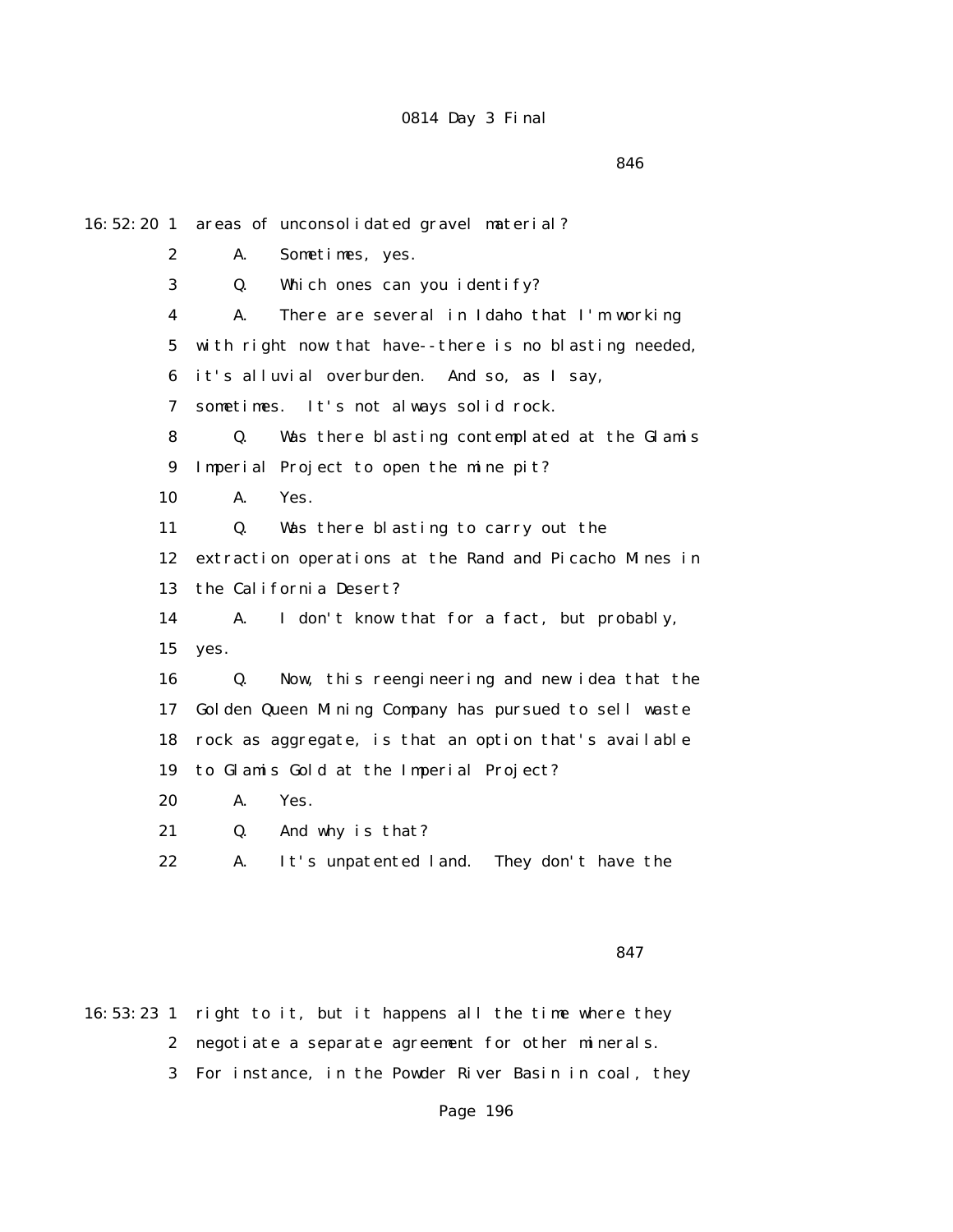0814 Day 3 Final 4 don't have the right to use the scoria, which is baked 5 clay on top of the coal, but they buy it in a separate 6 royalty deal agreement with the Government, which 7 could be done in that case, and use it for road 8 surfacing. 9 In this case, if there was a way for the 10 United States to make money by selling to a third 11 party the aggregate, there would be an easy deal to 12 put together. 13 Q. An easy deal to put together? 14 A. Yes, between the Government and Glamis. 15 It doesn't mean there is a market for it, but 16 it's an easy deal, if they want it. 17 Q. But are--you are a lawyer; correct, 18 Mr. Houser? 19 A. Yes. 20 Q. You have participated in appeals before the 21 Interior Board of Land Appeals, haven't you? 22 A. No.

<u>and the state of the state of the state of the state of the state of the state of the state of the state of the state of the state of the state of the state of the state of the state of the state of the state of the state</u>

16:54:25 1 Q. Okay. I thought you had. 2 You acknowledged that the unpatented mining 3 claims that Glamis holds in the Imperial Project area 4 do not convey a property right to the common aggregate 5 resource; correct? 6 A. Yes. 7 Q. Just so the record is clear, do the

 8 unpatented mining claims convey a property right to 9 the common aggregate resource?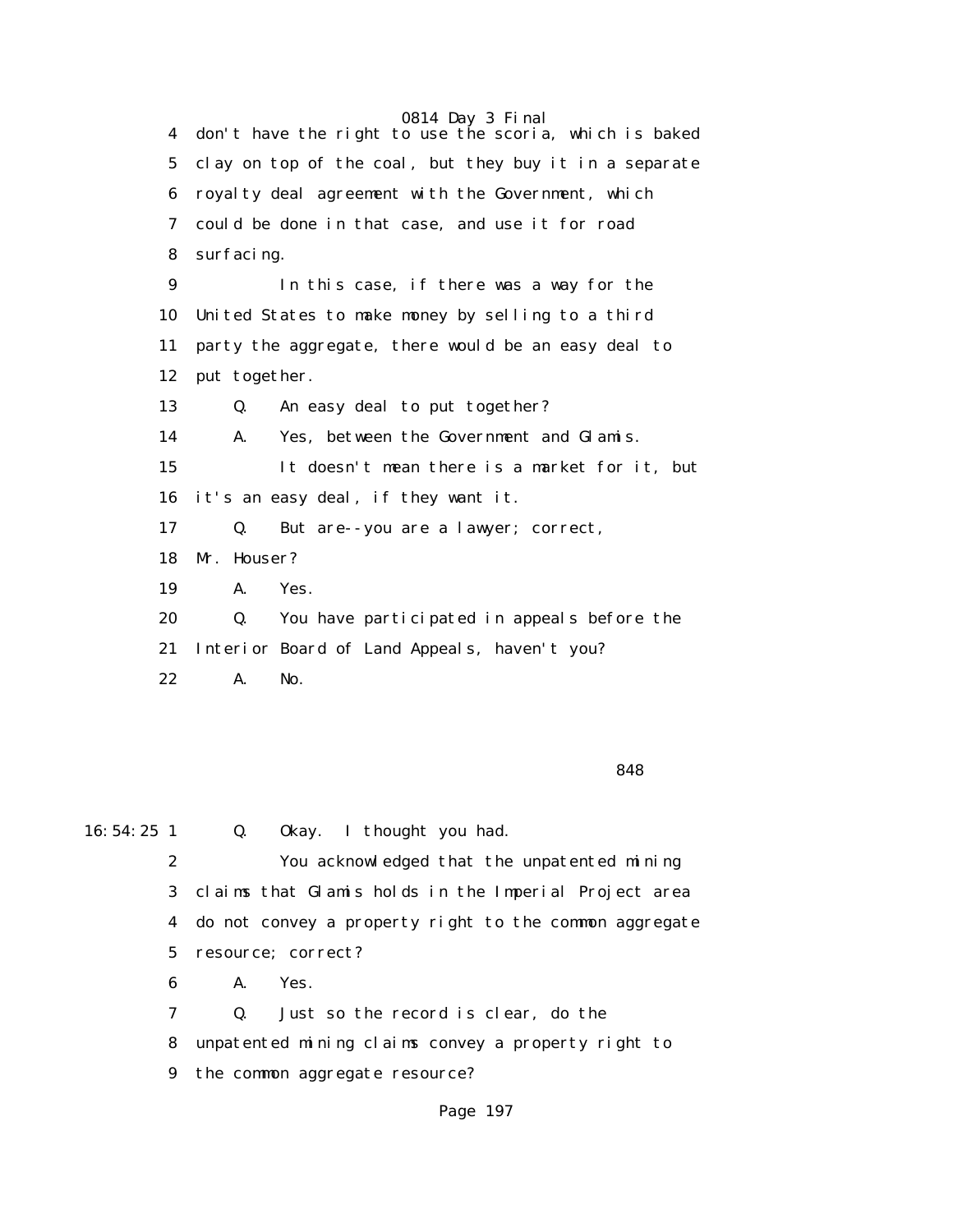0814 Day 3 Final 10 A. No, not directly, no, but they can be 11 purchased. 12 Q. Are they valid existing rights that Glamis 13 holds associated with its unpatented mining claims, 14 does that include the right to sell common aggregate 15 material? 16 A. No. It includes the right to negotiate 17 towards the sale of that. It's not a property right, 18 no. 19 Q. Thank you. 20 And you think it would be an easy deal to 21 persuade the Government to issue a discretionary 22 authorization to sell aggregate in the center of an

 $849$ 

16:55:32 1 administratively withdrawn area surrounding the Glamis 2 Imperial Project Site which has been withdrawn for 3 protection of Native American religious and cultural 4 purposes?

> 5 A. Well, now you're mixing into a hypothetical. 6 Number one, is there a market which BLM would assess 7 if this is a valuable mineral, if it could be removed 8 in a reasonable degree so as not to mess up any of the 9 environmental criteria, they would be glad in most 10 cases to sell it, from my experience.

> 11 Q. Has your experience included sale of 12 aggregate resources owned by the Government in areas 13 that had been withdrawn from purposes of protection of 14 Native American cultural and religious values? 15 A. No, that's pretty narrow.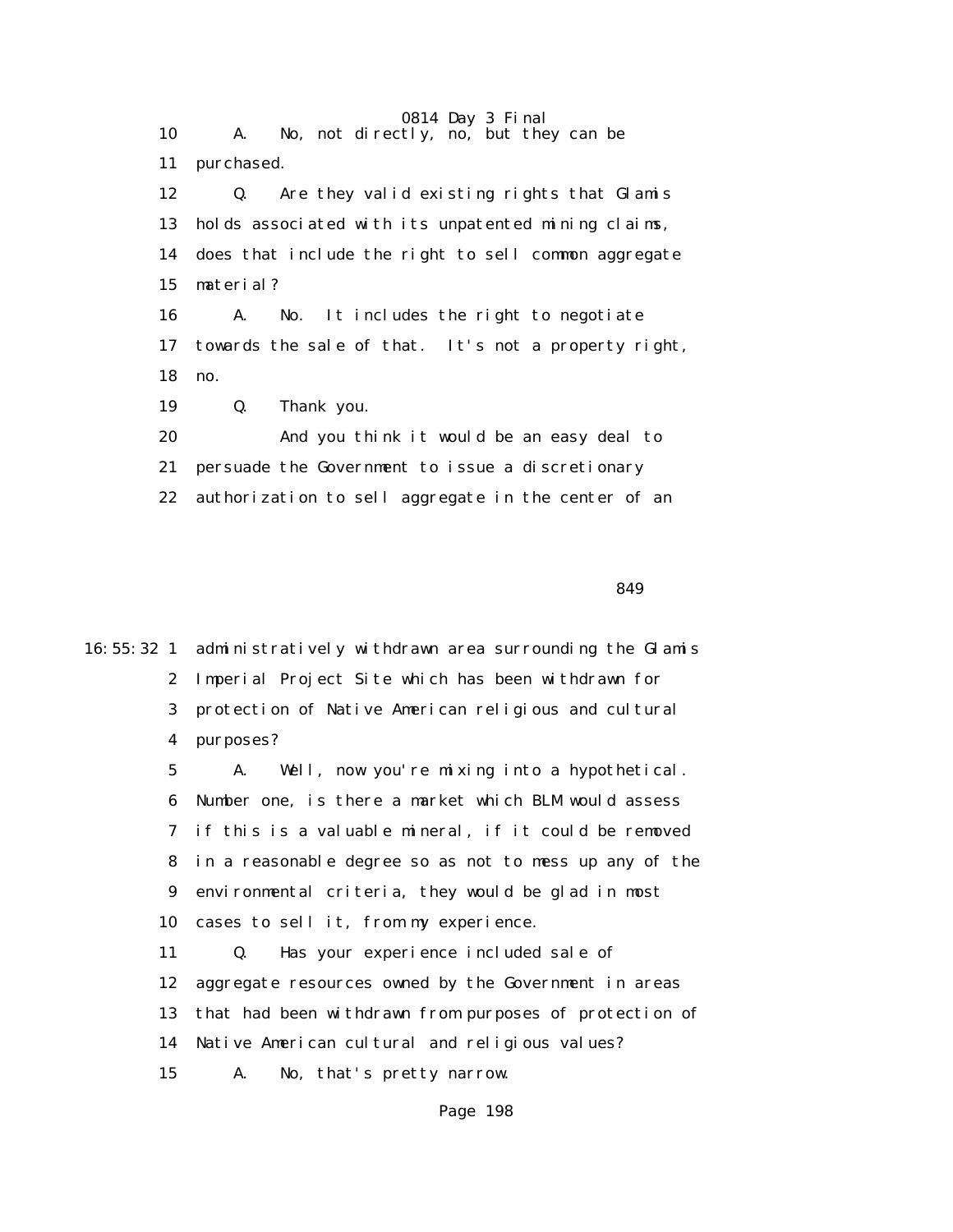|  | 0814 Day 3 Final |  |  |  |
|--|------------------|--|--|--|
|--|------------------|--|--|--|

| 16 | Q. Well, that happens to be the circumstance we     |  |
|----|-----------------------------------------------------|--|
| 17 | are dealing with here at the Imperial Project Site, |  |
|    | 18 isn't it, Mr. Houser?                            |  |
| 19 | A.<br>Yes.                                          |  |
| 20 | MR. McCRUM: I just need another couple of           |  |
| 21 | minutes, Mr. President.                             |  |
| 22 | (Pause.)                                            |  |

<u>850</u> and the state of the state of the state of the state of the state of the state of the state of the state of the state of the state of the state of the state of the state of the state of the state of the state of the

16:56:47 1 MR. McCRUM: I have no further questions. 2 PRESIDENT YOUNG: Any questions, Mr. Sharpe? 3 MR. SHARPE: Thank you very much. 4 REDIRECT EXAMINATION 5 BY MR. SHARPE: 6 Q. Mr. Houser, did you independently calculate 7 the swell factor for the Imperial Project, or did you 8 rely on the figures that Glamis had already 9 calculated? 10 A. We looked first at the figures that Glamis 11 had calculated and then checked them, number one, 12 against our experience; number two, against the 13 handbooks and then concurred with them. 14 Q. Right. 15 And did you produce those Glamis documents 16 that stated the swell factor with your expert reports 17 that you submitted in this arbitration? 18 A. Yes. 19 Q. Could you turn to Exhibit A of your August 7, 20 2007, supplemental statement. 21 A. I have it.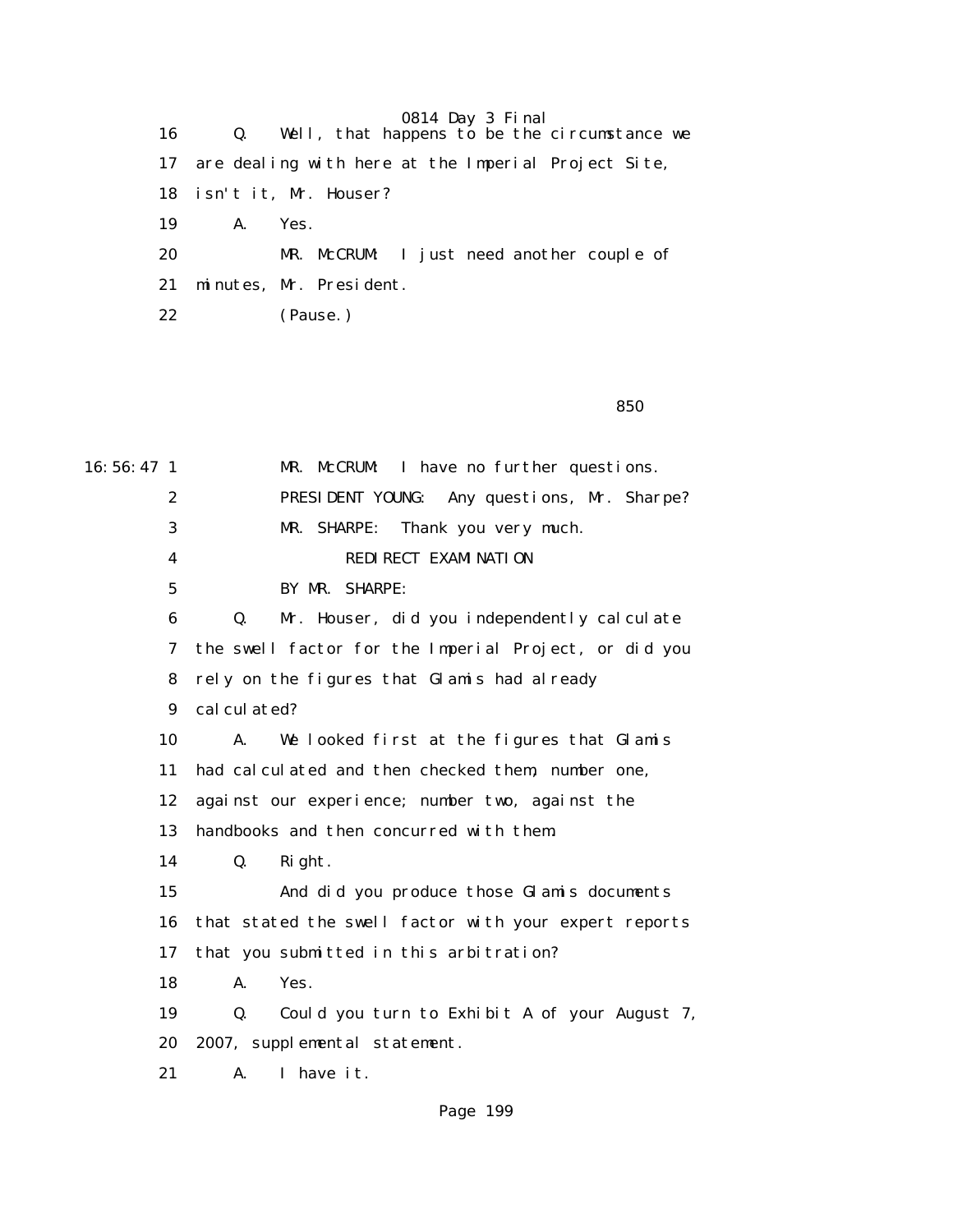0814 Day 3 Final 22 Q. Let's just wait just a moment for the

 $851$ 17:01:17 1 Tribunal to get this document. 2 We are looking for a November 16, 1994, 3 memorandum from Mr. Purvance to Mr. McArthur. 4 We also have some extra copies, if that would 5 be convenient for the Tribunal. 6 Mr. Houser, what is this document? What does 7 it appear to be? 8 A. The document says on its face that it is a 9 November 16th, 1994, correspondence, which perhaps is 10 a memo from Mr. Purvance, who is the Project geologist 11 to he who has been introduced as the CEO, 12 Mr. McArthur. 13 Q. And the subject line is Imperial Project rock 14 density analysis? 15 A. Which is a bit confusing again because it 16 deals with the broad term "rock;" and, as we talked 17 about, there are many kinds of rocks involved in this. 18 Q. Could you please turn to the third page of 19 that document. 20 A. Yes. 21 Q. What does this table indicate to you? 22 A. It is a breakout in four categories of

 $852$ 

17:02:45 1 "rocks," as they would term them, of characteristics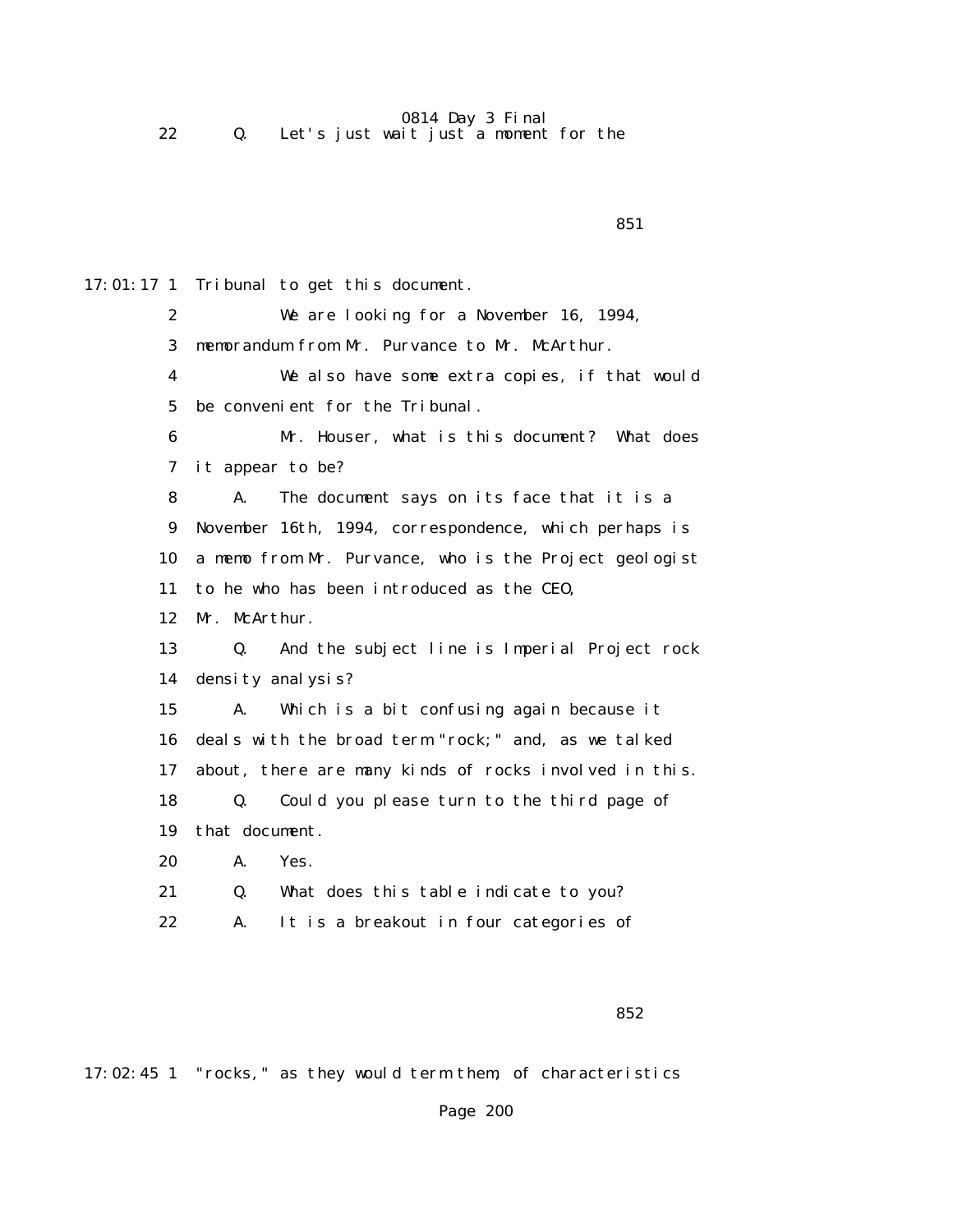0814 Day 3 Final 2 of those four types of rocks. 3 This table does not say that it's only the 4 waste, but it says that it is the material density, so 5 I would have to assume that it's all the ore and all 6 of the overburden in the pit. 7 Q. Right. 8 And so, under gravel, we have 15 percent; 9 volcanics 30 percent, and then the two kinds of ore; 10 is that correct? 11 A. Yes. 12 Q. And what's the weighted average swell factor 13 that is given here? 14 A. The weighted average is over in the 15 right-hand column. The third number down is 16 23 percent. 17 Q. Is that the same figure that you used in your 18 expert reports consistently? 19 A. Consistently, yes. 20 Q. Is this the number that Behre Dolbear used in 21 its expert reports? 22 A. For some reason not. And they were in all of

<u>853 and State Communications of the State Communications of the State Communications of the State Communications of the State Communications of the State Communications of the State Communications of the State Communicati</u>

17:03:37 1 the Glamis reports, but Behre Dolbear chose to use 35 2 percent. 3 Q. Has Behre Dolbear ever addressed these 4 contemporaneous documents? 5 A. Not in any of their reply documents that I 6 have seen, nor in testimony today. 7 Q. Is this document consistent with all of the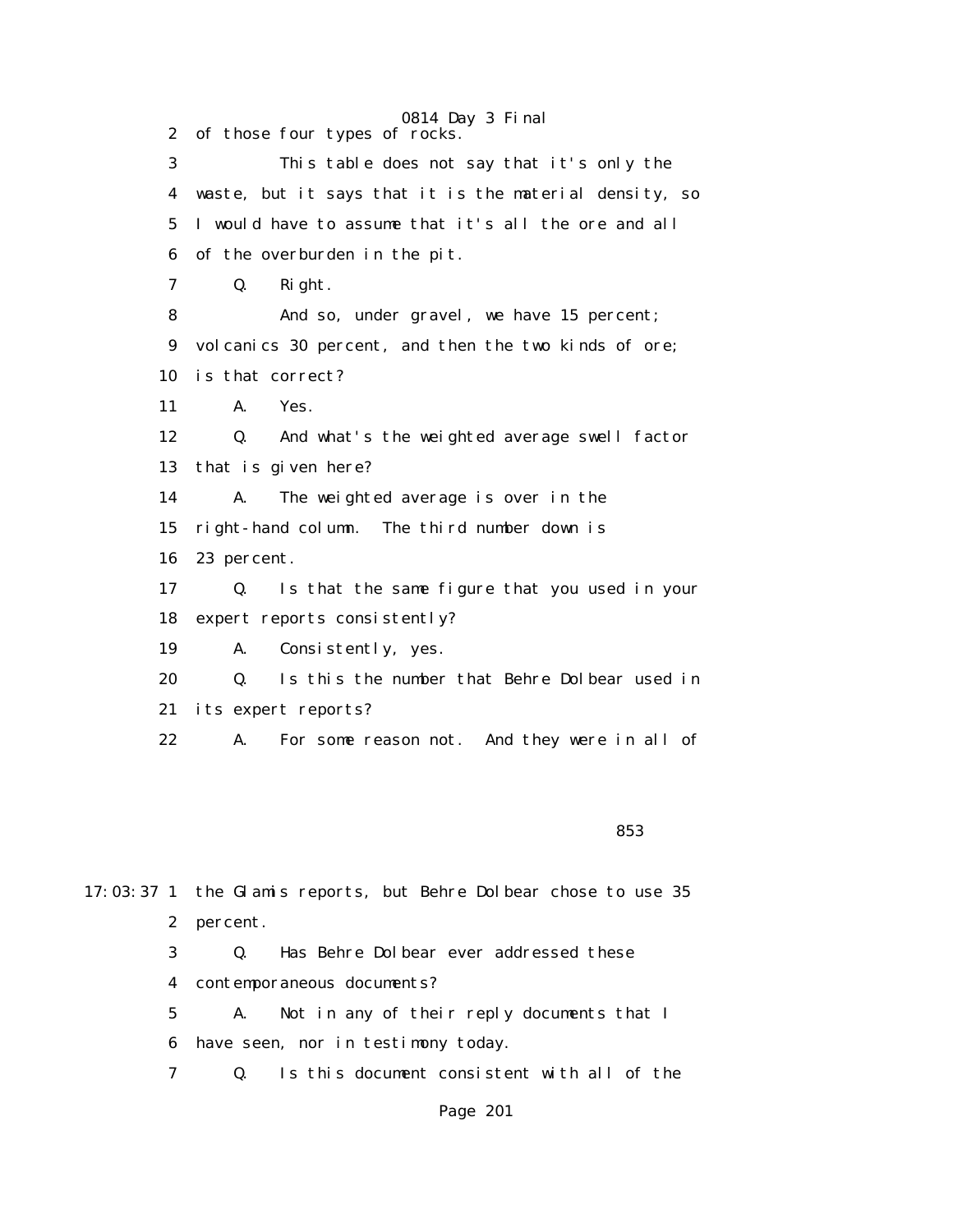0814 Day 3 Final 8 other documents that have been introduced in this 9 arbitration, stating a swell factor for the Imperial 10 Project? 11 A. Yes. 12 Q. Mr. Houser, you discussed the Golden Queen 13 Mining Company's Soledad Mountain Project; is that 14 correct? 15 A. Yes. 16 Q. And that was in connection with your first 17 supplemental statement from July 16, 2007; correct? 18 A. I think it was the subject of the second, 19 right, from July 16. 20 Q. Was the purpose of your discussion of the 21 Soledad Mountain Project to suggest that Glamis could 22 sell aggregate material from the Imperial Project?

 $854$ 

17:04:40 1 A. No, it had nothing to do with that. 2 Q. What was the purpose-- 3 A. The purpose was to show that they were 4 impacted by the complete backfill regulations, as was 5 the Imperial Project, and that they took the 6 initiative after that to try to maintain the value of 7 their project by redesigning it, reengineering it. 8 MR. SHARPE: Thank you very much, Mr. Houser. 9 Thank you, Mr. President. We don't have any 10 further questions. 11 PRESIDENT YOUNG: Mr. McCrum? 12 MR. McCRUM: Unfortunately, I have two or 13 three questions, I believe, Mr. President. I hate to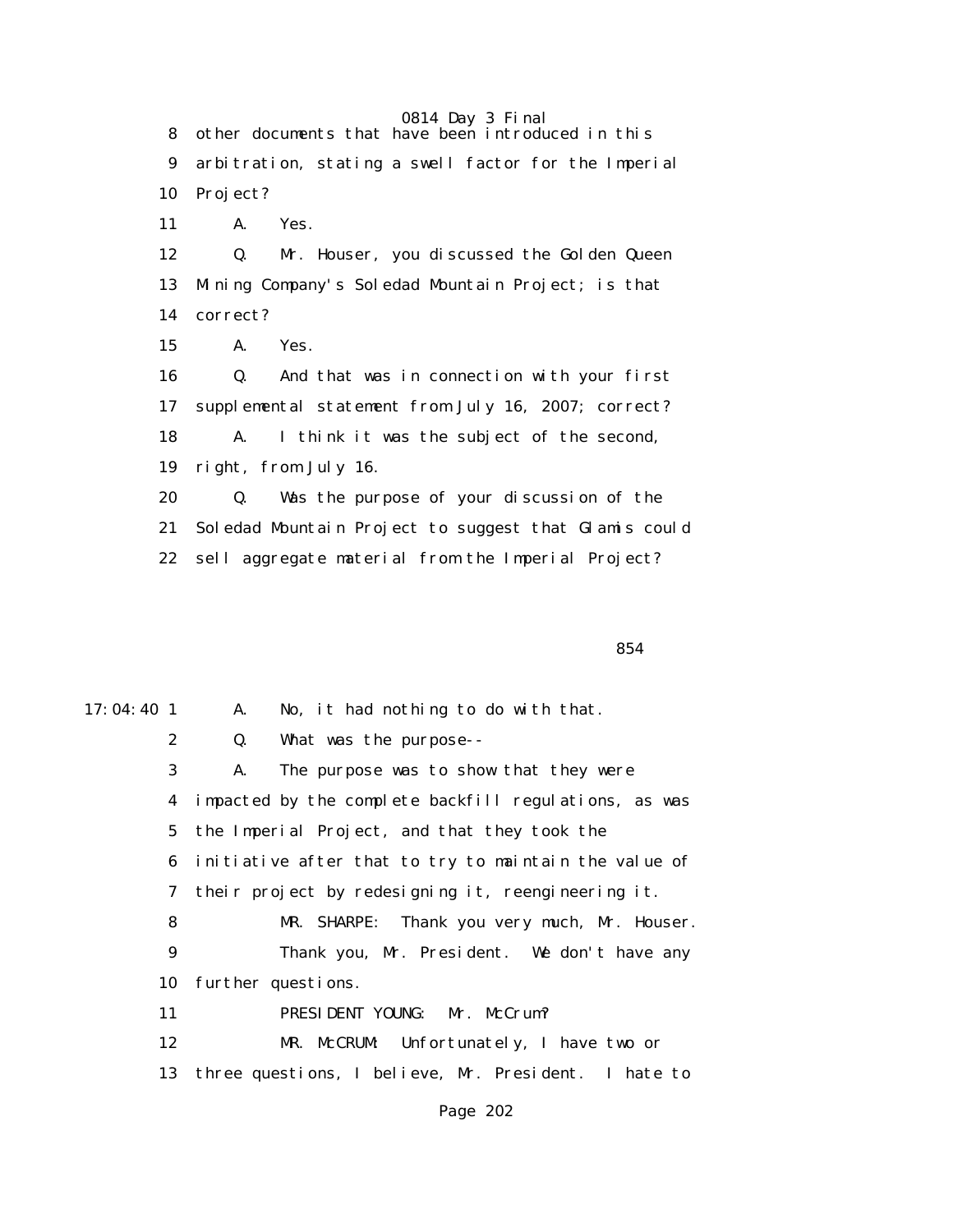0814 Day 3 Final 14 belabor this. 15 I would like to refer to an exhibit, the 16 Behre Dolbear exhibit with the WESTEC Report. I'm 17 sorry, I will get the number here in a minute. 18 THE WITNESS: This is number three. 19 RECROSS- EXAMINATION 20 BY MR. McCRUM: 21 Q. It's Guarnera Exhibit 3, excerpts from the 22 WESTEC Report, and this WESTEC slope stability study

<u>855 - Andrea State Andrea State Andrea State Andrea State Andrea State Andrea State Andrea Sta</u>

17:06:15 1 we have already discussed.

 2 Mr. Houser, does that bear a date of 3 February 1996 at the bottom on the WESTEC page? 4 A. It's either '95 or '96, yes. Sorry, it is 5 '96. 6 Q. And the WESTEC Report addressed slope 7 stability; we have already discussed this. It states 8 there will be a 700-foot exposure of conglomerate at 9 the pit wall; is that correct? 10 A. That's what it says, although elsewhere the 11 foot is described as 880-foot deep, so I'm not sure 12 why the difference. 13 Q. Okay. And the WESTEC Report, as we have 14 noted, was assessing the pit slopes to be in the range 15 of 50 to 55 degrees; correct? 16 A. Well, we don't call them "pit slopes." We 17 call them "side-wall slopes." And that's right, it 18 was looking at the stability of those with and without 19 benching for safety and general characteristics of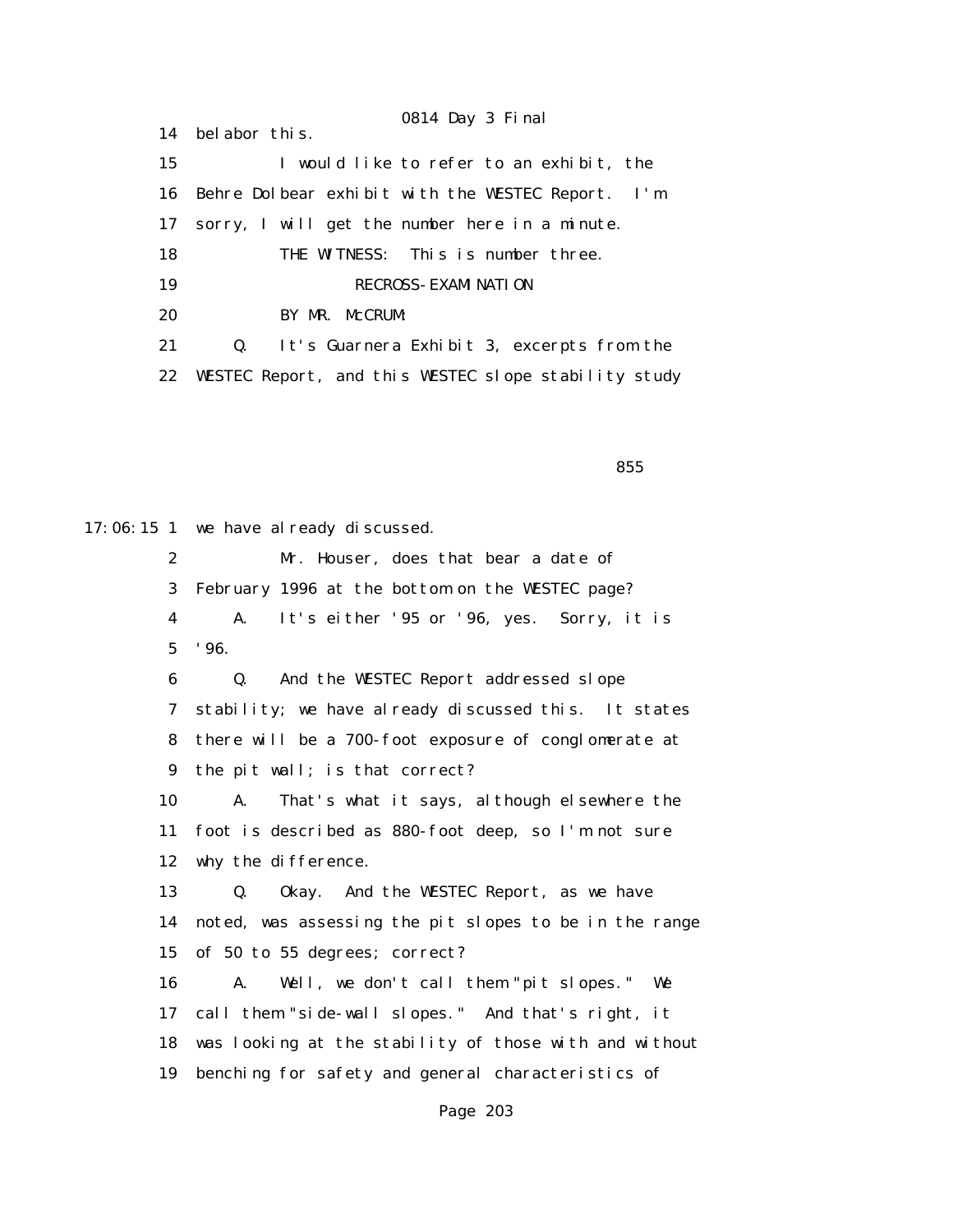20 those side walls.

 21 Q. And this WESTEC Report, as we have noted, was 22 relied upon in the 1996 Final Feasibility Study for

<u>856 - Andrea State Andrea State Andrea State Andrea State Andrea State Andrea State Andrea Sta</u>

17:07:26 1 the Glamis Imperial Project; is that correct? 2 A. I don't know that for a fact, but I would 3 assume so, yes. 4 Q. And the WESTEC Report postdates the 5 November 16, 1994, correspondence that has just been 6 discussed; is that correct? This was Attachment A to 7 your supplemental report that we just--that you just 8 discussed with your counsel, November 16, 1994, the 9 WESTEC Report characterizing-- 10 A. That's correct. 11 Q. And which would you consider, as an 12 experienced civil engineer, to be more definitive? 13 The WESTEC slope stability characterization, or a memo 14 from the Project Geologist two years earlier? 15 A. Well, there is more choices than that because 16 Mr. Purvance, in '95, '96, and '97, at least twice 17 each year reiterated the same table that is in the '94 18 exhibit that we just looked at. 19 So, for slope stability, as we said, this can 20 be okay as a 55 degree slope; but, as soon as you 21 blast it, it takes on totally different 22 characteristics. So, the two are--it's not an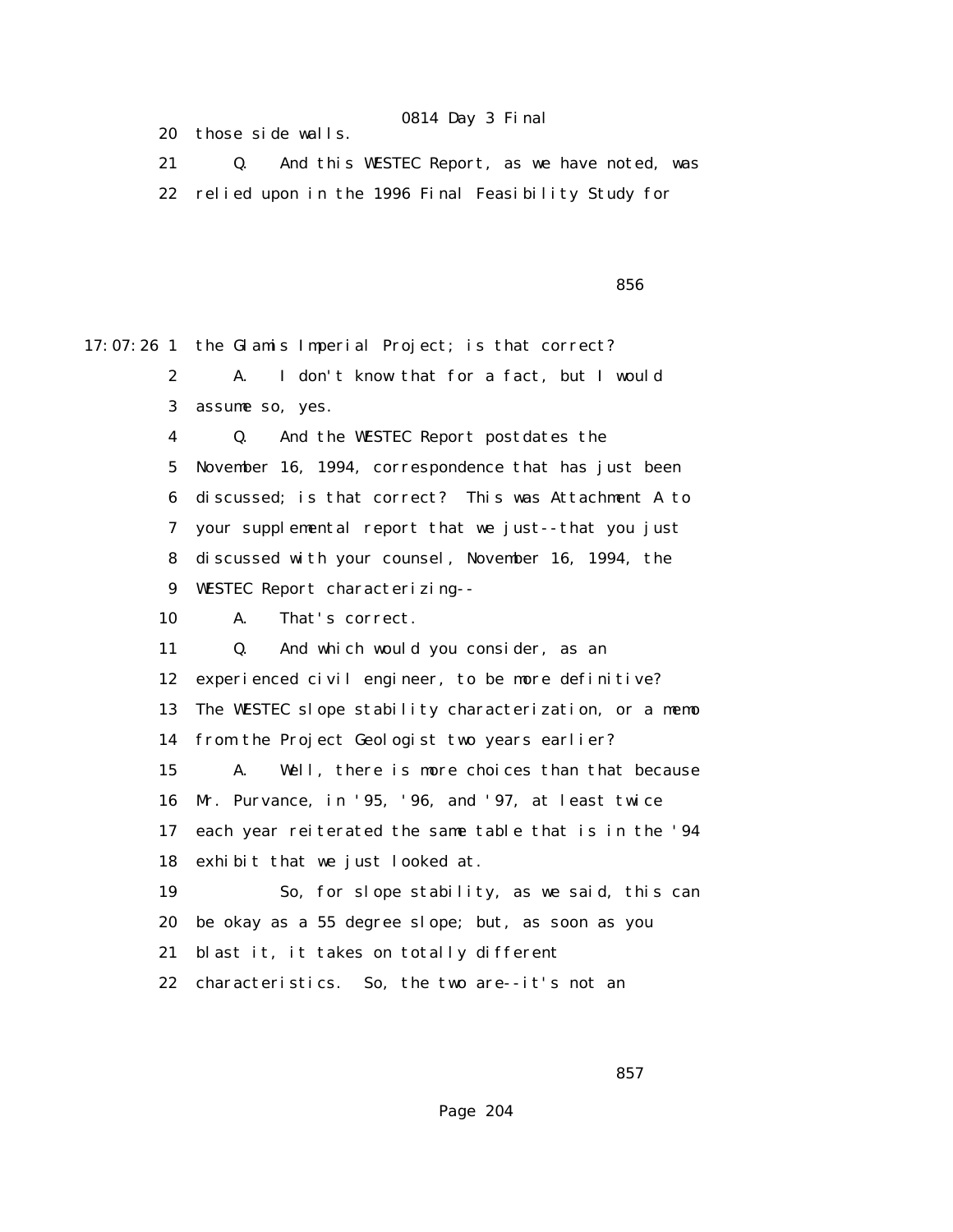| $17:08:57$ 1     | either/or. It's an analysis for side slopes and an          |  |
|------------------|-------------------------------------------------------------|--|
| $\boldsymbol{2}$ | analysis for productivity, density, tonnage that's in       |  |
| 3                | the pit itself.                                             |  |
| $\boldsymbol{4}$ | $\mathbf{Q}$ .<br>And you understood at all times, when you |  |
| $\overline{5}$   | were referring to these Purvance documents, that            |  |
| 6                | Mr. Purvance was a project geologist with capability        |  |
| 7                | of distinguishing among--well, you understood he was        |  |
| 8                | the Project Geologist; is that correct?                     |  |
| 9                | He signed his name as that, yes.<br>A.                      |  |
| 10               | Yes.<br>Q.                                                  |  |
| 11               | Were there mining engineers on the Project?                 |  |
| 12               | I hope so.<br>A.                                            |  |
| 13               | And would WESTEC have used mining engineers<br>Q.           |  |
| 14               | to calculate the pit slopes?                                |  |
| 15               | A.<br>No, they would have more likely used                  |  |
| 16               | geotechnical engineers.                                     |  |
| 17               | Q.<br>Would they have used somebody with merely a           |  |
| 18               | geology degree?                                             |  |
| 19               | No.<br>A.                                                   |  |
| 20               | A geology degree would be useful to tell the<br>Q.          |  |
| 21               | difference between rock types such as conglomerate and      |  |
| 22               | gravel; correct?                                            |  |
|                  |                                                             |  |
|                  |                                                             |  |

#### <u>858 - Andrea Stadt Brazil, amerikan basar dan berasal di sebagai sebagai sebagai sebagai sebagai sebagai seba</u>

17:10:03 1 A. Among other things, yes. 2 Q. Yes. 3 You heard Mr. Purvance's testimony here 4 earlier this week, where he expressed opinions on the 5 nature of the rock type as being conglomerate, not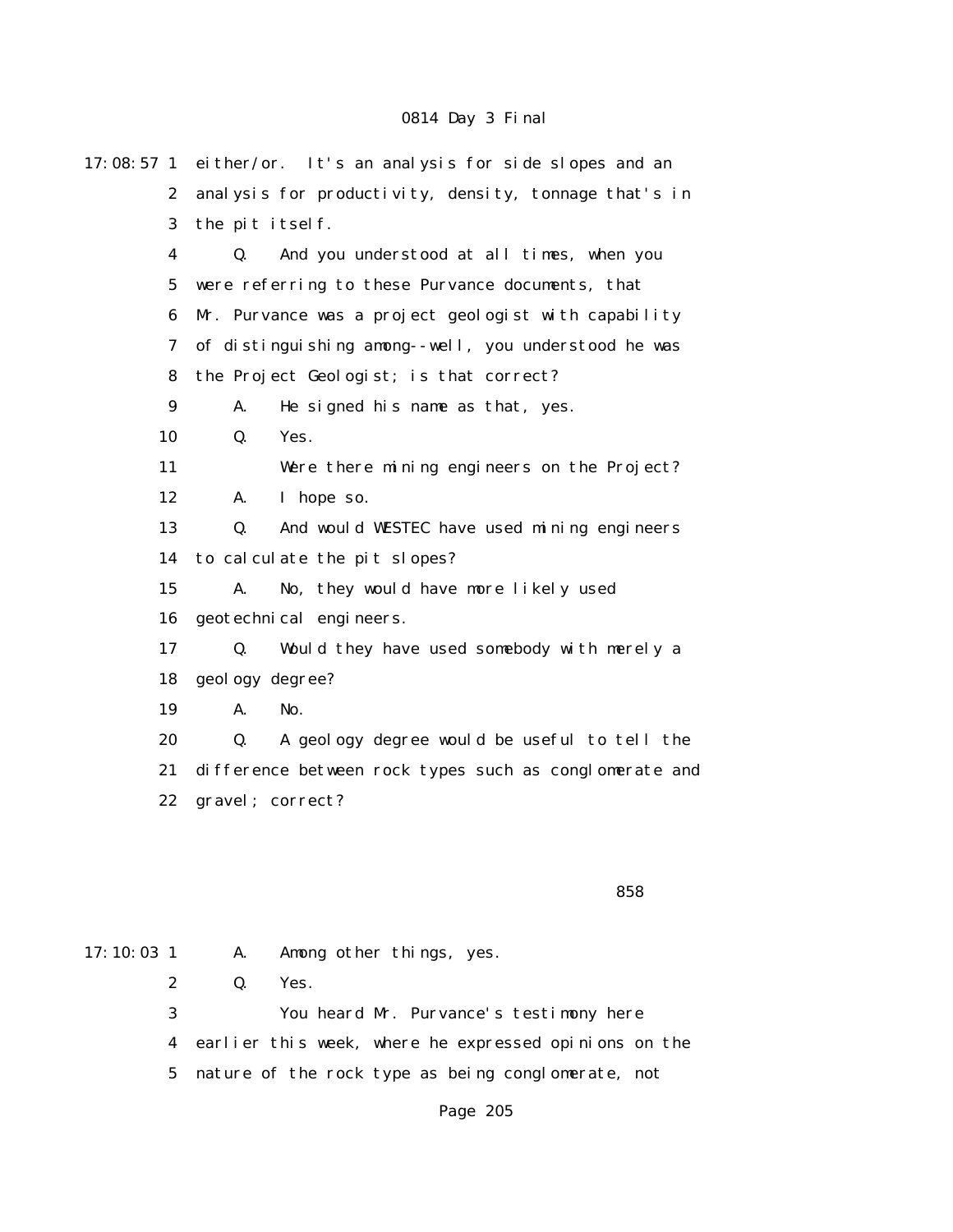0814 Day 3 Final 6 gravel; do you recall that? 7 A. Not specifically, but generally, yes. 8 Q. Do you recall Mr. Purvance expressing any 9 opinions on what the calculated swell factor would be 10 for the rock? 11 A. I heard him express opinion, but it was not 12 dated as to whether it was his nineties opinion or his 13 after-2003 opinion, so I'm not sure which he was 14 referring to. 15 Q. But, as a civil engineer, you understood 16 that--a civil engineer with some familiarity of 17 mining, you understood that a pit slope could not 18 stand 50 degrees if it was made of unconsolidated 19 gravel; is that correct? 20 A. Yes. If it was only, solely unconsolidated 21 gravel. 22 Q. How about if it was 49 percent gravel? Would

 $859$ 

17:11:09 1 the pit slope hold up there? 2 A. Again, it's an ambiguous question. If it was 3 49 percent in the middle of the pit, yes. If it was 4 49 percent homogeneously and included the pit side 5 slopes, no. 6 Q. And when Mr. Purvance produced these rock 7 samples in July of 2007 prior to this hearing, did you 8 make any request to examine these samples? 9 A. No, I saw no need to do so. 10 Q. Okay. And throughout this proceeding, did 11 you make any request through your counsel to examine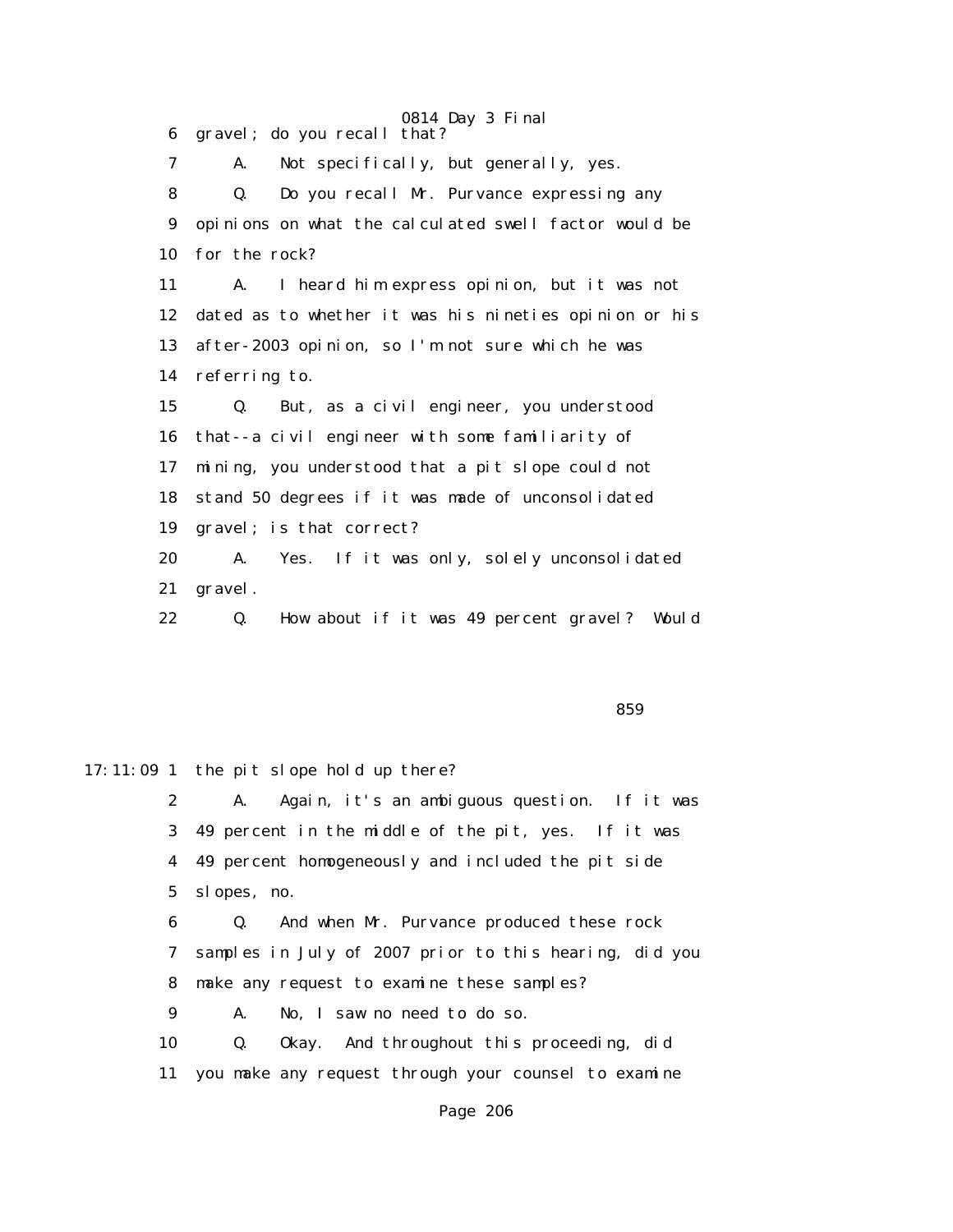0814 Day 3 Final 12 core samples that might be available to resolve this 13 issue? 14 A. No, just seeing the core sample wouldn't 15 resolve anything without the assays, the strength of 16 material, et cetera, the test results that went with 17 them, which we have seen nothing in any of the 18 materials. 19 Q. And you also decided it wasn't necessary to 20 go to the site to see what rock types might be exposed 21 at the site; is that right? 22 A. That wouldn't mean a thing. What I

<u>860 - Santa Carlos de Santa Carlos de Santa Carlos de Santa Carlos de Santa Carlos de Santa Carlos de Santa C</u>

17:12:23 1 would--unless I had x-ray eyes, I couldn't tell what 2 was down 4, 5 or 600 feet, by walking across the 3 surface, and very little of what's 10 feet under the 4 ground. 5 Q. Would going into the Arroyos allow you to see 6 exposed rock outcrop that might underlie the 7 superficial alluvium? 8 A. Perhaps, although the alluvium could well be 9 fresh alluvium that would cover up the supporting 10 rocks. 11 Q. But you didn't investigate to find that out, 12 did you? 13 A. No, it wasn't necessary. 14 Q. Okay. 15 MR. McCRUM: No further questions. 16 PRESIDENT YOUNG: Thank you, Mr. McCrum. 17 Mr. Sharpe?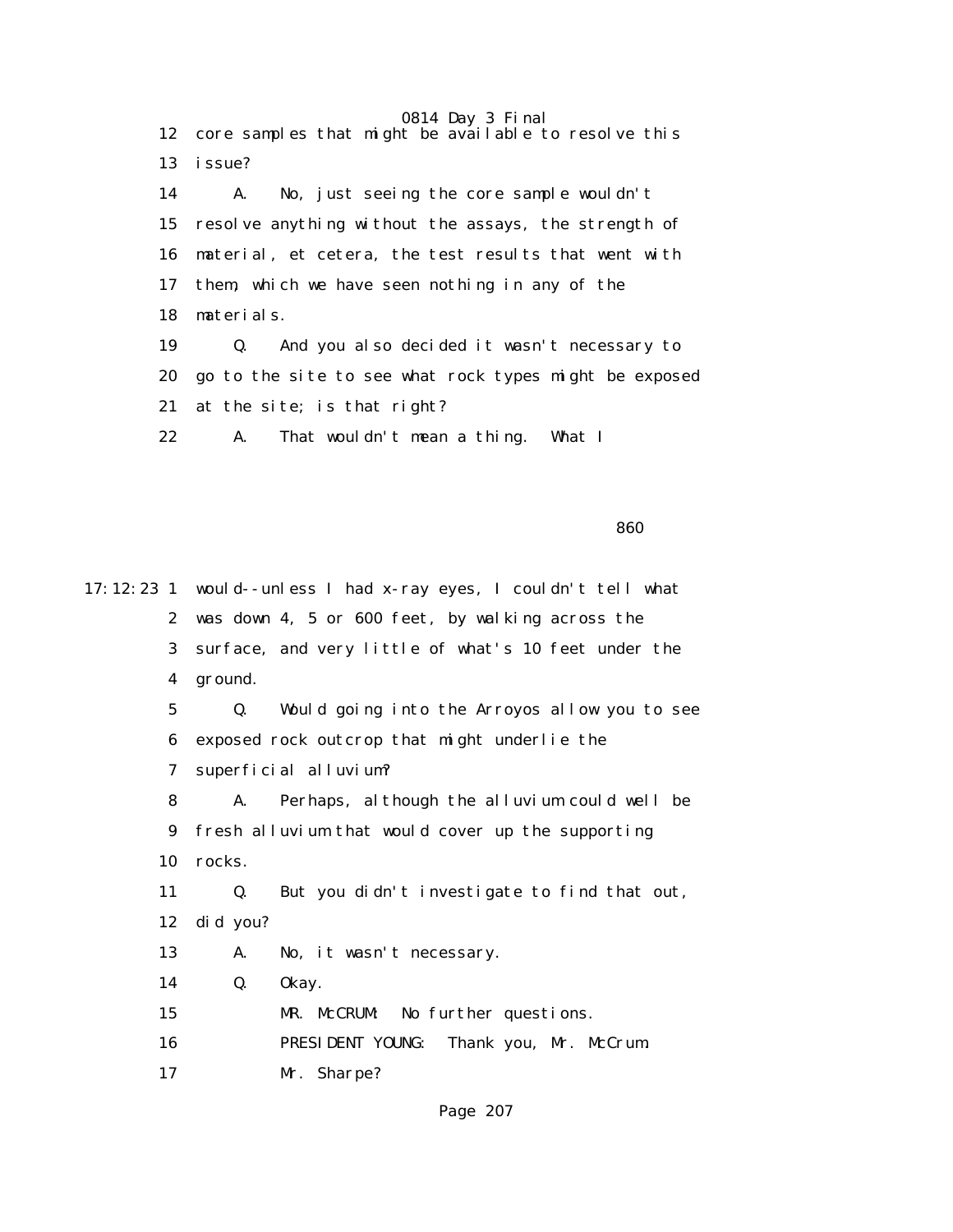| 18 | 0814 Day 3 Final<br>MR. SHARPE: No more questions, thank you. |
|----|---------------------------------------------------------------|
| 19 | PRESIDENT YOUNG: Thank you.                                   |
| 20 | Professor Caron? Mr. Hubbard?                                 |
| 21 | <b>QUESTIONS FROM THE TRIBUNAL</b>                            |
| 22 | PRESIDENT YOUNG: Having been deeply educated                  |
|    |                                                               |

 $861$ 

| $17:13:14$ 1            | on finance earlier today, I'm going to see if I can   |
|-------------------------|-------------------------------------------------------|
| $\mathbf{2}$            | get a little education on geology for a moment.       |
| 3                       | Want to ask just a couple of quick questions,         |
| $\overline{\mathbf{4}}$ | see if I can clarify something in my mind.            |
| $5\phantom{.0}$         | With respect to the Church Handbook, the              |
| 6                       | Horace Church Excavation Handbook, which is Exhibit   |
| 7                       | Number 4-2 in the handbook of exhibits for            |
| 8                       | Mr. Guarnera, it talks about percent swell where the  |
| 9                       | cubic yards are loose and then the percent swell when |
| 10                      | it's in fill. I'm not quite sure I understand the     |
| 11                      | percentage, what the base is from which these         |
| 12                      | percentages are taken.                                |
| 13                      | I take it when it's in the ground and it's            |
| 14                      | blown up, it's 33--let's take conglomerate for a      |
| 15                      | It's blown up. It's 33 percent bigger.<br>moment.     |
| 16                      | THE WITNESS:<br>Yes.                                  |
| 17                      | PRESIDENT YOUNG: It then at some point                |
| 18                      | becomes 8 percent less, but 8 percent less than what? |
| 19                      | 8 percent less than the hundred percent plus the 33   |
| 20                      | percent or 8 percent less than the hundred percent it |
| 21                      | was prior to blasting?                                |
| 22                      | THE WITNESS:<br>This is actually saying               |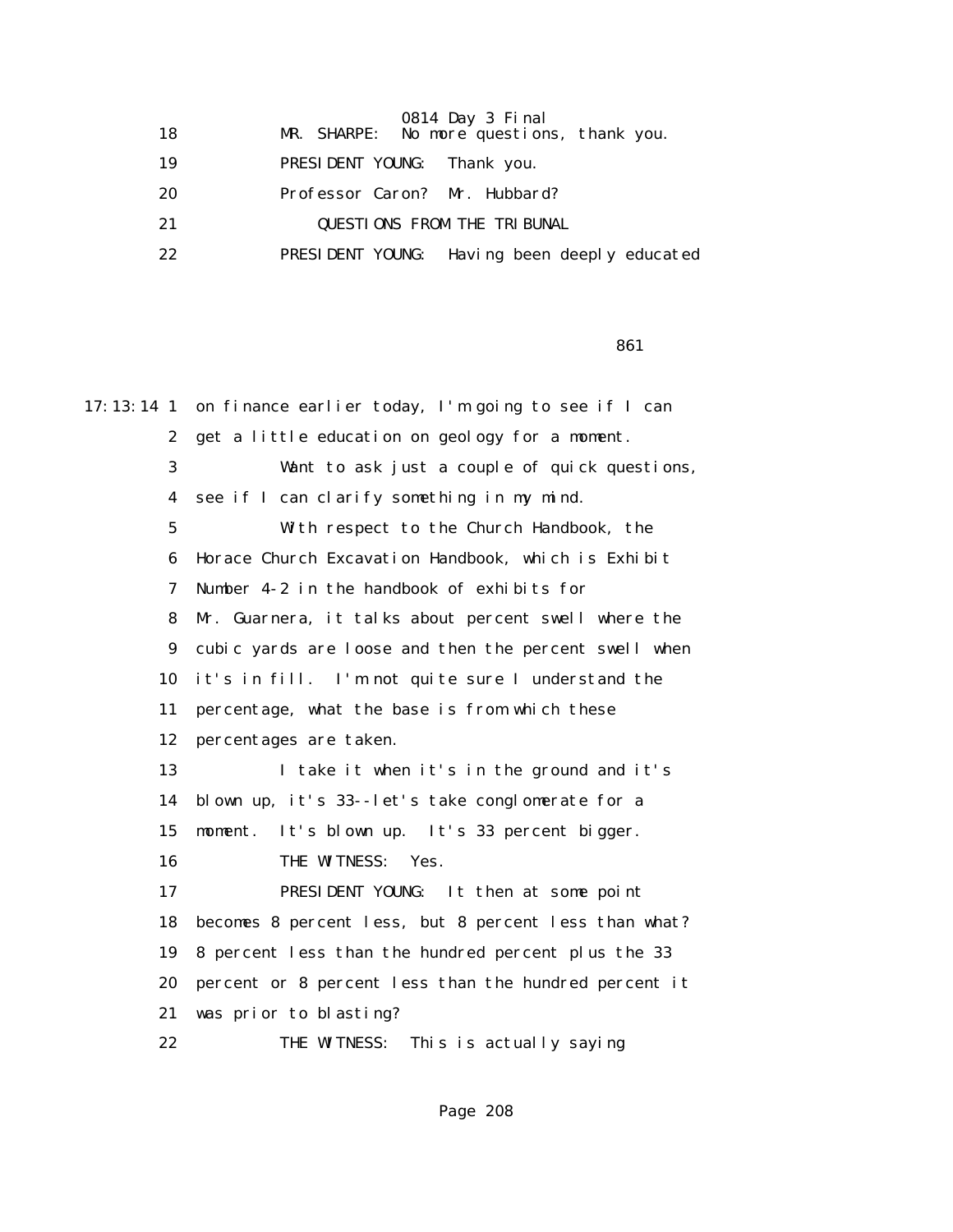$862$ 

17:14:16 1 8 percent less than in its natural state. 2 PRESIDENT YOUNG: Natural state, okay. 3 THE WITNESS: That's what this says, yes. 4 PRESIDENT YOUNG: Thank you. 5 Second question, this may not be a fair 6 question, and please tell me if it isn't, but you're 7 sitting there and to your left is a piece of 8 conglomerate-- 9 THE WITNESS: Rock. 10 PRESIDENT YOUNG: Rock--consolidated gravel 11 and/or conglomerate which I understand now are the 12 same thing. 13 Can you look at that and get a sense, if that 14 were typical of the whole area, is that likely to be a 15 15 percent--closer to the 15 percent swell factor or 16 the 33 percent swell factor, that piece? 17 THE WITNESS: Again, usually what happens is 18 you will take a core like this, you'll split it into 19 segments and then you will compress it to see how well 20 it is cemented. It's cemented basically with 21 limestone in most cases, which is an ingredient in 22 cement, so they say how well cemented is it. You

<u>1986 - Andrej Sterne Sterne Sterne Sterne Sterne Sterne Sterne Sterne Sterne Sterne Sterne Sterne Sterne Ste</u>

17:15:16 1 don't know that until you test it as to whether it's 2 very weak--I don't know if I dropped this on the floor 3 if it would shatter or if it would stay in one piece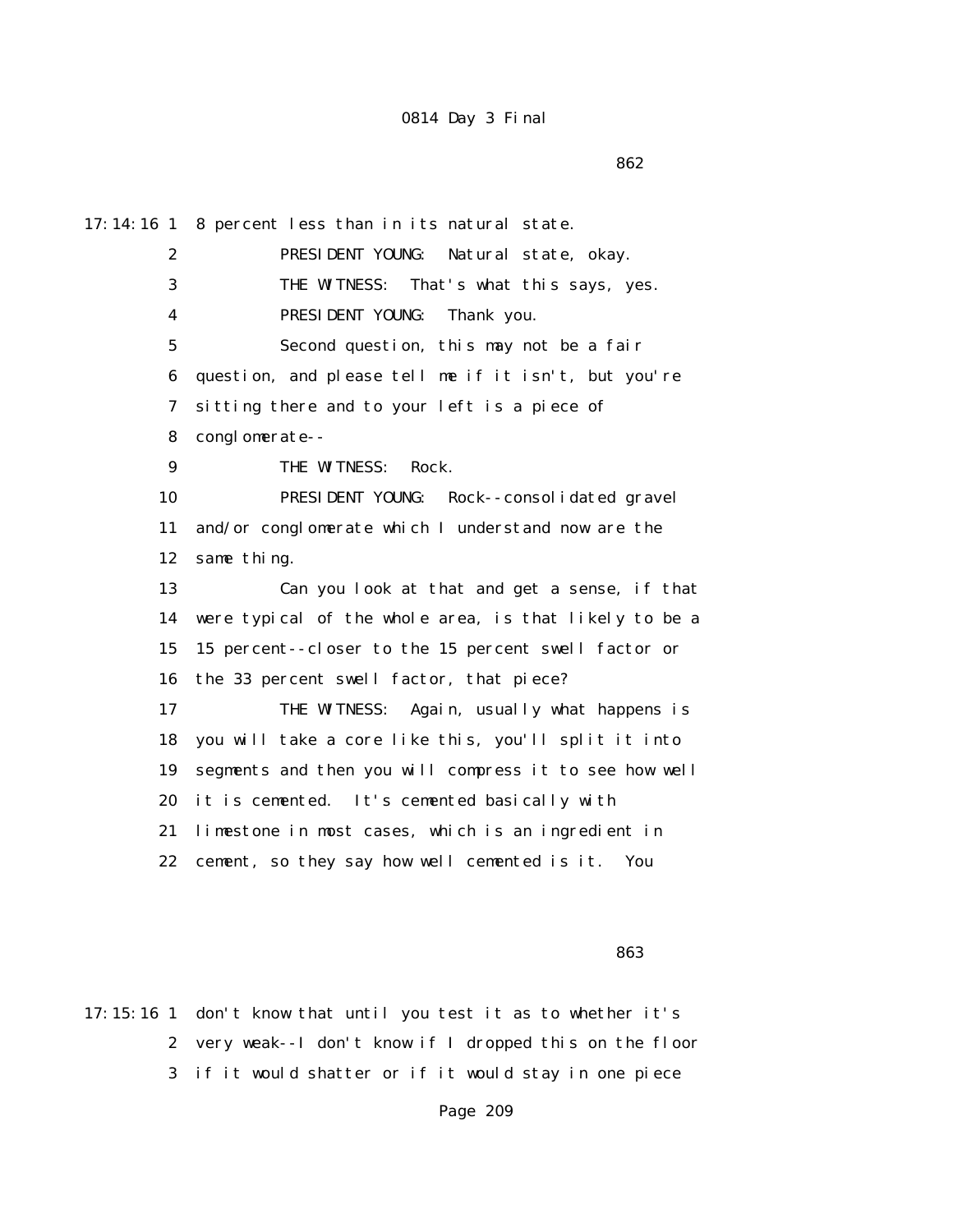0814 Day 3 Final 4 or exactly what would happen without those kind of 5 tests, and yet this kind of material is called two 6 things, tertiary or quarternary here, and both of them 7 are designated as easily blasted. And when they 8 blast, it doesn't blast into what you would typically 9 see as sharp-edged rocks and boulders and this kind of 10 thing. It breaks up usually into much finer material, 11 and that's why they say in here that it actually can 12 have a negative fill factor. 13 So, this blasts much differently--if it is 14 conglomerate, it blasts much differently than a 15 boulder would if you broke up a boulder. I don't know 16 if I answered your question. 17 PRESIDENT YOUNG: No, that was actually it. 18 I think what I was interested in--but I'm going to 19 drill down on that a little bit more if I can by 20 asking, as I look at this chart, I don't see very much

21 distinction between different kinds of conglomerate.

22 I see sort of one category for conglomerate, and then

 $864$ 

17:16:33 1 I see kind of everything else.

 2 Why isn't there within these kind of 3 handbooks that talk about swell factors and the other 4 Government reports you're seeing kind of lump it all 5 together. You're suggesting, you know, that it ought 6 to be done in a much more nuanced or refined way. Why 7 don't these handbooks or the government handbook do 8 that?

9 THE WITNESS: Well, they are dealing with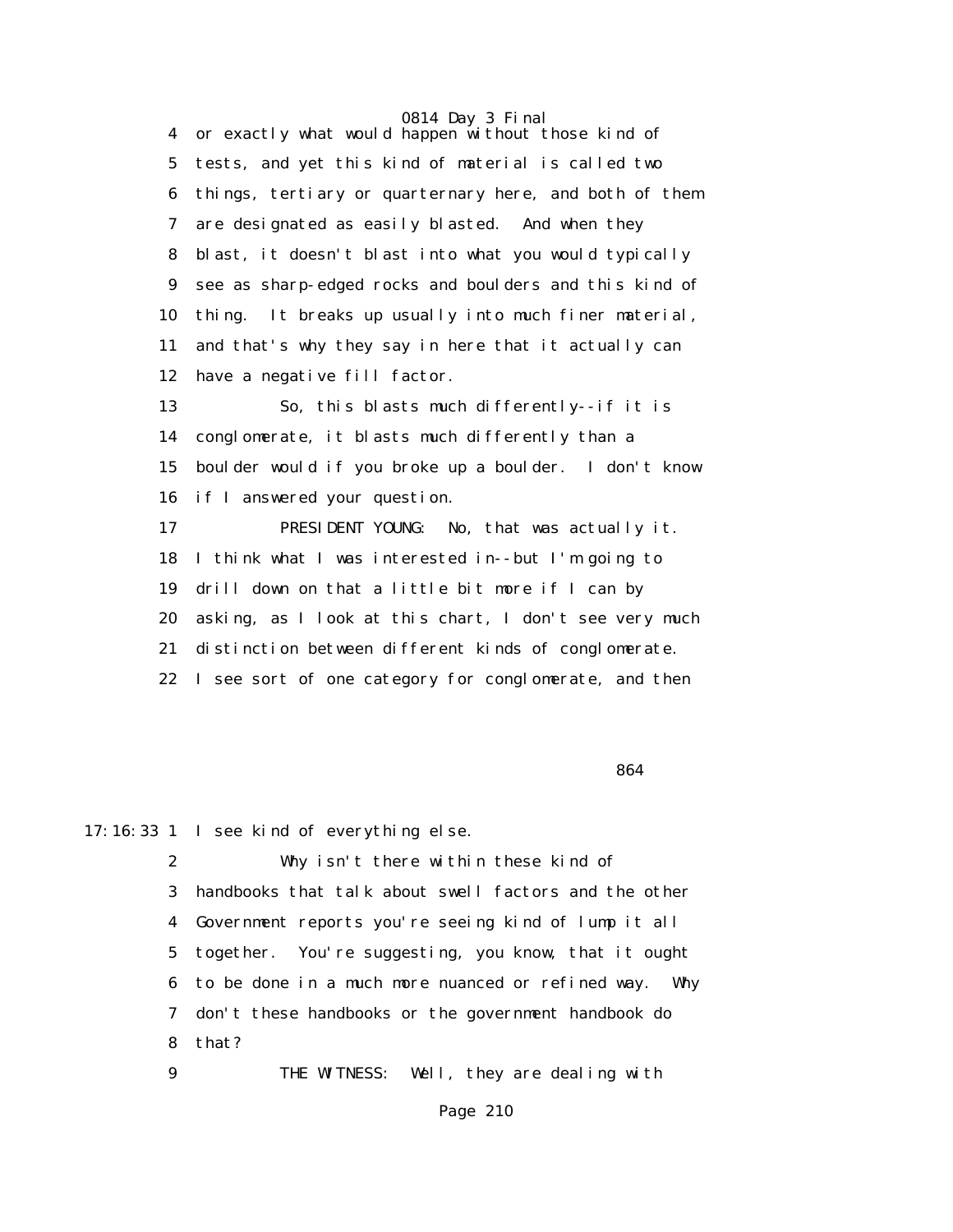0814 Day 3 Final 10 generic types of rocks, and you might have a limestone 11 interbedded with a marble, let's say, which is 12 limestone, I'm sorry, more compressed and mixed in 13 with gravel, mixed in with some--an aquifer or 14 whatever, and they would all have different 15 characteristics. This is--these tables are taking, 16 isolating certain kinds of rocks and saying, on 17 average, here is what happens to those kind of rocks. 18 but in the field that doesn't happen. 19 But what you can do is take these--these 20 samples can be taken as much or as little as a mining 21 company wants to, and they're tested individually, 22 characterized in the log, and then weight averaged

<u>1986 - Andrej Sterne Sterne Sterne Sterne Sterne Sterne Sterne Sterne Sterne Sterne Sterne Sterne Sterne Ster</u>

17:17:43 1 together so that they know in certain--and it varies 2 all over the pit vertically and horizontally, as to 3 exactly what the densities are, what the blasting 4 characteristics are, the strength of the rock, if you 5 will, and that is modeled now, and was in the 6 nineties, in very exacting ways. 7 Now, why they picked to only use four 8 categories and to consistently use four categories all 9 through the nineties is somewhat a mystery. We found 10 no documents that broke them out, and we had no 11 geologic models to work with. 12 PRESIDENT YOUNG: Are you talking when you 13 say they decided to use just four categories, are you 14 referring to Mr. Purvance's report or are you 15 referring to these manuals and government documents?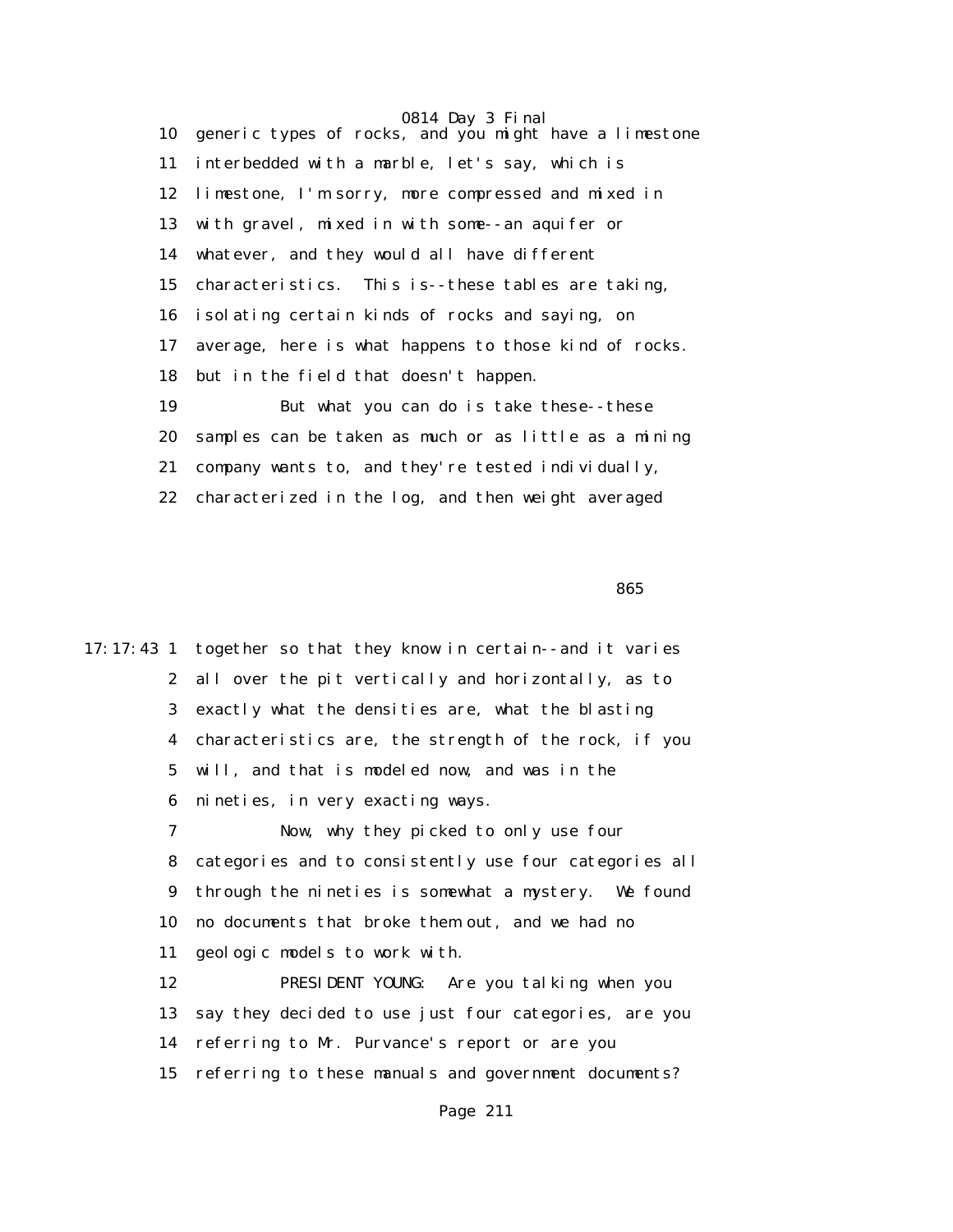0814 Day 3 Final 16 THE WITNESS: No, to Mr. Purvance's report, 17 to the Glamis. They only really used four categories 18 of rock. 19 PRESIDENT YOUNG: But I don't see 20 conglomerate broken out in any of these other-- 21 THE WITNESS: They are not. It's--I don't 22 know in this Church Handbook we talked--on the second

<u>1986 - Andrej Sterne Sterne Sterne Sterne Sterne Sterne Sterne Sterne Sterne Sterne Sterne Sterne Sterne Ste</u>

17:18:42 1 page we talked about, for instance, conglomerate, S. 2 I don't know what that means as far as a type of 3 conglomerate, and I don't know if elsewhere--we don't 4 have the glossary or anything else from that handbook 5 here. They may have another word for that that they 6 use, well cemented versus poorly versus whatever. 7 PRESIDENT YOUNG: Am I mistaken in thinking 8 that, with the exception of mud, which appears to have 9 zero swell factor and coke and cobb, gravel has the 10 lowest swell factor of any of these. Every other kind 11 of rock is higher. Is that correct? 12 THE WITNESS: Precisely. 13 PRESIDENT YOUNG: Thank you. 14 We appreciate your time very much. Thank 15 very much, Mr. Houser. 16 THE WITNESS: Thank you, sir. 17 (Witness steps down.) 18 PRESIDENT YOUNG: Would you like to take a 19 five-minute break as you prepare your next witness? 20 MR. McCRUM: Well, Mr. President, our next 21 witness is James Cleland, who is not available until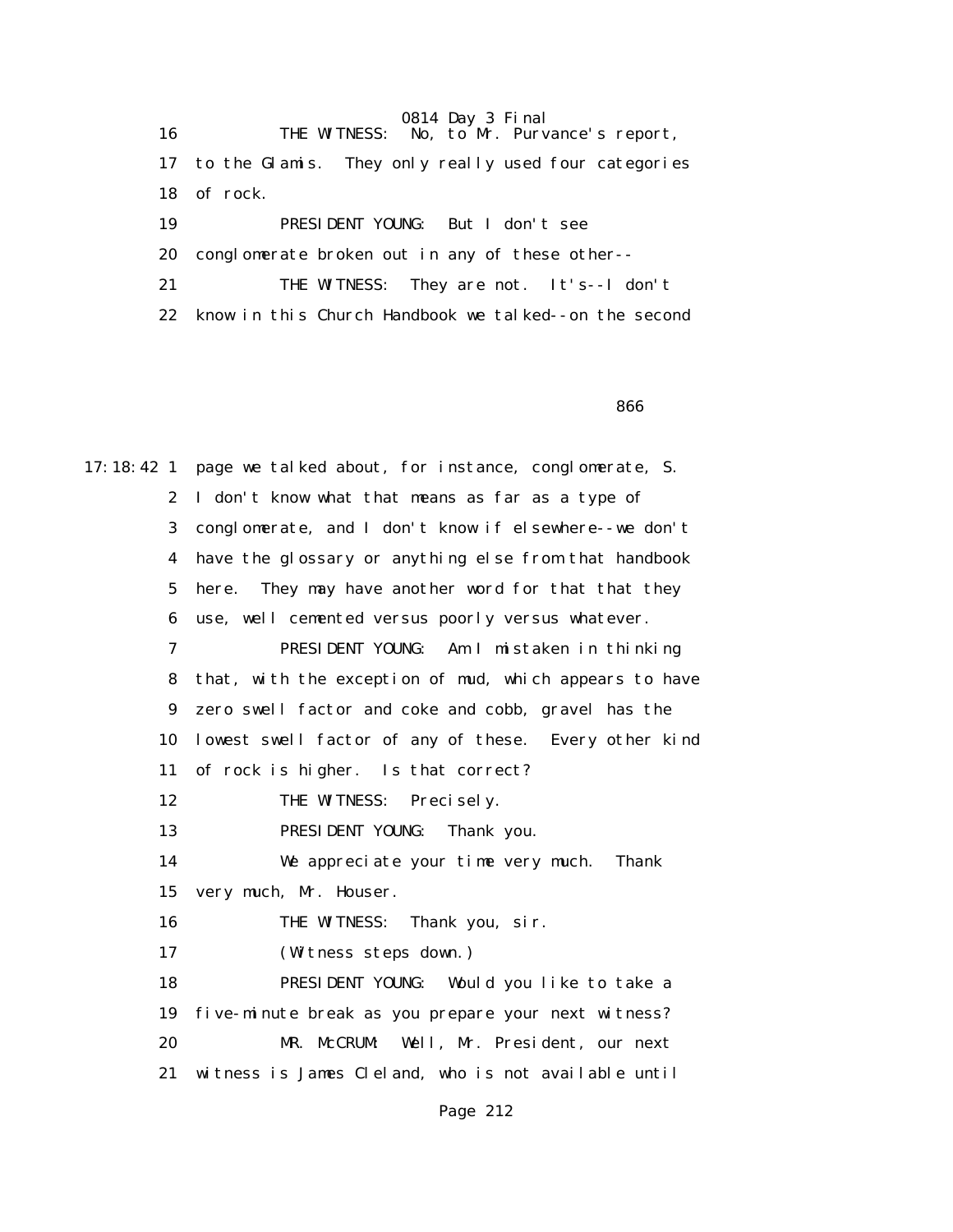0814 Day 3 Final 22 tomorrow morning as I understand it. So--

17:19:50 1 MS. MENAKER: That's correct. You will 2 recall he was the witness who couldn't come until 3 Wednesday, and he is not arriving until this evening. 4 PRESIDENT YOUNG: Okay. I think in those 5 circumstances, then, we will stand adjourned until 6 tomorrow morning at 9:00. 7 I do remind the parties that actually we are 8 shifting the breaks slightly from 10:30 to 10, 9 approximately 10:15 to 10:20, and I appreciate 10 people's indulgence on that. 11 MS. MENAKER: Could I just ask a scheduling 12 question before we break up. 13 Tomorrow, we will have Dr. Cleland 14 testifying, obviously, and then is it--what is 15 Glamis's intention? 16 MR. McCRUM: Well, we will have well to check 17 with the Clerk to see how much time we have left to 18 us. Our intention right now is to cross-examine 19 Dr. Cleland for an hour or so, at least I would think, 20 and then with our remaining time, we will make a 21 factual presentation and analysis for the Tribunal. 22 It--I would be probably appreciated to have a

 $867$ 

17:21:10 1 brief break between those two events if we could.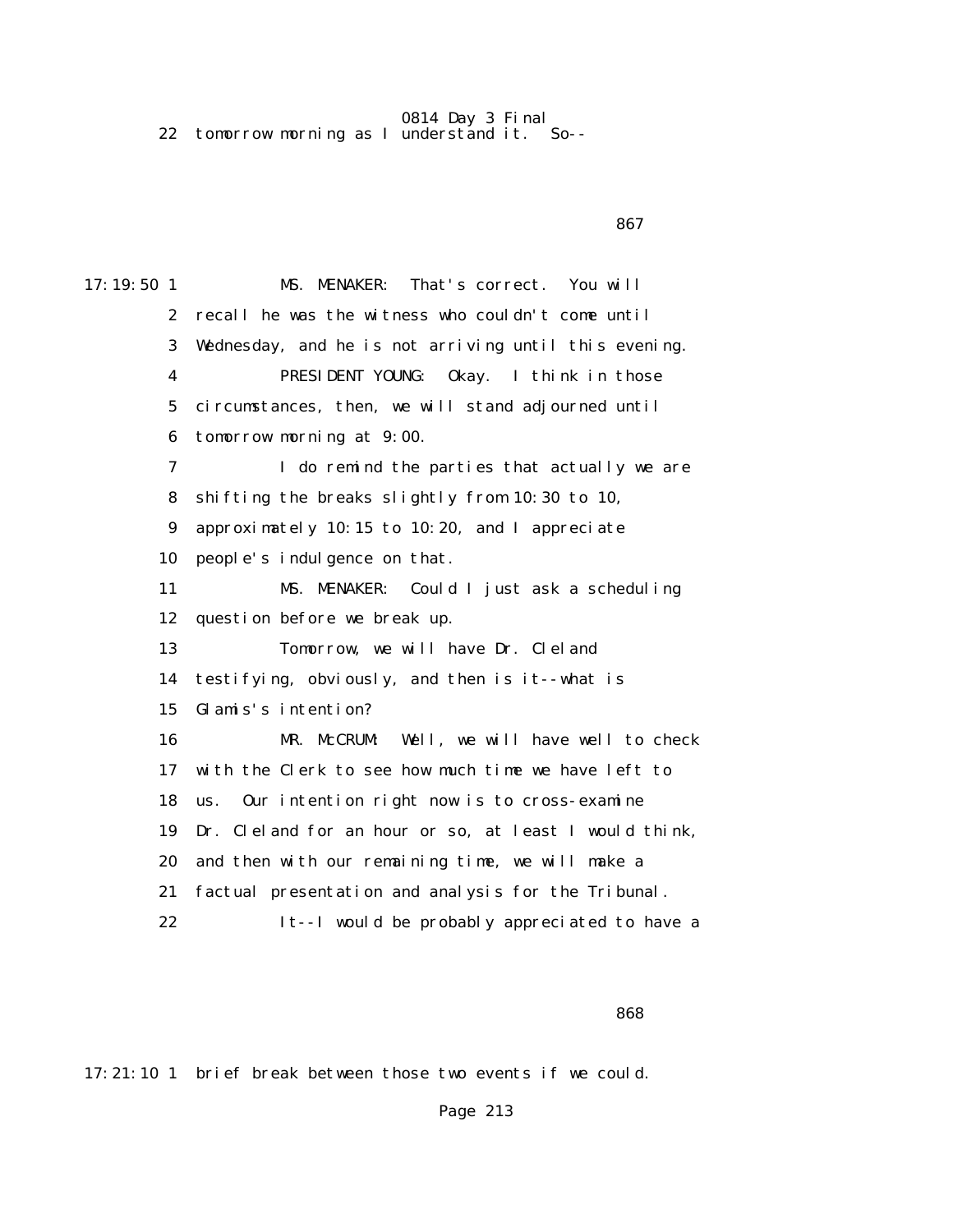0814 Day 3 Final 2 Then we have to check and see where we are on our 3 time. 4 PRESIDENT YOUNG: Thank you. 5 So, I anticipate from that, we can check and 6 see how much time Claimant still has, and perhaps you 7 could confer after both and get a sense of your time, 8 which will give you an indication of when you will 9 have an opportunity to start tomorrow. 10 MS. MENAKER: I think as we discussed the 11 other morning, are we safe to assume that we will be 12 starting on Thursday morning? I mean, I think that's 13 what we would like to know now, and that would 14 certainly be our preference. 15 PRESIDENT YOUNG: How much time is remaining 16 for Claimant? 17 SECRETARY OBADIA: The Claimant has used 12 18 hours and 47 minutes. So, if you do one hour 19 tomorrow, it's almost 14 hours. You would have about 20 three hours left. Three hours and 15 minutes. 21 PRESIDENT YOUNG: Three hours left. So, we 22 will end with Claimant's time probably before lunch,

<u>and the state of the state of the state of the state of the state of the state of the state of the state of the state of the state of the state of the state of the state of the state of the state of the state of the state</u>

17:22:10 1 is my guess, which would give us--I suppose so far the 2 stars in this arbitration have been the Arbitrators 3 who have been remarkably parsimonious with their own 4 use of the time, and I suppose we could actually--how 5 much has respondent used?

 6 SECRETARY OBADIA: The Respondent has used 7 three hours and six minutes.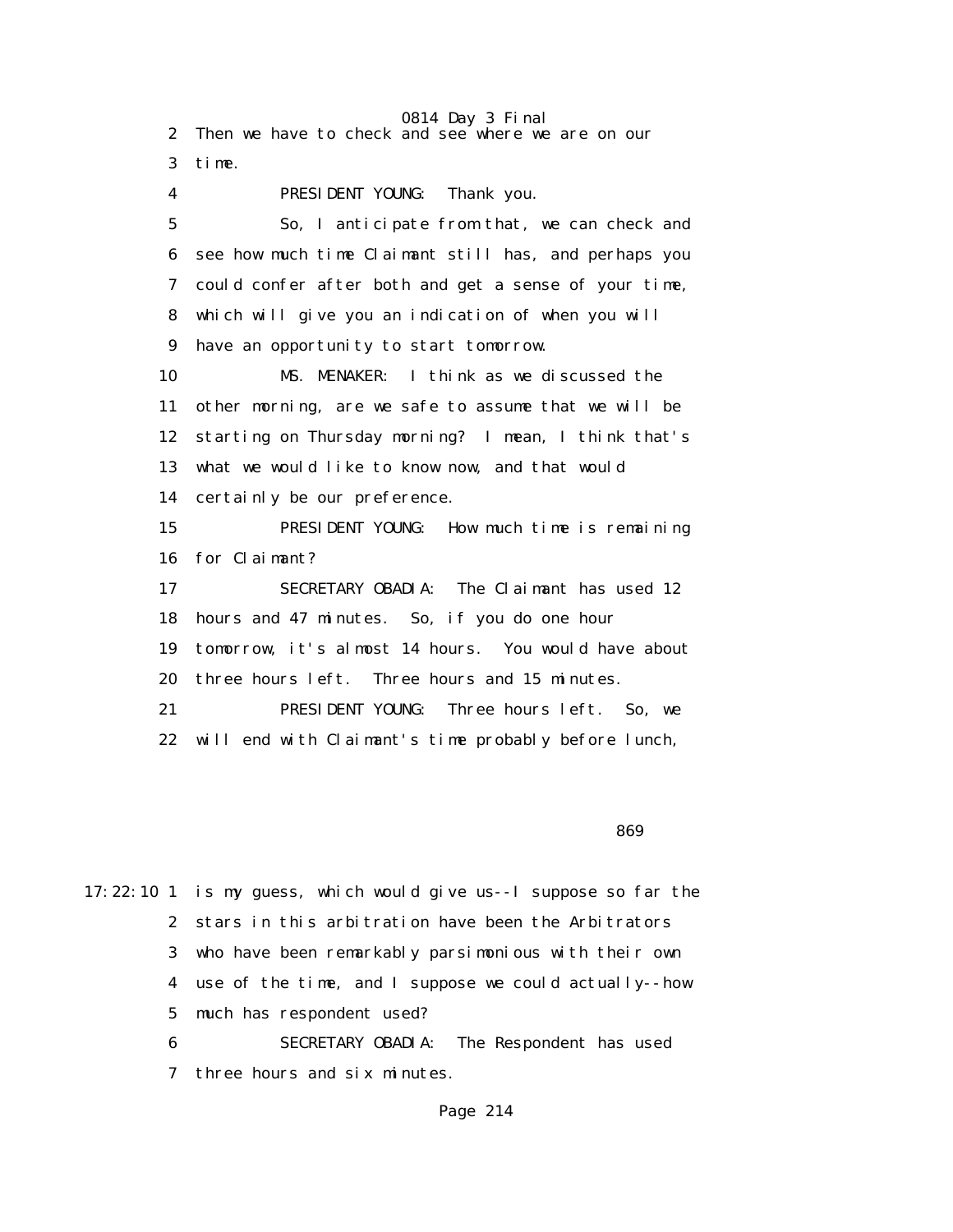0814 Day 3 Final 8 **PRESIDENT YOUNG:** If you give us just a 9 moment. 10 MR. McCRUM: Mr. President, if I could just 11 weigh in a little bit here. 12 Frankly, we have put on this series of 13 witnesses here this week. We would request just a 14 brief break for our summation, but otherwise we would 15 rather have the United States go forward sooner rather 16 than later, I think. 17 PRESIDENT YOUNG: I understand that, 18 Mr. McCrum, but we actually had indicated that that 19 would start on Thursday morning, and we have proceeded 20 more quickly than I think we had fully anticipated, 21 and that may have created expectations on the part of 22 Respondent, so let me talk with my fellow Tribunal

<u>870</u> and the state of the state of the state of the state of the state of the state of the state of the state of the state of the state of the state of the state of the state of the state of the state of the state of the

17:23:34 1 members for a moment.

2 (Tribunal conferring.)

 3 PRESIDENT YOUNG: We are prepared to follow 4 the schedule as it is written here, but we do remind 5 Respondents, if we rise tomorrow afternoon, and you 6 start presentation of your case-in-chief Thursday 7 morning, you will end up with only nine hours and 50 8 minutes remaining. 9 MS. MENAKER: We will all be relieved to know 10 that we weren't planning on arguing for 14 hours.

 11 PRESIDENT YOUNG: Okay. So, with that 12 understanding, then, we would be prepared to do that. 13 So, it is possible, unless the Tribunal gets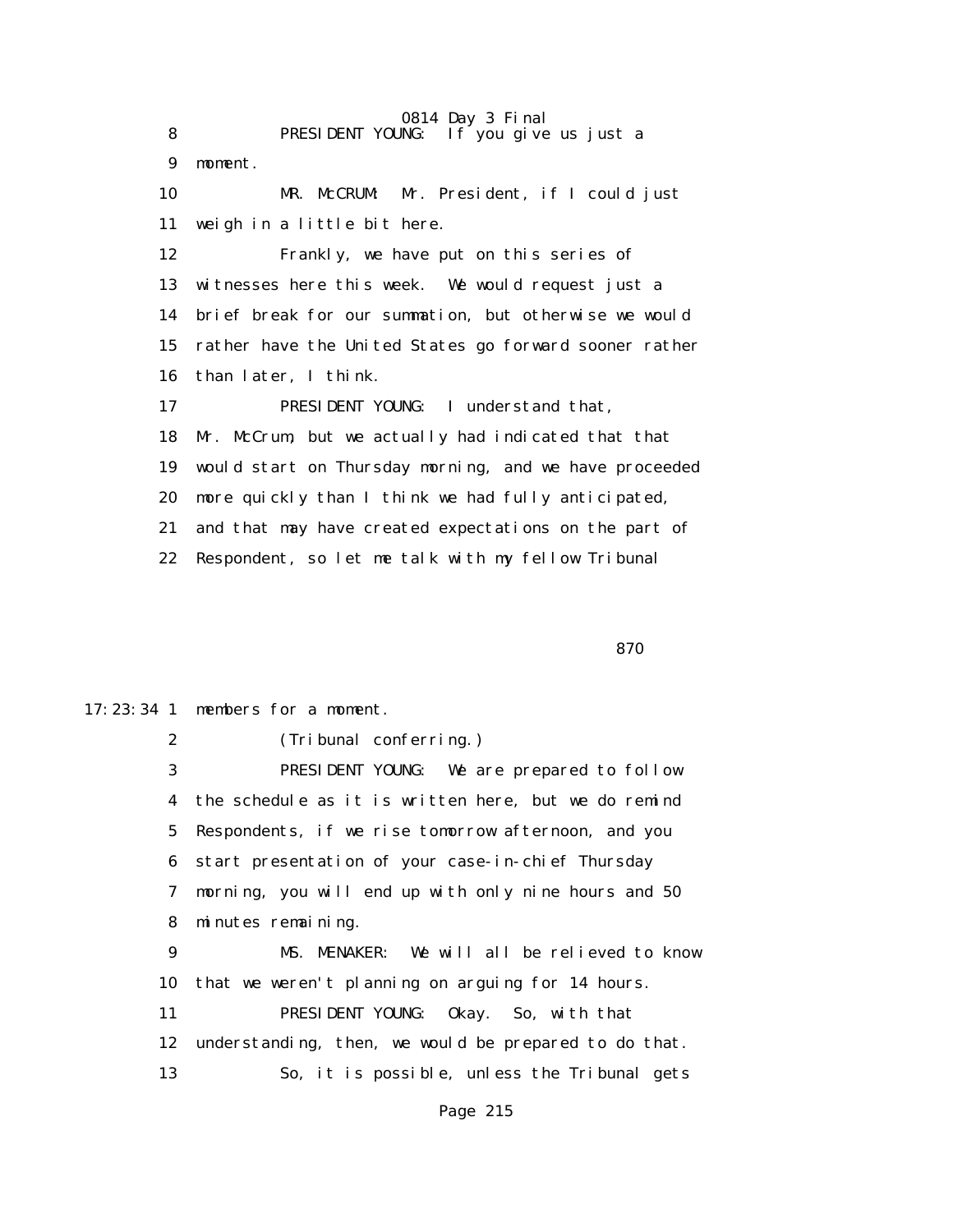14 extremely frisky tomorrow afternoon, that we will 15 allot your remaining time to you, and then when we're 16 done we will rise and then commence again on Thursday 17 morning.

 18 MR. McCRUM: Mr. President, could I just 19 request a clarification on the schedule. If we start 20 with James Cleland at 9:00 tomorrow morning, I would 21 suppose his testimony goes on in total for, say, up to 22 two hours, could we reconvene for our factual

<u>871</u>

17:26:18 1 presentation, say, at 2:00 tomorrow, if we are not 2 going to start until again the next morning? 3 PRESIDENT YOUNG: I don't see any problems 4 with that. We'll make that accommodation. 5 MR. McCRUM: Thank you. 6 PRESIDENT YOUNG: We are now adjourned, thank 7 you. 8 May I ask one question of counsel before we 9 leave. 10 With James Cleland testifying tomorrow 11 morning, our cultural resources is tomorrow morning's 12 hearing during his testimony closed? 13 MR. McCRUM: Yes. 14 MS. MENAKER: Yes. 15 PRESIDENT YOUNG: Okay, thank you. So, we 16 also want to make sure that we notify the public that 17 during his testimony so that means that the tomorrow 18 morning session will not be publicly broadcast. 19 MR. McCRUM: Yes.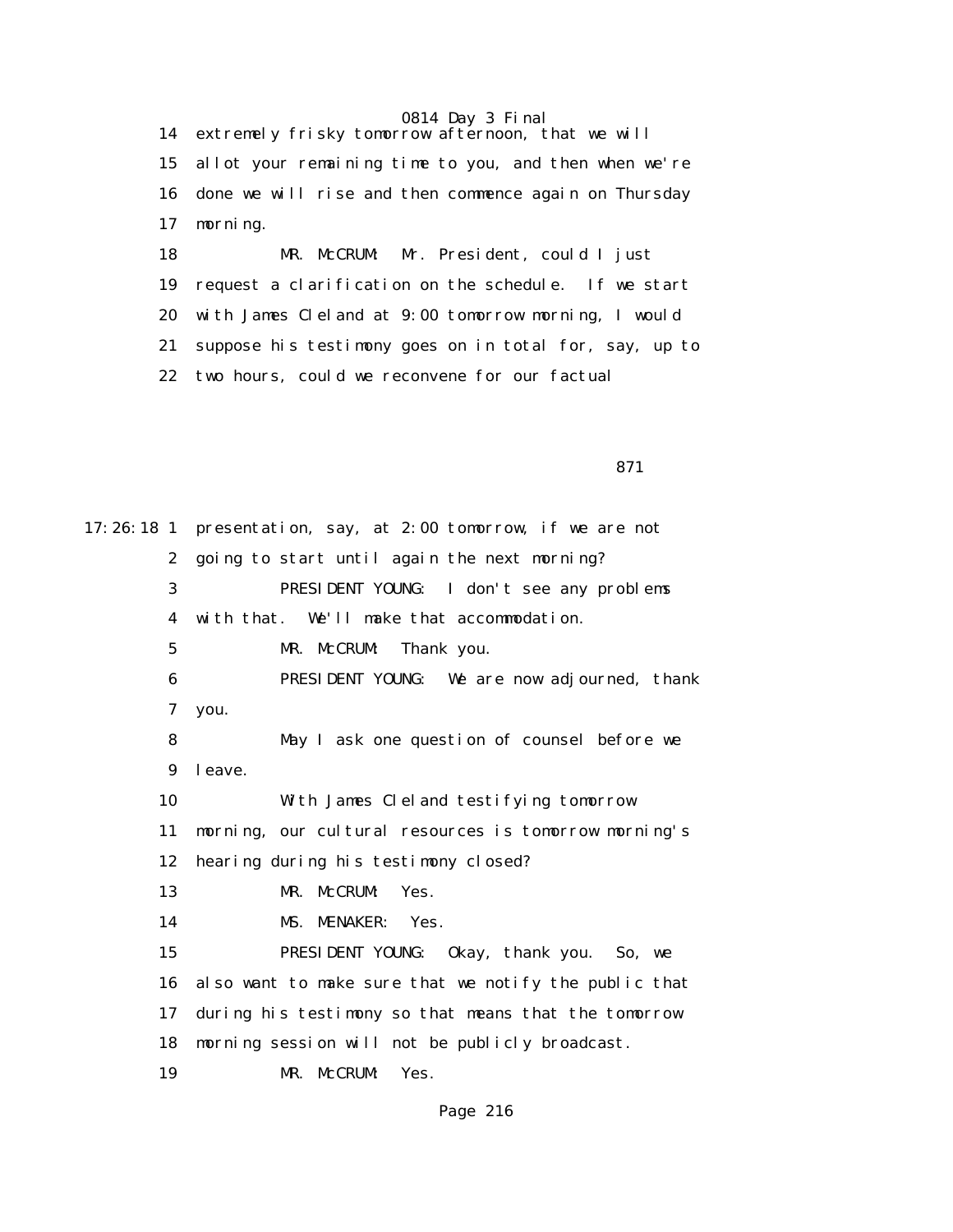| 20 | 0814 Day 3 Final<br>PRESIDENT YOUNG: Thank you very much. |
|----|-----------------------------------------------------------|
| 21 | MR. McCRUM: Thank you.                                    |
| 22 | (Whereupon, at $5:27$ p.m., the hearing was               |

<u>872</u>

| 17:27:07 1 adjourned until 9:00 a.m. the following day.) |  |  |  |
|----------------------------------------------------------|--|--|--|
| $\boldsymbol{2}$                                         |  |  |  |
| $\boldsymbol{3}$                                         |  |  |  |
| $\boldsymbol{4}$                                         |  |  |  |
| ${\bf 5}$                                                |  |  |  |
| $\bf 6$                                                  |  |  |  |
| $\boldsymbol{7}$                                         |  |  |  |
| ${\bf 8}$                                                |  |  |  |
| $\boldsymbol{9}$                                         |  |  |  |
| 10                                                       |  |  |  |
| 11                                                       |  |  |  |
| 12                                                       |  |  |  |
| 13                                                       |  |  |  |
| 14                                                       |  |  |  |
| ${\bf 15}$                                               |  |  |  |
| ${\bf 16}$                                               |  |  |  |
| $17\,$                                                   |  |  |  |
| 18                                                       |  |  |  |
| 19                                                       |  |  |  |
| 20                                                       |  |  |  |
| 21                                                       |  |  |  |
| $2\sqrt{2}$                                              |  |  |  |